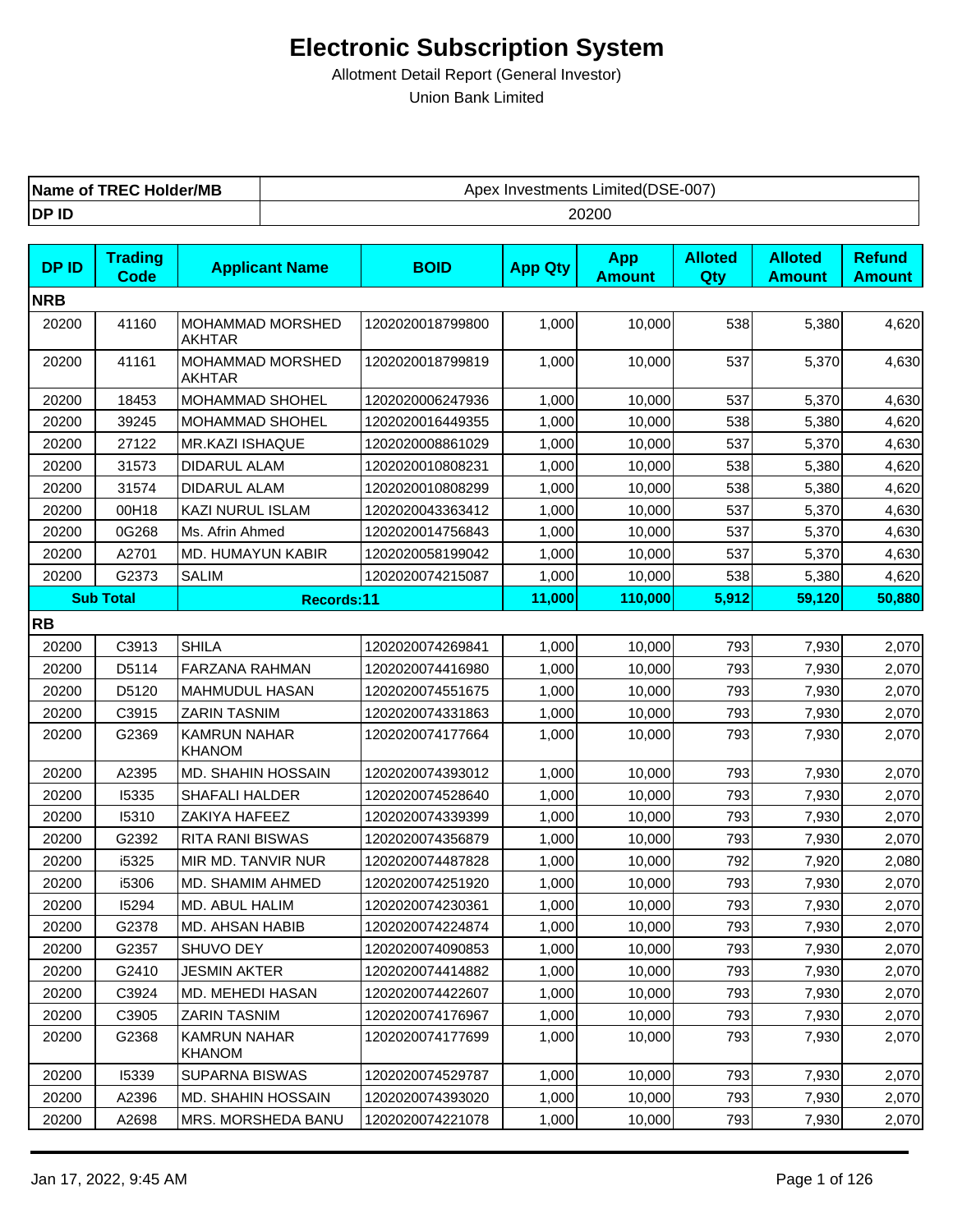| <b>DPID</b> | <b>Trading</b><br>Code | <b>Applicant Name</b>                     | <b>BOID</b>      | <b>App Qty</b> | <b>App</b><br><b>Amount</b> | <b>Alloted</b><br>Qty | <b>Alloted</b><br><b>Amount</b> | <b>Refund</b><br><b>Amount</b> |
|-------------|------------------------|-------------------------------------------|------------------|----------------|-----------------------------|-----------------------|---------------------------------|--------------------------------|
| <b>RB</b>   |                        |                                           |                  |                |                             |                       |                                 |                                |
| 20200       | i5274                  | SYEDA TANJIDA ALAM                        | 1202020074083932 | 1,000          | 10,000                      | 792                   | 7,920                           | 2,080                          |
| 20200       | G2407                  | <b>LIMA AKTER</b>                         | 1202020074409888 | 1,000          | 10,000                      | 793                   | 7,930                           | 2,070                          |
| 20200       | 01578                  | <b>MR.LITON KUMAR SAHA</b>                | 1202020000430462 | 1,000          | 10,000                      | 792                   | 7,920                           | 2,080                          |
| 20200       | 01579                  | ASIT BARAN ADITYA                         | 1202020000430470 | 1,000          | 10,000                      | 793                   | 7,930                           | 2,070                          |
| 20200       | 02075                  | <b>MRS.BIVA RANI SUTRA</b><br><b>DHAR</b> | 1202020000702840 | 1,000          | 10,000                      | 793                   | 7,930                           | 2,070                          |
| 20200       | 02076                  | MRS.BIVA RANI SUTRA<br><b>DHAR</b>        | 1202020000702859 | 1,000          | 10,000                      | 793                   | 7,930                           | 2,070                          |
| 20200       | 26628                  | Mrs. Lina Islam                           | 1202020000714341 | 1,000          | 10,000                      | 793                   | 7,930                           | 2,070                          |
| 20200       | 00179                  | MR.B.K.BISWAS                             | 1202020000071600 | 1,000          | 10,000                      | 793                   | 7,930                           | 2,070                          |
| 20200       | 01017                  | MR. A.T.M ASHRAF<br><b>UDDIN AHMED</b>    | 1202020000071686 | 1,000          | 10,000                      | 793                   | 7,930                           | 2,070                          |
| 20200       | 00453                  | MR.MD.MOHIUDDIN                           | 1202020000072177 | 1,000          | 10,000                      | 793                   | 7,930                           | 2,070                          |
| 20200       | 01199                  | MR.MOHAMMAD ILLIAS                        | 1202020000203622 | 1,000          | 10,000                      | 793                   | 7,930                           | 2,070                          |
| 20200       | 01200                  | MRS. NILUFA YEASMIN                       | 1202020000203630 | 1,000          | 10,000                      | 793                   | 7,930                           | 2,070                          |
| 20200       | 00795                  | <b>MR.IMRAN AHMED</b>                     | 1202020000470402 | 1,000          | 10,000                      | 793                   | 7,930                           | 2,070                          |
| 20200       | 01693                  | MR.MD.ANOWAR<br><b>HOSSAIN</b>            | 1202020000470496 | 1,000          | 10,000                      | 793                   | 7,930                           | 2,070                          |
| 20200       | 01695                  | MRS.HOSNEARA                              | 1202020000470511 | 1,000          | 10,000                      | 793                   | 7,930                           | 2,070                          |
| 20200       | 01691                  | MR.MOHD.ABDUL MAJID                       | 1202020000470600 | 1,000          | 10,000                      | 793                   | 7,930                           | 2,070                          |
| 20200       | 01689                  | MD. MONIRUZZAMAN                          | 1202020000470627 | 1,000          | 10,000                      | 793                   | 7,930                           | 2,070                          |
| 20200       | 01688                  | MRS.PENU RANI BANIK                       | 1202020000470635 | 1,000          | 10,000                      | 792                   | 7,920                           | 2,080                          |
| 20200       | 01687                  | MR.HARADHAN BANIK                         | 1202020000470643 | 1,000          | 10,000                      | 793                   | 7,930                           | 2,070                          |
| 20200       | 01211                  | MD. ABDUL LATIF                           | 1202020000211888 | 1,000          | 10,000                      | 793                   | 7,930                           | 2,070                          |
| 20200       | 01021                  | MR.MD.MUSTAFA<br><b>SARWAR</b>            | 1202020000081343 | 1,000          | 10,000                      | 793                   | 7,930                           | 2,070                          |
| 20200       | 00312                  | MD.KHAIRUZZAMAN                           | 1202020000085044 | 1,000          | 10,000                      | 793                   | 7,930                           | 2,070                          |
| 20200       | 26604                  | MR. SHAMIM AHMED                          | 1202020000495881 | 1,000          | 10,000                      | 792                   | 7,920                           | 2,080                          |
| 20200       | 25591                  | <b>SARWAR ALAM</b>                        | 1202020000495921 | 1,000          | 10,000                      | 793                   | 7,930                           | 2,070                          |
| 20200       | 01720                  | <b>MRS NASHIMA KHANEM</b>                 | 1202020000501070 | 1,000          | 10,000                      | 793                   | 7,930                           | 2,070                          |
| 20200       | 01721                  | <b>MRS.NILUFA AKTER</b>                   | 1202020000501089 | 1,000          | 10,000                      | 793                   | 7,930                           | 2,070                          |
| 20200       | 01722                  | MRS.RAWSHAN ARA                           | 1202020000501102 | 1,000          | 10,000                      | 793                   | 7,930                           | 2,070                          |
| 20200       | 02133                  | <b>MOHAMMAD</b><br>MUSTAFIZUR RAHMAN      | 1202020000752001 | 1,000          | 10,000                      | 793                   | 7,930                           | 2,070                          |
| 20200       | 00423                  | MR.SHAMIM AHMED                           | 1202020000230928 | 1,000          | 10,000                      | 793                   | 7,930                           | 2,070                          |
| 20200       | 01224                  | <b>GOPAL CHANDRA</b><br>DEBNATH           | 1202020000230936 | 1,000          | 10,000                      | 793                   | 7,930                           | 2,070                          |
| 20200       | 00746                  | MR MD NAIMUL ISLAM                        | 1202020000230987 | 1,000          | 10,000                      | 793                   | 7,930                           | 2,070                          |
| 20200       | 01240                  | MR.MD. HAROUN-OR<br><b>RASHID SARKER</b>  | 1202020000232274 | 1,000          | 10,000                      | 793                   | 7,930                           | 2,070                          |
| 20200       | 01233                  | MR. MD. BASHIR UDDIN                      | 1202020000232314 | 1,000          | 10,000                      | 793                   | 7,930                           | 2,070                          |
| 20200       | 01236                  | MD. FARID UDDIN                           | 1202020000232322 | 1,000          | 10,000                      | 793                   | 7,930                           | 2,070                          |
| 20200       | 30963                  | Md. Nurul Islam                           | 1202020000232638 | 1,000          | 10,000                      | 793                   | 7,930                           | 2,070                          |
| 20200       | 00194                  | MR. MD. ABDUL WAHAB                       | 1202020000097950 | 1,000          | 10,000                      | 793                   | 7,930                           | 2,070                          |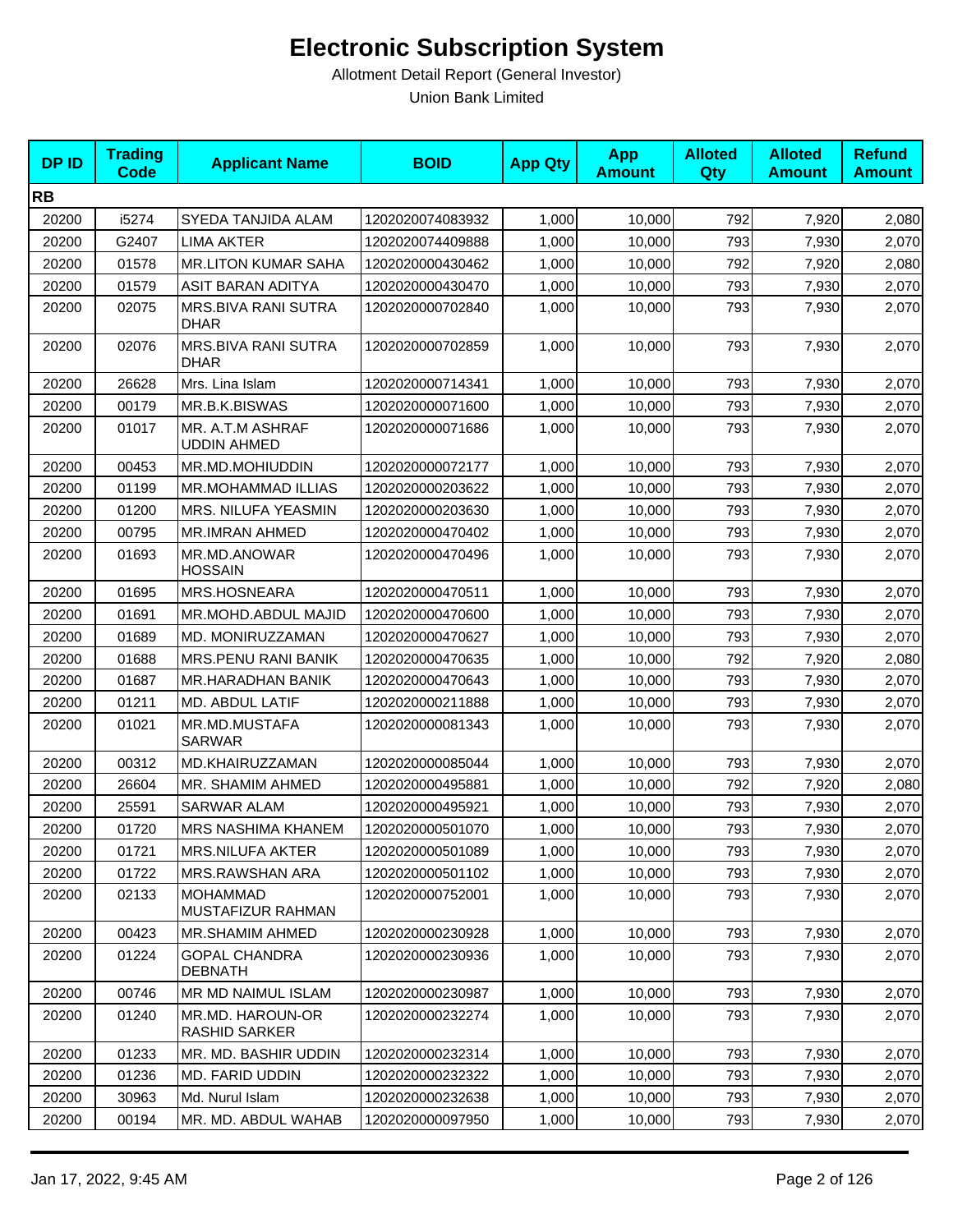| <b>DPID</b> | <b>Trading</b><br>Code | <b>Applicant Name</b>                     | <b>BOID</b>      | <b>App Qty</b> | <b>App</b><br><b>Amount</b> | <b>Alloted</b><br><b>Qty</b> | <b>Alloted</b><br><b>Amount</b> | <b>Refund</b><br><b>Amount</b> |
|-------------|------------------------|-------------------------------------------|------------------|----------------|-----------------------------|------------------------------|---------------------------------|--------------------------------|
| <b>RB</b>   |                        |                                           |                  |                |                             |                              |                                 |                                |
| 20200       | 01050                  | MR. AJIT LAL PODDER                       | 1202020000098045 | 1,000          | 10,000                      | 793                          | 7,930                           | 2,070                          |
| 20200       | 01758                  | MR.A.B.M. ZAKIR<br><b>HOSSAIN</b>         | 1202020000530101 | 1,000          | 10.000                      | 793                          | 7,930                           | 2,070                          |
| 20200       | 00246                  | MR.PRAKASH BARUA                          | 1202020000530233 | 1,000          | 10,000                      | 793                          | 7,930                           | 2,070                          |
| 20200       | 00299                  | <b>MR.MD TAHERUL ISLAM</b>                | 1202020000530251 | 1,000          | 10,000                      | 793                          | 7,930                           | 2,070                          |
| 20200       | 02194                  | MRS. REHANA MIZAN                         | 1202020000784722 | 1,000          | 10,000                      | 793                          | 7,930                           | 2,070                          |
| 20200       | 02202                  | MRS.SHAMIMA ARA                           | 1202020000785933 | 1,000          | 10,000                      | 793                          | 7,930                           | 2,070                          |
| 20200       | 02203                  | MR.MD.ZAKIR HOSSAIN                       | 1202020000785941 | 1,000          | 10,000                      | 793                          | 7,930                           | 2,070                          |
| 20200       | 02204                  | MR.MD.ZABED HOSSAIN                       | 1202020000785951 | 1,000          | 10,000                      | 793                          | 7,930                           | 2,070                          |
| 20200       | 02213                  | MR.MD.SALIM                               | 1202020000787437 | 1,000          | 10,000                      | 793                          | 7,930                           | 2,070                          |
| 20200       | 02215                  | MR.MD.AMINUDDIN                           | 1202020000787453 | 1,000          | 10,000                      | 793                          | 7,930                           | 2,070                          |
| 20200       | 02217                  | MR.MD.TOFAZZAL<br><b>HOSSAIN</b>          | 1202020000787471 | 1,000          | 10,000                      | 793                          | 7,930                           | 2,070                          |
| 20200       | 02237                  | <b>MRS.ANITA RANI</b><br><b>SUTRADHAR</b> | 1202020000795146 | 1,000          | 10,000                      | 793                          | 7,930                           | 2,070                          |
| 20200       | 00460                  | MR. MIR ABDUL HYE                         | 1202020000103760 | 1,000          | 10,000                      | 793                          | 7,930                           | 2,070                          |
| 20200       | 01075                  | MR. M. MOSHAROF<br><b>HOSSAIN</b>         | 1202020000104468 | 1,000          | 10,000                      | 793                          | 7,930                           | 2,070                          |
| 20200       | 01277                  | MR.MD.MUSTAFA<br><b>SARWAR</b>            | 1202020000251611 | 1,000          | 10,000                      | 793                          | 7,930                           | 2,070                          |
| 20200       | 00335                  | MD. SHALAUDDIN                            | 1202020000116563 | 1,000          | 10,000                      | 793                          | 7,930                           | 2,070                          |
| 20200       | 01095                  | MRS. UMMAY QULSUM                         | 1202020000116621 | 1,000          | 10,000                      | 793                          | 7,930                           | 2,070                          |
| 20200       | 01320                  | MOHAMMAD YEASIN<br><b>BHUIYAN</b>         | 1202020000270852 | 1,000          | 10,000                      | 793                          | 7,930                           | 2,070                          |
| 20200       | 01321                  | MR.NAZIR AHMED<br><b>BHUIYAN</b>          | 1202020000270860 | 1,000          | 10,000                      | 793                          | 7,930                           | 2,070                          |
| 20200       | 00292                  | MR.NIRMAL KANTI SAHA                      | 1202020000559959 | 1,000          | 10,000                      | 793                          | 7,930                           | 2,070                          |
| 20200       | 01776                  | MR.MD.HAROUN-OR-<br><b>RASHID SARKER</b>  | 1202020000560235 | 1,000          | 10,000                      | 793                          | 7,930                           | 2,070                          |
| 20200       | 01778                  | <b>SWAPAN KUMAR NATH</b>                  | 1202020000560251 | 1,000          | 10,000                      | 793                          | 7,930                           | 2,070                          |
| 20200       | 01815                  | <b>MR.SHARIF MAHMUDUL</b><br><b>MATIN</b> | 1202020000569386 | 1,000          | 10,000                      | 793                          | 7,930                           | 2,070                          |
| 20200       | 01816                  | MR.S.M.ASHRAFUL<br><b>MATIN PHILIP</b>    | 1202020000569394 | 1,000          | 10,000                      | 793                          | 7,930                           | 2,070                          |
| 20200       | 01322                  | MR.BIJAN KUMAR DAS                        | 1202020000276461 | 1,000          | 10,000                      | 793                          | 7,930                           | 2,070                          |
| 20200       | 01824                  | MR.MUHAMMAD HAJJAJ-<br><b>BIN-MAHFOOZ</b> | 1202020000573865 | 1,000          | 10,000                      | 793                          | 7,930                           | 2,070                          |
| 20200       | 00838                  | <b>KHAIRUN NESSA</b>                      | 1202020000585572 | 1,000          | 10,000                      | 793                          | 7,930                           | 2,070                          |
| 20200       | 01839                  | <b>MR.JOYDEB KUAMR</b><br>SAHA            | 1202020000585599 | 1,000          | 10,000                      | 793                          | 7,930                           | 2,070                          |
| 20200       | 00707                  | LT.COL<br>MAZHARALICHOWDHURY(             | 1202020000134261 | 1,000          | 10,000                      | 793                          | 7,930                           | 2,070                          |
| 20200       | 00103                  | MR. ANJAN KUMAR ROY                       | 1202020000138301 | 1,000          | 10,000                      | 793                          | 7,930                           | 2,070                          |
| 20200       | 01144                  | SHEULI SAHA                               | 1202020000138451 | 1,000          | 10,000                      | 793                          | 7,930                           | 2,070                          |
| 20200       | B9924                  | <b>MD NURUL ISLAM</b>                     | 1202020000313441 | 1,000          | 10,000                      | 792                          | 7,920                           | 2,080                          |
| 20200       | 00719                  | MR.MD.TAJUL ISLAM                         | 1202020000608771 | 1,000          | 10,000                      | 793                          | 7,930                           | 2,070                          |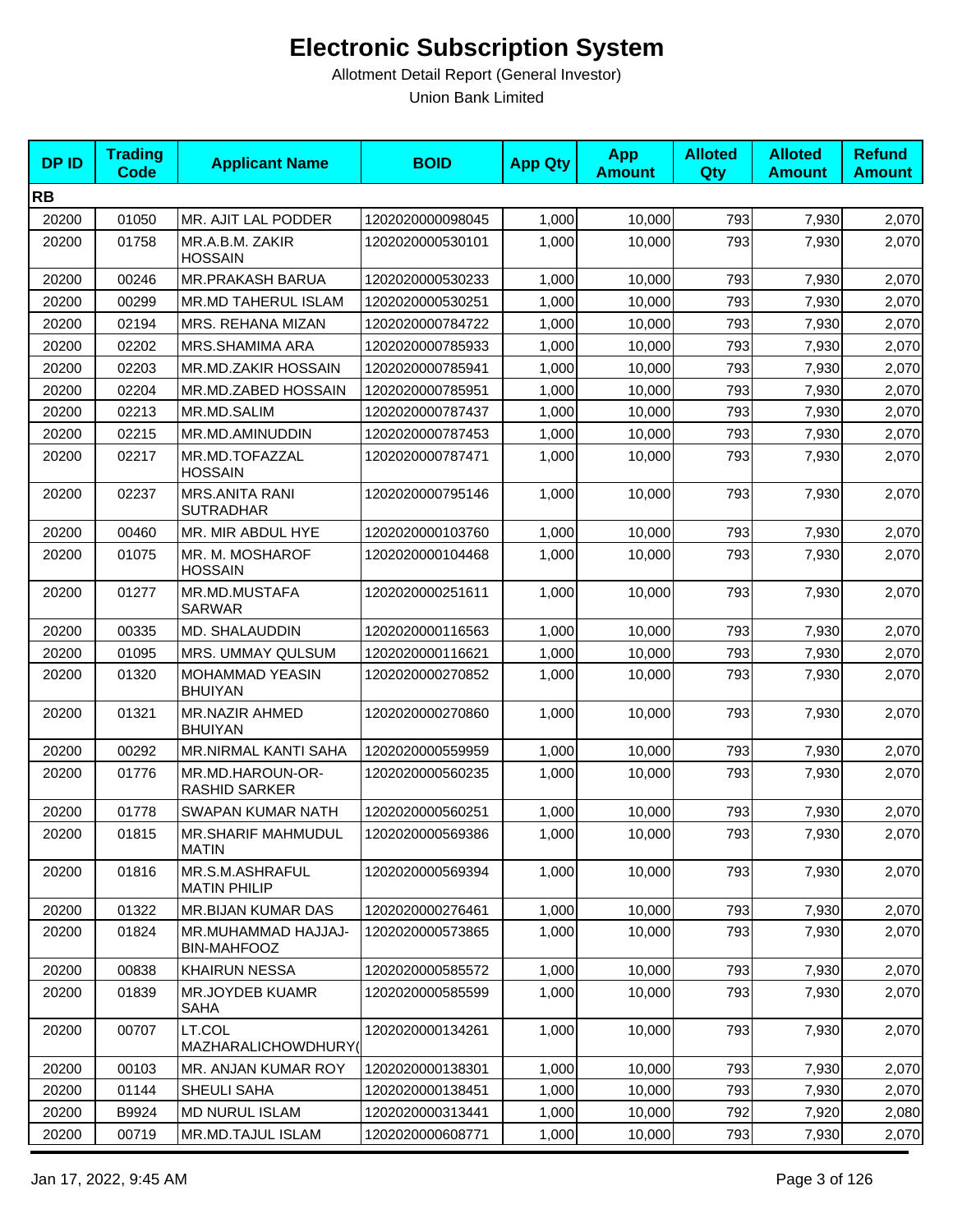| <b>DPID</b> | <b>Trading</b><br><b>Code</b> | <b>Applicant Name</b>                   | <b>BOID</b>      | <b>App Qty</b> | <b>App</b><br><b>Amount</b> | <b>Alloted</b><br>Qty | <b>Alloted</b><br><b>Amount</b> | <b>Refund</b><br><b>Amount</b> |
|-------------|-------------------------------|-----------------------------------------|------------------|----------------|-----------------------------|-----------------------|---------------------------------|--------------------------------|
| <b>RB</b>   |                               |                                         |                  |                |                             |                       |                                 |                                |
| 20200       | 00839                         | MR.MD.BAZLUR RAHMAN                     | 1202020000608796 | 1,000          | 10,000                      | 793                   | 7,930                           | 2,070                          |
| 20200       | 0F575                         | SARKER FORHAD AHMED                     | 1202020000035428 | 1,000          | 10,000                      | 793                   | 7,930                           | 2,070                          |
| 20200       | 01887                         | MR.A.K.M.AZIM UDDIN                     | 1202020000621341 | 1,000          | 10,000                      | 793                   | 7,930                           | 2,070                          |
| 20200       | 00840                         | MRS.RAFEZA YEASMIN                      | 1202020000631167 | 1,000          | 10,000                      | 793                   | 7,930                           | 2,070                          |
| 20200       | 00428                         | <b>MR.SONJAY KUMAR</b><br><b>SAHA</b>   | 1202020000037914 | 1,000          | 10,000                      | 793                   | 7,930                           | 2,070                          |
| 20200       | 00149                         | MR.BISHWAJIT<br><b>SUTRADHAR</b>        | 1202020000037922 | 1,000          | 10,000                      | 793                   | 7,930                           | 2,070                          |
| 20200       | 00715                         | <b>MD.HASHMAT ULLAH</b>                 | 1202020000037981 | 1,000          | 10,000                      | 793                   | 7,930                           | 2,070                          |
| 20200       | 00184                         | MR.BALARAM CHANDRA<br><b>SAHA</b>       | 1202020000038124 | 1,000          | 10,000                      | 793                   | 7,930                           | 2,070                          |
| 20200       | 00395                         | <b>MR.KAZI AHMADUL ISLAM</b>            | 1202020000039110 | 1,000          | 10,000                      | 792                   | 7,920                           | 2,080                          |
| 20200       | 00256                         | MR.KAZI RUHUL AMIN                      | 1202020000040556 | 1,000          | 10,000                      | 793                   | 7,930                           | 2,070                          |
| 20200       | 01463                         | <b>SRUTI KANA BARAL</b>                 | 1202020000348628 | 1,000          | 10,000                      | 793                   | 7,930                           | 2,070                          |
| 20200       | 01459                         | MR.PREMANANDA TARUA                     | 1202020000348679 | 1,000          | 10,000                      | 793                   | 7,930                           | 2,070                          |
| 20200       | 01467                         | <b>MRS.GULAI NOOR</b><br><b>BEGUM</b>   | 1202020000351591 | 1,000          | 10,000                      | 792                   | 7,920                           | 2,080                          |
| 20200       | 01931                         | MRS.KAMRUN MANIRA                       | 1202020000637022 | 1,000          | 10,000                      | 793                   | 7,930                           | 2,070                          |
| 20200       | 00704                         | <b>MAHMOOD ALAM</b><br><b>CHOWDHURY</b> | 1202020000042132 | 1,000          | 10,000                      | 793                   | 7,930                           | 2,070                          |
| 20200       | 00417                         | <b>ABDUS SALAM</b><br><b>TALUKDER</b>   | 1202020000042159 | 1,000          | 10,000                      | 793                   | 7,930                           | 2,070                          |
| 20200       | 00789                         | MR.G.M.MAMUNUR<br><b>RASHID</b>         | 1202020000044861 | 1,000          | 10,000                      | 793                   | 7,930                           | 2,070                          |
| 20200       | 01535                         | MR.MD.MONZURUL ISLAM 1202020000362360   |                  | 1,000          | 10,000                      | 793                   | 7,930                           | 2,070                          |
| 20200       | 38204                         | MRS. SADEKA BANU                        | 1202020000367149 | 1,000          | 10,000                      | 792                   | 7,920                           | 2,080                          |
| 20200       | 01996                         | MR.JAGADISH CHANDRA<br><b>BISWAS</b>    | 1202020000671313 | 1,000          | 10,000                      | 793                   | 7,930                           | 2,070                          |
| 20200       | 01998                         | MR.MOHAMMAD ABDUL<br><b>MAJID</b>       | 1202020000671331 | 1,000          | 10,000                      | 792                   | 7,920                           | 2,080                          |
| 20200       | 00347                         | MD. SALIM ULLAH                         | 1202020000047250 | 1,000          | 10,000                      | 793                   | 7,930                           | 2,070                          |
| 20200       | 0A148                         | Md.Nazmul Hoque                         | 1202020000049142 | 1,000          | 10,000                      | 793                   | 7,930                           | 2,070                          |
| 20200       | 00439                         | MR. PRASANTA KUMAR<br>GUHA              | 1202020000050700 | 1,000          | 10,000                      | 793                   | 7,930                           | 2,070                          |
| 20200       | 00326                         | MR.MD.AMINUDDIN                         | 1202020000053482 | 1,000          | 10,000                      | 793                   | 7,930                           | 2,070                          |
| 20200       | 00150                         | MR.MD.ALI HOSSAIN                       | 1202020000180261 | 1,000          | 10,000                      | 793                   | 7,930                           | 2,070                          |
| 20200       | 01177                         | MR. MD. JAMAL HOSSAIN                   | 1202020000180278 | 1,000          | 10,000                      | 793                   | 7,930                           | 2,070                          |
| 20200       | 0F169                         | MR. MD. ABDUL HANNAN                    | 1202020000388595 | 1,000          | 10,000                      | 793                   | 7,930                           | 2,070                          |
| 20200       | 02001                         | MRS.BEGUM SHAKERA                       | 1202020000671364 | 1,000          | 10,000                      | 793                   | 7,930                           | 2,070                          |
| 20200       | 02013                         | MR.MD.EMDADUL HOQUE                     | 1202020000671471 | 1,000          | 10,000                      | 793                   | 7,930                           | 2,070                          |
| 20200       | 02017                         | KANCHI LAL DEBNATH                      | 1202020000671521 | 1,000          | 10,000                      | 793                   | 7,930                           | 2,070                          |
| 20200       | 02022                         | MRS.LINA ISLAM                          | 1202020000671554 | 1,000          | 10,000                      | 793                   | 7,930                           | 2,070                          |
| 20200       | 00804                         | SK.GOLAM AHAMMED                        | 1202020000056486 | 1,000          | 10,000                      | 792                   | 7,920                           | 2,080                          |
| 20200       | 01001                         | MR.HOSSAIN MD.FAHIM<br>ALI              | 1202020000058707 | 1,000          | 10,000                      | 793                   | 7,930                           | 2,070                          |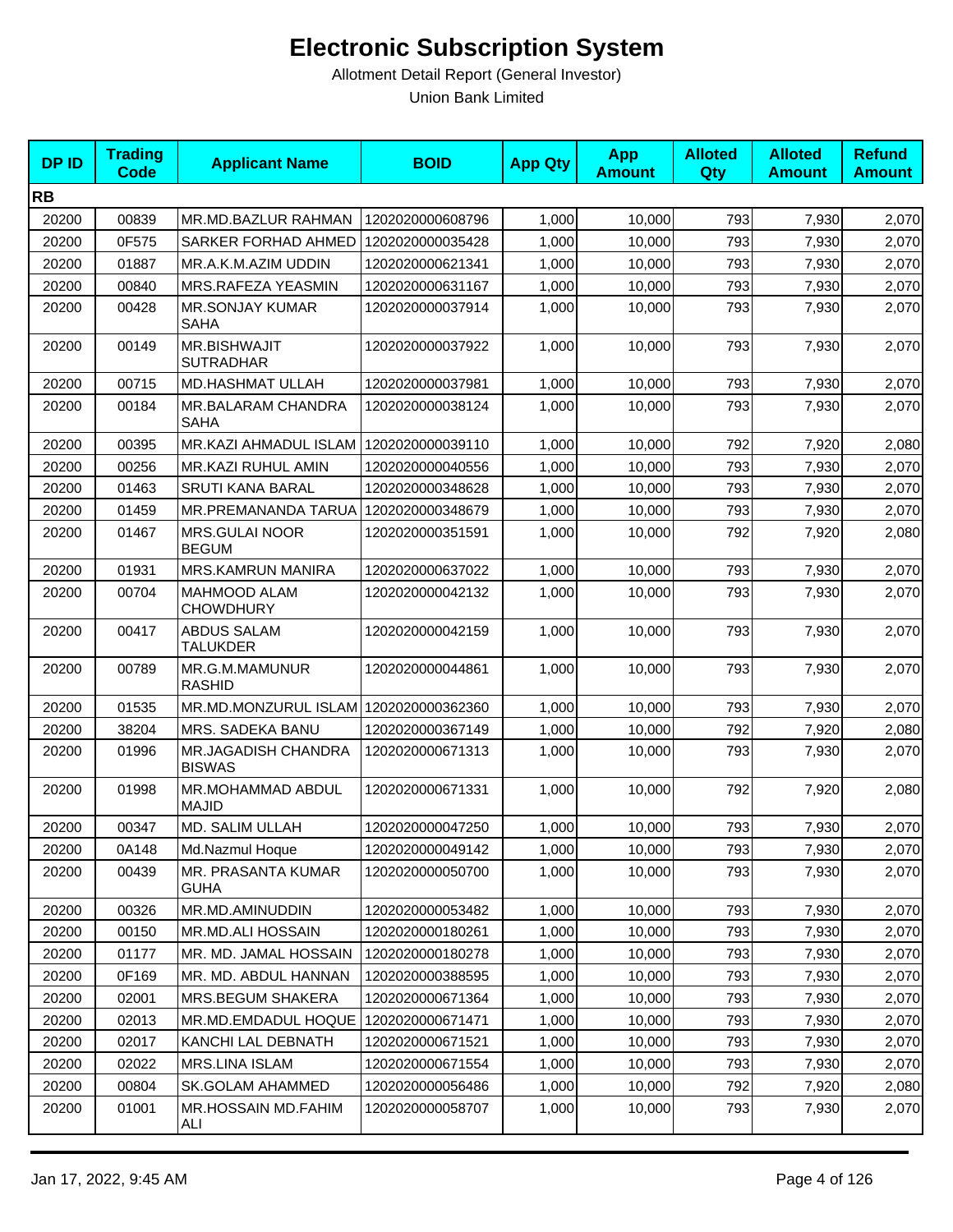| <b>DPID</b> | <b>Trading</b><br><b>Code</b> | <b>Applicant Name</b>                     | <b>BOID</b>      | <b>App Qty</b> | <b>App</b><br><b>Amount</b> | <b>Alloted</b><br><b>Qty</b> | <b>Alloted</b><br><b>Amount</b> | <b>Refund</b><br><b>Amount</b> |
|-------------|-------------------------------|-------------------------------------------|------------------|----------------|-----------------------------|------------------------------|---------------------------------|--------------------------------|
| <b>RB</b>   |                               |                                           |                  |                |                             |                              |                                 |                                |
| 20200       | 02049                         | MR.MD.MOTASIM BILLAH                      | 1202020000695613 | 1,000          | 10,000                      | 793                          | 7,930                           | 2,070                          |
| 20200       | A1140                         | MD. SALIMULLAH                            | 1202020000194950 | 1,000          | 10,000                      | 792                          | 7,920                           | 2,080                          |
| 20200       | 01566                         | MR.MD.FAZLUL HOQUE                        | 1202020000420698 | 1,000          | 10,000                      | 793                          | 7,930                           | 2,070                          |
| 20200       | 01564                         | <b>KAMRUN MONIRA</b>                      | 1202020000420711 | 1,000          | 10,000                      | 793                          | 7,930                           | 2,070                          |
| 20200       | 01611                         | M.SHAFIQUL ISLAM                          | 1202020000420797 | 1,000          | 10,000                      | 793                          | 7,930                           | 2,070                          |
| 20200       | 01606                         | MRS. MUNMUN TAMJID                        | 1202020000420837 | 1,000          | 10,000                      | 793                          | 7,930                           | 2,070                          |
| 20200       | 01557                         | MR. SHARIF A. MATIN                       | 1202020000421253 | 1,000          | 10,000                      | 793                          | 7,930                           | 2,070                          |
| 20200       | 05331                         | MD. JAHIDUR RAHMAN                        | 1202020002119793 | 1,000          | 10,000                      | 793                          | 7,930                           | 2,070                          |
| 20200       | 05681                         | MRS.MOMENA KHATUN                         | 1202020002132215 | 1,000          | 10,000                      | 793                          | 7,930                           | 2,070                          |
| 20200       | 05680                         | MR.SHEIKH SAIJUL ISLAM   1202020002132231 |                  | 1,000          | 10,000                      | 793                          | 7,930                           | 2,070                          |
| 20200       | 06354                         | MRS. SHARMIN ZAHAN                        | 1202020002132290 | 1,000          | 10,000                      | 793                          | 7,930                           | 2,070                          |
| 20200       | 06149                         | MD.MOZAMMEL HOSSAIN                       | 1202020002160483 | 1,000          | 10,000                      | 793                          | 7,930                           | 2,070                          |
| 20200       | 09426                         | MRS.NASREEN TAMANNA                       | 1202020003161835 | 1,000          | 10,000                      | 793                          | 7,930                           | 2,070                          |
| 20200       | 09244                         | <b>MR.RIPON SAHA</b>                      | 1202020003171021 | 1,000          | 10,000                      | 793                          | 7,930                           | 2,070                          |
| 20200       | 09671                         | MR.MD.AMINUL ISLAM<br>KUHEL               | 1202020003173676 | 1,000          | 10,000                      | 793                          | 7,930                           | 2,070                          |
| 20200       | 08332                         | MR.SANTOSH CHANDRA<br><b>SARKER</b>       | 1202020003174710 | 1,000          | 10,000                      | 793                          | 7,930                           | 2,070                          |
| 20200       | 09674                         | <b>MRS.SHAHIN AKTHER</b>                  | 1202020003179665 | 1,000          | 10,000                      | 793                          | 7,930                           | 2,070                          |
| 20200       | 09679                         | MR.MD.LAHAZUDDIN                          | 1202020003179847 | 1,000          | 10,000                      | 793                          | 7,930                           | 2,070                          |
| 20200       | 09680                         | MR.MD.LAHAZUDDIN                          | 1202020003179911 | 1,000          | 10,000                      | 793                          | 7,930                           | 2,070                          |
| 20200       | 08331                         | MR.SANTOSH CHANDRA<br><b>SARKER</b>       | 1202020003180291 | 1,000          | 10,000                      | 792                          | 7,920                           | 2,080                          |
| 20200       | 09683                         | MR.MD.AMIN UDDIN                          | 1202020003184081 | 1,000          | 10,000                      | 793                          | 7,930                           | 2,070                          |
| 20200       | 04796                         | MR.DIN MOHAMMAD<br><b>DULAL</b>           | 1202020001583278 | 1,000          | 10,000                      | 793                          | 7,930                           | 2,070                          |
| 20200       | 03815                         | MR. MD. ALI AZGOR                         | 1202020001589259 | 1,000          | 10,000                      | 793                          | 7,930                           | 2,070                          |
| 20200       | 03818                         | MR. MD. BILLAL HOSSAIN                    | 1202020001589323 | 1,000          | 10,000                      | 793                          | 7,930                           | 2,070                          |
| 20200       | 04822                         | <b>MR.LITON KUMAR SAHA</b>                | 1202020001597637 | 1,000          | 10,000                      | 793                          | 7,930                           | 2,070                          |
| 20200       | 03813                         | MR. MD. ALI AZGOR                         | 1202020001603257 | 1,000          | 10,000                      | 793                          | 7,930                           | 2,070                          |
| 20200       | 06581                         | MR.MD.SAIFUL ISLAM                        | 1202020002212412 | 1,000          | 10,000                      | 793                          | 7,930                           | 2,070                          |
| 20200       | 06582                         | MR.MD.SAIFUL ISLAM                        | 1202020002212439 | 1,000          | 10,000                      | 793                          | 7,930                           | 2,070                          |
| 20200       | 09672                         | <b>MR.MD.AMINU ISLAM</b><br>KUHEL         | 1202020003242119 | 1,000          | 10,000                      | 793                          | 7,930                           | 2,070                          |
| 20200       | 02885                         | <b>MR.M MOSHAROF</b><br><b>HOSSAIN</b>    | 1202020001114614 | 1,000          | 10,000                      | 793                          | 7,930                           | 2,070                          |
| 20200       | 02901                         | MRS.RASHIDA BEGUM                         | 1202020001116897 | 1,000          | 10,000                      | 793                          | 7,930                           | 2,070                          |
| 20200       | 02909                         | <b>MUNJURA KHATUN</b><br>BHUIYAN          | 1202020001121262 | 1,000          | 10,000                      | 793                          | 7,930                           | 2,070                          |
| 20200       | 02914                         | MD ABUL KHAIR                             | 1202020001121270 | 1,000          | 10,000                      | 792                          | 7,920                           | 2,080                          |
| 20200       | 00905                         | <b>MD.HASHMAT ULLAH</b>                   | 1202020001627846 | 1,000          | 10,000                      | 793                          | 7,930                           | 2,070                          |
| 20200       | 07002                         | MR.MD.MAHMUDUR<br>RAHMAN                  | 1202020002232111 | 1,000          | 10,000                      | 793                          | 7,930                           | 2,070                          |
| 20200       | 09812                         | MRS.SHAFALY AKTER                         | 1202020003310914 | 1,000          | 10,000                      | 793                          | 7,930                           | 2,070                          |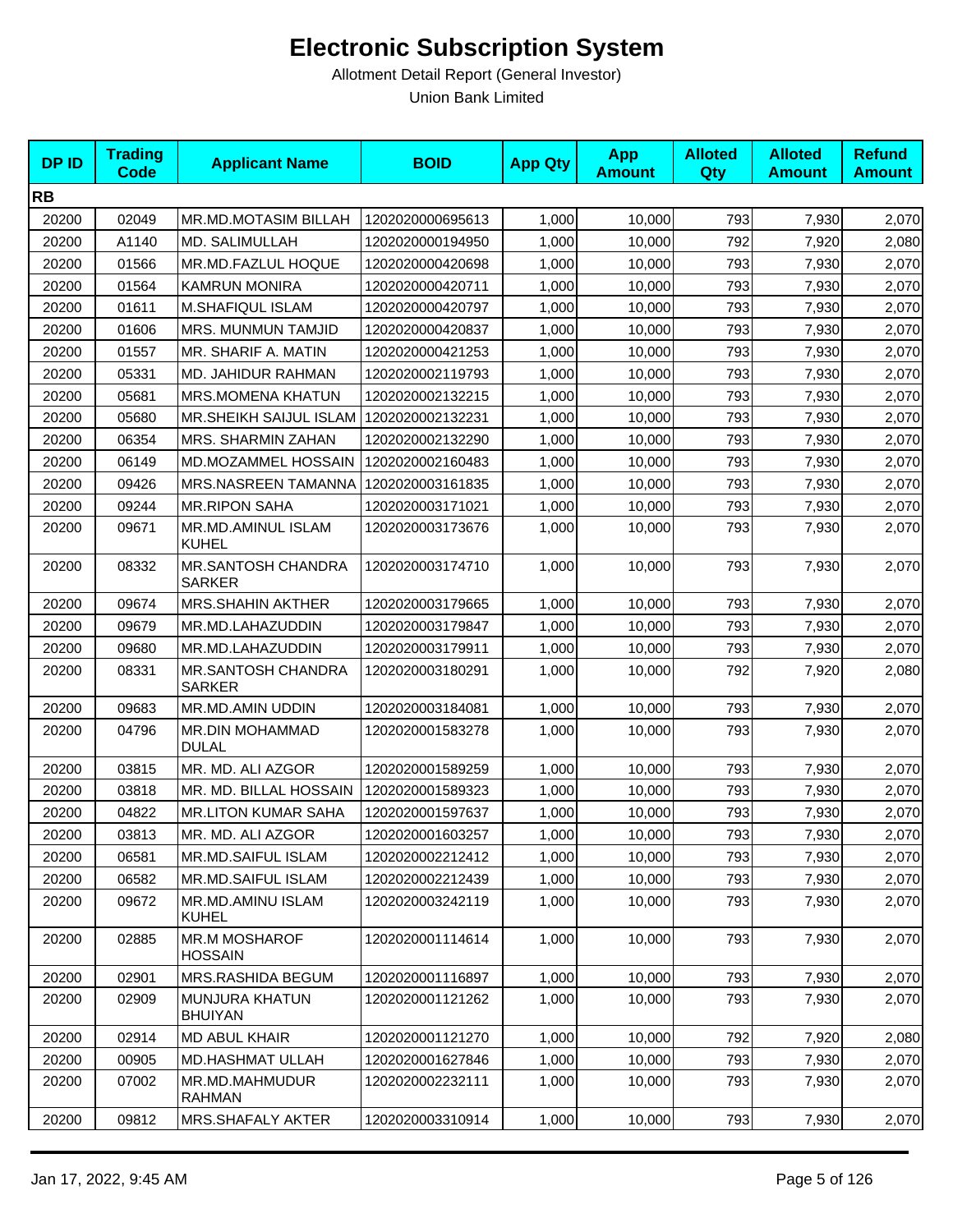| <b>DPID</b> | <b>Trading</b><br>Code | <b>Applicant Name</b>                   | <b>BOID</b>      | <b>App Qty</b> | <b>App</b><br><b>Amount</b> | <b>Alloted</b><br>Qty | <b>Alloted</b><br><b>Amount</b> | <b>Refund</b><br><b>Amount</b> |
|-------------|------------------------|-----------------------------------------|------------------|----------------|-----------------------------|-----------------------|---------------------------------|--------------------------------|
| <b>RB</b>   |                        |                                         |                  |                |                             |                       |                                 |                                |
| 20200       | 02944                  | <b>MR.SHUVRA DAS</b>                    | 1202020001130950 | 1,000          | 10,000                      | 792                   | 7,920                           | 2,080                          |
| 20200       | 02962                  | MR.A.K.M.FIROZ KHAN                     | 1202020001154126 | 1,000          | 10,000                      | 793                   | 7,930                           | 2,070                          |
| 20200       | 02690                  | MD. REZAWUL HOQUE<br><b>CHOWDHURY</b>   | 1202020001154316 | 1,000          | 10,000                      | 793                   | 7,930                           | 2,070                          |
| 20200       | 02691                  | <b>MOHAMMAD YESIN</b><br><b>BHUIYAN</b> | 1202020001154332 | 1,000          | 10,000                      | 793                   | 7,930                           | 2,070                          |
| 20200       | 02959                  | MR.NABI-US-SALEEM                       | 1202020001154530 | 1,000          | 10.000                      | 793                   | 7,930                           | 2,070                          |
| 20200       | 02935                  | MR.MD.RABIUL ISALM                      | 1202020001154680 | 1,000          | 10,000                      | 793                   | 7,930                           | 2,070                          |
| 20200       | 02971                  | <b>SRUTI KANA BARAL</b>                 | 1202020001156513 | 1,000          | 10,000                      | 793                   | 7,930                           | 2,070                          |
| 20200       | 02714                  | <b>MR.GOBINDA CHANDRA</b><br>SAHA       | 1202020001158084 | 1,000          | 10,000                      | 793                   | 7,930                           | 2,070                          |
| 20200       | 02784                  | MR.JAGANMOY<br>KARMAKER                 | 1202020001158108 | 1,000          | 10,000                      | 793                   | 7,930                           | 2,070                          |
| 20200       | 02787                  | <b>MR.CHINMOY KARMAKER I</b>            | 1202020001158124 | 1,000          | 10,000                      | 792                   | 7,920                           | 2,080                          |
| 20200       | 02719                  | MR.NARAYAN CHANDRA<br><b>BARDHAN</b>    | 1202020001158258 | 1,000          | 10,000                      | 792                   | 7,920                           | 2,080                          |
| 20200       | 00997                  | <b>MR.MD.TAJUL ISLAM</b>                | 1202020001661385 | 1,000          | 10,000                      | 793                   | 7,930                           | 2,070                          |
| 20200       | 00996                  | MRS.AYESHA AKTER                        | 1202020001661417 | 1,000          | 10,000                      | 793                   | 7,930                           | 2,070                          |
| 20200       | 05272                  | KALLANI RANI BANIK                      | 1202020001661805 | 1,000          | 10,000                      | 793                   | 7,930                           | 2,070                          |
| 20200       | 07039                  | KHAN MD.TAUFIQUE<br><b>KASHEM</b>       | 1202020002295655 | 1,000          | 10,000                      | 793                   | 7,930                           | 2,070                          |
| 20200       | 05653                  | ASIT BARAN ADITYA                       | 1202020002323450 | 1,000          | 10,000                      | 793                   | 7,930                           | 2,070                          |
| 20200       | 05655                  | PRASHANTA KUMAR<br><b>GUHA</b>          | 1202020002329332 | 1,000          | 10,000                      | 793                   | 7,930                           | 2,070                          |
| 20200       | 06667                  | <b>MR.MD.ZAKIR HOSSAIN</b>              | 1202020002341935 | 1,000          | 10,000                      | 792                   | 7,920                           | 2,080                          |
| 20200       | 07980                  | MR.MUHAMMAD JAHID<br><b>SARKAR</b>      | 1202020003320970 | 1,000          | 10,000                      | 793                   | 7,930                           | 2,070                          |
| 20200       | 02722                  | MRS.HENA BARDHAN                        | 1202020001158413 | 1,000          | 10,000                      | 793                   | 7,930                           | 2,070                          |
| 20200       | 02746                  | <b>INDRAJIT KUMAR DAS</b>               | 1202020001158571 | 1,000          | 10,000                      | 793                   | 7,930                           | 2,070                          |
| 20200       | 02786                  | <b>MR.HIRONMOY</b><br><b>KARMAKER</b>   | 1202020001159766 | 1,000          | 10,000                      | 793                   | 7,930                           | 2,070                          |
| 20200       | 02715                  | <b>GOBINDA CHANDRA</b><br><b>SAHA</b>   | 1202020001159980 | 1,000          | 10,000                      | 793                   | 7,930                           | 2,070                          |
| 20200       | 02721                  | MRS.SHRABANI<br><b>BARDHAN</b>          | 1202020001160026 | 1,000          | 10,000                      | 793                   | 7,930                           | 2,070                          |
| 20200       | 02890                  | MR.MD.AZHARUL HOQUE<br><b>CHOWDHURY</b> | 1202020001179273 | 1,000          | 10,000                      | 793                   | 7,930                           | 2,070                          |
| 20200       | 02893                  | MRS.HALIMA BEGUM                        | 1202020001179305 | 1,000          | 10,000                      | 793                   | 7,930                           | 2,070                          |
| 20200       | 03142                  | <b>MR.AKHIL SARKER</b>                  | 1202020001185411 | 1,000          | 10,000                      | 793                   | 7,930                           | 2,070                          |
| 20200       | 00D13                  | ANITA RANI SHAHA                        | 1202020001187635 | 1,000          | 10,000                      | 793                   | 7,930                           | 2,070                          |
| 20200       | 0D146                  | SANJIT SAHA                             | 1202020001187661 | 1,000          | 10,000                      | 793                   | 7,930                           | 2,070                          |
| 20200       | 00934                  | MR.ASM AHSAN HABIB                      | 1202020001664113 | 1,000          | 10,000                      | 793                   | 7,930                           | 2,070                          |
| 20200       | 00G74                  | MR.MD. ABDUL WADUD                      | 1202020001665530 | 1,000          | 10,000                      | 793                   | 7,930                           | 2,070                          |
| 20200       | 03817                  | MR. MD. BILLAL HOSSAIN                  | 1202020001687170 | 1,000          | 10,000                      | 793                   | 7,930                           | 2,070                          |
| 20200       | 03789                  | MR.MD.NAZMUL HASAN                      | 1202020001688282 | 1,000          | 10,000                      | 793                   | 7,930                           | 2,070                          |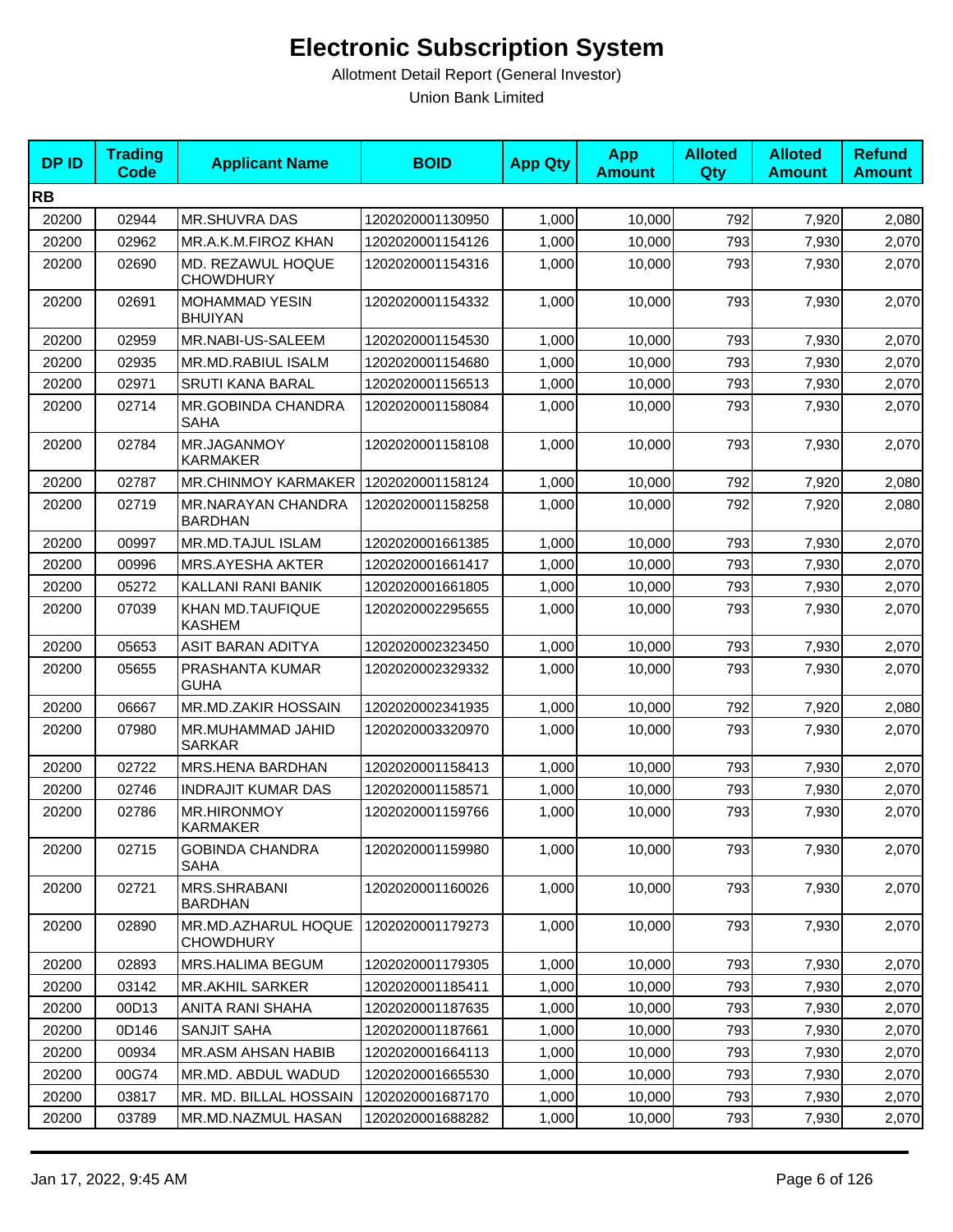| <b>DPID</b> | <b>Trading</b><br>Code | <b>Applicant Name</b>                       | <b>BOID</b>      | <b>App Qty</b> | <b>App</b><br><b>Amount</b> | <b>Alloted</b><br>Qty | <b>Alloted</b><br><b>Amount</b> | <b>Refund</b><br><b>Amount</b> |
|-------------|------------------------|---------------------------------------------|------------------|----------------|-----------------------------|-----------------------|---------------------------------|--------------------------------|
| <b>RB</b>   |                        |                                             |                  |                |                             |                       |                                 |                                |
| 20200       | 03181                  | MR.MIR JAHANGIR ALAM                        | 1202020001218533 | 1,000          | 10,000                      | 793                   | 7,930                           | 2,070                          |
| 20200       | 03201                  | MR.MD.MIZANUR<br><b>RAHMAN</b>              | 1202020001219206 | 1,000          | 10,000                      | 793                   | 7,930                           | 2,070                          |
| 20200       | 03862                  | MR.MD.ZAKIR HOSSAIN                         | 1202020001714300 | 1,000          | 10,000                      | 793                   | 7,930                           | 2,070                          |
| 20200       | 03865                  | MR.MD.KHURSHED ALAM                         | 1202020001714378 | 1,000          | 10.000                      | 793                   | 7,930                           | 2,070                          |
| 20200       | 03866                  | MR.MD.KHURSHED ALAM                         | 1202020001714386 | 1,000          | 10,000                      | 793                   | 7,930                           | 2,070                          |
| 20200       | 03867                  | SHEULY AKTER                                | 1202020001714401 | 1,000          | 10.000                      | 793                   | 7,930                           | 2,070                          |
| 20200       | 03870                  | MRS.ROKEYA BEGUM                            | 1202020001714485 | 1,000          | 10.000                      | 793                   | 7,930                           | 2,070                          |
| 20200       | 03871                  | MRS.ROKEYA BEGUM                            | 1202020001714493 | 1,000          | 10,000                      | 793                   | 7,930                           | 2,070                          |
| 20200       | 03861                  | MR.MD.ZAKIR HOSSAIN                         | 1202020001714913 | 1,000          | 10,000                      | 793                   | 7,930                           | 2,070                          |
| 20200       | 05836                  | <b>MS.SHULI PODDER</b>                      | 1202020002434654 | 1,000          | 10,000                      | 793                   | 7,930                           | 2,070                          |
| 20200       | 08249                  | <b>MR.SHEIKH HARUN-OR-</b><br><b>RASHID</b> | 1202020002444983 | 1,000          | 10,000                      | 793                   | 7,930                           | 2,070                          |
| 20200       | 0G926                  | MOLLAH SHAMSUDDOHA                          | 1202020002456641 | 1,000          | 10,000                      | 793                   | 7,930                           | 2,070                          |
| 20200       | 19479                  | <b>UMME SALMA</b>                           | 1202020003426856 | 1,000          | 10,000                      | 793                   | 7,930                           | 2,070                          |
| 20200       | 26607                  | <b>TANJINA AHMED</b>                        | 1202020001728638 | 1,000          | 10,000                      | 793                   | 7,930                           | 2,070                          |
| 20200       | 02251                  | <b>MRS.RATNA SARKAR</b>                     | 1202020000805243 | 1,000          | 10,000                      | 792                   | 7,920                           | 2,080                          |
| 20200       | 02201                  | KAZAL KUMAR SARKAR                          | 1202020000812172 | 1,000          | 10,000                      | 793                   | 7,930                           | 2,070                          |
| 20200       | 03357                  | <b>MRS.NASIMA AKTER</b><br>KHAN             | 1202020001274108 | 1,000          | 10,000                      | 793                   | 7,930                           | 2,070                          |
| 20200       | 03407                  | <b>MR.TAPAN KUMAR SAHA</b>                  | 1202020001274124 | 1,000          | 10,000                      | 793                   | 7,930                           | 2,070                          |
| 20200       | 03658                  | MR.ABUL KALAM KHAN                          | 1202020001289448 | 1,000          | 10,000                      | 793                   | 7,930                           | 2,070                          |
| 20200       | 03345                  | MR.BIMAL MAJUMDER                           | 1202020001290401 | 1,000          | 10,000                      | 793                   | 7,930                           | 2,070                          |
| 20200       | 03440                  | MRS.UMMAY QULSUM                            | 1202020001294171 | 1,000          | 10,000                      | 793                   | 7,930                           | 2,070                          |
| 20200       | 03203                  | <b>MR.ROMAN SARDER</b>                      | 1202020001295498 | 1,000          | 10,000                      | 793                   | 7,930                           | 2,070                          |
| 20200       | 03282                  | MONSUR AL MAMUN<br><b>MAZUMDER</b>          | 1202020001295610 | 1,000          | 10,000                      | 792                   | 7,920                           | 2,080                          |
| 20200       | 03353                  | MRS.TAHMINA HOSSAIN                         | 1202020001296179 | 1,000          | 10,000                      | 793                   | 7,930                           | 2,070                          |
| 20200       | 03354                  | MR.ANHAR MAHMUD                             | 1202020001296243 | 1,000          | 10,000                      | 793                   | 7,930                           | 2,070                          |
| 20200       | 03355                  | <b>MR.NAHEEN MAHMOOD</b>                    | 1202020001296301 | 1,000          | 10,000                      | 793                   | 7,930                           | 2,070                          |
| 20200       | 03740                  | <b>MR.RANJIT KUMAR</b><br><b>DEBNATH</b>    | 1202020001296451 | 1,000          | 10,000                      | 793                   | 7,930                           | 2,070                          |
| 20200       | 05504                  | MR.MD.AFJAL HOSSAIN                         | 1202020001762988 | 1,000          | 10,000                      | 793                   | 7,930                           | 2,070                          |
| 20200       | 05503                  | MR.MD.AFJAL HOSSAIN                         | 1202020001764001 | 1,000          | 10,000                      | 793                   | 7,930                           | 2,070                          |
| 20200       | 08719                  | <b>MS. SHOMA CHANDA</b>                     | 1202020002558931 | 1,000          | 10,000                      | 793                   | 7,930                           | 2,070                          |
| 20200       | 08718                  | MRS. SEAKHA RANI ROY                        | 1202020002558941 | 1,000          | 10,000                      | 793                   | 7,930                           | 2,070                          |
| 20200       | 02301                  | <b>MRS.SARBORI SAHA</b>                     | 1202020000841295 | 1,000          | 10,000                      | 793                   | 7,930                           | 2,070                          |
| 20200       | 02302                  | MR.AJIT RANJAN SAHA                         | 1202020000841319 | 1,000          | 10,000                      | 793                   | 7,930                           | 2,070                          |
| 20200       | 03431                  | MS.FARHANA AWAL RUMI                        | 1202020001298566 | 1,000          | 10,000                      | 793                   | 7,930                           | 2,070                          |
| 20200       | 03294                  | MR.MD.ABDUL HALIM                           | 1202020001320024 | 1,000          | 10,000                      | 793                   | 7,930                           | 2,070                          |
| 20200       | 03295                  | MR.MD.SHAH ALAM<br><b>KABIR</b>             | 1202020001320032 | 1,000          | 10,000                      | 793                   | 7,930                           | 2,070                          |
| 20200       | 03296                  | MRS.SHAMIMA AKTER                           | 1202020001320059 | 1,000          | 10,000                      | 792                   | 7,920                           | 2,080                          |
| 20200       | 03303                  | MR.MD.ABDUL KHALEK                          | 1202020001320182 | 1,000          | 10,000                      | 793                   | 7,930                           | 2,070                          |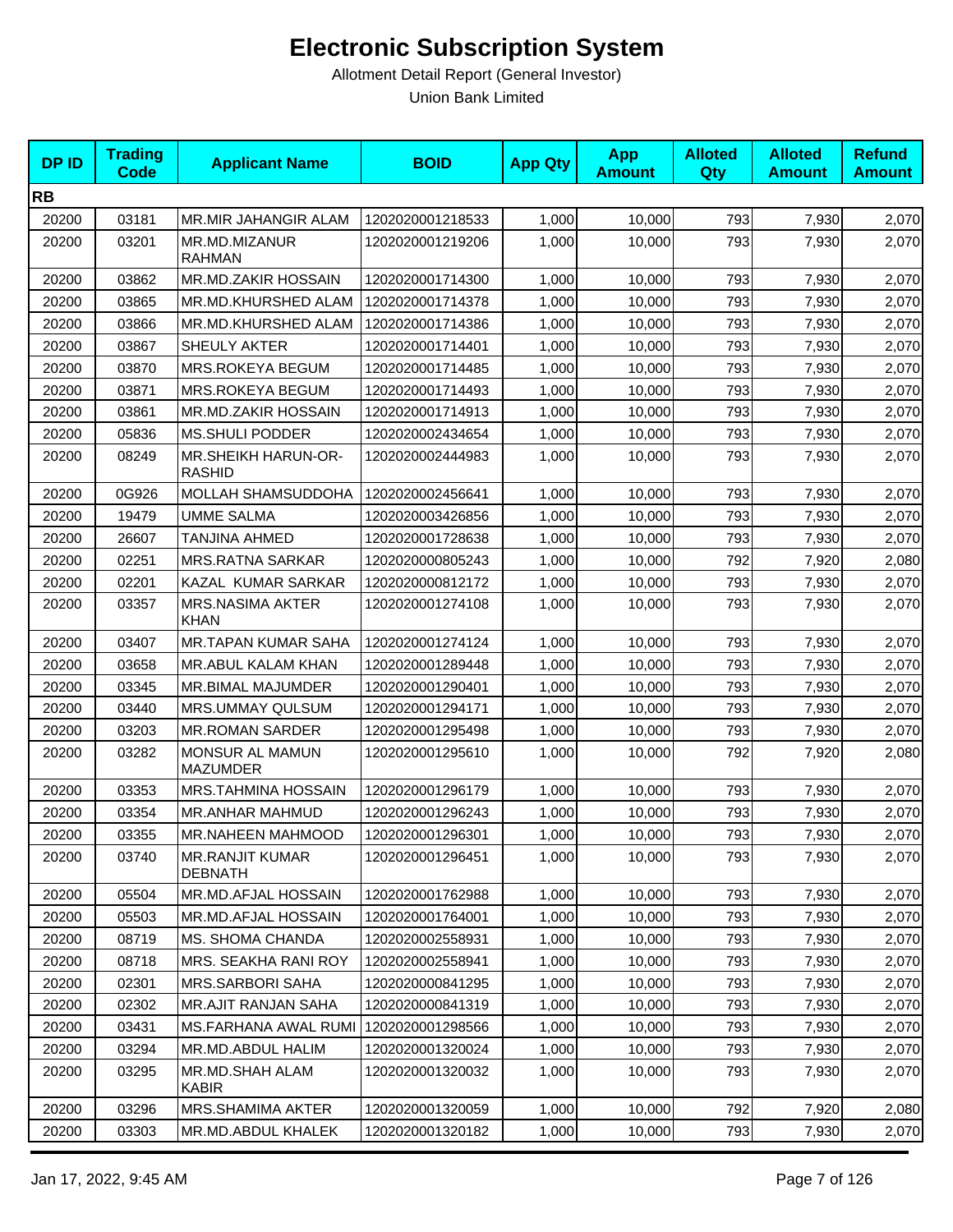| <b>DPID</b> | <b>Trading</b><br><b>Code</b> | <b>Applicant Name</b>                       | <b>BOID</b>      | <b>App Qty</b> | <b>App</b><br><b>Amount</b> | <b>Alloted</b><br>Qty | <b>Alloted</b><br><b>Amount</b> | <b>Refund</b><br><b>Amount</b> |
|-------------|-------------------------------|---------------------------------------------|------------------|----------------|-----------------------------|-----------------------|---------------------------------|--------------------------------|
| <b>RB</b>   |                               |                                             |                  |                |                             |                       |                                 |                                |
| 20200       | 03290                         | MRS.SULTANA PARVEEN                         | 1202020001320249 | 1,000          | 10,000                      | 793                   | 7,930                           | 2,070                          |
| 20200       | 03292                         | <b>MR.SAIFUL ISLAM</b>                      | 1202020001320313 | 1,000          | 10,000                      | 793                   | 7,930                           | 2,070                          |
| 20200       | 05077                         | <b>MD.HUMAYUN KABIR</b>                     | 1202020001788492 | 1,000          | 10,000                      | 793                   | 7,930                           | 2,070                          |
| 20200       | 05089                         | MR.M.SHAFIQUL ISLAM                         | 1202020001795793 | 1,000          | 10,000                      | 793                   | 7,930                           | 2,070                          |
| 20200       | 05093                         | MR.MD.AMZAD HOSSAIN                         | 1202020001795876 | 1,000          | 10,000                      | 793                   | 7,930                           | 2,070                          |
| 20200       | 04887                         | MR.MD. GIAS UDDIN                           | 1202020001811252 | 1,000          | 10,000                      | 793                   | 7,930                           | 2,070                          |
| 20200       | 04893                         | <b>MAHAMUDA KHATUN</b>                      | 1202020001812439 | 1,000          | 10,000                      | 793                   | 7,930                           | 2,070                          |
| 20200       | 08895                         | MR.M.A.ROUF                                 | 1202020002607629 | 1,000          | 10,000                      | 793                   | 7,930                           | 2,070                          |
| 20200       | 08247                         | MR.SHEIKH SAIJUL ISLAM   1202020002613735   |                  | 1,000          | 10,000                      | 793                   | 7,930                           | 2,070                          |
| 20200       | 08315                         | <b>MR.ABU SALEH</b><br>MOHD.YOUNUS          | 1202020002641133 | 1,000          | 10,000                      | 793                   | 7,930                           | 2,070                          |
| 20200       | 08306                         | <b>MR.RANJIT KUMAR DAS</b>                  | 1202020002641449 | 1,000          | 10,000                      | 793                   | 7,930                           | 2,070                          |
| 20200       | 00870                         | MD.HABIBUR RAHMAN                           | 1202020000859842 | 1,000          | 10,000                      | 793                   | 7,930                           | 2,070                          |
| 20200       | 00G80                         | MR. A. K. M. ZAFOR ULLA                     | 1202020001340342 | 1,000          | 10,000                      | 793                   | 7,930                           | 2,070                          |
| 20200       | 00995                         | MR.MD.JASHIM UDDIN                          | 1202020001363712 | 1,000          | 10,000                      | 793                   | 7,930                           | 2,070                          |
| 20200       | 04139                         | S.M. ASHIQUR RAHMAN                         | 1202020001375727 | 1,000          | 10,000                      | 793                   | 7,930                           | 2,070                          |
| 20200       | 02377                         | MR.MD.MOHSIN SIKDER                         | 1202020000890099 | 1,000          | 10,000                      | 793                   | 7,930                           | 2,070                          |
| 20200       | 02393                         | MR.NABI-US-SALEEM                           | 1202020000907310 | 1,000          | 10,000                      | 793                   | 7,930                           | 2,070                          |
| 20200       | 03367                         | MR.MD.MAHABUBA ALAM                         | 1202020001407314 | 1,000          | 10,000                      | 793                   | 7,930                           | 2,070                          |
| 20200       | 04274                         | MR.AZHARUL HOQUE<br><b>CHOWDHURY</b>        | 1202020001408196 | 1,000          | 10,000                      | 792                   | 7,920                           | 2,080                          |
| 20200       | 05569                         | MR.ABUL KALAM AZAD                          | 1202020001840549 | 1,000          | 10,000                      | 793                   | 7,930                           | 2,070                          |
| 20200       | 08209                         | MR.MD.ABUL KHAIR                            | 1202020002717520 | 1,000          | 10,000                      | 793                   | 7,930                           | 2,070                          |
| 20200       | 09342                         | MR.BIMAL KUMAR ROY                          | 1202020002760102 | 1,000          | 10,000                      | 793                   | 7,930                           | 2,070                          |
| 20200       | 02403                         | MR.SHANTANU DAS                             | 1202020000919087 | 1,000          | 10,000                      | 792                   | 7,920                           | 2,080                          |
| 20200       | 00950                         | <b>MD. RAFIQUL ISLAM</b>                    | 1202020001435293 | 1,000          | 10,000                      | 793                   | 7,930                           | 2,070                          |
| 20200       | 04320                         | MR.BIMAL MAJUMDER                           | 1202020001435847 | 1,000          | 10,000                      | 793                   | 7,930                           | 2,070                          |
| 20200       | 04316                         | MRS.ENA SIDDIQA<br><b>AFROZE</b>            | 1202020001441557 | 1,000          | 10,000                      | 793                   | 7,930                           | 2,070                          |
| 20200       | 02434                         | MR.MD.KHOORSHID<br>ALAM                     | 1202020000962389 | 1,000          | 10,000                      | 793                   | 7,930                           | 2,070                          |
| 20200       | 02420                         | MRS.MALA AKHTER                             | 1202020000962453 | 1,000          | 10,000                      | 793                   | 7,930                           | 2,070                          |
| 20200       | 02454                         | <b>MR.AJIT RANJAN SAHA</b>                  | 1202020000982086 | 1,000          | 10,000                      | 793                   | 7,930                           | 2,070                          |
| 20200       | 04288                         | MR.MA HAMID                                 | 1202020001460035 | 1,000          | 10,000                      | 793                   | 7,930                           | 2,070                          |
| 20200       | 04448                         | <b>MS.NAZNIN AKTER</b>                      | 1202020001460193 | 1,000          | 10,000                      | 792                   | 7,920                           | 2,080                          |
| 20200       | 07597                         | MR.SHAKHAOUT<br><b>HOSSAIN SIKDER</b>       | 1202020002913158 | 1,000          | 10,000                      | 792                   | 7,920                           | 2,080                          |
| 20200       | G1387                         | MD. ABDUL KADER                             | 1202020001010770 | 1,000          | 10,000                      | 793                   | 7,930                           | 2,070                          |
| 20200       | 08495                         | <b>MR.NARAYAN CHANDRA</b><br><b>BARDHAN</b> | 1202020002936488 | 1,000          | 10,000                      | 793                   | 7,930                           | 2,070                          |
| 20200       | 07687                         | MRS. DOLLY ROY                              | 1202020002960118 | 1,000          | 10,000                      | 793                   | 7,930                           | 2,070                          |
| 20200       | 07666                         | MD.KHAIRUZZAMAN                             | 1202020002982858 | 1,000          | 10,000                      | 793                   | 7,930                           | 2,070                          |
| 20200       | 02501                         | MR.SAMUZZAL SARKAR                          | 1202020001028999 | 1,000          | 10,000                      | 793                   | 7,930                           | 2,070                          |
| 20200       | 02502                         | MRS.RINA RANI DEY                           | 1202020001029008 | 1,000          | 10,000                      | 793                   | 7,930                           | 2,070                          |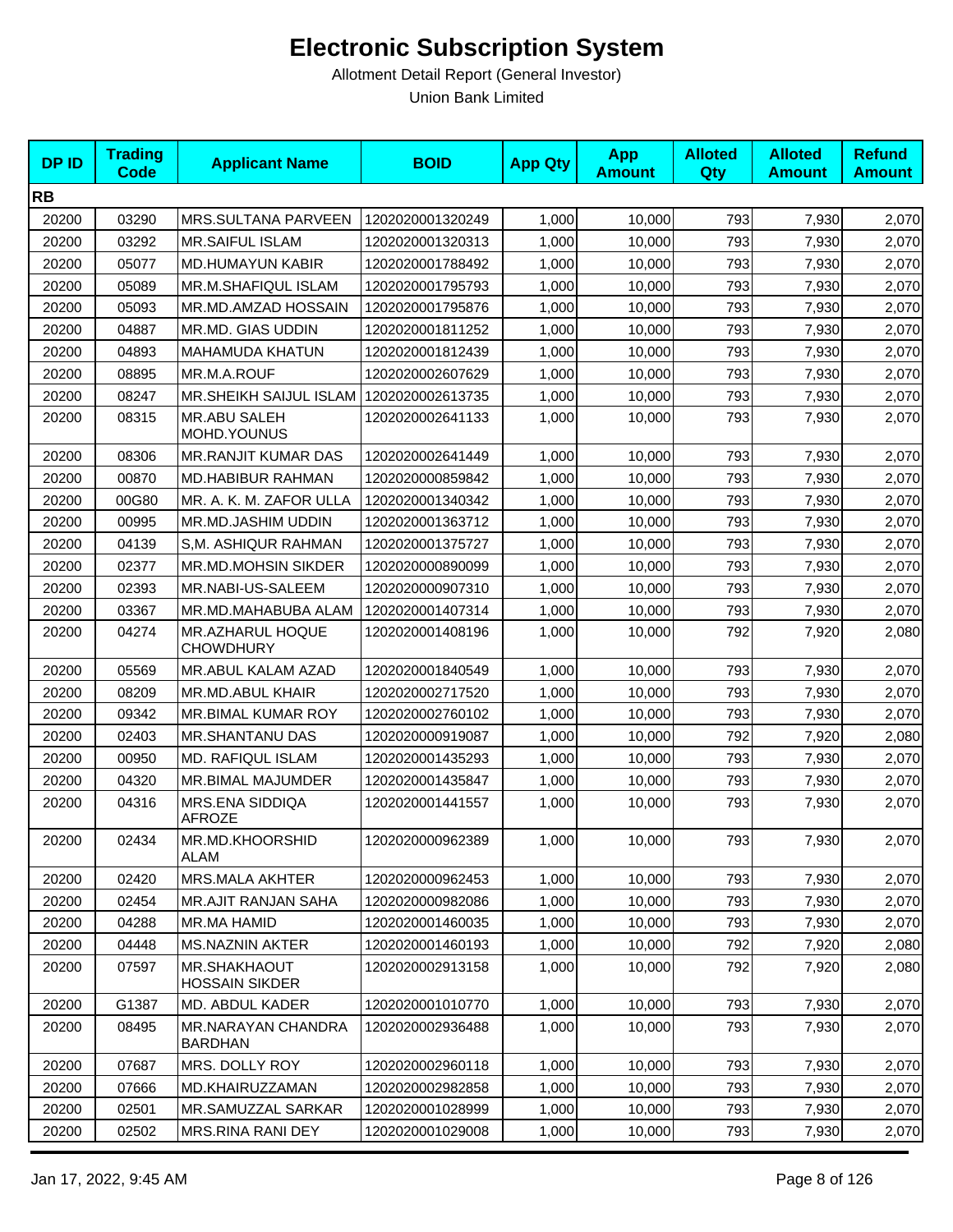| <b>DPID</b> | <b>Trading</b><br>Code | <b>Applicant Name</b>                    | <b>BOID</b>      | <b>App Qty</b> | <b>App</b><br><b>Amount</b> | <b>Alloted</b><br>Qty | <b>Alloted</b><br><b>Amount</b> | <b>Refund</b><br><b>Amount</b> |
|-------------|------------------------|------------------------------------------|------------------|----------------|-----------------------------|-----------------------|---------------------------------|--------------------------------|
| <b>RB</b>   |                        |                                          |                  |                |                             |                       |                                 |                                |
| 20200       | 02504                  | MRS.RINA RANI DEY                        | 1202020001029016 | 1,000          | 10,000                      | 793                   | 7,930                           | 2,070                          |
| 20200       | 02505                  | <b>MR.PARITOSH DEY</b>                   | 1202020001029024 | 1,000          | 10,000                      | 793                   | 7,930                           | 2,070                          |
| 20200       | 02503                  | <b>MR.PARITOSH DEY</b>                   | 1202020001029032 | 1,000          | 10,000                      | 793                   | 7,930                           | 2,070                          |
| 20200       | 02508                  | MOHAMMAD ABDUL<br>HAYE MEAH              | 1202020001033760 | 1,000          | 10,000                      | 793                   | 7,930                           | 2,070                          |
| 20200       | 02538                  | <b>MR.NIRMOL KANTI</b><br><b>BHOWMIK</b> | 1202020001033787 | 1,000          | 10,000                      | 793                   | 7,930                           | 2,070                          |
| 20200       | 00073                  | MR JITENDRA CHANDRA<br><b>BARMAN</b>     | 1202020001499525 | 1,000          | 10,000                      | 793                   | 7,930                           | 2,070                          |
| 20200       | 03000                  | KAZAL KUMAR SARKAR                       | 1202020001522585 | 1,000          | 10,000                      | 793                   | 7,930                           | 2,070                          |
| 20200       | 02500                  | MR.SAMUZZAL SARKAR                       | 1202020001522684 | 1,000          | 10,000                      | 793                   | 7,930                           | 2,070                          |
| 20200       | 04797                  | <b>MR.SHAKHAR SARKAR</b>                 | 1202020001523241 | 1,000          | 10,000                      | 793                   | 7,930                           | 2,070                          |
| 20200       | 04798                  | <b>MR.SAHKHAR SARKAR</b>                 | 1202020001523322 | 1,000          | 10,000                      | 793                   | 7,930                           | 2,070                          |
| 20200       | 05433                  | MR. MD. GIAS UDDIN                       | 1202020002046383 | 1,000          | 10,000                      | 793                   | 7,930                           | 2,070                          |
| 20200       | 06162                  | MRS. REHANA BEGUM                        | 1202020002057714 | 1,000          | 10,000                      | 793                   | 7,930                           | 2,070                          |
| 20200       | 09111                  | <b>MR.MEHDI HASAN</b>                    | 1202020002992376 | 1,000          | 10,000                      | 793                   | 7,930                           | 2,070                          |
| 20200       | 09997                  | <b>MR.SUBHASH CHANDRA</b><br>DAS         | 1202020003031722 | 1,000          | 10,000                      | 793                   | 7,930                           | 2,070                          |
| 20200       | 07784                  | <b>MR.AVIJIT SAHA</b>                    | 1202020003045404 | 1,000          | 10,000                      | 793                   | 7,930                           | 2,070                          |
| 20200       | 07786                  | <b>MR.MISHUK SAHA</b>                    | 1202020003045637 | 1,000          | 10,000                      | 793                   | 7,930                           | 2,070                          |
| 20200       | 07785                  | <b>MR.MISHUK SAHA</b>                    | 1202020003046219 | 1,000          | 10,000                      | 793                   | 7,930                           | 2,070                          |
| 20200       | 09361                  | MR.MD.BABAR ALI                          | 1202020003047869 | 1,000          | 10,000                      | 793                   | 7,930                           | 2,070                          |
| 20200       | 00881                  | MRS.MUSHFEQUA<br><b>CHOWDHURY</b>        | 1202020001037429 | 1,000          | 10,000                      | 793                   | 7,930                           | 2,070                          |
| 20200       | 0D145                  | <b>MANTI SAHA</b>                        | 1202020001045121 | 1,000          | 10,000                      | 793                   | 7,930                           | 2,070                          |
| 20200       | 02586                  | <b>SHAMSUN NAHAR</b><br><b>BHUIYAN</b>   | 1202020001045400 | 1,000          | 10,000                      | 793                   | 7,930                           | 2,070                          |
| 20200       | 02574                  | <b>MRS.UMA SARKER</b>                    | 1202020001045427 | 1,000          | 10,000                      | 793                   | 7,930                           | 2,070                          |
| 20200       | 02593                  | <b>MRS.MUN MUN TANJID</b>                | 1202020001051211 | 1,000          | 10,000                      | 793                   | 7,930                           | 2,070                          |
| 20200       | 06158                  | MD.MOHIUDDIN                             | 1202020002074153 | 1,000          | 10,000                      | 793                   | 7,930                           | 2,070                          |
| 20200       | 05407                  | <b>DINESH CHANDRA</b><br><b>MAJUMDER</b> | 1202020002079389 | 1,000          | 10,000                      | 793                   | 7,930                           | 2,070                          |
| 20200       | 05412                  | ROBINDRA NATH                            | 1202020002079742 | 1,000          | 10,000                      | 793                   | 7,930                           | 2,070                          |
| 20200       | 05410                  | <b>ASHOK KRISHNA NATH</b>                | 1202020002079777 | 1,000          | 10,000                      | 793                   | 7,930                           | 2,070                          |
| 20200       | 05409                  | MR.ASIM KRISHNA NATH                     | 1202020002079793 | 1,000          | 10,000                      | 793                   | 7,930                           | 2,070                          |
| 20200       | 05349                  | MR.MD.REAZUL ISLAM                       | 1202020002090259 | 1,000          | 10,000                      | 793                   | 7,930                           | 2,070                          |
| 20200       | 06287                  | MR.MD.RUHUL AMIN                         | 1202020002108740 | 1,000          | 10,000                      | 793                   | 7,930                           | 2,070                          |
| 20200       | 05815                  | MRS.AYSHA AKTHER                         | 1202020002108823 | 1,000          | 10,000                      | 793                   | 7,930                           | 2,070                          |
| 20200       | B8960                  | MD. ABDUL KHALEQUE<br>SARDAR             | 1202020003090748 | 1,000          | 10,000                      | 793                   | 7,930                           | 2,070                          |
| 20200       | 09199                  | MRS.ANGUMAN ARA                          | 1202020003099955 | 1,000          | 10,000                      | 792                   | 7,920                           | 2,080                          |
| 20200       | 02591                  | MR.MIR ABDUL WADUD                       | 1202020001064973 | 1,000          | 10,000                      | 793                   | 7,930                           | 2,070                          |
| 20200       | 02590                  | MR.MEER JABED KAYSER                     | 1202020001064981 | 1,000          | 10,000                      | 793                   | 7,930                           | 2,070                          |
| 20200       | 02607                  | MR.BASU DEV<br><b>CHAKRABORTY</b>        | 1202020001067878 | 1,000          | 10,000                      | 793                   | 7,930                           | 2,070                          |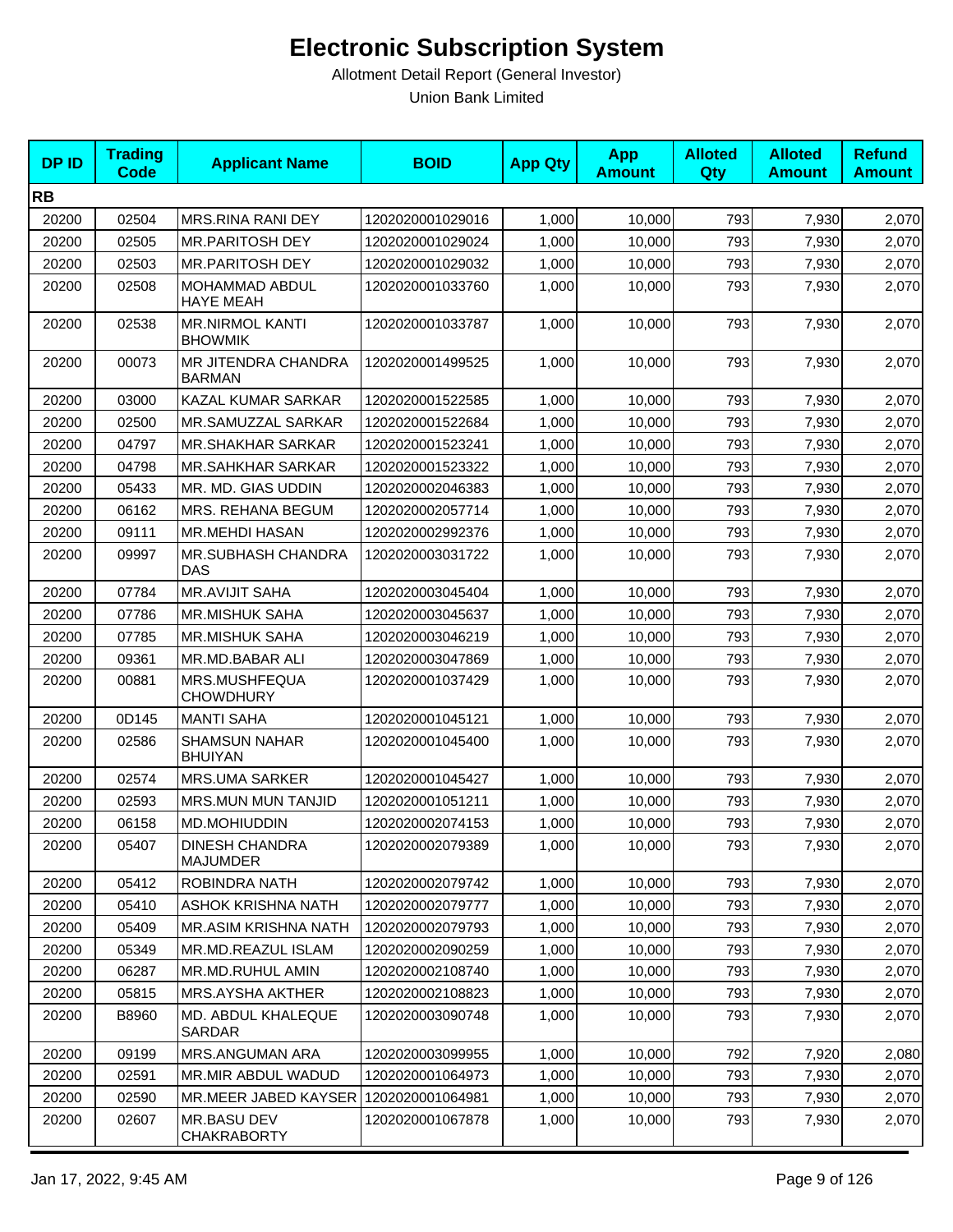| <b>DPID</b> | <b>Trading</b><br><b>Code</b> | <b>Applicant Name</b>                    | <b>BOID</b>      | <b>App Qty</b> | <b>App</b><br><b>Amount</b> | <b>Alloted</b><br>Qty | <b>Alloted</b><br><b>Amount</b> | <b>Refund</b><br><b>Amount</b> |
|-------------|-------------------------------|------------------------------------------|------------------|----------------|-----------------------------|-----------------------|---------------------------------|--------------------------------|
| <b>RB</b>   |                               |                                          |                  |                |                             |                       |                                 |                                |
| 20200       | 02602                         | MR.MAHBUBUR RAHMAN<br><b>KHAN</b>        | 1202020001067918 | 1,000          | 10,000                      | 793                   | 7,930                           | 2,070                          |
| 20200       | 02510                         | <b>MR.ABUL KALAM AZAD</b>                | 1202020001067950 | 1,000          | 10,000                      | 793                   | 7,930                           | 2,070                          |
| 20200       | 12964                         | MR.PRADIP BHOWMIK                        | 1202020004561039 | 1,000          | 10,000                      | 793                   | 7,930                           | 2,070                          |
| 20200       | 14305                         | MR.MD.FARID UDDIN                        | 1202020005034901 | 1,000          | 10,000                      | 793                   | 7,930                           | 2,070                          |
| 20200       | 07197                         | MR.MD, TASLIM<br><b>CHOWDHURY</b>        | 1202020003795599 | 1,000          | 10,000                      | 792                   | 7,920                           | 2,080                          |
| 20200       | 10823                         | MUHAMMAD HARUN OR<br><b>RASHID</b>       | 1202020003801944 | 1,000          | 10,000                      | 793                   | 7,930                           | 2,070                          |
| 20200       | 11251                         | MR.MD.SABIR UDDIN<br><b>MAZUMDER</b>     | 1202020003812151 | 1,000          | 10,000                      | 793                   | 7,930                           | 2,070                          |
| 20200       | 0A611                         | JAWADUR RAHIM ZAHID                      | 1202020004182753 | 1,000          | 10,000                      | 793                   | 7,930                           | 2,070                          |
| 20200       | 12124                         | MR.WAHEED ABDULLAH                       | 1202020004189268 | 1,000          | 10,000                      | 793                   | 7,930                           | 2,070                          |
| 20200       | 13005                         | MRS.HOSNE ARA SHAFIQ                     | 1202020004585122 | 1,000          | 10,000                      | 793                   | 7,930                           | 2,070                          |
| 20200       | 12881                         | MR.ABU SALEH MD<br><b>YUNUS</b>          | 1202020004594085 | 1,000          | 10,000                      | 793                   | 7,930                           | 2,070                          |
| 20200       | 13018                         | MRS.SABIHA SULTANA                       | 1202020004594109 | 1,000          | 10,000                      | 793                   | 7,930                           | 2,070                          |
| 20200       | 14370                         | <b>MR.SHAKHOR CHANDRA</b><br><b>HORE</b> | 1202020005050560 | 1,000          | 10,000                      | 793                   | 7,930                           | 2,070                          |
| 20200       | 14368                         | MR.DIPAK KUMAR DUTTA                     | 1202020005051019 | 1,000          | 10,000                      | 793                   | 7,930                           | 2,070                          |
| 20200       | 07224                         | MR.DELIP KUMAR NANDI                     | 1202020003845082 | 1,000          | 10,000                      | 793                   | 7,930                           | 2,070                          |
| 20200       | 12181                         | <b>MR.PALASH KUMAR</b><br><b>DUTTA</b>   | 1202020004217775 | 1,000          | 10,000                      | 793                   | 7,930                           | 2,070                          |
| 20200       | 13082                         | RASANDU KANTA<br><b>CHOWDHURY</b>        | 1202020004619942 | 1,000          | 10,000                      | 793                   | 7,930                           | 2,070                          |
| 20200       | 14424                         | DIL AFROZ                                | 1202020005075541 | 1,000          | 10,000                      | 793                   | 7,930                           | 2,070                          |
| 20200       | 14427                         | <b>NILUFA AKTER</b>                      | 1202020005075576 | 1,000          | 10,000                      | 793                   | 7,930                           | 2,070                          |
| 20200       | 14463                         | <b>HARIPADA SAHA</b>                     | 1202020005090080 | 1,000          | 10,000                      | 793                   | 7,930                           | 2,070                          |
| 20200       | 11589                         | <b>AKTERY KHANAM</b>                     | 1202020003849411 | 1,000          | 10,000                      | 793                   | 7,930                           | 2,070                          |
| 20200       | 11591                         | MR.MD.WAHEED AKHTAR                      | 1202020003849436 | 1,000          | 10,000                      | 793                   | 7,930                           | 2,070                          |
| 20200       | 11593                         | MRS.SHARMIN RAHMAN                       | 1202020003850839 | 1,000          | 10,000                      | 793                   | 7,930                           | 2,070                          |
| 20200       | 11507                         | <b>MR.SHEIKH HUMAYUN</b><br>AZAD         | 1202020003870841 | 1,000          | 10,000                      | 793                   | 7,930                           | 2,070                          |
| 20200       | 11508                         | MR.SHEIKH HUMAYUN<br>AZAD                | 1202020003870851 | 1,000          | 10,000                      | 793                   | 7,930                           | 2,070                          |
| 20200       | A3805                         | MR.MD. JASIM UDDIN                       | 1202020004233648 | 1,000          | 10,000                      | 793                   | 7,930                           | 2,070                          |
| 20200       | 14512                         | MD.MONIRUZZAMAN                          | 1202020005118761 | 1,000          | 10,000                      | 793                   | 7,930                           | 2,070                          |
| 20200       | 11732                         | SALIM ULLAH MOZUMDER                     | 1202020003878071 | 1,000          | 10,000                      | 793                   | 7,930                           | 2,070                          |
| 20200       | 11733                         | SALIM ULLAH MOZUMDER 1202020003878096    |                  | 1,000          | 10,000                      | 793                   | 7,930                           | 2,070                          |
| 20200       | 10441                         | MUKTA MAJUMDER                           | 1202020003878872 | 1,000          | 10,000                      | 793                   | 7,930                           | 2,070                          |
| 20200       | 10846                         | MUHAMMAD HARUN OR<br>RASHID              | 1202020003878963 | 1,000          | 10,000                      | 793                   | 7,930                           | 2,070                          |
| 20200       | 10929                         | MR.ANADI RANJAN<br>BAIRAGI               | 1202020003884491 | 1,000          | 10,000                      | 793                   | 7,930                           | 2,070                          |
| 20200       | 10930                         | <b>MR.ANADI RANJAN</b><br><b>BAIRAGI</b> | 1202020003884507 | 1,000          | 10,000                      | 793                   | 7,930                           | 2,070                          |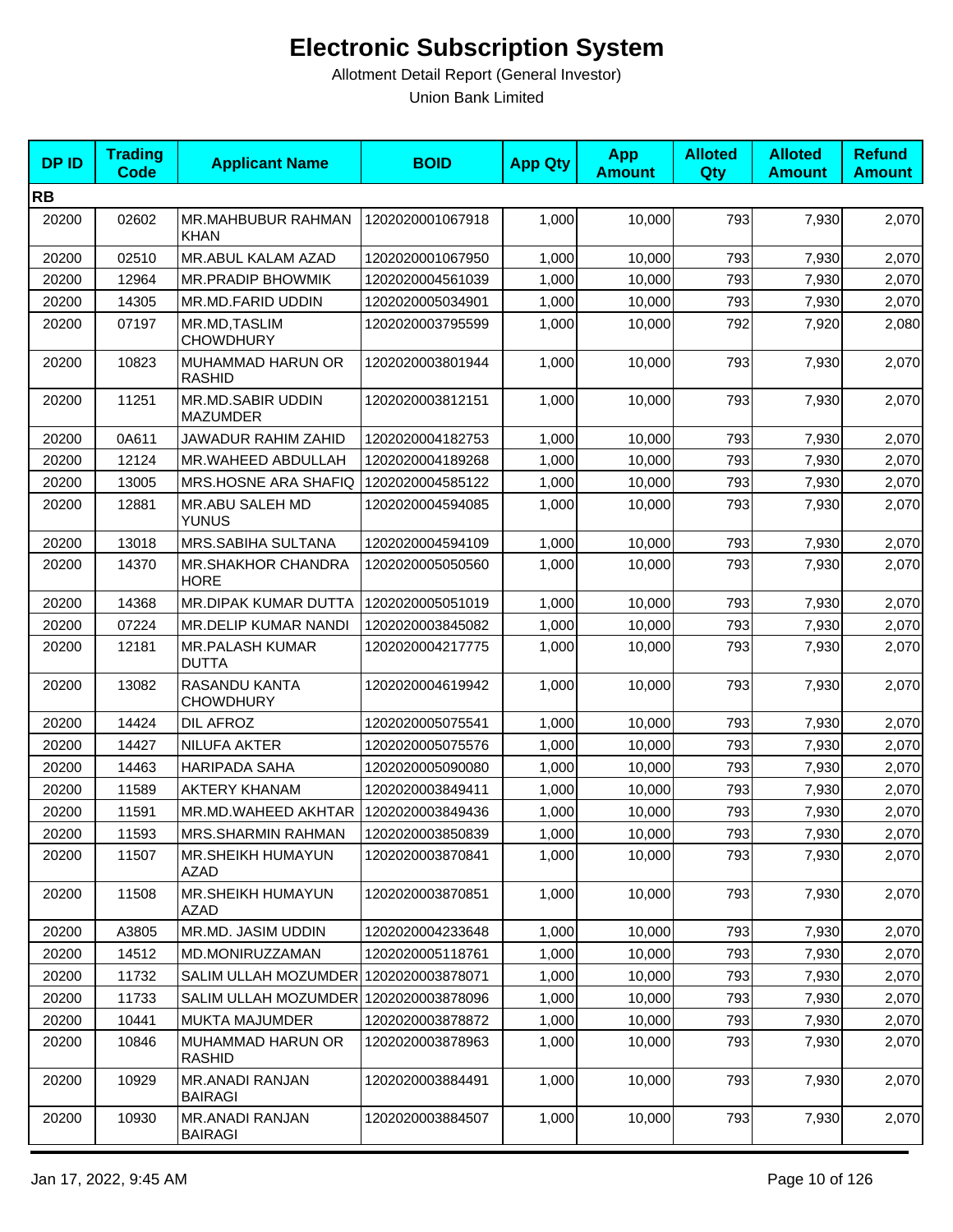| <b>DPID</b> | <b>Trading</b><br><b>Code</b> | <b>Applicant Name</b>                    | <b>BOID</b>      | <b>App Qty</b> | <b>App</b><br><b>Amount</b> | <b>Alloted</b><br>Qty | <b>Alloted</b><br><b>Amount</b> | <b>Refund</b><br><b>Amount</b> |
|-------------|-------------------------------|------------------------------------------|------------------|----------------|-----------------------------|-----------------------|---------------------------------|--------------------------------|
| <b>RB</b>   |                               |                                          |                  |                |                             |                       |                                 |                                |
| 20200       | 11636                         | MAHBUBUR RAHMAN                          | 1202020003896597 | 1,000          | 10,000                      | 793                   | 7,930                           | 2,070                          |
| 20200       | 13221                         | MR.MD.ABDUL KADER                        | 1202020004668789 | 1,000          | 10,000                      | 792                   | 7,920                           | 2,080                          |
| 20200       | 14537                         | <b>FATEMA AKTHER</b>                     | 1202020005138459 | 1,000          | 10,000                      | 793                   | 7,930                           | 2,070                          |
| 20200       | 14581                         | <b>MOHAMMAD</b><br>SHAKHAWAT HOSSAIN     | 1202020005139785 | 1,000          | 10,000                      | 793                   | 7,930                           | 2,070                          |
| 20200       | 14577                         | NIRMAL KUMAR SHIL                        | 1202020005143817 | 1,000          | 10,000                      | 793                   | 7,930                           | 2,070                          |
| 20200       | 00G85                         | <b>SHILPI BARUA</b>                      | 1202020005148092 | 1,000          | 10,000                      | 793                   | 7,930                           | 2,070                          |
| 20200       | 14559                         | MD. NASAR UDDIN                          | 1202020005156917 | 1,000          | 10,000                      | 793                   | 7,930                           | 2,070                          |
| 20200       | 13252                         | MR.MD.NAZRUL ISLAM                       | 1202020004695503 | 1,000          | 10,000                      | 793                   | 7,930                           | 2,070                          |
| 20200       | 14781                         | MR.ASHIM KUMAR DEY                       | 1202020005159276 | 1,000          | 10,000                      | 793                   | 7,930                           | 2,070                          |
| 20200       | 12306                         | MR.MD.HAFIZUR RAHMAN 1202020004295171    |                  | 1,000          | 10,000                      | 793                   | 7,930                           | 2,070                          |
| 20200       | 12301                         | KANIJ FATEMA MUNMUN                      | 1202020004296800 | 1,000          | 10,000                      | 793                   | 7,930                           | 2,070                          |
| 20200       | 12320                         | MR.MOHAMMAD OSMAN<br><b>GHANI</b>        | 1202020004303880 | 1,000          | 10,000                      | 793                   | 7,930                           | 2,070                          |
| 20200       | 12321                         | MOHAMMAD OSMAN<br><b>GHANI</b>           | 1202020004303899 | 1,000          | 10,000                      | 793                   | 7,930                           | 2,070                          |
| 20200       | 13254                         | MR.MD.NAZRUL ISLAM                       | 1202020004700509 | 1,000          | 10,000                      | 793                   | 7,930                           | 2,070                          |
| 20200       | 13296                         | <b>MR.SUSANTA KUMAR</b><br><b>PAUL</b>   | 1202020004712481 | 1,000          | 10,000                      | 793                   | 7,930                           | 2,070                          |
| 20200       | 13331                         | <b>MD.MONJUR KADER</b><br><b>HOSSAIN</b> | 1202020004732534 | 1,000          | 10,000                      | 793                   | 7,930                           | 2,070                          |
| 20200       | 11857                         | <b>MS.NITA SAHA</b>                      | 1202020003956591 | 1,000          | 10,000                      | 793                   | 7,930                           | 2,070                          |
| 20200       | 12331                         | MR.MD.ABDUR RAHMAN                       | 1202020004312824 | 1,000          | 10,000                      | 793                   | 7,930                           | 2,070                          |
| 20200       | 12391                         | MR.MD.ZILLUR RAHMAN                      | 1202020004327931 | 1,000          | 10,000                      | 793                   | 7,930                           | 2,070                          |
| 20200       | 12392                         | MR.MD.ZILLUR RAHMAN                      | 1202020004327941 | 1,000          | 10,000                      | 793                   | 7,930                           | 2,070                          |
| 20200       | 12388                         | MRS.HOSNE ARA SHAFIQ                     | 1202020004327958 | 1,000          | 10,000                      | 793                   | 7,930                           | 2,070                          |
| 20200       | 13383                         | <b>MS.MALLIKA KARMAKER</b>               | 1202020004743199 | 1,000          | 10,000                      | 792                   | 7,920                           | 2,080                          |
| 20200       | 13384                         | <b>MRS.SABITA KARMAKER</b>               | 1202020004743777 | 1,000          | 10,000                      | 793                   | 7,930                           | 2,070                          |
| 20200       | 13415                         | MR.MD.ABUL KALAM<br>AZAD                 | 1202020004756786 | 1,000          | 10,000                      | 793                   | 7,930                           | 2,070                          |
| 20200       | 13432                         | <b>MR.NILIMA SARKER</b>                  | 1202020004764931 | 1,000          | 10,000                      | 793                   | 7,930                           | 2,070                          |
| 20200       | 13460                         | MR.MD.MOSARAP<br><b>HOSSAIN</b>          | 1202020004767512 | 1,000          | 10,000                      | 793                   | 7,930                           | 2,070                          |
| 20200       | 13464                         | MR.MD.ZAKIR HOSSAIN                      | 1202020004767520 | 1,000          | 10,000                      | 793                   | 7,930                           | 2,070                          |
| 20200       | 13465                         | <b>MR.ZAKIR HOSSAIN</b>                  | 1202020004767539 | 1,000          | 10,000                      | 793                   | 7,930                           | 2,070                          |
| 20200       | 11206                         | MR.MD.MOSLE UDDIN                        | 1202020003508781 | 1,000          | 10,000                      | 793                   | 7,930                           | 2,070                          |
| 20200       | 11207                         | <b>MRS.SALINA AKTER</b>                  | 1202020003508798 | 1,000          | 10,000                      | 793                   | 7,930                           | 2,070                          |
| 20200       | 11862                         | MR.MD.JOYNAL ABEDIN                      | 1202020003966639 | 1,000          | 10,000                      | 793                   | 7,930                           | 2,070                          |
| 20200       | 11863                         | MR.SYED ANWAR ALI                        | 1202020003966647 | 1,000          | 10,000                      | 793                   | 7,930                           | 2,070                          |
| 20200       | 12431                         | <b>MOHD. IBRAHIM KABIR</b>               | 1202020004342130 | 1,000          | 10,000                      | 793                   | 7,930                           | 2,070                          |
| 20200       | 00G86                         | <b>DILIP BARUA</b>                       | 1202020004344362 | 1,000          | 10,000                      | 793                   | 7,930                           | 2,070                          |
| 20200       | 12430                         | MR.MOHD.IBRAHIM KABIR 1202020004345000   |                  | 1,000          | 10,000                      | 793                   | 7,930                           | 2,070                          |
| 20200       | 0B477                         | SHYMAL CHANDRA PAUL                      | 1202020004352344 | 1,000          | 10,000                      | 793                   | 7,930                           | 2,070                          |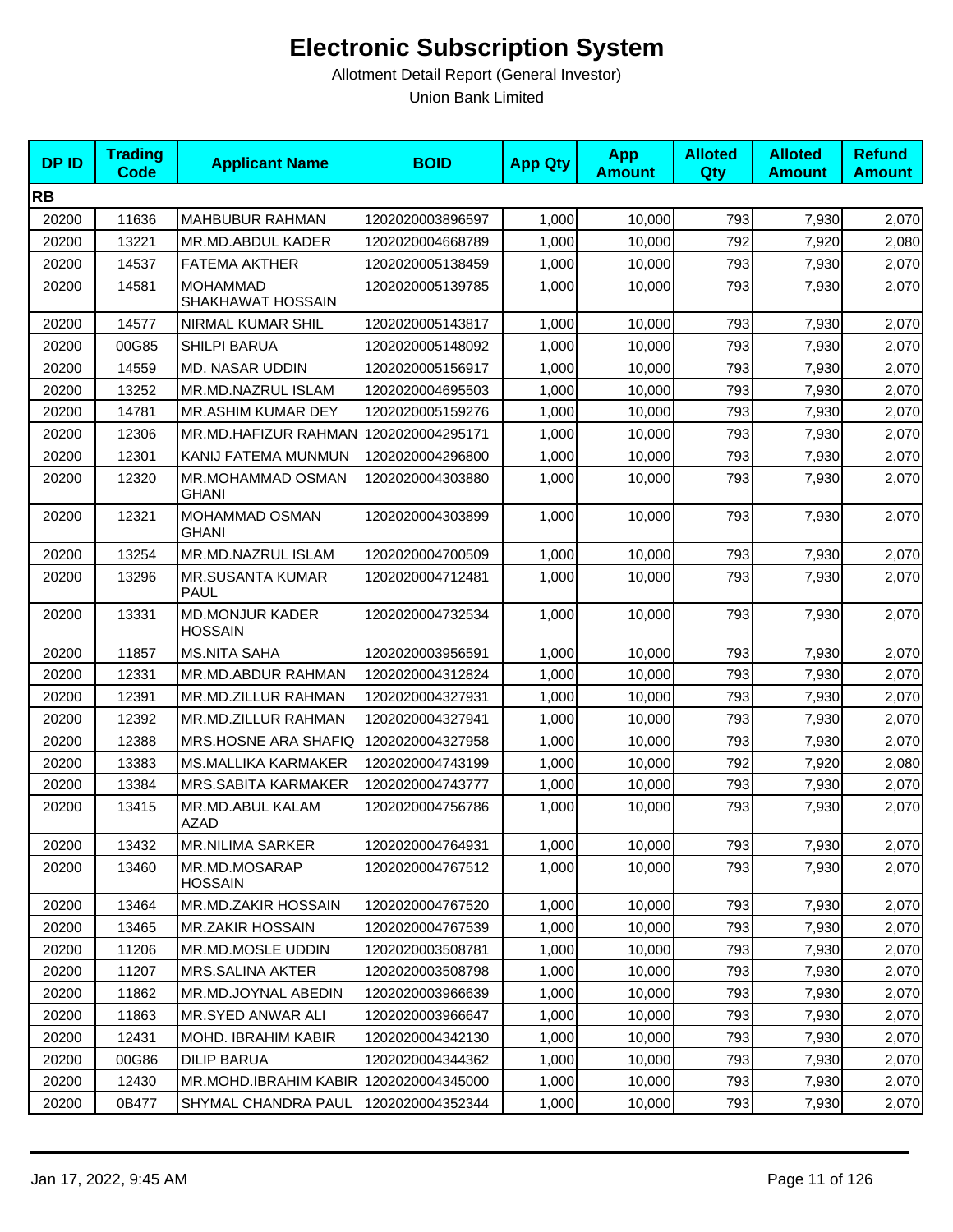| <b>DPID</b> | <b>Trading</b><br>Code | <b>Applicant Name</b>                     | <b>BOID</b>      | <b>App Qty</b> | <b>App</b><br><b>Amount</b> | <b>Alloted</b><br>Qty | <b>Alloted</b><br><b>Amount</b> | <b>Refund</b><br><b>Amount</b> |
|-------------|------------------------|-------------------------------------------|------------------|----------------|-----------------------------|-----------------------|---------------------------------|--------------------------------|
| <b>RB</b>   |                        |                                           |                  |                |                             |                       |                                 |                                |
| 20200       | 13471                  | MR.A.K.M.ATIQUZZAMAN<br><b>BADAL</b>      | 1202020004774623 | 1,000          | 10,000                      | 793                   | 7,930                           | 2,070                          |
| 20200       | 13470                  | MR.A.K.M.ATIQUZZAMAN<br><b>BADAL</b>      | 1202020004774658 | 1,000          | 10,000                      | 793                   | 7,930                           | 2,070                          |
| 20200       | 13603                  | MR.NANTU BEPARY<br><b>SHEBOK</b>          | 1202020004797680 | 1,000          | 10,000                      | 793                   | 7,930                           | 2,070                          |
| 20200       | 13604                  | <b>MR.NANTU BEPARY</b><br><b>SHEBOK</b>   | 1202020004797739 | 1,000          | 10,000                      | 793                   | 7,930                           | 2,070                          |
| 20200       | 24012                  | <b>KAMALESH ROY</b>                       | 1202020003997579 | 1,000          | 10,000                      | 793                   | 7,930                           | 2,070                          |
| 20200       | 11946                  | <b>MRS.MAHMUDA KHATUN</b>                 | 1202020004008253 | 1,000          | 10,000                      | 793                   | 7,930                           | 2,070                          |
| 20200       | 13647                  | MRS.SHAMIA AHMED                          | 1202020004804388 | 1,000          | 10,000                      | 793                   | 7,930                           | 2,070                          |
| 20200       | 13637                  | MR.NIRMAL KUMAR DEY                       | 1202020004815992 | 1,000          | 10,000                      | 793                   | 7,930                           | 2,070                          |
| 20200       | 13638                  | <b>MR.NIRMAL KUMAR DEY</b>                | 1202020004816036 | 1,000          | 10,000                      | 793                   | 7,930                           | 2,070                          |
| 20200       | 13641                  | MRS.FATEMA BEGUM                          | 1202020004816060 | 1,000          | 10,000                      | 793                   | 7,930                           | 2,070                          |
| 20200       | 13642                  | MRS.FATEMA BEGUM                          | 1202020004816087 | 1,000          | 10,000                      | 793                   | 7,930                           | 2,070                          |
| 20200       | 13659                  | MR.MD.MOHIUDDIN<br><b>BHUIYAN</b>         | 1202020004820938 | 1,000          | 10,000                      | 793                   | 7,930                           | 2,070                          |
| 20200       | 13660                  | <b>MRS.SIRIN SATTER</b><br><b>BHUIYAN</b> | 1202020004820989 | 1,000          | 10,000                      | 793                   | 7,930                           | 2,070                          |
| 20200       | 13661                  | MR.MD.ABDUS SATTER<br><b>BHUIYAN</b>      | 1202020004820997 | 1,000          | 10,000                      | 793                   | 7,930                           | 2,070                          |
| 20200       | 13662                  | MR.MD.ABDUS SATTER<br><b>BHUIYAN</b>      | 1202020004821022 | 1,000          | 10,000                      | 793                   | 7,930                           | 2,070                          |
| 20200       | 13664                  | MRS.THAHASHINA<br><b>BHUIYAN</b>          | 1202020004822094 | 1,000          | 10,000                      | 793                   | 7,930                           | 2,070                          |
| 20200       | 13665                  | <b>MRS.SIRIN SATTER</b><br><b>BHUIYAN</b> | 1202020004825791 | 1,000          | 10,000                      | 793                   | 7,930                           | 2,070                          |
| 20200       | 13666                  | MR.MDMOHIUDDIN<br><b>BHUIYAN</b>          | 1202020004825815 | 1,000          | 10,000                      | 793                   | 7,930                           | 2,070                          |
| 20200       | 11959                  | MR.MOHAMMED ABDUL<br><b>ALIM</b>          | 1202020004021885 | 1,000          | 10,000                      | 793                   | 7,930                           | 2,070                          |
| 20200       | 12491                  | <b>MR.APOLLO SARKER</b>                   | 1202020004378718 | 1,000          | 10,000                      | 793                   | 7,930                           | 2,070                          |
| 20200       | 12514                  | <b>MD.JAHANGIR HOSSAIN</b>                | 1202020004388683 | 1,000          | 10,000                      | 793                   | 7,930                           | 2,070                          |
| 20200       | 13718                  | MR.MD.SAIDUL ISLAM                        | 1202020004835657 | 1,000          | 10,000                      | 793                   | 7,930                           | 2,070                          |
| 20200       | 07897                  | <b>MRS.ANGUMAN ARA</b>                    | 1202020003617497 | 1,000          | 10,000                      | 793                   | 7,930                           | 2,070                          |
| 20200       | 07898                  | M.A. ROUF                                 | 1202020003617502 | 1,000          | 10,000                      | 793                   | 7,930                           | 2,070                          |
| 20200       | 11983                  | MR.HARADHAN<br>CHANDRA BAROI              | 1202020004046352 | 1,000          | 10,000                      | 793                   | 7,930                           | 2,070                          |
| 20200       | 11982                  | MR.HARADHAN<br>CHANDRA BAROI              | 1202020004046360 | 1,000          | 10,000                      | 793                   | 7,930                           | 2,070                          |
| 20200       | 13801                  | <b>MS.THAHA SHINA</b><br><b>BHUIYAN</b>   | 1202020004872157 | 1,000          | 10,000                      | 793                   | 7,930                           | 2,070                          |
| 20200       | 13859                  | MR.RANJAN DAS                             | 1202020004886920 | 1,000          | 10,000                      | 793                   | 7,930                           | 2,070                          |
| 20200       | 13839                  | MR.MD. ABDUL<br>KHALEQUE                  | 1202020004887023 | 1,000          | 10,000                      | 793                   | 7,930                           | 2,070                          |
| 20200       | 10365                  | MR.MD.HOSSAIN ALI                         | 1202020003645620 | 1,000          | 10,000                      | 793                   | 7,930                           | 2,070                          |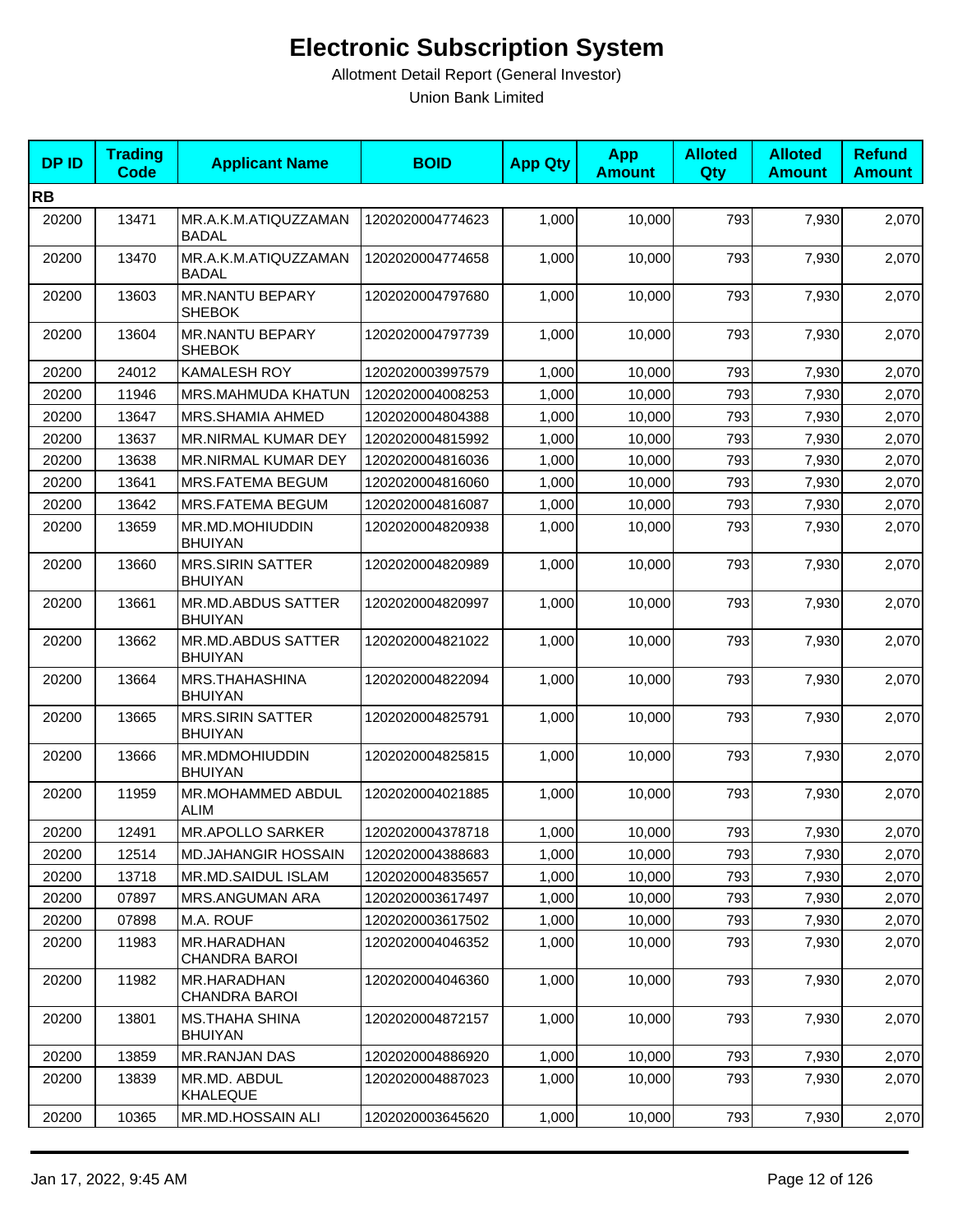| <b>DPID</b> | <b>Trading</b><br><b>Code</b> | <b>Applicant Name</b>                        | <b>BOID</b>      | <b>App Qty</b> | <b>App</b><br><b>Amount</b> | <b>Alloted</b><br><b>Qty</b> | <b>Alloted</b><br><b>Amount</b> | <b>Refund</b><br><b>Amount</b> |
|-------------|-------------------------------|----------------------------------------------|------------------|----------------|-----------------------------|------------------------------|---------------------------------|--------------------------------|
| <b>RB</b>   |                               |                                              |                  |                |                             |                              |                                 |                                |
| 20200       | 12597                         | <b>GOPAL KRISHNA SAHA</b>                    | 1202020004411478 | 1,000          | 10,000                      | 793                          | 7,930                           | 2,070                          |
| 20200       | A4234                         | MD. MATIAR RAHMAN                            | 1202020004432386 | 1,000          | 10,000                      | 793                          | 7,930                           | 2,070                          |
| 20200       | 12636                         | MR.S.M.FARAHADUL<br>ALAM                     | 1202020004436392 | 1,000          | 10,000                      | 793                          | 7,930                           | 2,070                          |
| 20200       | C3923                         | <b>BIJON KUMAR SAHA</b>                      | 1202020004440938 | 1,000          | 10,000                      | 793                          | 7,930                           | 2,070                          |
| 20200       | 13841                         | <b>MR.ABU SYEED</b><br><b>MOHAMMAD FARUK</b> | 1202020004889022 | 1,000          | 10,000                      | 793                          | 7,930                           | 2,070                          |
| 20200       | 13947                         | MD. NAZRUL ISLAM<br><b>BHUIYAN</b>           | 1202020004896721 | 1,000          | 10,000                      | 793                          | 7,930                           | 2,070                          |
| 20200       | 13948                         | MD. NAZRUL ISLAM<br><b>BHUIYAN</b>           | 1202020004896746 | 1,000          | 10,000                      | 793                          | 7,930                           | 2,070                          |
| 20200       | 13912                         | MD.HABIBUR RAHMAN                            | 1202020004909582 | 1,000          | 10,000                      | 793                          | 7,930                           | 2,070                          |
| 20200       | 07546                         | MR.MD.BABAR ALI                              | 1202020003680619 | 1.000          | 10,000                      | 793                          | 7,930                           | 2,070                          |
| 20200       | 07550                         | MR.MD.ABDUL HALIM                            | 1202020003680694 | 1,000          | 10,000                      | 793                          | 7,930                           | 2,070                          |
| 20200       | 07551                         | MRS.SHAMIMA AKTER<br><b>REKHA</b>            | 1202020003680734 | 1,000          | 10,000                      | 793                          | 7,930                           | 2,070                          |
| 20200       | 11329                         | MR.MD.KHALID HOSSAIN<br><b>BHUIYAN</b>       | 1202020003693497 | 1,000          | 10,000                      | 793                          | 7,930                           | 2,070                          |
| 20200       | 11327                         | MRS.NILUFAR YASMIN                           | 1202020003693510 | 1,000          | 10,000                      | 793                          | 7,930                           | 2,070                          |
| 20200       | 10194                         | MRS.FARIDA YASMIN                            | 1202020003695164 | 1,000          | 10,000                      | 793                          | 7,930                           | 2,070                          |
| 20200       | 10192                         | <b>MD. NURUL AMIN</b>                        | 1202020003695180 | 1,000          | 10,000                      | 793                          | 7,930                           | 2,070                          |
| 20200       | 12025                         | RASANDU KANTA<br><b>CHOWDHURY</b>            | 1202020004097246 | 1,000          | 10,000                      | 793                          | 7,930                           | 2,070                          |
| 20200       | 12706                         | <b>NASIMA KHATUN</b>                         | 1202020004451551 | 1,000          | 10,000                      | 793                          | 7,930                           | 2,070                          |
| 20200       | 12705                         | MR.MD.ABDUL AWAL<br><b>BABLU</b>             | 1202020004451576 | 1,000          | 10,000                      | 793                          | 7,930                           | 2,070                          |
| 20200       | 13926                         | <b>MRS.KHOSH AKTER</b>                       | 1202020004922071 | 1,000          | 10,000                      | 792                          | 7,920                           | 2,080                          |
| 20200       | 14116                         | MR.MD.RIPON SHEIKH                           | 1202020004951566 | 1,000          | 10,000                      | 793                          | 7,930                           | 2,070                          |
| 20200       | 11377                         | MR.GOPAL CHANDRA<br><b>GHOSH</b>             | 1202020003709227 | 1,000          | 10,000                      | 793                          | 7,930                           | 2,070                          |
| 20200       | 10155                         | MRS.ZAKIA MOHSIN                             | 1202020003737056 | 1,000          | 10,000                      | 793                          | 7,930                           | 2,070                          |
| 20200       | 11426                         | <b>MR.SRIKANTA SEN</b>                       | 1202020003738556 | 1,000          | 10,000                      | 793                          | 7,930                           | 2,070                          |
| 20200       | 12707                         | <b>MR.PRADIP KUMAR</b><br><b>GHOSH</b>       | 1202020004467610 | 1,000          | 10,000                      | 793                          | 7,930                           | 2,070                          |
| 20200       | 12756                         | <b>MRS.ARCHANA RANI</b><br>BANIK             | 1202020004472722 | 1,000          | 10,000                      | 793                          | 7,930                           | 2,070                          |
| 20200       | 14101                         | MR.JAHID ALI SUZAN                           | 1202020004955556 | 1,000          | 10,000                      | 793                          | 7,930                           | 2,070                          |
| 20200       | 14131                         | MR.GOPAL CHANDRA<br>DAS                      | 1202020004958211 | 1,000          | 10,000                      | 793                          | 7,930                           | 2,070                          |
| 20200       | 14130                         | <b>MS.URMILA DAS</b>                         | 1202020004958236 | 1,000          | 10,000                      | 793                          | 7,930                           | 2,070                          |
| 20200       | 07761                         | <b>FATHEMA BEGUM</b>                         | 1202020003743981 | 1,000          | 10,000                      | 793                          | 7,930                           | 2,070                          |
| 20200       | 09200                         | MR.MD.SANWAR<br><b>HOSSAIN</b>               | 1202020003752339 | 1,000          | 10,000                      | 793                          | 7,930                           | 2,070                          |
| 20200       | 12077                         | MR.MD.NURUN NABI<br><b>MOJUMDER</b>          | 1202020004142802 | 1,000          | 10,000                      | 793                          | 7,930                           | 2,070                          |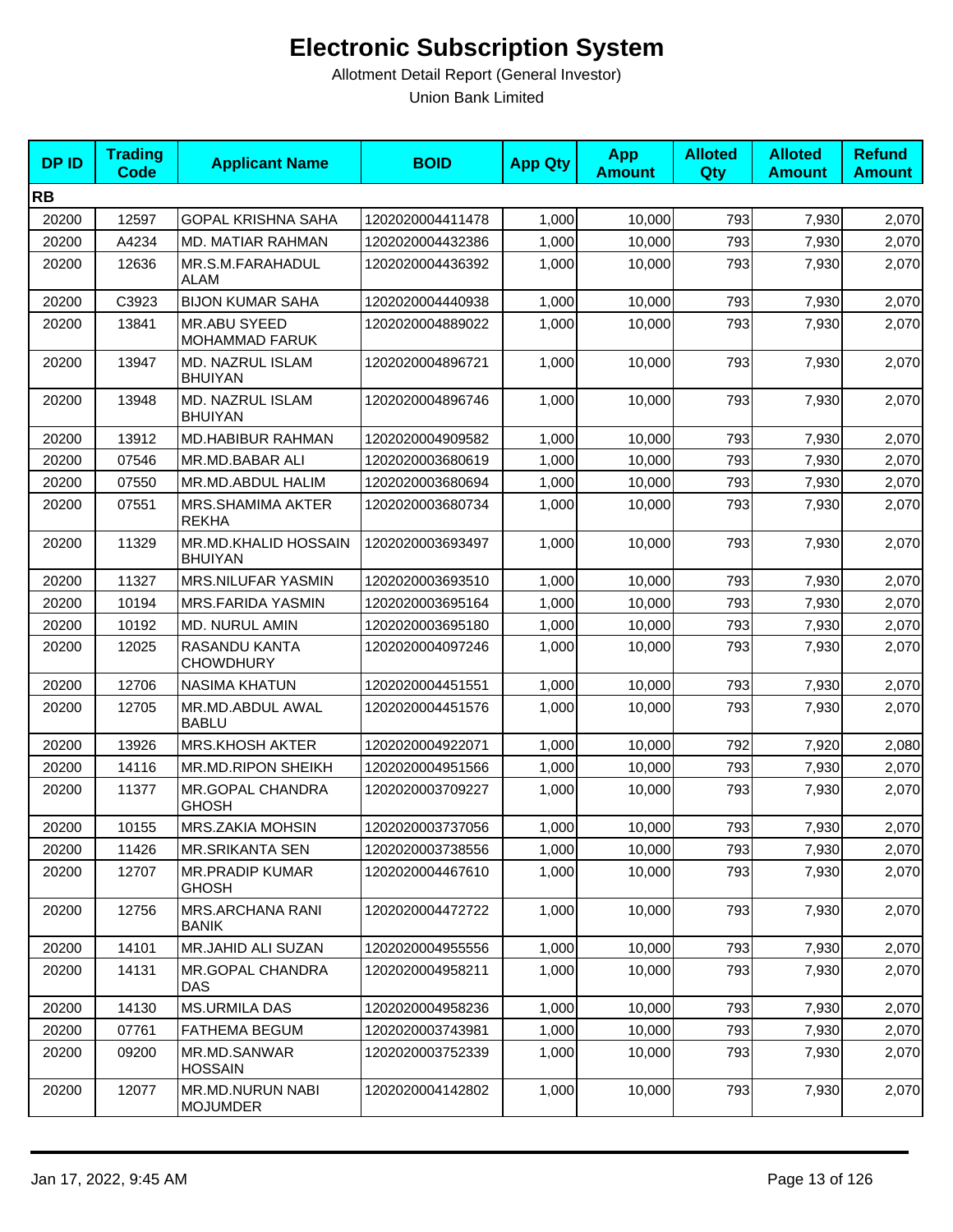| <b>DPID</b> | <b>Trading</b><br><b>Code</b> | <b>Applicant Name</b>                  | <b>BOID</b>      | <b>App Qty</b> | <b>App</b><br><b>Amount</b> | <b>Alloted</b><br><b>Qty</b> | <b>Alloted</b><br><b>Amount</b> | <b>Refund</b><br><b>Amount</b> |
|-------------|-------------------------------|----------------------------------------|------------------|----------------|-----------------------------|------------------------------|---------------------------------|--------------------------------|
| <b>RB</b>   |                               |                                        |                  |                |                             |                              |                                 |                                |
| 20200       | 12078                         | MR.MD.NURUN NABI<br><b>MOJUMDER</b>    | 1202020004142810 | 1,000          | 10,000                      | 793                          | 7,930                           | 2,070                          |
| 20200       | 12798                         | MRS.SABIHA SULTANA                     | 1202020004498288 | 1,000          | 10,000                      | 793                          | 7,930                           | 2,070                          |
| 20200       | 12809                         | MR.MD.ZIAUL KARIM                      | 1202020004500014 | 1,000          | 10,000                      | 792                          | 7,920                           | 2,080                          |
| 20200       | 14243                         | <b>MR.SUDIP KUMAR SAHA</b>             | 1202020004986579 | 1,000          | 10,000                      | 793                          | 7,930                           | 2,070                          |
| 20200       | 14276                         | MR.MD.ANOWAR<br><b>HOSSAIN</b>         | 1202020005018485 | 1,000          | 10,000                      | 793                          | 7,930                           | 2,070                          |
| 20200       | 14275                         | MR.MD.ANOWAR<br><b>HOSSAIN</b>         | 1202020005018493 | 1,000          | 10,000                      | 793                          | 7,930                           | 2,070                          |
| 20200       | 07177                         | MR.MD.NAZRUL ISLAM                     | 1202020003788868 | 1,000          | 10,000                      | 793                          | 7,930                           | 2,070                          |
| 20200       | 12097                         | MR.MD.MYNUL HOSSAIN<br>KABIR           | 1202020004158379 | 1,000          | 10,000                      | 793                          | 7,930                           | 2,070                          |
| 20200       | 12099                         | MR.MOHAMMAD ZOBAER                     | 1202020004160527 | 1,000          | 10,000                      | 793                          | 7,930                           | 2,070                          |
| 20200       | 12912                         | MR SUMAN KUMAR SAHA                    | 1202020004545024 | 1,000          | 10,000                      | 793                          | 7,930                           | 2,070                          |
| 20200       | 21733                         | PARASA BEGUM                           | 1202020007030345 | 1,000          | 10,000                      | 793                          | 7,930                           | 2,070                          |
| 20200       | 16117                         | PRABIR KUMAR SAHA                      | 1202020005543169 | 1,000          | 10,000                      | 793                          | 7,930                           | 2,070                          |
| 20200       | 16164                         | ANSAR ALI                              | 1202020005544297 | 1,000          | 10,000                      | 793                          | 7,930                           | 2,070                          |
| 20200       | 17586                         | <b>MD.MOTIN</b>                        | 1202020005986752 | 1,000          | 10,000                      | 793                          | 7,930                           | 2,070                          |
| 20200       | 17606                         | <b>DAIGI BEGUM</b>                     | 1202020006001777 | 1,000          | 10,000                      | 793                          | 7,930                           | 2,070                          |
| 20200       | 19442                         | <b>MD. FARUK HOSSAIN</b>               | 1202020006507459 | 1,000          | 10,000                      | 793                          | 7,930                           | 2,070                          |
| 20200       | 19519                         | <b>SHAKIA NASRIN</b>                   | 1202020006517092 | 1,000          | 10,000                      | 793                          | 7,930                           | 2,070                          |
| 20200       | 22241                         | <b>SHAGOTOM BASAK</b>                  | 1202020007056553 | 1,000          | 10,000                      | 793                          | 7,930                           | 2,070                          |
| 20200       | 16132                         | MD.ZAHIRUL ISLAM                       | 1202020005562316 | 1,000          | 10,000                      | 793                          | 7,930                           | 2,070                          |
| 20200       | 16302                         | FARZANA IMAM                           | 1202020005562897 | 1,000          | 10,000                      | 793                          | 7,930                           | 2,070                          |
| 20200       | 16133                         | <b>FARIDUDDIN AHMED</b>                | 1202020005562937 | 1,000          | 10,000                      | 793                          | 7,930                           | 2,070                          |
| 20200       | 16137                         | <b>MOLINA BEGUM</b>                    | 1202020005576065 | 1,000          | 10,000                      | 793                          | 7,930                           | 2,070                          |
| 20200       | 17663                         | JYOTSNA RANI SAHA                      | 1202020006004604 | 1,000          | 10,000                      | 793                          | 7,930                           | 2,070                          |
| 20200       | 17635                         | <b>MINA RANI PAUL</b>                  | 1202020006024617 | 1,000          | 10,000                      | 793                          | 7,930                           | 2,070                          |
| 20200       | 17636                         | SUSANTA KUMAR PAUL                     | 1202020006024708 | 1,000          | 10,000                      | 793                          | 7,930                           | 2,070                          |
| 20200       | 17637                         | <b>MINA RANI PAUL</b>                  | 1202020006028524 | 1,000          | 10,000                      | 793                          | 7,930                           | 2,070                          |
| 20200       | 17720                         | <b>PROSHANTA</b><br><b>CHAKRABORTY</b> | 1202020006034250 | 1,000          | 10,000                      | 793                          | 7,930                           | 2,070                          |
| 20200       | 16182                         | MD.MIZANUR RAHMAN                      | 1202020005580496 | 1,000          | 10,000                      | 793                          | 7,930                           | 2,070                          |
| 20200       | 16318                         | NAZMUL ISLAM BHUIYAN                   | 1202020005580528 | 1,000          | 10,000                      | 793                          | 7,930                           | 2,070                          |
| 20200       | 16180                         | <b>AZIZUL ISLAM</b>                    | 1202020005580959 | 1,000          | 10,000                      | 793                          | 7,930                           | 2,070                          |
| 20200       | 16333                         | <b>MAHBUB ALAM</b>                     | 1202020005593850 | 1,000          | 10,000                      | 793                          | 7,930                           | 2,070                          |
| 20200       | 16336                         | <b>MAHBUB ALAM</b>                     | 1202020005594582 | 1,000          | 10,000                      | 793                          | 7,930                           | 2,070                          |
| 20200       | 19737                         | <b>MD MONJUR KARIM</b>                 | 1202020006573098 | 1,000          | 10,000                      | 793                          | 7,930                           | 2,070                          |
| 20200       | 19739                         | <b>MD. MONJUR KARIM</b>                | 1202020006573138 | 1,000          | 10,000                      | 793                          | 7,930                           | 2,070                          |
| 20200       | 16451                         | MD.ABDUL AWAL BABUL                    | 1202020005614660 | 1,000          | 10,000                      | 793                          | 7,930                           | 2,070                          |
| 20200       | 16352                         | <b>NASIMA AKTER</b>                    | 1202020005623797 | 1,000          | 10,000                      | 792                          | 7,920                           | 2,080                          |
| 20200       | 17861                         | <b>MD.MANIK MIAH</b>                   | 1202020006071992 | 1,000          | 10,000                      | 793                          | 7,930                           | 2,070                          |
| 20200       | 17862                         | <b>MD.MANIK MIAH</b>                   | 1202020006072001 | 1,000          | 10,000                      | 793                          | 7,930                           | 2,070                          |
| 20200       | 17894                         | <b>MD AMIR HOSSAIN</b>                 | 1202020006082084 | 1,000          | 10,000                      | 793                          | 7,930                           | 2,070                          |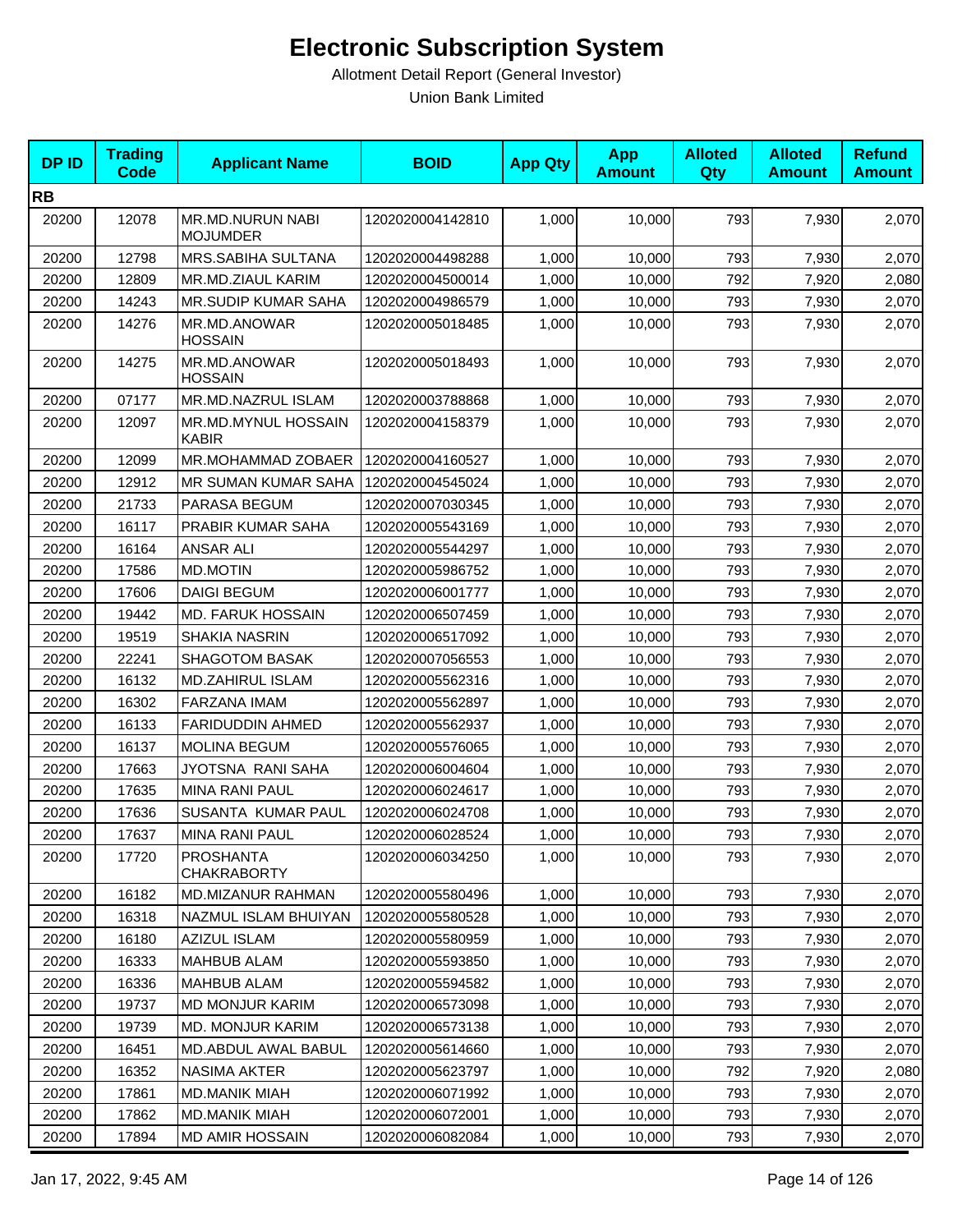| <b>DPID</b> | <b>Trading</b><br><b>Code</b> | <b>Applicant Name</b>                   | <b>BOID</b>      | <b>App Qty</b> | <b>App</b><br><b>Amount</b> | <b>Alloted</b><br>Qty | <b>Alloted</b><br><b>Amount</b> | <b>Refund</b><br><b>Amount</b> |
|-------------|-------------------------------|-----------------------------------------|------------------|----------------|-----------------------------|-----------------------|---------------------------------|--------------------------------|
| <b>RB</b>   |                               |                                         |                  |                |                             |                       |                                 |                                |
| 20200       | 17948                         | <b>ZINIA AKTHER</b>                     | 1202020006082689 | 1,000          | 10,000                      | 793                   | 7,930                           | 2,070                          |
| 20200       | 17881                         | MD.ABBAS UDDIN KHAN                     | 1202020006085433 | 1,000          | 10,000                      | 793                   | 7,930                           | 2,070                          |
| 20200       | 17882                         | <b>MD.YUSUF ALI KHAN</b>                | 1202020006085441 | 1,000          | 10,000                      | 793                   | 7,930                           | 2,070                          |
| 20200       | 19859                         | ASIM KRISHNA NATH                       | 1202020006608639 | 1,000          | 10,000                      | 793                   | 7,930                           | 2,070                          |
| 20200       | 19860                         | <b>ASHOK KRISHNA NATH</b>               | 1202020006608647 | 1,000          | 10,000                      | 793                   | 7,930                           | 2,070                          |
| 20200       | 19861                         | ROBINDRA NATH                           | 1202020006608655 | 1,000          | 10,000                      | 793                   | 7,930                           | 2,070                          |
| 20200       | 22284                         | MOHSENA BEGUM                           | 1202020007172751 | 1,000          | 10,000                      | 793                   | 7,930                           | 2,070                          |
| 20200       | 22286                         | MOHSENA BEGUM                           | 1202020007174471 | 1,000          | 10,000                      | 793                   | 7,930                           | 2,070                          |
| 20200       | 22128                         | <b>MD ARIF HOSSEN</b>                   | 1202020007180859 | 1,000          | 10,000                      | 793                   | 7,930                           | 2,070                          |
| 20200       | 07433                         | MOHAMMAD HOSSAIN                        | 1202020005667058 | 1,000          | 10,000                      | 793                   | 7,930                           | 2,070                          |
| 20200       | 07434                         | MRS.FERDOUSHI BEGUM                     | 1202020005668218 | 1,000          | 10,000                      | 793                   | 7,930                           | 2,070                          |
| 20200       | 07435                         | MR.MOHAMMAD HOSSAIN 1202020005668234    |                  | 1,000          | 10,000                      | 793                   | 7,930                           | 2,070                          |
| 20200       | 16559                         | MD.ABDUR RAZZAQUE                       | 1202020005668780 | 1,000          | 10,000                      | 793                   | 7,930                           | 2,070                          |
| 20200       | 18053                         | RAJU AHAMED                             | 1202020006116315 | 1,000          | 10,000                      | 793                   | 7,930                           | 2,070                          |
| 20200       | 19997                         | <b>FAZLUL HAQUE</b>                     | 1202020006643678 | 1,000          | 10,000                      | 793                   | 7,930                           | 2,070                          |
| 20200       | 20050                         | MD.SAIDUZZAMAN<br><b>CHOWDHURY</b>      | 1202020006649038 | 1,000          | 10,000                      | 793                   | 7,930                           | 2,070                          |
| 20200       | 20051                         | <b>MRS.DILRUBA</b><br><b>CHOWDHURY</b>  | 1202020006649418 | 1,000          | 10,000                      | 793                   | 7,930                           | 2,070                          |
| 20200       | 20053                         | MD.ZAKARIA MASUD                        | 1202020006649485 | 1,000          | 10,000                      | 793                   | 7,930                           | 2,070                          |
| 20200       | 20054                         | MD.ZAKARIA MASUD                        | 1202020006649517 | 1,000          | 10,000                      | 793                   | 7,930                           | 2,070                          |
| 20200       | 16449                         | MD NADIM UL KARIM<br><b>KHAN</b>        | 1202020005679584 | 1,000          | 10,000                      | 793                   | 7,930                           | 2,070                          |
| 20200       | 16441                         | M.M.NAZMUZZAMAN<br>(JEWEL)              | 1202020005679731 | 1,000          | 10,000                      | 793                   | 7,930                           | 2,070                          |
| 20200       | 16442                         | M.M.NAZMUZZAMAN<br>(JEWEL)              | 1202020005679822 | 1,000          | 10,000                      | 793                   | 7,930                           | 2,070                          |
| 20200       | 17984                         | <b>MD.SHOFIKUL ISLAM</b>                | 1202020006150804 | 1,000          | 10,000                      | 793                   | 7,930                           | 2,070                          |
| 20200       | 17985                         | MRS.LUTFA YASMIN                        | 1202020006150820 | 1,000          | 10,000                      | 793                   | 7,930                           | 2,070                          |
| 20200       | 18034                         | PALASH KUMAR PAUL                       | 1202020006169738 | 1,000          | 10,000                      | 793                   | 7,930                           | 2,070                          |
| 20200       | 18036                         | <b>BISHWAJIT CHANDRA</b><br><b>PAUL</b> | 1202020006169770 | 1,000          | 10,000                      | 793                   | 7,930                           | 2,070                          |
| 20200       | 07496                         | <b>MD.JASHIM UDDIN</b>                  | 1202020006172013 | 1,000          | 10,000                      | 793                   | 7,930                           | 2,070                          |
| 20200       | 07497                         | <b>AYESHA AKTER</b>                     | 1202020006172080 | 1,000          | 10,000                      | 793                   | 7,930                           | 2,070                          |
| 20200       | 20606                         | ABDUL AKKESH                            | 1202020006687394 | 1,000          | 10,000                      | 793                   | 7,930                           | 2,070                          |
| 20200       | 20608                         | ABDUL AKKESH                            | 1202020006687401 | 1,000          | 10,000                      | 793                   | 7,930                           | 2,070                          |
| 20200       | 20563                         | MOHAMMAD ABUL<br><b>KASEM</b>           | 1202020006687715 | 1,000          | 10,000                      | 792                   | 7,920                           | 2,080                          |
| 20200       | 20589                         | MD.TAHERUL ISLAM<br><b>MAJUMDER</b>     | 1202020006687790 | 1,000          | 10,000                      | 793                   | 7,930                           | 2,070                          |
| 20200       | 16729                         | <b>NAHEDA PARVIN</b>                    | 1202020005734883 | 1,000          | 10,000                      | 793                   | 7,930                           | 2,070                          |
| 20200       | 18276                         | <b>MD SHAFIQUL ISLAM</b>                | 1202020006189261 | 1,000          | 10,000                      | 793                   | 7,930                           | 2,070                          |
| 20200       | 18275                         | MD SHAFIQUL ISLAM                       | 1202020006189271 | 1,000          | 10,000                      | 793                   | 7,930                           | 2,070                          |
| 20200       | 18394                         | <b>ABDUL MALEK</b>                      | 1202020006190996 | 1,000          | 10,000                      | 793                   | 7,930                           | 2,070                          |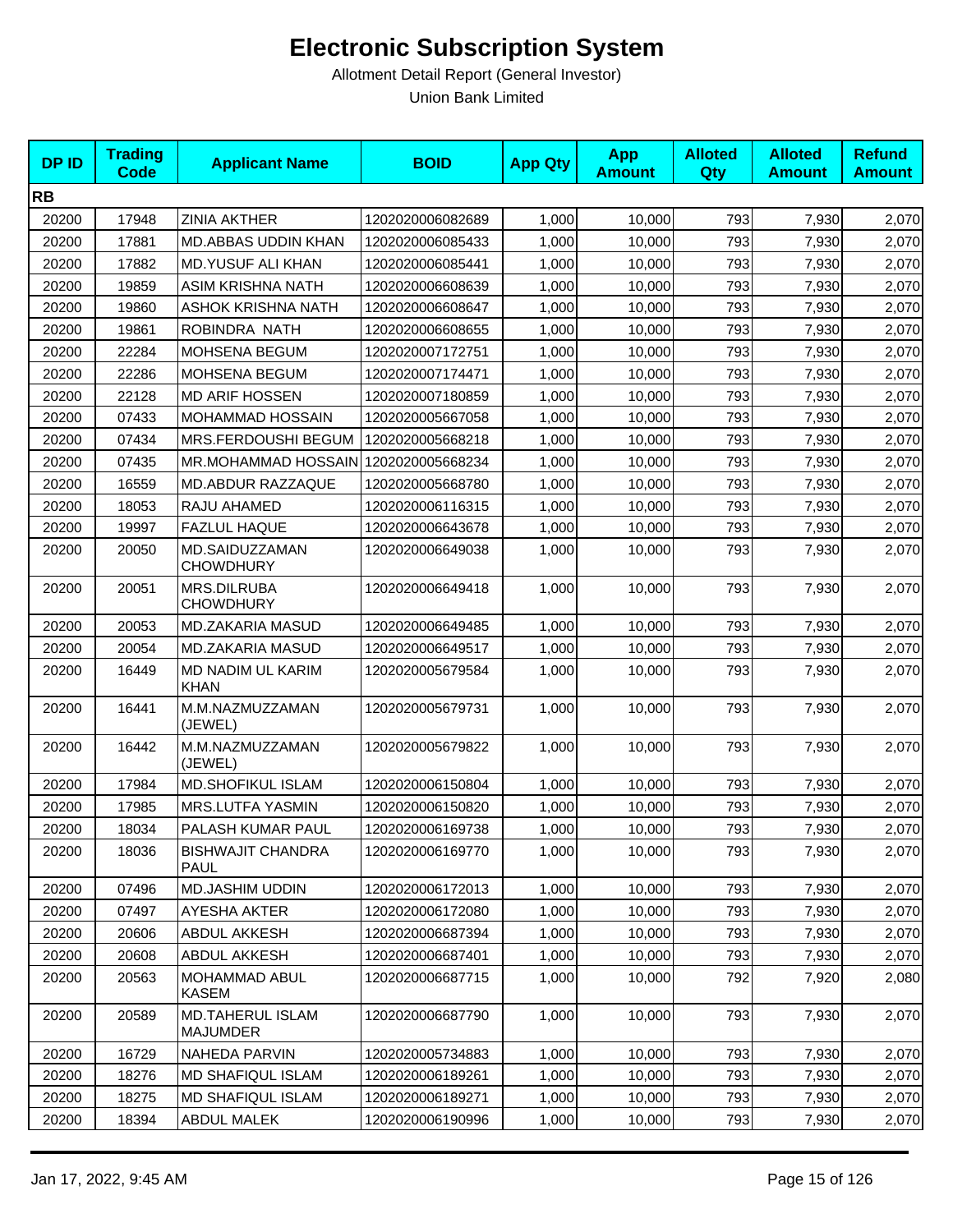| <b>DPID</b> | <b>Trading</b><br>Code | <b>Applicant Name</b>                  | <b>BOID</b>      | <b>App Qty</b> | <b>App</b><br><b>Amount</b> | <b>Alloted</b><br>Qty | <b>Alloted</b><br><b>Amount</b> | <b>Refund</b><br><b>Amount</b> |
|-------------|------------------------|----------------------------------------|------------------|----------------|-----------------------------|-----------------------|---------------------------------|--------------------------------|
| <b>RB</b>   |                        |                                        |                  |                |                             |                       |                                 |                                |
| 20200       | 18358                  | <b>MS.SHARIFUN NAHAR</b>               | 1202020006198403 | 1,000          | 10,000                      | 793                   | 7,930                           | 2,070                          |
| 20200       | 18188                  | <b>MANBENDU BIKASH SAHAI</b>           | 1202020006203037 | 1,000          | 10,000                      | 793                   | 7,930                           | 2,070                          |
| 20200       | 18302                  | MD.HAIDER ALI AKNDA                    | 1202020006215330 | 1,000          | 10,000                      | 793                   | 7,930                           | 2,070                          |
| 20200       | 18303                  | MD.HAIDER ALI AKNDA                    | 1202020006215349 | 1,000          | 10,000                      | 793                   | 7,930                           | 2,070                          |
| 20200       | 18305                  | <b>MD.RASHIDUL ISLAM</b>               | 1202020006215365 | 1,000          | 10,000                      | 793                   | 7,930                           | 2,070                          |
| 20200       | 18233                  | MD.ABDUL KHALEQUE                      | 1202020006215431 | 1,000          | 10,000                      | 793                   | 7,930                           | 2,070                          |
| 20200       | 18236                  | <b>MRS.KHALIDA NARGISH</b>             | 1202020006215499 | 1,000          | 10,000                      | 793                   | 7,930                           | 2,070                          |
| 20200       | 20680                  | <b>FARUK AHMED MOLLAH</b>              | 1202020006710684 | 1,000          | 10,000                      | 793                   | 7,930                           | 2,070                          |
| 20200       | 20819                  | <b>MD.WALI ULLAH</b>                   | 1202020006711555 | 1,000          | 10,000                      | 793                   | 7,930                           | 2,070                          |
| 20200       | 20679                  | <b>FARUK AHMED MOLLAH</b>              | 1202020006711571 | 1,000          | 10,000                      | 793                   | 7,930                           | 2,070                          |
| 20200       | 20747                  | JOYANTA BAIDYA                         | 1202020006720764 | 1,000          | 10,000                      | 793                   | 7,930                           | 2,070                          |
| 20200       | 10863                  | A.T.MUHAMMAD<br><b>SAROWAR HOSSAIN</b> | 1202020006725501 | 1,000          | 10,000                      | 793                   | 7,930                           | 2,070                          |
| 20200       | 10864                  | <b>MD.MAHBUBUR RASHID</b>              | 1202020006725526 | 1,000          | 10,000                      | 792                   | 7,920                           | 2,080                          |
| 20200       | 10865                  | MD.MAHABUBUR RASHID                    | 1202020006725550 | 1,000          | 10,000                      | 793                   | 7,930                           | 2,070                          |
| 20200       | 20822                  | MOHAMMAD ABUL KALAM 1202020006730646   |                  | 1,000          | 10,000                      | 793                   | 7,930                           | 2,070                          |
| 20200       | 16751                  | MD.MIZANUR RAHMAN                      | 1202020005747014 | 1,000          | 10,000                      | 792                   | 7,920                           | 2,080                          |
| 20200       | 16757                  | MD.NAZMUL ANOWAR                       | 1202020005751983 | 1,000          | 10,000                      | 792                   | 7,920                           | 2,080                          |
| 20200       | 0A312                  | Mohammad Rakib Uddin<br>Ahammad        | 1202020006218524 | 1,000          | 10,000                      | 793                   | 7,930                           | 2,070                          |
| 20200       | 18261                  | MD ABUL HASHEM                         | 1202020006222451 | 1,000          | 10,000                      | 793                   | 7,930                           | 2,070                          |
| 20200       | 18262                  | SELENA AKTER                           | 1202020006222524 | 1,000          | 10,000                      | 792                   | 7,920                           | 2,080                          |
| 20200       | 18328                  | <b>MD.ABU TAHER</b>                    | 1202020006223553 | 1,000          | 10,000                      | 793                   | 7,930                           | 2,070                          |
| 20200       | 18329                  | MD. SHAHIDULLAH                        | 1202020006223652 | 1,000          | 10,000                      | 793                   | 7,930                           | 2,070                          |
| 20200       | 18330                  | SHAHIDULLAH                            | 1202020006223794 | 1,000          | 10,000                      | 793                   | 7,930                           | 2,070                          |
| 20200       | 18331                  | ABDULLAH AL-MAMON                      | 1202020006223917 | 1,000          | 10,000                      | 793                   | 7,930                           | 2,070                          |
| 20200       | 18410                  | MD DIDARUL ALAM                        | 1202020006224938 | 1,000          | 10,000                      | 793                   | 7,930                           | 2,070                          |
| 20200       | 18411                  | MD DIDARUL ALAM                        | 1202020006225006 | 1,000          | 10,000                      | 793                   | 7,930                           | 2,070                          |
| 20200       | 18200                  | PRANNATH SAHA                          | 1202020006230530 | 1,000          | 10,000                      | 793                   | 7,930                           | 2,070                          |
| 20200       | 18199                  | PRANNATH SAHA                          | 1202020006236348 | 1,000          | 10,000                      | 793                   | 7,930                           | 2,070                          |
| 20200       | 20923                  | <b>GUTAM KUMAR SAHA</b>                | 1202020006751331 | 1,000          | 10,000                      | 793                   | 7,930                           | 2,070                          |
| 20200       | 21036                  | <b>MD.TARIQUL ISLAM</b>                | 1202020006752749 | 1,000          | 10,000                      | 793                   | 7,930                           | 2,070                          |
| 20200       | 15187                  | MRS.RAHAT ARA MAYA                     | 1202020005276112 | 1,000          | 10,000                      | 793                   | 7,930                           | 2,070                          |
| 20200       | 15188                  | MRS.RAHAT ARA MAYA                     | 1202020005276139 | 1,000          | 10,000                      | 793                   | 7,930                           | 2,070                          |
| 20200       | 16777                  | MD.BURHANUL HASSAN                     | 1202020005765756 | 1,000          | 10,000                      | 793                   | 7,930                           | 2,070                          |
| 20200       | 18600                  | MR.ASHOK DEY                           | 1202020006254110 | 1,000          | 10,000                      | 793                   | 7,930                           | 2,070                          |
| 20200       | 18601                  | <b>MR.ASHOK DEY</b>                    | 1202020006254137 | 1,000          | 10,000                      | 793                   | 7,930                           | 2,070                          |
| 20200       | 18656                  | ABDULLAH AL MAMON                      | 1202020006262812 | 1,000          | 10,000                      | 793                   | 7,930                           | 2,070                          |
| 20200       | 18450                  | <b>MD.MUKHLESUR</b><br>RAHMAN          | 1202020006264359 | 1,000          | 10,000                      | 792                   | 7,920                           | 2,080                          |
| 20200       | 20006                  | <b>MOHAMMAD SHIFUL</b><br><b>MAWLA</b> | 1202020006271866 | 1,000          | 10,000                      | 793                   | 7,930                           | 2,070                          |
| 20200       | 20005                  | <b>MOHAMMAD SHIFUL</b><br>MAWLA        | 1202020006271874 | 1,000          | 10,000                      | 793                   | 7,930                           | 2,070                          |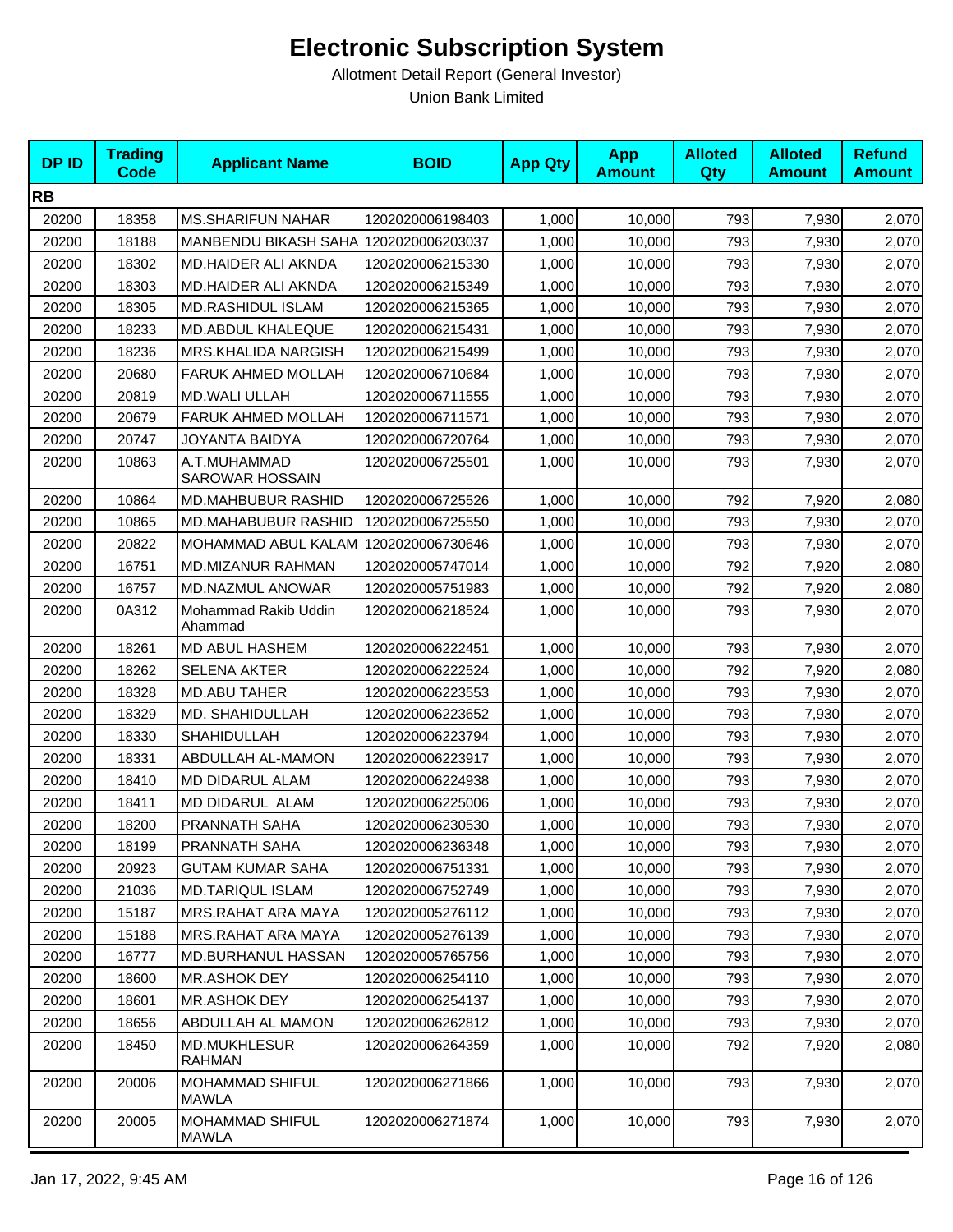| <b>DPID</b> | <b>Trading</b><br>Code | <b>Applicant Name</b>                     | <b>BOID</b>      | <b>App Qty</b> | <b>App</b><br><b>Amount</b> | <b>Alloted</b><br>Qty | <b>Alloted</b><br><b>Amount</b> | <b>Refund</b><br><b>Amount</b> |
|-------------|------------------------|-------------------------------------------|------------------|----------------|-----------------------------|-----------------------|---------------------------------|--------------------------------|
| <b>RB</b>   |                        |                                           |                  |                |                             |                       |                                 |                                |
| 20200       | 21255                  | MD. MAHBUBUL HOQUE                        | 1202020006794094 | 1,000          | 10,000                      | 793                   | 7,930                           | 2,070                          |
| 20200       | 21256                  | <b>MD. MAHBUBUL HOQUE</b>                 | 1202020006794870 | 1,000          | 10,000                      | 793                   | 7,930                           | 2,070                          |
| 20200       | 15120                  | <b>MR.MONIR</b>                           | 1202020005310281 | 1,000          | 10,000                      | 793                   | 7,930                           | 2,070                          |
| 20200       | 15118                  | <b>MD.ABDUL KADER</b>                     | 1202020005310439 | 1,000          | 10,000                      | 793                   | 7,930                           | 2,070                          |
| 20200       | 15266                  | <b>MD MAHBUB HOSSAIN</b>                  | 1202020005331636 | 1,000          | 10,000                      | 793                   | 7,930                           | 2,070                          |
| 20200       | 15270                  | MD.MAHBUB HOSSAIN                         | 1202020005331794 | 1,000          | 10,000                      | 792                   | 7,920                           | 2,080                          |
| 20200       | 15271                  | MD.SHAHABUDDIN<br><b>SERKER</b>           | 1202020005331850 | 1,000          | 10,000                      | 793                   | 7,930                           | 2,070                          |
| 20200       | 16933                  | <b>MRS.SULATA SARKER</b>                  | 1202020005809770 | 1,000          | 10,000                      | 793                   | 7,930                           | 2,070                          |
| 20200       | 16934                  | <b>MR.RANJIT CHANDRA</b><br><b>SARKER</b> | 1202020005809861 | 1,000          | 10,000                      | 793                   | 7,930                           | 2,070                          |
| 20200       | 16935                  | <b>MR.RANJIT CHANDRA</b><br><b>SARKER</b> | 1202020005809928 | 1,000          | 10,000                      | 793                   | 7,930                           | 2,070                          |
| 20200       | 16976                  | <b>MD.WALIUL ISLAM</b>                    | 1202020005810726 | 1,000          | 10,000                      | 793                   | 7,930                           | 2,070                          |
| 20200       | 17047                  | <b>NASIR UDDIN</b>                        | 1202020005810750 | 1,000          | 10,000                      | 793                   | 7,930                           | 2,070                          |
| 20200       | 17001                  | MD.MOSTAFIZUR<br><b>RAHMAN</b>            | 1202020005812388 | 1,000          | 10,000                      | 793                   | 7,930                           | 2,070                          |
| 20200       | 17002                  | <b>NAZRUL ISLAM</b>                       | 1202020005813770 | 1,000          | 10.000                      | 793                   | 7,930                           | 2,070                          |
| 20200       | 17003                  | <b>MD.RAFIQUL ISLAM</b>                   | 1202020005813789 | 1,000          | 10,000                      | 793                   | 7,930                           | 2,070                          |
| 20200       | 17004                  | MRS.HOSNEARA BEGUM                        | 1202020005813802 | 1,000          | 10,000                      | 793                   | 7,930                           | 2,070                          |
| 20200       | 17005                  | MD.MIZANUR RAHMAN                         | 1202020005813810 | 1,000          | 10,000                      | 793                   | 7,930                           | 2,070                          |
| 20200       | 21028                  | <b>LAILA SHAFI</b>                        | 1202020006805228 | 1,000          | 10,000                      | 793                   | 7,930                           | 2,070                          |
| 20200       | 20998                  | MD.ASHEKUL MOWLA                          | 1202020006805327 | 1,000          | 10,000                      | 793                   | 7,930                           | 2,070                          |
| 20200       | 20999                  | MD.ASHEKUL MOWLA                          | 1202020006805335 | 1,000          | 10,000                      | 792                   | 7,920                           | 2,080                          |
| 20200       | 21337                  | <b>MD.MOJIBUR RAHMAN</b>                  | 1202020006812191 | 1,000          | 10,000                      | 793                   | 7,930                           | 2,070                          |
| 20200       | 21338                  | <b>MD.MOJIBUR RAHMAN</b>                  | 1202020006812213 | 1,000          | 10,000                      | 793                   | 7,930                           | 2,070                          |
| 20200       | 0A133                  | PROSHANTA KUMAR<br>SAHA                   | 1202020006817505 | 1.000          | 10,000                      | 792                   | 7,920                           | 2,080                          |
| 20200       | 15269                  | MD.SHAHABUDDIN<br><b>SERKER</b>           | 1202020005335155 | 1,000          | 10,000                      | 793                   | 7,930                           | 2,070                          |
| 20200       | 23749                  | <b>MR.TAPASH PAUL</b>                     | 1202020006305990 | 1,000          | 10,000                      | 793                   | 7,930                           | 2,070                          |
| 20200       | 23750                  | MRS. APARNA PAUL                          | 1202020006306026 | 1,000          | 10,000                      | 793                   | 7,930                           | 2,070                          |
| 20200       | 18557                  | <b>DALIA SULTANA</b>                      | 1202020006312183 | 1,000          | 10,000                      | 793                   | 7,930                           | 2,070                          |
| 20200       | 18805                  | MD ZIAUL AHSAN                            | 1202020006322595 | 1,000          | 10,000                      | 793                   | 7,930                           | 2,070                          |
| 20200       | 18806                  | MD.REAZUL AHSAN                           | 1202020006322600 | 1,000          | 10,000                      | 793                   | 7,930                           | 2,070                          |
| 20200       | 18862                  | JOYDEV CHANDRA DAS                        | 1202020006322892 | 1,000          | 10,000                      | 792                   | 7,920                           | 2,080                          |
| 20200       | 18863                  | JOYDEV CHANDRA DAS                        | 1202020006322908 | 1,000          | 10,000                      | 793                   | 7,930                           | 2,070                          |
| 20200       | 18877                  | PALLAB KUMAR ROY                          | 1202020006334045 | 1,000          | 10,000                      | 793                   | 7,930                           | 2,070                          |
| 20200       | 21247                  | ABUL HASNAT                               | 1202020006832201 | 1,000          | 10,000                      | 793                   | 7,930                           | 2,070                          |
| 20200       | 21416                  | <b>MD.JAHANGIR HOSSAIN</b><br><b>KHAN</b> | 1202020006832756 | 1,000          | 10,000                      | 793                   | 7,930                           | 2,070                          |
| 20200       | 21415                  | <b>MD.JAHANGIR HOSSAIN</b><br>KHAN        | 1202020006832772 | 1,000          | 10,000                      | 793                   | 7,930                           | 2,070                          |
| 20200       | 21248                  | ABUL HASNAT                               | 1202020006834557 | 1,000          | 10,000                      | 793                   | 7,930                           | 2,070                          |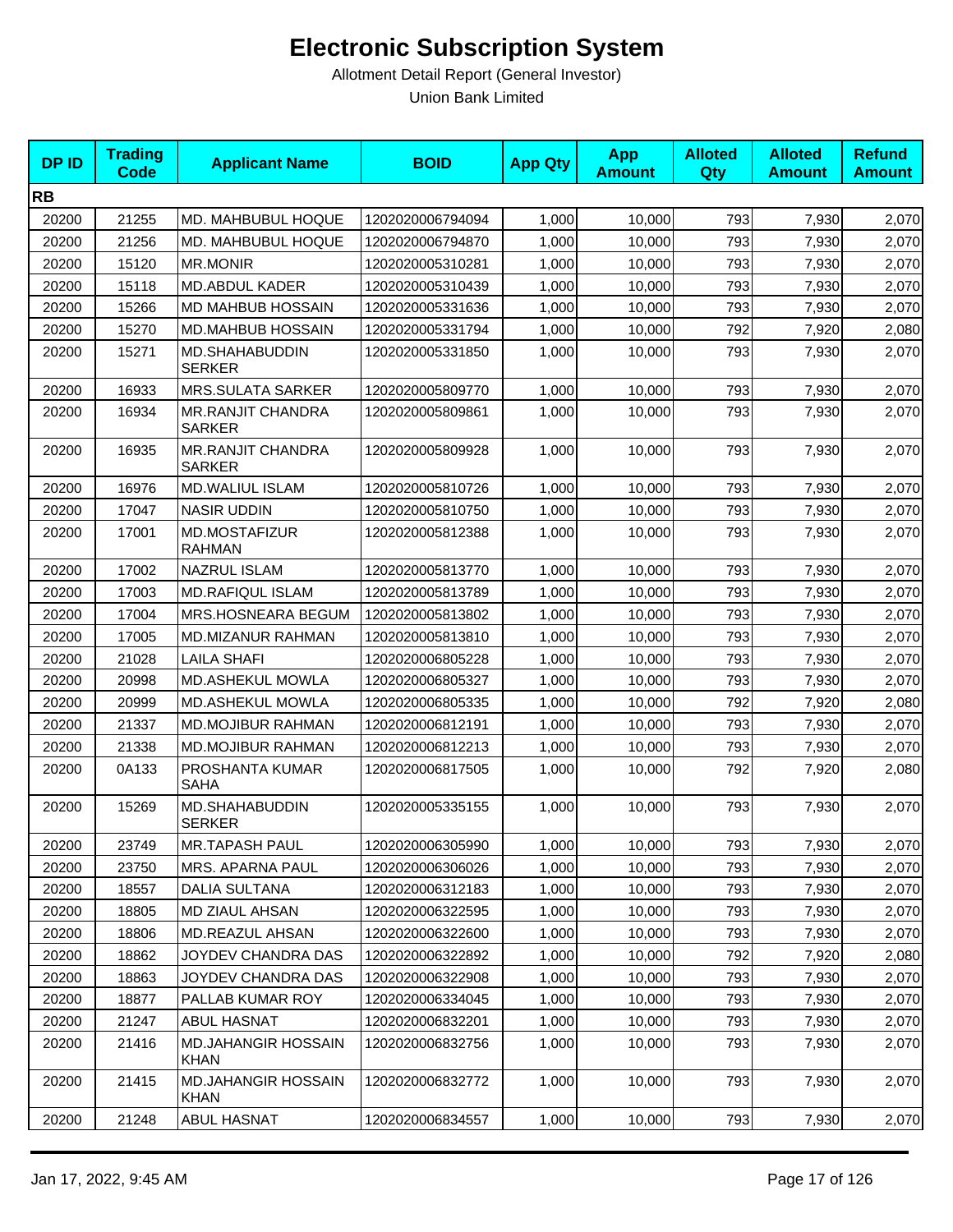| <b>DPID</b> | <b>Trading</b><br><b>Code</b> | <b>Applicant Name</b>                    | <b>BOID</b>      | <b>App Qty</b> | <b>App</b><br><b>Amount</b> | <b>Alloted</b><br>Qty | <b>Alloted</b><br><b>Amount</b> | <b>Refund</b><br><b>Amount</b> |
|-------------|-------------------------------|------------------------------------------|------------------|----------------|-----------------------------|-----------------------|---------------------------------|--------------------------------|
| <b>RB</b>   |                               |                                          |                  |                |                             |                       |                                 |                                |
| 20200       | 20064                         | MD.SAIDUZZAMAN<br><b>CHOWDHURY</b>       | 1202020006849953 | 1,000          | 10,000                      | 793                   | 7,930                           | 2,070                          |
| 20200       | 20065                         | DILRUBA CHOWDHURY                        | 1202020006850031 | 1,000          | 10,000                      | 793                   | 7,930                           | 2,070                          |
| 20200       | 21308                         | <b>BISHAWAZIT BHOWMIK</b>                | 1202020006874176 | 1,000          | 10,000                      | 793                   | 7,930                           | 2,070                          |
| 20200       | 15479                         | MEER JABED KAYSER                        | 1202020005383227 | 1,000          | 10,000                      | 793                   | 7,930                           | 2,070                          |
| 20200       | 18908                         | AL-HAJ HAZERA KHATUN                     | 1202020006348787 | 1,000          | 10,000                      | 793                   | 7,930                           | 2,070                          |
| 20200       | 18956                         | <b>MD.NASHIRUL ALAM</b>                  | 1202020006359521 | 1,000          | 10,000                      | 792                   | 7,920                           | 2,080                          |
| 20200       | 18957                         | <b>MD.NASHIRUL ALAM</b>                  | 1202020006359531 | 1,000          | 10,000                      | 793                   | 7,930                           | 2,070                          |
| 20200       | 18958                         | JUBAIDA AKTER MITA                       | 1202020006359548 | 1,000          | 10,000                      | 793                   | 7,930                           | 2,070                          |
| 20200       | 18960                         | MD.RAFI UDDIN BHUIYAN                    | 1202020006359564 | 1,000          | 10,000                      | 793                   | 7,930                           | 2,070                          |
| 20200       | 18961                         | MD.RAFI UDDIN BHUIYAN                    | 1202020006359572 | 1,000          | 10,000                      | 793                   | 7,930                           | 2,070                          |
| 20200       | 18967                         | <b>MD.RABIUL ISLAM</b>                   | 1202020006360030 | 1,000          | 10,000                      | 793                   | 7,930                           | 2,070                          |
| 20200       | 21098                         | MD.MOINUL HOSSAIN                        | 1202020006874224 | 1,000          | 10,000                      | 793                   | 7,930                           | 2,070                          |
| 20200       | 21099                         | MD.MOINUL HOSSAIN                        | 1202020006874240 | 1,000          | 10,000                      | 793                   | 7,930                           | 2,070                          |
| 20200       | 21177                         | <b>NASIM SNAL</b>                        | 1202020006893754 | 1,000          | 10,000                      | 793                   | 7,930                           | 2,070                          |
| 20200       | 21176                         | <b>DEBOBRATO SAHA</b>                    | 1202020006893770 | 1,000          | 10,000                      | 793                   | 7,930                           | 2,070                          |
| 20200       | 21175                         | DEBOBRATO SAHA                           | 1202020006893797 | 1,000          | 10,000                      | 793                   | 7,930                           | 2,070                          |
| 20200       | 21336                         | <b>ISHA MOLLAH</b>                       | 1202020006901116 | 1,000          | 10,000                      | 793                   | 7,930                           | 2,070                          |
| 20200       | 21335                         | <b>ASHIQUR RAHMAN</b>                    | 1202020006901159 | 1,000          | 10,000                      | 793                   | 7,930                           | 2,070                          |
| 20200       | 21333                         | LUTFOR RAHMAN                            | 1202020006903918 | 1,000          | 10,000                      | 793                   | 7,930                           | 2,070                          |
| 20200       | 21331                         | <b>AMINUL AZAM</b>                       | 1202020006903993 | 1,000          | 10,000                      | 793                   | 7,930                           | 2,070                          |
| 20200       | 21350                         | SHAHNAZ PARVIN                           | 1202020006909262 | 1,000          | 10,000                      | 793                   | 7,930                           | 2,070                          |
| 20200       | 10794                         | MRS.MONIRA JAHAN                         | 1202020005397711 | 1,000          | 10,000                      | 793                   | 7,930                           | 2,070                          |
| 20200       | 15262                         | <b>MD.MONIR AHAMED</b>                   | 1202020005406911 | 1,000          | 10,000                      | 793                   | 7,930                           | 2,070                          |
| 20200       | 15263                         | <b>MD.MONIR AHAMED</b>                   | 1202020005406938 | 1,000          | 10,000                      | 793                   | 7,930                           | 2,070                          |
| 20200       | 15428                         | MR.MD.NAZMUL HASAN                       | 1202020005420919 | 1,000          | 10,000                      | 793                   | 7,930                           | 2,070                          |
| 20200       | 15638                         | MR.RAJESH PAUL                           | 1202020005432297 | 1,000          | 10,000                      | 793                   | 7,930                           | 2,070                          |
| 20200       | 17213                         | <b>ENAMUL KABIR</b>                      | 1202020005882726 | 1,000          | 10,000                      | 793                   | 7,930                           | 2,070                          |
| 20200       | 18983                         | HOSNA YESMIN SHEMU                       | 1202020006366196 | 1,000          | 10,000                      | 793                   | 7,930                           | 2,070                          |
| 20200       | 18984                         | <b>SHAMSUN NAHAR</b>                     | 1202020006366201 | 1,000          | 10,000                      | 793                   | 7,930                           | 2,070                          |
| 20200       | 18985                         | MAHBUBUR RAHMAN                          | 1202020006366211 | 1,000          | 10,000                      | 793                   | 7,930                           | 2,070                          |
| 20200       | 21625                         | <b>MD.IBRAHIM HOSSAIN</b><br>AKON        | 1202020006921905 | 1,000          | 10,000                      | 793                   | 7,930                           | 2,070                          |
| 20200       | 21280                         | MD.ABU TAHER                             | 1202020006921964 | 1,000          | 10,000                      | 792                   | 7,920                           | 2,080                          |
| 20200       | 21626                         | <b>MD.IBRAHIM MANSION</b><br><b>AKON</b> | 1202020006921980 | 1,000          | 10,000                      | 793                   | 7,930                           | 2,070                          |
| 20200       | 21627                         | <b>MD.SIDDIQUR RAHMAN</b>                | 1202020006922032 | 1,000          | 10,000                      | 793                   | 7,930                           | 2,070                          |
| 20200       | 21629                         | YEASMIN AKTER                            | 1202020006924304 | 1,000          | 10,000                      | 793                   | 7,930                           | 2,070                          |
| 20200       | 21630                         | YEASMIN AKTER                            | 1202020006924403 | 1,000          | 10,000                      | 793                   | 7,930                           | 2,070                          |
| 20200       | 21632                         | MD.MUSTAFIZUR<br>RAHMAN                  | 1202020006924644 | 1,000          | 10,000                      | 793                   | 7,930                           | 2,070                          |
| 20200       | 21628                         | MD SIDDIQUR RAHMAN                       | 1202020006927101 | 1,000          | 10,000                      | 793                   | 7,930                           | 2,070                          |
| 20200       | 21801                         | PURNIMA RANI SARKER                      | 1202020006938791 | 1,000          | 10,000                      | 793                   | 7,930                           | 2,070                          |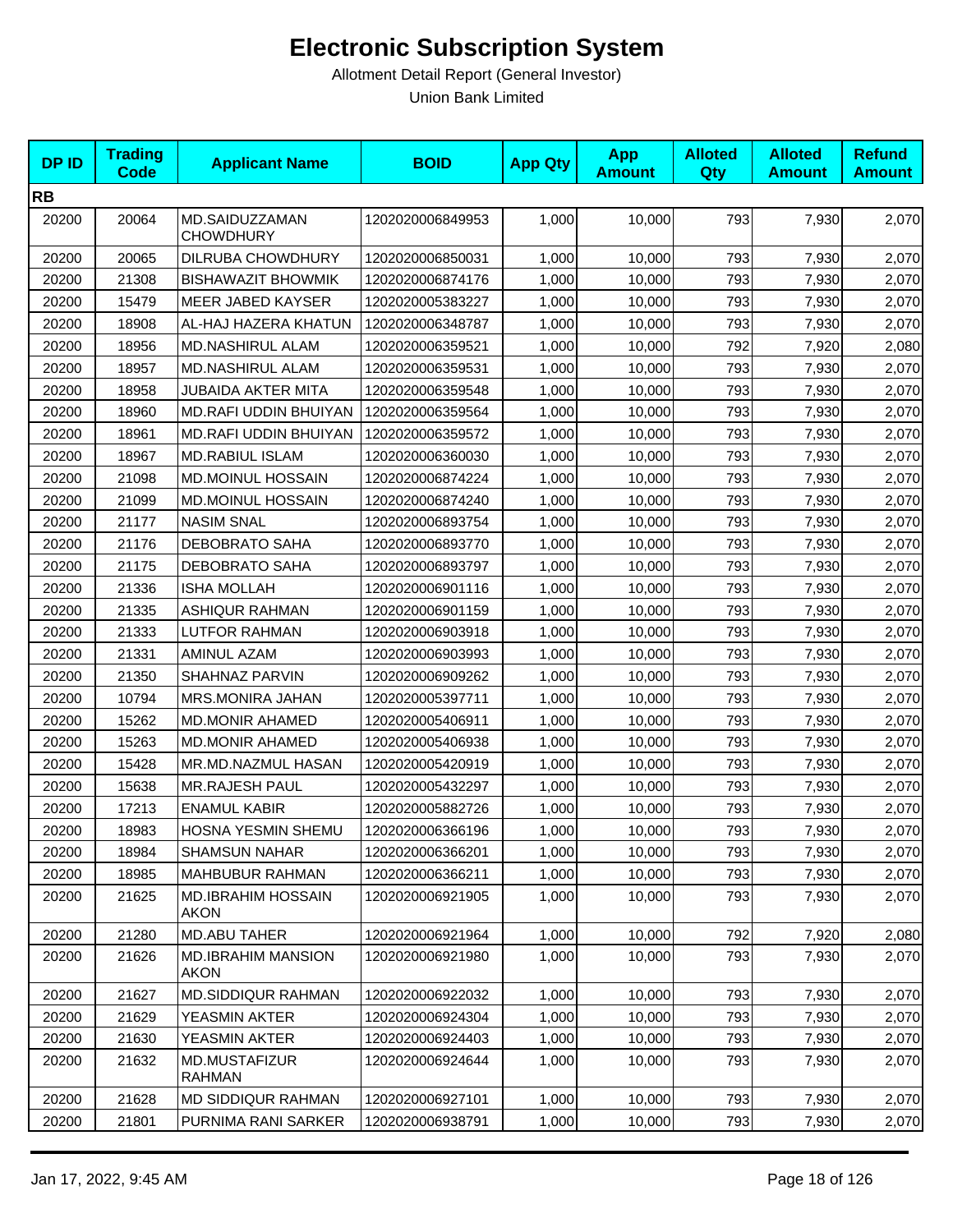| <b>DPID</b> | <b>Trading</b><br><b>Code</b> | <b>Applicant Name</b>     | <b>BOID</b>      | <b>App Qty</b> | <b>App</b><br><b>Amount</b> | <b>Alloted</b><br>Qty | <b>Alloted</b><br><b>Amount</b> | <b>Refund</b><br><b>Amount</b> |
|-------------|-------------------------------|---------------------------|------------------|----------------|-----------------------------|-----------------------|---------------------------------|--------------------------------|
| <b>RB</b>   |                               |                           |                  |                |                             |                       |                                 |                                |
| 20200       | 21802                         | SUBODH KUMAR AICH         | 1202020006938831 | 1,000          | 10,000                      | 793                   | 7,930                           | 2,070                          |
| 20200       | 21803                         | <b>SUBODH KUMAR AICH</b>  | 1202020006938920 | 1,000          | 10,000                      | 793                   | 7,930                           | 2,070                          |
| 20200       | 21804                         | <b>DHANU BHOWMICK</b>     | 1202020006938947 | 1,000          | 10,000                      | 793                   | 7,930                           | 2,070                          |
| 20200       | 21805                         | DHANU BHOWMICK            | 1202020006938955 | 1,000          | 10,000                      | 793                   | 7,930                           | 2,070                          |
| 20200       | 21701                         | SAZAL KUMAR SARKAR        | 1202020006939571 | 1,000          | 10,000                      | 793                   | 7,930                           | 2,070                          |
| 20200       | 21702                         | SAZAL KUMAR SARKAR        | 1202020006939588 | 1,000          | 10,000                      | 793                   | 7,930                           | 2,070                          |
| 20200       | 21703                         | <b>MD.ZAHIDUL KABIR</b>   | 1202020006939596 | 1,000          | 10,000                      | 792                   | 7,920                           | 2,080                          |
| 20200       | 15634                         | <b>MD.GOLAM FARUK</b>     | 1202020005432436 | 1,000          | 10,000                      | 793                   | 7,930                           | 2,070                          |
| 20200       | 15635                         | <b>MD.GOLAM FARUK</b>     | 1202020005432495 | 1,000          | 10,000                      | 793                   | 7,930                           | 2,070                          |
| 20200       | 17477                         | S.A.SHELLY                | 1202020005940432 | 1,000          | 10,000                      | 793                   | 7,930                           | 2,070                          |
| 20200       | 17476                         | S.A.SHELLY                | 1202020005940440 | 1,000          | 10,000                      | 793                   | 7,930                           | 2,070                          |
| 20200       | 19105                         | MR.SUSIL KRISNA DAS       | 1202020006408714 | 1,000          | 10,000                      | 793                   | 7,930                           | 2,070                          |
| 20200       | 19140                         | SAZAL SARKAR              | 1202020006414523 | 1,000          | 10,000                      | 793                   | 7,930                           | 2,070                          |
| 20200       | 19141                         | <b>SAZAL SARKAR</b>       | 1202020006414970 | 1,000          | 10,000                      | 793                   | 7,930                           | 2,070                          |
| 20200       | 19142                         | <b>JAYANTA ROY</b>        | 1202020006414989 | 1,000          | 10,000                      | 793                   | 7,930                           | 2,070                          |
| 20200       | 19143                         | <b>JAYANTA ROY</b>        | 1202020006414997 | 1,000          | 10,000                      | 793                   | 7,930                           | 2,070                          |
| 20200       | 19144                         | REZAUL ISLAM              | 1202020006415006 | 1,000          | 10,000                      | 793                   | 7,930                           | 2,070                          |
| 20200       | 19145                         | REZAUL ISLAM              | 1202020006415014 | 1,000          | 10,000                      | 792                   | 7,920                           | 2,080                          |
| 20200       | 21704                         | <b>MD.ZAHIDUL KABIR</b>   | 1202020006939601 | 1,000          | 10,000                      | 793                   | 7,930                           | 2,070                          |
| 20200       | 21705                         | SHIPRA SARKAR             | 1202020006939628 | 1,000          | 10,000                      | 793                   | 7,930                           | 2,070                          |
| 20200       | 21706                         | <b>SHIPRA SARKAR</b>      | 1202020006939743 | 1,000          | 10,000                      | 793                   | 7,930                           | 2,070                          |
| 20200       | 21800                         | PURNIMA RANI SARKER       | 1202020006939877 | 1,000          | 10,000                      | 792                   | 7,920                           | 2,080                          |
| 20200       | 21808                         | SANJIB CHANDA             | 1202020006940129 | 1,000          | 10,000                      | 793                   | 7,930                           | 2,070                          |
| 20200       | 21809                         | SANJIB CHANDA             | 1202020006940145 | 1,000          | 10,000                      | 793                   | 7,930                           | 2,070                          |
| 20200       | 21810                         | RUNU RANI CHANDA          | 1202020006940153 | 1,000          | 10,000                      | 793                   | 7,930                           | 2,070                          |
| 20200       | 21811                         | RUNU RANI CHANDA          | 1202020006940161 | 1,000          | 10,000                      | 793                   | 7,930                           | 2,070                          |
| 20200       | 21812                         | MD.MIZANUR RAHMAN         | 1202020006940394 | 1,000          | 10,000                      | 793                   | 7,930                           | 2,070                          |
| 20200       | 21788                         | <b>ETI ISLAM</b>          | 1202020006949501 | 1,000          | 10,000                      | 792                   | 7,920                           | 2,080                          |
| 20200       | 21468                         | <b>MD.NASIR UDDIN</b>     | 1202020006956222 | 1,000          | 10,000                      | 793                   | 7,930                           | 2,070                          |
| 20200       | 21794                         | <b>RONY FRANCIS GOMES</b> | 1202020006970586 | 1,000          | 10,000                      | 793                   | 7,930                           | 2,070                          |
| 20200       | 15865                         | <b>MD.GOLAM HASAN</b>     | 1202020005498113 | 1,000          | 10,000                      | 793                   | 7,930                           | 2,070                          |
| 20200       | 17572                         | <b>RESHMA AKTAR</b>       | 1202020005954917 | 1,000          | 10,000                      | 793                   | 7,930                           | 2,070                          |
| 20200       | 19241                         | <b>JAMUNA DEV</b>         | 1202020006443662 | 1,000          | 10,000                      | 793                   | 7,930                           | 2,070                          |
| 20200       | 19243                         | <b>MD ABDUL JALIL</b>     | 1202020006443689 | 1,000          | 10,000                      | 793                   | 7,930                           | 2,070                          |
| 20200       | 19244                         | MD ABDUL JALIL            | 1202020006443697 | 1,000          | 10,000                      | 793                   | 7,930                           | 2,070                          |
| 20200       | 19247                         | PRADEP GHOSH              | 1202020006444616 | 1,000          | 10,000                      | 793                   | 7,930                           | 2,070                          |
| 20200       | 19248                         | PRADEP GHOSH              | 1202020006444624 | 1,000          | 10,000                      | 793                   | 7,930                           | 2,070                          |
| 20200       | 19251                         | <b>ASHIM GOSH</b>         | 1202020006444659 | 1,000          | 10,000                      | 793                   | 7,930                           | 2,070                          |
| 20200       | 21582                         | SK.NAZIA NAFIZ            | 1202020006998983 | 1,000          | 10,000                      | 793                   | 7,930                           | 2,070                          |
| 20200       | 21583                         | MOMOTAZ BEGUM             | 1202020006999118 | 1,000          | 10,000                      | 793                   | 7,930                           | 2,070                          |
| 20200       | 07410                         | KAZI SALAH UDDIN<br>AHMED | 1202020005511184 | 1,000          | 10,000                      | 792                   | 7,920                           | 2,080                          |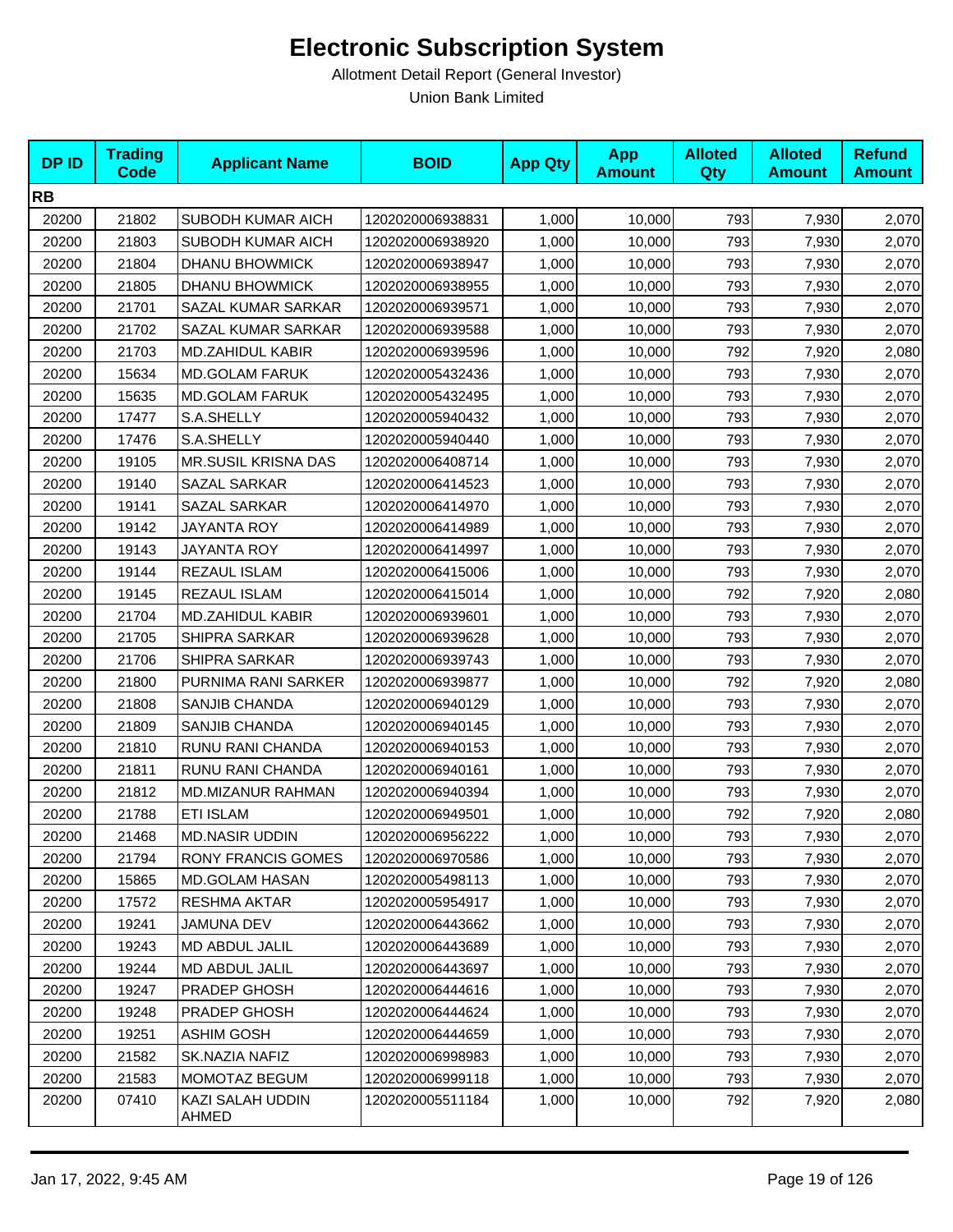| <b>DPID</b> | <b>Trading</b><br><b>Code</b> | <b>Applicant Name</b>                     | <b>BOID</b>      | <b>App Qty</b> | <b>App</b><br><b>Amount</b> | <b>Alloted</b><br>Qty | <b>Alloted</b><br><b>Amount</b> | <b>Refund</b><br><b>Amount</b> |
|-------------|-------------------------------|-------------------------------------------|------------------|----------------|-----------------------------|-----------------------|---------------------------------|--------------------------------|
| <b>RB</b>   |                               |                                           |                  |                |                             |                       |                                 |                                |
| 20200       | 26147                         | <b>MOHAMMAD ABU</b><br>KAUSAR             | 1202020008420534 | 1,000          | 10,000                      | 793                   | 7,930                           | 2,070                          |
| 20200       | 26148                         | MD.ANAMUL HAQUE<br><b>BHUIYAN</b>         | 1202020008420577 | 1,000          | 10,000                      | 793                   | 7,930                           | 2,070                          |
| 20200       | 26149                         | A.U.M.MANNA BHUIYAN                       | 1202020008420633 | 1,000          | 10,000                      | 793                   | 7,930                           | 2,070                          |
| 20200       | 26150                         | <b>RINA AKTER</b>                         | 1202020008420668 | 1,000          | 10,000                      | 793                   | 7,930                           | 2,070                          |
| 20200       | 25916                         | <b>MD.ABU SUFIAN</b>                      | 1202020008428177 | 1,000          | 10,000                      | 793                   | 7,930                           | 2,070                          |
| 20200       | 25917                         | <b>MD.SHAHIDUL ISLAM</b>                  | 1202020008428193 | 1,000          | 10,000                      | 793                   | 7,930                           | 2,070                          |
| 20200       | 26055                         | <b>MD.ABUL KHAIR</b>                      | 1202020008449762 | 1,000          | 10,000                      | 793                   | 7,930                           | 2,070                          |
| 20200       | 27040                         | SAIFUL ISLAM                              | 1202020008819468 | 1,000          | 10,000                      | 793                   | 7,930                           | 2,070                          |
| 20200       | 27041                         | SAIFUL ISLAM                              | 1202020008825962 | 1,000          | 10,000                      | 792                   | 7,920                           | 2,080                          |
| 20200       | 27043                         | SHAHINUR ISLAM                            | 1202020008826065 | 1,000          | 10,000                      | 793                   | 7,930                           | 2,070                          |
| 20200       | 23706                         | MD. JOBEYAR HOSSAIN                       | 1202020007645205 | 1,000          | 10,000                      | 793                   | 7,930                           | 2,070                          |
| 20200       | 26090                         | MOHAMMAD ARIF HASAN<br><b>MAMUN</b>       | 1202020008463023 | 1,000          | 10,000                      | 793                   | 7,930                           | 2,070                          |
| 20200       | 26091                         | ASIA KHAN SHOMA                           | 1202020008463761 | 1,000          | 10,000                      | 793                   | 7,930                           | 2,070                          |
| 20200       | 26092                         | MOHAMMAD ARIF HASAN<br><b>MAMUN</b>       | 1202020008464186 | 1,000          | 10,000                      | 793                   | 7,930                           | 2,070                          |
| 20200       | 26017                         | MRS.SHAHNAJ                               | 1202020008464392 | 1,000          | 10,000                      | 793                   | 7,930                           | 2,070                          |
| 20200       | 26018                         | RABEKA YASMIN                             | 1202020008464459 | 1,000          | 10,000                      | 793                   | 7,930                           | 2,070                          |
| 20200       | 26102                         | <b>ZAHURA KHATUN</b>                      | 1202020008466672 | 1,000          | 10,000                      | 793                   | 7,930                           | 2,070                          |
| 20200       | 26224                         | <b>MRS.SUCHITRA RANI</b><br><b>PODDAR</b> | 1202020008468341 | 1,000          | 10,000                      | 793                   | 7,930                           | 2,070                          |
| 20200       | 26225                         | <b>MRS.SUCHITRA RANI</b><br><b>PODDAR</b> | 1202020008468449 | 1,000          | 10,000                      | 793                   | 7,930                           | 2,070                          |
| 20200       | 26165                         | DR. KAMAL PASHA                           | 1202020008470565 | 1,000          | 10,000                      | 793                   | 7,930                           | 2,070                          |
| 20200       | 26027                         | <b>SEAULY AKTER</b>                       | 1202020008470704 | 1,000          | 10,000                      | 793                   | 7,930                           | 2,070                          |
| 20200       | 26028                         | <b>SEAULY AKTER</b>                       | 1202020008470897 | 1,000          | 10,000                      | 793                   | 7,930                           | 2,070                          |
| 20200       | 27115                         | <b>MD.JAKIR HOSSEN</b>                    | 1202020008843951 | 1,000          | 10,000                      | 793                   | 7,930                           | 2,070                          |
| 20200       | 27117                         | <b>MRS.SHABNAZ SIKDER</b>                 | 1202020008860977 | 1,000          | 10,000                      | 793                   | 7,930                           | 2,070                          |
| 20200       | 27118                         | MRS.SHABNAZ SIKDER                        | 1202020008860985 | 1,000          | 10,000                      | 793                   | 7,930                           | 2,070                          |
| 20200       | 24963                         | MR.BIPLOB CH. SAHA                        | 1202020008047030 | 1,000          | 10,000                      | 793                   | 7,930                           | 2,070                          |
| 20200       | 25020                         | RABEYA KHATON                             | 1202020008053329 | 1,000          | 10,000                      | 793                   | 7,930                           | 2,070                          |
| 20200       | 25022                         | <b>MD.ZAHIR HOSSAIN</b>                   | 1202020008053345 | 1,000          | 10,000                      | 793                   | 7,930                           | 2,070                          |
| 20200       | 25024                         | FEROZA BEGUM                              | 1202020008053361 | 1,000          | 10,000                      | 793                   | 7,930                           | 2,070                          |
| 20200       | 25026                         | <b>SELINA RAHMAN</b>                      | 1202020008053388 | 1,000          | 10,000                      | 793                   | 7,930                           | 2,070                          |
| 20200       | 25027                         | MD.ABU BAKKAR                             | 1202020008053396 | 1,000          | 10,000                      | 793                   | 7,930                           | 2,070                          |
| 20200       | 25028                         | <b>MD.ABU BAKKAR</b>                      | 1202020008053915 | 1,000          | 10,000                      | 793                   | 7,930                           | 2,070                          |
| 20200       | 25030                         | <b>BABUL KHAN</b>                         | 1202020008053931 | 1,000          | 10,000                      | 793                   | 7,930                           | 2,070                          |
| 20200       | 25032                         | <b>ASIT KUMER PAL</b>                     | 1202020008054853 | 1,000          | 10,000                      | 793                   | 7,930                           | 2,070                          |
| 20200       | 25033                         | <b>ASIT KUMER PAL</b>                     | 1202020008054861 | 1,000          | 10,000                      | 793                   | 7,930                           | 2,070                          |
| 20200       | 26259                         | <b>MD.SHARIFUL ISLAM</b>                  | 1202020008478571 | 1,000          | 10,000                      | 793                   | 7,930                           | 2,070                          |
| 20200       | 26263                         | <b>MD.SHAFIQUL ISLAM</b>                  | 1202020008478644 | 1,000          | 10,000                      | 793                   | 7,930                           | 2,070                          |
| 20200       | 26264                         | <b>MD.ILLIAS BISWAS</b>                   | 1202020008478660 | 1,000          | 10,000                      | 793                   | 7,930                           | 2,070                          |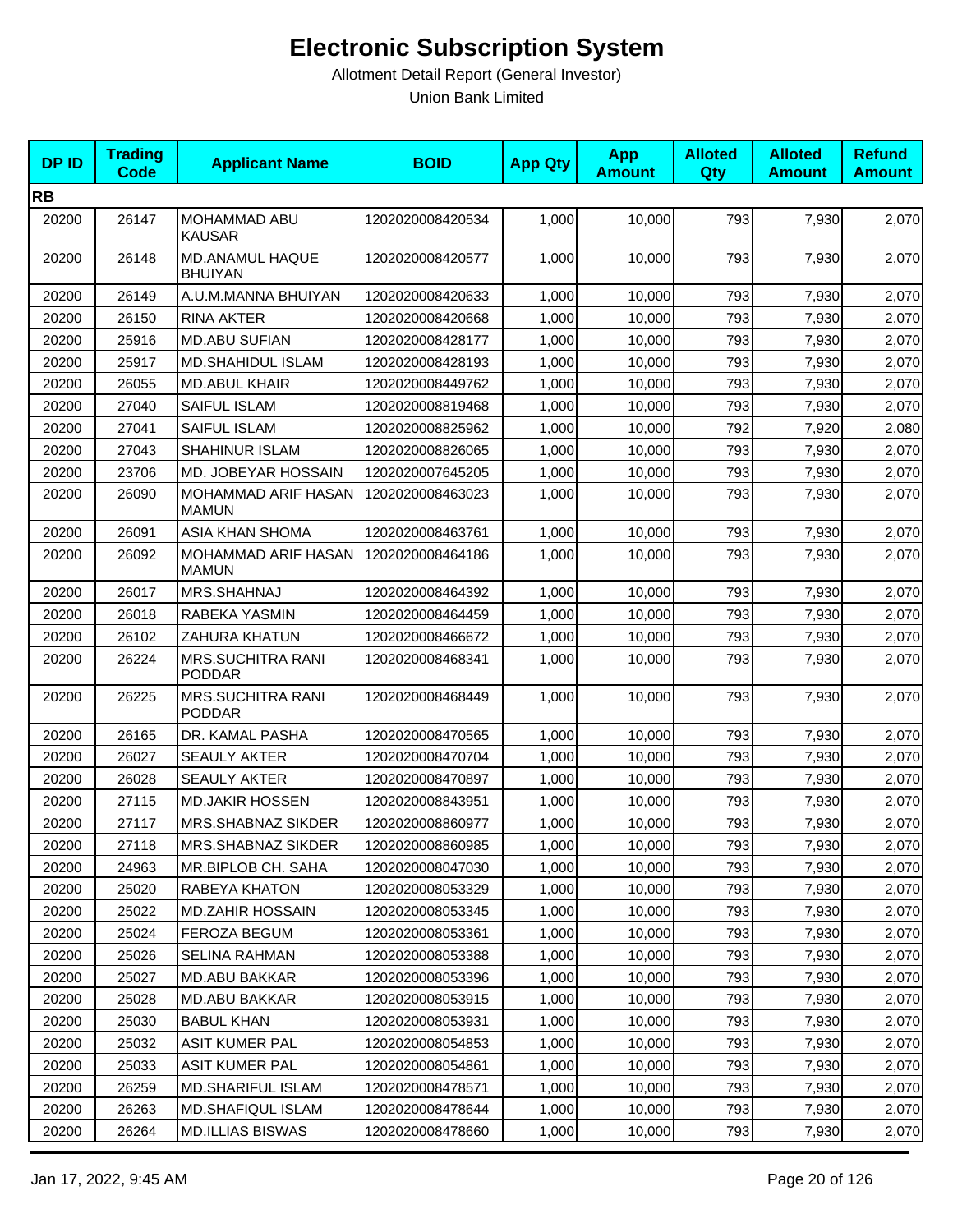| <b>DPID</b> | <b>Trading</b><br><b>Code</b> | <b>Applicant Name</b>                 | <b>BOID</b>      | <b>App Qty</b> | <b>App</b><br><b>Amount</b> | <b>Alloted</b><br><b>Qty</b> | <b>Alloted</b><br><b>Amount</b> | <b>Refund</b><br><b>Amount</b> |
|-------------|-------------------------------|---------------------------------------|------------------|----------------|-----------------------------|------------------------------|---------------------------------|--------------------------------|
| <b>RB</b>   |                               |                                       |                  |                |                             |                              |                                 |                                |
| 20200       | 26265                         | MD.ABDUL WAHAB                        | 1202020008478687 | 1,000          | 10,000                      | 793                          | 7,930                           | 2,070                          |
| 20200       | 26266                         | MD.BADSHA MIA                         | 1202020008478695 | 1,000          | 10,000                      | 793                          | 7,930                           | 2,070                          |
| 20200       | 26267                         | <b>MD.ABDUL KARIM</b>                 | 1202020008478719 | 1,000          | 10,000                      | 793                          | 7,930                           | 2,070                          |
| 20200       | 26268                         | MD.REZAUL KARIM                       | 1202020008478735 | 1,000          | 10,000                      | 793                          | 7,930                           | 2,070                          |
| 20200       | 26269                         | <b>MD.HUSIAR ALI</b>                  | 1202020008479036 | 1,000          | 10,000                      | 793                          | 7,930                           | 2,070                          |
| 20200       | 26270                         | <b>MD.MONIR HOSSAIN</b>               | 1202020008480886 | 1,000          | 10,000                      | 793                          | 7,930                           | 2,070                          |
| 20200       | 26277                         | MD.ABDUL HANNAN                       | 1202020008480894 | 1,000          | 10,000                      | 793                          | 7,930                           | 2,070                          |
| 20200       | 26271                         | <b>MD.HAFIZUR RAHMAN</b>              | 1202020008480926 | 1,000          | 10,000                      | 793                          | 7,930                           | 2,070                          |
| 20200       | 26272                         | MD.ABUL KALAM AZAD                    | 1202020008480950 | 1,000          | 10,000                      | 793                          | 7,930                           | 2,070                          |
| 20200       | 26273                         | MD.RAKIB UDDIN                        | 1202020008480993 | 1,000          | 10,000                      | 793                          | 7,930                           | 2,070                          |
| 20200       | 26276                         | <b>MD.SANOWAR HOSSAIN</b>             | 1202020008481029 | 1,000          | 10,000                      | 793                          | 7,930                           | 2,070                          |
| 20200       | 26180                         | <b>UMME ISLAM</b><br><b>CHOWDHURY</b> | 1202020008492651 | 1,000          | 10,000                      | 793                          | 7,930                           | 2,070                          |
| 20200       | 27153                         | <b>MD.RAKIB UDDIN</b>                 | 1202020008878285 | 1,000          | 10,000                      | 793                          | 7,930                           | 2,070                          |
| 20200       | 27156                         | <b>MD.RAKIB UDDIN</b>                 | 1202020008883661 | 1,000          | 10,000                      | 793                          | 7,930                           | 2,070                          |
| 20200       | 27192                         | <b>FARIDA YASMIN</b>                  | 1202020008906875 | 1,000          | 10,000                      | 793                          | 7,930                           | 2,070                          |
| 20200       | 27193                         | <b>FARIDA YASMIN</b>                  | 1202020008906907 | 1,000          | 10,000                      | 793                          | 7,930                           | 2,070                          |
| 20200       | 23823                         | <b>MR.NANI GOPAL SAHA</b>             | 1202020007699011 | 1,000          | 10,000                      | 793                          | 7,930                           | 2,070                          |
| 20200       | 25055                         | <b>SUKLA BARUA</b>                    | 1202020008057252 | 1,000          | 10,000                      | 793                          | 7,930                           | 2,070                          |
| 20200       | 25062                         | MR.ABU MIRJA<br>MD.SAYEM              | 1202020008060431 | 1,000          | 10,000                      | 793                          | 7,930                           | 2,070                          |
| 20200       | 25068                         | <b>MD.ABDUR RAHMAN</b>                | 1202020008063682 | 1,000          | 10,000                      | 793                          | 7,930                           | 2,070                          |
| 20200       | 25077                         | S M ASRAFUL HAQUE                     | 1202020008063690 | 1,000          | 10,000                      | 793                          | 7,930                           | 2,070                          |
| 20200       | 25078                         | <b>BIBI FATEMA KHATON</b>             | 1202020008063714 | 1,000          | 10,000                      | 793                          | 7,930                           | 2,070                          |
| 20200       | 25070                         | <b>MD.ROFIQUL ISLAM</b>               | 1202020008063765 | 1,000          | 10,000                      | 792                          | 7,920                           | 2,080                          |
| 20200       | 25071                         | <b>MR.ROFIQUL ISLAM</b>               | 1202020008063773 | 1,000          | 10,000                      | 793                          | 7,930                           | 2,070                          |
| 20200       | 25072                         | <b>MD.SOHIDUL ISLAM</b>               | 1202020008063781 | 1,000          | 10,000                      | 793                          | 7,930                           | 2,070                          |
| 20200       | 25073                         | <b>MD.SOHIDUL ISLAM</b>               | 1202020008063791 | 1,000          | 10,000                      | 793                          | 7,930                           | 2,070                          |
| 20200       | 25076                         | S M ASRAFUL HAQUE                     | 1202020008063821 | 1,000          | 10,000                      | 793                          | 7,930                           | 2,070                          |
| 20200       | 25080                         | SYED A.K.M.SHAFIQUE                   | 1202020008064181 | 1,000          | 10,000                      | 793                          | 7,930                           | 2,070                          |
| 20200       | 26333                         | <b>URMILA MONDAL</b>                  | 1202020008518299 | 1,000          | 10,000                      | 793                          | 7,930                           | 2,070                          |
| 20200       | 26334                         | <b>LITON KUMAR MONDAL</b>             | 1202020008518403 | 1,000          | 10,000                      | 793                          | 7,930                           | 2,070                          |
| 20200       | 26317                         | AZIT KUMAR KUNDU                      | 1202020008518933 | 1,000          | 10,000                      | 793                          | 7,930                           | 2,070                          |
| 20200       | 26318                         | AZIT KUMAR KUNDU                      | 1202020008519001 | 1,000          | 10,000                      | 793                          | 7,930                           | 2,070                          |
| 20200       | 27179                         | MD.WALIUL ISLAM                       | 1202020008916730 | 1,000          | 10,000                      | 793                          | 7,930                           | 2,070                          |
| 20200       | 27199                         | ROWSHAN ARA RUNA                      | 1202020008916813 | 1,000          | 10,000                      | 793                          | 7,930                           | 2,070                          |
| 20200       | 27249                         | <b>BADAL CHANDRA MITRA</b>            | 1202020008916831 | 1,000          | 10,000                      | 793                          | 7,930                           | 2,070                          |
| 20200       | 27251                         | SIPRA MITRA                           | 1202020008916864 | 1,000          | 10,000                      | 793                          | 7,930                           | 2,070                          |
| 20200       | 27257                         | MD.MASUD                              | 1202020008916963 | 1,000          | 10,000                      | 793                          | 7,930                           | 2,070                          |
| 20200       | 27205                         | <b>MD.HOSSAIN</b>                     | 1202020008916981 | 1,000          | 10,000                      | 793                          | 7,930                           | 2,070                          |
| 20200       | 27258                         | MD.MASUD                              | 1202020008916998 | 1,000          | 10,000                      | 792                          | 7,920                           | 2,080                          |
| 20200       | 27408                         | MR.PRABIR KUMAR SAHA                  | 1202020008930711 | 1,000          | 10,000                      | 793                          | 7,930                           | 2,070                          |
| 20200       | 27409                         | MR.PABIR KUMAR SAHA                   | 1202020008930746 | 1,000          | 10,000                      | 793                          | 7,930                           | 2,070                          |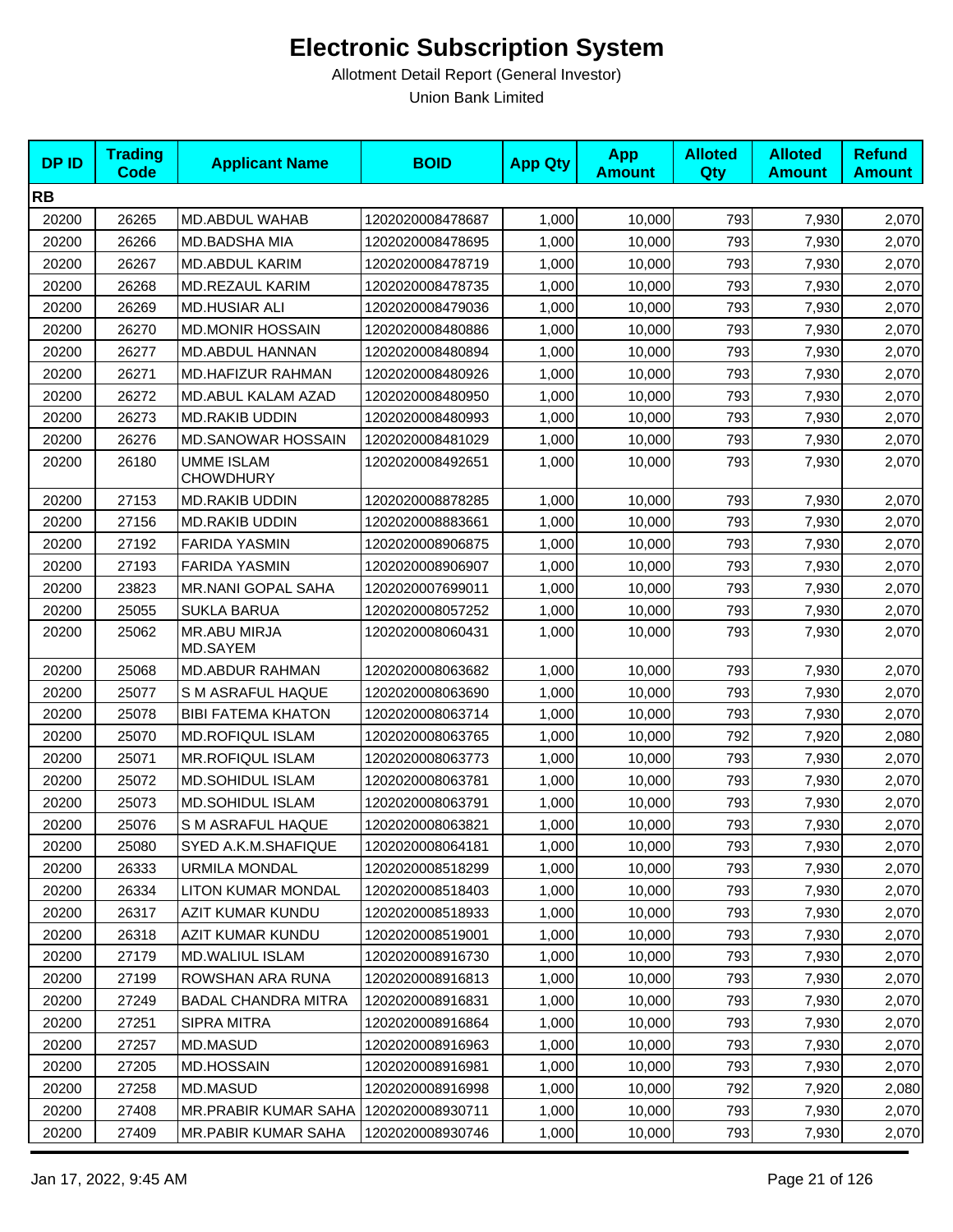| <b>DPID</b> | <b>Trading</b><br><b>Code</b> | <b>Applicant Name</b>                   | <b>BOID</b>      | <b>App Qty</b> | <b>App</b><br><b>Amount</b> | <b>Alloted</b><br>Qty | <b>Alloted</b><br><b>Amount</b> | <b>Refund</b><br><b>Amount</b> |
|-------------|-------------------------------|-----------------------------------------|------------------|----------------|-----------------------------|-----------------------|---------------------------------|--------------------------------|
| <b>RB</b>   |                               |                                         |                  |                |                             |                       |                                 |                                |
| 20200       | 23831                         | MRS.TOPNA MODAK                         | 1202020007700581 | 1,000          | 10,000                      | 793                   | 7,930                           | 2,070                          |
| 20200       | 25116                         | AZHAR ALI CHOWDHURY                     | 1202020008074841 | 1,000          | 10,000                      | 793                   | 7,930                           | 2,070                          |
| 20200       | 26344                         | KABIR AHMAD TALUKDER   1202020008528443 |                  | 1,000          | 10,000                      | 792                   | 7,920                           | 2,080                          |
| 20200       | 26348                         | <b>MD.KABIR MOLLAH</b>                  | 1202020008528478 | 1,000          | 10,000                      | 792                   | 7,920                           | 2,080                          |
| 20200       | 26345                         | MD.ABDUL WAHAB                          | 1202020008528526 | 1,000          | 10,000                      | 793                   | 7,930                           | 2,070                          |
| 20200       | 26346                         | <b>MD.ABDUL KARIM</b>                   | 1202020008528716 | 1,000          | 10,000                      | 793                   | 7,930                           | 2,070                          |
| 20200       | 26349                         | MD.ABDUL WAHUB                          | 1202020008528991 | 1,000          | 10,000                      | 793                   | 7,930                           | 2,070                          |
| 20200       | 26353                         | <b>MD.JAHANGIR HOSSAIN</b>              | 1202020008529322 | 1,000          | 10,000                      | 793                   | 7,930                           | 2,070                          |
| 20200       | 26355                         | <b>MD.MAZED SARDAR</b>                  | 1202020008530056 | 1,000          | 10,000                      | 793                   | 7,930                           | 2,070                          |
| 20200       | 27383                         | ARZU ARA                                | 1202020008934934 | 1,000          | 10,000                      | 793                   | 7,930                           | 2,070                          |
| 20200       | 27382                         | ARZU ARA                                | 1202020008934985 | 1,000          | 10,000                      | 793                   | 7,930                           | 2,070                          |
| 20200       | 27545                         | <b>OAHID MIA</b>                        | 1202020008962846 | 1,000          | 10,000                      | 793                   | 7,930                           | 2,070                          |
| 20200       | 27546                         | MR.OAHID MIA                            | 1202020008962929 | 1,000          | 10,000                      | 793                   | 7,930                           | 2,070                          |
| 20200       | 00668                         | MR.SYED GIAS HUSSAIN                    | 1202020007727966 | 1,000          | 10,000                      | 793                   | 7,930                           | 2,070                          |
| 20200       | 23883                         | <b>MR.JOY PROKASH</b><br><b>SARKER</b>  | 1202020007737641 | 1,000          | 10,000                      | 792                   | 7,920                           | 2,080                          |
| 20200       | 23884                         | <b>MR.JOY PROKASH</b><br><b>SARKER</b>  | 1202020007737658 | 1,000          | 10,000                      | 793                   | 7,930                           | 2,070                          |
| 20200       | 25167                         | SUBHASH CHANDRA DAS                     | 1202020008096546 | 1,000          | 10,000                      | 793                   | 7,930                           | 2,070                          |
| 20200       | 25175                         | <b>TASLIMA AKTER</b>                    | 1202020008101849 | 1,000          | 10,000                      | 793                   | 7,930                           | 2,070                          |
| 20200       | 25176                         | <b>SHAMIMA AKTER</b>                    | 1202020008101857 | 1,000          | 10,000                      | 793                   | 7,930                           | 2,070                          |
| 20200       | 25231                         | MR.MD.MONIR HOSSAIN                     | 1202020008114451 | 1,000          | 10,000                      | 793                   | 7,930                           | 2,070                          |
| 20200       | 25232                         | MR.MD.MONIR HOSSAIN                     | 1202020008114461 | 1,000          | 10,000                      | 793                   | 7,930                           | 2,070                          |
| 20200       | 26391                         | <b>MD.ABUL KALAM</b>                    | 1202020008551981 | 1,000          | 10,000                      | 793                   | 7,930                           | 2,070                          |
| 20200       | 26396                         | <b>MD.PALASH MIA</b>                    | 1202020008552314 | 1,000          | 10,000                      | 793                   | 7,930                           | 2,070                          |
| 20200       | 26394                         | MD.PALASH MIA                           | 1202020008552322 | 1,000          | 10,000                      | 793                   | 7,930                           | 2,070                          |
| 20200       | 26429                         | <b>MD.SAHIDUL ISLAM</b>                 | 1202020008566245 | 1,000          | 10,000                      | 793                   | 7,930                           | 2,070                          |
| 20200       | 26430                         | MD.ABDUL WAHAB                          | 1202020008566253 | 1,000          | 10,000                      | 793                   | 7,930                           | 2,070                          |
| 20200       | 26431                         | MD.WAHIDUZZAMAN                         | 1202020008566271 | 1,000          | 10,000                      | 793                   | 7,930                           | 2,070                          |
| 20200       | 26433                         | <b>MD.JAHANGIR ALAM</b>                 | 1202020008568062 | 1,000          | 10,000                      | 793                   | 7,930                           | 2,070                          |
| 20200       | 26434                         | <b>MD.JAHANGIR ALAM</b>                 | 1202020008568070 | 1,000          | 10,000                      | 793                   | 7,930                           | 2,070                          |
| 20200       | 28121                         | <b>BIPLOB DEY</b>                       | 1202020008991546 | 1,000          | 10,000                      | 793                   | 7,930                           | 2,070                          |
| 20200       | 28122                         | <b>BIPLOB DEY</b>                       | 1202020008991562 | 1,000          | 10,000                      | 793                   | 7,930                           | 2,070                          |
| 20200       | 28128                         | RINA AKTER                              | 1202020008991736 | 1,000          | 10,000                      | 793                   | 7,930                           | 2,070                          |
| 20200       | 27365                         | MD.ABDUR RAZZAK                         | 1202020008991752 | 1,000          | 10,000                      | 792                   | 7,920                           | 2,080                          |
| 20200       | 27364                         | MD.ABDUR RAZZAK                         | 1202020008991779 | 1,000          | 10,000                      | 793                   | 7,930                           | 2,070                          |
| 20200       | 28129                         | MD.HAYE MEAH                            | 1202020008991795 | 1,000          | 10,000                      | 793                   | 7,930                           | 2,070                          |
| 20200       | 28130                         | MD.HAYE MEAH                            | 1202020008991819 | 1,000          | 10,000                      | 793                   | 7,930                           | 2,070                          |
| 20200       | 28117                         | SUBASH HOWLADER                         | 1202020008992575 | 1,000          | 10,000                      | 793                   | 7,930                           | 2,070                          |
| 20200       | 28118                         | <b>SUBASH HOWLADER</b>                  | 1202020008992607 | 1,000          | 10,000                      | 793                   | 7,930                           | 2,070                          |
| 20200       | 00666                         | MR. SAGAR DIP (BARUN)                   | 1202020007744496 | 1,000          | 10,000                      | 793                   | 7,930                           | 2,070                          |
| 20200       | 25218                         | MD.SAIFUL AZAM                          | 1202020008118674 | 1,000          | 10,000                      | 793                   | 7,930                           | 2,070                          |
| 20200       | 25219                         | MD.SAIFUL AZAM                          | 1202020008118682 | 1,000          | 10,000                      | 793                   | 7,930                           | 2,070                          |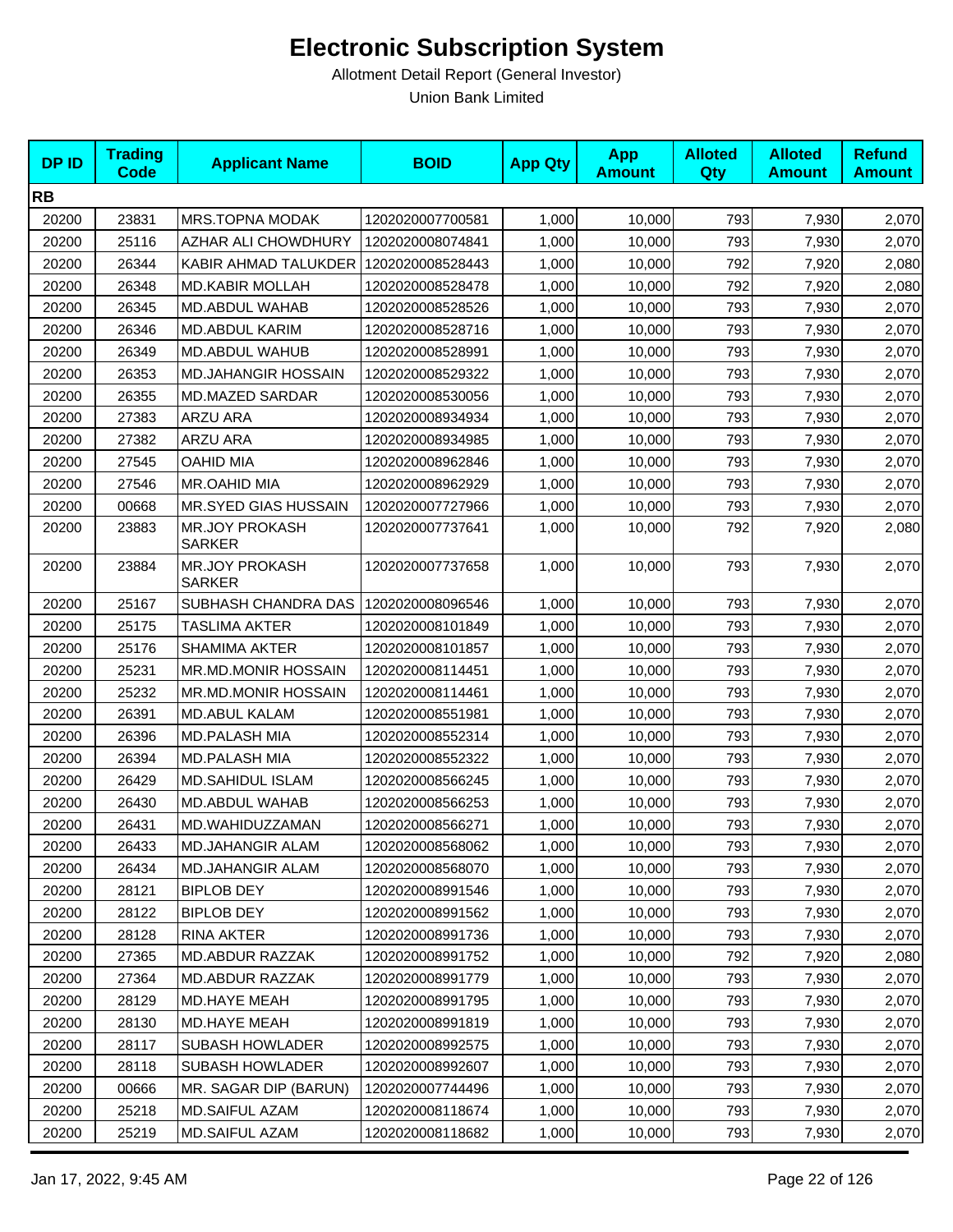| <b>DPID</b> | <b>Trading</b><br><b>Code</b> | <b>Applicant Name</b>                        | <b>BOID</b>      | <b>App Qty</b> | <b>App</b><br><b>Amount</b> | <b>Alloted</b><br>Qty | <b>Alloted</b><br><b>Amount</b> | <b>Refund</b><br><b>Amount</b> |
|-------------|-------------------------------|----------------------------------------------|------------------|----------------|-----------------------------|-----------------------|---------------------------------|--------------------------------|
| <b>RB</b>   |                               |                                              |                  |                |                             |                       |                                 |                                |
| 20200       | 25138                         | MRS.SARABAN TAHURA                           | 1202020008119403 | 1,000          | 10,000                      | 793                   | 7,930                           | 2,070                          |
| 20200       | 25238                         | MR.MD.MASUD RANA                             | 1202020008123545 | 1,000          | 10,000                      | 793                   | 7,930                           | 2,070                          |
| 20200       | 25239                         | MR.MD.MASUD RANA                             | 1202020008123553 | 1,000          | 10,000                      | 793                   | 7,930                           | 2,070                          |
| 20200       | 00C36                         | MD. OBAIDUL HAQUE                            | 1202020008580507 | 1,000          | 10,000                      | 793                   | 7,930                           | 2,070                          |
| 20200       | 26492                         | <b>MR.ABDUS SATTER</b>                       | 1202020008589261 | 1,000          | 10,000                      | 793                   | 7,930                           | 2,070                          |
| 20200       | 22100                         | MD. ABDUL WAHAB                              | 1202020007226757 | 1.000          | 10,000                      | 793                   | 7,930                           | 2,070                          |
| 20200       | 22496                         | <b>SHAH ALAM</b>                             | 1202020007230773 | 1,000          | 10,000                      | 793                   | 7,930                           | 2,070                          |
| 20200       | 22583                         | MR.MD.ZAKER HOSSAIN                          | 1202020007232201 | 1,000          | 10,000                      | 793                   | 7,930                           | 2,070                          |
| 20200       | 25267                         | MR.ABDULLAH AL IMTIAZ<br><b>FAISAL</b>       | 1202020008149520 | 1,000          | 10,000                      | 793                   | 7,930                           | 2,070                          |
| 20200       | 25284                         | MR.MD.ROBIUL                                 | 1202020008149539 | 1,000          | 10,000                      | 793                   | 7,930                           | 2,070                          |
| 20200       | 25276                         | <b>MD.FORMAN ALI</b>                         | 1202020008149547 | 1,000          | 10,000                      | 793                   | 7,930                           | 2,070                          |
| 20200       | 25275                         | <b>MD.FORMAN ALI</b>                         | 1202020008149563 | 1,000          | 10,000                      | 793                   | 7,930                           | 2,070                          |
| 20200       | 25285                         | <b>JORNA AKTER</b>                           | 1202020008149571 | 1,000          | 10,000                      | 793                   | 7,930                           | 2,070                          |
| 20200       | 25278                         | <b>MD.RAFIQUL ISLAM</b><br><b>MONTU</b>      | 1202020008149598 | 1,000          | 10,000                      | 793                   | 7,930                           | 2,070                          |
| 20200       | 25288                         | <b>MD.BABUL HOSSAIN</b>                      | 1202020008149611 | 1,000          | 10,000                      | 793                   | 7,930                           | 2,070                          |
| 20200       | 25277                         | <b>MD.RAFIQUL ISLAM</b><br><b>MONTU</b>      | 1202020008149638 | 1,000          | 10,000                      | 793                   | 7,930                           | 2,070                          |
| 20200       | 25268                         | MR.ABDULLAH AL IMTIAZ<br><b>FAISAL</b>       | 1202020008149654 | 1,000          | 10,000                      | 793                   | 7,930                           | 2,070                          |
| 20200       | 25289                         | <b>MD.ABUL KALAM</b>                         | 1202020008149662 | 1,000          | 10,000                      | 793                   | 7,930                           | 2,070                          |
| 20200       | 25290                         | <b>MD.ABUL KALAM</b>                         | 1202020008149670 | 1,000          | 10,000                      | 792                   | 7,920                           | 2,080                          |
| 20200       | 25270                         | MD.SHAHJALAL                                 | 1202020008149689 | 1,000          | 10,000                      | 793                   | 7,930                           | 2,070                          |
| 20200       | 25269                         | MD.SHAHJALAL                                 | 1202020008149702 | 1,000          | 10,000                      | 793                   | 7,930                           | 2,070                          |
| 20200       | 25273                         | ABDULLAH AL REAZ                             | 1202020008149710 | 1,000          | 10,000                      | 793                   | 7,930                           | 2,070                          |
| 20200       | 25283                         | MR.MD.ROBIUL                                 | 1202020008149737 | 1,000          | 10,000                      | 793                   | 7,930                           | 2,070                          |
| 20200       | 25274                         | ABDULLAH AL REAZ                             | 1202020008149745 | 1,000          | 10,000                      | 793                   | 7,930                           | 2,070                          |
| 20200       | 25280                         | MD.KAMAL                                     | 1202020008150578 | 1,000          | 10,000                      | 793                   | 7,930                           | 2,070                          |
| 20200       | 25295                         | MD.ROJOB ALI (JEWEL)                         | 1202020008152443 | 1,000          | 10,000                      | 793                   | 7,930                           | 2,070                          |
| 20200       | 26509                         | LUTFOR RAHMAN RIPON                          | 1202020008600339 | 1,000          | 10,000                      | 793                   | 7,930                           | 2,070                          |
| 20200       | 26510                         | LUTFOR RAHMAN RIPON                          | 1202020008600347 | 1,000          | 10,000                      | 793                   | 7,930                           | 2,070                          |
| 20200       | 22364                         | <b>HAFIZUR RAHMAN</b>                        | 1202020007260229 | 1,000          | 10,000                      | 793                   | 7,930                           | 2,070                          |
| 20200       | 22817                         | KALYANI RANI HALDER                          | 1202020007279631 | 1,000          | 10,000                      | 793                   | 7,930                           | 2,070                          |
| 20200       | 22818                         | KALYANI RANI HALDER                          | 1202020007279682 | 1,000          | 10,000                      | 793                   | 7,930                           | 2,070                          |
| 20200       | 22802                         | <b>MD.SHAFIQUL ISLAM</b>                     | 1202020007282008 | 1,000          | 10,000                      | 793                   | 7,930                           | 2,070                          |
| 20200       | 23953                         | AFSANA CHOWDHURY                             | 1202020007786949 | 1,000          | 10,000                      | 793                   | 7,930                           | 2,070                          |
| 20200       | 23952                         | AFSANA CHOWDHURY                             | 1202020007786957 | 1,000          | 10,000                      | 793                   | 7,930                           | 2,070                          |
| 20200       | 24020                         | <b>MD.ANOWAR HOSSAIN</b><br><b>CHOWDHURY</b> | 1202020007796989 | 1,000          | 10,000                      | 793                   | 7,930                           | 2,070                          |
| 20200       | 24021                         | NAZMA KHATUN                                 | 1202020007796997 | 1,000          | 10,000                      | 793                   | 7,930                           | 2,070                          |
| 20200       | 25347                         | <b>MR.BIPLAB KUMAR</b><br><b>CHAKRABORTY</b> | 1202020008171676 | 1,000          | 10,000                      | 793                   | 7,930                           | 2,070                          |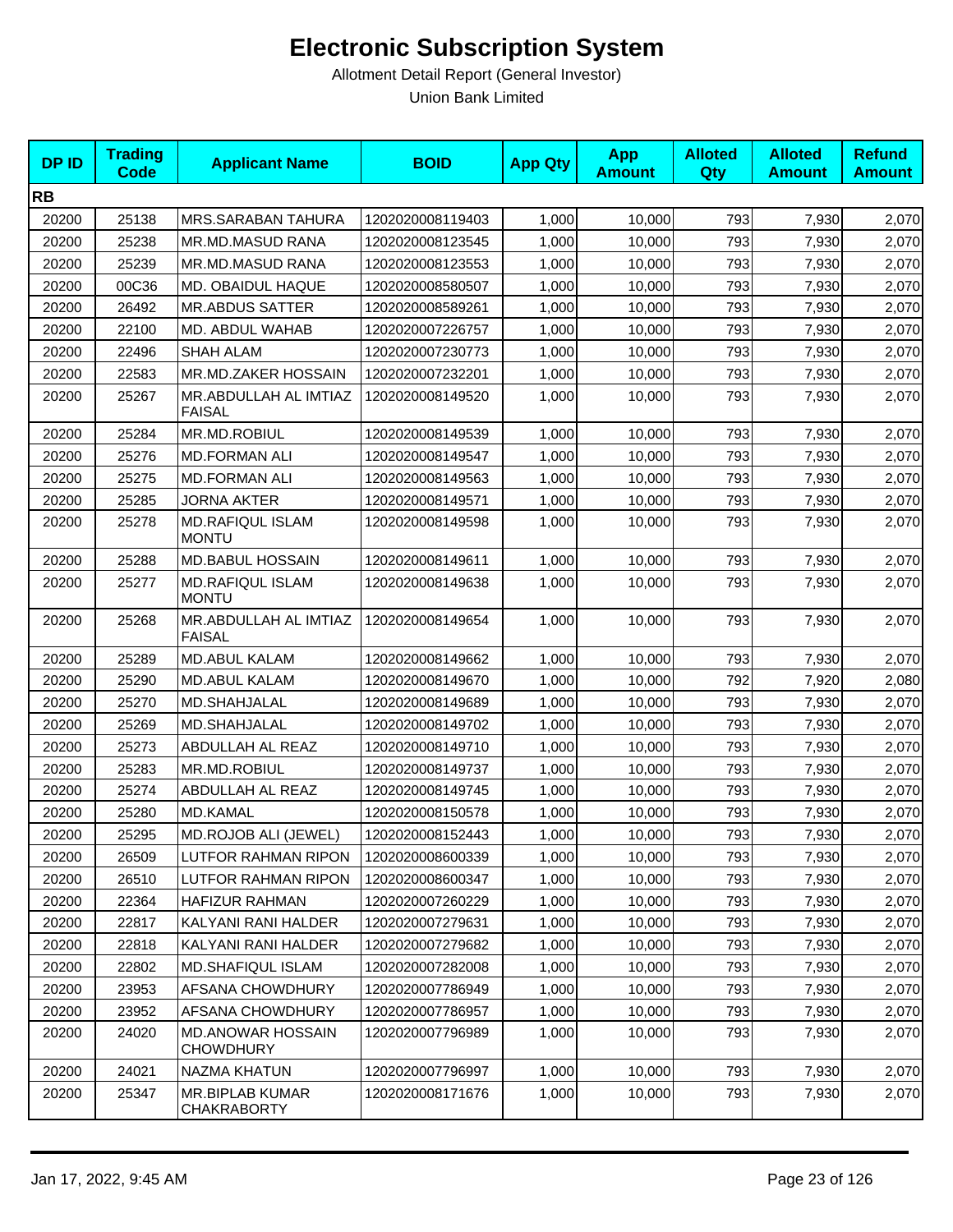| <b>DPID</b> | <b>Trading</b><br><b>Code</b> | <b>Applicant Name</b>                        | <b>BOID</b>      | <b>App Qty</b> | <b>App</b><br><b>Amount</b> | <b>Alloted</b><br>Qty | <b>Alloted</b><br><b>Amount</b> | <b>Refund</b><br><b>Amount</b> |
|-------------|-------------------------------|----------------------------------------------|------------------|----------------|-----------------------------|-----------------------|---------------------------------|--------------------------------|
| <b>RB</b>   |                               |                                              |                  |                |                             |                       |                                 |                                |
| 20200       | 25348                         | <b>MR.BIPLAB KUMAR</b><br><b>CHAKRABORTY</b> | 1202020008171684 | 1,000          | 10,000                      | 793                   | 7,930                           | 2,070                          |
| 20200       | 25396                         | <b>MRTUTON KUMAR SAHA</b>                    | 1202020008194781 | 1,000          | 10,000                      | 793                   | 7,930                           | 2,070                          |
| 20200       | 26556                         | MOHAMMAD SHAMIM<br><b>SARWAR</b>             | 1202020008613538 | 1,000          | 10,000                      | 793                   | 7,930                           | 2,070                          |
| 20200       | 26566                         | <b>ETI ISLAM</b>                             | 1202020008613645 | 1,000          | 10,000                      | 793                   | 7,930                           | 2,070                          |
| 20200       | 22281                         | <b>NAZMA HOSSAIN</b>                         | 1202020007317477 | 1,000          | 10,000                      | 793                   | 7,930                           | 2,070                          |
| 20200       | 22279                         | NAZMA HOSSAIN                                | 1202020007317774 | 1,000          | 10,000                      | 793                   | 7,930                           | 2,070                          |
| 20200       | 23106                         | <b>MD.REAZUL HAQUE</b><br>(DULAL)            | 1202020007324877 | 1,000          | 10,000                      | 793                   | 7,930                           | 2,070                          |
| 20200       | 23072                         | <b>NAZIA BEGUM</b>                           | 1202020007325341 | 1,000          | 10,000                      | 793                   | 7,930                           | 2,070                          |
| 20200       | 24059                         | <b>MS.RASHEDA KABIR</b>                      | 1202020007809608 | 1,000          | 10,000                      | 793                   | 7,930                           | 2,070                          |
| 20200       | 24091                         | MR.MD.REZAUL KARIM                           | 1202020007821242 | 1,000          | 10,000                      | 793                   | 7,930                           | 2,070                          |
| 20200       | 24092                         | MR.MD.MASEKUR<br><b>RAHMAN</b>               | 1202020007822065 | 1,000          | 10,000                      | 793                   | 7,930                           | 2,070                          |
| 20200       | 24093                         | <b>MR.MD.MOTALEB ALI</b>                     | 1202020007822073 | 1,000          | 10,000                      | 793                   | 7,930                           | 2,070                          |
| 20200       | 24094                         | MR.MD.MOTALEB ALI                            | 1202020007822081 | 1,000          | 10,000                      | 793                   | 7,930                           | 2,070                          |
| 20200       | 24116                         | DR.MD.ZILLUR RAHMAN                          | 1202020007825141 | 1,000          | 10,000                      | 793                   | 7,930                           | 2,070                          |
| 20200       | 24118                         | MRS.HOSNE ARA BEGUM                          | 1202020007825151 | 1,000          | 10,000                      | 793                   | 7,930                           | 2,070                          |
| 20200       | 24117                         | MR.DR.MD.ZILLUR<br><b>RAHMAN</b>             | 1202020007825168 | 1,000          | 10,000                      | 793                   | 7,930                           | 2,070                          |
| 20200       | 24113                         | MRS.HOSNE ARA BEGUM                          | 1202020007825232 | 1,000          | 10,000                      | 792                   | 7,920                           | 2,080                          |
| 20200       | 25405                         | KAZI MAHFUJA KHANAM                          | 1202020008198466 | 1,000          | 10,000                      | 793                   | 7,930                           | 2,070                          |
| 20200       | 25404                         | KAZI MAHFUJA KHANAM                          | 1202020008198474 | 1,000          | 10,000                      | 793                   | 7,930                           | 2,070                          |
| 20200       | 25400                         | KAZI SHAMSUL HAQUE                           | 1202020008199479 | 1,000          | 10,000                      | 793                   | 7,930                           | 2,070                          |
| 20200       | 25411                         | <b>MD.JAKIR HOSSAIN</b>                      | 1202020008201446 | 1,000          | 10,000                      | 793                   | 7,930                           | 2,070                          |
| 20200       | 25428                         | MR.PROMOD CHANDRA<br><b>DAS</b>              | 1202020008206703 | 1,000          | 10,000                      | 793                   | 7,930                           | 2,070                          |
| 20200       | 25429                         | MR.PROMOD CHANDRA<br><b>DAS</b>              | 1202020008206762 | 1,000          | 10,000                      | 793                   | 7,930                           | 2,070                          |
| 20200       | 25430                         | KAKALI RANI DAS                              | 1202020008206770 | 1,000          | 10,000                      | 793                   | 7,930                           | 2,070                          |
| 20200       | 25450                         | SABINA EIASMIN                               | 1202020008206802 | 1,000          | 10,000                      | 793                   | 7,930                           | 2,070                          |
| 20200       | 25451                         | SABINA EIASMIN                               | 1202020008206829 | 1,000          | 10,000                      | 793                   | 7,930                           | 2,070                          |
| 20200       | 24152                         | <b>MR.PINTO BAPARY</b>                       | 1202020007834813 | 1,000          | 10,000                      | 793                   | 7,930                           | 2,070                          |
| 20200       | 24175                         | <b>MR.ANWAR HOSSAIN</b><br>WAHID             | 1202020007834947 | 1,000          | 10,000                      | 793                   | 7,930                           | 2,070                          |
| 20200       | 24178                         | MR.MD.MIZANUR<br>RAHMAN BHUYAN               | 1202020007834955 | 1,000          | 10,000                      | 792                   | 7,920                           | 2,080                          |
| 20200       | 24174                         | <b>MR.ANWAR HOSSAIN</b><br><b>WAHID</b>      | 1202020007834963 | 1,000          | 10,000                      | 793                   | 7,930                           | 2,070                          |
| 20200       | 24153                         | <b>MR.PINTO BAPARI</b>                       | 1202020007835007 | 1,000          | 10,000                      | 793                   | 7,930                           | 2,070                          |
| 20200       | 24181                         | <b>MR.ENDRAJIT CHANDRA</b><br>PAUL           | 1202020007836847 | 1,000          | 10,000                      | 793                   | 7,930                           | 2,070                          |
| 20200       | 24254                         | <b>MD.MASEKUR RAHMAN</b>                     | 1202020007857101 | 1,000          | 10,000                      | 793                   | 7,930                           | 2,070                          |
| 20200       | 25524                         | <b>MD.ABDUR RASHID</b>                       | 1202020008235751 | 1,000          | 10,000                      | 793                   | 7,930                           | 2,070                          |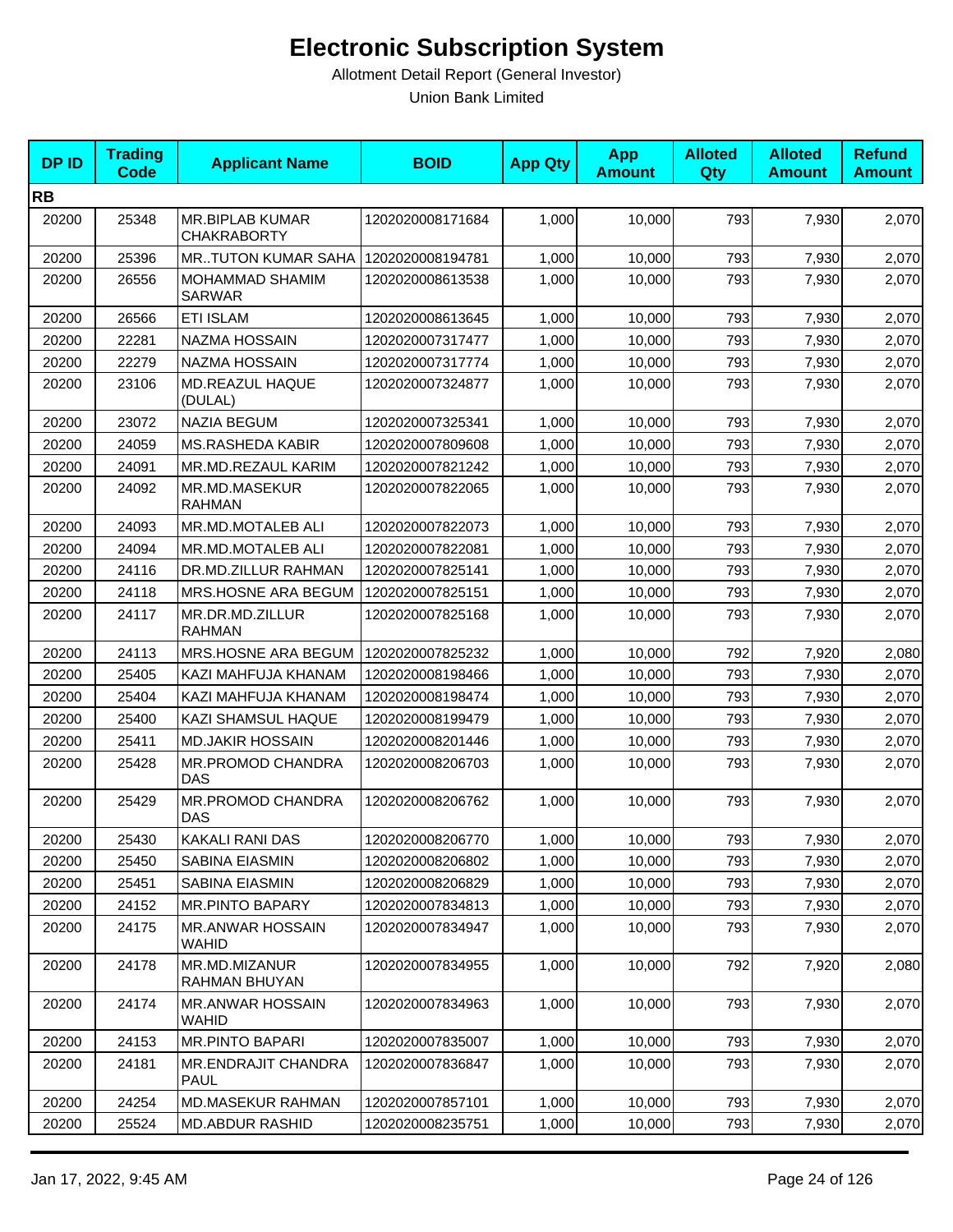| <b>DP ID</b> | <b>Trading</b><br>Code | <b>Applicant Name</b>                        | <b>BOID</b>      | <b>App Qty</b> | <b>App</b><br><b>Amount</b> | <b>Alloted</b><br>Qty | <b>Alloted</b><br><b>Amount</b> | <b>Refund</b><br><b>Amount</b> |
|--------------|------------------------|----------------------------------------------|------------------|----------------|-----------------------------|-----------------------|---------------------------------|--------------------------------|
| <b>RB</b>    |                        |                                              |                  |                |                             |                       |                                 |                                |
| 20200        | 25525                  | <b>MD.ABDUR RASHID</b>                       | 1202020008235761 | 1,000          | 10,000                      | 793                   | 7,930                           | 2,070                          |
| 20200        | 23241                  | <b>SHAH ALAM</b>                             | 1202020007376227 | 1,000          | 10,000                      | 793                   | 7,930                           | 2,070                          |
| 20200        | 24313                  | MRS.SATI JOYARDER                            | 1202020007865978 | 1,000          | 10,000                      | 793                   | 7,930                           | 2,070                          |
| 20200        | 24355                  | MR.MD.ASADULLAH                              | 1202020007870161 | 1,000          | 10,000                      | 793                   | 7,930                           | 2,070                          |
| 20200        | 24352                  | MR.MD.ASADULLAH                              | 1202020007870196 | 1,000          | 10,000                      | 793                   | 7,930                           | 2,070                          |
| 20200        | 24330                  | MR.PRABIR KUMAR SAHA                         | 1202020007870228 | 1,000          | 10,000                      | 793                   | 7,930                           | 2,070                          |
| 20200        | 24335                  | <b>MR.JONY KUMAR SAHA</b>                    | 1202020007870260 | 1,000          | 10,000                      | 792                   | 7,920                           | 2,080                          |
| 20200        | 24363                  | ASHIFA SIDDIKA                               | 1202020007870948 | 1,000          | 10,000                      | 793                   | 7,930                           | 2,070                          |
| 20200        | 20203                  | KANCHI LAL DEBNATH                           | 1202020008280268 | 1,000          | 10,000                      | 793                   | 7,930                           | 2,070                          |
| 20200        | 20267                  | MD.SALAHUDDIN                                | 1202020008281551 | 1,000          | 10,000                      | 793                   | 7,930                           | 2,070                          |
| 20200        | 20265                  | MD.SAHIDUL ISLAM                             | 1202020008281601 | 1,000          | 10,000                      | 793                   | 7,930                           | 2,070                          |
| 20200        | 20231                  | SABITA DEBNATH                               | 1202020008281618 | 1,000          | 10,000                      | 793                   | 7,930                           | 2,070                          |
| 20200        | 26664                  | KAZI JALAL                                   | 1202020008671559 | 1,000          | 10,000                      | 793                   | 7,930                           | 2,070                          |
| 20200        | 26665                  | KAZI JALAL                                   | 1202020008671567 | 1,000          | 10,000                      | 793                   | 7,930                           | 2,070                          |
| 20200        | 0F288                  | Mohammed Sadikur<br>Rahman                   | 1202020007457263 | 1,000          | 10,000                      | 793                   | 7,930                           | 2,070                          |
| 20200        | 24291                  | MR.MD.MOJAMMEL<br><b>HAQUE</b>               | 1202020007881479 | 1,000          | 10,000                      | 793                   | 7,930                           | 2,070                          |
| 20200        | 24294                  | MST.SABEKUN NAHAR                            | 1202020007884290 | 1,000          | 10,000                      | 793                   | 7,930                           | 2,070                          |
| 20200        | 24389                  | MR.MD.TAHER ALI                              | 1202020007886372 | 1,000          | 10,000                      | 793                   | 7,930                           | 2,070                          |
| 20200        | 24387                  | <b>MD.IQBAL HOSSAIN</b>                      | 1202020007890503 | 1,000          | 10,000                      | 793                   | 7,930                           | 2,070                          |
| 20200        | 24370                  | MR.MD.FAZLUL HOQUE                           | 1202020007893186 | 1,000          | 10,000                      | 793                   | 7,930                           | 2,070                          |
| 20200        | 24385                  | RAMIZUL HOQUE                                | 1202020007893285 | 1,000          | 10,000                      | 793                   | 7,930                           | 2,070                          |
| 20200        | 24386                  | RAMIZUL HAQUE                                | 1202020007893325 | 1,000          | 10,000                      | 793                   | 7,930                           | 2,070                          |
| 20200        | 24396                  | MD.ROFIQUL ISLAM                             | 1202020007895522 | 1,000          | 10,000                      | 793                   | 7,930                           | 2,070                          |
| 20200        | 20325                  | <b>MR.PARTHA ROY</b>                         | 1202020008291326 | 1,000          | 10,000                      | 793                   | 7,930                           | 2,070                          |
| 20200        | 20195                  | <b>MONIR HOSSAIN</b>                         | 1202020008291631 | 1,000          | 10,000                      | 793                   | 7,930                           | 2,070                          |
| 20200        | 20429                  | <b>MD.LIAQAT HOSSAIN</b>                     | 1202020008304311 | 1,000          | 10,000                      | 793                   | 7,930                           | 2,070                          |
| 20200        | 20430                  | <b>MD.LIAQAT HOSSAIN</b>                     | 1202020008304336 | 1,000          | 10,000                      | 793                   | 7,930                           | 2,070                          |
| 20200        | 20397                  | <b>NAZMA KHATUN</b>                          | 1202020008313695 | 1,000          | 10,000                      | 793                   | 7,930                           | 2,070                          |
| 20200        | 20399                  | <b>MD.ANOWAR HOSSAIN</b><br><b>CHOWDHURY</b> | 1202020008313818 | 1,000          | 10,000                      | 793                   | 7,930                           | 2,070                          |
| 20200        | 22000                  | MR.KAZAL SARKAR                              | 1202020008720444 | 1,000          | 10,000                      | 793                   | 7,930                           | 2,070                          |
| 20200        | 26791                  | MR.A.K.AZAD                                  | 1202020008720452 | 1,000          | 10,000                      | 793                   | 7,930                           | 2,070                          |
| 20200        | 21000                  | MR.KAZAL SARKAR                              | 1202020008720543 | 1,000          | 10,000                      | 793                   | 7,930                           | 2,070                          |
| 20200        | 26784                  | <b>MR.GOWTAM CHANDRA</b><br>DAS              | 1202020008720551 | 1,000          | 10,000                      | 793                   | 7,930                           | 2,070                          |
| 20200        | 26786                  | <b>MD.ABUL HOSSAIN</b>                       | 1202020008720578 | 1,000          | 10,000                      | 793                   | 7,930                           | 2,070                          |
| 20200        | 26787                  | MR.MD.ABUL HOSSAIN                           | 1202020008720586 | 1,000          | 10,000                      | 793                   | 7,930                           | 2,070                          |
| 20200        | 26790                  | MR.A.K.AZAD                                  | 1202020008720618 | 1,000          | 10,000                      | 792                   | 7,920                           | 2,080                          |
| 20200        | 26761                  | MUNSUR AHMAD                                 | 1202020008728649 | 1,000          | 10,000                      | 793                   | 7,930                           | 2,070                          |
| 20200        | 23198                  | <b>ASHEK MIAH RONY</b>                       | 1202020007463487 | 1,000          | 10,000                      | 792                   | 7,920                           | 2,080                          |
| 20200        | 23400                  | SAMORESH SARKAR                              | 1202020007496193 | 1,000          | 10,000                      | 793                   | 7,930                           | 2,070                          |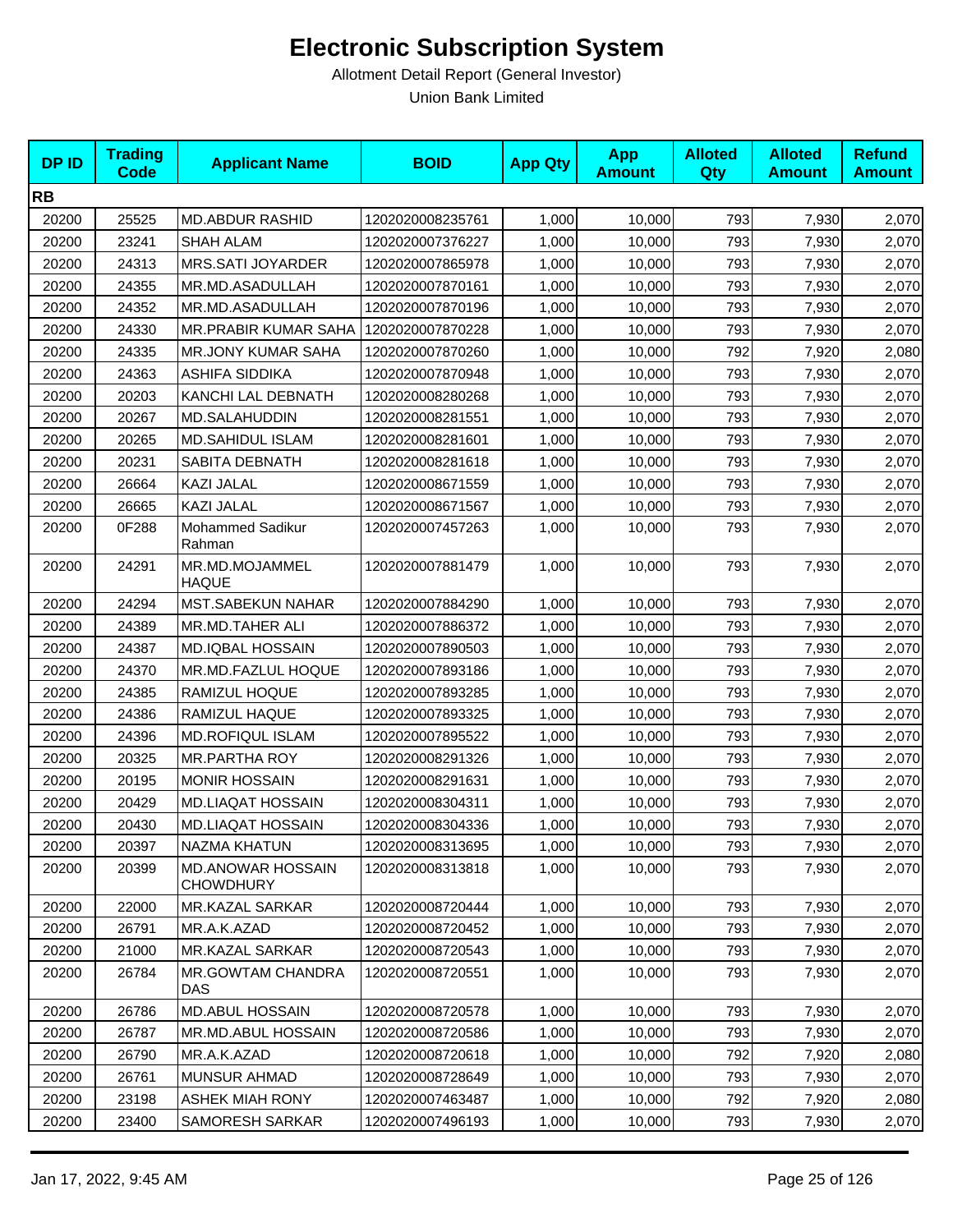| <b>DPID</b> | <b>Trading</b><br><b>Code</b> | <b>Applicant Name</b>                     | <b>BOID</b>      | <b>App Qty</b> | <b>App</b><br><b>Amount</b> | <b>Alloted</b><br><b>Qty</b> | <b>Alloted</b><br><b>Amount</b> | <b>Refund</b><br><b>Amount</b> |
|-------------|-------------------------------|-------------------------------------------|------------------|----------------|-----------------------------|------------------------------|---------------------------------|--------------------------------|
| <b>RB</b>   |                               |                                           |                  |                |                             |                              |                                 |                                |
| 20200       | 23401                         | <b>SAMORESH SARKAR</b>                    | 1202020007496292 | 1,000          | 10,000                      | 793                          | 7,930                           | 2,070                          |
| 20200       | 23402                         | <b>KAMRUL SIKDER</b>                      | 1202020007496407 | 1,000          | 10,000                      | 793                          | 7,930                           | 2,070                          |
| 20200       | 23403                         | <b>KAMRUL SIKDER</b>                      | 1202020007496474 | 1,000          | 10,000                      | 793                          | 7,930                           | 2,070                          |
| 20200       | 23404                         | SANJIB KUMAR SARKAR                       | 1202020007496961 | 1,000          | 10,000                      | 792                          | 7,920                           | 2,080                          |
| 20200       | 23405                         | <b>SANJIB KUMAR SARKAR</b>                | 1202020007497238 | 1,000          | 10,000                      | 793                          | 7,930                           | 2,070                          |
| 20200       | 0A176                         | PROSHANTA KUMAR<br>SAHA                   | 1202020007906394 | 1,000          | 10,000                      | 793                          | 7,930                           | 2,070                          |
| 20200       | 24488                         | <b>RAJIB KUMAR ROY</b>                    | 1202020007906659 | 1,000          | 10,000                      | 793                          | 7,930                           | 2,070                          |
| 20200       | 24487                         | <b>RAJIB KUMAR ROY</b>                    | 1202020007906758 | 1,000          | 10,000                      | 793                          | 7,930                           | 2,070                          |
| 20200       | 24480                         | <b>MD.TAHER ALI</b>                       | 1202020007908053 | 1,000          | 10,000                      | 793                          | 7,930                           | 2,070                          |
| 20200       | A3804                         | MD. JASIM UDDIN                           | 1202020007911331 | 1,000          | 10,000                      | 792                          | 7,920                           | 2,080                          |
| 20200       | 25675                         | MS.MANIKA RANI TARUA                      | 1202020008336181 | 1,000          | 10,000                      | 793                          | 7,930                           | 2,070                          |
| 20200       | 25676                         | <b>MS.MANIKA RANI TARUA</b>               | 1202020008336221 | 1,000          | 10,000                      | 793                          | 7,930                           | 2,070                          |
| 20200       | 20497                         | MD.SIDDIQUR RAHMAN<br><b>KHAN</b>         | 1202020008339994 | 1,000          | 10,000                      | 793                          | 7,930                           | 2,070                          |
| 20200       | 20498                         | <b>MD.SIDDIQUR RAHMAN</b><br><b>KHAN</b>  | 1202020008340005 | 1,000          | 10,000                      | 793                          | 7,930                           | 2,070                          |
| 20200       | 26869                         | <b>MUNSUR AHMAD</b>                       | 1202020008742274 | 1,000          | 10,000                      | 793                          | 7,930                           | 2,070                          |
| 20200       | 22928                         | <b>RONY DATTA</b>                         | 1202020007498473 | 1,000          | 10,000                      | 793                          | 7,930                           | 2,070                          |
| 20200       | 23314                         | <b>MD.MASUDUR RAHMAN</b>                  | 1202020007507137 | 1,000          | 10,000                      | 793                          | 7,930                           | 2,070                          |
| 20200       | 24613                         | MAHFUJA BEGUM                             | 1202020007944608 | 1,000          | 10,000                      | 793                          | 7,930                           | 2,070                          |
| 20200       | 24621                         | <b>MR.MD.NASIR UDDIN</b><br><b>SARKER</b> | 1202020007950904 | 1,000          | 10,000                      | 793                          | 7,930                           | 2,070                          |
| 20200       | 24620                         | <b>MR.MD.NASIR UDDIN</b><br><b>SARKER</b> | 1202020007950912 | 1,000          | 10,000                      | 793                          | 7,930                           | 2,070                          |
| 20200       | 20453                         | <b>MD.ABUL KALAM</b>                      | 1202020008344948 | 1,000          | 10,000                      | 793                          | 7,930                           | 2,070                          |
| 20200       | 20454                         | <b>MD.ABUL KALAM</b>                      | 1202020008347149 | 1,000          | 10,000                      | 793                          | 7,930                           | 2,070                          |
| 20200       | 20455                         | <b>ASHOK BIWSAS</b>                       | 1202020008368678 | 1,000          | 10,000                      | 793                          | 7,930                           | 2,070                          |
| 20200       | 20456                         | <b>MD.MILON</b>                           | 1202020008368701 | 1,000          | 10,000                      | 793                          | 7,930                           | 2,070                          |
| 20200       | 20457                         | <b>MD.MILION</b>                          | 1202020008368718 | 1,000          | 10,000                      | 793                          | 7,930                           | 2,070                          |
| 20200       | 20458                         | <b>MR.ASHOK BIWSAS</b>                    | 1202020008368734 | 1,000          | 10,000                      | 793                          | 7,930                           | 2,070                          |
| 20200       | 20459                         | <b>MD.IDRIS BHUIYAN</b>                   | 1202020008368750 | 1,000          | 10,000                      | 793                          | 7,930                           | 2,070                          |
| 20200       | 20460                         | <b>MD.IDRAS BHUYIA</b>                    | 1202020008368777 | 1,000          | 10,000                      | 793                          | 7,930                           | 2,070                          |
| 20200       | 20443                         | <b>MD.RUSTOM ALI</b><br><b>HOWLADER</b>   | 1202020008368817 | 1,000          | 10,000                      | 793                          | 7,930                           | 2,070                          |
| 20200       | 20444                         | SHAHNAZ PARVIN                            | 1202020008368868 | 1,000          | 10,000                      | 793                          | 7,930                           | 2,070                          |
| 20200       | 26874                         | KHADIZA AKTER                             | 1202020008752975 | 1,000          | 10,000                      | 792                          | 7,920                           | 2,080                          |
| 20200       | 26875                         | KHADIZA AKTER                             | 1202020008752991 | 1,000          | 10,000                      | 793                          | 7,930                           | 2,070                          |
| 20200       | 26877                         | MD.SHAH ALAM SIKDER                       | 1202020008754005 | 1,000          | 10,000                      | 793                          | 7,930                           | 2,070                          |
| 20200       | 24000                         | MR. SAGAR DIP (BARUN)                     | 1202020008765181 | 1,000          | 10,000                      | 793                          | 7,930                           | 2,070                          |
| 20200       | 23609                         | MS.RAKHA RANI                             | 1202020007564252 | 1,000          | 10,000                      | 793                          | 7,930                           | 2,070                          |
| 20200       | 24635                         | MR.MONIRUZZAMAN                           | 1202020007962349 | 1,000          | 10,000                      | 793                          | 7,930                           | 2,070                          |
| 20200       | 24636                         | MR.MONIRUZZAMAN                           | 1202020007962357 | 1,000          | 10,000                      | 793                          | 7,930                           | 2,070                          |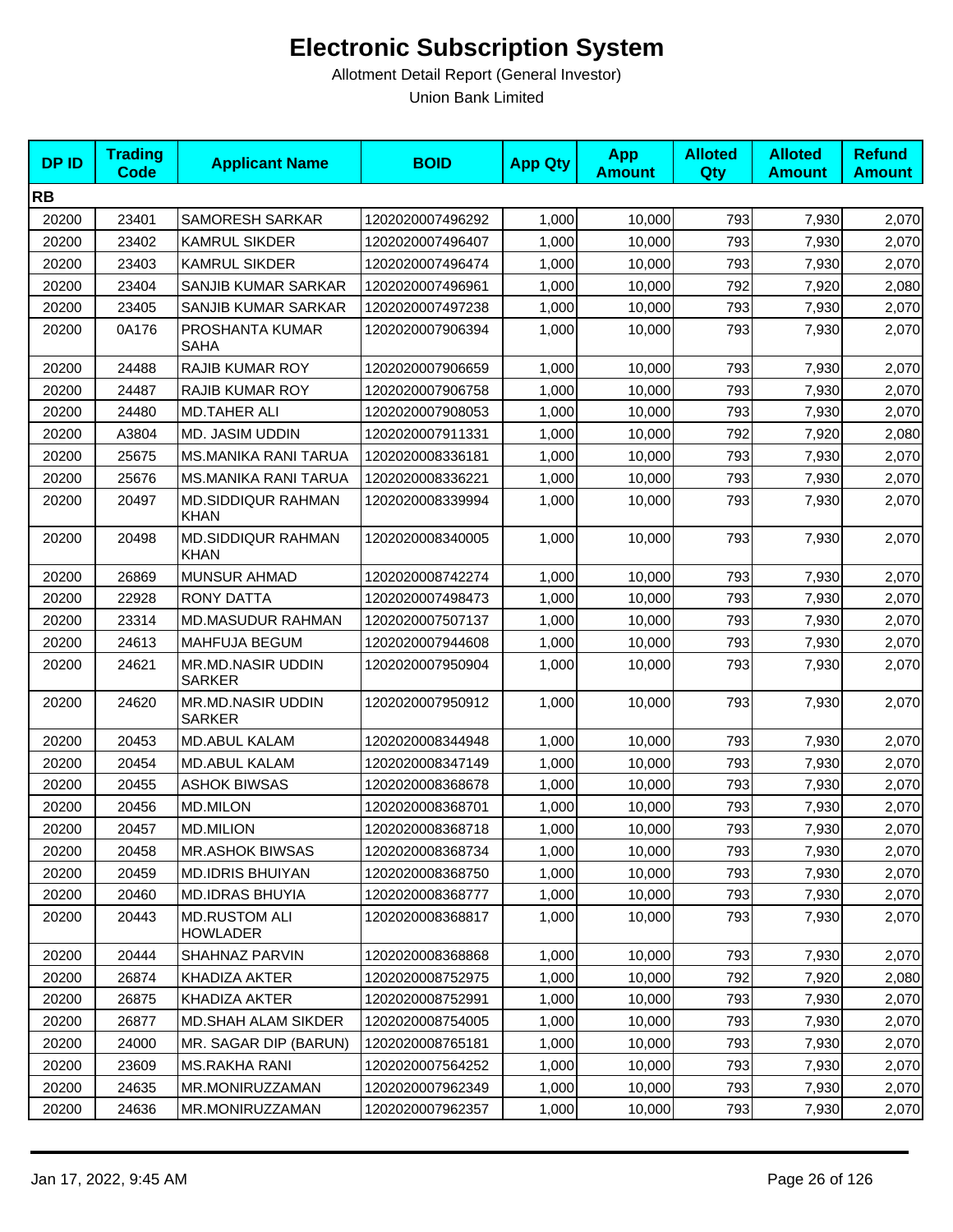| <b>DPID</b> | <b>Trading</b><br><b>Code</b> | <b>Applicant Name</b>          | <b>BOID</b>      | <b>App Qty</b> | <b>App</b><br><b>Amount</b> | <b>Alloted</b><br><b>Qty</b> | <b>Alloted</b><br><b>Amount</b> | <b>Refund</b><br><b>Amount</b> |
|-------------|-------------------------------|--------------------------------|------------------|----------------|-----------------------------|------------------------------|---------------------------------|--------------------------------|
| <b>RB</b>   |                               |                                |                  |                |                             |                              |                                 |                                |
| 20200       | 24632                         | MR.MD.ASHRAF MIAH<br>(RANA)    | 1202020007963188 | 1,000          | 10,000                      | 793                          | 7,930                           | 2,070                          |
| 20200       | 24633                         | MRS.KANIZ FATEMA               | 1202020007963196 | 1,000          | 10,000                      | 793                          | 7,930                           | 2,070                          |
| 20200       | 24634                         | MRS.KANIZ FATEMA               | 1202020007963201 | 1,000          | 10,000                      | 792                          | 7,920                           | 2,080                          |
| 20200       | 24676                         | MD. NAZRUL PATWARY             | 1202020007968445 | 1,000          | 10,000                      | 793                          | 7,930                           | 2,070                          |
| 20200       | 24677                         | MD. NAZRUL PATWARY             | 1202020007968461 | 1,000          | 10,000                      | 793                          | 7,930                           | 2,070                          |
| 20200       | 24748                         | MR.MD.SHOFIQUL ISLAM           | 1202020007980189 | 1,000          | 10,000                      | 793                          | 7,930                           | 2,070                          |
| 20200       | 24749                         | MD.SOHEL RANA                  | 1202020007980202 | 1,000          | 10,000                      | 793                          | 7,930                           | 2,070                          |
| 20200       | 25662                         | SHOHEL AHMED                   | 1202020008374238 | 1,000          | 10,000                      | 793                          | 7,930                           | 2,070                          |
| 20200       | 25664                         | RABEKA YASMIN                  | 1202020008374262 | 1,000          | 10,000                      | 793                          | 7,930                           | 2,070                          |
| 20200       | 25665                         | MRS.SHAHNAJ                    | 1202020008374270 | 1,000          | 10,000                      | 792                          | 7,920                           | 2,080                          |
| 20200       | 25727                         | <b>MD.HARUNUR RASHID</b>       | 1202020008374371 | 1,000          | 10,000                      | 793                          | 7,930                           | 2,070                          |
| 20200       | 25848                         | MR.JAKIR                       | 1202020008383273 | 1,000          | 10,000                      | 793                          | 7,930                           | 2,070                          |
| 20200       | 25819                         | MD. SHAFIUDDIN                 | 1202020008383471 | 1,000          | 10,000                      | 793                          | 7,930                           | 2,070                          |
| 20200       | 26939                         | MIHIR CHANDRA SAHA             | 1202020008786884 | 1,000          | 10,000                      | 793                          | 7,930                           | 2,070                          |
| 20200       | 23500                         | MAINUL ISLAM BHUIYA            | 1202020007585144 | 1,000          | 10,000                      | 793                          | 7,930                           | 2,070                          |
| 20200       | 23564                         | MD JAHID ALI SUJAN             | 1202020007585912 | 1,000          | 10,000                      | 793                          | 7,930                           | 2,070                          |
| 20200       | 24747                         | MD.SHOFIQUL ISLAM              | 1202020007980311 | 1,000          | 10,000                      | 793                          | 7,930                           | 2,070                          |
| 20200       | 24750                         | <b>MD.SOHEL RANA</b>           | 1202020007981729 | 1,000          | 10,000                      | 793                          | 7,930                           | 2,070                          |
| 20200       | 24729                         | FRANCIS LITON D COSTA          | 1202020007986095 | 1,000          | 10,000                      | 793                          | 7,930                           | 2,070                          |
| 20200       | 25825                         | KOHINOR BEGUM                  | 1202020008400151 | 1,000          | 10,000                      | 793                          | 7,930                           | 2,070                          |
| 20200       | 25814                         | <b>SUKUMAR CHANDRA</b><br>SAHA | 1202020008401478 | 1,000          | 10,000                      | 793                          | 7,930                           | 2,070                          |
| 20200       | 25891                         | <b>MR.TOFAEL AHMED</b>         | 1202020008402381 | 1,000          | 10,000                      | 793                          | 7,930                           | 2,070                          |
| 20200       | 25894                         | MR.MASUDUR RAHMAN              | 1202020008402571 | 1,000          | 10,000                      | 793                          | 7,930                           | 2,070                          |
| 20200       | 25900                         | MD.MAZEDUR RAHMAN              | 1202020008402943 | 1,000          | 10,000                      | 793                          | 7,930                           | 2,070                          |
| 20200       | 26153                         | A.U.M.MANNA BHUIYAN            | 1202020008417504 | 1,000          | 10,000                      | 793                          | 7,930                           | 2,070                          |
| 20200       | 26008                         | <b>SHAHIN KHAN</b>             | 1202020008419637 | 1,000          | 10,000                      | 793                          | 7,930                           | 2,070                          |
| 20200       | 26009                         | <b>SHAHIN KHAN</b>             | 1202020008420311 | 1,000          | 10,000                      | 793                          | 7,930                           | 2,070                          |
| 20200       | 31327                         | <b>BELA ROY</b>                | 1202020010222805 | 1,000          | 10,000                      | 793                          | 7,930                           | 2,070                          |
| 20200       | A3619                         | SATYAJIT KUMAR MODAK           | 1202020010242743 | 1,000          | 10,000                      | 793                          | 7,930                           | 2,070                          |
| 20200       | 29103                         | RAKSONA PARVIN                 | 1202020009345133 | 1,000          | 10,000                      | 793                          | 7,930                           | 2,070                          |
| 20200       | 30358                         | HACHINA AKTER JAHAN            | 1202020009738573 | 1,000          | 10,000                      | 793                          | 7,930                           | 2,070                          |
| 20200       | 30359                         | HACHINA AKTER JAHAN            | 1202020009738581 | 1,000          | 10,000                      | 793                          | 7,930                           | 2,070                          |
| 20200       | 30360                         | MD.AHSANUL HOQUE               | 1202020009738591 | 1,000          | 10,000                      | 793                          | 7,930                           | 2,070                          |
| 20200       | 30361                         | MD.AHSANUL HOQUE               | 1202020009738605 | 1,000          | 10,000                      | 793                          | 7,930                           | 2,070                          |
| 20200       | 30362                         | A.B.M MOZAMMEL<br><b>HOQUE</b> | 1202020009738613 | 1,000          | 10,000                      | 793                          | 7,930                           | 2,070                          |
| 20200       | 30363                         | A.B.M MOZAMMEL<br><b>HOQUE</b> | 1202020009738621 | 1,000          | 10,000                      | 793                          | 7,930                           | 2,070                          |
| 20200       | 30766                         | SHEIKH HABIBUR<br>RAHMAN       | 1202020010248676 | 1,000          | 10,000                      | 792                          | 7,920                           | 2,080                          |
| 20200       | 32062                         | <b>MONIRA BEGUM</b>            | 1202020010918107 | 1,000          | 10,000                      | 793                          | 7,930                           | 2,070                          |
| 20200       | 32063                         | <b>MONIRA BEGUM</b>            | 1202020010918190 | 1,000          | 10,000                      | 793                          | 7,930                           | 2,070                          |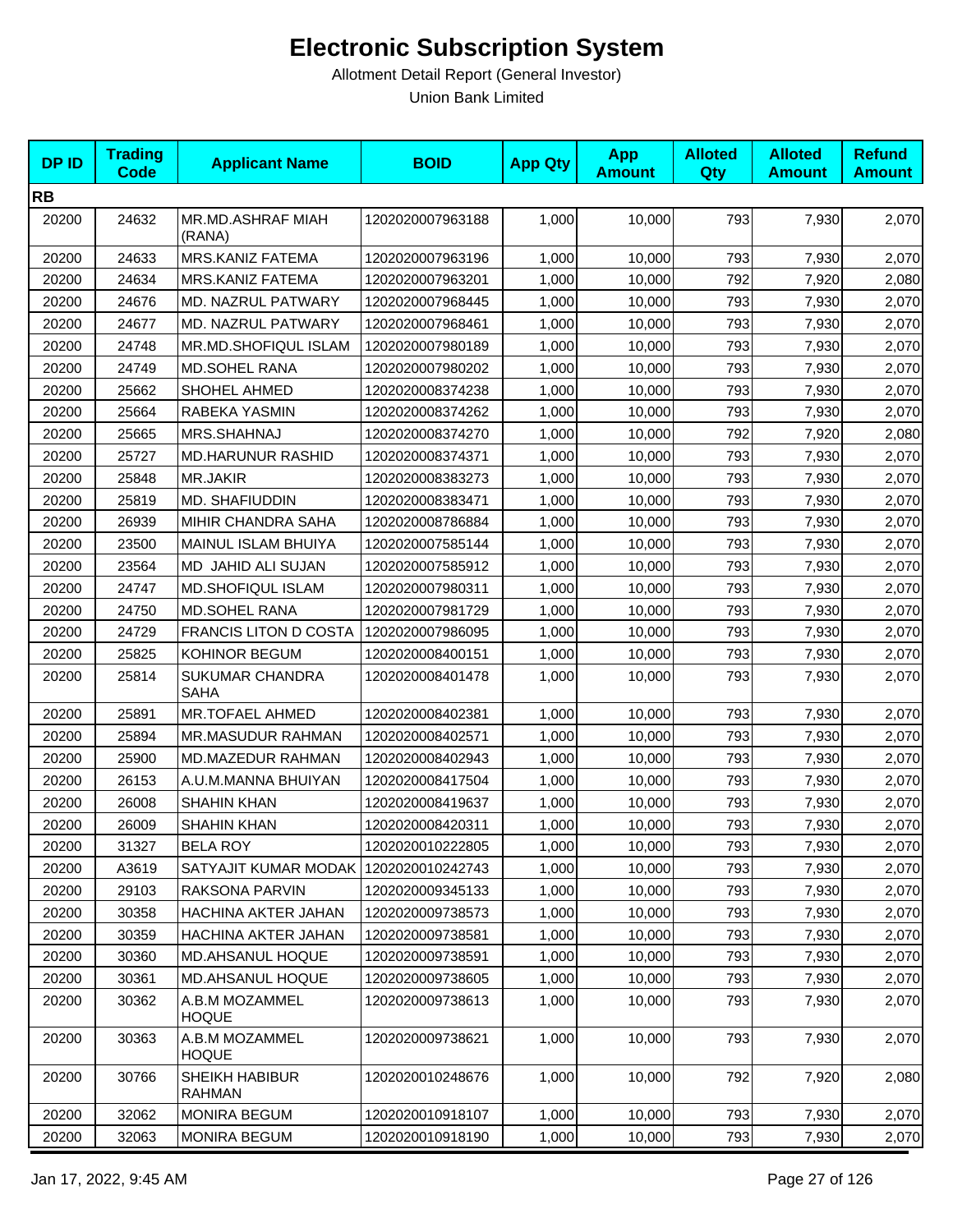| <b>DPID</b> | <b>Trading</b><br><b>Code</b> | <b>Applicant Name</b>                 | <b>BOID</b>      | <b>App Qty</b> | <b>App</b><br><b>Amount</b> | <b>Alloted</b><br>Qty | <b>Alloted</b><br><b>Amount</b> | <b>Refund</b><br><b>Amount</b> |
|-------------|-------------------------------|---------------------------------------|------------------|----------------|-----------------------------|-----------------------|---------------------------------|--------------------------------|
| <b>RB</b>   |                               |                                       |                  |                |                             |                       |                                 |                                |
| 20200       | 30442                         | MRS.SHARABAN TAHURA                   | 1202020009767554 | 1,000          | 10,000                      | 793                   | 7,930                           | 2,070                          |
| 20200       | 31300                         | <b>AKTAR HOSSAIN</b>                  | 1202020010295660 | 1,000          | 10,000                      | 793                   | 7,930                           | 2,070                          |
| 20200       | 31302                         | ABUL HOSSAIN                          | 1202020010295727 | 1,000          | 10,000                      | 793                   | 7,930                           | 2,070                          |
| 20200       | 32083                         | <b>TAPASH DAS</b>                     | 1202020010930180 | 1,000          | 10,000                      | 793                   | 7,930                           | 2,070                          |
| 20200       | 32082                         | <b>TAPASH DAS</b>                     | 1202020010930263 | 1,000          | 10,000                      | 793                   | 7,930                           | 2,070                          |
| 20200       | 32078                         | PARIMOL DEY                           | 1202020010930924 | 1,000          | 10,000                      | 793                   | 7,930                           | 2,070                          |
| 20200       | 32079                         | PARIMAL DEY                           | 1202020010931118 | 1,000          | 10,000                      | 793                   | 7,930                           | 2,070                          |
| 20200       | 32073                         | SAMU SARKAR                           | 1202020010931870 | 1,000          | 10,000                      | 793                   | 7,930                           | 2,070                          |
| 20200       | 32072                         | <b>SAMU SARKAR</b>                    | 1202020010931971 | 1,000          | 10,000                      | 793                   | 7,930                           | 2,070                          |
| 20200       | 32069                         | UZZAL SARKAR                          | 1202020010939462 | 1,000          | 10,000                      | 792                   | 7,920                           | 2,080                          |
| 20200       | 32068                         | UZZAL SARKAR                          | 1202020010939553 | 1,000          | 10,000                      | 793                   | 7,930                           | 2,070                          |
| 20200       | 32065                         | PURNIMA AICH                          | 1202020010939941 | 1,000          | 10,000                      | 793                   | 7,930                           | 2,070                          |
| 20200       | 32064                         | PURNIMA AICH                          | 1202020010940003 | 1,000          | 10,000                      | 793                   | 7,930                           | 2,070                          |
| 20200       | 32026                         | SIMA DAS                              | 1202020010950101 | 1,000          | 10,000                      | 793                   | 7,930                           | 2,070                          |
| 20200       | 29879                         | MANBENDU BIKASH SAHA 1202020009380247 |                  | 1,000          | 10,000                      | 792                   | 7,920                           | 2,080                          |
| 20200       | 29842                         | SURAJIT ROY                           | 1202020009386972 | 1,000          | 10,000                      | 793                   | 7,930                           | 2,070                          |
| 20200       | 29843                         | <b>SURAJIT ROY</b>                    | 1202020009387214 | 1,000          | 10,000                      | 793                   | 7,930                           | 2,070                          |
| 20200       | 31007                         | MD.JOSHIMUDDIN                        | 1202020010326352 | 1,000          | 10,000                      | 793                   | 7,930                           | 2,070                          |
| 20200       | 31006                         | MD.JASHIMUDDIN                        | 1202020010326443 | 1,000          | 10,000                      | 793                   | 7,930                           | 2,070                          |
| 20200       | 31005                         | <b>MD.KAMROL HASAN</b>                | 1202020010326501 | 1,000          | 10,000                      | 793                   | 7,930                           | 2,070                          |
| 20200       | 31377                         | <b>HARA KRISHNA ROY</b>               | 1202020010326542 | 1,000          | 10,000                      | 793                   | 7,930                           | 2,070                          |
| 20200       | 32027                         | SIMA DAS                              | 1202020010966353 | 1,000          | 10,000                      | 793                   | 7,930                           | 2,070                          |
| 20200       | 32036                         | <b>NUPUR RANI</b>                     | 1202020010979726 | 1,000          | 10,000                      | 793                   | 7,930                           | 2,070                          |
| 20200       | 30588                         | ANATH BANDHU ROY                      | 1202020009796428 | 1,000          | 10,000                      | 793                   | 7,930                           | 2,070                          |
| 20200       | 30599                         | <b>ALI AKKAS</b>                      | 1202020009805611 | 1,000          | 10,000                      | 793                   | 7,930                           | 2,070                          |
| 20200       | 30513                         | MD.AMDADUL HAQUE                      | 1202020009808920 | 1,000          | 10,000                      | 793                   | 7,930                           | 2,070                          |
| 20200       | 30514                         | MD.AMDADUL HAQUE                      | 1202020009808939 | 1,000          | 10,000                      | 793                   | 7,930                           | 2,070                          |
| 20200       | 30516                         | MOHAMMAD ANOWER                       | 1202020009818911 | 1,000          | 10,000                      | 793                   | 7,930                           | 2,070                          |
| 20200       | 30517                         | MOHAMMAD ANOWAR                       | 1202020009818928 | 1,000          | 10,000                      | 792                   | 7,920                           | 2,080                          |
| 20200       | 31437                         | MR.AKHTERUZZAMAN                      | 1202020010393277 | 1,000          | 10,000                      | 793                   | 7,930                           | 2,070                          |
| 20200       | 31440                         | DR.MD.ZILLUR RAHMAN                   | 1202020010393416 | 1,000          | 10,000                      | 793                   | 7,930                           | 2,070                          |
| 20200       | 31864                         | <b>SUFIA YESMIN</b>                   | 1202020011022454 | 1,000          | 10,000                      | 793                   | 7,930                           | 2,070                          |
| 20200       | 31865                         | <b>SUFIA YESMIN</b>                   | 1202020011024750 | 1,000          | 10,000                      | 793                   | 7,930                           | 2,070                          |
| 20200       | 31852                         | <b>MD.GOLAM KAIUM</b>                 | 1202020011029282 | 1,000          | 10,000                      | 793                   | 7,930                           | 2,070                          |
| 20200       | A1108                         | <b>MRS. SULTANA AFRIN</b>             | 1202020009832571 | 1,000          | 10,000                      | 793                   | 7,930                           | 2,070                          |
| 20200       | 30534                         | <b>SENTO KUNDO</b>                    | 1202020009846516 | 1,000          | 10,000                      | 793                   | 7,930                           | 2,070                          |
| 20200       | 30539                         | JUTHI RANI DAS                        | 1202020009846615 | 1,000          | 10,000                      | 793                   | 7,930                           | 2,070                          |
| 20200       | 30540                         | JUTHI RANI DAS                        | 1202020009846631 | 1,000          | 10,000                      | 793                   | 7,930                           | 2,070                          |
| 20200       | 30531                         | <b>BARNA CHOWDHURY</b>                | 1202020009846864 | 1,000          | 10,000                      | 793                   | 7,930                           | 2,070                          |
| 20200       | 30532                         | <b>BARNA CHOWDHURY</b>                | 1202020009846880 | 1,000          | 10,000                      | 793                   | 7,930                           | 2,070                          |
| 20200       | 30533                         | <b>SENTO KUNDO</b>                    | 1202020009846904 | 1,000          | 10,000                      | 793                   | 7,930                           | 2,070                          |
| 20200       | 30548                         | <b>BISWAJIT DAS</b>                   | 1202020009862076 | 1,000          | 10,000                      | 792                   | 7,920                           | 2,080                          |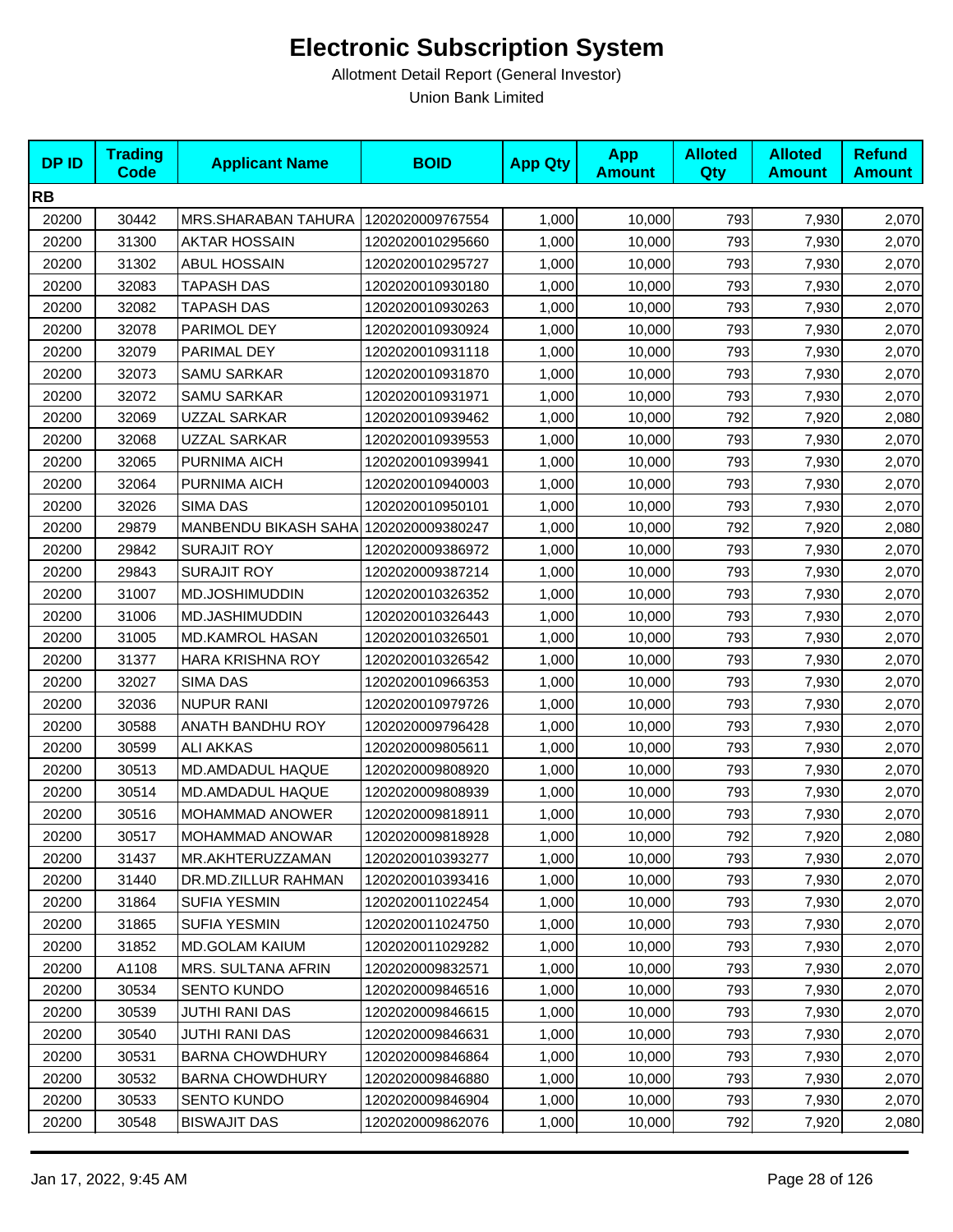| <b>DPID</b> | <b>Trading</b><br><b>Code</b> | <b>Applicant Name</b>                   | <b>BOID</b>      | <b>App Qty</b> | <b>App</b><br><b>Amount</b> | <b>Alloted</b><br><b>Qty</b> | <b>Alloted</b><br><b>Amount</b> | <b>Refund</b><br><b>Amount</b> |
|-------------|-------------------------------|-----------------------------------------|------------------|----------------|-----------------------------|------------------------------|---------------------------------|--------------------------------|
| <b>RB</b>   |                               |                                         |                  |                |                             |                              |                                 |                                |
| 20200       | 0B482                         | TAPAN CHANDRA DEB                       | 1202020011043220 | 1,000          | 10,000                      | 793                          | 7,930                           | 2,070                          |
| 20200       | 0B483                         | TAPAN CHANDRA DEB                       | 1202020011043833 | 1,000          | 10,000                      | 793                          | 7,930                           | 2,070                          |
| 20200       | 31985                         | SHAHNAZ PARVIN                          | 1202020011065406 | 1,000          | 10,000                      | 793                          | 7,930                           | 2,070                          |
| 20200       | 29102                         | <b>JAHANGIR HOSSAIN</b>                 | 1202020009451781 | 1,000          | 10,000                      | 793                          | 7,930                           | 2,070                          |
| 20200       | 30007                         | MINU PODDER                             | 1202020009465412 | 1,000          | 10,000                      | 793                          | 7,930                           | 2,070                          |
| 20200       | 29952                         | ZABA SULTANA                            | 1202020009466722 | 1,000          | 10,000                      | 793                          | 7,930                           | 2,070                          |
| 20200       | 29731                         | <b>MANIK PAUL</b>                       | 1202020009468293 | 1,000          | 10,000                      | 792                          | 7,920                           | 2,080                          |
| 20200       | 29732                         | <b>MANIK PAUL</b>                       | 1202020009468368 | 1,000          | 10,000                      | 793                          | 7,930                           | 2,070                          |
| 20200       | 29733                         | <b>GOBINDA CHANDRA</b><br><b>BISWAS</b> | 1202020009468440 | 1,000          | 10,000                      | 793                          | 7,930                           | 2,070                          |
| 20200       | 29734                         | <b>GOBINDA CHANDRA</b><br><b>BISWAS</b> | 1202020009468558 | 1,000          | 10,000                      | 793                          | 7,930                           | 2,070                          |
| 20200       | 30550                         | <b>BIPLAB DAS</b>                       | 1202020009862108 | 1,000          | 10,000                      | 793                          | 7,930                           | 2,070                          |
| 20200       | 30628                         | MD.WAHIDUZZAMAN                         | 1202020009887121 | 1,000          | 10,000                      | 793                          | 7,930                           | 2,070                          |
| 20200       | 30627                         | <b>ABDUL WAHAB</b>                      | 1202020009887321 | 1,000          | 10,000                      | 792                          | 7,920                           | 2,080                          |
| 20200       | 27664                         | KAZI AMINUL MOBARAK                     | 1202020009005556 | 1,000          | 10,000                      | 793                          | 7,930                           | 2,070                          |
| 20200       | 27509                         | JAHANGIR ALAM                           | 1202020009030025 | 1,000          | 10,000                      | 793                          | 7,930                           | 2,070                          |
| 20200       | 27510                         | MR. JAHANGIR ALAM                       | 1202020009030266 | 1,000          | 10,000                      | 793                          | 7,930                           | 2,070                          |
| 20200       | 30002                         | <b>SANGITA BADHRA</b>                   | 1202020009473362 | 1,000          | 10,000                      | 793                          | 7,930                           | 2,070                          |
| 20200       | 30611                         | MD.KAMAL                                | 1202020009902563 | 1,000          | 10,000                      | 793                          | 7,930                           | 2,070                          |
| 20200       | 30614                         | MD.SOHIDUL ISLAM MIAH                   | 1202020009912263 | 1,000          | 10,000                      | 793                          | 7,930                           | 2,070                          |
| 20200       | 30615                         | <b>MD.SOHIDUL HOQUE</b>                 | 1202020009912370 | 1,000          | 10,000                      | 793                          | 7,930                           | 2,070                          |
| 20200       | 30617                         | ABDUL MOMIN BHUYIA                      | 1202020009912488 | 1,000          | 10,000                      | 793                          | 7,930                           | 2,070                          |
| 20200       | 27449                         | <b>JAY PROKASH SARKER</b>               | 1202020009044154 | 1,000          | 10,000                      | 793                          | 7,930                           | 2,070                          |
| 20200       | 28310                         | <b>BISHWAJIT CHATTERJEE</b>             | 1202020009045282 | 1,000          | 10,000                      | 793                          | 7,930                           | 2,070                          |
| 20200       | 27448                         | JAY PROKASH SARKER                      | 1202020009045512 | 1,000          | 10,000                      | 792                          | 7,920                           | 2,080                          |
| 20200       | 27447                         | <b>SUJAN MIAH</b>                       | 1202020009045978 | 1,000          | 10,000                      | 793                          | 7,930                           | 2,070                          |
| 20200       | 28257                         | <b>ABDUL AZIM</b>                       | 1202020009052326 | 1,000          | 10,000                      | 793                          | 7,930                           | 2,070                          |
| 20200       | 28258                         | <b>MD.BODIUL ALAM</b>                   | 1202020009052666 | 1,000          | 10,000                      | 793                          | 7,930                           | 2,070                          |
| 20200       | 28259                         | MD.BODIUL ALAM                          | 1202020009053058 | 1,000          | 10,000                      | 793                          | 7,930                           | 2,070                          |
| 20200       | 28111                         | <b>MOMOTA MOSTAK</b>                    | 1202020009060591 | 1,000          | 10,000                      | 793                          | 7,930                           | 2,070                          |
| 20200       | 0H462                         | MOHAMMAD OLIULLAH                       | 1202020009065806 | 1,000          | 10,000                      | 793                          | 7,930                           | 2,070                          |
| 20200       | 28486                         | <b>MD.SAJJADUL ISLAM</b>                | 1202020009070075 | 1,000          | 10,000                      | 793                          | 7,930                           | 2,070                          |
| 20200       | 30666                         | MD.WALI ULLAH                           | 1202020009928763 | 1,000          | 10,000                      | 793                          | 7,930                           | 2,070                          |
| 20200       | 30910                         | MD. FAKIR ALI                           | 1202020009960592 | 1,000          | 10,000                      | 793                          | 7,930                           | 2,070                          |
| 20200       | 30913                         | MD.REZAUL KARIM                         | 1202020009960624 | 1,000          | 10,000                      | 793                          | 7,930                           | 2,070                          |
| 20200       | 30914                         | MD.REZAUL KARIM                         | 1202020009960632 | 1,000          | 10,000                      | 793                          | 7,930                           | 2,070                          |
| 20200       | 31364                         | RASHIDA KHAN                            | 1202020010568331 | 1,000          | 10,000                      | 793                          | 7,930                           | 2,070                          |
| 20200       | 31439                         | MR.AKHTERUZZAMAN                        | 1202020010569055 | 1,000          | 10,000                      | 793                          | 7,930                           | 2,070                          |
| 20200       | 28489                         | <b>MD.ABU TASLIM</b>                    | 1202020009072529 | 1,000          | 10,000                      | 793                          | 7,930                           | 2,070                          |
| 20200       | 28490                         | SAKINA BEGUM                            | 1202020009072933 | 1,000          | 10,000                      | 793                          | 7,930                           | 2,070                          |
| 20200       | 28492                         | <b>MD.OMAR FAROQUE</b>                  | 1202020009073847 | 1,000          | 10,000                      | 793                          | 7,930                           | 2,070                          |
| 20200       | 27705                         | PHILIP KUMER PANDEY                     | 1202020009094870 | 1,000          | 10,000                      | 793                          | 7,930                           | 2,070                          |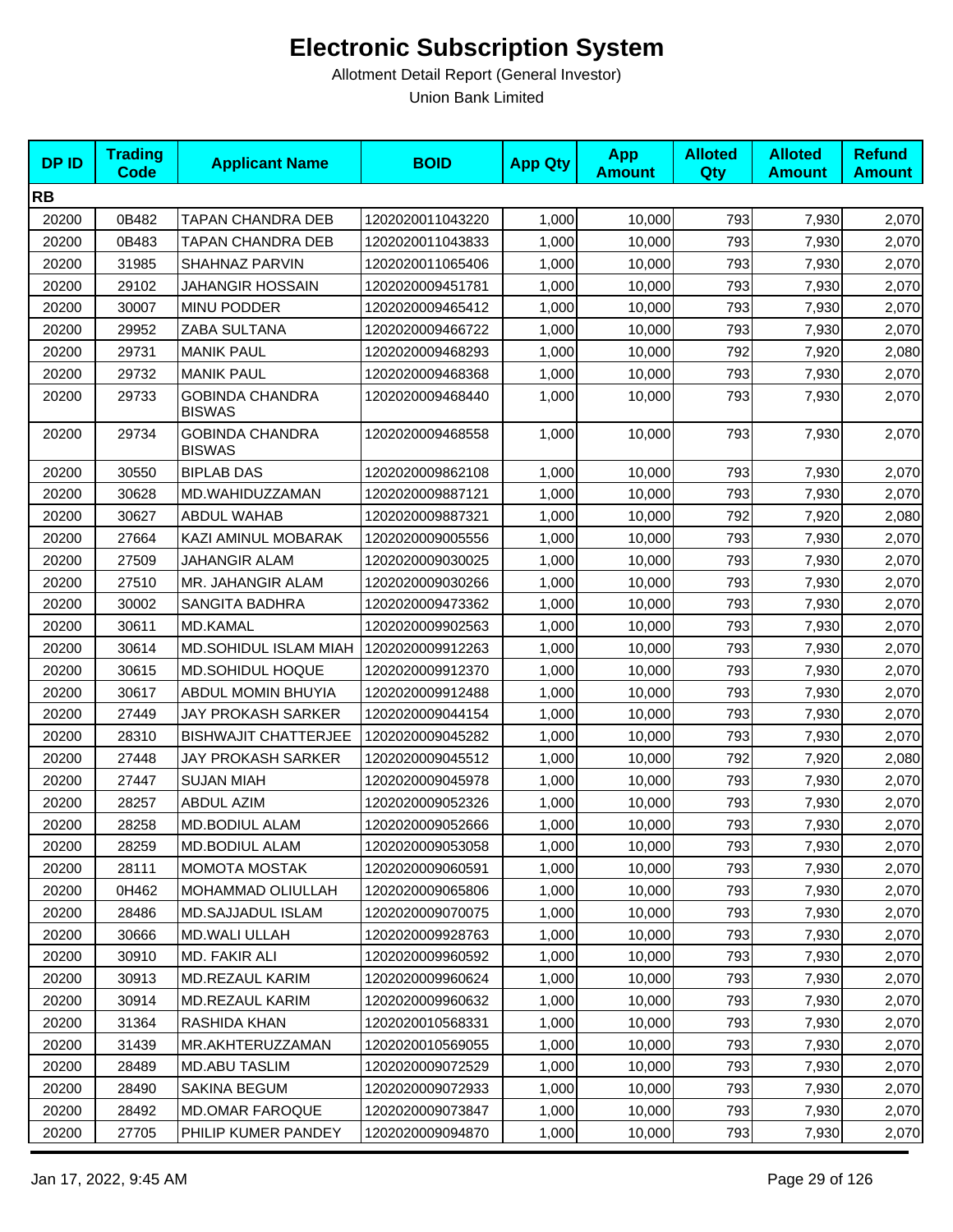| <b>DPID</b> | <b>Trading</b><br><b>Code</b> | <b>Applicant Name</b>                    | <b>BOID</b>      | <b>App Qty</b> | <b>App</b><br><b>Amount</b> | <b>Alloted</b><br>Qty | <b>Alloted</b><br><b>Amount</b> | <b>Refund</b><br><b>Amount</b> |
|-------------|-------------------------------|------------------------------------------|------------------|----------------|-----------------------------|-----------------------|---------------------------------|--------------------------------|
| <b>RB</b>   |                               |                                          |                  |                |                             |                       |                                 |                                |
| 20200       | 27702                         | <b>BUDHIONTA PANDEY</b>                  | 1202020009095519 | 1,000          | 10,000                      | 793                   | 7,930                           | 2,070                          |
| 20200       | 28556                         | <b>BISHAWJIT SAHA</b>                    | 1202020009096639 | 1,000          | 10.000                      | 793                   | 7,930                           | 2,070                          |
| 20200       | 28555                         | <b>SUNIL NAHA</b>                        | 1202020009098159 | 1,000          | 10,000                      | 793                   | 7,930                           | 2,070                          |
| 20200       | 27670                         | <b>MD.JASIM UDDIN</b>                    | 1202020009098935 | 1,000          | 10,000                      | 793                   | 7,930                           | 2,070                          |
| 20200       | 27682                         | ROSYNA AKTAR                             | 1202020009099675 | 1,000          | 10,000                      | 793                   | 7,930                           | 2,070                          |
| 20200       | 29500                         | <b>BABUL CHANDRA PAUL</b>                | 1202020009552945 | 1,000          | 10,000                      | 793                   | 7,930                           | 2,070                          |
| 20200       | 29901                         | <b>MD.IQBAL HOSSAIN</b>                  | 1202020009555494 | 1,000          | 10,000                      | 793                   | 7,930                           | 2,070                          |
| 20200       | 29902                         | <b>MD.IQBAL HOSSAIN</b>                  | 1202020009555518 | 1,000          | 10,000                      | 793                   | 7,930                           | 2,070                          |
| 20200       | 29567                         | <b>MD.JASIM UDDIN</b>                    | 1202020009556084 | 1,000          | 10,000                      | 793                   | 7,930                           | 2,070                          |
| 20200       | 29568                         | <b>MD.JASIM UDDIN</b>                    | 1202020009564596 | 1,000          | 10,000                      | 793                   | 7,930                           | 2,070                          |
| 20200       | 30055                         | <b>MD.SABDER RAHMAN</b>                  | 1202020009564636 | 1,000          | 10,000                      | 793                   | 7,930                           | 2,070                          |
| 20200       | 30056                         | MD.SABDER RAHMAN                         | 1202020009564735 | 1,000          | 10,000                      | 793                   | 7,930                           | 2,070                          |
| 20200       | 31102                         | <b>SURAIYA AKTER</b>                     | 1202020009973692 | 1,000          | 10,000                      | 793                   | 7,930                           | 2,070                          |
| 20200       | 31121                         | <b>MD.SHAHADAT HOSSAIN</b>               | 1202020010594533 | 1,000          | 10,000                      | 793                   | 7,930                           | 2,070                          |
| 20200       | 27760                         | <b>MD.AMJAD HOSSAIN</b><br><b>SARKER</b> | 1202020009100621 | 1,000          | 10,000                      | 793                   | 7,930                           | 2,070                          |
| 20200       | 27628                         | MD.ZIAUR RAHMAN                          | 1202020009101302 | 1,000          | 10,000                      | 793                   | 7,930                           | 2,070                          |
| 20200       | 27848                         | <b>MD.SOLAIMAN</b>                       | 1202020009101891 | 1,000          | 10,000                      | 793                   | 7,930                           | 2,070                          |
| 20200       | 27858                         | <b>JULIAT STALA D'COSTA</b>              | 1202020009108893 | 1,000          | 10,000                      | 793                   | 7,930                           | 2,070                          |
| 20200       | 27857                         | <b>JULIAT STALA D'COSTA</b>              | 1202020009108941 | 1,000          | 10,000                      | 793                   | 7,930                           | 2,070                          |
| 20200       | 27856                         | <b>FRANCIS LITON D'COSTA</b>             | 1202020009109001 | 1,000          | 10,000                      | 793                   | 7,930                           | 2,070                          |
| 20200       | 28136                         | SHILLA RANI PAUL                         | 1202020009111136 | 1,000          | 10,000                      | 793                   | 7,930                           | 2,070                          |
| 20200       | 28142                         | MD.ASADUZZAMAN                           | 1202020009111706 | 1,000          | 10,000                      | 793                   | 7,930                           | 2,070                          |
| 20200       | 28141                         | KHANDAKER RAKIB<br><b>AHMED</b>          | 1202020009111856 | 1,000          | 10,000                      | 793                   | 7,930                           | 2,070                          |
| 20200       | 28140                         | KHANDAKER RAKIB<br>AHMED                 | 1202020009111947 | 1,000          | 10,000                      | 793                   | 7,930                           | 2,070                          |
| 20200       | 28154                         | MORSHEDA BEGUM                           | 1202020009112165 | 1,000          | 10,000                      | 793                   | 7,930                           | 2,070                          |
| 20200       | 28153                         | <b>MORSHDA BEGUM</b>                     | 1202020009112381 | 1,000          | 10,000                      | 793                   | 7,930                           | 2,070                          |
| 20200       | 28155                         | JASMIN BEGUM                             | 1202020009112992 | 1,000          | 10,000                      | 793                   | 7,930                           | 2,070                          |
| 20200       | 28152                         | REHANA KHANAM                            | 1202020009113087 | 1,000          | 10,000                      | 793                   | 7,930                           | 2,070                          |
| 20200       | 28150                         | <b>MD.ABUL KALAM</b>                     | 1202020009113226 | 1,000          | 10,000                      | 793                   | 7,930                           | 2,070                          |
| 20200       | 28148                         | MD.MINHAJUL ISLAM                        | 1202020009120031 | 1,000          | 10,000                      | 793                   | 7,930                           | 2,070                          |
| 20200       | 28769                         | SHYAM SUNDER SAHA                        | 1202020009120859 | 1,000          | 10,000                      | 793                   | 7,930                           | 2,070                          |
| 20200       | 28770                         | <b>SHYAM SUNDER SAHA</b>                 | 1202020009120966 | 1,000          | 10,000                      | 793                   | 7,930                           | 2,070                          |
| 20200       | 29918                         | MD.ZIAUL AHSAN                           | 1202020009576137 | 1,000          | 10,000                      | 793                   | 7,930                           | 2,070                          |
| 20200       | 29921                         | <b>SANJIT PAUL</b>                       | 1202020009576335 | 1,000          | 10,000                      | 793                   | 7,930                           | 2,070                          |
| 20200       | 30079                         | MRS.REHANA AKTER<br><b>PARVIN</b>        | 1202020009589518 | 1,000          | 10,000                      | 793                   | 7,930                           | 2,070                          |
| 20200       | 30213                         | <b>MD.NAHID SARWAR</b>                   | 1202020009591792 | 1,000          | 10,000                      | 793                   | 7,930                           | 2,070                          |
| 20200       | 30195                         | <b>IMTIAZ AHMED</b><br><b>CHOWDHURY</b>  | 1202020009591816 | 1,000          | 10,000                      | 793                   | 7,930                           | 2,070                          |
| 20200       | 30194                         | <b>IMTIAZ AHMED</b><br><b>CHOWDHURY</b>  | 1202020009591824 | 1,000          | 10,000                      | 793                   | 7,930                           | 2,070                          |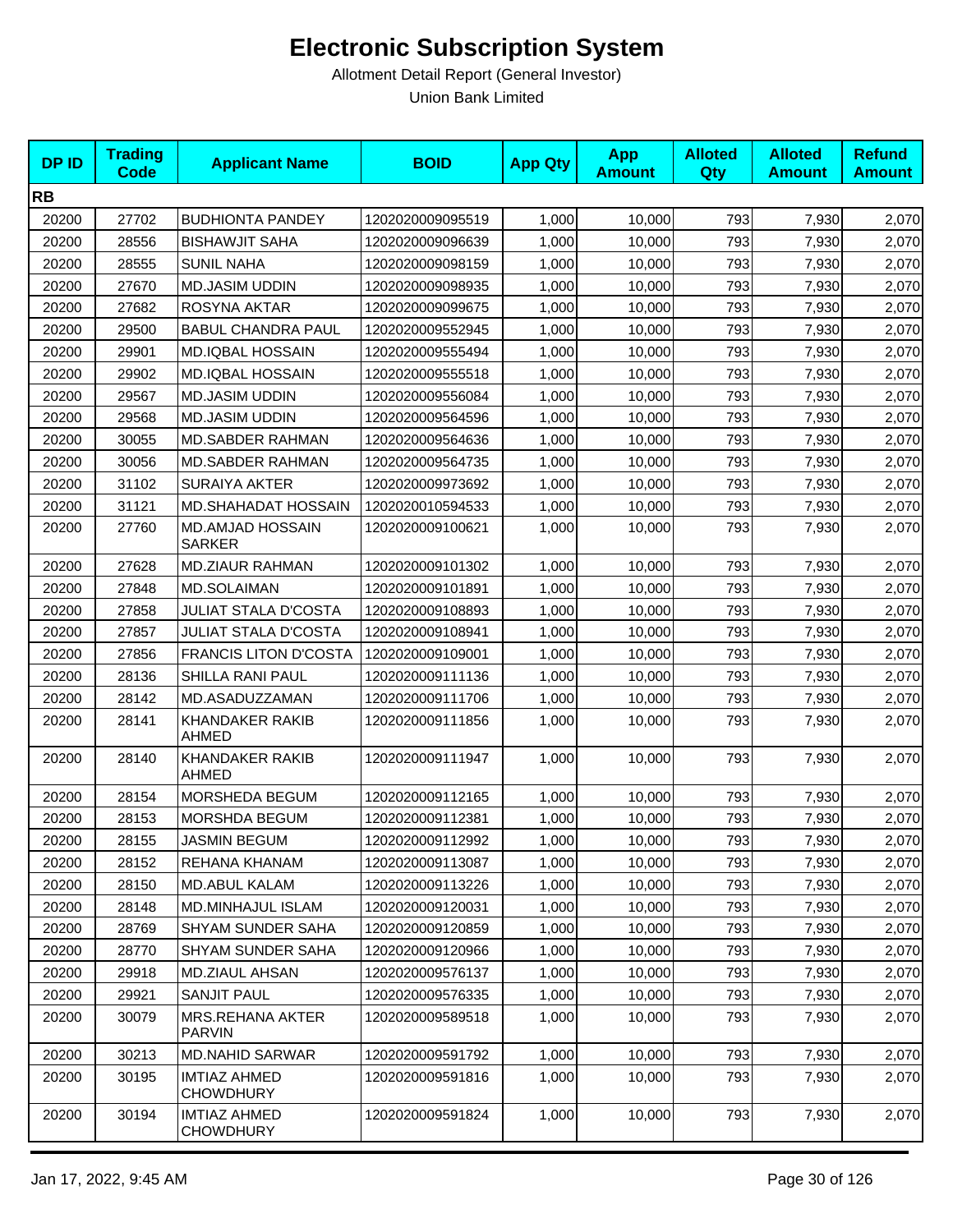| <b>DPID</b> | <b>Trading</b><br><b>Code</b> | <b>Applicant Name</b>                        | <b>BOID</b>      | <b>App Qty</b> | <b>App</b><br><b>Amount</b> | <b>Alloted</b><br>Qty | <b>Alloted</b><br><b>Amount</b> | <b>Refund</b><br><b>Amount</b> |
|-------------|-------------------------------|----------------------------------------------|------------------|----------------|-----------------------------|-----------------------|---------------------------------|--------------------------------|
| <b>RB</b>   |                               |                                              |                  |                |                             |                       |                                 |                                |
| 20200       | 30193                         | <b>BABUL CHANDRA SAHA</b>                    | 1202020009591832 | 1,000          | 10,000                      | 792                   | 7,920                           | 2,080                          |
| 20200       | 30192                         | <b>BIPLOB PODDER</b>                         | 1202020009591840 | 1,000          | 10,000                      | 793                   | 7,930                           | 2,070                          |
| 20200       | 30203                         | <b>HALIMA KHATUN</b>                         | 1202020009607193 | 1,000          | 10,000                      | 793                   | 7,930                           | 2,070                          |
| 20200       | 30226                         | <b>MD.SHAFIQUR RAHMAN</b>                    | 1202020009616948 | 1,000          | 10,000                      | 793                   | 7,930                           | 2,070                          |
| 20200       | 30227                         | SHAFIQUR RAHMAN                              | 1202020009617075 | 1,000          | 10,000                      | 793                   | 7,930                           | 2,070                          |
| 20200       | 30228                         | <b>MD.SHAIFUR RAHMAN</b><br><b>CHOWDHURY</b> | 1202020009617083 | 1,000          | 10,000                      | 793                   | 7,930                           | 2,070                          |
| 20200       | 30229                         | <b>MD.SHAIFUR RAHMAN</b><br><b>CHOWDHURY</b> | 1202020009618615 | 1,000          | 10,000                      | 793                   | 7,930                           | 2,070                          |
| 20200       | 30230                         | MD.MILLAT                                    | 1202020009618623 | 1,000          | 10,000                      | 793                   | 7,930                           | 2,070                          |
| 20200       | 31132                         | <b>ALI AKKAS</b>                             | 1202020010049721 | 1,000          | 10,000                      | 793                   | 7,930                           | 2,070                          |
| 20200       | 29075                         | CHITTA RANJAN SAHA                           | 1202020009185001 | 1,000          | 10,000                      | 793                   | 7,930                           | 2,070                          |
| 20200       | 29076                         | CHITTA RANJAN SAHA                           | 1202020009185100 | 1,000          | 10,000                      | 793                   | 7,930                           | 2,070                          |
| 20200       | 29565                         | RAJESH PAUL                                  | 1202020009195472 | 1,000          | 10,000                      | 793                   | 7,930                           | 2,070                          |
| 20200       | 30231                         | <b>MD.MILLAT</b>                             | 1202020009618631 | 1,000          | 10,000                      | 793                   | 7,930                           | 2,070                          |
| 20200       | 30232                         | AMINUL ISLAM                                 | 1202020009618641 | 1,000          | 10,000                      | 793                   | 7,930                           | 2,070                          |
| 20200       | 30233                         | SAZEDA AKTER                                 | 1202020009618658 | 1,000          | 10,000                      | 793                   | 7,930                           | 2,070                          |
| 20200       | 31166                         | MD.FEROZE ALAM                               | 1202020010094634 | 1,000          | 10,000                      | 793                   | 7,930                           | 2,070                          |
| 20200       | 31165                         | MD.FEROZE ALAM                               | 1202020010094677 | 1,000          | 10,000                      | 793                   | 7,930                           | 2,070                          |
| 20200       | 31163                         | <b>PINKY DAS</b>                             | 1202020010094717 | 1,000          | 10,000                      | 793                   | 7,930                           | 2,070                          |
| 20200       | 31161                         | <b>MD.SHAFIQUL ISLAM</b>                     | 1202020010094751 | 1,000          | 10,000                      | 793                   | 7,930                           | 2,070                          |
| 20200       | 31505                         | <b>MONI RANI SAHA</b>                        | 1202020010693939 | 1,000          | 10,000                      | 793                   | 7,930                           | 2,070                          |
| 20200       | 31571                         | <b>MD.ISMAIL</b>                             | 1202020010700157 | 1,000          | 10,000                      | 793                   | 7,930                           | 2,070                          |
| 20200       | 31572                         | <b>MD.ISMAIL</b>                             | 1202020010700221 | 1,000          | 10,000                      | 793                   | 7,930                           | 2,070                          |
| 20200       | 31776                         | SURAIYA AKTER                                | 1202020010724374 | 1,000          | 10,000                      | 793                   | 7,930                           | 2,070                          |
| 20200       | 29413                         | MD.SHAFIQUL ISLAM                            | 1202020009225863 | 1,000          | 10,000                      | 793                   | 7,930                           | 2,070                          |
| 20200       | A5291                         | SHARIF NOIMUL ISLAM                          | 1202020009234012 | 1,000          | 10,000                      | 793                   | 7,930                           | 2,070                          |
| 20200       | 30491                         | SAFIQUL ISLAM                                | 1202020009653159 | 1,000          | 10,000                      | 793                   | 7,930                           | 2,070                          |
| 20200       | 30492                         | MD.SAFIQUL ISLAM                             | 1202020009653167 | 1,000          | 10,000                      | 793                   | 7,930                           | 2,070                          |
| 20200       | 30551                         | M. A. HASAEM                                 | 1202020009679308 | 1,000          | 10,000                      | 793                   | 7,930                           | 2,070                          |
| 20200       | 0C202                         | <b>MUKTA BEGUM</b>                           | 1202020010801883 | 1,000          | 10,000                      | 793                   | 7,930                           | 2,070                          |
| 20200       | 30560                         | <b>MR.NITAY CHANDRA</b><br><b>NANDY</b>      | 1202020009702392 | 1,000          | 10,000                      | 793                   | 7,930                           | 2,070                          |
| 20200       | 30833                         | <b>MD.MIZANUR RAHMAN</b>                     | 1202020010190680 | 1,000          | 10,000                      | 793                   | 7,930                           | 2,070                          |
| 20200       | 30832                         | <b>MD.MIZANUR RAHMAN</b>                     | 1202020010190704 | 1,000          | 10,000                      | 793                   | 7,930                           | 2,070                          |
| 20200       | 30836                         | MS.ASMA AKTER                                | 1202020010190763 | 1,000          | 10,000                      | 793                   | 7,930                           | 2,070                          |
| 20200       | 29572                         | <b>JANNATUL AFROZ</b>                        | 1202020009316864 | 1,000          | 10,000                      | 793                   | 7,930                           | 2,070                          |
| 20200       | 29581                         | MD.NABIR MIA                                 | 1202020009317636 | 1,000          | 10,000                      | 793                   | 7,930                           | 2,070                          |
| 20200       | 29587                         | ANWARUL HAQUE                                | 1202020009318234 | 1,000          | 10,000                      | 793                   | 7,930                           | 2,070                          |
| 20200       | 33779                         | MR.DEVDAS                                    | 1202020012634023 | 1,000          | 10,000                      | 793                   | 7,930                           | 2,070                          |
| 20200       | 32110                         | <b>GOUTOM KUMAR ROY</b>                      | 1202020012639491 | 1,000          | 10,000                      | 793                   | 7,930                           | 2,070                          |
| 20200       | 34820                         | G.M.AZAD MOLLA                               | 1202020013185341 | 1,000          | 10,000                      | 793                   | 7,930                           | 2,070                          |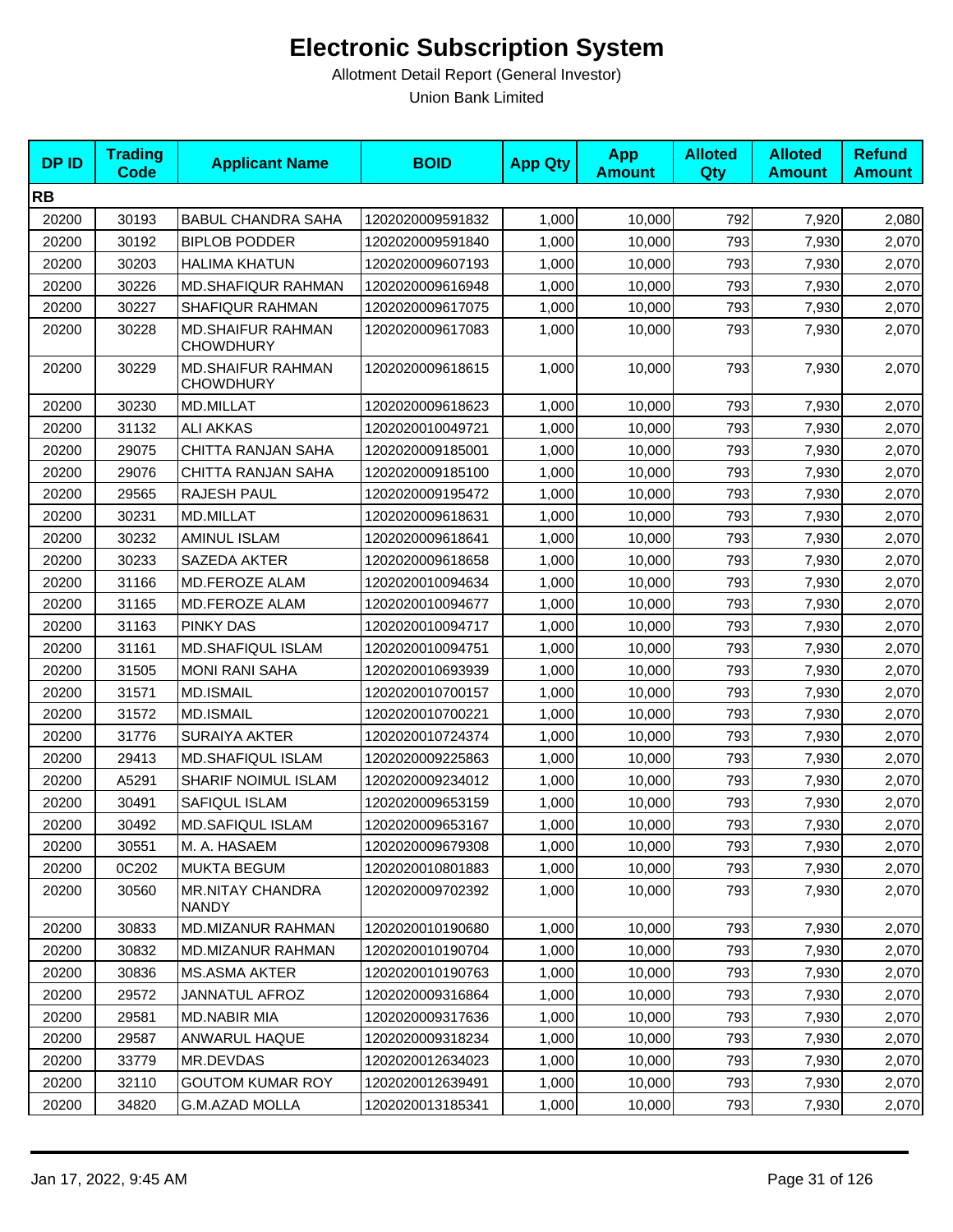| <b>DPID</b> | <b>Trading</b><br><b>Code</b> | <b>Applicant Name</b>                     | <b>BOID</b>      | <b>App Qty</b> | <b>App</b><br><b>Amount</b> | <b>Alloted</b><br><b>Qty</b> | <b>Alloted</b><br><b>Amount</b> | <b>Refund</b><br><b>Amount</b> |
|-------------|-------------------------------|-------------------------------------------|------------------|----------------|-----------------------------|------------------------------|---------------------------------|--------------------------------|
| <b>RB</b>   |                               |                                           |                  |                |                             |                              |                                 |                                |
| 20200       | 35005                         | MRIDHA SULTAN-A-<br><b>TOYMUR</b>         | 1202020013210440 | 1,000          | 10,000                      | 792                          | 7,920                           | 2,080                          |
| 20200       | 35006                         | <b>MRIDHA SULTAN-A-</b><br><b>TOYMUR</b>  | 1202020013210590 | 1,000          | 10,000                      | 793                          | 7,930                           | 2,070                          |
| 20200       | 32547                         | RINA RANI DUTTA                           | 1202020011549731 | 1,000          | 10,000                      | 793                          | 7,930                           | 2,070                          |
| 20200       | 32550                         | ANJALI RANI DUTTA                         | 1202020011553293 | 1,000          | 10,000                      | 793                          | 7,930                           | 2,070                          |
| 20200       | 32548                         | RINA RANI DUTTA                           | 1202020011553847 | 1,000          | 10.000                      | 793                          | 7,930                           | 2,070                          |
| 20200       | 32574                         | MOHAMMAD ALI BHUIYAN 1202020011570111     |                  | 1,000          | 10,000                      | 793                          | 7,930                           | 2,070                          |
| 20200       | 32573                         | <b>MD.ENAMUL HAQUE</b>                    | 1202020011571984 | 1,000          | 10,000                      | 793                          | 7,930                           | 2,070                          |
| 20200       | 32570                         | MOHAMMAD ALI BHUIYAN                      | 1202020011584934 | 1,000          | 10,000                      | 792                          | 7,920                           | 2,080                          |
| 20200       | G1815                         | AYESHA KHATUN                             | 1202020012181325 | 1,000          | 10,000                      | 793                          | 7,930                           | 2,070                          |
| 20200       | 33320                         | <b>NURUN NAHAR</b>                        | 1202020012186841 | 1,000          | 10,000                      | 793                          | 7,930                           | 2,070                          |
| 20200       | 33796                         | <b>TAMIMA ISHRAT</b>                      | 1202020012643267 | 1,000          | 10,000                      | 793                          | 7,930                           | 2,070                          |
| 20200       | 33962                         | MAINUL ISLAM BHUIYA                       | 1202020012647291 | 1,000          | 10,000                      | 793                          | 7,930                           | 2,070                          |
| 20200       | 33828                         | MUHAMMAD BAHLOL<br><b>MOJNOU</b>          | 1202020012665351 | 1,000          | 10,000                      | 793                          | 7,930                           | 2,070                          |
| 20200       | 33825                         | <b>CHOWDHURY SHIRIN</b><br><b>SULTANA</b> | 1202020012665675 | 1,000          | 10,000                      | 793                          | 7,930                           | 2,070                          |
| 20200       | 33826                         | <b>NURUL ISLAM</b><br><b>CHOWDHURY</b>    | 1202020012665822 | 1,000          | 10,000                      | 793                          | 7,930                           | 2,070                          |
| 20200       | B9940                         | MUHAMMAD ZAKIR<br><b>HOSSAIN</b>          | 1202020012214190 | 1,000          | 10,000                      | 793                          | 7,930                           | 2,070                          |
| 20200       | 34206                         | ASRAFI SANJIDA EMA                        | 1202020012697301 | 1,000          | 10,000                      | 793                          | 7,930                           | 2,070                          |
| 20200       | 34205                         | <b>MD.AINUL HOSSAIN</b>                   | 1202020012697328 | 1,000          | 10,000                      | 793                          | 7,930                           | 2,070                          |
| 20200       | 34916                         | <b>MD.SAIFUL ISLAM</b>                    | 1202020013254159 | 1,000          | 10,000                      | 793                          | 7,930                           | 2,070                          |
| 20200       | 34913                         | <b>MD.SAIFUL ISLAM</b>                    | 1202020013254978 | 1,000          | 10,000                      | 793                          | 7,930                           | 2,070                          |
| 20200       | 35138                         | SAYED MOSTAFA KABIR                       | 1202020013291585 | 1,000          | 10,000                      | 793                          | 7,930                           | 2,070                          |
| 20200       | 35137                         | SAYED MOSTAFA KABIR                       | 1202020013292068 | 1,000          | 10,000                      | 793                          | 7,930                           | 2,070                          |
| 20200       | 32159                         | LITON KUMAR MONDAL                        | 1202020011671268 | 1,000          | 10,000                      | 793                          | 7,930                           | 2,070                          |
| 20200       | 32160                         | <b>URMILA MONDAL</b>                      | 1202020011671391 | 1,000          | 10,000                      | 793                          | 7,930                           | 2,070                          |
| 20200       | 32470                         | <b>MD.ELISH HOSSAIN</b>                   | 1202020011681024 | 1,000          | 10,000                      | 793                          | 7,930                           | 2,070                          |
| 20200       | 32831                         | <b>HAFIZA BEGUM</b>                       | 1202020011681942 | 1,000          | 10,000                      | 793                          | 7,930                           | 2,070                          |
| 20200       | 32827                         | MD.JULEL HOWLADER                         | 1202020011685868 | 1,000          | 10,000                      | 793                          | 7,930                           | 2,070                          |
| 20200       | 33930                         | DINESH CHANDRA ROY                        | 1202020012714311 | 1,000          | 10,000                      | 793                          | 7,930                           | 2,070                          |
| 20200       | 33994                         | RATAN SARKER                              | 1202020012714552 | 1,000          | 10,000                      | 793                          | 7,930                           | 2,070                          |
| 20200       | 33830                         | MD.ROBEL SHAKE                            | 1202020012718237 | 1,000          | 10,000                      | 793                          | 7,930                           | 2,070                          |
| 20200       | 33831                         | MD.ROBEL SHAKE                            | 1202020012718245 | 1,000          | 10,000                      | 792                          | 7,920                           | 2,080                          |
| 20200       | 33832                         | <b>MD.ROBI HOSSAIN</b>                    | 1202020012718253 | 1,000          | 10,000                      | 793                          | 7,930                           | 2,070                          |
| 20200       | 33847                         | <b>MD.ATIQUGGAMAN</b>                     | 1202020012724891 | 1,000          | 10,000                      | 793                          | 7,930                           | 2,070                          |
| 20200       | 35130                         | PARTHA ROY                                | 1202020013295144 | 1,000          | 10,000                      | 793                          | 7,930                           | 2,070                          |
| 20200       | 35190                         | <b>BINA RANI NATH</b>                     | 1202020013295200 | 1,000          | 10,000                      | 793                          | 7,930                           | 2,070                          |
| 20200       | 35191                         | <b>BINA RANI NATH</b>                     | 1202020013295981 | 1,000          | 10,000                      | 793                          | 7,930                           | 2,070                          |
| 20200       | 32824                         | <b>MD.JALAL HOSSAIN</b>                   | 1202020011705424 | 1,000          | 10,000                      | 793                          | 7,930                           | 2,070                          |
| 20200       | 32823                         | <b>MD.JALAL HOSSAIN</b>                   | 1202020011705515 | 1,000          | 10,000                      | 793                          | 7,930                           | 2,070                          |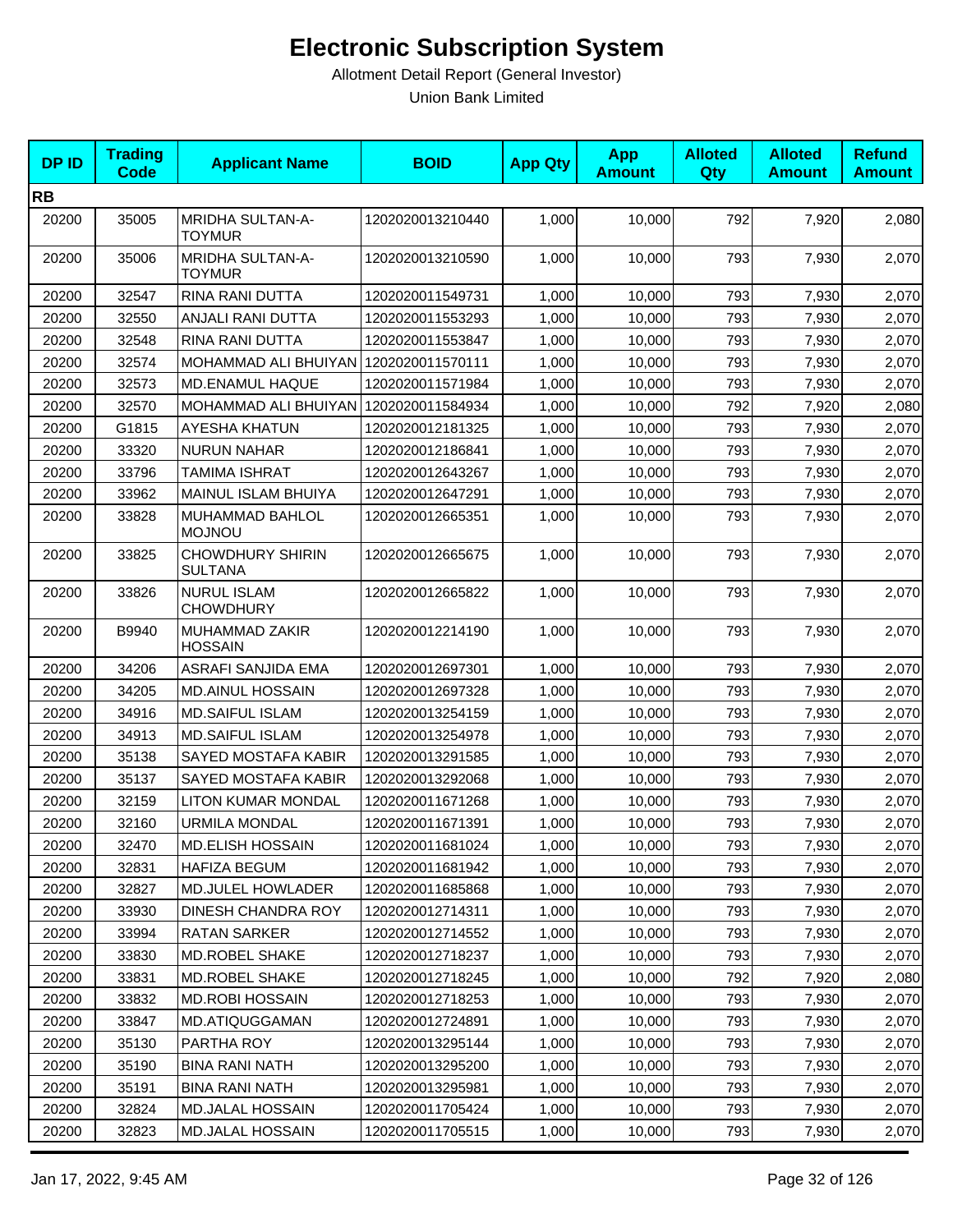| <b>DPID</b> | <b>Trading</b><br><b>Code</b> | <b>Applicant Name</b>                   | <b>BOID</b>      | <b>App Qty</b> | <b>App</b><br><b>Amount</b> | <b>Alloted</b><br>Qty | <b>Alloted</b><br><b>Amount</b> | <b>Refund</b><br><b>Amount</b> |
|-------------|-------------------------------|-----------------------------------------|------------------|----------------|-----------------------------|-----------------------|---------------------------------|--------------------------------|
| <b>RB</b>   |                               |                                         |                  |                |                             |                       |                                 |                                |
| 20200       | 32452                         | <b>SANJOY SARKAR</b>                    | 1202020011710841 | 1,000          | 10,000                      | 793                   | 7,930                           | 2,070                          |
| 20200       | 32453                         | <b>SANJOY SARKAR</b>                    | 1202020011710975 | 1,000          | 10,000                      | 792                   | 7,920                           | 2,080                          |
| 20200       | 32456                         | MD.SHAHIDUL ISLAM                       | 1202020011711506 | 1,000          | 10,000                      | 793                   | 7,930                           | 2,070                          |
| 20200       | 32457                         | MD.SHAHIDUL ISLAM                       | 1202020011711581 | 1,000          | 10,000                      | 793                   | 7,930                           | 2,070                          |
| 20200       | 32458                         | <b>MD.AMIN</b>                          | 1202020011711771 | 1,000          | 10,000                      | 793                   | 7,930                           | 2,070                          |
| 20200       | 32459                         | <b>MD.AMIN</b>                          | 1202020011711971 | 1,000          | 10,000                      | 793                   | 7,930                           | 2,070                          |
| 20200       | 32462                         | <b>MD.RAFIQUL ISLAM</b>                 | 1202020011714585 | 1,000          | 10,000                      | 793                   | 7,930                           | 2,070                          |
| 20200       | 32463                         | <b>MD.RAFIQUL ISLAM</b>                 | 1202020011714676 | 1,000          | 10,000                      | 793                   | 7,930                           | 2,070                          |
| 20200       | 32466                         | PHANI BHUSAN                            | 1202020011714991 | 1,000          | 10,000                      | 793                   | 7,930                           | 2,070                          |
| 20200       | 32467                         | PHANI BHUSAN                            | 1202020011718583 | 1,000          | 10,000                      | 793                   | 7,930                           | 2,070                          |
| 20200       | 34268                         | <b>BIPLOB PODDER</b>                    | 1202020012762881 | 1,000          | 10,000                      | 793                   | 7,930                           | 2,070                          |
| 20200       | 35035                         | <b>MD.JAKIR HOSSAIN</b>                 | 1202020013346435 | 1,000          | 10,000                      | 792                   | 7,920                           | 2,080                          |
| 20200       | 35036                         | <b>MD.JAKIR HOSSAIN</b>                 | 1202020013346617 | 1,000          | 10,000                      | 793                   | 7,930                           | 2,070                          |
| 20200       | 35037                         | <b>DOLY AKHTER</b>                      | 1202020013347116 | 1,000          | 10,000                      | 793                   | 7,930                           | 2,070                          |
| 20200       | i3540                         | MD. ABDUL HAI                           | 1202020013361281 | 1,000          | 10,000                      | 793                   | 7,930                           | 2,070                          |
| 20200       | 35289                         | AFM NAZRUL ISLAM                        | 1202020013367361 | 1,000          | 10,000                      | 793                   | 7,930                           | 2,070                          |
| 20200       | 35291                         | SHAMEEMA SULTANA                        | 1202020013367551 | 1,000          | 10,000                      | 793                   | 7,930                           | 2,070                          |
| 20200       | 35292                         | A.M.SERAJUL HAQUE                       | 1202020013367576 | 1,000          | 10,000                      | 792                   | 7,920                           | 2,080                          |
| 20200       | 32820                         | <b>MOHAMMAD LUTFUR</b><br><b>RAHMAN</b> | 1202020011730423 | 1,000          | 10,000                      | 793                   | 7,930                           | 2,070                          |
| 20200       | 32821                         | <b>MD.MAKSUDUR RAHMAN</b>               | 1202020011731297 | 1,000          | 10,000                      | 793                   | 7,930                           | 2,070                          |
| 20200       | 34339                         | <b>MORIUM MARIN</b>                     | 1202020012782696 | 1,000          | 10,000                      | 793                   | 7,930                           | 2,070                          |
| 20200       | 34340                         | MR.MOHAMMADULLAH                        | 1202020012782843 | 1,000          | 10,000                      | 793                   | 7,930                           | 2,070                          |
| 20200       | 34342                         | MD.BELAYET HOSSAIN                      | 1202020012782878 | 1,000          | 10,000                      | 793                   | 7,930                           | 2,070                          |
| 20200       | 34343                         | MOHAMMAD HABIBULLAH 1202020012783607    |                  | 1,000          | 10,000                      | 793                   | 7,930                           | 2,070                          |
| 20200       | 34344                         | <b>MORIUM MERIN</b>                     | 1202020012783631 | 1,000          | 10,000                      | 793                   | 7,930                           | 2,070                          |
| 20200       | 34362                         | <b>RANJIT SAHA</b>                      | 1202020012797222 | 1,000          | 10,000                      | 793                   | 7,930                           | 2,070                          |
| 20200       | 35294                         | AKHTER JAHAN                            | 1202020013377664 | 1,000          | 10,000                      | 793                   | 7,930                           | 2,070                          |
| 20200       | 35157                         | <b>MD.ABUL HOSSAIN</b>                  | 1202020013379042 | 1,000          | 10,000                      | 793                   | 7,930                           | 2,070                          |
| 20200       | 32792                         | SAJAL KUMAR DAS                         | 1202020011787555 | 1,000          | 10,000                      | 793                   | 7,930                           | 2,070                          |
| 20200       | 32755                         | RAJU AHMED                              | 1202020011788295 | 1,000          | 10,000                      | 793                   | 7,930                           | 2,070                          |
| 20200       | 32756                         | RAJU AHMED                              | 1202020011788477 | 1,000          | 10,000                      | 793                   | 7,930                           | 2,070                          |
| 20200       | 0G929                         | Md.Abdullahel Kafi                      | 1202020012317155 | 1,000          | 10,000                      | 793                   | 7,930                           | 2,070                          |
| 20200       | 34326                         | <b>MD.OBAIDUR RAHMAN</b>                | 1202020012805571 | 1,000          | 10,000                      | 793                   | 7,930                           | 2,070                          |
| 20200       | 31990                         | <b>MRS.ZAKIA MOHSIN</b>                 | 1202020011084620 | 1,000          | 10,000                      | 793                   | 7,930                           | 2,070                          |
| 20200       | 31564                         | <b>MD.RIPON</b>                         | 1202020011089615 | 1,000          | 10,000                      | 793                   | 7,930                           | 2,070                          |
| 20200       | 32319                         | SUBASH DAS                              | 1202020011104495 | 1,000          | 10,000                      | 793                   | 7,930                           | 2,070                          |
| 20200       | 32320                         | SUBASH DAS                              | 1202020011104915 | 1,000          | 10,000                      | 793                   | 7,930                           | 2,070                          |
| 20200       | 32316                         | RUNU RANI DAS                           | 1202020011105703 | 1,000          | 10,000                      | 793                   | 7,930                           | 2,070                          |
| 20200       | 32862                         | YASMEEN TALUKDER                        | 1202020011817954 | 1,000          | 10,000                      | 793                   | 7,930                           | 2,070                          |
| 20200       | 32866                         | SAYMA ISLAM                             | 1202020011818081 | 1,000          | 10,000                      | 793                   | 7,930                           | 2,070                          |
| 20200       | 32864                         | ASM HARUNUL ISLAM                       | 1202020011818346 | 1,000          | 10,000                      | 793                   | 7,930                           | 2,070                          |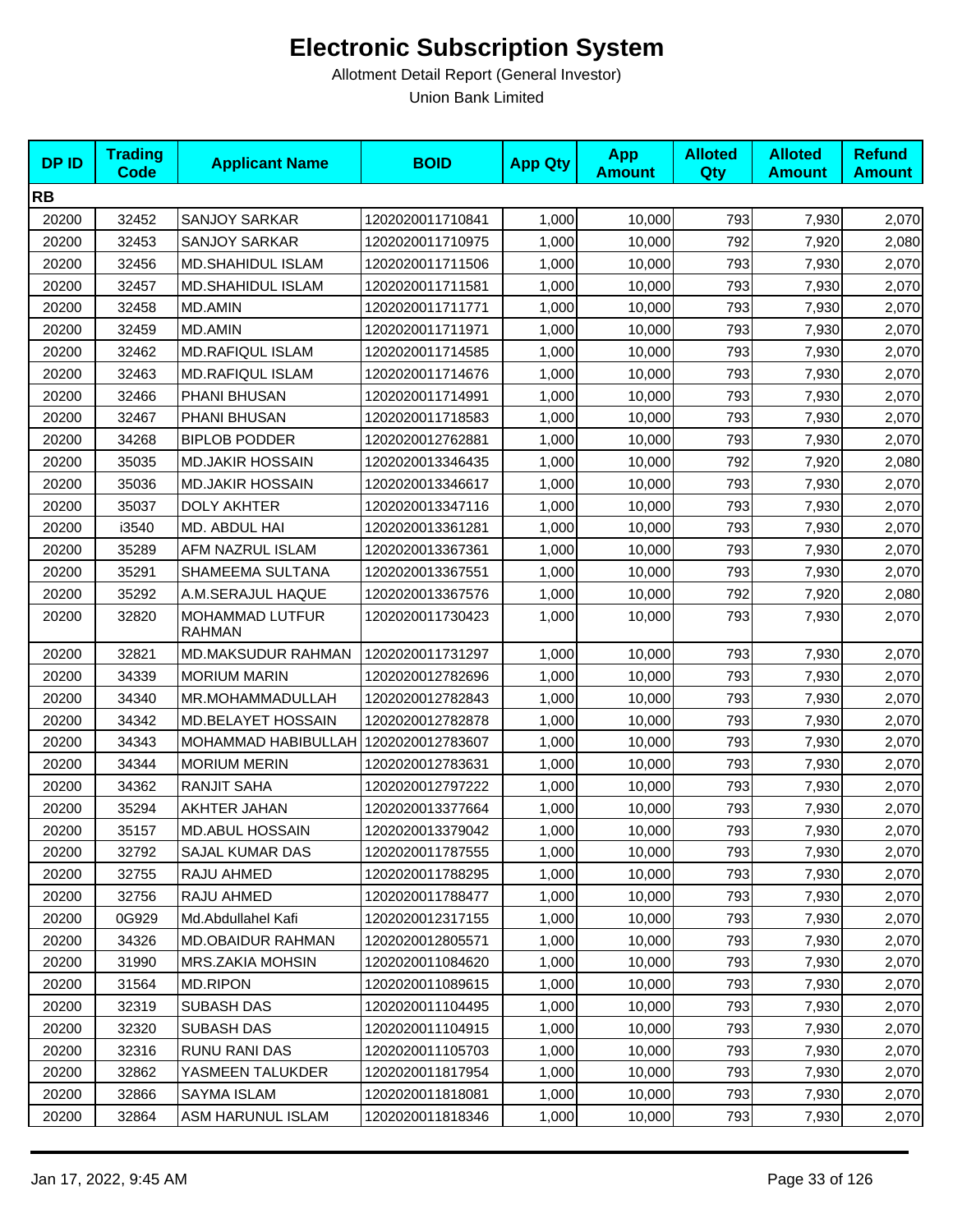| <b>DPID</b> | <b>Trading</b><br><b>Code</b> | <b>Applicant Name</b>           | <b>BOID</b>      | <b>App Qty</b> | <b>App</b><br><b>Amount</b> | <b>Alloted</b><br>Qty | <b>Alloted</b><br><b>Amount</b> | <b>Refund</b><br><b>Amount</b> |
|-------------|-------------------------------|---------------------------------|------------------|----------------|-----------------------------|-----------------------|---------------------------------|--------------------------------|
| <b>RB</b>   |                               |                                 |                  |                |                             |                       |                                 |                                |
| 20200       | 32892                         | <b>HARA KRISHNA ROY</b>         | 1202020011850621 | 1,000          | 10,000                      | 793                   | 7,930                           | 2,070                          |
| 20200       | 32893                         | <b>KULSUM AKTER</b>             | 1202020011850638 | 1,000          | 10.000                      | 793                   | 7,930                           | 2,070                          |
| 20200       | 32894                         | MD.MASUM                        | 1202020011850646 | 1,000          | 10,000                      | 792                   | 7,920                           | 2,080                          |
| 20200       | 32888                         | <b>SUJAN CHOWDHURY</b>          | 1202020011854850 | 1,000          | 10,000                      | 793                   | 7,930                           | 2,070                          |
| 20200       | 32315                         | RUNU RANI DAS                   | 1202020011105944 | 1,000          | 10,000                      | 793                   | 7,930                           | 2,070                          |
| 20200       | 32309                         | <b>KANIS FATEMA</b>             | 1202020011107761 | 1,000          | 10,000                      | 793                   | 7,930                           | 2,070                          |
| 20200       | 32310                         | <b>KANIS FATEMA</b>             | 1202020011108062 | 1,000          | 10,000                      | 793                   | 7,930                           | 2,070                          |
| 20200       | 32305                         | <b>UPEN BISWAS</b>              | 1202020011110253 | 1,000          | 10,000                      | 793                   | 7,930                           | 2,070                          |
| 20200       | 32306                         | <b>UPEN BISWAS</b>              | 1202020011110692 | 1,000          | 10,000                      | 793                   | 7,930                           | 2,070                          |
| 20200       | 32303                         | SHARABANTI AICH                 | 1202020011111598 | 1,000          | 10,000                      | 792                   | 7,920                           | 2,080                          |
| 20200       | 32304                         | SHARABANTI AICH                 | 1202020011112477 | 1,000          | 10,000                      | 793                   | 7,930                           | 2,070                          |
| 20200       | 32094                         | <b>MD.SYFUL ISLAM</b>           | 1202020011127201 | 1,000          | 10,000                      | 793                   | 7,930                           | 2,070                          |
| 20200       | 31635                         | <b>SAROWAR ALAM</b>             | 1202020011137838 | 1,000          | 10,000                      | 793                   | 7,930                           | 2,070                          |
| 20200       | 31634                         | SAROWAR ALAM                    | 1202020011138246 | 1,000          | 10,000                      | 793                   | 7,930                           | 2,070                          |
| 20200       | 31631                         | <b>DELWAR HOSSAIN</b>           | 1202020011140501 | 1,000          | 10,000                      | 793                   | 7,930                           | 2,070                          |
| 20200       | 31630                         | <b>DELWAR HOSSAIN</b>           | 1202020011140975 | 1,000          | 10,000                      | 792                   | 7,920                           | 2,080                          |
| 20200       | 32907                         | MD.DELOWER HOSSAIN              | 1202020011868757 | 1,000          | 10,000                      | 793                   | 7,930                           | 2,070                          |
| 20200       | 32908                         | MD.DELOWER HOSSAIN              | 1202020011868773 | 1,000          | 10,000                      | 793                   | 7,930                           | 2,070                          |
| 20200       | 32909                         | <b>KULSUM AKTER</b>             | 1202020011868791 | 1,000          | 10,000                      | 793                   | 7,930                           | 2,070                          |
| 20200       | 32922                         | <b>MRITYUNJOY PAUL</b>          | 1202020011876474 | 1,000          | 10,000                      | 793                   | 7,930                           | 2,070                          |
| 20200       | 32920                         | <b>MRITYUNJOY PAUL</b>          | 1202020011876605 | 1,000          | 10,000                      | 793                   | 7,930                           | 2,070                          |
| 20200       | C3697                         | MD. KAHIMUDDIN<br><b>MOLLAH</b> | 1202020011878001 | 1,000          | 10,000                      | 793                   | 7,930                           | 2,070                          |
| 20200       | 34442                         | <b>MD.ATIKUR RAHAMAN</b>        | 1202020012912071 | 1,000          | 10,000                      | 793                   | 7,930                           | 2,070                          |
| 20200       | 34436                         | MD.HEFZUR RAHAMAN               | 1202020012913266 | 1,000          | 10,000                      | 793                   | 7,930                           | 2,070                          |
| 20200       | 34437                         | MOHAMMED ABDUL<br><b>HALIM</b>  | 1202020012913391 | 1,000          | 10,000                      | 793                   | 7,930                           | 2,070                          |
| 20200       | 32933                         | <b>RIPON KUMAR SAHA</b>         | 1202020011889285 | 1,000          | 10,000                      | 793                   | 7,930                           | 2,070                          |
| 20200       | 32934                         | <b>RIPON KUMAR SAHA</b>         | 1202020011889293 | 1,000          | 10,000                      | 792                   | 7,920                           | 2,080                          |
| 20200       | 32940                         | <b>MUNMUN SAHA</b>              | 1202020011902535 | 1,000          | 10,000                      | 793                   | 7,930                           | 2,070                          |
| 20200       | 34372                         | <b>MD.ABDUL MOTALAB</b>         | 1202020012963479 | 1,000          | 10,000                      | 793                   | 7,930                           | 2,070                          |
| 20200       | 34373                         | <b>FERDOWSI AKTER</b>           | 1202020012963495 | 1,000          | 10,000                      | 793                   | 7,930                           | 2,070                          |
| 20200       | 32962                         | RAFIQUL ISLAM BABU              | 1202020011918738 | 1,000          | 10,000                      | 793                   | 7,930                           | 2,070                          |
| 20200       | 32963                         | RAFIQUL ISLAM BABU              | 1202020011918762 | 1,000          | 10,000                      | 793                   | 7,930                           | 2,070                          |
| 20200       | 32964                         | SHIRIN AKTER CHAYAN             | 1202020011918789 | 1,000          | 10,000                      | 793                   | 7,930                           | 2,070                          |
| 20200       | 32965                         | SHIRIN AKTER CHAYAN             | 1202020011918802 | 1,000          | 10,000                      | 792                   | 7,920                           | 2,080                          |
| 20200       | 32966                         | AYESHA AKTER AIRIN              | 1202020011918829 | 1,000          | 10,000                      | 793                   | 7,930                           | 2,070                          |
| 20200       | 32967                         | AYESHA AKTER AIRIN              | 1202020011918845 | 1,000          | 10,000                      | 793                   | 7,930                           | 2,070                          |
| 20200       | 32986                         | <b>MD.SUMON MIA</b>             | 1202020011918853 | 1,000          | 10,000                      | 793                   | 7,930                           | 2,070                          |
| 20200       | 32968                         | MD.SAIFUL ISLAM                 | 1202020011918861 | 1,000          | 10,000                      | 793                   | 7,930                           | 2,070                          |
| 20200       | 32969                         | <b>MD.SAIFUL</b>                | 1202020011918896 | 1,000          | 10,000                      | 793                   | 7,930                           | 2,070                          |
| 20200       | 32985                         | <b>MD.SUMON MIA</b>             | 1202020011918944 | 1,000          | 10,000                      | 793                   | 7,930                           | 2,070                          |
| 20200       | 32971                         | MD.MAMUN HASSAN                 | 1202020011919684 | 1,000          | 10,000                      | 793                   | 7,930                           | 2,070                          |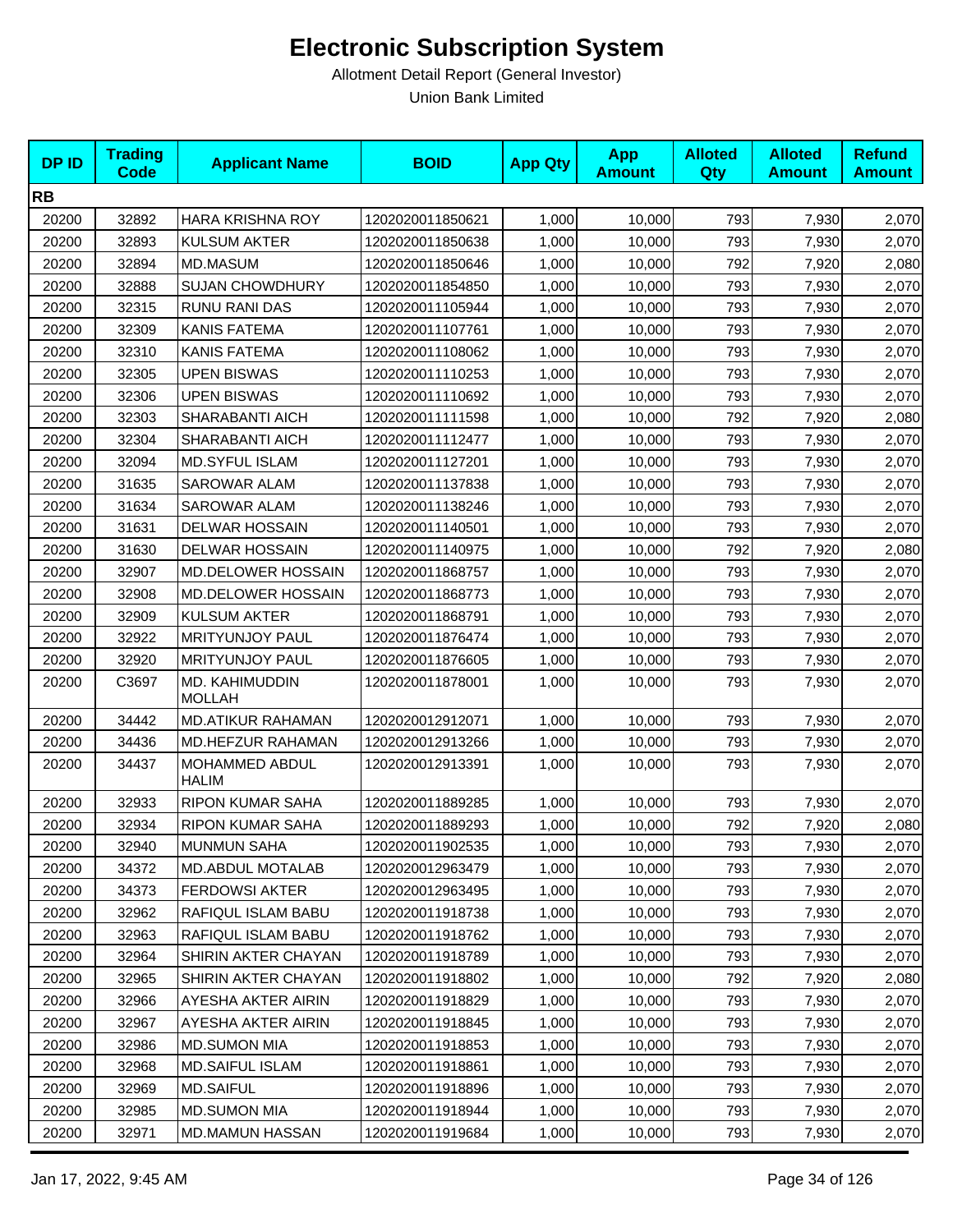| <b>DPID</b> | <b>Trading</b><br><b>Code</b> | <b>Applicant Name</b>                 | <b>BOID</b>      | <b>App Qty</b> | <b>App</b><br><b>Amount</b> | <b>Alloted</b><br>Qty | <b>Alloted</b><br><b>Amount</b> | <b>Refund</b><br><b>Amount</b> |
|-------------|-------------------------------|---------------------------------------|------------------|----------------|-----------------------------|-----------------------|---------------------------------|--------------------------------|
| <b>RB</b>   |                               |                                       |                  |                |                             |                       |                                 |                                |
| 20200       | 32972                         | <b>MD.MAMUN HASSAN</b>                | 1202020011919692 | 1,000          | 10,000                      | 793                   | 7,930                           | 2,070                          |
| 20200       | 34747                         | <b>MD.SHAHADAT HOSSAIN</b>            | 1202020013005797 | 1,000          | 10,000                      | 793                   | 7,930                           | 2,070                          |
| 20200       | 34748                         | <b>MD.SHAHADAT HOSSAIN</b>            | 1202020013005845 | 1,000          | 10,000                      | 793                   | 7,930                           | 2,070                          |
| 20200       | C3692                         | TAHMINA RAHMAN LOTA                   | 1202020011244222 | 1,000          | 10,000                      | 793                   | 7,930                           | 2,070                          |
| 20200       | C3693                         | MOHAMMAD ZOBAER                       | 1202020011244313 | 1,000          | 10,000                      | 792                   | 7,920                           | 2,080                          |
| 20200       | C3691                         | TAHMINA RAHMAN LOTA                   | 1202020011244404 | 1,000          | 10,000                      | 793                   | 7,930                           | 2,070                          |
| 20200       | C3696                         | MD KAHIMUDDIN MOLLAH 1202020011972410 |                  | 1,000          | 10,000                      | 793                   | 7,930                           | 2,070                          |
| 20200       | C3719                         | <b>KHAIRUL BASHAR</b>                 | 1202020011972967 | 1,000          | 10,000                      | 793                   | 7,930                           | 2,070                          |
| 20200       | C3720                         | <b>KHAIRUL BASHAR</b>                 | 1202020011972975 | 1,000          | 10,000                      | 793                   | 7,930                           | 2,070                          |
| 20200       | 33039                         | <b>MD.ANISUR RAHMAN</b>               | 1202020011979364 | 1,000          | 10,000                      | 792                   | 7,920                           | 2,080                          |
| 20200       | 33604                         | MD.JAYNAL ABEDIN                      | 1202020012442447 | 1,000          | 10,000                      | 793                   | 7,930                           | 2,070                          |
| 20200       | 33605                         | <b>MD.JAYNAL ABEDIN</b>               | 1202020012442455 | 1,000          | 10,000                      | 793                   | 7,930                           | 2,070                          |
| 20200       | 33646                         | <b>TAPAN SAHA</b>                     | 1202020012458583 | 1,000          | 10,000                      | 793                   | 7,930                           | 2,070                          |
| 20200       | 33647                         | <b>TAPAN SAHA</b>                     | 1202020012458615 | 1,000          | 10,000                      | 793                   | 7,930                           | 2,070                          |
| 20200       | 34750                         | <b>MD.SHAHIN HOWLADER</b>             | 1202020013005901 | 1,000          | 10,000                      | 793                   | 7,930                           | 2,070                          |
| 20200       | 34527                         | TAPASI RANI BEPARI                    | 1202020013009372 | 1,000          | 10,000                      | 793                   | 7,930                           | 2,070                          |
| 20200       | 34398                         | <b>MD.RAJU AHMED</b><br>KHOKAN        | 1202020013014096 | 1,000          | 10,000                      | 793                   | 7,930                           | 2,070                          |
| 20200       | 34399                         | MD.RAJU AHAMED<br><b>KHOKAN</b>       | 1202020013014111 | 1,000          | 10,000                      | 793                   | 7,930                           | 2,070                          |
| 20200       | 32053                         | <b>SUBUDH GARAMI</b>                  | 1202020011324885 | 1,000          | 10,000                      | 793                   | 7,930                           | 2,070                          |
| 20200       | 32052                         | SUBUDH GARAMI                         | 1202020011325309 | 1,000          | 10,000                      | 793                   | 7,930                           | 2,070                          |
| 20200       | 32049                         | <b>MRS.NASRIN</b>                     | 1202020011326678 | 1,000          | 10,000                      | 793                   | 7,930                           | 2,070                          |
| 20200       | 32048                         | <b>MRS.NAZRIN</b>                     | 1202020011327241 | 1,000          | 10,000                      | 793                   | 7,930                           | 2,070                          |
| 20200       | 32044                         | ADHORA ZAMAN                          | 1202020011329580 | 1,000          | 10,000                      | 793                   | 7,930                           | 2,070                          |
| 20200       | 32041                         | <b>MD.PONIR</b>                       | 1202020011331375 | 1,000          | 10,000                      | 792                   | 7,920                           | 2,080                          |
| 20200       | 32040                         | <b>MD.PONIR</b>                       | 1202020011331821 | 1,000          | 10,000                      | 792                   | 7,920                           | 2,080                          |
| 20200       | 32416                         | <b>KISHOR HOWLADER</b>                | 1202020011343023 | 1,000          | 10,000                      | 793                   | 7,930                           | 2,070                          |
| 20200       | 33074                         | MRS.SAZIDA BEGUM                      | 1202020012009164 | 1,000          | 10,000                      | 793                   | 7,930                           | 2,070                          |
| 20200       | 33075                         | MRS.SAZIDA BEGUM                      | 1202020012009180 | 1,000          | 10,000                      | 793                   | 7,930                           | 2,070                          |
| 20200       | 33076                         | A.H.M.KAMRUZZAMAN                     | 1202020012009354 | 1,000          | 10,000                      | 793                   | 7,930                           | 2,070                          |
| 20200       | A3418                         | <b>MD. SHAHIDUR RAHMAN</b>            | 1202020012475046 | 1,000          | 10,000                      | 793                   | 7,930                           | 2,070                          |
| 20200       | 33700                         | <b>SONY SAHA</b>                      | 1202020012493282 | 1,000          | 10,000                      | 793                   | 7,930                           | 2,070                          |
| 20200       | 34691                         | ABU MUSHA                             | 1202020013043754 | 1,000          | 10,000                      | 792                   | 7,920                           | 2,080                          |
| 20200       | 34807                         | <b>MD.OBAIDUR RAHMAN</b>              | 1202020013067532 | 1,000          | 10,000                      | 793                   | 7,930                           | 2,070                          |
| 20200       | 32415                         | <b>KISHOR HOWLADER</b>                | 1202020011347163 | 1,000          | 10,000                      | 793                   | 7,930                           | 2,070                          |
| 20200       | 32234                         | <b>MR.MOSHIOUR</b><br>RAHAMAM         | 1202020011351808 | 1,000          | 10,000                      | 793                   | 7,930                           | 2,070                          |
| 20200       | 32151                         | MD. TAHERUL ISLAM                     | 1202020011366586 | 1,000          | 10,000                      | 793                   | 7,930                           | 2,070                          |
| 20200       | 32702                         | <b>GOURAB DAS</b>                     | 1202020011371513 | 1,000          | 10,000                      | 793                   | 7,930                           | 2,070                          |
| 20200       | 32703                         | <b>GOURAB DAS</b>                     | 1202020011372633 | 1,000          | 10,000                      | 793                   | 7,930                           | 2,070                          |
| 20200       | 33098                         | MEHERUN NESSA                         | 1202020012036336 | 1,000          | 10,000                      | 793                   | 7,930                           | 2,070                          |
| 20200       | 33099                         | <b>MEHERUN NESSA</b>                  | 1202020012036352 | 1,000          | 10,000                      | 793                   | 7,930                           | 2,070                          |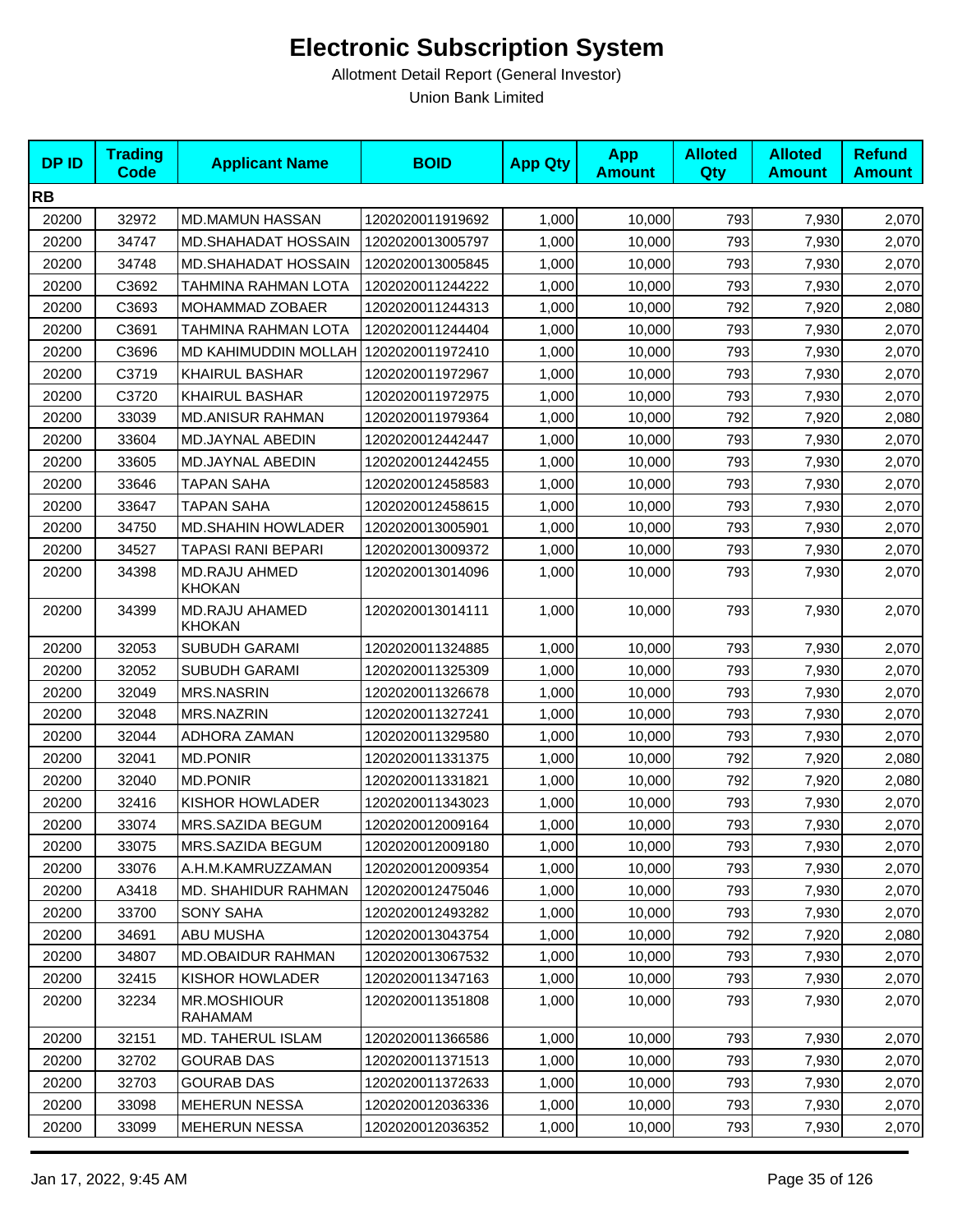| <b>DPID</b> | <b>Trading</b><br><b>Code</b> | <b>Applicant Name</b>                     | <b>BOID</b>      | <b>App Qty</b> | <b>App</b><br><b>Amount</b> | <b>Alloted</b><br>Qty | <b>Alloted</b><br><b>Amount</b> | <b>Refund</b><br><b>Amount</b> |
|-------------|-------------------------------|-------------------------------------------|------------------|----------------|-----------------------------|-----------------------|---------------------------------|--------------------------------|
| <b>RB</b>   |                               |                                           |                  |                |                             |                       |                                 |                                |
| 20200       | 33100                         | MD. ALAUDDIN MANZI                        | 1202020012036360 | 1,000          | 10,000                      | 792                   | 7,920                           | 2,080                          |
| 20200       | 33101                         | MD. ALAUDDIN MANZI                        | 1202020012036387 | 1,000          | 10,000                      | 793                   | 7,930                           | 2,070                          |
| 20200       | 33104                         | HOSNE-ARA-BEGUM                           | 1202020012036435 | 1,000          | 10,000                      | 793                   | 7,930                           | 2,070                          |
| 20200       | 33105                         | HOSNE-ARA-BEGUM                           | 1202020012036443 | 1,000          | 10,000                      | 793                   | 7,930                           | 2,070                          |
| 20200       | 33106                         | DR.ZILLUR RAHMAN                          | 1202020012036451 | 1,000          | 10,000                      | 792                   | 7,920                           | 2,080                          |
| 20200       | 33107                         | DR.ZILLUR RAHMAN                          | 1202020012036461 | 1,000          | 10,000                      | 793                   | 7,930                           | 2,070                          |
| 20200       | 33094                         | <b>MD.ALAMGIR HOSSAIN</b>                 | 1202020012036542 | 1,000          | 10,000                      | 793                   | 7,930                           | 2,070                          |
| 20200       | 33095                         | <b>MD.ALAMGIR HOSSAIN</b>                 | 1202020012036550 | 1,000          | 10,000                      | 793                   | 7,930                           | 2,070                          |
| 20200       | 33713                         | KAMAN RANI SAHA                           | 1202020012508770 | 1,000          | 10,000                      | 793                   | 7,930                           | 2,070                          |
| 20200       | 33714                         | SREEDAM KUMAR SAHA                        | 1202020012508802 | 1,000          | 10,000                      | 793                   | 7,930                           | 2,070                          |
| 20200       | 33696                         | <b>SABNOM ISLAM</b>                       | 1202020012522601 | 1,000          | 10,000                      | 793                   | 7,930                           | 2,070                          |
| 20200       | 33697                         | <b>SABNOM ISLAM</b>                       | 1202020012522628 | 1,000          | 10,000                      | 793                   | 7,930                           | 2,070                          |
| 20200       | 33694                         | <b>URME AKTER</b>                         | 1202020012522695 | 1,000          | 10,000                      | 793                   | 7,930                           | 2,070                          |
| 20200       | 33695                         | <b>URME AKTER</b>                         | 1202020012522719 | 1,000          | 10,000                      | 793                   | 7,930                           | 2,070                          |
| 20200       | 34842                         | <b>S.M SAHRIAR ARMAN</b>                  | 1202020013103400 | 1,000          | 10,000                      | 793                   | 7,930                           | 2,070                          |
| 20200       | 0B158                         | MD. MAMUNUL HAQUE                         | 1202020012066718 | 1,000          | 10,000                      | 793                   | 7,930                           | 2,070                          |
| 20200       | 0B428                         | MD. MAMUNUL HAQUE                         | 1202020012066726 | 1,000          | 10,000                      | 793                   | 7,930                           | 2,070                          |
| 20200       | A5734                         | <b>SALMA AKTER</b>                        | 1202020013147186 | 1,000          | 10,000                      | 793                   | 7,930                           | 2,070                          |
| 20200       | 32708                         | RATAN CHANDRA<br>SAMADDER                 | 1202020011446146 | 1,000          | 10,000                      | 793                   | 7,930                           | 2,070                          |
| 20200       | 32709                         | RATAN CHANDRA<br>SAMADDER                 | 1202020011446930 | 1,000          | 10,000                      | 792                   | 7,920                           | 2,080                          |
| 20200       | 32683                         | NAZIR AHMED BHUIYAN                       | 1202020011459005 | 1,000          | 10,000                      | 793                   | 7,930                           | 2,070                          |
| 20200       | 33145                         | SHALMA JESMIN                             | 1202020012102934 | 1,000          | 10,000                      | 792                   | 7,920                           | 2,080                          |
| 20200       | 33146                         | SHALMA JESMIN                             | 1202020012102950 | 1,000          | 10,000                      | 793                   | 7,930                           | 2,070                          |
| 20200       | C3695                         | JOBEYAR HOSSAIN                           | 1202020012112163 | 1,000          | 10,000                      | 793                   | 7,930                           | 2,070                          |
| 20200       | 34862                         | <b>LITON PAUL</b>                         | 1202020013164690 | 1,000          | 10,000                      | 793                   | 7,930                           | 2,070                          |
| 20200       | 33258                         | <b>RATNA DAS</b>                          | 1202020012143250 | 1,000          | 10,000                      | 793                   | 7,930                           | 2,070                          |
| 20200       | 33257                         | <b>RATNA DAS</b>                          | 1202020012143269 | 1,000          | 10,000                      | 793                   | 7,930                           | 2,070                          |
| 20200       | 33247                         | <b>DIPTY DEY</b>                          | 1202020012143384 | 1,000          | 10,000                      | 793                   | 7,930                           | 2,070                          |
| 20200       | 33253                         | ANAMIKA DEY                               | 1202020012145431 | 1,000          | 10,000                      | 793                   | 7,930                           | 2,070                          |
| 20200       | 33252                         | ANAMIKA DEY                               | 1202020012145522 | 1,000          | 10,000                      | 793                   | 7,930                           | 2,070                          |
| 20200       | 33224                         | <b>MD.EMRAN HOSSAIN</b>                   | 1202020012146388 | 1,000          | 10,000                      | 793                   | 7,930                           | 2,070                          |
| 20200       | 33223                         | <b>MD.EMRAN HOSSAIN</b>                   | 1202020012146401 | 1,000          | 10,000                      | 793                   | 7,930                           | 2,070                          |
| 20200       | 38444                         | HAFIZ MD.SOLAIMAN                         | 1202020015441638 | 1,000          | 10,000                      | 793                   | 7,930                           | 2,070                          |
| 20200       | 36879                         | A.F.M HABIBUR RAHMAN                      | 1202020014474045 | 1,000          | 10,000                      | 793                   | 7,930                           | 2,070                          |
| 20200       | 36880                         | REZINA ARZU LOVELY                        | 1202020014474187 | 1,000          | 10,000                      | 793                   | 7,930                           | 2,070                          |
| 20200       | 36366                         | RUBINA AKTHER                             | 1202020014475885 | 1,000          | 10,000                      | 793                   | 7,930                           | 2,070                          |
| 20200       | 36367                         | RUBINA AKTHER                             | 1202020014475925 | 1,000          | 10,000                      | 793                   | 7,930                           | 2,070                          |
| 20200       | 36368                         | <b>MD.SHARIFUL ISLAM</b>                  | 1202020014475968 | 1,000          | 10,000                      | 793                   | 7,930                           | 2,070                          |
| 20200       | 37313                         | <b>MD.MOSHARAF HOSSAIN</b><br><b>KHAN</b> | 1202020014478019 | 1,000          | 10,000                      | 793                   | 7,930                           | 2,070                          |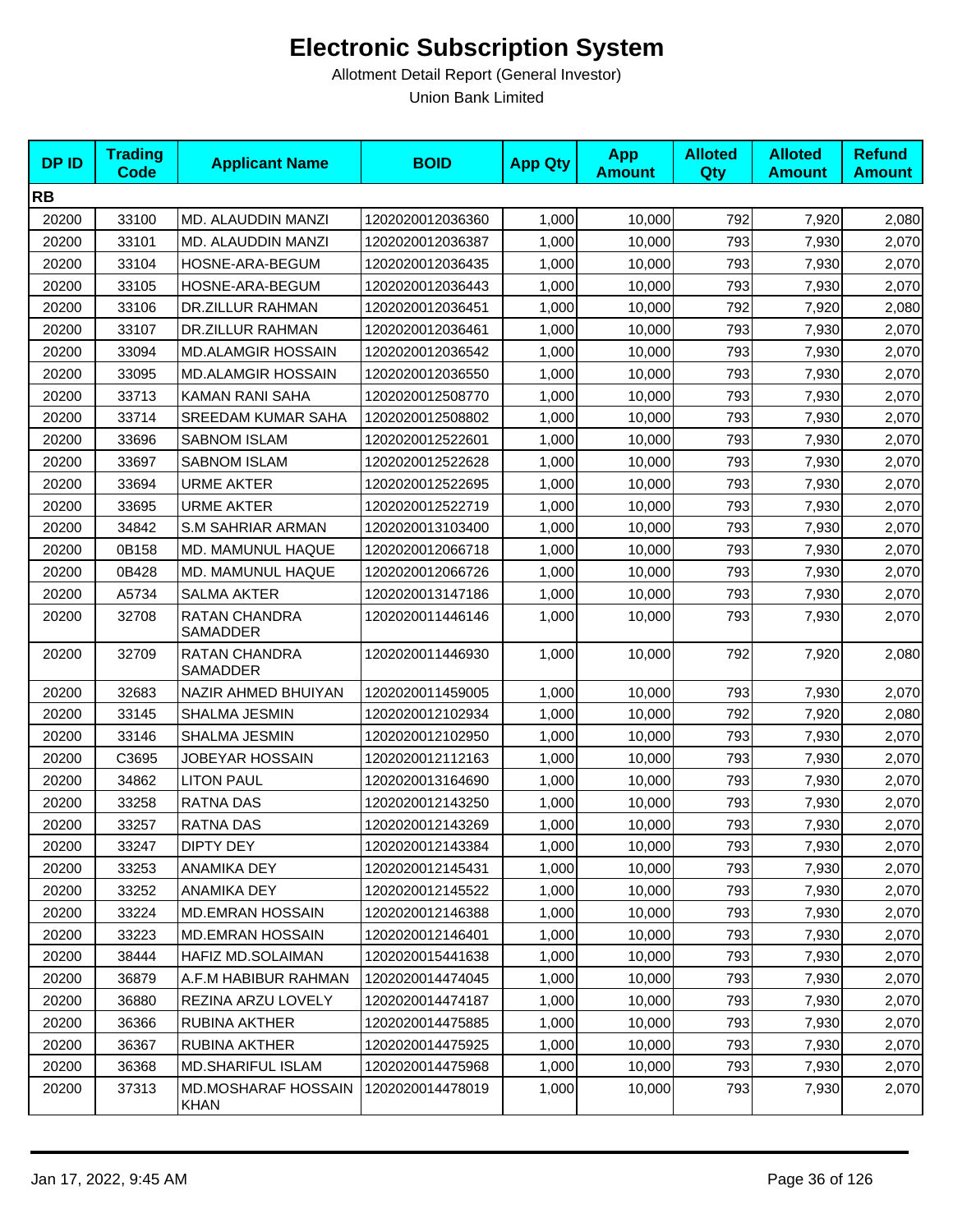| <b>DPID</b> | <b>Trading</b><br><b>Code</b> | <b>Applicant Name</b>              | <b>BOID</b>      | <b>App Qty</b> | <b>App</b><br><b>Amount</b> | <b>Alloted</b><br>Qty | <b>Alloted</b><br><b>Amount</b> | <b>Refund</b><br><b>Amount</b> |
|-------------|-------------------------------|------------------------------------|------------------|----------------|-----------------------------|-----------------------|---------------------------------|--------------------------------|
| <b>RB</b>   |                               |                                    |                  |                |                             |                       |                                 |                                |
| 20200       | 37963                         | MOHAMMAD MONWARUL<br><b>ISLAM</b>  | 1202020015046355 | 1,000          | 10,000                      | 793                   | 7,930                           | 2,070                          |
| 20200       | 00028                         | <b>MD.SHAMSUL ALAM</b>             | 1202020015464363 | 1,000          | 10,000                      | 793                   | 7,930                           | 2,070                          |
| 20200       | C3694                         | MASUDAL HAQUE                      | 1202020013871681 | 1,000          | 10,000                      | 792                   | 7,920                           | 2,080                          |
| 20200       | C3690                         | MASUDUL HAQUE                      | 1202020013871855 | 1,000          | 10,000                      | 793                   | 7,930                           | 2,070                          |
| 20200       | 36222                         | MD.NAJMUL ISLAM                    | 1202020013886970 | 1,000          | 10,000                      | 793                   | 7,930                           | 2,070                          |
| 20200       | 36118                         | <b>TOPNA MODAK</b>                 | 1202020013887156 | 1,000          | 10,000                      | 793                   | 7,930                           | 2,070                          |
| 20200       | 36170                         | <b>MD.JAHANGIR ALAM</b>            | 1202020013887635 | 1,000          | 10,000                      | 793                   | 7,930                           | 2,070                          |
| 20200       | 38496                         | MR.SULTAN MAHAMUD                  | 1202020015494788 | 1,000          | 10,000                      | 793                   | 7,930                           | 2,070                          |
| 20200       | 35750                         | RUPALY RANI DAS                    | 1202020013917207 | 1,000          | 10,000                      | 793                   | 7,930                           | 2,070                          |
| 20200       | 35751                         | <b>RUPALY RANI DAS</b>             | 1202020013917745 | 1,000          | 10,000                      | 793                   | 7,930                           | 2,070                          |
| 20200       | 37928                         | MD.BAHAUDDIN                       | 1202020015107817 | 1,000          | 10,000                      | 793                   | 7,930                           | 2,070                          |
| 20200       | 37920                         | SHAHEEN AKHTER                     | 1202020015107833 | 1,000          | 10,000                      | 793                   | 7,930                           | 2,070                          |
| 20200       | 37917                         | MD.BAHAUDDIN                       | 1202020015107924 | 1,000          | 10,000                      | 793                   | 7,930                           | 2,070                          |
| 20200       | 37925                         | NRUN NAHAR SONIA                   | 1202020015107983 | 1,000          | 10,000                      | 793                   | 7,930                           | 2,070                          |
| 20200       | 37924                         | TAHMINA KAHNDOKER<br><b>SHIBLE</b> | 1202020015108043 | 1,000          | 10,000                      | 793                   | 7,930                           | 2,070                          |
| 20200       | 37923                         | <b>NURUN NAHAR SONIA</b>           | 1202020015108051 | 1,000          | 10,000                      | 792                   | 7,920                           | 2,080                          |
| 20200       | 37859                         | <b>ADITI SAHA</b>                  | 1202020015109982 | 1,000          | 10,000                      | 793                   | 7,930                           | 2,070                          |
| 20200       | 37860                         | <b>ANINDA SAHA</b>                 | 1202020015109990 | 1,000          | 10,000                      | 793                   | 7,930                           | 2,070                          |
| 20200       | 37932                         | <b>MD.KAMIL AHMED</b>              | 1202020015111255 | 1,000          | 10,000                      | 792                   | 7,920                           | 2,080                          |
| 20200       | 37933                         | MD.KAMIL AHAMED                    | 1202020015111726 | 1,000          | 10,000                      | 793                   | 7,930                           | 2,070                          |
| 20200       | 37966                         | MD.ABUL HASHAM                     | 1202020015117999 | 1,000          | 10,000                      | 793                   | 7,930                           | 2,070                          |
| 20200       | 35835                         | <b>MD.ALI AHSAN</b>                | 1202020013943219 | 1,000          | 10,000                      | 793                   | 7,930                           | 2,070                          |
| 20200       | 36318                         | LIPIKA SAHA                        | 1202020013957206 | 1,000          | 10,000                      | 793                   | 7,930                           | 2,070                          |
| 20200       | 36264                         | MD.EMDADUL HOQUE                   | 1202020013957380 | 1,000          | 10,000                      | 793                   | 7,930                           | 2,070                          |
| 20200       | 36266                         | <b>MRS.RAHIMA AKTER</b>            | 1202020013957404 | 1,000          | 10,000                      | 793                   | 7,930                           | 2,070                          |
| 20200       | 36617                         | SAIF-AL-ARAFIN                     | 1202020014674275 | 1,000          | 10,000                      | 793                   | 7,930                           | 2,070                          |
| 20200       | 36618                         | SAIF-AL-ARAFIN                     | 1202020014674323 | 1,000          | 10,000                      | 793                   | 7,930                           | 2,070                          |
| 20200       | 37972                         | MD.SADAQUR RAHMAN                  | 1202020015134684 | 1,000          | 10,000                      | 793                   | 7,930                           | 2,070                          |
| 20200       | 37973                         | <b>MD.SADAQUR RAHMAN</b>           | 1202020015134759 | 1,000          | 10,000                      | 793                   | 7,930                           | 2,070                          |
| 20200       | 38122                         | <b>MIR ATIKUR RAHMAN</b>           | 1202020015158933 | 1,000          | 10,000                      | 793                   | 7,930                           | 2,070                          |
| 20200       | A3948                         | FARJANA AKTER RATNA                | 1202020015542114 | 1,000          | 10,000                      | 793                   | 7,930                           | 2,070                          |
| 20200       | 35830                         | <b>MD.GOLAM MUSTAFA</b>            | 1202020013990751 | 1,000          | 10,000                      | 793                   | 7,930                           | 2,070                          |
| 20200       | 35860                         | ABEDA BEGUM                        | 1202020014004611 | 1,000          | 10,000                      | 793                   | 7,930                           | 2,070                          |
| 20200       | 35861                         | <b>KAYSAR PARVIN</b>               | 1202020014004700 | 1,000          | 10,000                      | 793                   | 7,930                           | 2,070                          |
| 20200       | 35862                         | <b>ASIA BEGUM</b>                  | 1202020014004801 | 1,000          | 10,000                      | 792                   | 7,920                           | 2,080                          |
| 20200       | 35863                         | <b>ASIA BEGUM</b>                  | 1202020014004933 | 1,000          | 10,000                      | 793                   | 7,930                           | 2,070                          |
| 20200       | 36564                         | ABDULLAH AL RAKIBUR<br>RAHIM       | 1202020014019489 | 1,000          | 10,000                      | 793                   | 7,930                           | 2,070                          |
| 20200       | 36525                         | KASHINATH MAJUMDER                 | 1202020014022160 | 1,000          | 10,000                      | 793                   | 7,930                           | 2,070                          |
| 20200       | C3399                         | MOHAMMAD NIZAM<br><b>UDDIN</b>     | 1202020015161791 | 1,000          | 10,000                      | 793                   | 7,930                           | 2,070                          |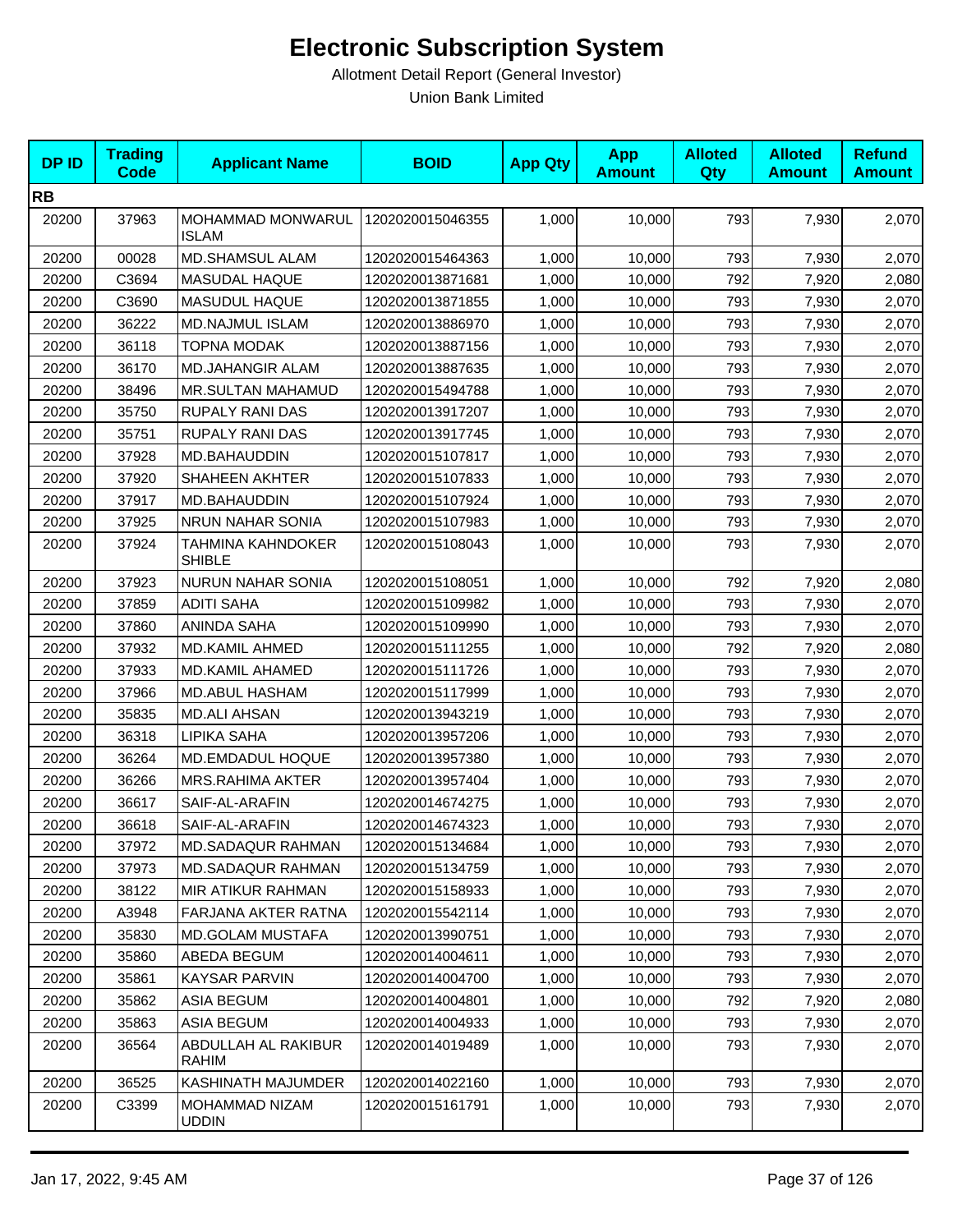| <b>DPID</b> | <b>Trading</b><br><b>Code</b> | <b>Applicant Name</b>                  | <b>BOID</b>      | <b>App Qty</b> | <b>App</b><br><b>Amount</b> | <b>Alloted</b><br>Qty | <b>Alloted</b><br><b>Amount</b> | <b>Refund</b><br><b>Amount</b> |
|-------------|-------------------------------|----------------------------------------|------------------|----------------|-----------------------------|-----------------------|---------------------------------|--------------------------------|
| <b>RB</b>   |                               |                                        |                  |                |                             |                       |                                 |                                |
| 20200       | 37866                         | YOUNUS ALI MOLLAH                      | 1202020015169373 | 1,000          | 10,000                      | 793                   | 7,930                           | 2,070                          |
| 20200       | 35978                         | HARUNOR RASHID KHAN                    | 1202020014026276 | 1,000          | 10,000                      | 792                   | 7,920                           | 2,080                          |
| 20200       | 35986                         | <b>MD.TUTUL DHALI</b>                  | 1202020014028275 | 1,000          | 10,000                      | 793                   | 7,930                           | 2,070                          |
| 20200       | 35985                         | <b>MD.TUTUL DHALI</b>                  | 1202020014028366 | 1,000          | 10,000                      | 793                   | 7,930                           | 2,070                          |
| 20200       | 35984                         | <b>MD.RIPON DHALI</b>                  | 1202020014028548 | 1,000          | 10,000                      | 793                   | 7,930                           | 2,070                          |
| 20200       | 35979                         | HARUN OR RASHID KHAN                   | 1202020014029906 | 1,000          | 10,000                      | 793                   | 7,930                           | 2,070                          |
| 20200       | 37356                         | RASHIDA BEGUM                          | 1202020014723441 | 1,000          | 10,000                      | 793                   | 7,930                           | 2,070                          |
| 20200       | 38067                         | <b>MAKSUDA AKTER</b>                   | 1202020015186505 | 1,000          | 10,000                      | 793                   | 7,930                           | 2,070                          |
| 20200       | 38134                         | <b>MD.RAFIQUL ISLAM</b>                | 1202020015186531 | 1,000          | 10,000                      | 793                   | 7,930                           | 2,070                          |
| 20200       | 38125                         | <b>FATIMA AKTER</b>                    | 1202020015186564 | 1,000          | 10,000                      | 793                   | 7,930                           | 2,070                          |
| 20200       | 38126                         | <b>FATIMA AKTER</b>                    | 1202020015186580 | 1,000          | 10,000                      | 793                   | 7,930                           | 2,070                          |
| 20200       | 38127                         | <b>HASIA BEGUM</b>                     | 1202020015186599 | 1,000          | 10,000                      | 793                   | 7,930                           | 2,070                          |
| 20200       | 38136                         | <b>HASIA BEGUM</b>                     | 1202020015187245 | 1,000          | 10,000                      | 793                   | 7,930                           | 2,070                          |
| 20200       | 37904                         | MD.ABDUL SALAM                         | 1202020015189766 | 1,000          | 10,000                      | 793                   | 7,930                           | 2,070                          |
| 20200       | 37907                         | <b>MD.RAMJAN ALI</b>                   | 1202020015189806 | 1,000          | 10,000                      | 793                   | 7,930                           | 2,070                          |
| 20200       | 37968                         | MD.ZULFIKAR HOSSAIN                    | 1202020015189857 | 1,000          | 10,000                      | 793                   | 7,930                           | 2,070                          |
| 20200       | 37969                         | <b>MD.ZULFIKAR HOSSAIN</b>             | 1202020015189881 | 1,000          | 10,000                      | 793                   | 7,930                           | 2,070                          |
| 20200       | 37970                         | <b>HABIB ULLAH</b>                     | 1202020015189913 | 1,000          | 10,000                      | 793                   | 7,930                           | 2,070                          |
| 20200       | 36423                         | MD.HABIBUR RAHMAN                      | 1202020014108258 | 1,000          | 10,000                      | 793                   | 7,930                           | 2,070                          |
| 20200       | 38154                         | M.A.SALAM                              | 1202020015216261 | 1,000          | 10,000                      | 793                   | 7,930                           | 2,070                          |
| 20200       | 38160                         | DR.MOHAMMED KABIRUL<br><b>ISLAM</b>    | 1202020015228547 | 1,000          | 10,000                      | 793                   | 7,930                           | 2,070                          |
| 20200       | 35433                         | SHEFALI RANI<br><b>CHATTERJEE</b>      | 1202020013447939 | 1,000          | 10,000                      | 793                   | 7,930                           | 2,070                          |
| 20200       | 35424                         | <b>SHAFIUL ALAM</b>                    | 1202020013448114 | 1,000          | 10,000                      | 793                   | 7,930                           | 2,070                          |
| 20200       | 36727                         | <b>SUBORNA SAHA</b>                    | 1202020014147236 | 1,000          | 10,000                      | 793                   | 7,930                           | 2,070                          |
| 20200       | 36726                         | <b>JIBAN SAHA</b>                      | 1202020014147335 | 1,000          | 10,000                      | 793                   | 7,930                           | 2,070                          |
| 20200       | 37423                         | JAYANTA KUMAR DAY                      | 1202020014798651 | 1,000          | 10,000                      | 793                   | 7,930                           | 2,070                          |
| 20200       | 37476                         | <b>SONTOS KUMAR</b><br><b>MAJUMDER</b> | 1202020014803954 | 1,000          | 10,000                      | 793                   | 7,930                           | 2,070                          |
| 20200       | A5733                         | <b>MAHMUD FAISAL KHAN</b>              | 1202020015247464 | 1,000          | 10,000                      | 793                   | 7,930                           | 2,070                          |
| 20200       | 38191                         | <b>MD. SAFIKUL ALAM</b>                | 1202020015247860 | 1,000          | 10,000                      | 793                   | 7,930                           | 2,070                          |
| 20200       | 00016                         | <b>SHARIF AHMED</b>                    | 1202020015256044 | 1,000          | 10,000                      | 793                   | 7,930                           | 2,070                          |
| 20200       | 36898                         | <b>SANJOY KRISHNA</b><br><b>PODDER</b> | 1202020014188917 | 1,000          | 10,000                      | 793                   | 7,930                           | 2,070                          |
| 20200       | 36897                         | <b>SANJOY KRISHNA</b><br><b>PODDER</b> | 1202020014189764 | 1,000          | 10,000                      | 793                   | 7,930                           | 2,070                          |
| 20200       | 37485                         | MD.TOSHAR AHMED                        | 1202020014819924 | 1,000          | 10,000                      | 793                   | 7,930                           | 2,070                          |
| 20200       | 37486                         | <b>MD.TOSHAR AHMED</b>                 | 1202020014820152 | 1,000          | 10,000                      | 793                   | 7,930                           | 2,070                          |
| 20200       | 00688                         | <b>MAYA RANI SAHA</b>                  | 1202020014833849 | 1,000          | 10,000                      | 793                   | 7,930                           | 2,070                          |
| 20200       | 00690                         | SWADESH RANJAN SAHA                    | 1202020014842113 | 1,000          | 10,000                      | 793                   | 7,930                           | 2,070                          |
| 20200       | 00689                         | <b>MAYA RANI SAHA</b>                  | 1202020014842121 | 1,000          | 10,000                      | 793                   | 7,930                           | 2,070                          |
| 20200       | 38210                         | <b>SALIM SARWAR</b>                    | 1202020015260194 | 1,000          | 10,000                      | 793                   | 7,930                           | 2,070                          |
| 20200       | 38217                         | MD.ZAMAN                               | 1202020015270900 | 1,000          | 10,000                      | 793                   | 7,930                           | 2,070                          |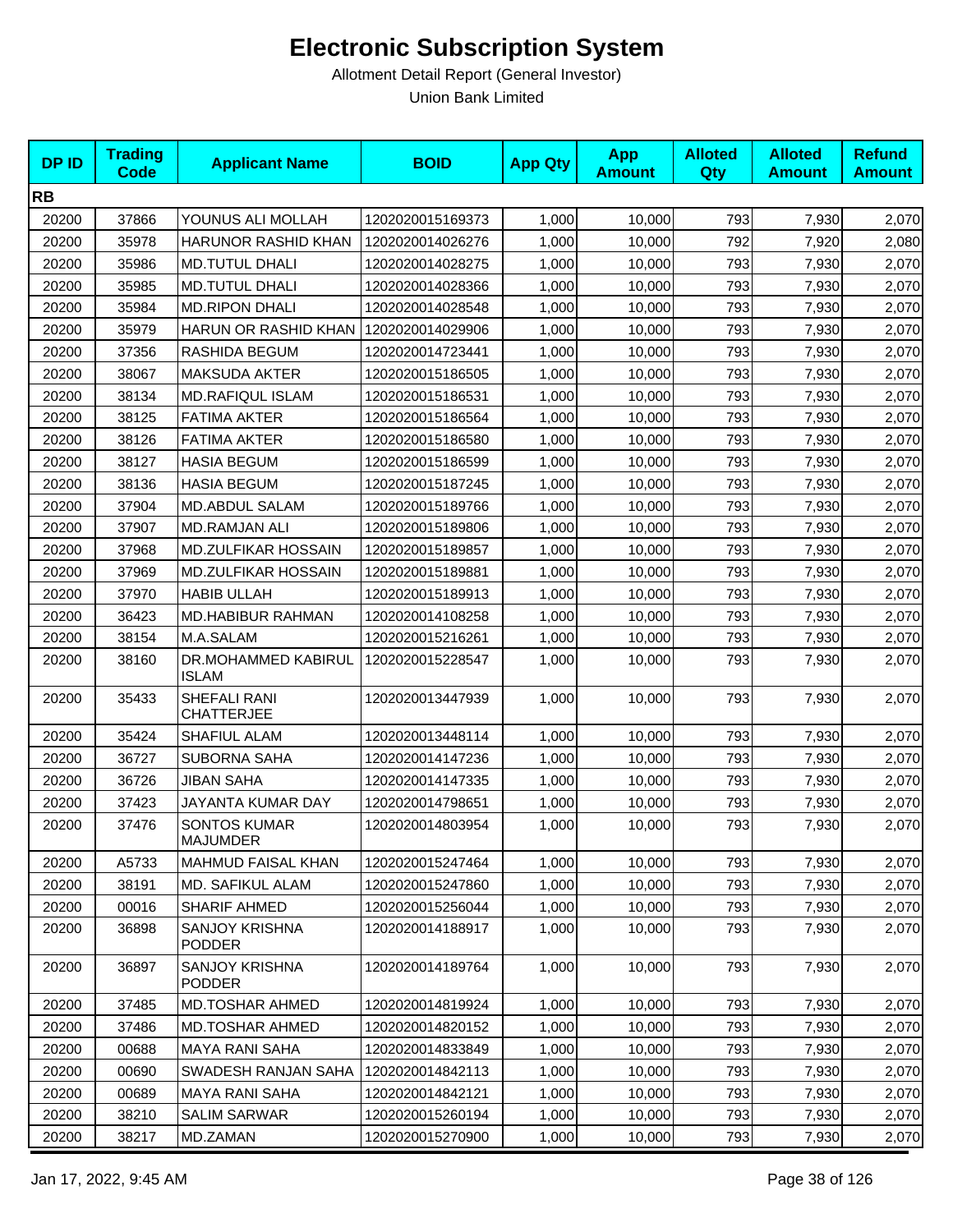| <b>DPID</b> | <b>Trading</b><br><b>Code</b> | <b>Applicant Name</b>                    | <b>BOID</b>      | <b>App Qty</b> | <b>App</b><br><b>Amount</b> | <b>Alloted</b><br>Qty | <b>Alloted</b><br><b>Amount</b> | <b>Refund</b><br><b>Amount</b> |
|-------------|-------------------------------|------------------------------------------|------------------|----------------|-----------------------------|-----------------------|---------------------------------|--------------------------------|
| <b>RB</b>   |                               |                                          |                  |                |                             |                       |                                 |                                |
| 20200       | 38219                         | ANUKUL DEBNATH                           | 1202020015271493 | 1,000          | 10,000                      | 793                   | 7,930                           | 2,070                          |
| 20200       | 00683                         | MEHRUBA TABASSUM                         | 1202020013507537 | 1,000          | 10,000                      | 793                   | 7,930                           | 2,070                          |
| 20200       | 00687                         | ARIF MOHAMMAD TOHA                       | 1202020013507877 | 1,000          | 10,000                      | 793                   | 7,930                           | 2,070                          |
| 20200       | 41910                         | <b>MOUSUMI</b><br><b>CHATTAPADHAYA</b>   | 1202020013520647 | 1,000          | 10,000                      | 793                   | 7,930                           | 2,070                          |
| 20200       | 35518                         | <b>MD.DELWAR HOSSAIN</b>                 | 1202020013534859 | 1,000          | 10,000                      | 793                   | 7,930                           | 2,070                          |
| 20200       | 36839                         | SABUJ KUMAR SAHA                         | 1202020014195383 | 1,000          | 10,000                      | 793                   | 7,930                           | 2,070                          |
| 20200       | 36840                         | SABUJ KUMAR SAHA                         | 1202020014195565 | 1,000          | 10,000                      | 793                   | 7,930                           | 2,070                          |
| 20200       | 35618                         | <b>DELWAR HOSSAIN</b>                    | 1202020013566389 | 1,000          | 10,000                      | 793                   | 7,930                           | 2,070                          |
| 20200       | 35619                         | <b>DELWAR HOSSAIN</b>                    | 1202020013566429 | 1,000          | 10,000                      | 793                   | 7,930                           | 2,070                          |
| 20200       | 37629                         | <b>JOHN SHUBRATA</b><br>KARMAKER         | 1202020014873261 | 1,000          | 10,000                      | 793                   | 7,930                           | 2,070                          |
| 20200       | 37604                         | <b>MD.AMINUL ISLAM</b>                   | 1202020014875351 | 1,000          | 10,000                      | 793                   | 7,930                           | 2,070                          |
| 20200       | 37603                         | MD.AMINUL ISLAM                          | 1202020014875376 | 1,000          | 10,000                      | 793                   | 7,930                           | 2,070                          |
| 20200       | 37662                         | MR.PRITI RANJAN SAHA                     | 1202020014904572 | 1,000          | 10,000                      | 793                   | 7,930                           | 2,070                          |
| 20200       | OUT16                         | <b>ALOK DAS</b>                          | 1202020015315143 | 1,000          | 10,000                      | 793                   | 7,930                           | 2,070                          |
| 20200       | 00007                         | TAPAN KUMAR DEBNATH                      | 1202020014917359 | 1,000          | 10,000                      | 793                   | 7,930                           | 2,070                          |
| 20200       | 37757                         | NADIRA AKTER                             | 1202020014972376 | 1,000          | 10,000                      | 793                   | 7,930                           | 2,070                          |
| 20200       | 37755                         | <b>MD.MASUM</b>                          | 1202020014972691 | 1,000          | 10,000                      | 793                   | 7,930                           | 2,070                          |
| 20200       | 37754                         | MD.NIZAM                                 | 1202020014972705 | 1,000          | 10,000                      | 793                   | 7,930                           | 2,070                          |
| 20200       | 37753                         | <b>HAZERA BEGUM</b>                      | 1202020014972713 | 1,000          | 10,000                      | 793                   | 7,930                           | 2,070                          |
| 20200       | 37752                         | ROZINA PARVIN                            | 1202020014972721 | 1,000          | 10,000                      | 793                   | 7,930                           | 2,070                          |
| 20200       | 37750                         | MD. ABDUL BARI                           | 1202020014972731 | 1,000          | 10,000                      | 793                   | 7,930                           | 2,070                          |
| 20200       | 37749                         | <b>MD.AMIR HOSSAIN</b>                   | 1202020014972748 | 1,000          | 10,000                      | 793                   | 7,930                           | 2,070                          |
| 20200       | 37748                         | NAZMA BEGUM                              | 1202020014972764 | 1,000          | 10,000                      | 793                   | 7,930                           | 2,070                          |
| 20200       | 37747                         | <b>RUP BANI</b>                          | 1202020014972772 | 1,000          | 10,000                      | 792                   | 7,920                           | 2,080                          |
| 20200       | 35630                         | MD. MOJIBUR RAHMAN<br><b>BHUIYAN</b>     | 1202020013744746 | 1,000          | 10,000                      | 793                   | 7,930                           | 2,070                          |
| 20200       | 37131                         | <b>SHAMIM AHMED</b>                      | 1202020014453260 | 1,000          | 10,000                      | 793                   | 7,930                           | 2,070                          |
| 20200       | 37775                         | MD.SHAFIQUL ISLAM                        | 1202020014981973 | 1,000          | 10,000                      | 793                   | 7,930                           | 2,070                          |
| 20200       | 37890                         | AZAD AHMED                               | 1202020014996668 | 1,000          | 10,000                      | 793                   | 7,930                           | 2,070                          |
| 20200       | 35641                         | TAPASH KUMAR CHANDA                      | 1202020013779443 | 1,000          | 10,000                      | 793                   | 7,930                           | 2,070                          |
| 20200       | 35654                         | <b>SYED LUTFUR RAHMAN</b>                | 1202020013788248 | 1,000          | 10,000                      | 793                   | 7,930                           | 2,070                          |
| 20200       | 35647                         | <b>MONIR HOSSAIN BHUYIA</b>              | 1202020013788280 | 1,000          | 10,000                      | 793                   | 7,930                           | 2,070                          |
| 20200       | 35649                         | <b>NOOR HOSSAIN</b>                      | 1202020013788381 | 1,000          | 10,000                      | 792                   | 7,920                           | 2,080                          |
| 20200       | 35656                         | <b>BIPLOB CHANDRA</b><br><b>DEBONATH</b> | 1202020013794321 | 1,000          | 10,000                      | 793                   | 7,930                           | 2,070                          |
| 20200       | 35784                         | SHOHANA AKTER                            | 1202020013805844 | 1,000          | 10,000                      | 793                   | 7,930                           | 2,070                          |
| 20200       | 35785                         | <b>MRS.DOLY AKHTER</b>                   | 1202020013806394 | 1,000          | 10,000                      | 792                   | 7,920                           | 2,080                          |
| 20200       | 35698                         | <b>JHARNA BEGUM</b>                      | 1202020013815354 | 1,000          | 10,000                      | 793                   | 7,930                           | 2,070                          |
| 20200       | 0UT15                         | Pulak Chandra Das (Titu)                 | 1202020016856487 | 1,000          | 10,000                      | 793                   | 7,930                           | 2,070                          |
| 20200       | 00055                         | PARESH CHANDRA<br>HALDER                 | 1202020015804985 | 1,000          | 10,000                      | 793                   | 7,930                           | 2,070                          |
| 20200       | 38718                         | MD QAIYUM MIA                            | 1202020015810885 | 1,000          | 10,000                      | 793                   | 7,930                           | 2,070                          |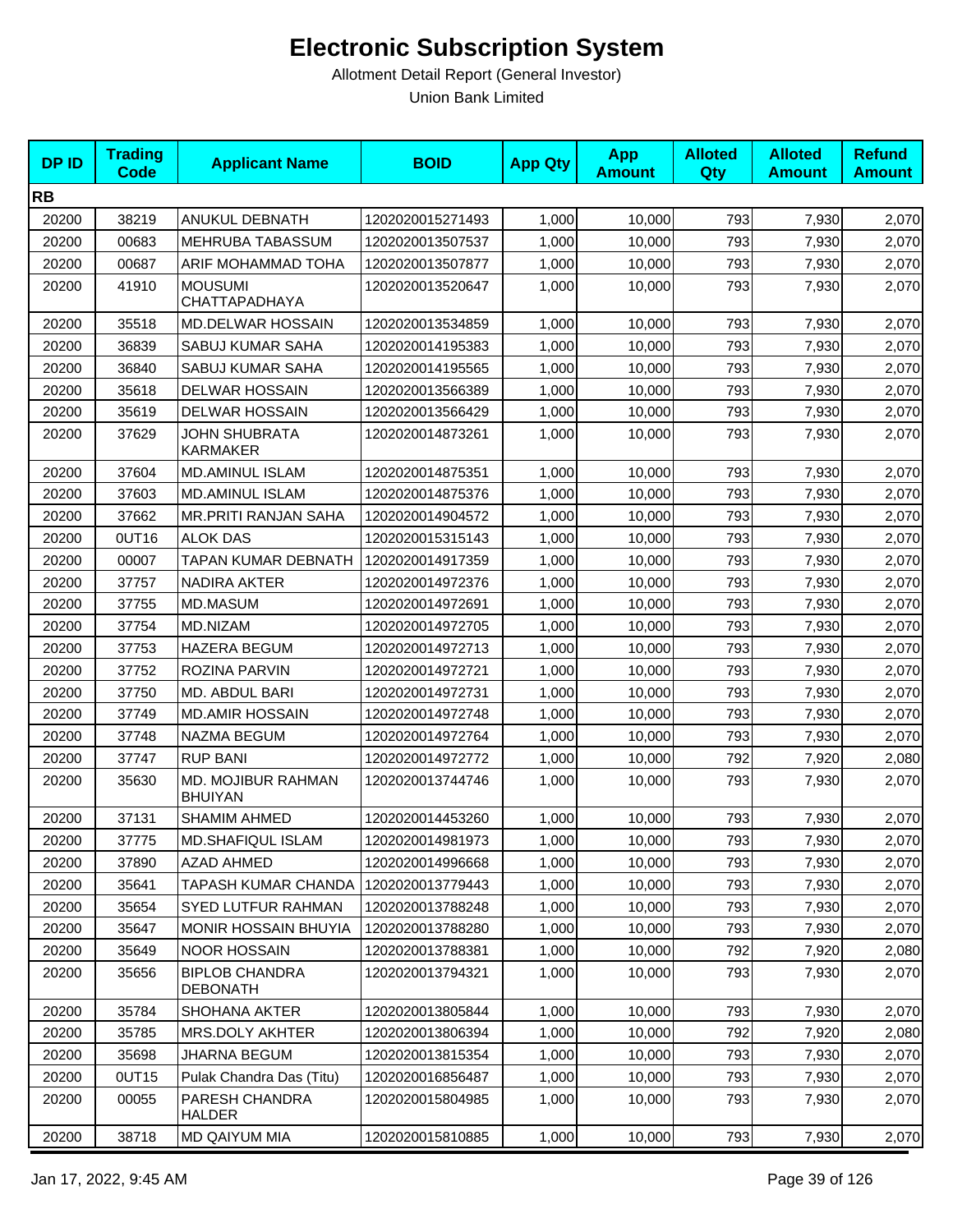| <b>DPID</b> | <b>Trading</b><br><b>Code</b> | <b>Applicant Name</b>                   | <b>BOID</b>      | <b>App Qty</b> | <b>App</b><br><b>Amount</b> | <b>Alloted</b><br><b>Qty</b> | <b>Alloted</b><br><b>Amount</b> | <b>Refund</b><br><b>Amount</b> |
|-------------|-------------------------------|-----------------------------------------|------------------|----------------|-----------------------------|------------------------------|---------------------------------|--------------------------------|
| <b>RB</b>   |                               |                                         |                  |                |                             |                              |                                 |                                |
| 20200       | C3880                         | MOHAMMAD ZAHIRUL<br><b>HAQUE SARKER</b> | 1202020016537866 | 1,000          | 10,000                      | 793                          | 7,930                           | 2,070                          |
| 20200       | 39322                         | <b>MOHAMMAD FAISAL</b><br>AHMED         | 1202020016539401 | 1,000          | 10,000                      | 793                          | 7,930                           | 2,070                          |
| 20200       | 39669                         | <b>DEBASIS BISWAS</b>                   | 1202020016889798 | 1,000          | 10,000                      | 793                          | 7,930                           | 2,070                          |
| 20200       | 39670                         | <b>DEBASIS BISWAS</b>                   | 1202020016889862 | 1,000          | 10,000                      | 792                          | 7,920                           | 2,080                          |
| 20200       | 39708                         | SABBIR RAHMAN SHUVO                     | 1202020016889910 | 1,000          | 10,000                      | 792                          | 7,920                           | 2,080                          |
| 20200       | 39675                         | SREEKUMAR SAHA                          | 1202020016895422 | 1,000          | 10,000                      | 793                          | 7,930                           | 2,070                          |
| 20200       | 39349                         | MD.MONIRUZZAMAN                         | 1202020016562624 | 1,000          | 10,000                      | 793                          | 7,930                           | 2,070                          |
| 20200       | 39676                         | ANINDA SAHA                             | 1202020016897076 | 1,000          | 10,000                      | 793                          | 7,930                           | 2,070                          |
| 20200       | 39740                         | <b>MD.MARUF HOSSAIN</b>                 | 1202020016902071 | 1,000          | 10,000                      | 793                          | 7,930                           | 2,070                          |
| 20200       | 00F48                         | <b>SALMA AKTER</b>                      | 1202020015839722 | 1,000          | 10,000                      | 793                          | 7,930                           | 2,070                          |
| 20200       | 38752                         | <b>FATEMA BEGUM</b>                     | 1202020015854542 | 1,000          | 10,000                      | 793                          | 7,930                           | 2,070                          |
| 20200       | 38750                         | RUMANA AHMED                            | 1202020015854569 | 1,000          | 10,000                      | 793                          | 7,930                           | 2,070                          |
| 20200       | 38749                         | <b>FATEMA BEGUM</b>                     | 1202020015854585 | 1,000          | 10,000                      | 793                          | 7,930                           | 2,070                          |
| 20200       | 38763                         | MD.MOAZZAM HOSSEN                       | 1202020015855697 | 1,000          | 10,000                      | 793                          | 7,930                           | 2,070                          |
| 20200       | 38762                         | <b>MD.MOAZZAM HOSSEN</b>                | 1202020015855702 | 1,000          | 10,000                      | 792                          | 7,920                           | 2,080                          |
| 20200       | 38761                         | <b>EMRAN HOSSAIN</b>                    | 1202020015855710 | 1,000          | 10,000                      | 793                          | 7,930                           | 2,070                          |
| 20200       | D4261                         | Goutam Ghosh                            | 1202020016199187 | 1,000          | 10,000                      | 793                          | 7,930                           | 2,070                          |
| 20200       | 39366                         | <b>SIMA ROY</b>                         | 1202020016591631 | 1,000          | 10,000                      | 793                          | 7,930                           | 2,070                          |
| 20200       | 39043                         | MRS.HELENA BEGUM                        | 1202020016244679 | 1,000          | 10,000                      | 793                          | 7,930                           | 2,070                          |
| 20200       | 39809                         | MRS.ASMA PARVIN                         | 1202020016970346 | 1,000          | 10,000                      | 793                          | 7,930                           | 2,070                          |
| 20200       | 39811                         | <b>TANBIR LAILA</b>                     | 1202020016970402 | 1,000          | 10,000                      | 793                          | 7,930                           | 2,070                          |
| 20200       | 38811                         | KHADIZA AKTAR                           | 1202020015920894 | 1,000          | 10,000                      | 793                          | 7,930                           | 2,070                          |
| 20200       | 38809                         | <b>MD.EMAM HOSSAIN</b><br><b>EMON</b>   | 1202020015920901 | 1,000          | 10,000                      | 793                          | 7,930                           | 2,070                          |
| 20200       | 38810                         | <b>MD.IMRAN HOSSAIN</b>                 | 1202020015920918 | 1,000          | 10,000                      | 792                          | 7,920                           | 2,080                          |
| 20200       | 38813                         | MAHMUDA KHANAM                          | 1202020015920926 | 1,000          | 10,000                      | 793                          | 7,930                           | 2,070                          |
| 20200       | 38812                         | MAHMUDA KHANAM                          | 1202020015920942 | 1,000          | 10,000                      | 793                          | 7,930                           | 2,070                          |
| 20200       | 39425                         | KAMAL UDDIN                             | 1202020016644226 | 1,000          | 10,000                      | 793                          | 7,930                           | 2,070                          |
| 20200       | 38578                         | UTTAM KUMAR SAHA                        | 1202020015582991 | 1,000          | 10,000                      | 793                          | 7,930                           | 2,070                          |
| 20200       | 38608                         | <b>BISWANATH KUNDU</b>                  | 1202020015620700 | 1,000          | 10,000                      | 792                          | 7,920                           | 2,080                          |
| 20200       | 38833                         | TANVIR AHAMMAD RAJU                     | 1202020015975280 | 1,000          | 10,000                      | 793                          | 7,930                           | 2,070                          |
| 20200       | D4851                         | PROSANTO MANDAL                         | 1202020016666013 | 1,000          | 10,000                      | 793                          | 7,930                           | 2,070                          |
| 20200       | 38603                         | <b>BISWANATH KUNDU</b>                  | 1202020015625176 | 1,000          | 10,000                      | 793                          | 7,930                           | 2,070                          |
| 20200       | 39150                         | <b>MD.MONIR HOSSAIN</b>                 | 1202020016335711 | 1,000          | 10,000                      | 793                          | 7,930                           | 2,070                          |
| 20200       | 39157                         | RASHEDUL HASSAN                         | 1202020016351253 | 1,000          | 10,000                      | 793                          | 7,930                           | 2,070                          |
| 20200       | 39160                         | MAHMUDUL HASSAN                         | 1202020016351301 | 1,000          | 10,000                      | 792                          | 7,920                           | 2,080                          |
| 20200       | 39467                         | MOHAMMAD HASAN                          | 1202020016695441 | 1,000          | 10,000                      | 792                          | 7,920                           | 2,080                          |
| 20200       | 39205                         | <b>MD.HOSSAIN ALI</b>                   | 1202020016386504 | 1,000          | 10,000                      | 793                          | 7,930                           | 2,070                          |
| 20200       | 39455                         | SHEIKH HARUN OR<br>RASHID               | 1202020016705506 | 1,000          | 10,000                      | 793                          | 7,930                           | 2,070                          |
| 20200       | 39498                         | <b>BISWAJIT DAS</b>                     | 1202020016726275 | 1,000          | 10,000                      | 793                          | 7,930                           | 2,070                          |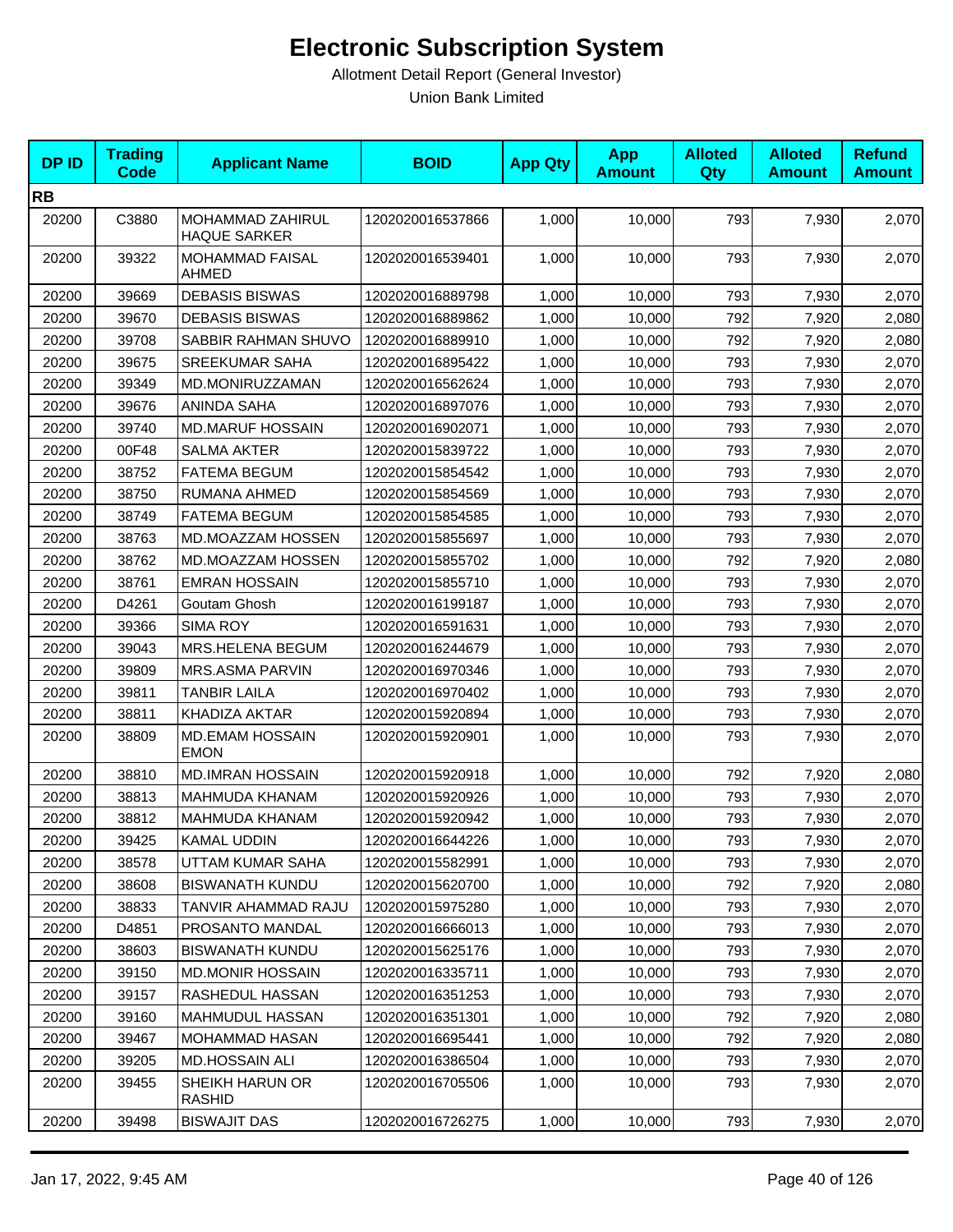| <b>DPID</b> | <b>Trading</b><br><b>Code</b> | <b>Applicant Name</b>                    | <b>BOID</b>      | <b>App Qty</b> | <b>App</b><br><b>Amount</b> | <b>Alloted</b><br><b>Qty</b> | <b>Alloted</b><br><b>Amount</b> | <b>Refund</b><br><b>Amount</b> |
|-------------|-------------------------------|------------------------------------------|------------------|----------------|-----------------------------|------------------------------|---------------------------------|--------------------------------|
| <b>RB</b>   |                               |                                          |                  |                |                             |                              |                                 |                                |
| 20200       | 38649                         | <b>GOUR GOPAL SAHA</b>                   | 1202020015690503 | 1,000          | 10,000                      | 793                          | 7,930                           | 2,070                          |
| 20200       | 38650                         | <b>GOUR GOPAL SAHA</b>                   | 1202020015690521 | 1,000          | 10,000                      | 793                          | 7,930                           | 2,070                          |
| 20200       | 38863                         | PABITRA KUMER<br><b>SUTRADHAR</b>        | 1202020016030071 | 1,000          | 10,000                      | 793                          | 7,930                           | 2,070                          |
| 20200       | 39212                         | SAKINA RAHMAN                            | 1202020016394213 | 1.000          | 10.000                      | 793                          | 7,930                           | 2,070                          |
| 20200       | 39502                         | PRANOY CHANDRA DAS                       | 1202020016753331 | 1,000          | 10,000                      | 793                          | 7,930                           | 2,070                          |
| 20200       | 39503                         | PRANOY CHANDRA DAS                       | 1202020016753348 | 1,000          | 10.000                      | 793                          | 7,930                           | 2,070                          |
| 20200       | 39226                         | ROWSAN ARA BEGUM                         | 1202020016419840 | 1,000          | 10,000                      | 793                          | 7,930                           | 2,070                          |
| 20200       | 39231                         | <b>SHAMMI AKTER</b>                      | 1202020016437591 | 1,000          | 10,000                      | 793                          | 7,930                           | 2,070                          |
| 20200       | 39248                         | <b>BHAKTA DAS ROY</b>                    | 1202020016449363 | 1,000          | 10,000                      | 793                          | 7,930                           | 2,070                          |
| 20200       | 38901                         | MITHUN KUMAR SAHA                        | 1202020016099788 | 1,000          | 10,000                      | 793                          | 7,930                           | 2,070                          |
| 20200       | 0G925                         | Mollah Shamsuddoha                       | 1202020016472834 | 1,000          | 10,000                      | 793                          | 7,930                           | 2,070                          |
| 20200       | C3689                         | ROWSHAN ALI MOLLAH                       | 1202020016806282 | 1,000          | 10,000                      | 793                          | 7,930                           | 2,070                          |
| 20200       | 38696                         | UTTAM KUMAR SAHA                         | 1202020015769506 | 1,000          | 10,000                      | 793                          | 7,930                           | 2,070                          |
| 20200       | 38695                         | LIPI RANI PAUL                           | 1202020015769549 | 1,000          | 10,000                      | 793                          | 7,930                           | 2,070                          |
| 20200       | 00088                         | <b>MD.ALAUDDIN</b>                       | 1202020016486615 | 1,000          | 10.000                      | 793                          | 7,930                           | 2,070                          |
| 20200       | 39648                         | <b>SUMA RANI DEY</b>                     | 1202020016832136 | 1,000          | 10,000                      | 793                          | 7,930                           | 2,070                          |
| 20200       | 39649                         | <b>SUMA RANI DEY</b>                     | 1202020016832243 | 1,000          | 10,000                      | 793                          | 7,930                           | 2,070                          |
| 20200       | 39653                         | <b>SHARMIN HAQUE</b>                     | 1202020016832278 | 1,000          | 10,000                      | 793                          | 7,930                           | 2,070                          |
| 20200       | 39654                         | <b>SHARMIN HAQUE</b>                     | 1202020016832286 | 1,000          | 10,000                      | 793                          | 7,930                           | 2,070                          |
| 20200       | 0C147                         | MRS. ROKSANA BEGUM                       | 1202020015785826 | 1,000          | 10,000                      | 793                          | 7,930                           | 2,070                          |
| 20200       | 0c162                         | MD. ABBAS                                | 1202020015786201 | 1,000          | 10,000                      | 793                          | 7,930                           | 2,070                          |
| 20200       | 00H14                         | NRURL ALAM MOZUMDER 1202020016145538     |                  | 1,000          | 10,000                      | 793                          | 7,930                           | 2,070                          |
| 20200       | 40727                         | <b>DIBAKAR ROY</b>                       | 1202020018227802 | 1,000          | 10,000                      | 793                          | 7,930                           | 2,070                          |
| 20200       | 40049                         | <b>JOY SHANKAR PAUL</b>                  | 1202020017238001 | 1,000          | 10,000                      | 793                          | 7,930                           | 2,070                          |
| 20200       | 0A605                         | MD.RAFIQUE ULLAH                         | 1202020017240490 | 1,000          | 10,000                      | 793                          | 7,930                           | 2,070                          |
| 20200       | 40286                         | MOHMMED MUSLEM<br><b>UDDIN CHOWDHURY</b> | 1202020017525374 | 1,000          | 10,000                      | 793                          | 7,930                           | 2,070                          |
| 20200       | 40285                         | <b>UMME ISLAM</b><br><b>CHOWDHURY</b>    | 1202020017525406 | 1,000          | 10,000                      | 793                          | 7,930                           | 2,070                          |
| 20200       | 40537                         | JOY SHANKAR PAUL                         | 1202020017890215 | 1,000          | 10,000                      | 793                          | 7,930                           | 2,070                          |
| 20200       | 60026                         | <b>KANON PAUL</b>                        | 1202020018244763 | 1,000          | 10,000                      | 793                          | 7,930                           | 2,070                          |
| 20200       | 50014                         | <b>RITA RANI BISWAS</b>                  | 1202020017260941 | 1,000          | 10,000                      | 793                          | 7,930                           | 2,070                          |
| 20200       | 40256                         | <b>BISSHAJIT KUMAR ROY</b>               | 1202020017545379 | 1,000          | 10,000                      | 793                          | 7,930                           | 2,070                          |
| 20200       | 40301                         | KANIKA BARAL                             | 1202020017551054 | 1,000          | 10,000                      | 793                          | 7,930                           | 2,070                          |
| 20200       | 40302                         | KANIKA BARAL                             | 1202020017551062 | 1,000          | 10,000                      | 793                          | 7,930                           | 2,070                          |
| 20200       | 40548                         | MRS.RASHIDA RASHID<br>ISLAM              | 1202020017911480 | 1,000          | 10,000                      | 793                          | 7,930                           | 2,070                          |
| 20200       | 40770                         | MOHAMMED ABUL<br>KALAM AZAD              | 1202020018261459 | 1,000          | 10,000                      | 793                          | 7,930                           | 2,070                          |
| 20200       | 40775                         | AFRUZA HENA                              | 1202020018279056 | 1,000          | 10,000                      | 792                          | 7,920                           | 2,080                          |
| 20200       | 0G116                         | <b>MUHAMMAD SALIM</b>                    | 1202020017285111 | 1,000          | 10,000                      | 793                          | 7,930                           | 2,070                          |
| 20200       | 40292                         | SWAPAN KUMAR SAHA                        | 1202020017558310 | 1,000          | 10,000                      | 793                          | 7,930                           | 2,070                          |
| 20200       | 40303                         | <b>MD.MASUD RANA</b>                     | 1202020017577725 | 1,000          | 10,000                      | 793                          | 7,930                           | 2,070                          |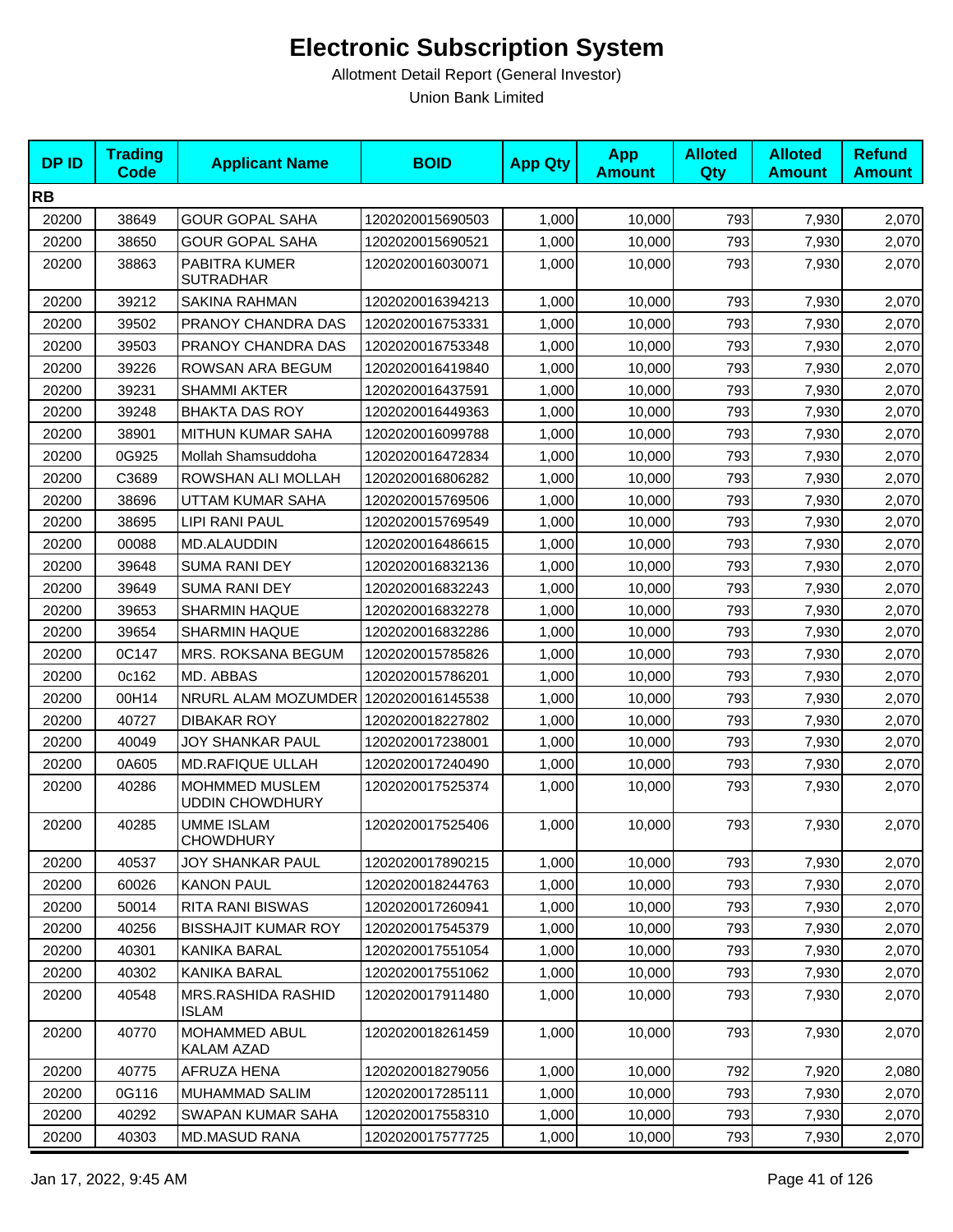| <b>DPID</b> | <b>Trading</b><br><b>Code</b> | <b>Applicant Name</b>                    | <b>BOID</b>      | <b>App Qty</b> | <b>App</b><br><b>Amount</b> | <b>Alloted</b><br>Qty | <b>Alloted</b><br><b>Amount</b> | <b>Refund</b><br><b>Amount</b> |
|-------------|-------------------------------|------------------------------------------|------------------|----------------|-----------------------------|-----------------------|---------------------------------|--------------------------------|
| <b>RB</b>   |                               |                                          |                  |                |                             |                       |                                 |                                |
| 20200       | 40074                         | KHODEZA AKTER                            | 1202020017287250 | 1,000          | 10,000                      | 793                   | 7,930                           | 2,070                          |
| 20200       | 40075                         | KHODEZA AKTER                            | 1202020017287269 | 1,000          | 10,000                      | 793                   | 7,930                           | 2,070                          |
| 20200       | 40088                         | ASHOK KUMAR SAHA                         | 1202020017299629 | 1,000          | 10,000                      | 793                   | 7,930                           | 2,070                          |
| 20200       | 40324                         | <b>S.M SIRAJUL ISLAM</b>                 | 1202020017596527 | 1,000          | 10,000                      | 793                   | 7,930                           | 2,070                          |
| 20200       | 40326                         | <b>MD.IQBAL HOSSAIN</b><br><b>BHUYIA</b> | 1202020017597323 | 1,000          | 10,000                      | 793                   | 7,930                           | 2,070                          |
| 20200       | 40598                         | <b>ROFIK MRIDHA</b>                      | 1202020017964978 | 1,000          | 10,000                      | 793                   | 7,930                           | 2,070                          |
| 20200       | 40796                         | SANJIB KUMER DEY                         | 1202020018319099 | 1,000          | 10,000                      | 793                   | 7,930                           | 2,070                          |
| 20200       | 40795                         | SANJOY KUMER DEY                         | 1202020018319112 | 1,000          | 10,000                      | 793                   | 7,930                           | 2,070                          |
| 20200       | 40805                         | MRS.SALEHA KHATUN                        | 1202020018326231 | 1,000          | 10,000                      | 793                   | 7,930                           | 2,070                          |
| 20200       | 40803                         | MD.SHAHADAT HOSSAIN                      | 1202020018326258 | 1,000          | 10,000                      | 793                   | 7,930                           | 2,070                          |
| 20200       | 60044                         | MD. SHAHEDUL ALAM                        | 1202020018326322 | 1,000          | 10,000                      | 793                   | 7,930                           | 2,070                          |
| 20200       | 40811                         | JEWEL AHAMMED                            | 1202020018326330 | 1,000          | 10,000                      | 793                   | 7,930                           | 2,070                          |
| 20200       | 40810                         | JEWEL AHAMMED                            | 1202020018326357 | 1,000          | 10,000                      | 793                   | 7,930                           | 2,070                          |
| 20200       | 40809                         | <b>MD.SAHIDUL ISLAM</b>                  | 1202020018326365 | 1,000          | 10,000                      | 793                   | 7,930                           | 2,070                          |
| 20200       | 40808                         | MRS.ROKEYA BEGUM                         | 1202020018326373 | 1,000          | 10,000                      | 793                   | 7,930                           | 2,070                          |
| 20200       | 40807                         | MRS.ROKEYA BEGUM                         | 1202020018326391 | 1,000          | 10,000                      | 793                   | 7,930                           | 2,070                          |
| 20200       | 40360                         | AMIT KUMAR PAUL                          | 1202020017633649 | 1,000          | 10,000                      | 793                   | 7,930                           | 2,070                          |
| 20200       | 40364                         | SUSHIL CHANDRA SHIL                      | 1202020017633657 | 1,000          | 10,000                      | 793                   | 7,930                           | 2,070                          |
| 20200       | 40111                         | SHARMIN AKTER                            | 1202020017332817 | 1,000          | 10,000                      | 793                   | 7,930                           | 2,070                          |
| 20200       | 39784                         | <b>MILTON NICHOLAS</b><br><b>GOMES</b>   | 1202020017002211 | 1,000          | 10,000                      | 792                   | 7,920                           | 2,080                          |
| 20200       | 39783                         | <b>MILTON NICHOLAS</b><br><b>GOMES</b>   | 1202020017002228 | 1,000          | 10,000                      | 793                   | 7,930                           | 2,070                          |
| 20200       | 39842                         | ABDUL MANNAN                             | 1202020017002260 | 1,000          | 10,000                      | 793                   | 7,930                           | 2,070                          |
| 20200       | 39841                         | SUBODH KUMAR SAHA                        | 1202020017002287 | 1,000          | 10,000                      | 792                   | 7,920                           | 2,080                          |
| 20200       | 39838                         | <b>SUJITA RANI SAHA</b>                  | 1202020017002295 | 1,000          | 10,000                      | 793                   | 7,930                           | 2,070                          |
| 20200       | 39839                         | SUBODH KUMAR SAHA                        | 1202020017003399 | 1,000          | 10,000                      | 793                   | 7,930                           | 2,070                          |
| 20200       | 40384                         | RAJIB PODDER                             | 1202020017675711 | 1,000          | 10,000                      | 793                   | 7,930                           | 2,070                          |
| 20200       | 40388                         | <b>BISHWAJET DEB</b>                     | 1202020017676210 | 1,000          | 10,000                      | 793                   | 7,930                           | 2,070                          |
| 20200       | 40389                         | <b>BISWAJIT DEB</b>                      | 1202020017679265 | 1,000          | 10,000                      | 793                   | 7,930                           | 2,070                          |
| 20200       | 40629                         | S.M REAZ HOSSAIN                         | 1202020018034726 | 1,000          | 10,000                      | 793                   | 7,930                           | 2,070                          |
| 20200       | 39862                         | <b>KAMAL UDDIN</b>                       | 1202020017021731 | 1,000          | 10,000                      | 792                   | 7,920                           | 2,080                          |
| 20200       | 40378                         | SHACAINDRA CHANDRA<br>DAS                | 1202020017687239 | 1,000          | 10,000                      | 793                   | 7,930                           | 2,070                          |
| 20200       | 40379                         | SHACHINDRA CHANDRA<br>DAS                | 1202020017687263 | 1,000          | 10,000                      | 793                   | 7,930                           | 2,070                          |
| 20200       | 40380                         | PALASH CHANDRA<br><b>PODDER</b>          | 1202020017687271 | 1,000          | 10,000                      | 793                   | 7,930                           | 2,070                          |
| 20200       | 40374                         | ARUNANGSHU DAS                           | 1202020017687303 | 1,000          | 10,000                      | 792                   | 7,920                           | 2,080                          |
| 20200       | 40375                         | SAJAL KUMAR DAS                          | 1202020017687321 | 1,000          | 10,000                      | 793                   | 7,930                           | 2,070                          |
| 20200       | 40381                         | PALASH CHANDRA<br><b>PODDER</b>          | 1202020017689561 | 1,000          | 10,000                      | 792                   | 7,920                           | 2,080                          |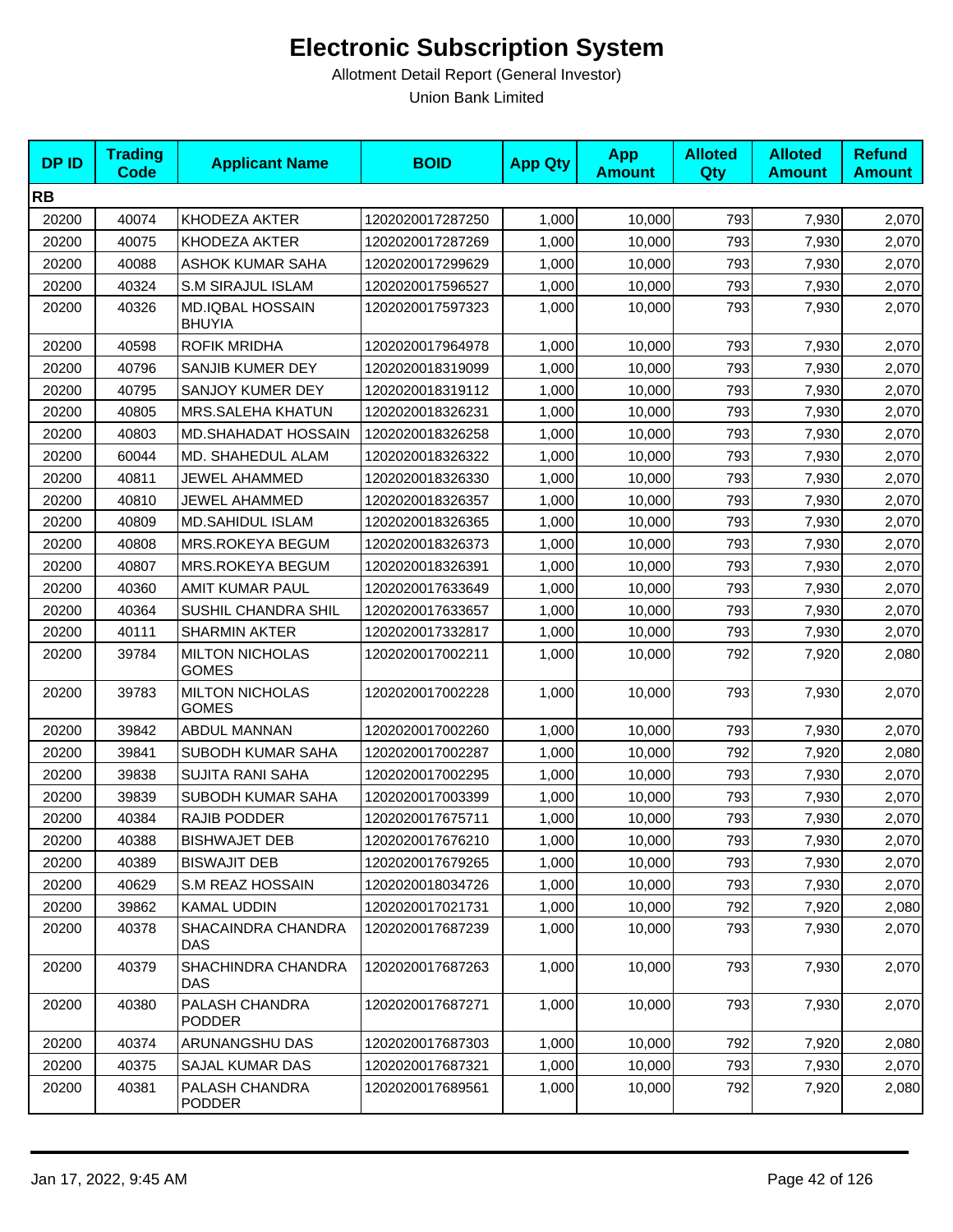| <b>DPID</b> | <b>Trading</b><br><b>Code</b> | <b>Applicant Name</b>                   | <b>BOID</b>      | <b>App Qty</b> | <b>App</b><br><b>Amount</b> | <b>Alloted</b><br><b>Qty</b> | <b>Alloted</b><br><b>Amount</b> | <b>Refund</b><br><b>Amount</b> |
|-------------|-------------------------------|-----------------------------------------|------------------|----------------|-----------------------------|------------------------------|---------------------------------|--------------------------------|
| <b>RB</b>   |                               |                                         |                  |                |                             |                              |                                 |                                |
| 20200       | 40382                         | <b>BILASH CHANDRA</b><br><b>PODDER</b>  | 1202020017689578 | 1,000          | 10,000                      | 793                          | 7,930                           | 2,070                          |
| 20200       | 40383                         | <b>BILASH CHANDRA</b><br><b>PODDER</b>  | 1202020017689594 | 1,000          | 10,000                      | 793                          | 7,930                           | 2,070                          |
| 20200       | 40630                         | S.M REZA HOSSAIN                        | 1202020018034734 | 1,000          | 10,000                      | 793                          | 7,930                           | 2,070                          |
| 20200       | 40631                         | <b>HELAL SIKDER</b>                     | 1202020018034742 | 1,000          | 10,000                      | 793                          | 7,930                           | 2,070                          |
| 20200       | 40632                         | <b>HELAL SIKDER</b>                     | 1202020018034750 | 1,000          | 10,000                      | 793                          | 7,930                           | 2,070                          |
| 20200       | 40639                         | <b>ZINIA AKTHER</b>                     | 1202020018049651 | 1,000          | 10,000                      | 793                          | 7,930                           | 2,070                          |
| 20200       | G2023                         | MD. ABDUL MOKTADIR                      | 1202020017047709 | 1,000          | 10,000                      | 793                          | 7,930                           | 2,070                          |
| 20200       | 40159                         | MD.MOFAZZAL HYDER<br><b>CHOWDHURY</b>   | 1202020017411225 | 1,000          | 10,000                      | 793                          | 7,930                           | 2,070                          |
| 20200       | 40420                         | DIN MOHAMMAD DULAL                      | 1202020017723348 | 1,000          | 10,000                      | 792                          | 7,920                           | 2,080                          |
| 20200       | 40402                         | SHIULI RANI SAHA                        | 1202020017723364 | 1,000          | 10,000                      | 793                          | 7,930                           | 2,070                          |
| 20200       | 40439                         | MD.BAHAUDDIN                            | 1202020017734422 | 1,000          | 10,000                      | 793                          | 7,930                           | 2,070                          |
| 20200       | 40440                         | MD.BAHAUDDIN                            | 1202020017734430 | 1,000          | 10,000                      | 793                          | 7,930                           | 2,070                          |
| 20200       | 40408                         | MOHAMMAD ALI SARKER                     | 1202020017734457 | 1,000          | 10,000                      | 793                          | 7,930                           | 2,070                          |
| 20200       | 40191                         | SK MD KALIMULLAH                        | 1202020017433807 | 1,000          | 10,000                      | 793                          | 7,930                           | 2,070                          |
| 20200       | 40373                         | <b>MRS.MOMTAJ BEGUM</b>                 | 1202020017765220 | 1,000          | 10,000                      | 793                          | 7,930                           | 2,070                          |
| 20200       | 40469                         | <b>BAPI ROY</b>                         | 1202020017766276 | 1,000          | 10,000                      | 792                          | 7,920                           | 2,080                          |
| 20200       | 40449                         | <b>TULI BASAK</b>                       | 1202020017770514 | 1,000          | 10,000                      | 793                          | 7,930                           | 2,070                          |
| 20200       | 40450                         | <b>TULI BASAK</b>                       | 1202020017771072 | 1,000          | 10,000                      | 793                          | 7,930                           | 2,070                          |
| 20200       | 40676                         | <b>MEHERUN NESSA</b>                    | 1202020018147086 | 1,000          | 10,000                      | 793                          | 7,930                           | 2,070                          |
| 20200       | 40187                         | <b>UMME HALIMA</b>                      | 1202020017451026 | 1,000          | 10,000                      | 793                          | 7,930                           | 2,070                          |
| 20200       | 40213                         | <b>FAJLEH RABBI</b>                     | 1202020017451133 | 1,000          | 10,000                      | 793                          | 7,930                           | 2,070                          |
| 20200       | 40186                         | <b>BIKASH BARUA</b>                     | 1202020017452791 | 1,000          | 10,000                      | 793                          | 7,930                           | 2,070                          |
| 20200       | 40185                         | PARBATI BARUA                           | 1202020017452807 | 1,000          | 10,000                      | 793                          | 7,930                           | 2,070                          |
| 20200       | 60010                         | <b>MD.ALAMGIR HOSSAIN</b>               | 1202020018161835 | 1,000          | 10,000                      | 793                          | 7,930                           | 2,070                          |
| 20200       | 60015                         | <b>NADIR UDDIN</b>                      | 1202020018169526 | 1,000          | 10,000                      | 793                          | 7,930                           | 2,070                          |
| 20200       | 40013                         | QUAZI JUNAID AHMED                      | 1202020017182056 | 1,000          | 10,000                      | 793                          | 7,930                           | 2,070                          |
| 20200       | 40018                         | MD.MUZAMMEL HAQUE                       | 1202020017182120 | 1,000          | 10,000                      | 793                          | 7,930                           | 2,070                          |
| 20200       | 40707                         | <b>LABONY YEASMIN</b>                   | 1202020018190751 | 1,000          | 10,000                      | 793                          | 7,930                           | 2,070                          |
| 20200       | 40708                         | MR.SHAMIM AHMED                         | 1202020018190768 | 1,000          | 10,000                      | 793                          | 7,930                           | 2,070                          |
| 20200       | 40709                         | <b>MRS.LABONY YEASMIN</b>               | 1202020018190776 | 1,000          | 10,000                      | 793                          | 7,930                           | 2,070                          |
| 20200       | 40026                         | NAZRIN RAHMAN                           | 1202020017206796 | 1,000          | 10,000                      | 793                          | 7,930                           | 2,070                          |
| 20200       | 40195                         | <b>SOBURA KHATUN</b>                    | 1202020017488533 | 1,000          | 10,000                      | 793                          | 7,930                           | 2,070                          |
| 20200       | 65235                         | ASLAM HOSSAIN                           | 1202020019203646 | 1,000          | 10,000                      | 793                          | 7,930                           | 2,070                          |
| 20200       | 55048                         | <b>MD.KAMAL</b>                         | 1202020019468476 | 1,000          | 10,000                      | 793                          | 7,930                           | 2,070                          |
| 20200       | 55047                         | <b>MD.KAMAL</b>                         | 1202020019468484 | 1,000          | 10,000                      | 793                          | 7,930                           | 2,070                          |
| 20200       | 65087                         | RATAN CHANDRA DAS                       | 1202020018564346 | 1,000          | 10,000                      | 793                          | 7,930                           | 2,070                          |
| 20200       | 40985                         | <b>LITON CHANDRA</b><br><b>MAZUMDER</b> | 1202020018565169 | 1,000          | 10,000                      | 793                          | 7,930                           | 2,070                          |
| 20200       | 40984                         | <b>LITON CHANDRA</b><br>MAZUMDER        | 1202020018565177 | 1,000          | 10,000                      | 793                          | 7,930                           | 2,070                          |
| 20200       | 41298                         | SHAMOL KUMAR BASAK                      | 1202020018875986 | 1,000          | 10,000                      | 793                          | 7,930                           | 2,070                          |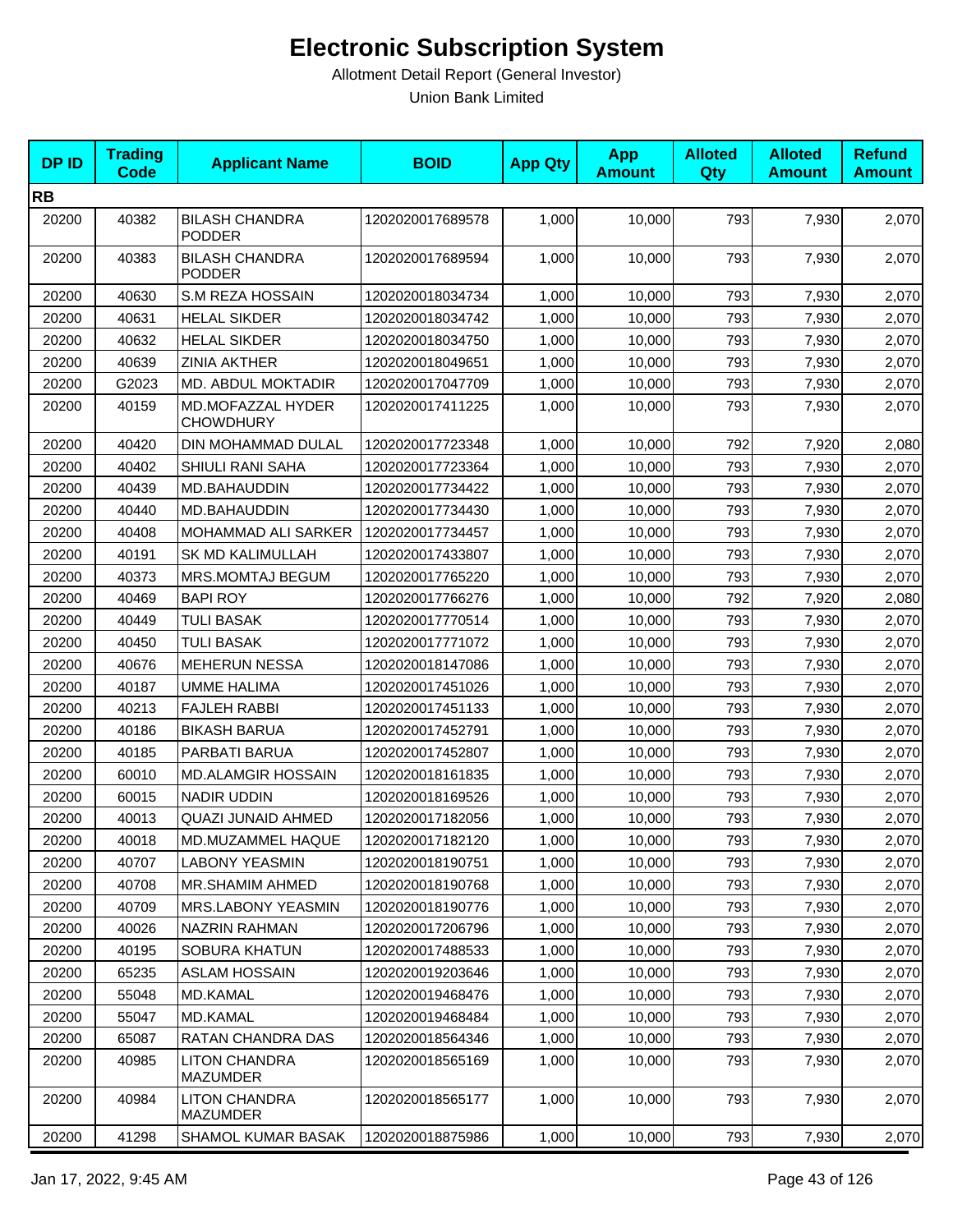| <b>DPID</b> | <b>Trading</b><br><b>Code</b> | <b>Applicant Name</b>                  | <b>BOID</b>      | <b>App Qty</b> | <b>App</b><br><b>Amount</b> | <b>Alloted</b><br>Qty | <b>Alloted</b><br><b>Amount</b> | <b>Refund</b><br><b>Amount</b> |
|-------------|-------------------------------|----------------------------------------|------------------|----------------|-----------------------------|-----------------------|---------------------------------|--------------------------------|
| <b>RB</b>   |                               |                                        |                  |                |                             |                       |                                 |                                |
| 20200       | 41299                         | SHAMOL KUMAR BASAK                     | 1202020018875994 | 1,000          | 10,000                      | 792                   | 7,920                           | 2,080                          |
| 20200       | 41300                         | <b>LOKENATH BASAK</b>                  | 1202020018876003 | 1,000          | 10,000                      | 793                   | 7,930                           | 2,070                          |
| 20200       | 41301                         | TARUN KUMAR BASAK                      | 1202020018876011 | 1,000          | 10,000                      | 793                   | 7,930                           | 2,070                          |
| 20200       | C3240                         | <b>MD. MOHIN UDDIN</b>                 | 1202020018888069 | 1,000          | 10,000                      | 793                   | 7,930                           | 2,070                          |
| 20200       | 50384                         | <b>GOLUM SHAHANAZE</b><br><b>BEGUM</b> | 1202020019216770 | 1,000          | 10,000                      | 793                   | 7,930                           | 2,070                          |
| 20200       | 50385                         | <b>GOLAM SHAHANAZE</b><br><b>BEGUM</b> | 1202020019216789 | 1,000          | 10,000                      | 793                   | 7,930                           | 2,070                          |
| 20200       | 50377                         | MD.SHAHIDUL ISLAM<br><b>BABUL</b>      | 1202020019216845 | 1,000          | 10,000                      | 793                   | 7,930                           | 2,070                          |
| 20200       | 65314                         | MD.ENAMUL HOQUE                        | 1202020019489566 | 1,000          | 10,000                      | 793                   | 7,930                           | 2,070                          |
| 20200       | 60089                         | SUPARTHO HALDER                        | 1202020018584241 | 1,000          | 10,000                      | 793                   | 7,930                           | 2,070                          |
| 20200       | 65092                         | HAFIZ MD.SOLAIMAN                      | 1202020018598156 | 1,000          | 10,000                      | 793                   | 7,930                           | 2,070                          |
| 20200       | 40962                         | <b>MOHAMMAD HANIF MIAH</b>             | 1202020018598164 | 1,000          | 10,000                      | 793                   | 7,930                           | 2,070                          |
| 20200       | 41400                         | <b>MIRA SINGH</b>                      | 1202020018928505 | 1,000          | 10,000                      | 793                   | 7,930                           | 2,070                          |
| 20200       | 41401                         | <b>MIRA SINGH</b>                      | 1202020018928620 | 1,000          | 10,000                      | 793                   | 7,930                           | 2,070                          |
| 20200       | 41316                         | <b>NUPUR RANI</b>                      | 1202020018928655 | 1,000          | 10,000                      | 793                   | 7,930                           | 2,070                          |
| 20200       | 65241                         | <b>KRISHNA GOPAL ROY</b>               | 1202020019261038 | 1,000          | 10,000                      | 793                   | 7,930                           | 2,070                          |
| 20200       | 60092                         | <b>MD.MASUD RANA</b>                   | 1202020018628994 | 1,000          | 10,000                      | 793                   | 7,930                           | 2,070                          |
| 20200       | 60102                         | KRISHNO KANTO SARKER 1202020018629102  |                  | 1,000          | 10,000                      | 793                   | 7,930                           | 2,070                          |
| 20200       | 60103                         | KRISHNO KANTO SARKER 1202020018629110  |                  | 1,000          | 10,000                      | 793                   | 7,930                           | 2,070                          |
| 20200       | 60109                         | SADHAN CHANDRA SAHA                    | 1202020018629171 | 1,000          | 10,000                      | 793                   | 7,930                           | 2,070                          |
| 20200       | 41646                         | KIRAN CHANDRA SARKER                   | 1202020019563244 | 1,000          | 10,000                      | 793                   | 7,930                           | 2,070                          |
| 20200       | 41647                         | KIRAN CHANDRA SARKER 1202020019563252  |                  | 1,000          | 10,000                      | 793                   | 7,930                           | 2,070                          |
| 20200       | 41043                         | <b>SUMON CHANDRA DAS</b>               | 1202020018651330 | 1,000          | 10,000                      | 793                   | 7,930                           | 2,070                          |
| 20200       | 41046                         | <b>SUMON CHANDRA DAS</b>               | 1202020018651365 | 1,000          | 10,000                      | 792                   | 7,920                           | 2,080                          |
| 20200       | 41047                         | PABITRA KUMER<br><b>SUTRADHAR</b>      | 1202020018652485 | 1,000          | 10,000                      | 793                   | 7,930                           | 2,070                          |
| 20200       | 65115                         | <b>MD.NAHID SARWAR</b>                 | 1202020018655339 | 1,000          | 10,000                      | 793                   | 7,930                           | 2,070                          |
| 20200       | 65114                         | JAYA DAS                               | 1202020018655347 | 1,000          | 10,000                      | 793                   | 7,930                           | 2,070                          |
| 20200       | 41345                         | <b>MD.KHOKAN MIAH</b>                  | 1202020018954137 | 1,000          | 10,000                      | 793                   | 7,930                           | 2,070                          |
| 20200       | 41348                         | <b>MD.KHOKAN MIAH</b>                  | 1202020018954228 | 1,000          | 10,000                      | 792                   | 7,920                           | 2,080                          |
| 20200       | 41364                         | <b>MANASH KUMAR DAS</b>                | 1202020018961066 | 1,000          | 10,000                      | 793                   | 7,930                           | 2,070                          |
| 20200       | 60193                         | <b>MD. MONIR HOSSAIN</b>               | 1202020018966141 | 1,000          | 10,000                      | 793                   | 7,930                           | 2,070                          |
| 20200       | 41354                         | PRAYSH BASAK                           | 1202020018966414 | 1,000          | 10,000                      | 793                   | 7,930                           | 2,070                          |
| 20200       | 55061                         | TANVIR AHMED                           | 1202020019579701 | 1,000          | 10,000                      | 793                   | 7,930                           | 2,070                          |
| 20200       | 55062                         | TANVIR AHMED                           | 1202020019579711 | 1,000          | 10,000                      | 793                   | 7,930                           | 2,070                          |
| 20200       | 41016                         | RABINDRA NATH KUNDU                    | 1202020018667378 | 1,000          | 10,000                      | 793                   | 7,930                           | 2,070                          |
| 20200       | 41009                         | SK.MD.KALIMULLAH                       | 1202020018667418 | 1,000          | 10,000                      | 792                   | 7,920                           | 2,080                          |
| 20200       | 41060                         | DIBAKAR ROY                            | 1202020018671806 | 1,000          | 10,000                      | 793                   | 7,930                           | 2,070                          |
| 20200       | 65124                         | SAIKAT SAHA                            | 1202020018673179 | 1,000          | 10,000                      | 793                   | 7,930                           | 2,070                          |
| 20200       | 60114                         | KAMALESH PAUL                          | 1202020018673261 | 1,000          | 10,000                      | 793                   | 7,930                           | 2,070                          |
| 20200       | 60115                         | KAMALESH PAUL                          | 1202020018673286 | 1,000          | 10,000                      | 793                   | 7,930                           | 2,070                          |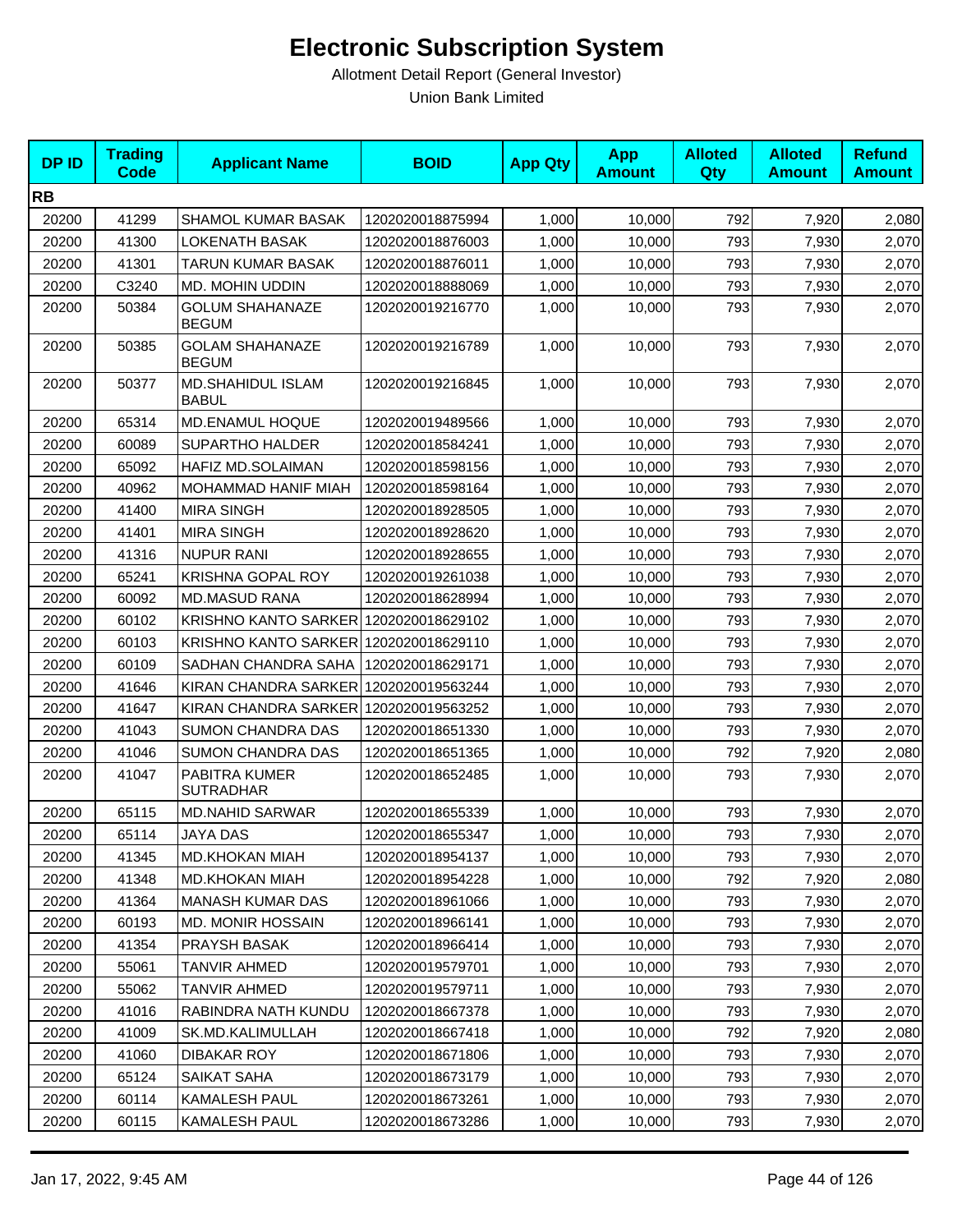| <b>DPID</b> | <b>Trading</b><br>Code | <b>Applicant Name</b>                    | <b>BOID</b>      | <b>App Qty</b> | <b>App</b><br><b>Amount</b> | <b>Alloted</b><br><b>Qty</b> | <b>Alloted</b><br><b>Amount</b> | <b>Refund</b><br><b>Amount</b> |
|-------------|------------------------|------------------------------------------|------------------|----------------|-----------------------------|------------------------------|---------------------------------|--------------------------------|
| <b>RB</b>   |                        |                                          |                  |                |                             |                              |                                 |                                |
| 20200       | 41019                  | <b>MANIK CHANDRA PAUL</b>                | 1202020018676131 | 1,000          | 10,000                      | 793                          | 7,930                           | 2,070                          |
| 20200       | C3238                  | ABDUL MALAK<br><b>HOWLADER</b>           | 1202020019314229 | 1,000          | 10.000                      | 793                          | 7,930                           | 2,070                          |
| 20200       | 40844                  | DEBESH CHANDRA ROY                       | 1202020018368727 | 1,000          | 10,000                      | 793                          | 7,930                           | 2,070                          |
| 20200       | 40846                  | <b>DIPALI RANI ROY</b>                   | 1202020018368743 | 1,000          | 10,000                      | 793                          | 7,930                           | 2,070                          |
| 20200       | 0F292                  | <b>MONOTOSH SIKDER</b>                   | 1202020018678725 | 1,000          | 10,000                      | 793                          | 7,930                           | 2,070                          |
| 20200       | 41079                  | <b>SHAMIMA YASMIN LUCKY</b>              | 1202020018696613 | 1,000          | 10,000                      | 793                          | 7,930                           | 2,070                          |
| 20200       | 41080                  | <b>MD.MAHMUDUR RAHMAN</b><br><b>RONY</b> | 1202020018696680 | 1,000          | 10,000                      | 793                          | 7,930                           | 2,070                          |
| 20200       | 41081                  | <b>MD.ABUL HASNAT</b><br><b>TALUKDER</b> | 1202020018696699 | 1,000          | 10,000                      | 793                          | 7,930                           | 2,070                          |
| 20200       | 41099                  | <b>MD.ABDUL LATIF</b>                    | 1202020018719802 | 1,000          | 10,000                      | 793                          | 7,930                           | 2,070                          |
| 20200       | 41504                  | PARUL RANI SAHA                          | 1202020019331072 | 1,000          | 10,000                      | 792                          | 7,920                           | 2,080                          |
| 20200       | 60257                  | SAJIB CHANDRA DAS                        | 1202020019331099 | 1,000          | 10.000                      | 793                          | 7,930                           | 2,070                          |
| 20200       | 41505                  | PARUL RANI SAHA                          | 1202020019331112 | 1,000          | 10,000                      | 793                          | 7,930                           | 2,070                          |
| 20200       | 41506                  | <b>MD.TIPU SULTAN</b>                    | 1202020019331147 | 1,000          | 10,000                      | 793                          | 7,930                           | 2,070                          |
| 20200       | 60256                  | SAJIB CHANDRA DAS                        | 1202020019331211 | 1,000          | 10,000                      | 793                          | 7,930                           | 2,070                          |
| 20200       | 41497                  | <b>MD.TIPU SULTAN</b>                    | 1202020019331221 | 1,000          | 10,000                      | 793                          | 7,930                           | 2,070                          |
| 20200       | 41100                  | <b>MD.ABDUL LATIF</b>                    | 1202020018719837 | 1,000          | 10,000                      | 793                          | 7,930                           | 2,070                          |
| 20200       | 41102                  | <b>MD.KAWSAR</b>                         | 1202020018722495 | 1,000          | 10,000                      | 793                          | 7,930                           | 2,070                          |
| 20200       | 41388                  | AJIT KUMAR BASAK                         | 1202020019048089 | 1,000          | 10,000                      | 793                          | 7,930                           | 2,070                          |
| 20200       | 41389                  | AJIT KUMAR BASAK                         | 1202020019048097 | 1,000          | 10,000                      | 793                          | 7,930                           | 2,070                          |
| 20200       | 40860                  | DEBI ROY                                 | 1202020018438084 | 1,000          | 10,000                      | 793                          | 7,930                           | 2,070                          |
| 20200       | 40859                  | <b>DEBI ROY</b>                          | 1202020018438092 | 1,000          | 10,000                      | 793                          | 7,930                           | 2,070                          |
| 20200       | 40858                  | <b>ETI SAHA</b>                          | 1202020018438108 | 1,000          | 10,000                      | 793                          | 7,930                           | 2,070                          |
| 20200       | 40857                  | <b>ETI SAHA</b>                          | 1202020018438116 | 1,000          | 10,000                      | 792                          | 7,920                           | 2,080                          |
| 20200       | 60046                  | <b>KANON PAUL</b>                        | 1202020018440315 | 1,000          | 10,000                      | 793                          | 7,930                           | 2,070                          |
| 20200       | 60128                  | <b>SM.MAHMUDUL HASAN</b>                 | 1202020018743138 | 1,000          | 10,000                      | 793                          | 7,930                           | 2,070                          |
| 20200       | 60129                  | <b>SM.MAHMUDUL HASAN</b>                 | 1202020018743146 | 1,000          | 10,000                      | 793                          | 7,930                           | 2,070                          |
| 20200       | 41118                  | RAKESH PAL                               | 1202020018766631 | 1,000          | 10,000                      | 793                          | 7,930                           | 2,070                          |
| 20200       | 41117                  | <b>RAKESH PAL</b>                        | 1202020018766805 | 1,000          | 10,000                      | 793                          | 7,930                           | 2,070                          |
| 20200       | 41407                  | <b>MD.AMIR HOSSAIN</b>                   | 1202020019091728 | 1,000          | 10,000                      | 793                          | 7,930                           | 2,070                          |
| 20200       | 41562                  | ANJANA RANI BASAK                        | 1202020019382298 | 1,000          | 10,000                      | 793                          | 7,930                           | 2,070                          |
| 20200       | 41561                  | ANJANA RANI BASAK                        | 1202020019382303 | 1,000          | 10,000                      | 793                          | 7,930                           | 2,070                          |
| 20200       | 41559                  | <b>DEBANSHU</b><br><b>CHAKROBORTI</b>    | 1202020019382661 | 1,000          | 10,000                      | 793                          | 7,930                           | 2,070                          |
| 20200       | 50412                  | <b>MD.KABIR HOSEN</b>                    | 1202020019401272 | 1,000          | 10,000                      | 793                          | 7,930                           | 2,070                          |
| 20200       | 40938                  | RAHENA AKTHER                            | 1202020018496319 | 1,000          | 10,000                      | 793                          | 7,930                           | 2,070                          |
| 20200       | 60063                  | SADHAN CHANDRA SAHA                      | 1202020018496327 | 1,000          | 10,000                      | 793                          | 7,930                           | 2,070                          |
| 20200       | 60064                  | <b>SUMITA SAHA</b>                       | 1202020018496335 | 1,000          | 10,000                      | 793                          | 7,930                           | 2,070                          |
| 20200       | 60065                  | LIPIKA RANI SAHA                         | 1202020018496351 | 1,000          | 10,000                      | 793                          | 7,930                           | 2,070                          |
| 20200       | G2266                  | SHAHNAZ FATIMA                           | 1202020019133438 | 1,000          | 10,000                      | 793                          | 7,930                           | 2,070                          |
| 20200       | 41432                  | <b>MD.KAJAL HOWLADER</b>                 | 1202020019137693 | 1,000          | 10,000                      | 793                          | 7,930                           | 2,070                          |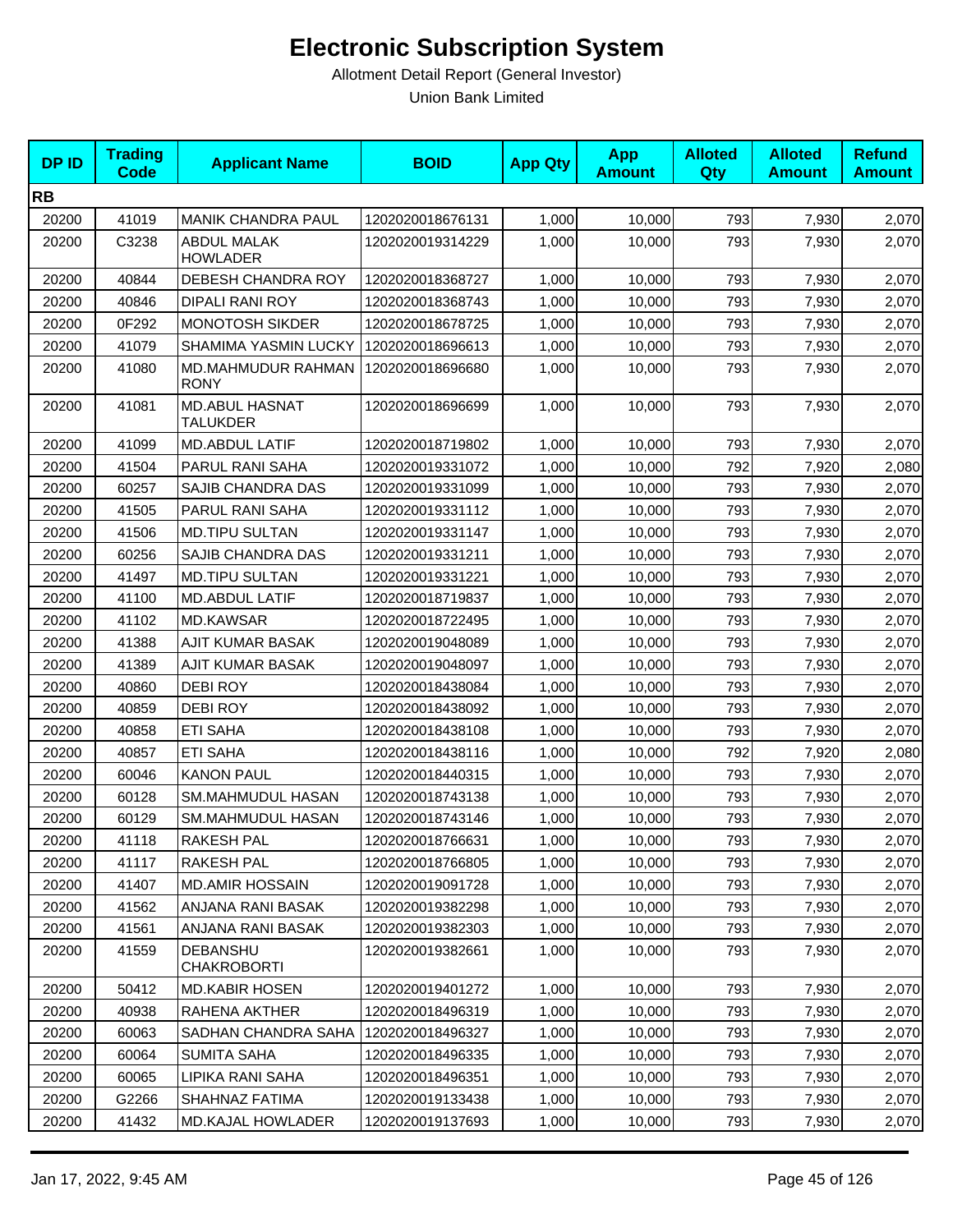| <b>DPID</b> | <b>Trading</b><br><b>Code</b> | <b>Applicant Name</b>                          | <b>BOID</b>      | <b>App Qty</b> | <b>App</b><br><b>Amount</b> | <b>Alloted</b><br>Qty | <b>Alloted</b><br><b>Amount</b> | <b>Refund</b><br><b>Amount</b> |
|-------------|-------------------------------|------------------------------------------------|------------------|----------------|-----------------------------|-----------------------|---------------------------------|--------------------------------|
| <b>RB</b>   |                               |                                                |                  |                |                             |                       |                                 |                                |
| 20200       | 41433                         | KAJAL HOWLADER                                 | 1202020019137709 | 1,000          | 10,000                      | 793                   | 7,930                           | 2,070                          |
| 20200       | 41563                         | SAMVU NATH PAUL                                | 1202020019418180 | 1,000          | 10,000                      | 793                   | 7,930                           | 2,070                          |
| 20200       | 41564                         | SAMVUNATH PAUL                                 | 1202020019418199 | 1,000          | 10,000                      | 793                   | 7,930                           | 2,070                          |
| 20200       | 41565                         | <b>MST.BEAUTI KHATUN</b>                       | 1202020019418204 | 1,000          | 10,000                      | 793                   | 7,930                           | 2,070                          |
| 20200       | 65263                         | MD.SHAHJAHAN                                   | 1202020019421764 | 1,000          | 10,000                      | 793                   | 7,930                           | 2,070                          |
| 20200       | 65075                         | <b>MORSHEDA YEASMIN</b>                        | 1202020018514001 | 1,000          | 10,000                      | 793                   | 7,930                           | 2,070                          |
| 20200       | 40956                         | <b>MD.SHARIF HOSSAIN</b>                       | 1202020018514026 | 1,000          | 10,000                      | 793                   | 7,930                           | 2,070                          |
| 20200       | 65161                         | <b>SHAMIM AHMED</b>                            | 1202020018832884 | 1,000          | 10,000                      | 793                   | 7,930                           | 2,070                          |
| 20200       | 41154                         | <b>MD.NAZRUL ISLAM</b>                         | 1202020018833276 | 1,000          | 10,000                      | 793                   | 7,930                           | 2,070                          |
| 20200       | 41153                         | MD.NAZRUL ISLAM                                | 1202020018833292 | 1,000          | 10,000                      | 793                   | 7,930                           | 2,070                          |
| 20200       | 41152                         | MD.HAZRAT ALI                                  | 1202020018833308 | 1,000          | 10,000                      | 793                   | 7,930                           | 2,070                          |
| 20200       | 41150                         | <b>BILKIS BEGUM</b>                            | 1202020018833324 | 1,000          | 10,000                      | 793                   | 7,930                           | 2,070                          |
| 20200       | G1902                         | HOSNEARA BEGUM                                 | 1202020018535175 | 1,000          | 10,000                      | 793                   | 7,930                           | 2,070                          |
| 20200       | 65077                         | MORSHEDA YEASMIN                               | 1202020018540873 | 1,000          | 10,000                      | 793                   | 7,930                           | 2,070                          |
| 20200       | 55015                         | AMIN HASSAN                                    | 1202020018547371 | 1,000          | 10,000                      | 793                   | 7,930                           | 2,070                          |
| 20200       | 41149                         | <b>BILKIS BEGUM</b>                            | 1202020018833367 | 1,000          | 10,000                      | 793                   | 7,930                           | 2,070                          |
| 20200       | 65165                         | A.K.M.IMAM HOSSAIN                             | 1202020018833375 | 1,000          | 10,000                      | 793                   | 7,930                           | 2,070                          |
| 20200       | 65166                         | A.K.M.IMAM HOSSAIN                             | 1202020018833383 | 1,000          | 10,000                      | 793                   | 7,930                           | 2,070                          |
| 20200       | 41151                         | <b>MD.HAZRAT ALI</b>                           | 1202020018833407 | 1,000          | 10,000                      | 793                   | 7,930                           | 2,070                          |
| 20200       | 41136                         | MOHAMMAD ASHRAFUR<br><b>RAHMAN</b>             | 1202020018833474 | 1,000          | 10,000                      | 793                   | 7,930                           | 2,070                          |
| 20200       | 41165                         | <b>MD.ZAHIR UDDIN</b>                          | 1202020018833522 | 1,000          | 10,000                      | 793                   | 7,930                           | 2,070                          |
| 20200       | 41166                         | <b>MD.ZAHIR UDDIN</b>                          | 1202020018833530 | 1,000          | 10,000                      | 793                   | 7,930                           | 2,070                          |
| 20200       | 65160                         | <b>SHAMIM AHMED</b>                            | 1202020018833581 | 1,000          | 10,000                      | 793                   | 7,930                           | 2,070                          |
| 20200       | 41212                         | <b>MONI RANI KARMAKER</b>                      | 1202020018843629 | 1,000          | 10,000                      | 793                   | 7,930                           | 2,070                          |
| 20200       | 41213                         | <b>MONI RANI KARMAKER</b>                      | 1202020018843645 | 1,000          | 10,000                      | 793                   | 7,930                           | 2,070                          |
| 20200       | 55040                         | MAHMUDUR RAHMAN                                | 1202020019165728 | 1,000          | 10,000                      | 793                   | 7,930                           | 2,070                          |
| 20200       | 41599                         | MD. RAJIB HASAN                                | 1202020019446290 | 1,000          | 10,000                      | 793                   | 7,930                           | 2,070                          |
| 20200       | C3846                         | <b>MD. SHAHAJAHAN</b><br><b>MORSHED PARVEZ</b> | 1202020019455341 | 1,000          | 10,000                      | 793                   | 7,930                           | 2,070                          |
| 20200       | 0E250                         | ZAKIRUL ISLAM                                  | 1202020019455531 | 1,000          | 10,000                      | 793                   | 7,930                           | 2,070                          |
| 20200       | 40955                         | <b>MD.NAZRUL ISALM</b>                         | 1202020018550324 | 1,000          | 10,000                      | 793                   | 7,930                           | 2,070                          |
| 20200       | 40969                         | <b>HASINA BEGUM</b>                            | 1202020018550332 | 1,000          | 10,000                      | 793                   | 7,930                           | 2,070                          |
| 20200       | 40954                         | MD.NAZRUL ISLAM                                | 1202020018550340 | 1,000          | 10,000                      | 793                   | 7,930                           | 2,070                          |
| 20200       | 40970                         | MD. MONIRUZZAMAN                               | 1202020018550367 | 1,000          | 10.000                      | 793                   | 7,930                           | 2,070                          |
| 20200       | 60076                         | SAIFUL ISLAM                                   | 1202020018550375 | 1,000          | 10,000                      | 793                   | 7,930                           | 2,070                          |
| 20200       | 40971                         | <b>HASINA BEGUM</b>                            | 1202020018550407 | 1,000          | 10,000                      | 793                   | 7,930                           | 2,070                          |
| 20200       | 40967                         | <b>HOSNE ARA RANU</b>                          | 1202020018550466 | 1,000          | 10,000                      | 793                   | 7,930                           | 2,070                          |
| 20200       | 40968                         | HOSNE ARA RANU                                 | 1202020018550482 | 1,000          | 10,000                      | 793                   | 7,930                           | 2,070                          |
| 20200       | 40979                         | SANJOY KUMER PAUL                              | 1202020018561326 | 1,000          | 10,000                      | 793                   | 7,930                           | 2,070                          |
| 20200       | 40961                         | MOHAMMAD HANIF MIAH                            | 1202020018561334 | 1,000          | 10,000                      | 793                   | 7,930                           | 2,070                          |
| 20200       | 41175                         | <b>MD.HANIF</b>                                | 1202020018849751 | 1,000          | 10,000                      | 793                   | 7,930                           | 2,070                          |
| 20200       | 41178                         | MD.SELIM                                       | 1202020018849784 | 1,000          | 10,000                      | 793                   | 7,930                           | 2,070                          |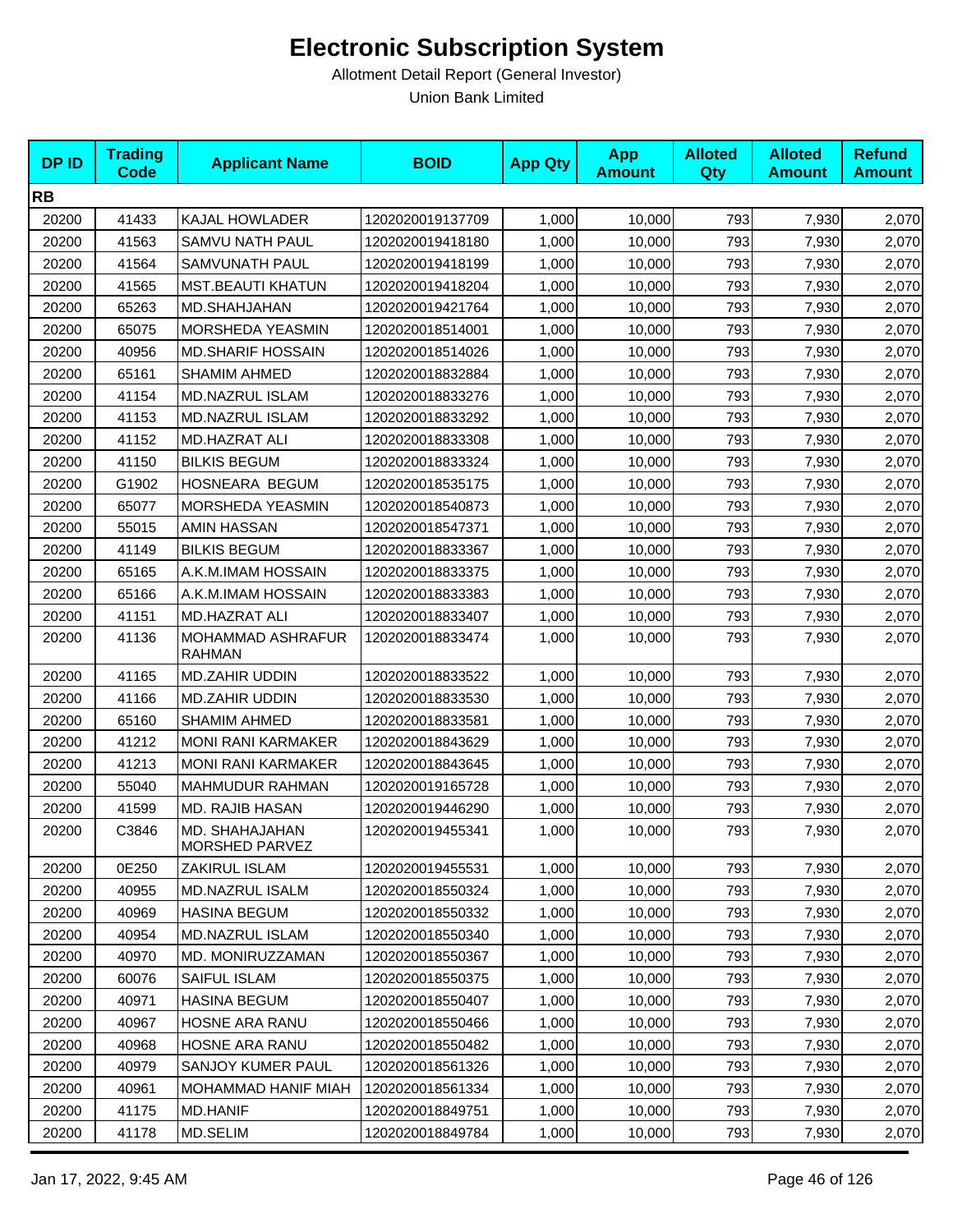| <b>DPID</b> | <b>Trading</b><br><b>Code</b> | <b>Applicant Name</b>                     | <b>BOID</b>      | <b>App Qty</b> | <b>App</b><br><b>Amount</b> | <b>Alloted</b><br>Qty | <b>Alloted</b><br><b>Amount</b> | <b>Refund</b><br><b>Amount</b> |
|-------------|-------------------------------|-------------------------------------------|------------------|----------------|-----------------------------|-----------------------|---------------------------------|--------------------------------|
| <b>RB</b>   |                               |                                           |                  |                |                             |                       |                                 |                                |
| 20200       | 41177                         | <b>MD.SELIM</b>                           | 1202020018850036 | 1,000          | 10,000                      | 793                   | 7,930                           | 2,070                          |
| 20200       | 41176                         | <b>MD.HANIF</b>                           | 1202020018850060 | 1,000          | 10,000                      | 793                   | 7,930                           | 2,070                          |
| 20200       | 65169                         | <b>MOHAMMAD HASIBUR</b><br>RAHMAN KHAN    | 1202020018850201 | 1,000          | 10,000                      | 793                   | 7,930                           | 2,070                          |
| 20200       | A5768                         | MD. MOHIDUZZAMAN                          | 1202020018856413 | 1,000          | 10,000                      | 793                   | 7,930                           | 2,070                          |
| 20200       | 65222                         | <b>MD.JASHIM UDDIN</b>                    | 1202020019171877 | 1,000          | 10,000                      | 793                   | 7,930                           | 2,070                          |
| 20200       | 65224                         | SONDA RANI SAHA                           | 1202020019172351 | 1,000          | 10,000                      | 793                   | 7,930                           | 2,070                          |
| 20200       | 65228                         | JADAB CHANDRA SAHA                        | 1202020019187351 | 1,000          | 10,000                      | 793                   | 7,930                           | 2,070                          |
| 20200       | 42109                         | S.M FARHAD HOSSAIN                        | 1202020020440635 | 1,000          | 10,000                      | 793                   | 7,930                           | 2,070                          |
| 20200       | 42009                         | <b>NOOR HOSSAIN</b>                       | 1202020020212156 | 1,000          | 10,000                      | 793                   | 7,930                           | 2,070                          |
| 20200       | 42010                         | <b>FEROZA BEGUM</b>                       | 1202020020212172 | 1,000          | 10,000                      | 793                   | 7,930                           | 2,070                          |
| 20200       | 0F716                         | SHELINA AZAD                              | 1202020020458738 | 1,000          | 10,000                      | 793                   | 7,930                           | 2,070                          |
| 20200       | 65375                         | REPON CHANDRA DAY                         | 1202020019795100 | 1,000          | 10,000                      | 793                   | 7,930                           | 2,070                          |
| 20200       | 00F71                         | MD. SAYADUL ISLAM                         | 1202020020021574 | 1,000          | 10,000                      | 793                   | 7,930                           | 2,070                          |
| 20200       | 42018                         | PROVASH CHANDRA ROY                       | 1202020020242206 | 1,000          | 10,000                      | 793                   | 7,930                           | 2,070                          |
| 20200       | 42013                         | <b>GOBINDA CHANDRA</b><br><b>KARMAKER</b> | 1202020020242249 | 1,000          | 10,000                      | 793                   | 7,930                           | 2,070                          |
| 20200       | 42116                         | <b>MD.NURUL ISLAM</b>                     | 1202020020482328 | 1,000          | 10,000                      | 793                   | 7,930                           | 2,070                          |
| 20200       | 42115                         | <b>MD.NURUL ISLAM</b>                     | 1202020020482336 | 1,000          | 10,000                      | 793                   | 7,930                           | 2,070                          |
| 20200       | 41796                         | ARUP KUMAR SAHA                           | 1202020019802081 | 1,000          | 10,000                      | 793                   | 7,930                           | 2,070                          |
| 20200       | 41905                         | <b>MD.ZIAUR RAHMAN</b>                    | 1202020020039139 | 1,000          | 10,000                      | 793                   | 7,930                           | 2,070                          |
| 20200       | 41904                         | <b>MD.ZIAUR RAHMAN</b>                    | 1202020020039147 | 1,000          | 10,000                      | 793                   | 7,930                           | 2,070                          |
| 20200       | 41810                         | <b>MD.MOSHARAF HOSSAIN</b><br><b>KHAN</b> | 1202020019835408 | 1,000          | 10,000                      | 793                   | 7,930                           | 2,070                          |
| 20200       | 41917                         | <b>BABUL CHANDRA DAS</b>                  | 1202020020060271 | 1,000          | 10,000                      | 793                   | 7,930                           | 2,070                          |
| 20200       | 41916                         | <b>BABUL CHANDRA DAS</b>                  | 1202020020060281 | 1,000          | 10,000                      | 793                   | 7,930                           | 2,070                          |
| 20200       | 41658                         | <b>HAMIDA AKTER</b>                       | 1202020019600711 | 1,000          | 10,000                      | 793                   | 7,930                           | 2,070                          |
| 20200       | 65383                         | <b>SREEBASH SAHA</b>                      | 1202020019861444 | 1,000          | 10,000                      | 792                   | 7,920                           | 2,080                          |
| 20200       | 41678                         | MD.ASADUJJAMAN                            | 1202020019615358 | 1,000          | 10,000                      | 793                   | 7,930                           | 2,070                          |
| 20200       | 41679                         | MD.ASADUJJAMAN                            | 1202020019615366 | 1,000          | 10,000                      | 793                   | 7,930                           | 2,070                          |
| 20200       | 41680                         | MST.MIRAJUNNESA                           | 1202020019615374 | 1,000          | 10,000                      | 793                   | 7,930                           | 2,070                          |
| 20200       | 41681                         | MST.MIRAJUNNESA                           | 1202020019615382 | 1,000          | 10,000                      | 793                   | 7,930                           | 2,070                          |
| 20200       | 41687                         | TAHMINA KHANDOKER<br><b>SHIBLY</b>        | 1202020019615457 | 1,000          | 10,000                      | 793                   | 7,930                           | 2,070                          |
| 20200       | 41688                         | SHAHEEN AKHTER                            | 1202020019615465 | 1,000          | 10,000                      | 793                   | 7,930                           | 2,070                          |
| 20200       | 00511                         | <b>MAMUN HASAN</b>                        | 1202020019876388 | 1,000          | 10,000                      | 793                   | 7,930                           | 2,070                          |
| 20200       | A1351                         | PINTU WILLIAM GOMES                       | 1202020020322834 | 1,000          | 10,000                      | 793                   | 7,930                           | 2,070                          |
| 20200       | 41706                         | ASHIFA SIDDIKA                            | 1202020019629982 | 1,000          | 10,000                      | 793                   | 7,930                           | 2,070                          |
| 20200       | 0F227                         | Md. Habibur Rahman                        | 1202020019632292 | 1,000          | 10,000                      | 793                   | 7,930                           | 2,070                          |
| 20200       | 65388                         | SARBAJIT KUMAR SAHA                       | 1202020019893488 | 1,000          | 10,000                      | 792                   | 7,920                           | 2,080                          |
| 20200       | 65389                         | <b>MD.KHORSHED ALAM</b>                   | 1202020019893496 | 1,000          | 10,000                      | 793                   | 7,930                           | 2,070                          |
| 20200       | 41909                         | MD.HAFIZ                                  | 1202020020084771 | 1,000          | 10,000                      | 793                   | 7,930                           | 2,070                          |
| 20200       | 41911                         | MD.HAFIZ                                  | 1202020020084788 | 1,000          | 10,000                      | 793                   | 7,930                           | 2,070                          |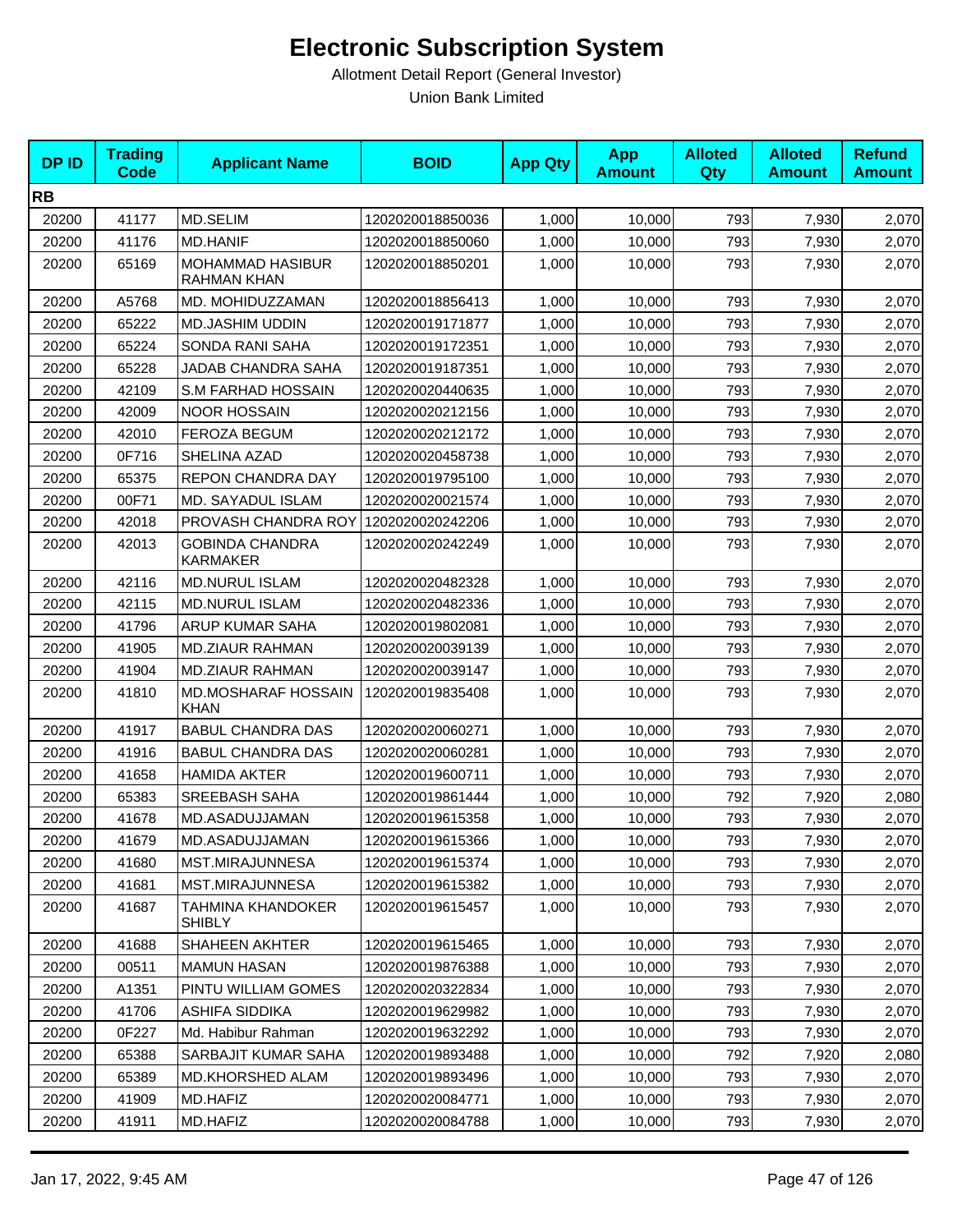| <b>DPID</b> | <b>Trading</b><br><b>Code</b> | <b>Applicant Name</b>                   | <b>BOID</b>      | <b>App Qty</b> | <b>App</b><br><b>Amount</b> | <b>Alloted</b><br><b>Qty</b> | <b>Alloted</b><br><b>Amount</b> | <b>Refund</b><br><b>Amount</b> |
|-------------|-------------------------------|-----------------------------------------|------------------|----------------|-----------------------------|------------------------------|---------------------------------|--------------------------------|
| <b>RB</b>   |                               |                                         |                  |                |                             |                              |                                 |                                |
| 20200       | 42095                         | MD.HARUN-OR-RASHID<br><b>MOLLAH</b>     | 1202020020349260 | 1,000          | 10,000                      | 793                          | 7,930                           | 2,070                          |
| 20200       | 60318                         | TANIA SULTANA                           | 1202020019911492 | 1,000          | 10,000                      | 793                          | 7,930                           | 2,070                          |
| 20200       | 60319                         | TANIA SULTANA                           | 1202020019911508 | 1,000          | 10,000                      | 793                          | 7,930                           | 2,070                          |
| 20200       | A5658                         | <b>FEROZA BEGUM</b>                     | 1202020019676950 | 1,000          | 10,000                      | 792                          | 7,920                           | 2,080                          |
| 20200       | 41737                         | RESHMA AKTAR                            | 1202020019685771 | 1,000          | 10,000                      | 793                          | 7,930                           | 2,070                          |
| 20200       | 41736                         | MUHAMMAD JAHID<br><b>SARKAR</b>         | 1202020019685781 | 1,000          | 10,000                      | 793                          | 7,930                           | 2,070                          |
| 20200       | 41947                         | <b>MONIR HOSSAIN BHUIYA</b>             | 1202020020137944 | 1,000          | 10,000                      | 793                          | 7,930                           | 2,070                          |
| 20200       | 41944                         | <b>MOSSAMAT SHAHINA</b><br><b>BEGUM</b> | 1202020020137960 | 1,000          | 10,000                      | 793                          | 7,930                           | 2,070                          |
| 20200       | 41941                         | MD.RAMZAN                               | 1202020020137995 | 1,000          | 10,000                      | 793                          | 7,930                           | 2,070                          |
| 20200       | 41940                         | <b>BABUL KHAN</b>                       | 1202020020139961 | 1,000          | 10,000                      | 793                          | 7,930                           | 2,070                          |
| 20200       | 41939                         | <b>MD.KAMAL</b>                         | 1202020020139978 | 1,000          | 10,000                      | 793                          | 7,930                           | 2,070                          |
| 20200       | 41938                         | <b>MD.ABDUR RAHMAN</b>                  | 1202020020139986 | 1,000          | 10,000                      | 793                          | 7,930                           | 2,070                          |
| 20200       | 42101                         | MD.KAMAL HOSSAN                         | 1202020020394082 | 1,000          | 10,000                      | 793                          | 7,930                           | 2,070                          |
| 20200       | 42102                         | <b>MD.KAMAL HOSSAN</b>                  | 1202020020394090 | 1,000          | 10,000                      | 792                          | 7,920                           | 2,080                          |
| 20200       | 65364                         | KAZI NAZRUL ISLAM                       | 1202020019690915 | 1,000          | 10,000                      | 793                          | 7,930                           | 2,070                          |
| 20200       | 41739                         | SHUDARAM GHOSH                          | 1202020019692189 | 1,000          | 10,000                      | 793                          | 7,930                           | 2,070                          |
| 20200       | 41858                         | ROKSANA KABIR                           | 1202020019948057 | 1,000          | 10,000                      | 793                          | 7,930                           | 2,070                          |
| 20200       | 41859                         | MD.MONOWARUL HAQUE                      | 1202020019948091 | 1,000          | 10,000                      | 793                          | 7,930                           | 2,070                          |
| 20200       | 41860                         | MD.MONOWARUL HAQUE                      | 1202020019948105 | 1,000          | 10,000                      | 793                          | 7,930                           | 2,070                          |
| 20200       | 41861                         | ROKSANA KABIR                           | 1202020019948113 | 1,000          | 10,000                      | 793                          | 7,930                           | 2,070                          |
| 20200       | 60334                         | <b>BISHWAJIT PAUL</b>                   | 1202020020160810 | 1,000          | 10,000                      | 793                          | 7,930                           | 2,070                          |
| 20200       | 65402                         | <b>BIPLOB CHANDRA DAS</b>               | 1202020019979912 | 1,000          | 10,000                      | 793                          | 7,930                           | 2,070                          |
| 20200       | 65403                         | <b>BIPLOB CHANDRA DAS</b>               | 1202020019979920 | 1,000          | 10,000                      | 793                          | 7,930                           | 2,070                          |
| 20200       | 41875                         | MD.SHAJAHAN MAL                         | 1202020019981434 | 1,000          | 10,000                      | 792                          | 7,920                           | 2,080                          |
| 20200       | B8224                         | <b>ABDUS SALAM</b>                      | 1202020020178541 | 1,000          | 10,000                      | 793                          | 7,930                           | 2,070                          |
| 20200       | 65440                         | NIRMAL KUMAR SAHA                       | 1202020020429955 | 1,000          | 10,000                      | 793                          | 7,930                           | 2,070                          |
| 20200       | 65441                         | NIRMAL KUMAR SAHA                       | 1202020020429963 | 1,000          | 10,000                      | 793                          | 7,930                           | 2,070                          |
| 20200       | 42110                         | <b>S.M FARHAD HOSSAIN</b>               | 1202020020440627 | 1,000          | 10.000                      | 793                          | 7,930                           | 2,070                          |
| 20200       | 65469                         | SHANKAR KUMAR SAHA                      | 1202020020698220 | 1,000          | 10,000                      | 793                          | 7,930                           | 2,070                          |
| 20200       | 42180                         | <b>MD.SHORIOT MIA</b>                   | 1202020020699581 | 1,000          | 10,000                      | 793                          | 7,930                           | 2,070                          |
| 20200       | 42250                         | AMINA KHATUN                            | 1202020020917360 | 1,000          | 10,000                      | 793                          | 7,930                           | 2,070                          |
| 20200       | 42248                         | MD.HASAN MAHMUD                         | 1202020020917387 | 1,000          | 10,000                      | 793                          | 7,930                           | 2,070                          |
| 20200       | 42247                         | AMINA KHATUN                            | 1202020020917395 | 1,000          | 10,000                      | 793                          | 7,930                           | 2,070                          |
| 20200       | 42245                         | MD.HASAN MAHMUD                         | 1202020020917419 | 1,000          | 10,000                      | 793                          | 7,930                           | 2,070                          |
| 20200       | A3269                         | MD.A.SATTAR<br><b>HOWLADER</b>          | 1202020021165451 | 1,000          | 10,000                      | 793                          | 7,930                           | 2,070                          |
| 20200       | 0E123                         | MASUD MOHAMMAD<br>PERVEZ                | 1202020021456939 | 1,000          | 10,000                      | 793                          | 7,930                           | 2,070                          |
| 20200       | 42184                         | MD.AL-AMIN                              | 1202020020725586 | 1,000          | 10,000                      | 793                          | 7,930                           | 2,070                          |
| 20200       | 42185                         | MD.AL-AMIN                              | 1202020020725594 | 1,000          | 10,000                      | 793                          | 7,930                           | 2,070                          |
| 20200       | 42190                         | <b>MD.SHORIOT MIA</b>                   | 1202020020725642 | 1,000          | 10,000                      | 793                          | 7,930                           | 2,070                          |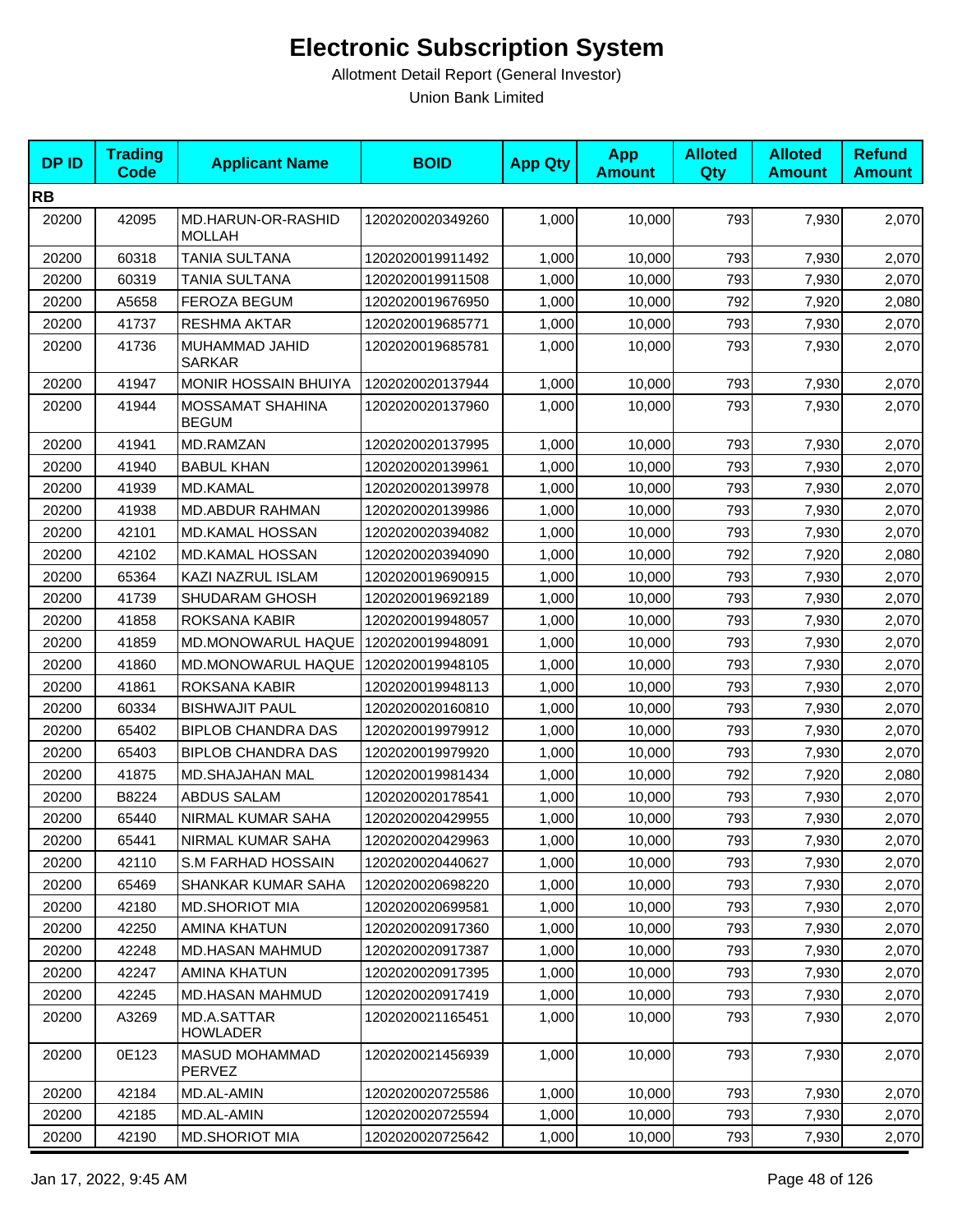| <b>DPID</b> | <b>Trading</b><br>Code | <b>Applicant Name</b>                   | <b>BOID</b>      | <b>App Qty</b> | <b>App</b><br><b>Amount</b> | <b>Alloted</b><br>Qty | <b>Alloted</b><br><b>Amount</b> | <b>Refund</b><br><b>Amount</b> |
|-------------|------------------------|-----------------------------------------|------------------|----------------|-----------------------------|-----------------------|---------------------------------|--------------------------------|
| <b>RB</b>   |                        |                                         |                  |                |                             |                       |                                 |                                |
| 20200       | 42321                  | <b>MD.MAHEDI HASAN</b>                  | 1202020021200226 | 1,000          | 10,000                      | 793                   | 7,930                           | 2,070                          |
| 20200       | 42318                  | <b>MD.MAHEDI HASAN</b>                  | 1202020021200250 | 1,000          | 10,000                      | 793                   | 7,930                           | 2,070                          |
| 20200       | 65527                  | <b>BIPLAB ROY</b>                       | 1202020021200309 | 1,000          | 10,000                      | 793                   | 7,930                           | 2,070                          |
| 20200       | 42323                  | ZAKIR MAHMUD                            | 1202020021200325 | 1,000          | 10,000                      | 793                   | 7,930                           | 2,070                          |
| 20200       | 42324                  | ZAKIR MAHMUD                            | 1202020021200333 | 1,000          | 10,000                      | 793                   | 7,930                           | 2,070                          |
| 20200       | D4850                  | <b>JOLY DAS</b>                         | 1202020020970991 | 1,000          | 10,000                      | 793                   | 7,930                           | 2,070                          |
| 20200       | 65553                  | RADHA MADHAB SAHA                       | 1202020021491761 | 1,000          | 10,000                      | 793                   | 7,930                           | 2,070                          |
| 20200       | 42195                  | JWEL KUMAR SAHA                         | 1202020020754749 | 1,000          | 10,000                      | 793                   | 7,930                           | 2,070                          |
| 20200       | 42196                  | <b>JWEL KUMAR SAHA</b>                  | 1202020020754757 | 1,000          | 10,000                      | 793                   | 7,930                           | 2,070                          |
| 20200       | G1780                  | MD. TOFAZZAL HOSSAIN                    | 1202020020771021 | 1,000          | 10,000                      | 793                   | 7,930                           | 2,070                          |
| 20200       | 0F282                  | SANDHA RANI DAS                         | 1202020020784534 | 1,000          | 10,000                      | 793                   | 7,930                           | 2,070                          |
| 20200       | 14640                  | <b>JARIATUL ACHPIA</b>                  | 1202020020551052 | 1,000          | 10,000                      | 793                   | 7,930                           | 2,070                          |
| 20200       | 42155                  | <b>MRINMAYEE DAS</b>                    | 1202020020797171 | 1,000          | 10,000                      | 793                   | 7,930                           | 2,070                          |
| 20200       | 42156                  | MRINMAYEE DAS                           | 1202020020797181 | 1,000          | 10,000                      | 793                   | 7,930                           | 2,070                          |
| 20200       | 42282                  | <b>JHANTU KUMAR PAUL</b>                | 1202020021013013 | 1,000          | 10,000                      | 793                   | 7,930                           | 2,070                          |
| 20200       | 42281                  | <b>JHANTU KUMAR PAUL</b>                | 1202020021013021 | 1,000          | 10.000                      | 793                   | 7,930                           | 2,070                          |
| 20200       | 42217                  | DELOWARA BEGUM                          | 1202020020806349 | 1,000          | 10,000                      | 793                   | 7,930                           | 2,070                          |
| 20200       | 42215                  | DELOWARA BEGUM                          | 1202020020806373 | 1,000          | 10,000                      | 793                   | 7,930                           | 2,070                          |
| 20200       | 65486                  | <b>MD.ABU SAYEDUR</b><br><b>RAHMAN</b>  | 1202020020806472 | 1,000          | 10,000                      | 793                   | 7,930                           | 2,070                          |
| 20200       | 42145                  | KRISHNA RANI DAS                        | 1202020020589829 | 1,000          | 10,000                      | 793                   | 7,930                           | 2,070                          |
| 20200       | 42146                  | <b>KRISHAN RANI DAS</b>                 | 1202020020589837 | 1,000          | 10,000                      | 793                   | 7,930                           | 2,070                          |
| 20200       | 42292                  | <b>SUMON CHANDRA</b><br><b>MAJUMDER</b> | 1202020021051452 | 1,000          | 10,000                      | 793                   | 7,930                           | 2,070                          |
| 20200       | 42291                  | <b>SUMON CHANDRA</b><br><b>MAJUMDER</b> | 1202020021051479 | 1,000          | 10,000                      | 793                   | 7,930                           | 2,070                          |
| 20200       | 55066                  | MOHAMMAD ABDUL<br>AHAD                  | 1202020021051495 | 1,000          | 10,000                      | 793                   | 7,930                           | 2,070                          |
| 20200       | 55067                  | MOHAMMAD ABDUL<br>AHAD                  | 1202020021051519 | 1,000          | 10,000                      | 793                   | 7,930                           | 2,070                          |
| 20200       | 42228                  | MD.SHAH ALAM                            | 1202020020848041 | 1,000          | 10,000                      | 793                   | 7,930                           | 2,070                          |
| 20200       | 42227                  | <b>MD.RAFIQUL ISLAM</b>                 | 1202020020848090 | 1,000          | 10,000                      | 793                   | 7,930                           | 2,070                          |
| 20200       | 60398                  | <b>BIJON KUMAR SAHA</b>                 | 1202020021345221 | 1,000          | 10,000                      | 793                   | 7,930                           | 2,070                          |
| 20200       | 65461                  | MD. HARUN-UR-RASHID                     | 1202020020641554 | 1,000          | 10,000                      | 793                   | 7,930                           | 2,070                          |
| 20200       | A3831                  | MD. MUNEER HUSSAIN                      | 1202020020881461 | 1,000          | 10,000                      | 793                   | 7,930                           | 2,070                          |
| 20200       | 60371                  | MRS.ASMA-UL-<br>HUSNA(MITU)             | 1202020020883576 | 1,000          | 10,000                      | 793                   | 7,930                           | 2,070                          |
| 20200       | 60370                  | MRS.ASMA-UL-<br>HUSNA(MITU)             | 1202020020883592 | 1,000          | 10,000                      | 793                   | 7,930                           | 2,070                          |
| 20200       | 60367                  | MD.RASEL SHAIK                          | 1202020020883608 | 1,000          | 10,000                      | 793                   | 7,930                           | 2,070                          |
| 20200       | 0G254                  | MD. RAFIQUEL ISLAM                      | 1202020022147332 | 1,000          | 10,000                      | 792                   | 7,920                           | 2,080                          |
| 20200       | 65666                  | MD.JASHIM UDDIN                         | 1202020022427510 | 1,000          | 10,000                      | 793                   | 7,930                           | 2,070                          |
| 20200       | 42676                  | MONINDRA CHANDRA<br>SHILL               | 1202020022427909 | 1,000          | 10,000                      | 793                   | 7,930                           | 2,070                          |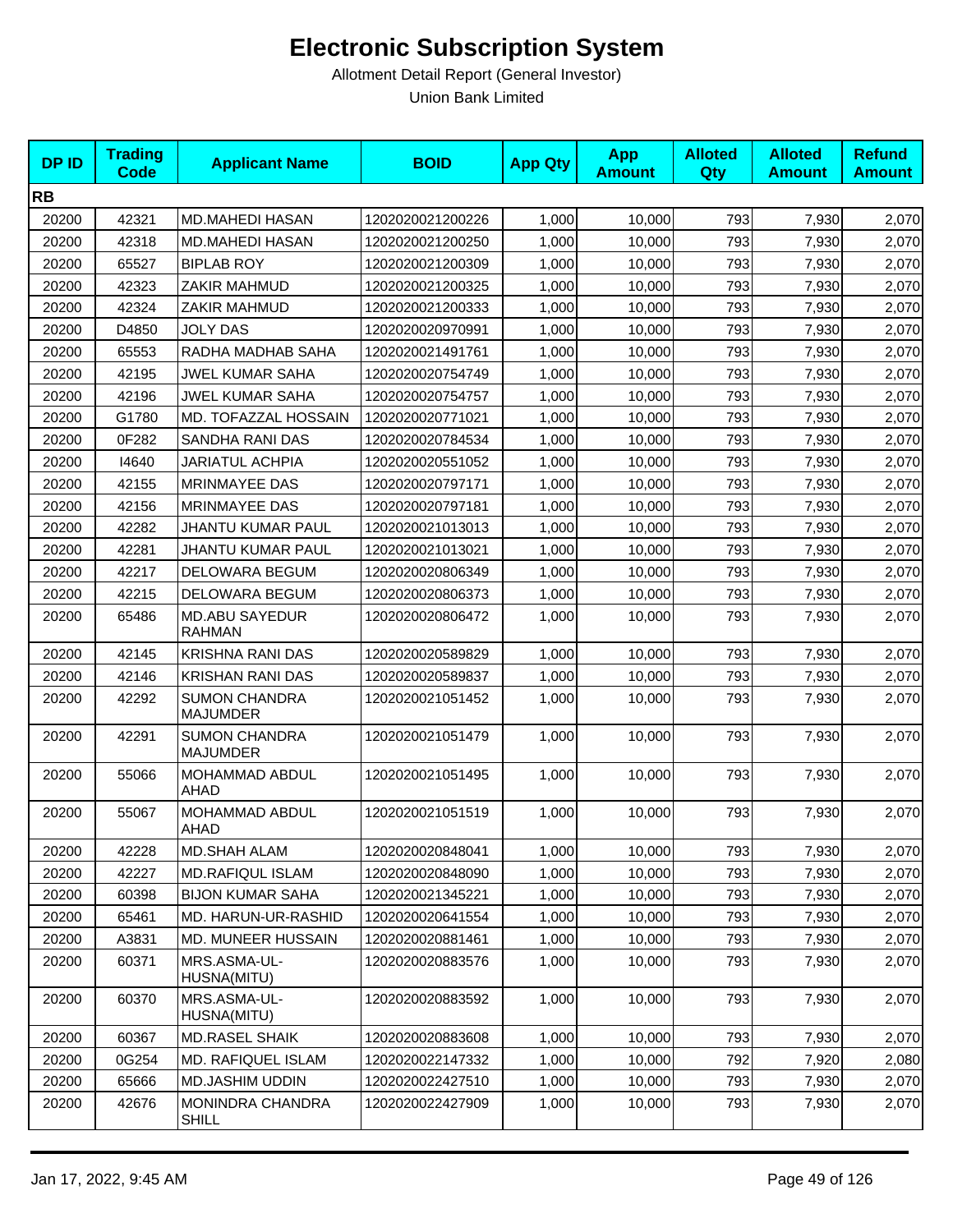| <b>DPID</b> | <b>Trading</b><br>Code | <b>Applicant Name</b>                      | <b>BOID</b>      | <b>App Qty</b> | <b>App</b><br><b>Amount</b> | <b>Alloted</b><br>Qty | <b>Alloted</b><br><b>Amount</b> | <b>Refund</b><br><b>Amount</b> |
|-------------|------------------------|--------------------------------------------|------------------|----------------|-----------------------------|-----------------------|---------------------------------|--------------------------------|
| <b>RB</b>   |                        |                                            |                  |                |                             |                       |                                 |                                |
| 20200       | 42698                  | <b>MD.YOUSUF ALI MOLLAH</b>                | 1202020022429635 | 1,000          | 10,000                      | 793                   | 7,930                           | 2,070                          |
| 20200       | 42699                  | MD.YOUSUF ALI MOLLAH                       | 1202020022429694 | 1,000          | 10,000                      | 793                   | 7,930                           | 2,070                          |
| 20200       | 65672                  | ABDUL MANNAN                               | 1202020022429967 | 1,000          | 10,000                      | 793                   | 7,930                           | 2,070                          |
| 20200       | 42675                  | MONINDRA CHANDRA<br>SHILL                  | 1202020022430045 | 1,000          | 10,000                      | 793                   | 7,930                           | 2,070                          |
| 20200       | 42523                  | <b>BIBHUTI RANJAN SAHA</b>                 | 1202020021909249 | 1,000          | 10,000                      | 793                   | 7,930                           | 2,070                          |
| 20200       | 42627                  | <b>BABU LAL AICH</b>                       | 1202020022168521 | 1,000          | 10,000                      | 793                   | 7,930                           | 2,070                          |
| 20200       | 42628                  | <b>BABU LAL AICH</b>                       | 1202020022168548 | 1,000          | 10,000                      | 793                   | 7,930                           | 2,070                          |
| 20200       | 42629                  | SHAMIR KUMAR DATTA                         | 1202020022168556 | 1,000          | 10,000                      | 793                   | 7,930                           | 2,070                          |
| 20200       | 42630                  | SHAMIR KUMAR DATTA                         | 1202020022168564 | 1,000          | 10,000                      | 793                   | 7,930                           | 2,070                          |
| 20200       | 65579                  | <b>INDRAJIT PODDER</b>                     | 1202020021695949 | 1,000          | 10,000                      | 793                   | 7,930                           | 2,070                          |
| 20200       | 65590                  | A.K.M AMIRUL ISLAM                         | 1202020021713407 | 1,000          | 10,000                      | 793                   | 7,930                           | 2,070                          |
| 20200       | 42540                  | PARMITA DAS TITHI                          | 1202020021939331 | 1,000          | 10,000                      | 792                   | 7,920                           | 2,080                          |
| 20200       | 42547                  | <b>BIBHUTI RANJAN SAHA</b>                 | 1202020021939366 | 1,000          | 10,000                      | 793                   | 7,930                           | 2,070                          |
| 20200       | 42548                  | DR.PRIYANKA SAHA                           | 1202020021939374 | 1,000          | 10,000                      | 793                   | 7,930                           | 2,070                          |
| 20200       | 42549                  | DR.AMITAV SAHA                             | 1202020021939382 | 1,000          | 10,000                      | 793                   | 7,930                           | 2,070                          |
| 20200       | 42483                  | <b>MD.SUMON MOLLA</b>                      | 1202020021742779 | 1,000          | 10,000                      | 793                   | 7,930                           | 2,070                          |
| 20200       | 60408                  | <b>BIJOY SHEN PAL</b>                      | 1202020021523308 | 1,000          | 10,000                      | 792                   | 7,920                           | 2,080                          |
| 20200       | 00F90                  | <b>MD. IBRAHIM MIR</b>                     | 1202020021527702 | 1,000          | 10,000                      | 793                   | 7,930                           | 2,070                          |
| 20200       | 42641                  | MD.SHOHAG                                  | 1202020022258892 | 1,000          | 10,000                      | 793                   | 7,930                           | 2,070                          |
| 20200       | 42643                  | <b>MD.MONOAR AHSAN</b><br><b>CHOWDHURY</b> | 1202020022259177 | 1,000          | 10,000                      | 793                   | 7,930                           | 2,070                          |
| 20200       | 42644                  | <b>MD.MONOAR AHSAN</b><br><b>CHOWDHURY</b> | 1202020022259225 | 1,000          | 10,000                      | 792                   | 7,920                           | 2,080                          |
| 20200       | 42645                  | SHYMAL CHANDRA PAUL                        | 1202020022259241 | 1,000          | 10,000                      | 793                   | 7,930                           | 2,070                          |
| 20200       | 42400                  | PORITUSH SAHA                              | 1202020021544465 | 1,000          | 10,000                      | 792                   | 7,920                           | 2,080                          |
| 20200       | 42401                  | PORITUSH SAHA                              | 1202020021544473 | 1,000          | 10,000                      | 793                   | 7,930                           | 2,070                          |
| 20200       | 42403                  | VAJANA RANI SAHA                           | 1202020021545111 | 1,000          | 10,000                      | 793                   | 7,930                           | 2,070                          |
| 20200       | 42404                  | <b>SUMAN SAHA</b>                          | 1202020021545138 | 1,000          | 10,000                      | 793                   | 7,930                           | 2,070                          |
| 20200       | 42487                  | <b>KHANDOKER</b><br>MD.FARIDUDDIN          | 1202020021774167 | 1,000          | 10,000                      | 793                   | 7,930                           | 2,070                          |
| 20200       | 65599                  | <b>BIPLAB ROY</b>                          | 1202020021774207 | 1,000          | 10,000                      | 793                   | 7,930                           | 2,070                          |
| 20200       | 42642                  | MD.SHOHAG                                  | 1202020022276341 | 1,000          | 10,000                      | 793                   | 7,930                           | 2,070                          |
| 20200       | 42402                  | VAJANA RANI SAHA                           | 1202020021551201 | 1,000          | 10,000                      | 793                   | 7,930                           | 2,070                          |
| 20200       | 42448                  | NITYANANDA KUNDU                           | 1202020021555649 | 1,000          | 10,000                      | 793                   | 7,930                           | 2,070                          |
| 20200       | 42449                  | NITYANANDA KUNDU                           | 1202020021555657 | 1,000          | 10,000                      | 793                   | 7,930                           | 2,070                          |
| 20200       | 42492                  | DR.TEJENDRA CHANDRA<br>DAS                 | 1202020021798095 | 1,000          | 10,000                      | 793                   | 7,930                           | 2,070                          |
| 20200       | 42493                  | DR.TEJENDRA CHANDRA<br>DAS                 | 1202020021798135 | 1,000          | 10,000                      | 793                   | 7,930                           | 2,070                          |
| 20200       | 60481                  | <b>MOHAMMAD</b><br>OHIDUZZAMAN             | 1202020022303332 | 1,000          | 10,000                      | 793                   | 7,930                           | 2,070                          |
| 20200       | 60482                  | <b>MD.EMDADUL ISLAM</b>                    | 1202020022303359 | 1,000          | 10,000                      | 793                   | 7,930                           | 2,070                          |
| 20200       | 65567                  | <b>MD.YOSUF PATOARY</b>                    | 1202020021584175 | 1,000          | 10,000                      | 792                   | 7,920                           | 2,080                          |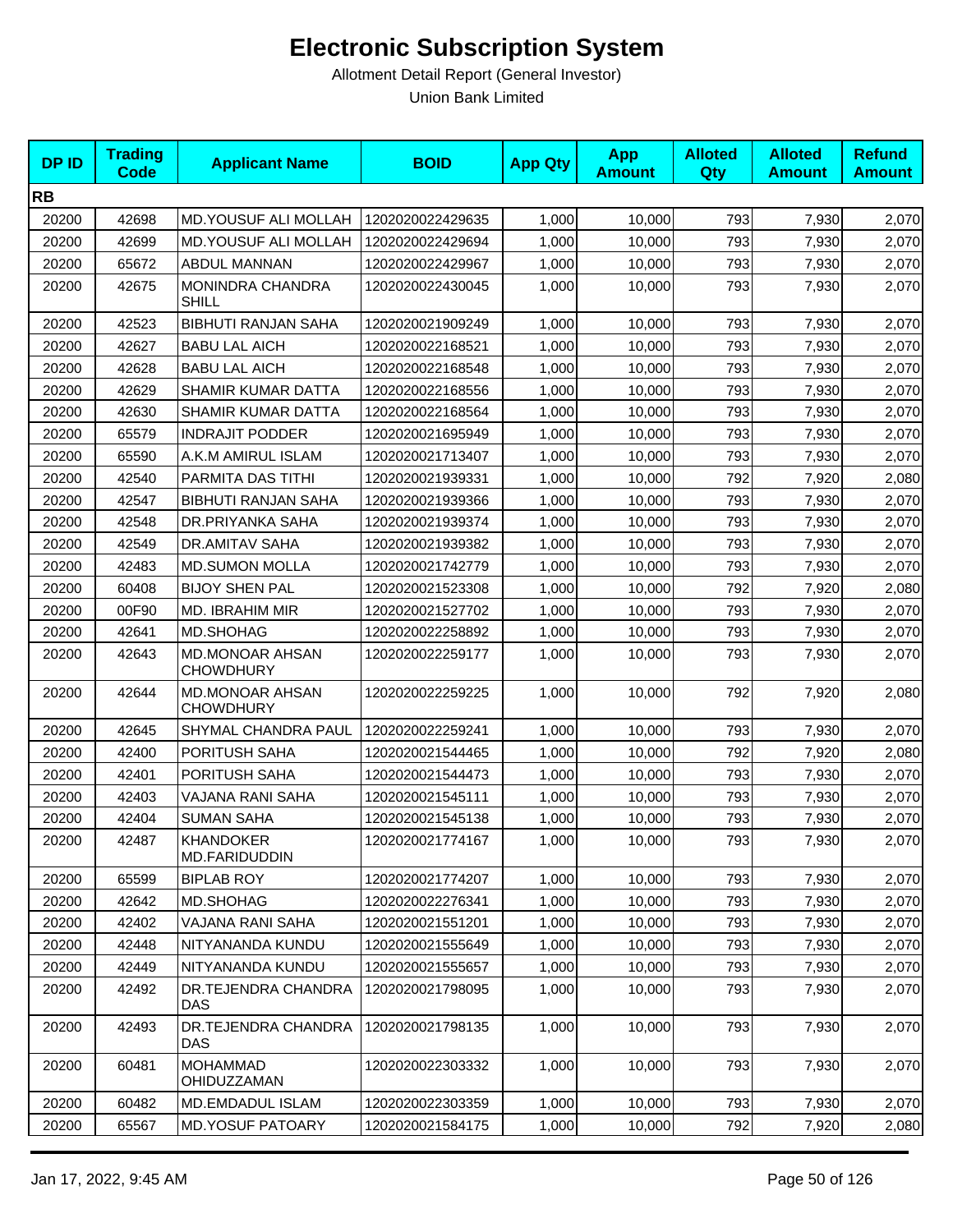| <b>DPID</b> | <b>Trading</b><br><b>Code</b> | <b>Applicant Name</b>                   | <b>BOID</b>      | <b>App Qty</b> | <b>App</b><br><b>Amount</b> | <b>Alloted</b><br><b>Qty</b> | <b>Alloted</b><br><b>Amount</b> | <b>Refund</b><br><b>Amount</b> |
|-------------|-------------------------------|-----------------------------------------|------------------|----------------|-----------------------------|------------------------------|---------------------------------|--------------------------------|
| <b>RB</b>   |                               |                                         |                  |                |                             |                              |                                 |                                |
| 20200       | 42674                         | <b>SUMON CHANDRA DEY</b>                | 1202020022324802 | 1,000          | 10,000                      | 793                          | 7,930                           | 2,070                          |
| 20200       | 60438                         | <b>MD.SHOWKAT ALI KHAN</b>              | 1202020021834062 | 1,000          | 10,000                      | 793                          | 7,930                           | 2,070                          |
| 20200       | 42509                         | <b>MRS.NASRIN FATIMA</b>                | 1202020021834129 | 1,000          | 10,000                      | 793                          | 7,930                           | 2,070                          |
| 20200       | 42513                         | <b>MD.YOUSUF</b>                        | 1202020021834171 | 1,000          | 10,000                      | 793                          | 7,930                           | 2,070                          |
| 20200       | 42514                         | MD.YOUSUF                               | 1202020021834188 | 1,000          | 10,000                      | 793                          | 7,930                           | 2,070                          |
| 20200       | A5704                         | JOYSREE CHOWDHURY                       | 1202020021621982 | 1,000          | 10,000                      | 793                          | 7,930                           | 2,070                          |
| 20200       | A5703                         | DR. SUPRITI KUMAR<br><b>CHOWDHURY</b>   | 1202020021622001 | 1,000          | 10,000                      | 793                          | 7,930                           | 2,070                          |
| 20200       | A5702                         | DR. SUPRITI KUMAR<br><b>CHOWDHURY</b>   | 1202020021624753 | 1,000          | 10,000                      | 793                          | 7,930                           | 2,070                          |
| 20200       | 42458                         | <b>MANZUR MOLLAH</b>                    | 1202020021632826 | 1,000          | 10,000                      | 793                          | 7,930                           | 2,070                          |
| 20200       | 65825                         | <b>MRS.DIPIKA SAHA</b>                  | 1202020023626341 | 1,000          | 10,000                      | 793                          | 7,930                           | 2,070                          |
| 20200       | 65826                         | <b>DIPIKA SAHA</b>                      | 1202020023626368 | 1,000          | 10,000                      | 793                          | 7,930                           | 2,070                          |
| 20200       | 42995                         | ABU NASER BHUIYAN                       | 1202020023626590 | 1,000          | 10,000                      | 793                          | 7,930                           | 2,070                          |
| 20200       | 42996                         | ABU NASER BHUIYAN                       | 1202020023626630 | 1,000          | 10,000                      | 793                          | 7,930                           | 2,070                          |
| 20200       | 60546                         | MR.MD.RASEL SHAIK                       | 1202020023626673 | 1,000          | 10,000                      | 793                          | 7,930                           | 2,070                          |
| 20200       | 65716                         | <b>GOPAL KRISHNA SAHA</b>               | 1202020022983621 | 1,000          | 10,000                      | 793                          | 7,930                           | 2,070                          |
| 20200       | 65717                         | UTTAM KUMAR SAHA                        | 1202020022985521 | 1,000          | 10,000                      | 793                          | 7,930                           | 2,070                          |
| 20200       | 42909                         | MOHAMMAD SOHEL<br><b>RANA</b>           | 1202020023405353 | 1,000          | 10,000                      | 793                          | 7,930                           | 2,070                          |
| 20200       | 42924                         | MRS.RAHIMA BEGUM                        | 1202020023405371 | 1,000          | 10,000                      | 793                          | 7,930                           | 2,070                          |
| 20200       | 42925                         | MRS.RAHIMA BEGUM                        | 1202020023405388 | 1,000          | 10,000                      | 793                          | 7,930                           | 2,070                          |
| 20200       | 42734                         | <b>MODON KUMAR PAUL</b>                 | 1202020022720619 | 1,000          | 10,000                      | 793                          | 7,930                           | 2,070                          |
| 20200       | 42733                         | <b>MODON KUMAR PAUL</b>                 | 1202020022720635 | 1,000          | 10,000                      | 793                          | 7,930                           | 2,070                          |
| 20200       | 60507                         | KM ABU SAYED KHAN                       | 1202020022736996 | 1,000          | 10,000                      | 793                          | 7,930                           | 2,070                          |
| 20200       | 60506                         | <b>JINNAT ARA YASMIN</b>                | 1202020022737005 | 1,000          | 10,000                      | 793                          | 7,930                           | 2,070                          |
| 20200       | 65808                         | JAHANARA BEGUM                          | 1202020023464708 | 1,000          | 10,000                      | 793                          | 7,930                           | 2,070                          |
| 20200       | 42931                         | <b>SABRINA YESMIN</b>                   | 1202020023464732 | 1,000          | 10,000                      | 793                          | 7,930                           | 2,070                          |
| 20200       | 0F567                         | SHAFIQUR RAHMAN                         | 1202020023466517 | 1,000          | 10,000                      | 793                          | 7,930                           | 2,070                          |
| 20200       | 60510                         | KM ABU SAYED KHAN                       | 1202020022782961 | 1,000          | 10,000                      | 793                          | 7,930                           | 2,070                          |
| 20200       | 42831                         | RABINDRANATH PAUL                       | 1202020023106041 | 1,000          | 10,000                      | 793                          | 7,930                           | 2,070                          |
| 20200       | 65685                         | TRINATH CHANDRA SAHA   1202020022555279 |                  | 1,000          | 10,000                      | 793                          | 7,930                           | 2,070                          |
| 20200       | 65686                         | JOYA RANI SAHA                          | 1202020022555300 | 1,000          | 10,000                      | 792                          | 7,920                           | 2,080                          |
| 20200       | 65705                         | MD. SAIFUL ISLAM                        | 1202020022890094 | 1,000          | 10,000                      | 793                          | 7,930                           | 2,070                          |
| 20200       | 42985                         | PARTHA PROTIM TARUA                     | 1202020023568281 | 1,000          | 10,000                      | 793                          | 7,930                           | 2,070                          |
| 20200       | 42986                         | PARTHA PROTIM TARUA                     | 1202020023568389 | 1,000          | 10,000                      | 793                          | 7,930                           | 2,070                          |
| 20200       | 65769                         | <b>LITON CHANDRA DAS</b>                | 1202020023289261 | 1,000          | 10,000                      | 793                          | 7,930                           | 2,070                          |
| 20200       | 65768                         | <b>LITON CHANDRA DAS</b>                | 1202020023289271 | 1,000          | 10,000                      | 793                          | 7,930                           | 2,070                          |
| 20200       | 42712                         | SHAMIMA SULTANA                         | 1202020022932133 | 1,000          | 10,000                      | 793                          | 7,930                           | 2,070                          |
| 20200       | 65821                         | SHIB SHANKAR SAHA                       | 1202020023595146 | 1,000          | 10,000                      | 793                          | 7,930                           | 2,070                          |
| 20200       | 65822                         | SHIB SHANKAR SAHA                       | 1202020023595154 | 1,000          | 10,000                      | 793                          | 7,930                           | 2,070                          |
| 20200       | 42803                         | DR.AMITAV SAHA                          | 1202020022963437 | 1,000          | 10,000                      | 793                          | 7,930                           | 2,070                          |
| 20200       | 42804                         | DR.PRIYANKA SAHA                        | 1202020022963453 | 1,000          | 10,000                      | 793                          | 7,930                           | 2,070                          |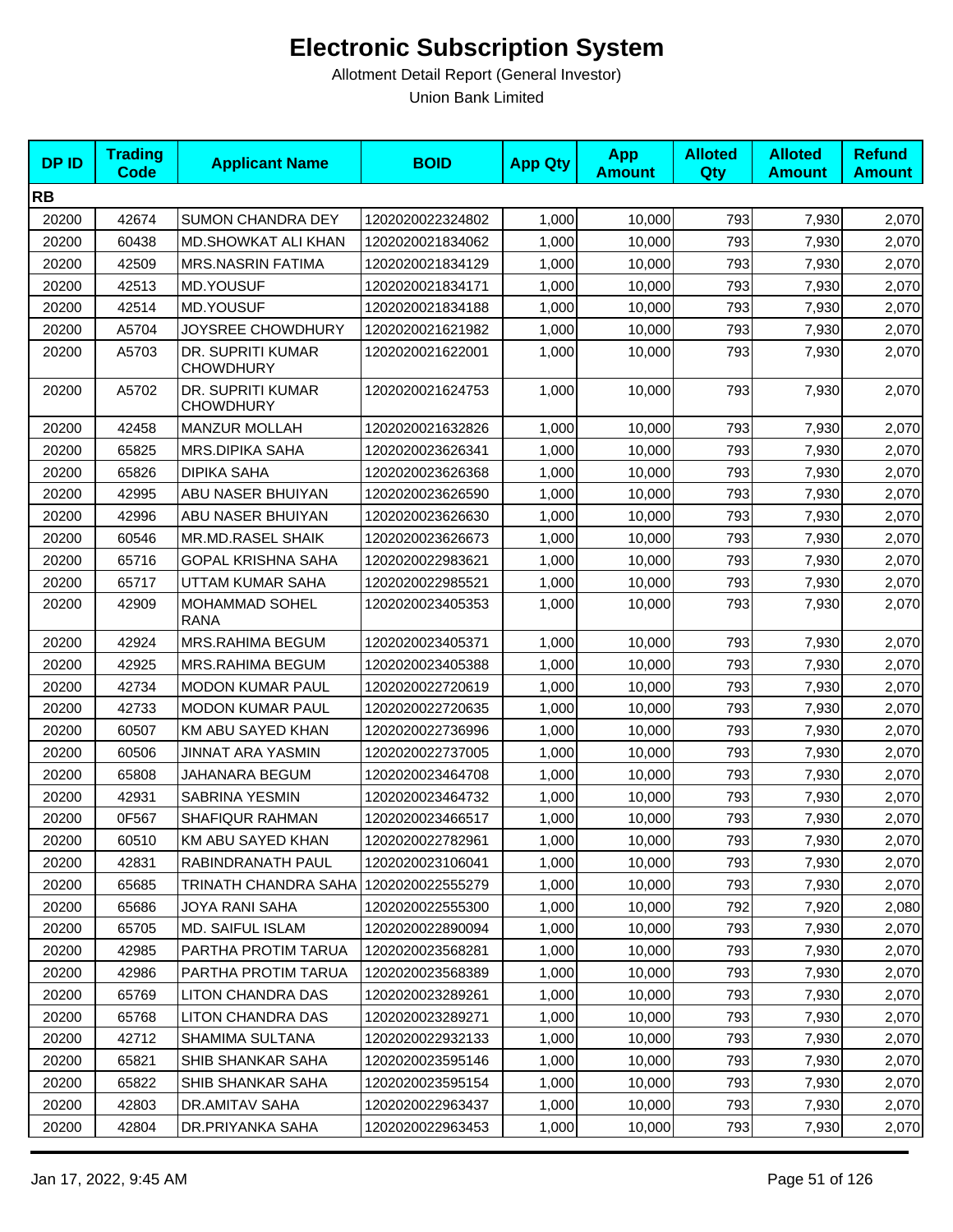| <b>DPID</b> | <b>Trading</b><br>Code | <b>Applicant Name</b>               | <b>BOID</b>      | <b>App Qty</b> | <b>App</b><br><b>Amount</b> | <b>Alloted</b><br>Qty | <b>Alloted</b><br><b>Amount</b> | <b>Refund</b><br><b>Amount</b> |
|-------------|------------------------|-------------------------------------|------------------|----------------|-----------------------------|-----------------------|---------------------------------|--------------------------------|
| <b>RB</b>   |                        |                                     |                  |                |                             |                       |                                 |                                |
| 20200       | 65982                  | PRABIR KUMAR SAHA                   | 1202020024570796 | 1,000          | 10,000                      | 793                   | 7,930                           | 2,070                          |
| 20200       | 65983                  | SANJOY KUMAR SAHA                   | 1202020024570828 | 1,000          | 10.000                      | 793                   | 7,930                           | 2,070                          |
| 20200       | 60635                  | TAHMINA AKTER                       | 1202020024570879 | 1,000          | 10,000                      | 793                   | 7,930                           | 2,070                          |
| 20200       | 65984                  | SANJOY KUMAR SAHA                   | 1202020024585421 | 1,000          | 10,000                      | 793                   | 7,930                           | 2,070                          |
| 20200       | 66068                  | RIPON KUMAR SAHA                    | 1202020025004042 | 1,000          | 10,000                      | 793                   | 7,930                           | 2,070                          |
| 20200       | 66069                  | RIPON KUMAR SAHA                    | 1202020025004050 | 1,000          | 10,000                      | 793                   | 7,930                           | 2,070                          |
| 20200       | 43343                  | RABINDRA NATH PAUL                  | 1202020025014066 | 1,000          | 10,000                      | 793                   | 7,930                           | 2,070                          |
| 20200       | 43110                  | MD.SIDDIKUR RAHMAN<br><b>MOLLAH</b> | 1202020023947234 | 1,000          | 10,000                      | 793                   | 7,930                           | 2,070                          |
| 20200       | 65892                  | MD. MUJIBUR RAHMAN                  | 1202020023947242 | 1,000          | 10,000                      | 793                   | 7,930                           | 2,070                          |
| 20200       | 60579                  | TAHIDA PARVIN JAMUNA                | 1202020023947384 | 1,000          | 10,000                      | 793                   | 7,930                           | 2,070                          |
| 20200       | 60649                  | <b>SARA BEGUM</b>                   | 1202020024648205 | 1,000          | 10,000                      | 793                   | 7,930                           | 2,070                          |
| 20200       | 43289                  | MD.MIZANUR RAHMAN                   | 1202020024655035 | 1,000          | 10,000                      | 793                   | 7,930                           | 2,070                          |
| 20200       | 43288                  | MD.MIZANUR RAHMAN                   | 1202020024655051 | 1,000          | 10,000                      | 793                   | 7,930                           | 2,070                          |
| 20200       | 66012                  | <b>MOHAMMAD TIJUL ISLAM</b>         | 1202020024656733 | 1,000          | 10.000                      | 793                   | 7,930                           | 2,070                          |
| 20200       | D3278                  | Mollika Rani Mazumder               | 1202020024660677 | 1,000          | 10,000                      | 793                   | 7,930                           | 2,070                          |
| 20200       | 66016                  | FARJANA AKTAR                       | 1202020024665570 | 1,000          | 10,000                      | 793                   | 7,930                           | 2,070                          |
| 20200       | 43157                  | <b>MUNSUR AHMED</b>                 | 1202020024318716 | 1,000          | 10,000                      | 793                   | 7,930                           | 2,070                          |
| 20200       | 43159                  | MAHAFUZA AHMED                      | 1202020024318724 | 1,000          | 10,000                      | 793                   | 7,930                           | 2,070                          |
| 20200       | 43158                  | <b>MUNSUR AHMED</b>                 | 1202020024318732 | 1,000          | 10,000                      | 793                   | 7,930                           | 2,070                          |
| 20200       | 60616                  | <b>BIJOY SHEN PAL</b>               | 1202020024341189 | 1,000          | 10,000                      | 793                   | 7,930                           | 2,070                          |
| 20200       | 43011                  | <b>MD.AHIDUR RAHMAN</b>             | 1202020023739204 | 1,000          | 10,000                      | 793                   | 7,930                           | 2,070                          |
| 20200       | 65848                  | <b>BIKASH CHANDRA SAHA</b>          | 1202020023739397 | 1,000          | 10,000                      | 793                   | 7,930                           | 2,070                          |
| 20200       | 43067                  | TRINATH PODDAR                      | 1202020023791386 | 1,000          | 10,000                      | 793                   | 7,930                           | 2,070                          |
| 20200       | 43068                  | TRINATH PODDAR                      | 1202020023791401 | 1,000          | 10,000                      | 793                   | 7,930                           | 2,070                          |
| 20200       | 43069                  | REBA PODDAR FULU                    | 1202020023791418 | 1,000          | 10,000                      | 793                   | 7,930                           | 2,070                          |
| 20200       | 43070                  | <b>REBA PODDAR FULU</b>             | 1202020023791434 | 1,000          | 10,000                      | 793                   | 7,930                           | 2,070                          |
| 20200       | 65871                  | SAIBAL SAHA SUNNY                   | 1202020023791450 | 1,000          | 10,000                      | 793                   | 7,930                           | 2,070                          |
| 20200       | 65854                  | <b>JIBAN SAHA</b>                   | 1202020023791469 | 1,000          | 10,000                      | 793                   | 7,930                           | 2,070                          |
| 20200       | 65855                  | <b>BIKASH CHANDRA SAHA</b>          | 1202020023791493 | 1,000          | 10,000                      | 793                   | 7,930                           | 2,070                          |
| 20200       | 65857                  | <b>SREDAM KUMAR SAHA</b>            | 1202020023791541 | 1,000          | 10,000                      | 793                   | 7,930                           | 2,070                          |
| 20200       | 65895                  | POLI RANI PODDER                    | 1202020024101091 | 1,000          | 10,000                      | 793                   | 7,930                           | 2,070                          |
| 20200       | 66051                  | <b>SHANKAR SAHA</b>                 | 1202020024801171 | 1,000          | 10,000                      | 793                   | 7,930                           | 2,070                          |
| 20200       | 66052                  | SHANKAR SAHA                        | 1202020024801188 | 1,000          | 10,000                      | 793                   | 7,930                           | 2,070                          |
| 20200       | 66049                  | KHADIJA TAHERA                      | 1202020024801211 | 1,000          | 10,000                      | 793                   | 7,930                           | 2,070                          |
| 20200       | 66050                  | KHADIJA TAHERA                      | 1202020024801244 | 1,000          | 10,000                      | 793                   | 7,930                           | 2,070                          |
| 20200       | 66029                  | MOHAMMAD TIJUL ISLAM                | 1202020024801525 | 1,000          | 10,000                      | 793                   | 7,930                           | 2,070                          |
| 20200       | 43149                  | RITA RANI PAUL                      | 1202020024109055 | 1,000          | 10,000                      | 793                   | 7,930                           | 2,070                          |
| 20200       | 00144                  | MD. ZAHIRUL ISLAM<br>MAJUMDER       | 1202020024453815 | 1,000          | 10,000                      | 793                   | 7,930                           | 2,070                          |
| 20200       | 43237                  | SHEULY AHMED                        | 1202020024462256 | 1,000          | 10,000                      | 792                   | 7,920                           | 2,080                          |
| 20200       | 43244                  | RAZIA SULTANA LAKE                  | 1202020024462339 | 1,000          | 10,000                      | 793                   | 7,930                           | 2,070                          |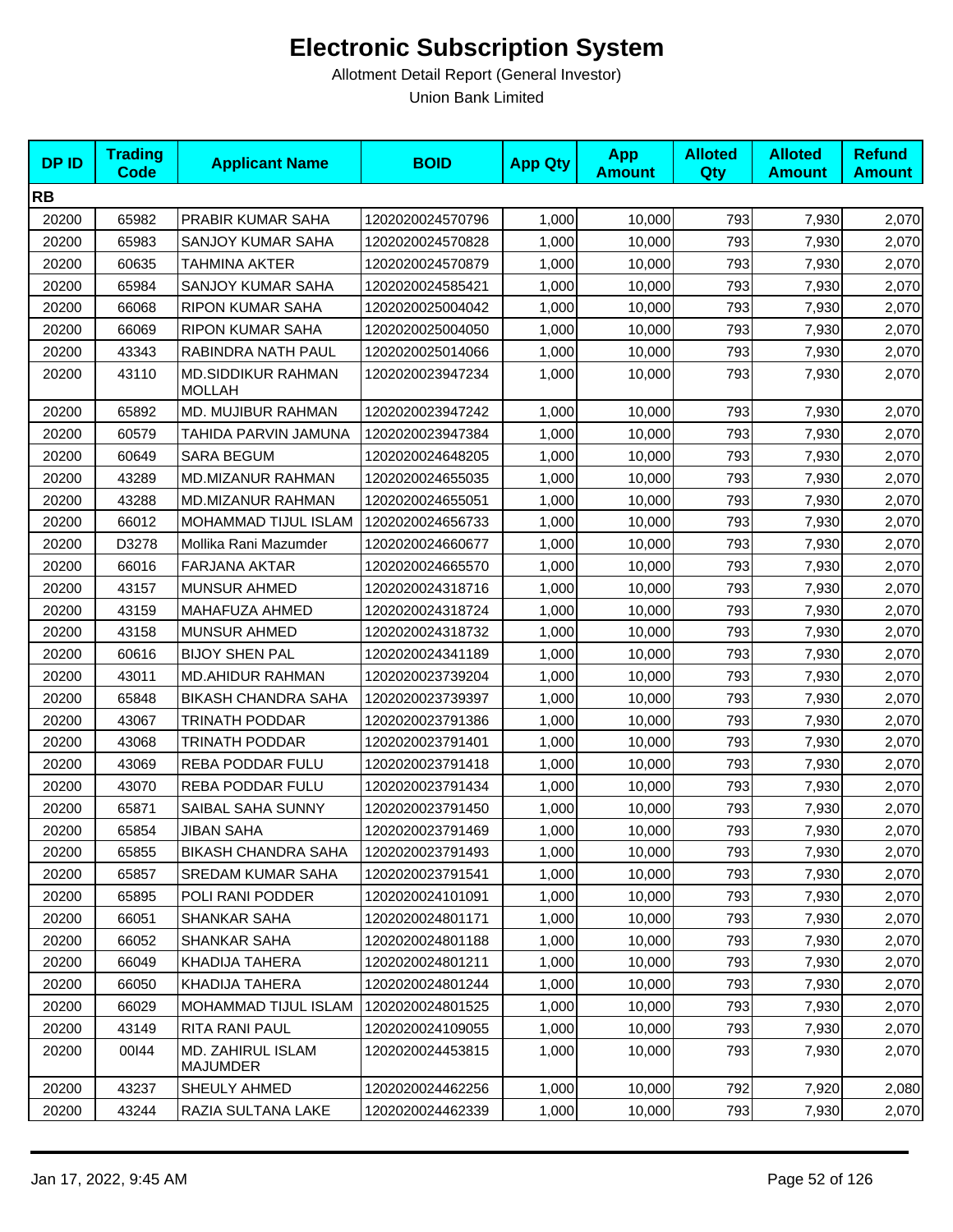| <b>DPID</b> | <b>Trading</b><br><b>Code</b> | <b>Applicant Name</b>             | <b>BOID</b>      | <b>App Qty</b> | <b>App</b><br><b>Amount</b> | <b>Alloted</b><br><b>Qty</b> | <b>Alloted</b><br><b>Amount</b> | <b>Refund</b><br><b>Amount</b> |
|-------------|-------------------------------|-----------------------------------|------------------|----------------|-----------------------------|------------------------------|---------------------------------|--------------------------------|
| <b>RB</b>   |                               |                                   |                  |                |                             |                              |                                 |                                |
| 20200       | 43243                         | SYEDA KHAINOOR<br>AFROJ SHETHE    | 1202020024462363 | 1,000          | 10,000                      | 793                          | 7,930                           | 2,070                          |
| 20200       | 43259                         | KAZI MOHAMMAD<br><b>HOSSAIN</b>   | 1202020024462381 | 1,000          | 10,000                      | 793                          | 7,930                           | 2,070                          |
| 20200       | 65931                         | <b>SHOVA RANI SAHA</b>            | 1202020024462561 | 1,000          | 10,000                      | 793                          | 7,930                           | 2,070                          |
| 20200       | 65932                         | RADHA MADHAB SAHA                 | 1202020024462588 | 1,000          | 10,000                      | 793                          | 7,930                           | 2,070                          |
| 20200       | 60624                         | <b>SARA BEGUM</b>                 | 1202020024462660 | 1,000          | 10,000                      | 793                          | 7,930                           | 2,070                          |
| 20200       | 43085                         | <b>ZINNAT ARA YESMIN</b>          | 1202020023850295 | 1,000          | 10,000                      | 793                          | 7,930                           | 2,070                          |
| 20200       | 43059                         | <b>MAJMUN NAHAR</b>               | 1202020023850378 | 1,000          | 10,000                      | 793                          | 7,930                           | 2,070                          |
| 20200       | 43061                         | <b>KANECH FATEMA</b>              | 1202020023850434 | 1,000          | 10,000                      | 793                          | 7,930                           | 2,070                          |
| 20200       | 43264                         | MR.KAZI ANOWARUL<br>AZIM(SOBUZ)   | 1202020024486647 | 1,000          | 10,000                      | 793                          | 7,930                           | 2,070                          |
| 20200       | 43340                         | <b>MUNMUN SAHA</b>                | 1202020024884883 | 1,000          | 10,000                      | 793                          | 7,930                           | 2,070                          |
| 20200       | 43339                         | <b>BISHAWJIT SAHA</b>             | 1202020024885018 | 1,000          | 10,000                      | 793                          | 7,930                           | 2,070                          |
| 20200       | 65883                         | POLI RANI PODDER                  | 1202020023870107 | 1,000          | 10,000                      | 793                          | 7,930                           | 2,070                          |
| 20200       | B8225                         | <b>FATIMA AKTER</b>               | 1202020024539929 | 1,000          | 10,000                      | 793                          | 7,930                           | 2,070                          |
| 20200       | B8226                         | <b>FATIMA AKTER</b>               | 1202020024539937 | 1,000          | 10,000                      | 793                          | 7,930                           | 2,070                          |
| 20200       | 43379                         | MOHAMMED ABDUL JALIL              | 1202020025358099 | 1,000          | 10,000                      | 793                          | 7,930                           | 2,070                          |
| 20200       | 43707                         | FAISAL MAHMUD MAHEDI              | 1202020026126116 | 1,000          | 10,000                      | 793                          | 7,930                           | 2,070                          |
| 20200       | 43760                         | MD.RAMJAN ALI BHUIYAN             | 1202020026395468 | 1,000          | 10,000                      | 793                          | 7,930                           | 2,070                          |
| 20200       | 43734                         | MAHBUBA JINNAT                    | 1202020026416805 | 1,000          | 10,000                      | 793                          | 7,930                           | 2,070                          |
| 20200       | 66208                         | <b>SUMON KUMAR SAHA</b>           | 1202020025409834 | 1,000          | 10,000                      | 793                          | 7,930                           | 2,070                          |
| 20200       | 43626                         | SABBIR RAHMAN SHUVO               | 1202020025815672 | 1,000          | 10,000                      | 793                          | 7,930                           | 2,070                          |
| 20200       | 0G927                         | Kazi Md.Zahir Hossain             | 1202020026196465 | 1,000          | 10,000                      | 793                          | 7,930                           | 2,070                          |
| 20200       | 43637                         | <b>SYEAD TAWFIK IMAM</b>          | 1202020025873519 | 1,000          | 10,000                      | 793                          | 7,930                           | 2,070                          |
| 20200       | 60790                         | ROWSHANARA HOSSAIN<br><b>KHAN</b> | 1202020026220709 | 1,000          | 10,000                      | 793                          | 7,930                           | 2,070                          |
| 20200       | 60791                         | ROWSHANARA HOSSAIN<br><b>KHAN</b> | 1202020026220725 | 1,000          | 10,000                      | 793                          | 7,930                           | 2,070                          |
| 20200       | 43402                         | <b>MD.AKTAR UZZAMAN</b>           | 1202020025127440 | 1,000          | 10,000                      | 793                          | 7,930                           | 2,070                          |
| 20200       | 43401                         | <b>MD.AKTAR UZZAMAN</b>           | 1202020025127459 | 1,000          | 10,000                      | 793                          | 7,930                           | 2,070                          |
| 20200       | 43422                         | HAFIZA AKTER KHANOM               | 1202020025152747 | 1,000          | 10,000                      | 793                          | 7,930                           | 2,070                          |
| 20200       | 66247                         | <b>TAHMINA SIDDIK</b>             | 1202020025526218 | 1,000          | 10,000                      | 793                          | 7,930                           | 2,070                          |
| 20200       | 66256                         | ANUP KUMAR SAHA                   | 1202020025538671 | 1,000          | 10,000                      | 793                          | 7,930                           | 2,070                          |
| 20200       | 00C76                         | A.T.M. ABDUL MOMEN                | 1202020026254112 | 1,000          | 10,000                      | 793                          | 7,930                           | 2,070                          |
| 20200       | 43426                         | MOHAMMAD HAFIZUR<br><b>RAHMAN</b> | 1202020025175116 | 1,000          | 10,000                      | 792                          | 7,920                           | 2,080                          |
| 20200       | 43425                         | MOHAMMAD HAFIZUR<br><b>RAHMAN</b> | 1202020025175207 | 1,000          | 10,000                      | 793                          | 7,930                           | 2,070                          |
| 20200       | 43424                         | MRS.BADRUNNCHHA                   | 1202020025175215 | 1,000          | 10,000                      | 793                          | 7,930                           | 2,070                          |
| 20200       | 43423                         | MRS.BADRUNNCHHA                   | 1202020025175223 | 1,000          | 10,000                      | 793                          | 7,930                           | 2,070                          |
| 20200       | 43432                         | MUHAMMAD NAZIM<br><b>UDDIN</b>    | 1202020025175231 | 1,000          | 10,000                      | 793                          | 7,930                           | 2,070                          |
| 20200       | 43431                         | MUHAMMAD NAZIM<br><b>UDDIN</b>    | 1202020025175241 | 1,000          | 10,000                      | 793                          | 7,930                           | 2,070                          |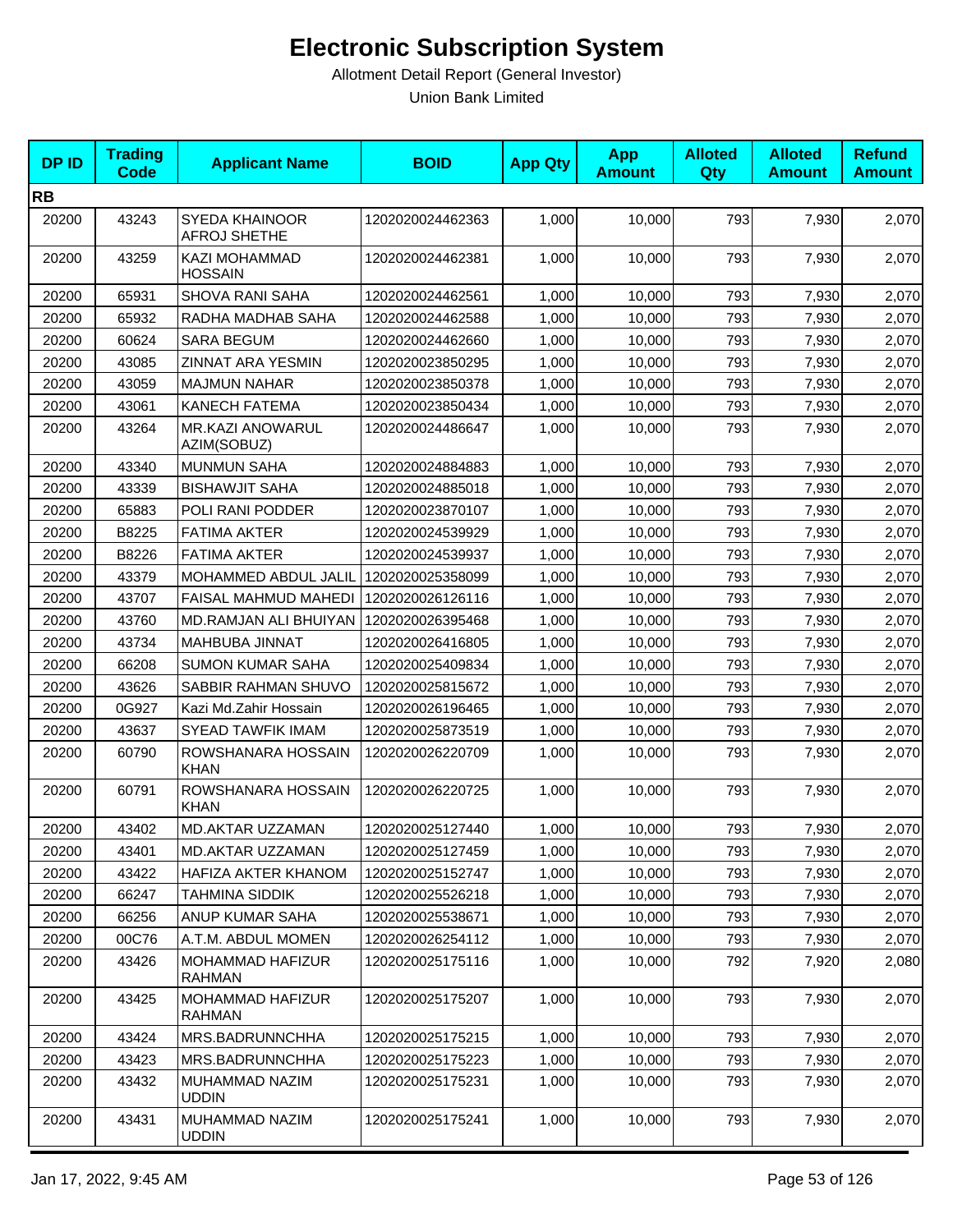| <b>DP ID</b> | <b>Trading</b><br><b>Code</b> | <b>Applicant Name</b>                    | <b>BOID</b>      | <b>App Qty</b> | <b>App</b><br><b>Amount</b> | <b>Alloted</b><br>Qty | <b>Alloted</b><br><b>Amount</b> | <b>Refund</b><br><b>Amount</b> |
|--------------|-------------------------------|------------------------------------------|------------------|----------------|-----------------------------|-----------------------|---------------------------------|--------------------------------|
| <b>RB</b>    |                               |                                          |                  |                |                             |                       |                                 |                                |
| 20200        | 43430                         | <b>MD.SAEED HASAN</b>                    | 1202020025175258 | 1,000          | 10,000                      | 793                   | 7,930                           | 2,070                          |
| 20200        | 43427                         | <b>MD.SAEED HASAN</b>                    | 1202020025175266 | 1,000          | 10,000                      | 793                   | 7,930                           | 2,070                          |
| 20200        | 43723                         | <b>MD.JULEL HOWLADER</b>                 | 1202020026267164 | 1,000          | 10,000                      | 793                   | 7,930                           | 2,070                          |
| 20200        | 43724                         | <b>QUAZI SHAFIQUL ISLAM</b>              | 1202020026267180 | 1,000          | 10,000                      | 793                   | 7,930                           | 2,070                          |
| 20200        | 00A35                         | Ashraf Uddin Ahmed                       | 1202020025573732 | 1,000          | 10,000                      | 793                   | 7,930                           | 2,070                          |
| 20200        | 43731                         | TAJMIRA BEGUM                            | 1202020026272340 | 1,000          | 10,000                      | 793                   | 7,930                           | 2,070                          |
| 20200        | 43732                         | KAZI ANOWARA BEGUM                       | 1202020026272359 | 1,000          | 10,000                      | 793                   | 7,930                           | 2,070                          |
| 20200        | 43733                         | KAZI ANOWARA BEGUM                       | 1202020026272367 | 1,000          | 10,000                      | 793                   | 7,930                           | 2,070                          |
| 20200        | 43725                         | QUAZI SHAFIQUL ISLAM                     | 1202020026272383 | 1,000          | 10,000                      | 793                   | 7,930                           | 2,070                          |
| 20200        | 43727                         | MRS.LAKI                                 | 1202020026272407 | 1,000          | 10,000                      | 793                   | 7,930                           | 2,070                          |
| 20200        | 43728                         | MAKSUDA BEGUM                            | 1202020026272415 | 1,000          | 10,000                      | 793                   | 7,930                           | 2,070                          |
| 20200        | 43729                         | MAKSUDA BEGUM                            | 1202020026272423 | 1,000          | 10,000                      | 793                   | 7,930                           | 2,070                          |
| 20200        | 43730                         | TAJMIRA BEGUM                            | 1202020026272431 | 1,000          | 10,000                      | 793                   | 7,930                           | 2,070                          |
| 20200        | 66102                         | <b>ASIA BEGUM</b>                        | 1202020025218200 | 1,000          | 10,000                      | 793                   | 7,930                           | 2,070                          |
| 20200        | 66104                         | <b>JOLEKA BEGUM</b>                      | 1202020025218219 | 1,000          | 10,000                      | 792                   | 7,920                           | 2,080                          |
| 20200        | 66103                         | JOLEKA BEGUM                             | 1202020025218227 | 1,000          | 10,000                      | 793                   | 7,930                           | 2,070                          |
| 20200        | 60728                         | NAZMUL HAQUE                             | 1202020025597106 | 1,000          | 10,000                      | 793                   | 7,930                           | 2,070                          |
| 20200        | 60727                         | NAZMUL HAQUE                             | 1202020025597122 | 1,000          | 10,000                      | 793                   | 7,930                           | 2,070                          |
| 20200        | 60725                         | RABEYA PARVIN                            | 1202020025597130 | 1,000          | 10,000                      | 793                   | 7,930                           | 2,070                          |
| 20200        | 66457                         | MD.JOSHIM UDDIN                          | 1202020026305023 | 1,000          | 10,000                      | 792                   | 7,920                           | 2,080                          |
| 20200        | 66456                         | MD.JOSHIM UDDIN                          | 1202020026305058 | 1,000          | 10,000                      | 793                   | 7,930                           | 2,070                          |
| 20200        | 43582                         | <b>MR.KAJAL KUMAR BANIK</b>              | 1202020025637173 | 1,000          | 10,000                      | 793                   | 7,930                           | 2,070                          |
| 20200        | 43583                         | <b>MR.KAJAL KUMAR BANIK</b>              | 1202020025637231 | 1,000          | 10,000                      | 793                   | 7,930                           | 2,070                          |
| 20200        | 43574                         | <b>MD.SADIQUR RAHMAN</b>                 | 1202020025642541 | 1,000          | 10,000                      | 793                   | 7,930                           | 2,070                          |
| 20200        | 66322                         | <b>KAMALESH SAHA</b>                     | 1202020025651296 | 1,000          | 10,000                      | 793                   | 7,930                           | 2,070                          |
| 20200        | 66323                         | MRS.KALPANA RANI<br>SAHA                 | 1202020025651301 | 1,000          | 10,000                      | 793                   | 7,930                           | 2,070                          |
| 20200        | 66285                         | <b>MD.SALIM MIAH</b>                     | 1202020025651427 | 1,000          | 10,000                      | 793                   | 7,930                           | 2,070                          |
| 20200        | 66286                         | <b>MD.SALIM MIAH</b>                     | 1202020025651494 | 1,000          | 10,000                      | 793                   | 7,930                           | 2,070                          |
| 20200        | 66320                         | <b>MR.GANESH CHANDRA</b><br>SAHA         | 1202020025651518 | 1,000          | 10,000                      | 793                   | 7,930                           | 2,070                          |
| 20200        | 66321                         | MR.GANESH CHANDRA<br>SAHA                | 1202020025651569 | 1,000          | 10,000                      | 793                   | 7,930                           | 2,070                          |
| 20200        | 66122                         | MONORANJAN PODDER                        | 1202020025277001 | 1.000          | 10,000                      | 793                   | 7,930                           | 2,070                          |
| 20200        | 66137                         | MINA HAFIZUR RAHMAN                      | 1202020025277011 | 1,000          | 10,000                      | 793                   | 7,930                           | 2,070                          |
| 20200        | 66123                         | MONORANJAN PODDER                        | 1202020025277095 | 1,000          | 10,000                      | 792                   | 7,920                           | 2,080                          |
| 20200        | 66267                         | MD.SAHATHAT ZAMAN                        | 1202020025666253 | 1,000          | 10,000                      | 793                   | 7,930                           | 2,070                          |
| 20200        | 43566                         | <b>MOHAMMAD SAFIQUR</b><br><b>RAHMAN</b> | 1202020025666301 | 1,000          | 10,000                      | 793                   | 7,930                           | 2,070                          |
| 20200        | 43567                         | <b>MOHAMMAD SAFIQUR</b><br><b>RAHMAN</b> | 1202020025666311 | 1,000          | 10,000                      | 793                   | 7,930                           | 2,070                          |
| 20200        | 60809                         | MD.MEHEDI HASSAN<br>AYUB                 | 1202020026343264 | 1,000          | 10,000                      | 793                   | 7,930                           | 2,070                          |
| 20200        | 43520                         | <b>MAMUN HASAN</b>                       | 1202020025335446 | 1,000          | 10,000                      | 793                   | 7,930                           | 2,070                          |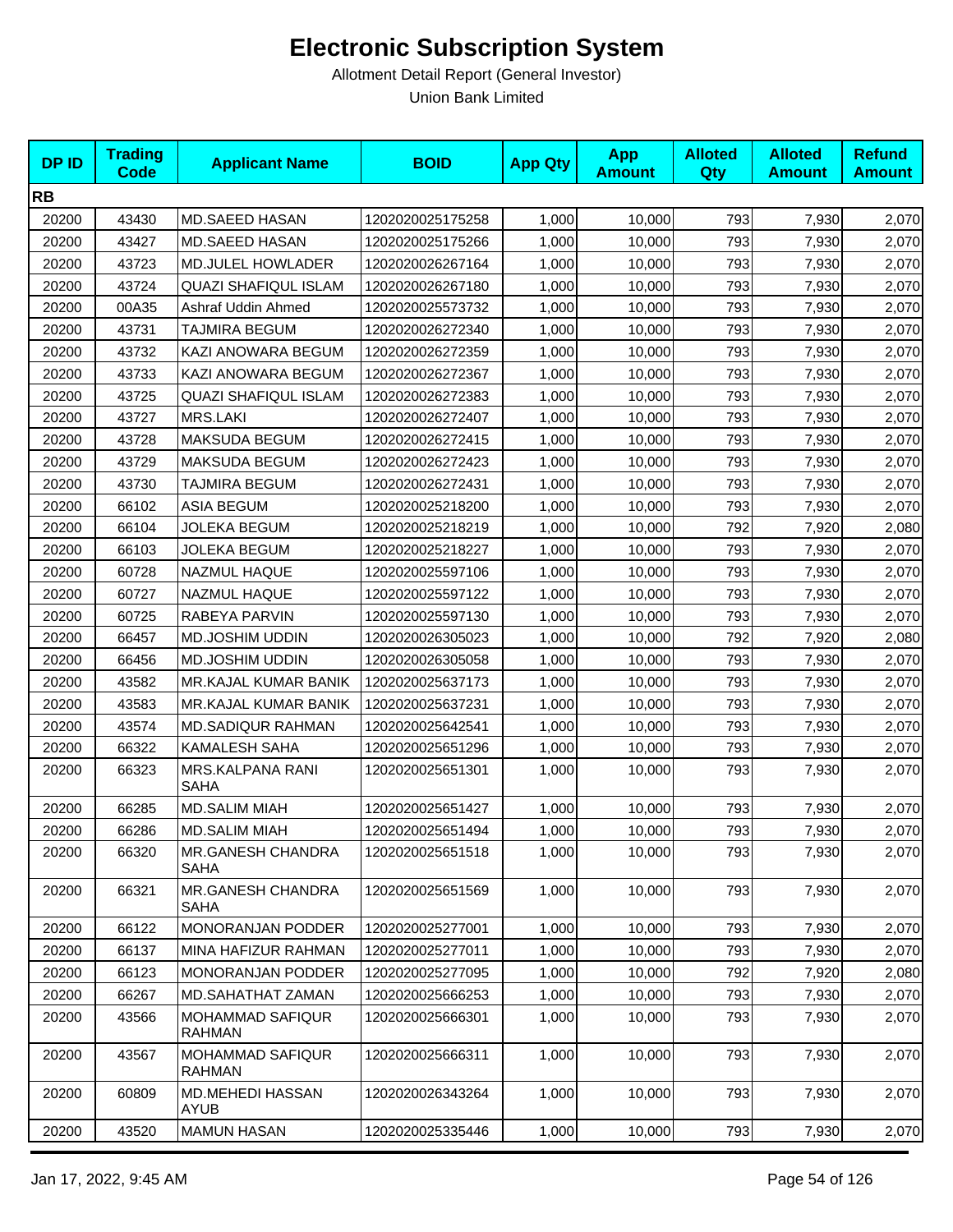| <b>DPID</b> | <b>Trading</b><br>Code | <b>Applicant Name</b>                    | <b>BOID</b>      | <b>App Qty</b> | <b>App</b><br><b>Amount</b> | <b>Alloted</b><br>Qty | <b>Alloted</b><br><b>Amount</b> | <b>Refund</b><br><b>Amount</b> |
|-------------|------------------------|------------------------------------------|------------------|----------------|-----------------------------|-----------------------|---------------------------------|--------------------------------|
| <b>RB</b>   |                        |                                          |                  |                |                             |                       |                                 |                                |
| 20200       | 60867                  | <b>MD.KHAIRUL AZAD</b>                   | 1202020027263548 | 1,000          | 10,000                      | 793                   | 7,930                           | 2,070                          |
| 20200       | 43932                  | <b>SREE KUMAR SAHA</b>                   | 1202020027263556 | 1,000          | 10,000                      | 793                   | 7,930                           | 2,070                          |
| 20200       | 60868                  | <b>MD.KHAIRUL AZAD</b>                   | 1202020027263572 | 1,000          | 10,000                      | 793                   | 7,930                           | 2,070                          |
| 20200       | 43809                  | <b>MUNNI DAS</b>                         | 1202020026694231 | 1,000          | 10,000                      | 793                   | 7,930                           | 2,070                          |
| 20200       | 43808                  | <b>MUNNI DAS</b>                         | 1202020026694266 | 1,000          | 10,000                      | 792                   | 7,920                           | 2,080                          |
| 20200       | 66566                  | <b>NURZAHAN BEGUM</b>                    | 1202020027275940 | 1,000          | 10,000                      | 793                   | 7,930                           | 2,070                          |
| 20200       | 66567                  | NURZAHAN BEGUM                           | 1202020027275959 | 1,000          | 10,000                      | 793                   | 7,930                           | 2,070                          |
| 20200       | 43960                  | <b>GITA RANI CHANDA</b>                  | 1202020027294389 | 1,000          | 10,000                      | 793                   | 7,930                           | 2,070                          |
| 20200       | 43961                  | <b>GITA RANI CHANDA</b>                  | 1202020027294410 | 1,000          | 10,000                      | 793                   | 7,930                           | 2,070                          |
| 20200       | 43966                  | MRS.MITU GHOSH                           | 1202020027302832 | 1,000          | 10,000                      | 793                   | 7,930                           | 2,070                          |
| 20200       | 43965                  | <b>MRS.MITU GHOSH</b>                    | 1202020027302840 | 1,000          | 10,000                      | 793                   | 7,930                           | 2,070                          |
| 20200       | 43967                  | <b>MRS.LIPI BISWAS</b>                   | 1202020027303837 | 1,000          | 10,000                      | 793                   | 7,930                           | 2,070                          |
| 20200       | 43968                  | <b>MRS.LIPI BISWAS</b>                   | 1202020027303871 | 1,000          | 10,000                      | 793                   | 7,930                           | 2,070                          |
| 20200       | 43911                  | PALASH BANIK                             | 1202020027304154 | 1,000          | 10,000                      | 793                   | 7,930                           | 2,070                          |
| 20200       | A5714                  | <b>JOGOMAYA MONDOL</b>                   | 1202020027648508 | 1,000          | 10,000                      | 793                   | 7,930                           | 2,070                          |
| 20200       | 43875                  | <b>MD.SAFIKUL ALAM</b>                   | 1202020027044813 | 1,000          | 10,000                      | 793                   | 7,930                           | 2,070                          |
| 20200       | 66518                  | MARUF HOSSION OZZUL                      | 1202020027045191 | 1,000          | 10,000                      | 793                   | 7,930                           | 2,070                          |
| 20200       | 66548                  | MD.SHAFIUL AZAM SHAH<br><b>PARVEG</b>    | 1202020027067415 | 1,000          | 10,000                      | 793                   | 7,930                           | 2,070                          |
| 20200       | 66549                  | MR.MD.SHAFIUL AZAM<br><b>SHAH PARVEG</b> | 1202020027067423 | 1,000          | 10,000                      | 793                   | 7,930                           | 2,070                          |
| 20200       | 66550                  | <b>HUMAYON KABIR</b>                     | 1202020027067466 | 1,000          | 10,000                      | 793                   | 7,930                           | 2,070                          |
| 20200       | 66551                  | <b>HUMAYON KABIR</b>                     | 1202020027067490 | 1,000          | 10,000                      | 793                   | 7,930                           | 2,070                          |
| 20200       | 43981                  | MD.KAMAL TALUKDER                        | 1202020027365385 | 1,000          | 10,000                      | 793                   | 7,930                           | 2,070                          |
| 20200       | 43983                  | TALUKDER ABDUL HAI                       | 1202020027380387 | 1,000          | 10,000                      | 793                   | 7,930                           | 2,070                          |
| 20200       | 43984                  | TALUKDER ABDUL HAI                       | 1202020027380395 | 1,000          | 10,000                      | 793                   | 7,930                           | 2,070                          |
| 20200       | 43972                  | <b>MUMTAJ BEGUM</b>                      | 1202020027418640 | 1,000          | 10,000                      | 793                   | 7,930                           | 2,070                          |
| 20200       | 43920                  | <b>MONOROMA SAHA</b>                     | 1202020027137848 | 1,000          | 10,000                      | 793                   | 7,930                           | 2,070                          |
| 20200       | 55143                  | MD.SHA ALAM                              | 1202020027137864 | 1,000          | 10,000                      | 793                   | 7,930                           | 2,070                          |
| 20200       | 55142                  | MD.SHA ALAM                              | 1202020027137872 | 1,000          | 10,000                      | 793                   | 7,930                           | 2,070                          |
| 20200       | 66482                  | MRS.FARJANA AKTAR                        | 1202020026559621 | 1,000          | 10,000                      | 793                   | 7,930                           | 2,070                          |
| 20200       | 66483                  | <b>MD.SAIFUL ISLAM</b>                   | 1202020026559646 | 1,000          | 10,000                      | 793                   | 7,930                           | 2,070                          |
| 20200       | 66527                  | MD.KAMRUL HASSAN                         | 1202020026872342 | 1,000          | 10,000                      | 792                   | 7,920                           | 2,080                          |
| 20200       | 66528                  | MD.KAMRUL HASSAN                         | 1202020026872350 | 1,000          | 10,000                      | 793                   | 7,930                           | 2,070                          |
| 20200       | 0H231                  | <b>MD.MAHBUBUR RAHMAN</b>                | 1202020026874052 | 1,000          | 10,000                      | 793                   | 7,930                           | 2,070                          |
| 20200       | 43885                  | MD.MASUM HASAN                           | 1202020027170192 | 1,000          | 10,000                      | 793                   | 7,930                           | 2,070                          |
| 20200       | 44007                  | SHUDARAM GHOSH                           | 1202020027477641 | 1,000          | 10,000                      | 793                   | 7,930                           | 2,070                          |
| 20200       | 0H308                  | ABU MD. JAKIR HOSSAIN                    | 1202020027506142 | 1,000          | 10,000                      | 793                   | 7,930                           | 2,070                          |
| 20200       | 60827                  | ASHISH KUMAR BAIRAGI                     | 1202020026613488 | 1,000          | 10,000                      | 793                   | 7,930                           | 2,070                          |
| 20200       | 43812                  | <b>MD.RAFIQUL ISLAM</b>                  | 1202020026613511 | 1,000          | 10,000                      | 793                   | 7,930                           | 2,070                          |
| 20200       | 60830                  | <b>HASINA AKTHER</b>                     | 1202020026613536 | 1,000          | 10,000                      | 793                   | 7,930                           | 2,070                          |
| 20200       | 43798                  | RUMKI SUTRADHAR                          | 1202020026613579 | 1,000          | 10,000                      | 793                   | 7,930                           | 2,070                          |
| 20200       | 43799                  | RUMKI SUTRADHAR                          | 1202020026613587 | 1,000          | 10,000                      | 793                   | 7,930                           | 2,070                          |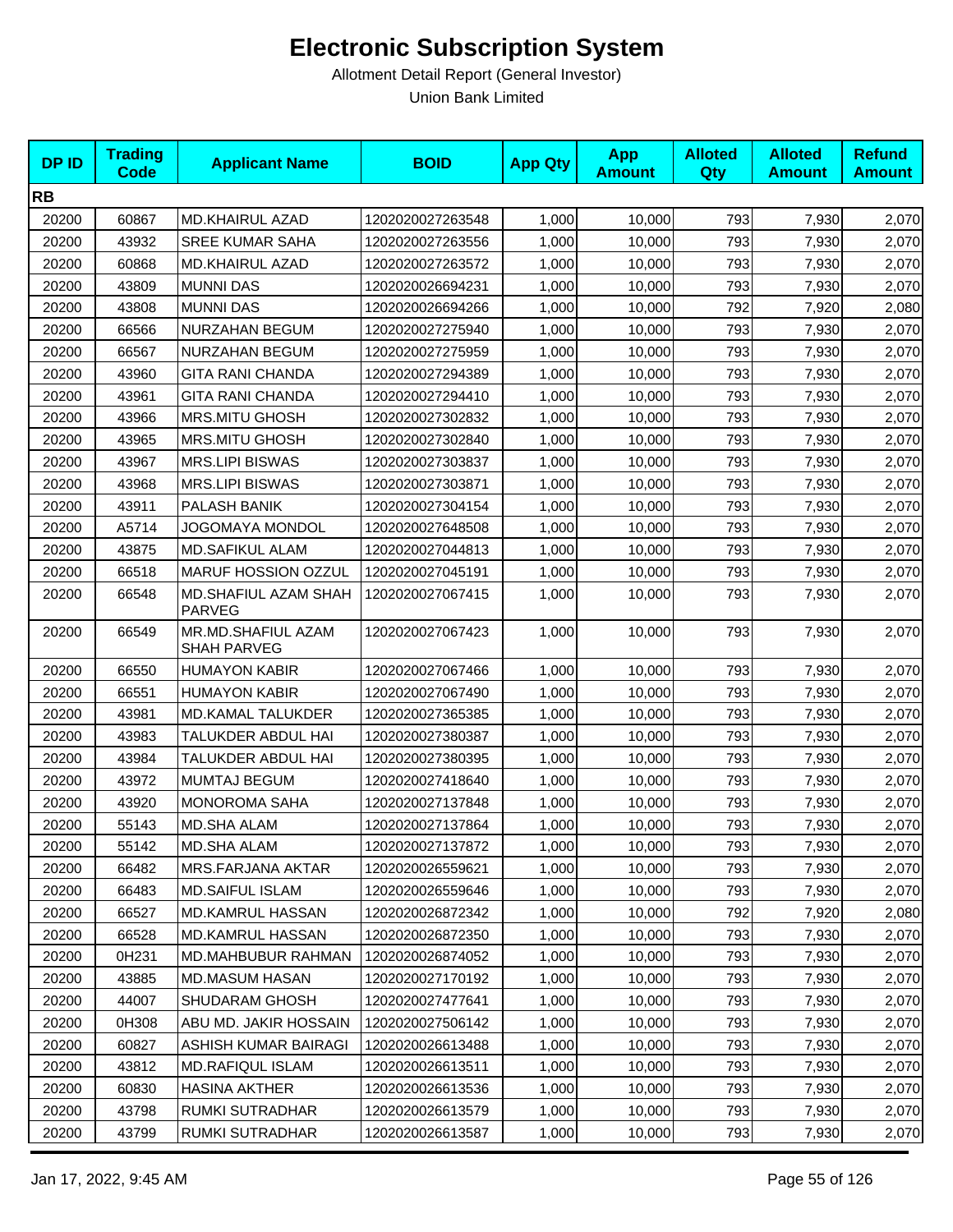| <b>DPID</b> | <b>Trading</b><br>Code | <b>Applicant Name</b>     | <b>BOID</b>      | <b>App Qty</b> | <b>App</b><br><b>Amount</b> | <b>Alloted</b><br><b>Qty</b> | <b>Alloted</b><br><b>Amount</b> | <b>Refund</b><br><b>Amount</b> |
|-------------|------------------------|---------------------------|------------------|----------------|-----------------------------|------------------------------|---------------------------------|--------------------------------|
| <b>RB</b>   |                        |                           |                  |                |                             |                              |                                 |                                |
| 20200       | 66496                  | <b>MD SOHAG MIA</b>       | 1202020026620960 | 1,000          | 10,000                      | 793                          | 7,930                           | 2,070                          |
| 20200       | 66495                  | MD SOHAG MIA              | 1202020026621098 | 1,000          | 10,000                      | 793                          | 7,930                           | 2,070                          |
| 20200       | 66505                  | TAHMINA AKTER             | 1202020026631921 | 1,000          | 10,000                      | 793                          | 7,930                           | 2,070                          |
| 20200       | 44181                  | ALOK KUMAR KUNDU          | 1202020028628521 | 1,000          | 10,000                      | 793                          | 7,930                           | 2,070                          |
| 20200       | 44243                  | <b>MRS.NAMITA DUTTA</b>   | 1202020028978596 | 1,000          | 10,000                      | 793                          | 7,930                           | 2,070                          |
| 20200       | 44244                  | <b>MRS.NAMITA DUTTA</b>   | 1202020028978652 | 1,000          | 10,000                      | 793                          | 7,930                           | 2,070                          |
| 20200       | 44245                  | SIMU RANI DUTTA           | 1202020028978660 | 1,000          | 10,000                      | 793                          | 7,930                           | 2,070                          |
| 20200       | 44246                  | <b>SIMU RANI DUTTA</b>    | 1202020028978679 | 1,000          | 10,000                      | 793                          | 7,930                           | 2,070                          |
| 20200       | 44249                  | KRISHNA RANI DUTTA        | 1202020028978700 | 1,000          | 10,000                      | 793                          | 7,930                           | 2,070                          |
| 20200       | 44250                  | KRISHNA RANI DUTTA        | 1202020028978719 | 1,000          | 10,000                      | 793                          | 7,930                           | 2,070                          |
| 20200       | 0H309                  | MD. TAHIR HOSSAIN         | 1202020028310733 | 1,000          | 10,000                      | 793                          | 7,930                           | 2,070                          |
| 20200       | 44265                  | <b>MAHBUBUR RAHMAN</b>    | 1202020029013604 | 1,000          | 10,000                      | 793                          | 7,930                           | 2,070                          |
| 20200       | 44266                  | <b>MAHBUBUR RAHMAN</b>    | 1202020029013612 | 1,000          | 10,000                      | 793                          | 7,930                           | 2,070                          |
| 20200       | 44261                  | <b>SALMA KABIR</b>        | 1202020029013703 | 1,000          | 10,000                      | 793                          | 7,930                           | 2,070                          |
| 20200       | 44091                  | SAHIDA BEGUM              | 1202020028006890 | 1,000          | 10,000                      | 793                          | 7,930                           | 2,070                          |
| 20200       | 66701                  | ROPON CHANDRA DEY         | 1202020028725861 | 1,000          | 10,000                      | 793                          | 7,930                           | 2,070                          |
| 20200       | 66611                  | S.M.SAHRIAR ARMAN         | 1202020028015041 | 1,000          | 10,000                      | 793                          | 7,930                           | 2,070                          |
| 20200       | B4828                  | <b>NURUL ISLAM</b>        | 1202020028388623 | 1,000          | 10,000                      | 793                          | 7,930                           | 2,070                          |
| 20200       | 0A138                  | MD. MAMUNUL ISLAM         | 1202020027740085 | 1,000          | 10,000                      | 793                          | 7,930                           | 2,070                          |
| 20200       | 44038                  | <b>HOSNRARA BEGUM</b>     | 1202020027742274 | 1,000          | 10,000                      | 793                          | 7,930                           | 2,070                          |
| 20200       | 44039                  | HOSNEARA BEGUM            | 1202020027742282 | 1,000          | 10,000                      | 793                          | 7,930                           | 2,070                          |
| 20200       | 44032                  | MRS.SABINA YESMIN         | 1202020027742421 | 1,000          | 10,000                      | 793                          | 7,930                           | 2,070                          |
| 20200       | 44115                  | PRAKASH BARUA             | 1202020028071749 | 1,000          | 10,000                      | 793                          | 7,930                           | 2,070                          |
| 20200       | 60936                  | KIRON CHANDRA PAL         | 1202020028459373 | 1,000          | 10,000                      | 793                          | 7,930                           | 2,070                          |
| 20200       | 60937                  | <b>KIRON CHANDRA PAL</b>  | 1202020028459381 | 1,000          | 10,000                      | 793                          | 7,930                           | 2,070                          |
| 20200       | 60939                  | <b>MAYA RANI PAL</b>      | 1202020028459421 | 1,000          | 10,000                      | 793                          | 7,930                           | 2,070                          |
| 20200       | 66712                  | MD.MOFAZZAL KABIR         | 1202020028859260 | 1,000          | 10,000                      | 793                          | 7,930                           | 2,070                          |
| 20200       | 44132                  | MOHAMMAD ABU<br>SAYEEM    | 1202020028168838 | 1,000          | 10,000                      | 793                          | 7,930                           | 2,070                          |
| 20200       | 44100                  | <b>MALLIKA RANI NANDI</b> | 1202020027872534 | 1,000          | 10,000                      | 793                          | 7,930                           | 2,070                          |
| 20200       | 44101                  | <b>MALLIKA RANI NANDI</b> | 1202020027872625 | 1,000          | 10,000                      | 793                          | 7,930                           | 2,070                          |
| 20200       | 44301                  | SWAPAN KUMAR NANDI        | 1202020029191615 | 1,000          | 10,000                      | 793                          | 7,930                           | 2,070                          |
| 20200       | 44302                  | SWAPAN KUMAR NANDI        | 1202020029191631 | 1,000          | 10,000                      | 793                          | 7,930                           | 2,070                          |
| 20200       | 44307                  | PABITRA KUMAR NANDI       | 1202020029191730 | 1,000          | 10,000                      | 793                          | 7,930                           | 2,070                          |
| 20200       | 44308                  | PABITRA KUMAR NANDI       | 1202020029191765 | 1,000          | 10,000                      | 793                          | 7,930                           | 2,070                          |
| 20200       | 44309                  | JHUMUR RANI NANDI         | 1202020029191781 | 1,000          | 10,000                      | 792                          | 7,920                           | 2,080                          |
| 20200       | 44310                  | JHUMUR RANI NANDI         | 1202020029191805 | 1,000          | 10,000                      | 793                          | 7,930                           | 2,070                          |
| 20200       | 44298                  | TRISHNA BAROI             | 1202020029191899 | 1,000          | 10,000                      | 793                          | 7,930                           | 2,070                          |
| 20200       | B4827                  | <b>NURUL ISLAM</b>        | 1202020029548200 | 1,000          | 10,000                      | 793                          | 7,930                           | 2,070                          |
| 20200       | 44422                  | NAHIDA BEGUM              | 1202020030004242 | 1,000          | 10,000                      | 793                          | 7,930                           | 2,070                          |
| 20200       | 44423                  | NAHIDA BEGUM              | 1202020030004250 | 1,000          | 10,000                      | 793                          | 7,930                           | 2,070                          |
| 20200       | 44516                  | MR.RAJDIP GHOSH           | 1202020030389525 | 1,000          | 10,000                      | 793                          | 7,930                           | 2,070                          |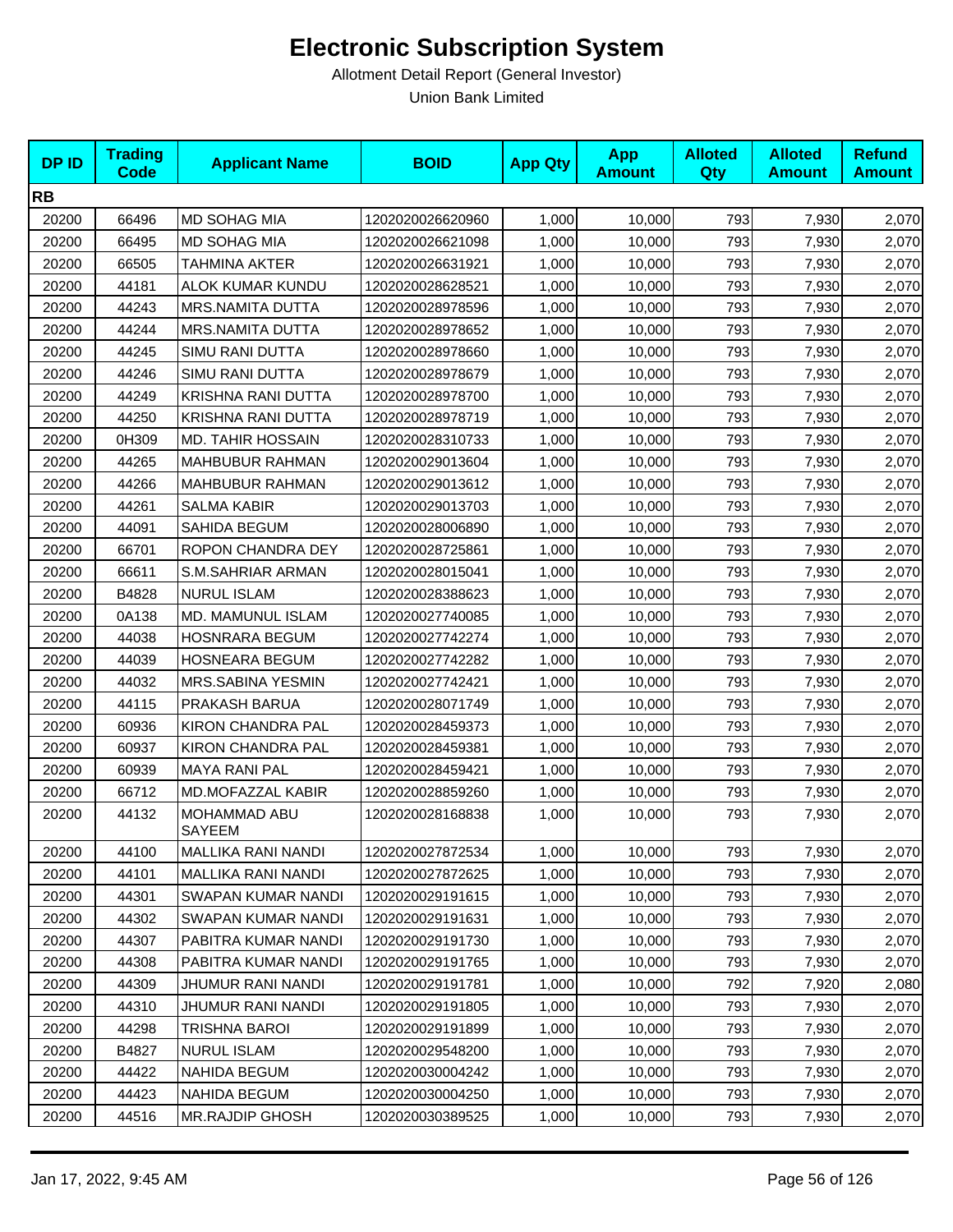| <b>DPID</b> | <b>Trading</b><br><b>Code</b> | <b>Applicant Name</b>                   | <b>BOID</b>      | <b>App Qty</b> | <b>App</b><br><b>Amount</b> | <b>Alloted</b><br>Qty | <b>Alloted</b><br><b>Amount</b> | <b>Refund</b><br><b>Amount</b> |
|-------------|-------------------------------|-----------------------------------------|------------------|----------------|-----------------------------|-----------------------|---------------------------------|--------------------------------|
| <b>RB</b>   |                               |                                         |                  |                |                             |                       |                                 |                                |
| 20200       | 44313                         | <b>MOHAMMED ABUL</b><br>KALAM AZAD      | 1202020029262828 | 1,000          | 10,000                      | 793                   | 7,930                           | 2,070                          |
| 20200       | 44331                         | <b>MOHAMMAD FAISAL</b><br>AHMED         | 1202020029262844 | 1,000          | 10,000                      | 793                   | 7,930                           | 2,070                          |
| 20200       | B4833                         | ABDULLAH AL ANAM                        | 1202020029609250 | 1,000          | 10,000                      | 793                   | 7,930                           | 2,070                          |
| 20200       | 60977                         | <b>BOSHU PAUL</b>                       | 1202020029349077 | 1,000          | 10,000                      | 793                   | 7,930                           | 2,070                          |
| 20200       | 60976                         | <b>BOSHU PAUL</b>                       | 1202020029349085 | 1,000          | 10.000                      | 793                   | 7,930                           | 2,070                          |
| 20200       | 66739                         | <b>SAKTI SARKER</b>                     | 1202020029349109 | 1,000          | 10,000                      | 793                   | 7,930                           | 2,070                          |
| 20200       | 66740                         | PRATIMA RANI DAS                        | 1202020029349117 | 1,000          | 10,000                      | 792                   | 7,920                           | 2,080                          |
| 20200       | 0B176                         | <b>BIPUL SAHA</b>                       | 1202020030077496 | 1,000          | 10,000                      | 793                   | 7,930                           | 2,070                          |
| 20200       | 0A335                         | MD. ANISUR RAHMAN                       | 1202020029775158 | 1,000          | 10,000                      | 793                   | 7,930                           | 2,070                          |
| 20200       | 44281                         | <b>SUFIA KHATUN</b>                     | 1202020029111807 | 1,000          | 10,000                      | 793                   | 7,930                           | 2,070                          |
| 20200       | 44282                         | <b>SUFIA KHATUN</b>                     | 1202020029111815 | 1,000          | 10,000                      | 793                   | 7,930                           | 2,070                          |
| 20200       | 44283                         | <b>MONOWARA KHATUN</b>                  | 1202020029111823 | 1,000          | 10,000                      | 793                   | 7,930                           | 2,070                          |
| 20200       | 44284                         | <b>MONOWARA KHATUN</b>                  | 1202020029111831 | 1,000          | 10,000                      | 792                   | 7,920                           | 2,080                          |
| 20200       | 44285                         | MRS. MILI                               | 1202020029111841 | 1,000          | 10,000                      | 793                   | 7,930                           | 2,070                          |
| 20200       | 44286                         | <b>MRS.MILI</b>                         | 1202020029111858 | 1,000          | 10,000                      | 793                   | 7,930                           | 2,070                          |
| 20200       | 44378                         | <b>MR.AMAL DAS</b>                      | 1202020029496511 | 1,000          | 10,000                      | 793                   | 7,930                           | 2,070                          |
| 20200       | 44379                         | MR.AMAL DAS                             | 1202020029496544 | 1,000          | 10,000                      | 793                   | 7,930                           | 2,070                          |
| 20200       | 44462                         | <b>SYED SHAKUR AHMED</b>                | 1202020030249621 | 1,000          | 10,000                      | 793                   | 7,930                           | 2,070                          |
| 20200       | 44627                         | KAZI TARIKUL ISLAM                      | 1202020031369177 | 1,000          | 10,000                      | 793                   | 7,930                           | 2,070                          |
| 20200       | 66951                         | <b>SAKTI SARKER</b>                     | 1202020031713863 | 1,000          | 10,000                      | 793                   | 7,930                           | 2,070                          |
| 20200       | 44600                         | <b>GOPAL CHANDRA</b><br><b>KARMAKER</b> | 1202020031097451 | 1,000          | 10,000                      | 793                   | 7,930                           | 2,070                          |
| 20200       | 44601                         | <b>GOPAL CHANDRA</b><br><b>KARMAKER</b> | 1202020031097516 | 1,000          | 10,000                      | 792                   | 7,920                           | 2,080                          |
| 20200       | 44643                         | <b>NARAYAN SARKAR</b>                   | 1202020031463497 | 1,000          | 10,000                      | 793                   | 7,930                           | 2,070                          |
| 20200       | 44633                         | <b>LABANI ROY TIPU</b>                  | 1202020031463537 | 1,000          | 10,000                      | 793                   | 7,930                           | 2,070                          |
| 20200       | 44632                         | <b>LABANI ROY TIPU</b>                  | 1202020031463545 | 1,000          | 10,000                      | 793                   | 7,930                           | 2,070                          |
| 20200       | 44582                         | MD.ZAHIRUL HOQUE                        | 1202020030823862 | 1,000          | 10,000                      | 792                   | 7,920                           | 2,080                          |
| 20200       | A5680                         | RAZA MIA                                | 1202020031245047 | 1,000          | 10,000                      | 793                   | 7,930                           | 2,070                          |
| 20200       | 66860                         | MOS.SAHIDA AKTER                        | 1202020030523612 | 1,000          | 10,000                      | 793                   | 7,930                           | 2,070                          |
| 20200       | 44546                         | MUHAMMAD ABU<br>SAYEEM                  | 1202020030523681 | 1,000          | 10,000                      | 793                   | 7,930                           | 2,070                          |
| 20200       | 66859                         | MOS.SAHIDA AKTER                        | 1202020030523711 | 1,000          | 10,000                      | 793                   | 7,930                           | 2,070                          |
| 20200       | 55173                         | MAHFUZA SULTANA                         | 1202020030953321 | 1,000          | 10,000                      | 793                   | 7,930                           | 2,070                          |
| 20200       | 55164                         | <b>MD.NAYEM HOSSAIN</b><br><b>MANIK</b> | 1202020030953338 | 1,000          | 10,000                      | 793                   | 7,930                           | 2,070                          |
| 20200       | 55163                         | <b>MD.NAYEM HOSSAIN</b><br>MANIK        | 1202020030953346 | 1,000          | 10,000                      | 793                   | 7,930                           | 2,070                          |
| 20200       | 55168                         | FATEMA AKTHER                           | 1202020030953410 | 1,000          | 10,000                      | 793                   | 7,930                           | 2,070                          |
| 20200       | 55167                         | FATEMA AKTHER                           | 1202020030953429 | 1,000          | 10,000                      | 793                   | 7,930                           | 2,070                          |
| 20200       | 44551                         | <b>MR.MD.MONIR HOSSAIN</b>              | 1202020030593308 | 1,000          | 10,000                      | 793                   | 7,930                           | 2,070                          |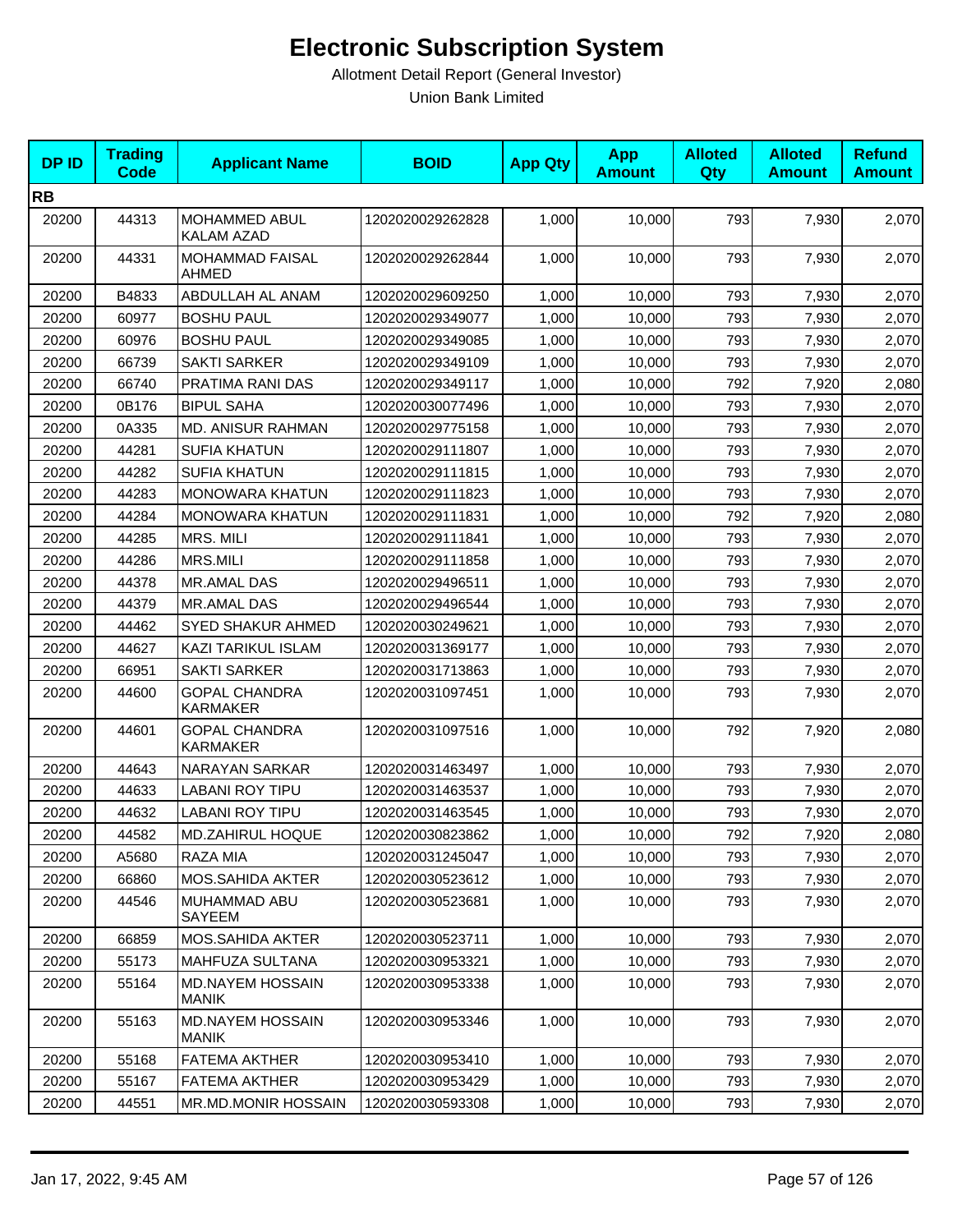| <b>DPID</b> | <b>Trading</b><br><b>Code</b> | <b>Applicant Name</b>                   | <b>BOID</b>      | <b>App Qty</b> | <b>App</b><br><b>Amount</b> | <b>Alloted</b><br>Qty | <b>Alloted</b><br><b>Amount</b> | <b>Refund</b><br><b>Amount</b> |
|-------------|-------------------------------|-----------------------------------------|------------------|----------------|-----------------------------|-----------------------|---------------------------------|--------------------------------|
| <b>RB</b>   |                               |                                         |                  |                |                             |                       |                                 |                                |
| 20200       | 44552                         | MOSAMMAT HASINA<br><b>KHATUN</b>        | 1202020030632726 | 1,000          | 10,000                      | 793                   | 7,930                           | 2,070                          |
| 20200       | 0H329                         | SHAHADAT HOSSAIN                        | 1202020030670057 | 1,000          | 10,000                      | 793                   | 7,930                           | 2,070                          |
| 20200       | 44983                         | SALEHA BEGUM                            | 1202020033166533 | 1,000          | 10,000                      | 793                   | 7,930                           | 2,070                          |
| 20200       | 44984                         | KAJAL SARER                             | 1202020033210790 | 1,000          | 10,000                      | 793                   | 7,930                           | 2,070                          |
| 20200       | 44985                         | <b>KAJAL SARKER</b>                     | 1202020033210806 | 1,000          | 10,000                      | 793                   | 7,930                           | 2,070                          |
| 20200       | 44786                         | <b>SUKCHAND BARAI</b>                   | 1202020032522357 | 1,000          | 10,000                      | 793                   | 7,930                           | 2,070                          |
| 20200       | 44787                         | <b>SUNITI RANI BARAI</b>                | 1202020032522365 | 1,000          | 10,000                      | 793                   | 7,930                           | 2,070                          |
| 20200       | 44918                         | APU RANI BHADRA                         | 1202020032870411 | 1,000          | 10,000                      | 793                   | 7,930                           | 2,070                          |
| 20200       | 0F120                         | MD. SHOWKAT HASAN                       | 1202020032873086 | 1,000          | 10,000                      | 793                   | 7,930                           | 2,070                          |
| 20200       | 61112                         | <b>MD.SHAMSUL ALAM</b>                  | 1202020033254821 | 1,000          | 10,000                      | 793                   | 7,930                           | 2,070                          |
| 20200       | 67059                         | PARVIN AKTER                            | 1202020032951664 | 1,000          | 10,000                      | 793                   | 7,930                           | 2,070                          |
| 20200       | 66968                         | TUTON KUMAR SAHA                        | 1202020031882151 | 1,000          | 10,000                      | 793                   | 7,930                           | 2,070                          |
| 20200       | 67001                         | RAJIB MAZUMDER                          | 1202020032314469 | 1,000          | 10,000                      | 793                   | 7,930                           | 2,070                          |
| 20200       | 67002                         | RAJIB MAZUMDER                          | 1202020032314477 | 1,000          | 10,000                      | 793                   | 7,930                           | 2,070                          |
| 20200       | 0B944                         | MD. YEAHIA JONY                         | 1202020032641278 | 1,000          | 10,000                      | 793                   | 7,930                           | 2,070                          |
| 20200       | 55200                         | <b>HOSNE ARA</b>                        | 1202020032957075 | 1,000          | 10,000                      | 793                   | 7,930                           | 2,070                          |
| 20200       | 55201                         | <b>HOSNE ARA</b>                        | 1202020032957083 | 1,000          | 10,000                      | 793                   | 7,930                           | 2,070                          |
| 20200       | 0E252                         | K.M. MOKIT BILLAH                       | 1202020031946154 | 1,000          | 10,000                      | 793                   | 7,930                           | 2,070                          |
| 20200       | 0F563                         | MUHAMMAD ABDUR<br><b>RAHMAN BISWAS</b>  | 1202020032997778 | 1,000          | 10,000                      | 792                   | 7,920                           | 2,080                          |
| 20200       | 44793                         | <b>MD.KAMRUL MIA</b>                    | 1202020032689787 | 1,000          | 10,000                      | 793                   | 7,930                           | 2,070                          |
| 20200       | 44944                         | MD.SHAMIM HOSSAIN<br>(BABU)             | 1202020033079798 | 1,000          | 10,000                      | 793                   | 7,930                           | 2,070                          |
| 20200       | 61077                         | ANJANA MONDAL                           | 1202020032113657 | 1,000          | 10,000                      | 793                   | 7,930                           | 2,070                          |
| 20200       | A5656                         | MAHMUD HOSSAIN KHAN                     | 1202020033632507 | 1,000          | 10,000                      | 793                   | 7,930                           | 2,070                          |
| 20200       | 45077                         | <b>MD.JAHANGIR ALAM</b>                 | 1202020033637494 | 1,000          | 10,000                      | 793                   | 7,930                           | 2,070                          |
| 20200       | 61132                         | <b>KULSUM AKTER</b>                     | 1202020033637526 | 1,000          | 10,000                      | 793                   | 7,930                           | 2,070                          |
| 20200       | 61134                         | <b>KULSUM AKTER</b>                     | 1202020033637534 | 1,000          | 10,000                      | 793                   | 7,930                           | 2,070                          |
| 20200       | 00A33                         | KHITISH CHANDRA<br><b>BACHER</b>        | 1202020033311541 | 1,000          | 10,000                      | 793                   | 7,930                           | 2,070                          |
| 20200       | 55203                         | NAZMI ARA KHAN                          | 1202020034248327 | 1,000          | 10,000                      | 793                   | 7,930                           | 2,070                          |
| 20200       | 55204                         | MAHMUDUR RAHMAN                         | 1202020034248343 | 1.000          | 10,000                      | 793                   | 7,930                           | 2,070                          |
| 20200       | 55205                         | NAZMI ARA KHAN                          | 1202020034248361 | 1,000          | 10,000                      | 793                   | 7,930                           | 2,070                          |
| 20200       | 45021                         | <b>MD.SHAMIM HOSSAIN</b><br><b>BABU</b> | 1202020033392146 | 1,000          | 10,000                      | 793                   | 7,930                           | 2,070                          |
| 20200       | 45020                         | SONIA AKTER                             | 1202020033392170 | 1,000          | 10,000                      | 793                   | 7,930                           | 2,070                          |
| 20200       | 45031                         | ROKSANA RASHID                          | 1202020033405932 | 1,000          | 10,000                      | 793                   | 7,930                           | 2,070                          |
| 20200       | 45030                         | MD.BILLAL HOSSAIN                       | 1202020033405959 | 1,000          | 10,000                      | 793                   | 7,930                           | 2,070                          |
| 20200       | 45111                         | <b>UMME HALIMA</b>                      | 1202020034043972 | 1,000          | 10,000                      | 793                   | 7,930                           | 2,070                          |
| 20200       | 45113                         | LAILA KHALEDA NEPA                      | 1202020034044008 | 1,000          | 10,000                      | 793                   | 7,930                           | 2,070                          |
| 20200       | 61142                         | <b>MD.TAIUM UDDIN</b>                   | 1202020034044182 | 1,000          | 10,000                      | 793                   | 7,930                           | 2,070                          |
| 20200       | 45109                         | <b>ENAMUL KABIR</b>                     | 1202020034044214 | 1,000          | 10,000                      | 793                   | 7,930                           | 2,070                          |
| 20200       | 45034                         | MD.BILLAL HOSSAIN                       | 1202020033440179 | 1,000          | 10,000                      | 793                   | 7,930                           | 2,070                          |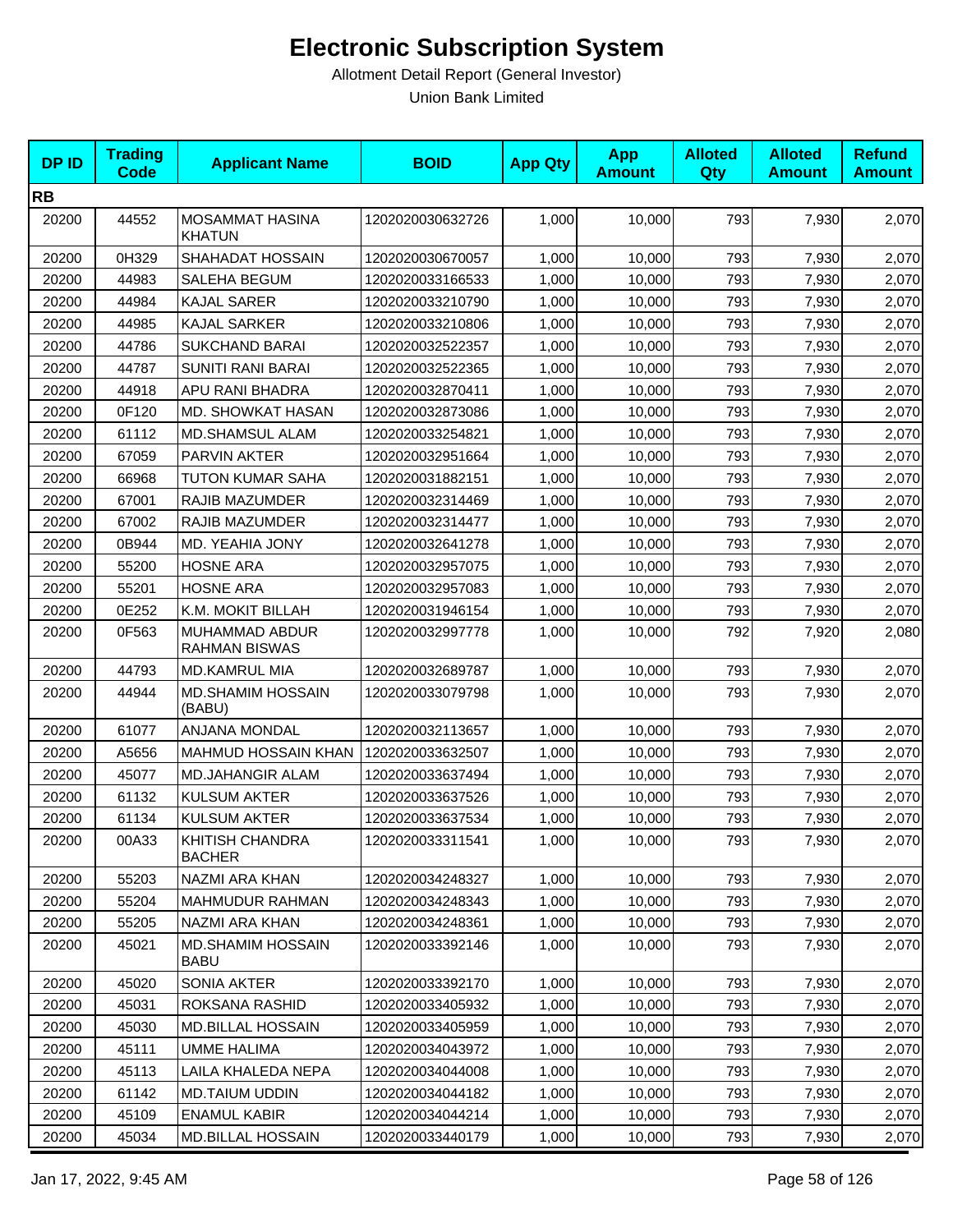| <b>DPID</b> | <b>Trading</b><br><b>Code</b> | <b>Applicant Name</b>                  | <b>BOID</b>      | <b>App Qty</b> | <b>App</b><br><b>Amount</b> | <b>Alloted</b><br><b>Qty</b> | <b>Alloted</b><br><b>Amount</b> | <b>Refund</b><br><b>Amount</b> |
|-------------|-------------------------------|----------------------------------------|------------------|----------------|-----------------------------|------------------------------|---------------------------------|--------------------------------|
| <b>RB</b>   |                               |                                        |                  |                |                             |                              |                                 |                                |
| 20200       | 67119                         | <b>SANJIT BARMAN</b>                   | 1202020033764370 | 1,000          | 10,000                      | 793                          | 7,930                           | 2,070                          |
| 20200       | A5651                         | MOHAMMAD MOTIOUR<br><b>RAHMAN</b>      | 1202020033770923 | 1,000          | 10,000                      | 793                          | 7,930                           | 2,070                          |
| 20200       | 45119                         | <b>TANIA AKTER</b>                     | 1202020034320346 | 1,000          | 10,000                      | 793                          | 7,930                           | 2,070                          |
| 20200       | 45121                         | SALEHA BEGUM                           | 1202020034320362 | 1,000          | 10,000                      | 793                          | 7,930                           | 2,070                          |
| 20200       | 45122                         | <b>TANIA AKTER</b>                     | 1202020034320389 | 1,000          | 10,000                      | 792                          | 7,920                           | 2,080                          |
| 20200       | 61148                         | MR. KISHOR KUMAR KHA                   | 1202020034320501 | 1,000          | 10,000                      | 793                          | 7,930                           | 2,070                          |
| 20200       | 45120                         | SONIA AKTER                            | 1202020034320595 | 1,000          | 10,000                      | 793                          | 7,930                           | 2,070                          |
| 20200       | 0H302                         | <b>ASHKER IBNA SHAHID</b>              | 1202020033792581 | 1,000          | 10,000                      | 793                          | 7,930                           | 2,070                          |
| 20200       | 67120                         | AMINUR RAHMAN                          | 1202020033796173 | 1,000          | 10,000                      | 793                          | 7,930                           | 2,070                          |
| 20200       | 67121                         | AMINUR RAHMAN                          | 1202020033796191 | 1,000          | 10,000                      | 793                          | 7,930                           | 2,070                          |
| 20200       | 0D142                         | RUHIDAS SAHA                           | 1202020033516566 | 1,000          | 10,000                      | 792                          | 7,920                           | 2,080                          |
| 20200       | 45561                         | PALLAB BHATTACHARJEE 1202020035588982  |                  | 1,000          | 10,000                      | 793                          | 7,930                           | 2,070                          |
| 20200       | 67184                         | <b>MD.NUR NOBI</b>                     | 1202020035294533 | 1,000          | 10,000                      | 793                          | 7,930                           | 2,070                          |
| 20200       | 67181                         | <b>MD.ANISUR RAHMAN</b>                | 1202020035294551 | 1,000          | 10,000                      | 793                          | 7,930                           | 2,070                          |
| 20200       | 45212                         | <b>MOMOTA MOSTAK</b>                   | 1202020035294683 | 1,000          | 10,000                      | 793                          | 7,930                           | 2,070                          |
| 20200       | 67187                         | MD.MIZANUR RAHMAN<br><b>BHUIYAN</b>    | 1202020035294849 | 1,000          | 10,000                      | 793                          | 7,930                           | 2,070                          |
| 20200       | 67186                         | ROKHSANA MOSTARY                       | 1202020035294865 | 1,000          | 10,000                      | 793                          | 7,930                           | 2,070                          |
| 20200       | 67180                         | <b>MD. ANISUR RAHMAN</b>               | 1202020035294921 | 1,000          | 10,000                      | 793                          | 7,930                           | 2,070                          |
| 20200       | 67185                         | <b>NAZMUN NAHAR</b>                    | 1202020035294948 | 1,000          | 10,000                      | 793                          | 7,930                           | 2,070                          |
| 20200       | A5480                         | <b>ALOCK KUMAR KUNDU</b>               | 1202020035301182 | 1,000          | 10,000                      | 793                          | 7,930                           | 2,070                          |
| 20200       | 45171                         | MST. TARIKA KHATUN                     | 1202020034769771 | 1,000          | 10,000                      | 793                          | 7,930                           | 2,070                          |
| 20200       | 45170                         | MST. TARIKA KHATUN                     | 1202020034769781 | 1,000          | 10,000                      | 793                          | 7,930                           | 2,070                          |
| 20200       | 45231                         | <b>VAROTI RANI DEB</b>                 | 1202020035369637 | 1,000          | 10,000                      | 793                          | 7,930                           | 2,070                          |
| 20200       | 45230                         | VAROTI RANI DEB                        | 1202020035369653 | 1,000          | 10,000                      | 793                          | 7,930                           | 2,070                          |
| 20200       | 45136                         | ANITA RANI SUTRA DHAR 1202020034509168 |                  | 1,000          | 10,000                      | 793                          | 7,930                           | 2,070                          |
| 20200       | 45190                         | TAPAS KUMAR CHANDA                     | 1202020035123387 | 1,000          | 10,000                      | 792                          | 7,920                           | 2,080                          |
| 20200       | 45191                         | TAPAS KUMAR CHANDA                     | 1202020035123451 | 1,000          | 10,000                      | 793                          | 7,930                           | 2,070                          |
| 20200       | 45192                         | <b>MRINAL KANTI AICH</b>               | 1202020035123518 | 1,000          | 10,000                      | 793                          | 7,930                           | 2,070                          |
| 20200       | 45193                         | <b>MRINAL KANTI AICH</b>               | 1202020035123550 | 1,000          | 10,000                      | 793                          | 7,930                           | 2,070                          |
| 20200       | 61156                         | <b>IMRAN RAIHAN</b>                    | 1202020034574589 | 1,000          | 10,000                      | 793                          | 7,930                           | 2,070                          |
| 20200       | 0H162                         | TANIA JAHAN                            | 1202020035164016 | 1,000          | 10,000                      | 793                          | 7,930                           | 2,070                          |
| 20200       | 67174                         | PRANAB KUMAR SAHA                      | 1202020035166885 | 1,000          | 10,000                      | 793                          | 7,930                           | 2,070                          |
| 20200       | 67204                         | <b>MRINAL CHAKRABORTY</b>              | 1202020035548983 | 1,000          | 10.000                      | 793                          | 7,930                           | 2,070                          |
| 20200       | D4864                         | HASNAT KHANDAKAR                       | 1202020034637560 | 1,000          | 10,000                      | 793                          | 7,930                           | 2,070                          |
| 20200       | 45642                         | JOYONTO MITHU GHOSH                    | 1202020036523591 | 1,000          | 10,000                      | 793                          | 7,930                           | 2,070                          |
| 20200       | 45659                         | MD. MILON                              | 1202020036886456 | 1,000          | 10,000                      | 793                          | 7,930                           | 2,070                          |
| 20200       | 45661                         | MD.SHA ALAM                            | 1202020036930167 | 1,000          | 10,000                      | 793                          | 7,930                           | 2,070                          |
| 20200       | 45663                         | ABUL FAIZ MD. HABIBUR<br>RAHMAN        | 1202020036930215 | 1,000          | 10,000                      | 793                          | 7,930                           | 2,070                          |
| 20200       | 61175                         | SHAHARA AKTER EKRAM                    | 1202020036089948 | 1,000          | 10,000                      | 793                          | 7,930                           | 2,070                          |
| 20200       | 61176                         | SHAHARA AKTER EKRAM                    | 1202020036089980 | 1,000          | 10,000                      | 793                          | 7,930                           | 2,070                          |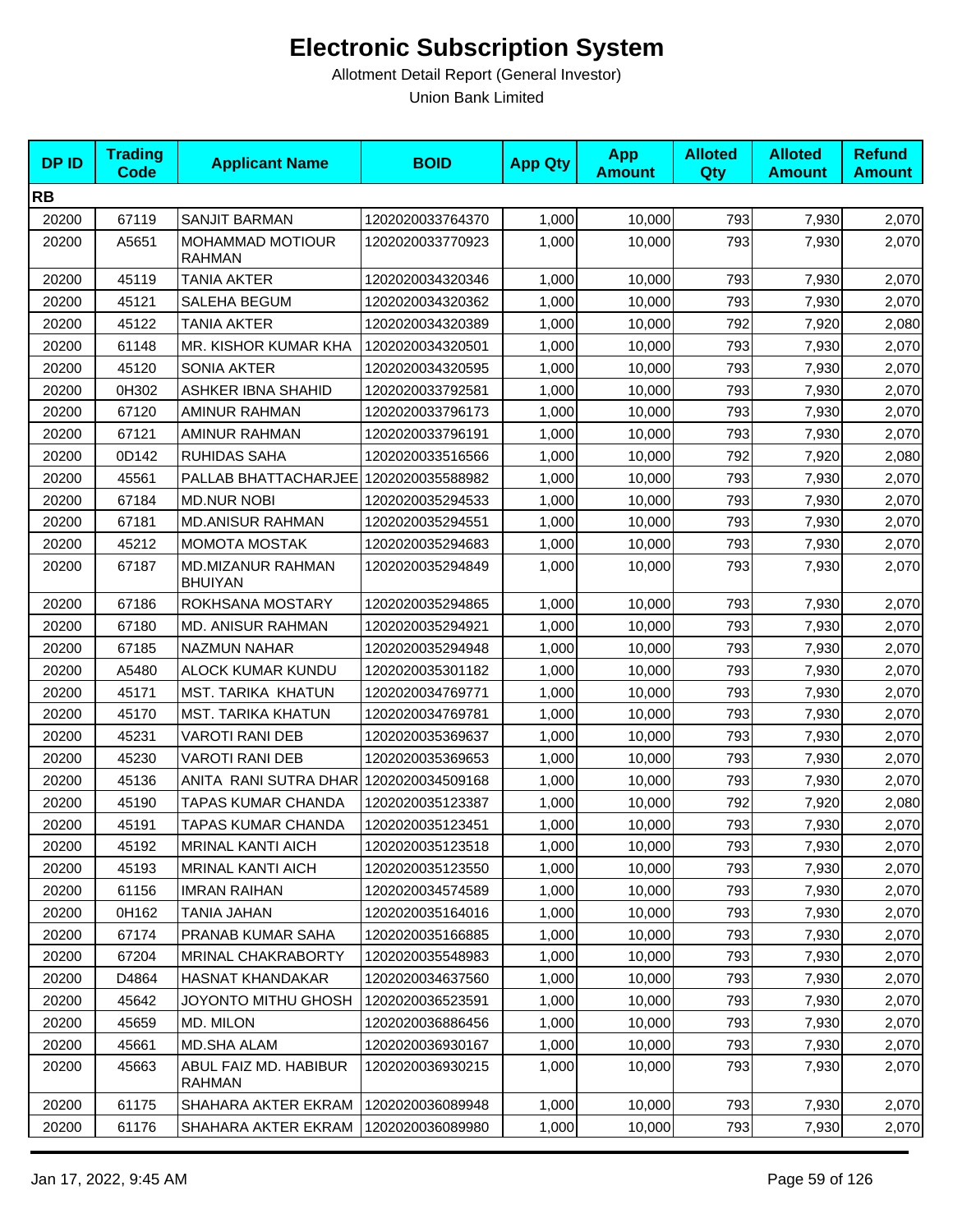| <b>DPID</b> | <b>Trading</b><br><b>Code</b> | <b>Applicant Name</b>                       | <b>BOID</b>      | <b>App Qty</b> | <b>App</b><br><b>Amount</b> | <b>Alloted</b><br>Qty | <b>Alloted</b><br><b>Amount</b> | <b>Refund</b><br><b>Amount</b> |
|-------------|-------------------------------|---------------------------------------------|------------------|----------------|-----------------------------|-----------------------|---------------------------------|--------------------------------|
| <b>RB</b>   |                               |                                             |                  |                |                             |                       |                                 |                                |
| 20200       | 45630                         | MST.RASHIDA YESMIN                          | 1202020036393237 | 1,000          | 10,000                      | 793                   | 7,930                           | 2,070                          |
| 20200       | 45629                         | <b>MST.BILKIS PARVIN</b>                    | 1202020036393253 | 1,000          | 10,000                      | 793                   | 7,930                           | 2,070                          |
| 20200       | 45628                         | MST.RASHIDA YESMIN                          | 1202020036393261 | 1,000          | 10,000                      | 792                   | 7,920                           | 2,080                          |
| 20200       | 45627                         | <b>MST.BILKIS PARVIN</b>                    | 1202020036393288 | 1,000          | 10,000                      | 793                   | 7,930                           | 2,070                          |
| 20200       | 45633                         | SHEKH BORHAN UDDIN                          | 1202020036393296 | 1,000          | 10,000                      | 793                   | 7,930                           | 2,070                          |
| 20200       | 67239                         | NIRANJAN SAHA                               | 1202020036174082 | 1,000          | 10,000                      | 793                   | 7,930                           | 2,070                          |
| 20200       | 45615                         | RINKO RANI DAS                              | 1202020036174256 | 1,000          | 10,000                      | 793                   | 7,930                           | 2,070                          |
| 20200       | 0G243                         | <b>MD. JAHIRUL ANAWAR</b>                   | 1202020036451473 | 1,000          | 10,000                      | 793                   | 7,930                           | 2,070                          |
| 20200       | 61169                         | MD.TAIUM UDDIN                              | 1202020035866805 | 1,000          | 10,000                      | 793                   | 7,930                           | 2,070                          |
| 20200       | 67213                         | <b>ZAKIR HOSSAIN</b>                        | 1202020035866939 | 1,000          | 10,000                      | 793                   | 7,930                           | 2,070                          |
| 20200       | 45582                         | MISS AYSHA SIDDIKA                          | 1202020035866947 | 1,000          | 10,000                      | 793                   | 7,930                           | 2,070                          |
| 20200       | 67214                         | <b>ZAKIR HOSSAIN</b>                        | 1202020035867007 | 1,000          | 10,000                      | 792                   | 7,920                           | 2,080                          |
| 20200       | 0F294                         | MD. ASHRAFUZZAMAN                           | 1202020037260173 | 1,000          | 10,000                      | 793                   | 7,930                           | 2,070                          |
| 20200       | 45689                         | <b>SWAPAN PODDER</b>                        | 1202020037664698 | 1,000          | 10,000                      | 792                   | 7,920                           | 2,080                          |
| 20200       | 0E632                         | <b>QUAZI MUSHFIKA NAHER</b>                 | 1202020037007420 | 1,000          | 10,000                      | 793                   | 7,930                           | 2,070                          |
| 20200       | A5716                         | SEONJUTI CHOWDHURY                          | 1202020038137310 | 1,000          | 10,000                      | 793                   | 7,930                           | 2,070                          |
| 20200       | 61193                         | <b>MD.SAFI IMAM</b>                         | 1202020037102306 | 1,000          | 10,000                      | 793                   | 7,930                           | 2,070                          |
| 20200       | 45676                         | MD. MONIRUZZAMAN                            | 1202020037169501 | 1,000          | 10,000                      | 793                   | 7,930                           | 2,070                          |
| 20200       | 45675                         | SHAMIMA ALIM                                | 1202020037169518 | 1,000          | 10,000                      | 792                   | 7,920                           | 2,080                          |
| 20200       | 45685                         | MONOARA SULTANA                             | 1202020037526785 | 1,000          | 10,000                      | 793                   | 7,930                           | 2,070                          |
| 20200       | A5747                         | MD. HABIBUR RAHMAN                          | 1202020039460819 | 1,000          | 10,000                      | 793                   | 7,930                           | 2,070                          |
| 20200       | 45714                         | S. M. OSMAN GONI                            | 1202020039883522 | 1,000          | 10,000                      | 793                   | 7,930                           | 2,070                          |
| 20200       | D4805                         | <b>MADHAB CHANDRA SAHA</b>                  | 1202020039681443 | 1,000          | 10,000                      | 793                   | 7,930                           | 2,070                          |
| 20200       | 45761                         | <b>BISHAWJIT DEBNATH</b>                    | 1202020040438041 | 1,000          | 10,000                      | 793                   | 7,930                           | 2,070                          |
| 20200       | B1353                         | <b>MOHAMMAD KABIR</b><br><b>HOSSAIN</b>     | 1202020040464747 | 1,000          | 10,000                      | 793                   | 7,930                           | 2,070                          |
| 20200       | D4825                         | SANJEEV KUMER SAHA                          | 1202020040467625 | 1,000          | 10,000                      | 793                   | 7,930                           | 2,070                          |
| 20200       | 45790                         | MD. ATIQUZZAMAN                             | 1202020040999228 | 1,000          | 10,000                      | 793                   | 7,930                           | 2,070                          |
| 20200       | D4330                         | MD. GOLAM SAROWER                           | 1202020040704190 | 1,000          | 10,000                      | 793                   | 7,930                           | 2,070                          |
| 20200       | 45729                         | NUSRAT JAHAN                                | 1202020040081751 | 1,000          | 10,000                      | 793                   | 7,930                           | 2,070                          |
| 20200       | 0F291                         | DR. MD. SHAHIN REZA                         | 1202020041085992 | 1,000          | 10,000                      | 793                   | 7,930                           | 2,070                          |
| 20200       | 61228                         | SHIBLY SADEQ                                | 1202020041568542 | 1,000          | 10,000                      | 793                   | 7,930                           | 2,070                          |
| 20200       | D5090                         | PUJA DAS                                    | 1202020041380578 | 1,000          | 10,000                      | 793                   | 7,930                           | 2,070                          |
| 20200       | 00E98                         | <b>MD.MIRAZ HOSSAIN</b>                     | 1202020042300900 | 1,000          | 10,000                      | 792                   | 7,920                           | 2,080                          |
| 20200       | 45892                         | <b>MD. TANJIM MORSHED</b><br><b>BHUIYAN</b> | 1202020042861535 | 1,000          | 10,000                      | 793                   | 7,930                           | 2,070                          |
| 20200       | 0E173                         | MD. MOHIUDDIN MERAZ                         | 1202020043863587 | 1,000          | 10,000                      | 793                   | 7,930                           | 2,070                          |
| 20200       | 0F106                         | JAHANARA HUQUE                              | 1202020043722167 | 1,000          | 10,000                      | 793                   | 7,930                           | 2,070                          |
| 20200       | 0F145                         | PARVEJ HOSAIN                               | 1202020043324723 | 1,000          | 10,000                      | 792                   | 7,920                           | 2,080                          |
| 20200       | 0E118                         | MD. HANIF                                   | 1202020043559693 | 1,000          | 10,000                      | 793                   | 7,930                           | 2,070                          |
| 20200       | 00E36                         | <b>KHABIRON BEGUM</b>                       | 1202020043338231 | 1,000          | 10,000                      | 793                   | 7,930                           | 2,070                          |
| 20200       | 00E33                         | <b>MONIRA AKTHER</b>                        | 1202020043342796 | 1,000          | 10,000                      | 793                   | 7,930                           | 2,070                          |
| 20200       | 00D31                         | KHOKAN SAHA                                 | 1202020043568835 | 1,000          | 10,000                      | 793                   | 7,930                           | 2,070                          |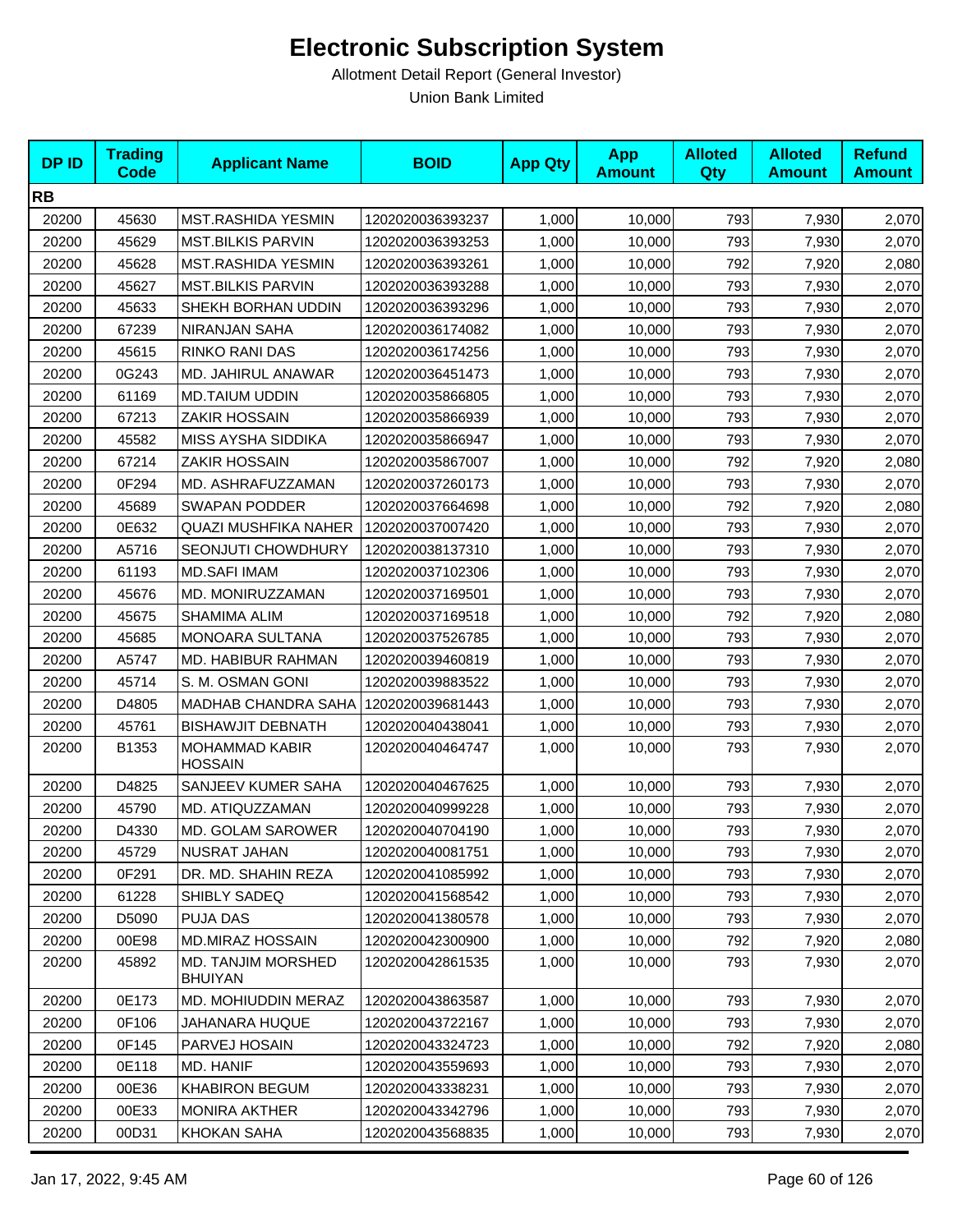| <b>DPID</b> | <b>Trading</b><br><b>Code</b> | <b>Applicant Name</b>           | <b>BOID</b>      | <b>App Qty</b> | <b>App</b><br><b>Amount</b> | <b>Alloted</b><br>Qty | <b>Alloted</b><br><b>Amount</b> | <b>Refund</b><br><b>Amount</b> |
|-------------|-------------------------------|---------------------------------|------------------|----------------|-----------------------------|-----------------------|---------------------------------|--------------------------------|
| <b>RB</b>   |                               |                                 |                  |                |                             |                       |                                 |                                |
| 20200       | 00D29                         | <b>KAMAL AHMED</b>              | 1202020043572083 | 1,000          | 10,000                      | 793                   | 7,930                           | 2,070                          |
| 20200       | 00F36                         | SK. GOLAM AHAMMED               | 1202020043577522 | 1,000          | 10,000                      | 793                   | 7,930                           | 2,070                          |
| 20200       | 00B46                         | <b>ABDUR ROUF</b>               | 1202020043604042 | 1,000          | 10,000                      | 793                   | 7,930                           | 2,070                          |
| 20200       | A5657                         | A.K.M. HASANUZZAMAN             | 1202020043615351 | 1,000          | 10,000                      | 793                   | 7,930                           | 2,070                          |
| 20200       | A3710                         | KAZI AHASAN HABIB               | 1202020043802602 | 1,000          | 10,000                      | 793                   | 7,930                           | 2,070                          |
| 20200       | 0E166                         | PARTHA DAS                      | 1202020043807482 | 1,000          | 10,000                      | 792                   | 7,920                           | 2,080                          |
| 20200       | 0E162                         | MD, ANOWAR HOSSAIN              | 1202020043818088 | 1,000          | 10,000                      | 793                   | 7,930                           | 2,070                          |
| 20200       | 00C55                         | SAKIA SULTANA                   | 1202020043818880 | 1,000          | 10,000                      | 793                   | 7,930                           | 2,070                          |
| 20200       | 0A595                         | MD ABDUL MANNAN                 | 1202020043467077 | 1,000          | 10,000                      | 793                   | 7,930                           | 2,070                          |
| 20200       | 00A15                         | SHARIFA HAQUE                   | 1202020043469306 | 1,000          | 10,000                      | 793                   | 7,930                           | 2,070                          |
| 20200       | A2151                         | SUDARSHAN KUMAR<br><b>BASAK</b> | 1202020043660120 | 1,000          | 10,000                      | 793                   | 7,930                           | 2,070                          |
| 20200       | 00A17                         | <b>RSA CAPITAL</b>              | 1202020043501200 | 1,000          | 10,000                      | 793                   | 7,930                           | 2,070                          |
| 20200       | 0B145                         | MD. ABDUR RAHIM                 | 1202020044652801 | 1,000          | 10,000                      | 793                   | 7,930                           | 2,070                          |
| 20200       | 00D63                         | <b>ASIA BEGUM</b>               | 1202020044012795 | 1,000          | 10,000                      | 793                   | 7,930                           | 2,070                          |
| 20200       | 00D60                         | MD. OBYDUR RAHMAN               | 1202020044015541 | 1,000          | 10,000                      | 793                   | 7,930                           | 2,070                          |
| 20200       | 00D64                         | MD. RAHMAT ULLAH                | 1202020044015566 | 1,000          | 10,000                      | 793                   | 7,930                           | 2,070                          |
| 20200       | 00D62                         | MARUF HOSSION OZZUL             | 1202020044015574 | 1,000          | 10,000                      | 793                   | 7,930                           | 2,070                          |
| 20200       | 00D61                         | MD. EYNUSL AZAM SHAH            | 1202020044015590 | 1,000          | 10,000                      | 793                   | 7,930                           | 2,070                          |
| 20200       | 00D59                         | MD. OBYDUR RAHMAN               | 1202020044016303 | 1,000          | 10,000                      | 793                   | 7,930                           | 2,070                          |
| 20200       | 00D58                         | MD. RAHMAT ULLAH                | 1202020044016321 | 1,000          | 10,000                      | 793                   | 7,930                           | 2,070                          |
| 20200       | 00D57                         | MD. EYNUSL AZAM SHAH            | 1202020044016338 | 1,000          | 10,000                      | 793                   | 7,930                           | 2,070                          |
| 20200       | 00D56                         | <b>SALIM SARWAR</b>             | 1202020044016908 | 1,000          | 10,000                      | 793                   | 7,930                           | 2,070                          |
| 20200       | 00D55                         | MD. MASUM                       | 1202020044017027 | 1,000          | 10,000                      | 793                   | 7,930                           | 2,070                          |
| 20200       | 00D54                         | MD. MASUM                       | 1202020044017407 | 1,000          | 10,000                      | 793                   | 7,930                           | 2,070                          |
| 20200       | 00B92                         | <b>MITU SARKAR</b>              | 1202020044178045 | 1,000          | 10,000                      | 793                   | 7,930                           | 2,070                          |
| 20200       | 00B90                         | PALASH DUTTA                    | 1202020044178053 | 1,000          | 10,000                      | 793                   | 7,930                           | 2,070                          |
| 20200       | 00B93                         | MINA RANI DUTTA                 | 1202020044178061 | 1,000          | 10,000                      | 793                   | 7,930                           | 2,070                          |
| 20200       | 00B91                         | <b>BILASH KUMAR DUTTA</b>       | 1202020044178071 | 1,000          | 10,000                      | 793                   | 7,930                           | 2,070                          |
| 20200       | 00B94                         | <b>MINA RANI DUTTA</b>          | 1202020044178088 | 1,000          | 10,000                      | 793                   | 7,930                           | 2,070                          |
| 20200       | 0B147                         | MD. MOHOSHIN UDDIN              | 1202020044655002 | 1,000          | 10,000                      | 793                   | 7,930                           | 2,070                          |
| 20200       | 00C64                         | ZARIN TASNEEM                   | 1202020044663712 | 1,000          | 10,000                      | 793                   | 7,930                           | 2,070                          |
| 20200       | 00C65                         | ZARIN TASNEEM                   | 1202020044663720 | 1,000          | 10,000                      | 793                   | 7,930                           | 2,070                          |
| 20200       | 0F167                         | RESHADUL ISLAM                  | 1202020044025654 | 1,000          | 10,000                      | 793                   | 7,930                           | 2,070                          |
| 20200       | 0F168                         | RESHADUL ISLAM                  | 1202020044030948 | 1,000          | 10,000                      | 793                   | 7,930                           | 2,070                          |
| 20200       | 0F161                         | SHAIKHA SHAMEEM                 | 1202020044032730 | 1,000          | 10,000                      | 793                   | 7,930                           | 2,070                          |
| 20200       | 0F164                         | <b>SHAMS ARA SHAMEEM</b>        | 1202020044032749 | 1,000          | 10,000                      | 793                   | 7,930                           | 2,070                          |
| 20200       | 00D84                         | MD. AFAZUDDIN MIAH              | 1202020044419154 | 1,000          | 10,000                      | 793                   | 7,930                           | 2,070                          |
| 20200       | 00C66                         | <b>SALMA KABIR</b>              | 1202020044681983 | 1,000          | 10,000                      | 793                   | 7,930                           | 2,070                          |
| 20200       | 0G193                         | <b>BHAGABATI GHOSH</b>          | 1202020044686413 | 1,000          | 10,000                      | 793                   | 7,930                           | 2,070                          |
| 20200       | 0F165                         | SUMAIYA SHAMEEM                 | 1202020044033601 | 1,000          | 10,000                      | 793                   | 7,930                           | 2,070                          |
| 20200       | 0B134                         | SHIRIN AKTER                    | 1202020044443092 | 1,000          | 10,000                      | 793                   | 7,930                           | 2,070                          |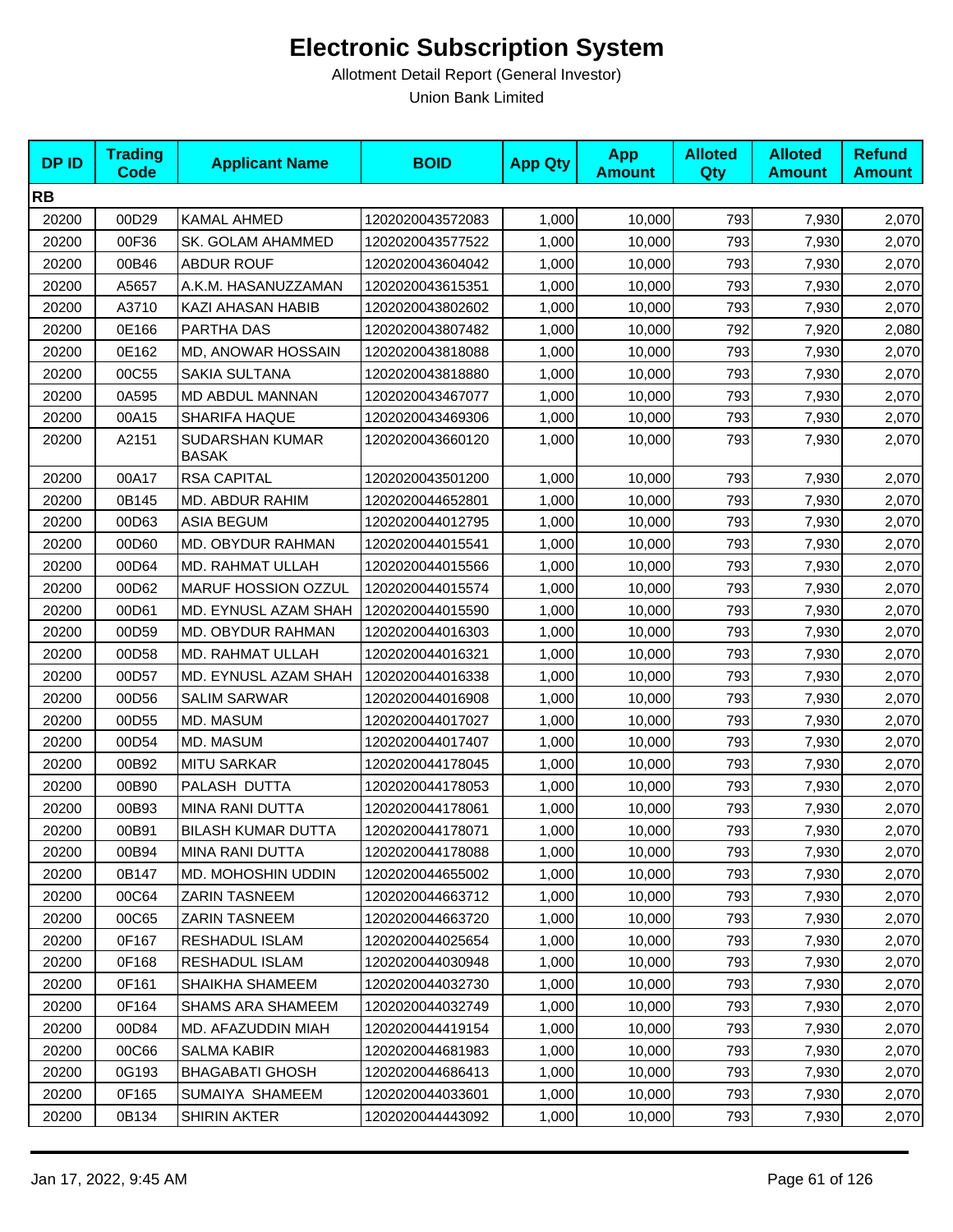| <b>DPID</b> | <b>Trading</b><br>Code | <b>Applicant Name</b>                  | <b>BOID</b>      | <b>App Qty</b> | <b>App</b><br><b>Amount</b> | <b>Alloted</b><br><b>Qty</b> | <b>Alloted</b><br><b>Amount</b> | <b>Refund</b><br><b>Amount</b> |
|-------------|------------------------|----------------------------------------|------------------|----------------|-----------------------------|------------------------------|---------------------------------|--------------------------------|
| <b>RB</b>   |                        |                                        |                  |                |                             |                              |                                 |                                |
| 20200       | 0F247                  | MD. ASHRAFUZZAMAN                      | 1202020044703268 | 1,000          | 10,000                      | 793                          | 7,930                           | 2,070                          |
| 20200       | 0B136                  | MD. SHAHABUDDIN FAKIR 1202020044460491 |                  | 1,000          | 10,000                      | 793                          | 7,930                           | 2,070                          |
| 20200       | A2152                  | SUDARSHAN KUMAR<br><b>BASAK</b>        | 1202020044706641 | 1,000          | 10,000                      | 793                          | 7,930                           | 2,070                          |
| 20200       | 0E241                  | <b>KAZI FATIMA HASIN</b>               | 1202020044712021 | 1,000          | 10,000                      | 793                          | 7,930                           | 2,070                          |
| 20200       | 0F236                  | <b>MASUDA YASMIN</b>                   | 1202020044714243 | 1,000          | 10,000                      | 792                          | 7,920                           | 2,080                          |
| 20200       | 0E179                  | <b>MD. NASIR UDDIN</b>                 | 1202020043914447 | 1,000          | 10,000                      | 793                          | 7,930                           | 2,070                          |
| 20200       | C3370                  | MOHAMMAD JASHIM<br><b>UDDIN</b>        | 1202020044264316 | 1,000          | 10,000                      | 793                          | 7,930                           | 2,070                          |
| 20200       | 0F159                  | SYED MAKSUDUL HAQUE                    | 1202020044063365 | 1,000          | 10,000                      | 793                          | 7,930                           | 2,070                          |
| 20200       | 0B113                  | MD. SOWAB MIA                          | 1202020044287183 | 1,000          | 10,000                      | 793                          | 7,930                           | 2,070                          |
| 20200       | B4830                  | ROMANA AFROZ                           | 1202020043952711 | 1,000          | 10,000                      | 793                          | 7,930                           | 2,070                          |
| 20200       | B4831                  | ROMANA AFROZ                           | 1202020043952728 | 1,000          | 10,000                      | 793                          | 7,930                           | 2,070                          |
| 20200       | 0B114                  | MD. SOAB MIA                           | 1202020044289645 | 1,000          | 10,000                      | 793                          | 7,930                           | 2,070                          |
| 20200       | 0G152                  | TAMANNA MAHMUD                         | 1202020043971206 | 1,000          | 10,000                      | 793                          | 7,930                           | 2,070                          |
| 20200       | 0F204                  | MD. SUBBIRUL HUQUE                     | 1202020044314107 | 1,000          | 10,000                      | 793                          | 7,930                           | 2,070                          |
| 20200       | 0F205                  | MRS. RUKHSANA BEGUM                    | 1202020044314115 | 1,000          | 10,000                      | 793                          | 7,930                           | 2,070                          |
| 20200       | 0F206                  | KHALEDA BEGUM                          | 1202020044314123 | 1,000          | 10,000                      | 793                          | 7,930                           | 2,070                          |
| 20200       | 0F207                  | MD. NAZMUL HAQUE                       | 1202020044314131 | 1,000          | 10,000                      | 793                          | 7,930                           | 2,070                          |
| 20200       | 0F203                  | A.K.M. SHAFIQUR<br><b>RAHMAN</b>       | 1202020044314141 | 1,000          | 10,000                      | 793                          | 7,930                           | 2,070                          |
| 20200       | 0F209                  | MRS. KHALEDA BEGUM                     | 1202020044314455 | 1,000          | 10,000                      | 793                          | 7,930                           | 2,070                          |
| 20200       | 0F211                  | MD. MONJU MIAH                         | 1202020044314471 | 1,000          | 10,000                      | 793                          | 7,930                           | 2,070                          |
| 20200       | 0G154                  | <b>GAURANGA CHANDRA</b><br><b>SHIL</b> | 1202020043987219 | 1,000          | 10,000                      | 793                          | 7,930                           | 2,070                          |
| 20200       | 0G155                  | <b>GAURANGA CHANDRA</b><br><b>SHIL</b> | 1202020043987294 | 1,000          | 10,000                      | 793                          | 7,930                           | 2,070                          |
| 20200       | 0F162                  | SUMAIYA SHAMEEM                        | 1202020044153741 | 1,000          | 10,000                      | 793                          | 7,930                           | 2,070                          |
| 20200       | 0F163                  | SHAIKHA SHAMEEM                        | 1202020044153883 | 1,000          | 10,000                      | 793                          | 7,930                           | 2,070                          |
| 20200       | 0F166                  | <b>SHAMS ARA SHAMEEM</b>               | 1202020044153891 | 1,000          | 10,000                      | 793                          | 7,930                           | 2,070                          |
| 20200       | 00B89                  | PALASH DUTTA                           | 1202020044173109 | 1,000          | 10,000                      | 793                          | 7,930                           | 2,070                          |
| 20200       | 0B224                  | SYED KAMAL UDDIN                       | 1202020044868019 | 1,000          | 10,000                      | 793                          | 7,930                           | 2,070                          |
| 20200       | 0B518                  | SANTUSH CHANDRA<br><b>SAHA</b>         | 1202020045264002 | 1,000          | 10,000                      | 793                          | 7,930                           | 2,070                          |
| 20200       | 0B225                  | SYED KAMAL UDDIN                       | 1202020044871298 | 1,000          | 10,000                      | 793                          | 7,930                           | 2,070                          |
| 20200       | 0F552                  | ABDUL MANNAN                           | 1202020044876241 | 1,000          | 10,000                      | 793                          | 7,930                           | 2,070                          |
| 20200       | 0B207                  | JHARNA RANI DATTA                      | 1202020044881731 | 1,000          | 10,000                      | 793                          | 7,930                           | 2,070                          |
| 20200       | 0B258                  | <b>MD. MASUM HASAN</b>                 | 1202020044901191 | 1,000          | 10,000                      | 793                          | 7,930                           | 2,070                          |
| 20200       | 0B202                  | <b>ARJUN DATTA</b>                     | 1202020044926876 | 1,000          | 10,000                      | 793                          | 7,930                           | 2,070                          |
| 20200       | 0F777                  | MD. RAFI AHAMED                        | 1202020045312648 | 1,000          | 10,000                      | 793                          | 7,930                           | 2,070                          |
| 20200       | 0B208                  | JHARNA RANI DATTA                      | 1202020044931367 | 1,000          | 10,000                      | 793                          | 7,930                           | 2,070                          |
| 20200       | A3833                  | MD. MUNEER HUSSAIN                     | 1202020045148674 | 1,000          | 10,000                      | 793                          | 7,930                           | 2,070                          |
| 20200       | 0F624                  | <b>NAZMUL HASAN</b>                    | 1202020045150171 | 1,000          | 10,000                      | 793                          | 7,930                           | 2,070                          |
| 20200       | 0D265                  | ARUN KRISHNA DAS                       | 1202020045154756 | 1,000          | 10,000                      | 793                          | 7,930                           | 2,070                          |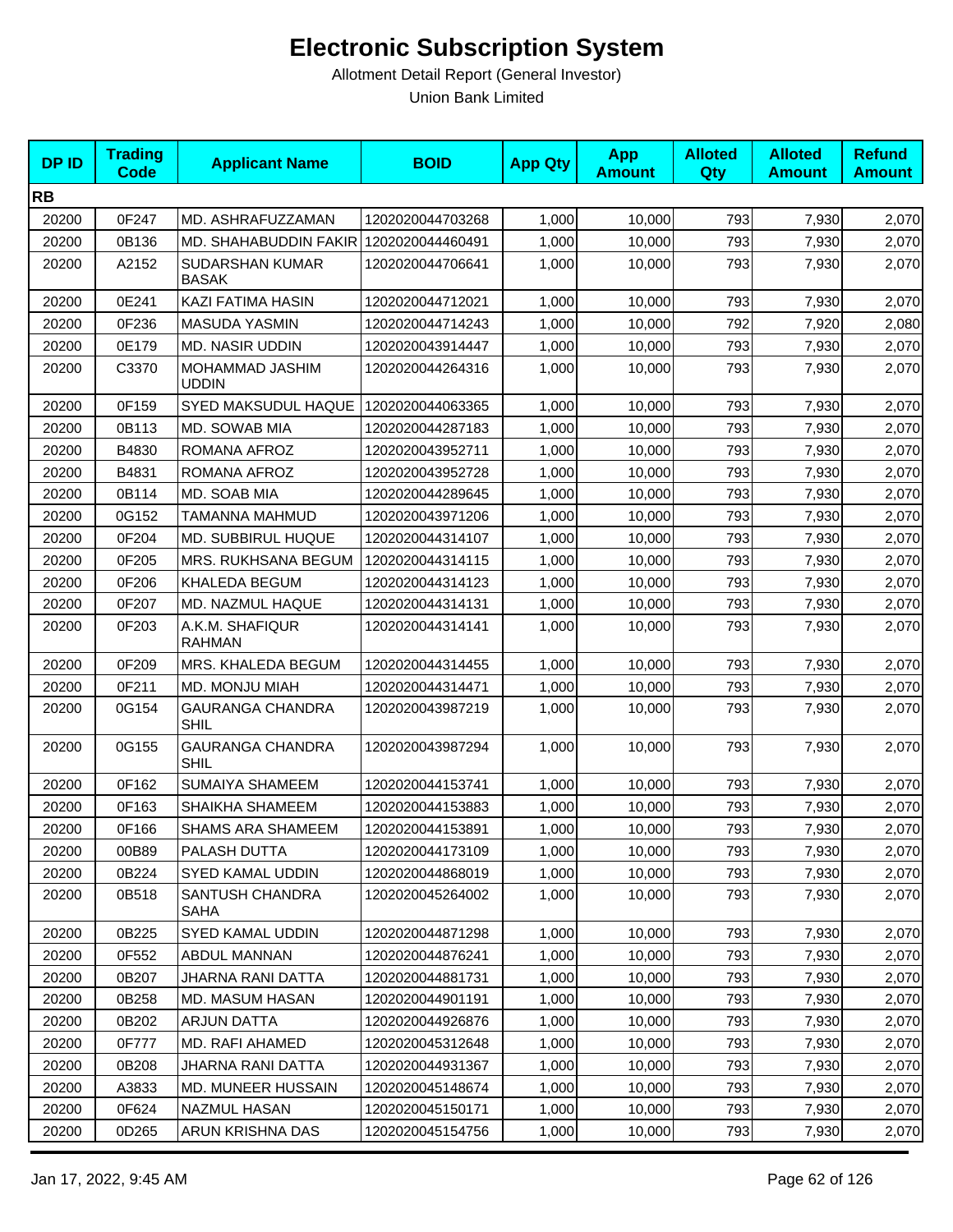| <b>DPID</b> | <b>Trading</b><br><b>Code</b> | <b>Applicant Name</b>                | <b>BOID</b>      | <b>App Qty</b> | <b>App</b><br><b>Amount</b> | <b>Alloted</b><br>Qty | <b>Alloted</b><br><b>Amount</b> | <b>Refund</b><br><b>Amount</b> |
|-------------|-------------------------------|--------------------------------------|------------------|----------------|-----------------------------|-----------------------|---------------------------------|--------------------------------|
| <b>RB</b>   |                               |                                      |                  |                |                             |                       |                                 |                                |
| 20200       | 0B220                         | RINKU RANI PUL                       | 1202020044941498 | 1,000          | 10,000                      | 793                   | 7,930                           | 2,070                          |
| 20200       | 0B179                         | MD. BACHU MIAH                       | 1202020044946134 | 1,000          | 10,000                      | 793                   | 7,930                           | 2,070                          |
| 20200       | 0B212                         | RANJANA RANI                         | 1202020044947832 | 1,000          | 10,000                      | 793                   | 7,930                           | 2,070                          |
| 20200       | 0B214                         | ARCHANA RANI                         | 1202020044947859 | 1,000          | 10,000                      | 792                   | 7,920                           | 2,080                          |
| 20200       | 0B481                         | MD. SHAHIDUL ISLAM<br><b>UZZAL</b>   | 1202020045165493 | 1,000          | 10,000                      | 793                   | 7,930                           | 2,070                          |
| 20200       | 0E247                         | MOHAMMAD HASAN IMAM 1202020044753917 |                  | 1,000          | 10,000                      | 793                   | 7,930                           | 2,070                          |
| 20200       | 0B287                         | <b>MD. NASIR MADBAR</b>              | 1202020044957377 | 1,000          | 10,000                      | 793                   | 7,930                           | 2,070                          |
| 20200       | 0B288                         | MD. THANDU MIAH                      | 1202020044957385 | 1,000          | 10,000                      | 793                   | 7,930                           | 2,070                          |
| 20200       | 0B289                         | MD. SHAHJAHAN<br><b>MADBER</b>       | 1202020044966768 | 1,000          | 10,000                      | 793                   | 7,930                           | 2,070                          |
| 20200       | 0C210                         | MD.MATLUBUR RAHMAN                   | 1202020045183994 | 1,000          | 10,000                      | 793                   | 7,930                           | 2,070                          |
| 20200       | 0c209                         | MD. MATLUBUR RAHMAN                  | 1202020045184097 | 1,000          | 10,000                      | 793                   | 7,930                           | 2,070                          |
| 20200       | 0D125                         | SHIBU KUMAR SAHA                     | 1202020044760996 | 1,000          | 10,000                      | 793                   | 7,930                           | 2,070                          |
| 20200       | 0C126                         | MD. MASUDUR RAHMAN                   | 1202020044971168 | 1,000          | 10,000                      | 793                   | 7,930                           | 2,070                          |
| 20200       | 0F580                         | <b>FARAH TAHMIN RUBU</b>             | 1202020044980749 | 1,000          | 10,000                      | 793                   | 7,930                           | 2,070                          |
| 20200       | 0C227                         | MOHAMMED FUAD UDDIN                  | 1202020045353103 | 1,000          | 10,000                      | 793                   | 7,930                           | 2,070                          |
| 20200       | 0c228                         | MOHAMMED FUAD UDDIN I                | 1202020045353651 | 1,000          | 10.000                      | 793                   | 7,930                           | 2,070                          |
| 20200       | 0D144                         | <b>MRS. NAHAR AKTER</b>              | 1202020044774908 | 1,000          | 10,000                      | 793                   | 7,930                           | 2,070                          |
| 20200       | 0F283                         | <b>JESMIN NAHAR</b>                  | 1202020044779413 | 1,000          | 10,000                      | 793                   | 7,930                           | 2,070                          |
| 20200       | 0D147                         | ANITA RANI SAHA                      | 1202020044781414 | 1,000          | 10,000                      | 793                   | 7,930                           | 2,070                          |
| 20200       | 0B173                         | MD. FIROZ HOSSAIN                    | 1202020044783555 | 1,000          | 10,000                      | 793                   | 7,930                           | 2,070                          |
| 20200       | A3601                         | <b>SHABBIR MUBIN</b>                 | 1202020044984217 | 1,000          | 10,000                      | 792                   | 7,920                           | 2,080                          |
| 20200       | 0F581                         | NAZMUL HASAN                         | 1202020044988539 | 1,000          | 10,000                      | 793                   | 7,930                           | 2,070                          |
| 20200       | B4829                         | ABDULLAH AL ANAM                     | 1202020044990604 | 1,000          | 10,000                      | 793                   | 7,930                           | 2,070                          |
| 20200       | 0C127                         | MD. SHAMSUL ALAM<br><b>BHUIYAN</b>   | 1202020044992140 | 1,000          | 10,000                      | 793                   | 7,930                           | 2,070                          |
| 20200       | 0B174                         | MD. FIROZ HOSSAIN                    | 1202020044783571 | 1,000          | 10,000                      | 793                   | 7,930                           | 2,070                          |
| 20200       | 0F424                         | MD. MUNSUR AKON                      | 1202020044787502 | 1,000          | 10,000                      | 793                   | 7,930                           | 2,070                          |
| 20200       | 0F423                         | MD. RUME                             | 1202020044787510 | 1,000          | 10,000                      | 793                   | 7,930                           | 2,070                          |
| 20200       | 0B181                         | MD. BACHU MIAH                       | 1202020044790998 | 1,000          | 10,000                      | 793                   | 7,930                           | 2,070                          |
| 20200       | 0B182                         | MD. FAKIR ALI                        | 1202020044791007 | 1,000          | 10,000                      | 793                   | 7,930                           | 2,070                          |
| 20200       | 0B184                         | <b>TOSIRON NESA</b>                  | 1202020044794953 | 1,000          | 10,000                      | 793                   | 7,930                           | 2,070                          |
| 20200       | 00c88                         | MISHUK KUMAR SAHA                    | 1202020044795907 | 1,000          | 10,000                      | 793                   | 7,930                           | 2,070                          |
| 20200       | 0F457                         | MD. MASUDUR RAHMAN                   | 1202020044797146 | 1,000          | 10,000                      | 793                   | 7,930                           | 2,070                          |
| 20200       | 0B185                         | <b>TOSIRON NESA</b>                  | 1202020044797162 | 1,000          | 10,000                      | 793                   | 7,930                           | 2,070                          |
| 20200       | A4073                         | S.M. KHODA BAKSH                     | 1202020045372577 | 1,000          | 10,000                      | 793                   | 7,930                           | 2,070                          |
| 20200       | 0A167                         | <b>MAMTAZ BEGUM</b>                  | 1202020044802837 | 1,000          | 10,000                      | 793                   | 7,930                           | 2,070                          |
| 20200       | 0A170                         | TAHMIDA MUSTAFIZ                     | 1202020044803004 | 1,000          | 10,000                      | 793                   | 7,930                           | 2,070                          |
| 20200       | 0B196                         | <b>MD. MOKTAR HOSSAIN</b>            | 1202020044805153 | 1,000          | 10,000                      | 793                   | 7,930                           | 2,070                          |
| 20200       | 0D155                         | BIKASH CHANDRA SAHA                  | 1202020044809566 | 1,000          | 10,000                      | 793                   | 7,930                           | 2,070                          |
| 20200       | 0G260                         | JEWEL BARUA                          | 1202020045015741 | 1,000          | 10,000                      | 793                   | 7,930                           | 2,070                          |
| 20200       | 0F431                         | MD. HASAN HOWLADAR                   | 1202020044823231 | 1,000          | 10,000                      | 793                   | 7,930                           | 2,070                          |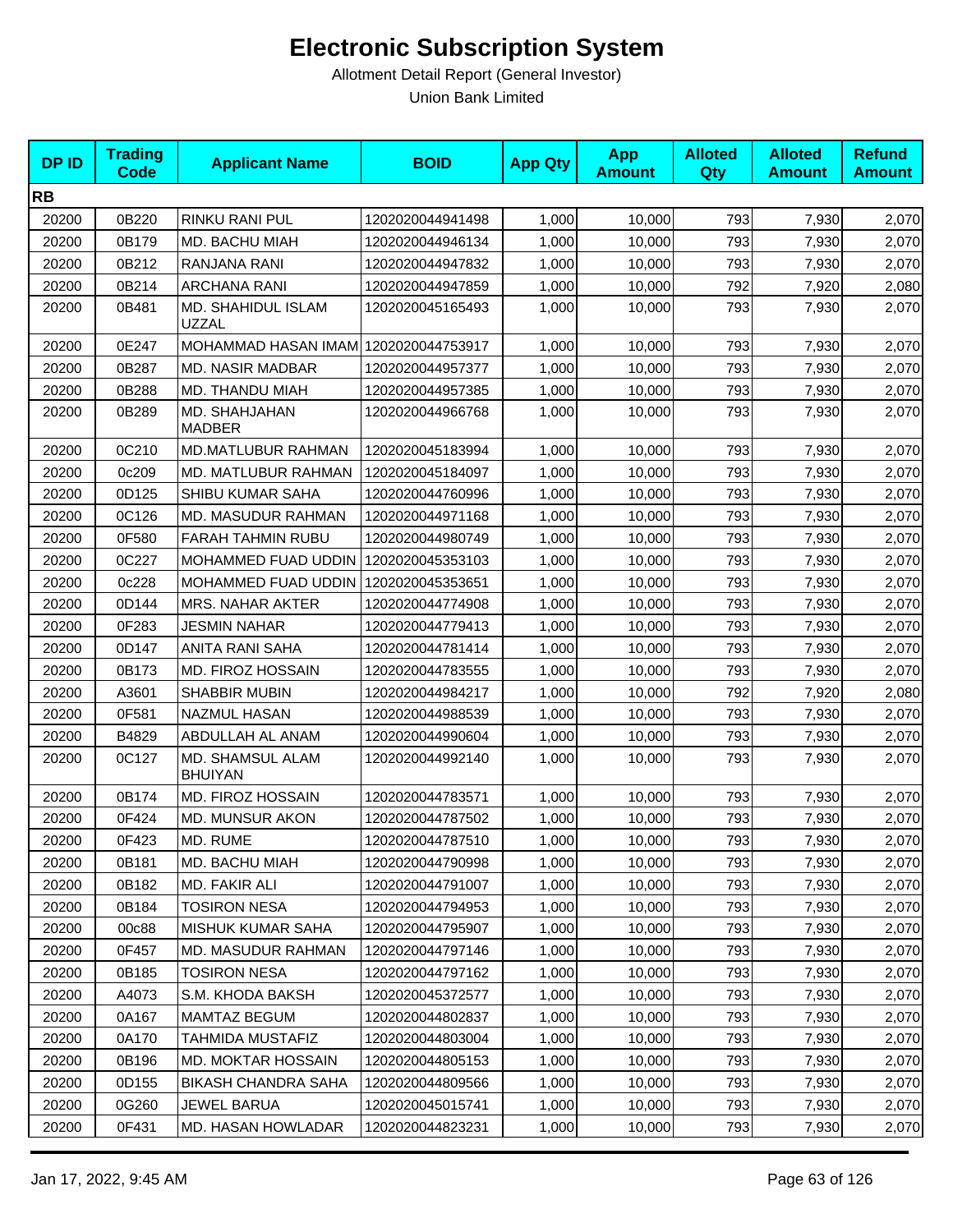| <b>DPID</b> | <b>Trading</b><br>Code | <b>Applicant Name</b>                  | <b>BOID</b>      | <b>App Qty</b> | <b>App</b><br><b>Amount</b> | <b>Alloted</b><br><b>Qty</b> | <b>Alloted</b><br><b>Amount</b> | <b>Refund</b><br><b>Amount</b> |
|-------------|------------------------|----------------------------------------|------------------|----------------|-----------------------------|------------------------------|---------------------------------|--------------------------------|
| <b>RB</b>   |                        |                                        |                  |                |                             |                              |                                 |                                |
| 20200       | 0D180                  | RADHA RANI BHOWMIK                     | 1202020044829081 | 1,000          | 10,000                      | 793                          | 7,930                           | 2,070                          |
| 20200       | 0E313                  | KHANDAKER ZAHID<br>AHMED               | 1202020045032783 | 1,000          | 10,000                      | 793                          | 7,930                           | 2,070                          |
| 20200       | 0B347                  | <b>SOMA MONDAL</b>                     | 1202020045034038 | 1,000          | 10,000                      | 793                          | 7,930                           | 2,070                          |
| 20200       | 0F518                  | <b>FAHIMA KHANOM</b>                   | 1202020044836620 | 1,000          | 10.000                      | 793                          | 7,930                           | 2,070                          |
| 20200       | 0D181                  | RADHA RANI BHOWMIK                     | 1202020044839418 | 1,000          | 10,000                      | 793                          | 7,930                           | 2,070                          |
| 20200       | 00H39                  | RASHEDUL HOQUE<br><b>ROBIN</b>         | 1202020044840449 | 1,000          | 10,000                      | 793                          | 7,930                           | 2,070                          |
| 20200       | 0B219                  | RINKU RANI PUL                         | 1202020044844570 | 1,000          | 10,000                      | 793                          | 7,930                           | 2,070                          |
| 20200       | 0F439                  | <b>MD. LITON HOSSAIN</b>               | 1202020044847820 | 1,000          | 10,000                      | 793                          | 7,930                           | 2,070                          |
| 20200       | 0F440                  | <b>MD. TAKIB HOSSAIN</b>               | 1202020044847839 | 1,000          | 10,000                      | 793                          | 7,930                           | 2,070                          |
| 20200       | 0F441                  | MD. HASAN HOWLADAR                     | 1202020044847847 | 1,000          | 10,000                      | 793                          | 7,930                           | 2,070                          |
| 20200       | 0F442                  | MD. MUNSUR AKON                        | 1202020044847855 | 1,000          | 10,000                      | 792                          | 7,920                           | 2,080                          |
| 20200       | 0F428                  | MD. SUZAN HOSSAIN                      | 1202020044848437 | 1,000          | 10,000                      | 793                          | 7,930                           | 2,070                          |
| 20200       | 0F434                  | MD. RAZU                               | 1202020044848471 | 1,000          | 10.000                      | 793                          | 7,930                           | 2,070                          |
| 20200       | 0F425                  | <b>MD. LITON HOSSAIN</b>               | 1202020044848488 | 1,000          | 10,000                      | 793                          | 7,930                           | 2,070                          |
| 20200       | 0F429                  | <b>MST. RAHIMAN BEGUM</b>              | 1202020044848496 | 1,000          | 10,000                      | 793                          | 7,930                           | 2,070                          |
| 20200       | 0F437                  | MD. KHALILUR RAHMAN<br><b>MALLIK</b>   | 1202020044848726 | 1,000          | 10,000                      | 793                          | 7,930                           | 2,070                          |
| 20200       | 0F438                  | MD. SUZAN HOSSAIN                      | 1202020044848734 | 1,000          | 10,000                      | 792                          | 7,920                           | 2,080                          |
| 20200       | 0B201                  | <b>ARJUN DATTA</b>                     | 1202020044852552 | 1,000          | 10,000                      | 793                          | 7,930                           | 2,070                          |
| 20200       | 0B211                  | RANJANA RANI                           | 1202020044852579 | 1,000          | 10,000                      | 793                          | 7,930                           | 2,070                          |
| 20200       | 0B213                  | <b>ARCHANA RANI</b>                    | 1202020044852587 | 1,000          | 10,000                      | 793                          | 7,930                           | 2,070                          |
| 20200       | 0B221                  | SANJIB KUMAR KUNDU                     | 1202020044852619 | 1,000          | 10,000                      | 793                          | 7,930                           | 2,070                          |
| 20200       | 0F761                  | MD. SHOWKET HOSSAIN                    | 1202020045926348 | 1,000          | 10,000                      | 793                          | 7,930                           | 2,070                          |
| 20200       | 0d353                  | UMME KULSUM JUMI                       | 1202020046175631 | 1,000          | 10,000                      | 793                          | 7,930                           | 2,070                          |
| 20200       | 0G295                  | MOHAMMAD SAIFUDDIN<br>AHMED            | 1202020046181459 | 1,000          | 10,000                      | 792                          | 7,920                           | 2,080                          |
| 20200       | 0B653                  | <b>HAREZ MOLLA</b>                     | 1202020046181467 | 1,000          | 10,000                      | 793                          | 7,930                           | 2,070                          |
| 20200       | 0B655                  | <b>HAREZ MOLLA</b>                     | 1202020046181483 | 1,000          | 10,000                      | 793                          | 7,930                           | 2,070                          |
| 20200       | 0B717                  | <b>MD. YEAHIA MOLLA</b>                | 1202020046181491 | 1,000          | 10,000                      | 793                          | 7,930                           | 2,070                          |
| 20200       | 0B719                  | MD. YEAHIA MOLLA                       | 1202020046186098 | 1,000          | 10,000                      | 793                          | 7,930                           | 2,070                          |
| 20200       | 0F671                  | <b>MOHAMMAD SAIFUL</b><br><b>ISLAM</b> | 1202020045585540 | 1,000          | 10,000                      | 793                          | 7,930                           | 2,070                          |
| 20200       | 0F728                  | MD. MIZANUR RAHMAN                     | 1202020045744595 | 1,000          | 10,000                      | 793                          | 7,930                           | 2,070                          |
| 20200       | 0C278                  | <b>MAHUA RASHID</b>                    | 1202020045753413 | 1,000          | 10,000                      | 792                          | 7,920                           | 2,080                          |
| 20200       | 0F759                  | RASHIDUL HASAN                         | 1202020045944948 | 1,000          | 10,000                      | 793                          | 7,930                           | 2,070                          |
| 20200       | 0F763                  | <b>ABIDA AKTER</b>                     | 1202020045989974 | 1,000          | 10,000                      | 793                          | 7,930                           | 2,070                          |
| 20200       | 0B690                  | MD. MASUDUR RAHMAN                     | 1202020045992549 | 1,000          | 10,000                      | 793                          | 7,930                           | 2,070                          |
| 20200       | 0B689                  | SAMSUN NAHAR BEGUM                     | 1202020045993031 | 1,000          | 10,000                      | 793                          | 7,930                           | 2,070                          |
| 20200       | 0B691                  | MD. MASUDUR RAHMAN                     | 1202020045993048 | 1,000          | 10,000                      | 793                          | 7,930                           | 2,070                          |
| 20200       | 0B688                  | MD. AMIR FAKIR                         | 1202020045993056 | 1,000          | 10,000                      | 793                          | 7,930                           | 2,070                          |
| 20200       | 0B687                  | SHILPI AKTER                           | 1202020045993064 | 1,000          | 10,000                      | 793                          | 7,930                           | 2,070                          |
| 20200       | 0B686                  | <b>REZIA BEGUM</b>                     | 1202020045993642 | 1,000          | 10,000                      | 793                          | 7,930                           | 2,070                          |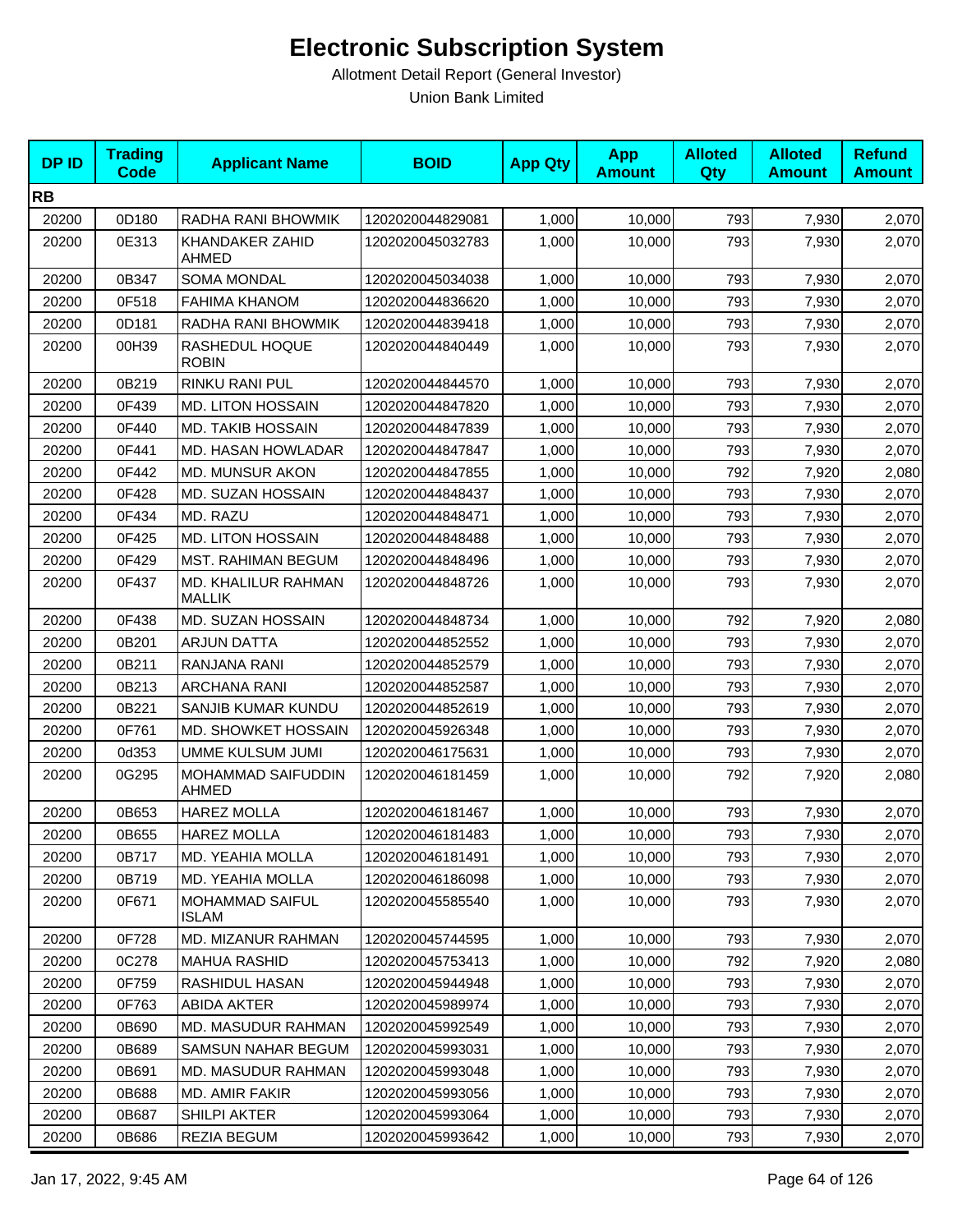| <b>DPID</b> | <b>Trading</b><br><b>Code</b> | <b>Applicant Name</b>                       | <b>BOID</b>      | <b>App Qty</b> | <b>App</b><br><b>Amount</b> | <b>Alloted</b><br>Qty | <b>Alloted</b><br><b>Amount</b> | <b>Refund</b><br><b>Amount</b> |
|-------------|-------------------------------|---------------------------------------------|------------------|----------------|-----------------------------|-----------------------|---------------------------------|--------------------------------|
| <b>RB</b>   |                               |                                             |                  |                |                             |                       |                                 |                                |
| 20200       | 0E373                         | PULAK CHANDRA DAS<br>(TITU)                 | 1202020045628678 | 1,000          | 10,000                      | 793                   | 7,930                           | 2,070                          |
| 20200       | 0F733                         | JAHANARA HAQUE                              | 1202020045804803 | 1,000          | 10,000                      | 793                   | 7,930                           | 2,070                          |
| 20200       | 0H140                         | MD. HELALUR RAHMAN                          | 1202020046024471 | 1,000          | 10,000                      | 793                   | 7,930                           | 2,070                          |
| 20200       | 0B728                         | MD. MAHABUB ALAM                            | 1202020046233083 | 1,000          | 10,000                      | 793                   | 7,930                           | 2,070                          |
| 20200       | 0E429                         | <b>ALOK DAS</b>                             | 1202020046051121 | 1,000          | 10,000                      | 793                   | 7,930                           | 2,070                          |
| 20200       | 0F824                         | <b>ABIDA AKTER</b>                          | 1202020046052557 | 1,000          | 10,000                      | 793                   | 7,930                           | 2,070                          |
| 20200       | 0F823                         | RASHIDUL HASAN                              | 1202020046052591 | 1,000          | 10,000                      | 793                   | 7,930                           | 2,070                          |
| 20200       | 0B678                         | RAJIB CHANDRA PAUL                          | 1202020046074494 | 1,000          | 10,000                      | 792                   | 7,920                           | 2,080                          |
| 20200       | 0B677                         | <b>KHANDAKER JOSIM</b><br><b>UDDIN</b>      | 1202020046075504 | 1,000          | 10,000                      | 793                   | 7,930                           | 2,070                          |
| 20200       | 0E432                         | MD. ASHRAF GAIN                             | 1202020046076921 | 1,000          | 10,000                      | 793                   | 7,930                           | 2,070                          |
| 20200       | 0E431                         | <b>MD. ASHRAF GAIN</b>                      | 1202020046081645 | 1,000          | 10,000                      | 793                   | 7,930                           | 2,070                          |
| 20200       | 0F820                         | MD. SHOWKET HOSSAIN                         | 1202020046095568 | 1,000          | 10,000                      | 793                   | 7,930                           | 2,070                          |
| 20200       | 0D290                         | <b>BIPLOB CHANDRA SAHA</b>                  | 1202020045506116 | 1,000          | 10.000                      | 793                   | 7,930                           | 2,070                          |
| 20200       | 0c230                         | HUSNE JANNAT TANNY                          | 1202020045516627 | 1,000          | 10,000                      | 793                   | 7,930                           | 2,070                          |
| 20200       | 0H107                         | MD. ASHRAFUL ISLAM                          | 1202020045523556 | 1,000          | 10,000                      | 793                   | 7,930                           | 2,070                          |
| 20200       | 0D301                         | <b>MD. ILIAS TALUKDER</b><br>SIDDIQUE       | 1202020045524229 | 1,000          | 10,000                      | 793                   | 7,930                           | 2,070                          |
| 20200       | A5715                         | <b>MANZUR HOSSAIN</b>                       | 1202020045698090 | 1,000          | 10,000                      | 793                   | 7,930                           | 2,070                          |
| 20200       | 0E374                         | SUBORNA PROVA DAS                           | 1202020045699673 | 1,000          | 10,000                      | 793                   | 7,930                           | 2,070                          |
| 20200       | 0D300                         | <b>SUMAN SAHA</b>                           | 1202020045530576 | 1,000          | 10,000                      | 793                   | 7,930                           | 2,070                          |
| 20200       | 0C296                         | <b>CHAITI SAHA</b>                          | 1202020046169956 | 1,000          | 10,000                      | 793                   | 7,930                           | 2,070                          |
| 20200       | C3922                         | <b>DATA SYSTEMS</b><br><b>INTERNATIONAL</b> | 1202020074401616 | 1,000          | 10,000                      | 793                   | 7,930                           | 2,070                          |
| 20200       | 0F883                         | KHALEDA BEGUM                               | 1202020046391600 | 1,000          | 10,000                      | 793                   | 7,930                           | 2,070                          |
| 20200       | 0F885                         | <b>HAFSA ABEDIN</b>                         | 1202020046394151 | 1,000          | 10,000                      | 793                   | 7,930                           | 2,070                          |
| 20200       | 0F886                         | <b>HAFSA ABEDIN</b>                         | 1202020046395486 | 1,000          | 10,000                      | 793                   | 7,930                           | 2,070                          |
| 20200       | 0F884                         | KHALEDA BEGUM                               | 1202020046395973 | 1,000          | 10,000                      | 793                   | 7,930                           | 2,070                          |
| 20200       | 0B768                         | <b>FARIDA BEGUM</b>                         | 1202020046400315 | 1,000          | 10,000                      | 793                   | 7,930                           | 2,070                          |
| 20200       | F1071                         | <b>HASAN MOLLA</b>                          | 1202020046970761 | 1,000          | 10,000                      | 793                   | 7,930                           | 2,070                          |
| 20200       | 0F965                         | MD. SANJU MIA                               | 1202020046613471 | 1,000          | 10,000                      | 793                   | 7,930                           | 2,070                          |
| 20200       | 0F966                         | MD. SANJU MIA                               | 1202020046614101 | 1,000          | 10,000                      | 793                   | 7,930                           | 2,070                          |
| 20200       | 0E468                         | MR. RAMJAN ALI                              | 1202020046614831 | 1,000          | 10,000                      | 792                   | 7,920                           | 2,080                          |
| 20200       | 0F956                         | MD. MOMIN MIA                               | 1202020046619112 | 1,000          | 10,000                      | 793                   | 7,930                           | 2,070                          |
| 20200       | 0G725                         | ECSL EE0921                                 | 1202020046990426 | 1,000          | 10,000                      | 793                   | 7,930                           | 2,070                          |
| 20200       | 0B771                         | MD. ALOMGIR MRIDHA                          | 1202020046416103 | 1,000          | 10,000                      | 793                   | 7,930                           | 2,070                          |
| 20200       | 0F957                         | MD. MOMIN MIA                               | 1202020046620226 | 1,000          | 10,000                      | 793                   | 7,930                           | 2,070                          |
| 20200       | 0F954                         | <b>ANWARA</b>                               | 1202020046620234 | 1,000          | 10,000                      | 793                   | 7,930                           | 2,070                          |
| 20200       | 0F955                         | ANWARA                                      | 1202020046620351 | 1,000          | 10,000                      | 793                   | 7,930                           | 2,070                          |
| 20200       | 0C332                         | SHAHANA AKTER                               | 1202020047503745 | 1,000          | 10,000                      | 793                   | 7,930                           | 2,070                          |
| 20200       | 0C331                         | SHAHANA AKTER                               | 1202020047507023 | 1,000          | 10,000                      | 793                   | 7,930                           | 2,070                          |
| 20200       | F1090                         | SOMA AKTAR                                  | 1202020047510524 | 1,000          | 10,000                      | 793                   | 7,930                           | 2,070                          |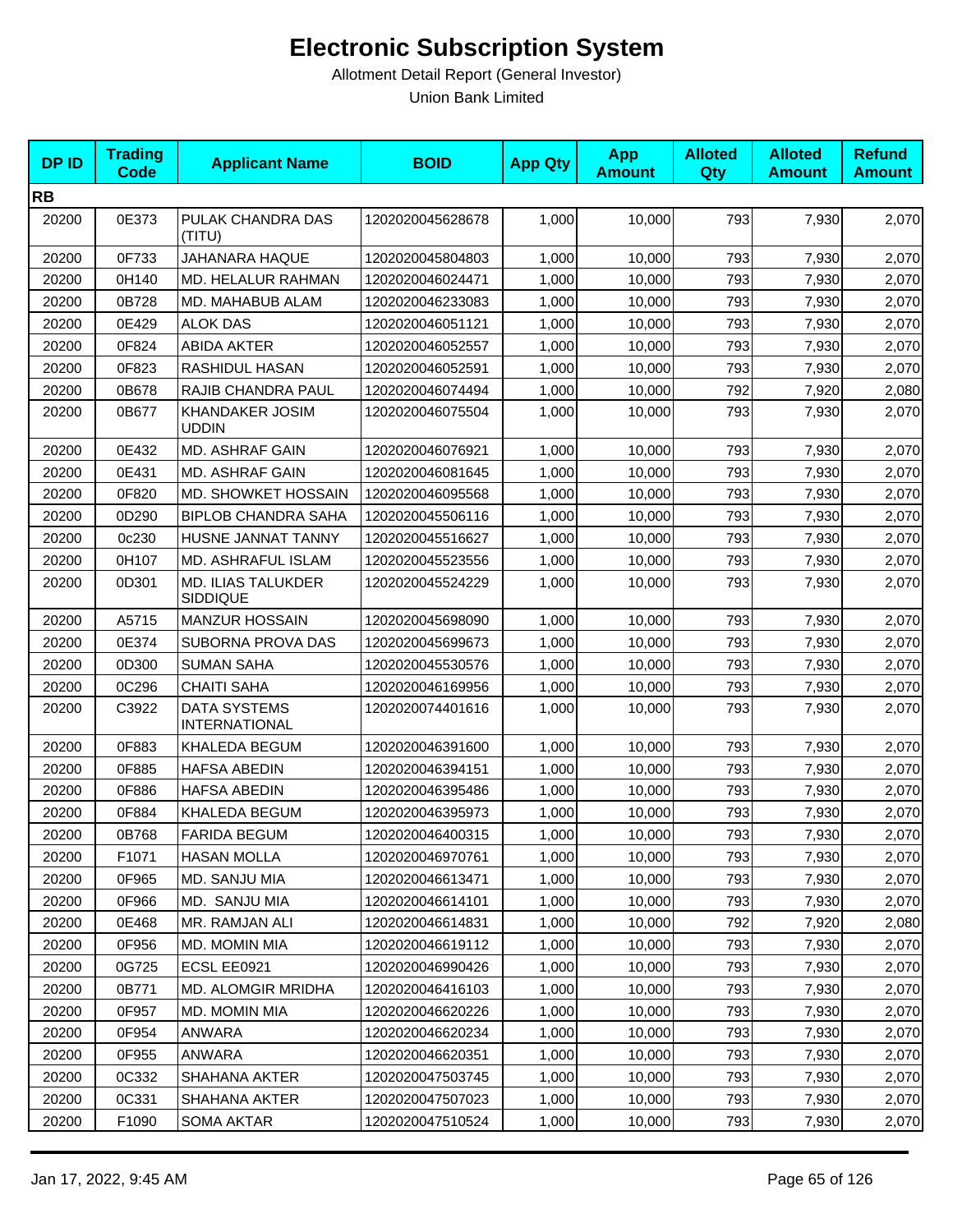| <b>DPID</b> | <b>Trading</b><br><b>Code</b> | <b>Applicant Name</b>          | <b>BOID</b>      | <b>App Qty</b> | <b>App</b><br><b>Amount</b> | <b>Alloted</b><br>Qty | <b>Alloted</b><br><b>Amount</b> | <b>Refund</b><br><b>Amount</b> |
|-------------|-------------------------------|--------------------------------|------------------|----------------|-----------------------------|-----------------------|---------------------------------|--------------------------------|
| <b>RB</b>   |                               |                                |                  |                |                             |                       |                                 |                                |
| 20200       | F1091                         | <b>SYED ASIFUR RAHMAN</b>      | 1202020047510532 | 1,000          | 10,000                      | 792                   | 7,920                           | 2,080                          |
| 20200       | 0E476                         | MR. RAMJAN ALI                 | 1202020046638535 | 1,000          | 10,000                      | 793                   | 7,930                           | 2,070                          |
| 20200       | 0B741                         | MD. ENAMUL HOQUE               | 1202020046656209 | 1,000          | 10,000                      | 793                   | 7,930                           | 2,070                          |
| 20200       | 0E467                         | MOST. NAZMUNNAHAR              | 1202020046658414 | 1,000          | 10,000                      | 793                   | 7,930                           | 2,070                          |
| 20200       | F1092                         | SYED ASIFUR RAHMAN             | 1202020047510540 | 1,000          | 10,000                      | 793                   | 7,930                           | 2,070                          |
| 20200       | F1087                         | <b>FAKRUL ISLAM</b>            | 1202020047510583 | 1,000          | 10,000                      | 793                   | 7,930                           | 2,070                          |
| 20200       | F1088                         | <b>FAKRUL ISLAM</b>            | 1202020047510607 | 1,000          | 10,000                      | 793                   | 7,930                           | 2,070                          |
| 20200       | F1089                         | <b>SOMA AKTAR</b>              | 1202020047510615 | 1,000          | 10,000                      | 793                   | 7,930                           | 2,070                          |
| 20200       | B1014                         | MST.SHAHANAZ BEGUM             | 1202020047516331 | 1,000          | 10,000                      | 793                   | 7,930                           | 2,070                          |
| 20200       | 0C335                         | MOHAMMAD ABDUS<br><b>SOBUR</b> | 1202020047517301 | 1,000          | 10,000                      | 793                   | 7,930                           | 2,070                          |
| 20200       | B1013                         | MST.SHAHANAZ BEGUM             | 1202020047517311 | 1,000          | 10,000                      | 793                   | 7,930                           | 2,070                          |
| 20200       | 0B772                         | <b>MUKTA AKTERY</b>            | 1202020046429104 | 1,000          | 10,000                      | 793                   | 7,930                           | 2,070                          |
| 20200       | 0H156                         | MR. MANZUR IQBAL               | 1202020046432996 | 1,000          | 10,000                      | 793                   | 7,930                           | 2,070                          |
| 20200       | 0D492                         | <b>DIPTI DEBNATH</b>           | 1202020046659379 | 1,000          | 10,000                      | 793                   | 7,930                           | 2,070                          |
| 20200       | 0D493                         | RAJIB DEBNATH                  | 1202020046659783 | 1,000          | 10,000                      | 793                   | 7,930                           | 2,070                          |
| 20200       | 0B742                         | MD. RASHIDUL ISLAM             | 1202020046662746 | 1,000          | 10,000                      | 793                   | 7,930                           | 2,070                          |
| 20200       | 0F993                         | MD. LUTFUR RAHMAN              | 1202020046667200 | 1,000          | 10,000                      | 793                   | 7,930                           | 2,070                          |
| 20200       | 0F994                         | <b>LAILA SHARMEN KHAN</b>      | 1202020046667623 | 1,000          | 10,000                      | 793                   | 7,930                           | 2,070                          |
| 20200       | 0B910                         | MRS. ALEYA BEGUM               | 1202020046673582 | 1,000          | 10,000                      | 793                   | 7,930                           | 2,070                          |
| 20200       | 0B911                         | MRS. ALEYA BEGUM               | 1202020046673649 | 1,000          | 10,000                      | 793                   | 7,930                           | 2,070                          |
| 20200       | 0B785                         | MD. ZAKIR HOSSAIN              | 1202020046452677 | 1,000          | 10,000                      | 793                   | 7,930                           | 2,070                          |
| 20200       | 0F999                         | MD. ZAFAR ULLAH KHAN           | 1202020046686674 | 1,000          | 10,000                      | 793                   | 7,930                           | 2,070                          |
| 20200       | F1076                         | LOKMAN                         | 1202020047111532 | 1,000          | 10,000                      | 792                   | 7,920                           | 2,080                          |
| 20200       | F1077                         | <b>LOKMAN</b>                  | 1202020047113178 | 1,000          | 10,000                      | 793                   | 7,930                           | 2,070                          |
| 20200       | 0B791                         | <b>NUR NAHAR</b>               | 1202020046473526 | 1,000          | 10,000                      | 793                   | 7,930                           | 2,070                          |
| 20200       | 0F902                         | TAYEBA ABEDIN                  | 1202020046483558 | 1,000          | 10,000                      | 793                   | 7,930                           | 2,070                          |
| 20200       | 0F901                         | TAYEBA ABEDIN                  | 1202020046483566 | 1,000          | 10,000                      | 793                   | 7,930                           | 2,070                          |
| 20200       | 0F906                         | MD. SIDDQUE                    | 1202020046487604 | 1,000          | 10,000                      | 793                   | 7,930                           | 2,070                          |
| 20200       | 0F905                         | MD. SIDDQUE                    | 1202020046487754 | 1,000          | 10,000                      | 793                   | 7,930                           | 2,070                          |
| 20200       | 0F911                         | RAWSHAN ARA                    | 1202020046491267 | 1,000          | 10,000                      | 793                   | 7,930                           | 2,070                          |
| 20200       | 0F912                         | RAWSHAN ARA                    | 1202020046491275 | 1,000          | 10,000                      | 793                   | 7,930                           | 2,070                          |
| 20200       | 0B801                         | MD. MIJANUR RAHMAN             | 1202020046492427 | 1,000          | 10,000                      | 793                   | 7,930                           | 2,070                          |
| 20200       | 0F915                         | MD. BILLAL HOSSAIN             | 1202020046497074 | 1,000          | 10,000                      | 793                   | 7,930                           | 2,070                          |
| 20200       | 0F914                         | MD. BILLAL HOSSAIN             | 1202020046497304 | 1,000          | 10,000                      | 793                   | 7,930                           | 2,070                          |
| 20200       | 0E450                         | MD. NAJRUL ISLAM               | 1202020046504764 | 1,000          | 10,000                      | 793                   | 7,930                           | 2,070                          |
| 20200       | 0E449                         | MD. NAJRUL ISLAM               | 1202020046504772 | 1,000          | 10,000                      | 793                   | 7,930                           | 2,070                          |
| 20200       | F1035                         | MD. RUBEL MIA                  | 1202020046721358 | 1,000          | 10,000                      | 793                   | 7,930                           | 2,070                          |
| 20200       | F1036                         | MD. RUBEL MIA                  | 1202020046721647 | 1,000          | 10,000                      | 793                   | 7,930                           | 2,070                          |
| 20200       | 0F921                         | <b>NASIR UDDIN</b>             | 1202020046522231 | 1,000          | 10,000                      | 793                   | 7,930                           | 2,070                          |
| 20200       | 0D399                         | ETI RANI SAHA                  | 1202020046522248 | 1,000          | 10,000                      | 793                   | 7,930                           | 2,070                          |
| 20200       | 0F922                         | <b>NASIR UDDIN</b>             | 1202020046533191 | 1,000          | 10,000                      | 793                   | 7,930                           | 2,070                          |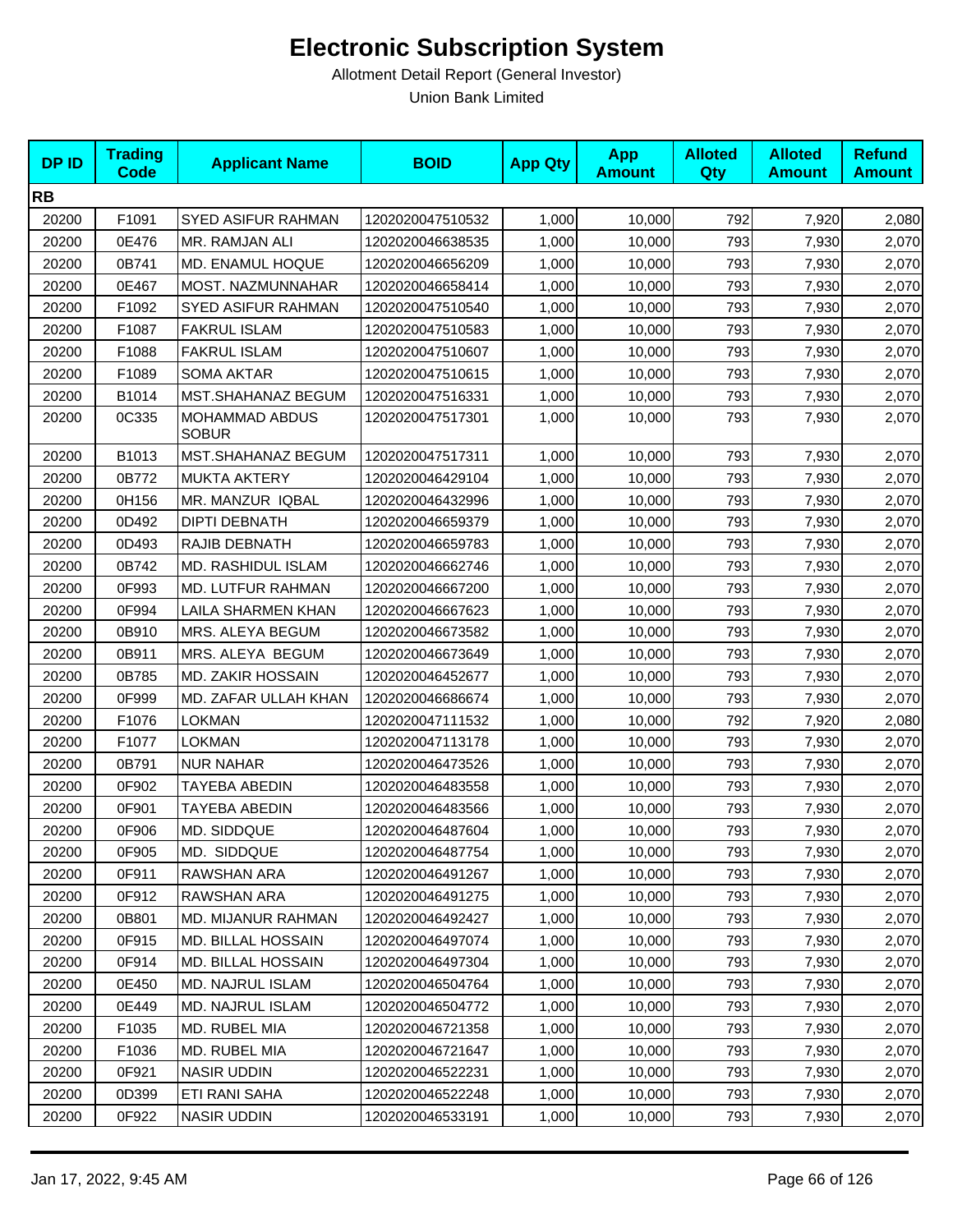| <b>DPID</b> | <b>Trading</b><br><b>Code</b> | <b>Applicant Name</b>                   | <b>BOID</b>      | <b>App Qty</b> | <b>App</b><br><b>Amount</b> | <b>Alloted</b><br><b>Qty</b> | <b>Alloted</b><br><b>Amount</b> | <b>Refund</b><br><b>Amount</b> |
|-------------|-------------------------------|-----------------------------------------|------------------|----------------|-----------------------------|------------------------------|---------------------------------|--------------------------------|
| <b>RB</b>   |                               |                                         |                  |                |                             |                              |                                 |                                |
| 20200       | 0D460                         | <b>RIPON SAHA</b>                       | 1202020046550168 | 1,000          | 10,000                      | 793                          | 7,930                           | 2,070                          |
| 20200       | 0B754                         | MR. S. M. FOYES IQBA                    | 1202020046323012 | 1,000          | 10,000                      | 793                          | 7,930                           | 2,070                          |
| 20200       | 0B753                         | MR. S.M. FOYES IQBAL                    | 1202020046333921 | 1,000          | 10,000                      | 793                          | 7,930                           | 2,070                          |
| 20200       | 0F942                         | MD. LUTFOR RAHMAN                       | 1202020046568171 | 1,000          | 10,000                      | 793                          | 7,930                           | 2,070                          |
| 20200       | 0B818                         | SHAZEDA KHANUM                          | 1202020046576095 | 1,000          | 10,000                      | 792                          | 7,920                           | 2,080                          |
| 20200       | 0E466                         | <b>MOST. NAZMUNNAHAR</b>                | 1202020046576100 | 1,000          | 10,000                      | 793                          | 7,930                           | 2,070                          |
| 20200       | 0F877                         | MUHAMMAD ASHRAF<br><b>UZZAMAN KHAN</b>  | 1202020046357914 | 1,000          | 10,000                      | 793                          | 7,930                           | 2,070                          |
| 20200       | 0F881                         | MAJOR MD. HASMAT<br><b>ULLAH KHAN</b>   | 1202020046369902 | 1,000          | 10,000                      | 793                          | 7,930                           | 2,070                          |
| 20200       | 0F880                         | MD. ZAFAR ULLAH KHAN                    | 1202020046369910 | 1,000          | 10,000                      | 793                          | 7,930                           | 2,070                          |
| 20200       | 0c358                         | MD. MAHFUZER RAHMAN                     | 1202020048167016 | 1,000          | 10,000                      | 793                          | 7,930                           | 2,070                          |
| 20200       | 0C359                         | MD. MAHFUZER RAHMAN                     | 1202020048167610 | 1,000          | 10,000                      | 793                          | 7,930                           | 2,070                          |
| 20200       | B1308                         | RASHADA KABIR                           | 1202020048414697 | 1,000          | 10,000                      | 792                          | 7,920                           | 2,080                          |
| 20200       | 0C354                         | <b>MOAREF HOWSEN</b>                    | 1202020048171123 | 1,000          | 10,000                      | 793                          | 7,930                           | 2,070                          |
| 20200       | 0C355                         | MOAREF HOWSEN                           | 1202020048171886 | 1,000          | 10,000                      | 793                          | 7,930                           | 2,070                          |
| 20200       | B1126                         | MOHAMMAD KAMAL<br><b>HOSSAIN</b>        | 1202020048173470 | 1,000          | 10,000                      | 793                          | 7,930                           | 2,070                          |
| 20200       | 0G362                         | <b>GOUTAM KUMAR PAUL</b>                | 1202020048175389 | 1,000          | 10,000                      | 793                          | 7,930                           | 2,070                          |
| 20200       | B1191                         | SADIA SIDDIKA                           | 1202020048178548 | 1,000          | 10,000                      | 793                          | 7,930                           | 2,070                          |
| 20200       | B1192                         | SADIA SIDDIKA                           | 1202020048180971 | 1,000          | 10,000                      | 793                          | 7,930                           | 2,070                          |
| 20200       | B1201                         | <b>TASNIM AHMED</b>                     | 1202020048182681 | 1,000          | 10,000                      | 793                          | 7,930                           | 2,070                          |
| 20200       | F1249                         | MD. SHAFIQUL ISLAM                      | 1202020048424164 | 1,000          | 10,000                      | 793                          | 7,930                           | 2,070                          |
| 20200       | F1250                         | MD. SHAFIQUL ISLAM                      | 1202020048424346 | 1,000          | 10,000                      | 793                          | 7,930                           | 2,070                          |
| 20200       | 0E563                         | MD. JALAL                               | 1202020048428965 | 1,000          | 10,000                      | 793                          | 7,930                           | 2,070                          |
| 20200       | 0E564                         | MD. JALAL                               | 1202020048429258 | 1,000          | 10,000                      | 793                          | 7,930                           | 2,070                          |
| 20200       | B1129                         | MD. SALAUDDIN<br>AHAMMAD                | 1202020047933302 | 1,000          | 10,000                      | 792                          | 7,920                           | 2,080                          |
| 20200       | B1128                         | <b>JNTAS BEGUM</b>                      | 1202020047933310 | 1,000          | 10,000                      | 793                          | 7,930                           | 2,070                          |
| 20200       | B1124                         | MD. RASEL AHAMMED                       | 1202020047933436 | 1,000          | 10,000                      | 793                          | 7,930                           | 2,070                          |
| 20200       | B1123                         | MD. RASEL AHAMMED                       | 1202020047933444 | 1,000          | 10,000                      | 792                          | 7,920                           | 2,080                          |
| 20200       | C3237                         | MST KHADIZA AKTER ANI                   | 1202020048450093 | 1,000          | 10,000                      | 793                          | 7,930                           | 2,070                          |
| 20200       | B1130                         | MD.SALAUDDIN<br>AHAMMAD                 | 1202020047940836 | 1,000          | 10,000                      | 793                          | 7,930                           | 2,070                          |
| 20200       | B1120                         | MD. RABIUL KARIM                        | 1202020048239282 | 1,000          | 10,000                      | 793                          | 7,930                           | 2,070                          |
| 20200       | B1119                         | <b>MD. RABIUL KARIM</b>                 | 1202020048239621 | 1,000          | 10,000                      | 793                          | 7,930                           | 2,070                          |
| 20200       | B1125                         | <b>MOHAMMAD KAMAL</b><br><b>HOSSAIN</b> | 1202020047546178 | 1,000          | 10,000                      | 793                          | 7,930                           | 2,070                          |
| 20200       | B1194                         | SHALMA BEGUM                            | 1202020048263999 | 1,000          | 10,000                      | 793                          | 7,930                           | 2,070                          |
| 20200       | B1190                         | AYASHA SIDDIKA                          | 1202020048270090 | 1,000          | 10,000                      | 793                          | 7,930                           | 2,070                          |
| 20200       | 0C382                         | SHAKAWAT HOSSAIN                        | 1202020048271970 | 1,000          | 10,000                      | 793                          | 7,930                           | 2,070                          |
| 20200       | 0C381                         | SHAKAWAT HOSSAIN                        | 1202020048272239 | 1,000          | 10,000                      | 793                          | 7,930                           | 2,070                          |
| 20200       | B1048                         | <b>MD.MONIR HOSSAIN</b>                 | 1202020047557021 | 1,000          | 10,000                      | 793                          | 7,930                           | 2,070                          |
| 20200       | B1204                         | <b>MAHMUD HASAN</b>                     | 1202020048282999 | 1,000          | 10,000                      | 793                          | 7,930                           | 2,070                          |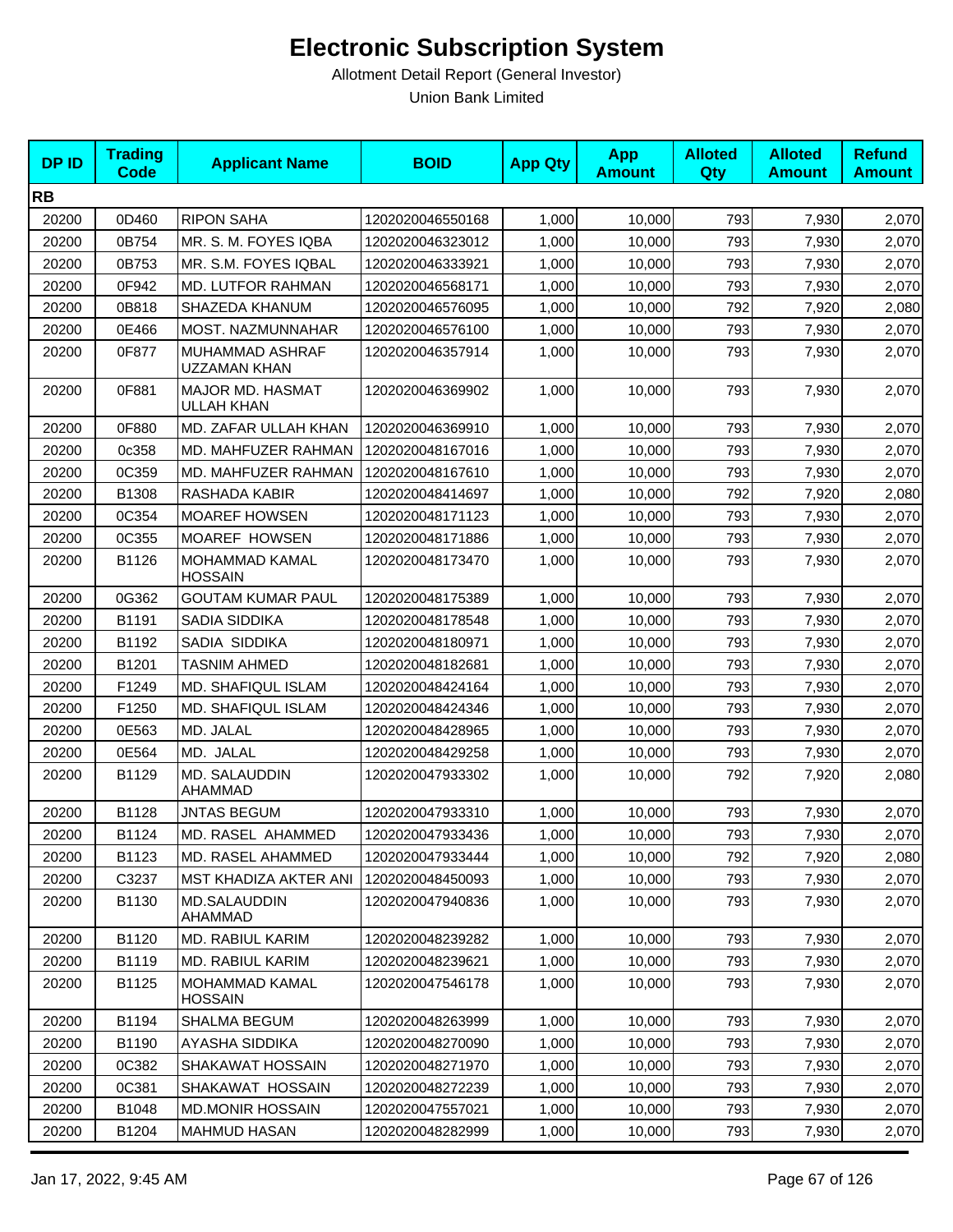| <b>DPID</b> | <b>Trading</b><br><b>Code</b> | <b>Applicant Name</b>    | <b>BOID</b>      | <b>App Qty</b> | <b>App</b><br><b>Amount</b> | <b>Alloted</b><br>Qty | <b>Alloted</b><br><b>Amount</b> | <b>Refund</b><br><b>Amount</b> |
|-------------|-------------------------------|--------------------------|------------------|----------------|-----------------------------|-----------------------|---------------------------------|--------------------------------|
| <b>RB</b>   |                               |                          |                  |                |                             |                       |                                 |                                |
| 20200       | 0C380                         | MD. AYNAL HAQ            | 1202020048284583 | 1,000          | 10,000                      | 793                   | 7,930                           | 2,070                          |
| 20200       | F1184                         | MD. JOYNUL ABEDIN        | 1202020048011383 | 1,000          | 10,000                      | 793                   | 7,930                           | 2,070                          |
| 20200       | F1185                         | MD. JOYNUL ABEDIN        | 1202020048011557 | 1,000          | 10,000                      | 793                   | 7,930                           | 2,070                          |
| 20200       | 0D605                         | LIPI RAY (DURGA)         | 1202020048015961 | 1,000          | 10,000                      | 793                   | 7,930                           | 2,070                          |
| 20200       | B1203                         | <b>MAHMUD HASAN</b>      | 1202020048286574 | 1,000          | 10,000                      | 793                   | 7,930                           | 2,070                          |
| 20200       | F1147                         | MD. SAYED ALI            | 1202020047584127 | 1,000          | 10,000                      | 793                   | 7,930                           | 2,070                          |
| 20200       | F1146                         | MD. SAYED ALI            | 1202020047584143 | 1,000          | 10,000                      | 793                   | 7,930                           | 2,070                          |
| 20200       | B1193                         | <b>SHALMA BEGUM</b>      | 1202020048020533 | 1,000          | 10,000                      | 793                   | 7,930                           | 2,070                          |
| 20200       | B1189                         | AYASHA SIDDIKA           | 1202020048020624 | 1,000          | 10,000                      | 793                   | 7,930                           | 2,070                          |
| 20200       | b1195                         | <b>SALIM MAHMUD</b>      | 1202020048026209 | 1,000          | 10,000                      | 793                   | 7,930                           | 2,070                          |
| 20200       | B1196                         | SALIM MAHMUD             | 1202020048027013 | 1,000          | 10,000                      | 793                   | 7,930                           | 2,070                          |
| 20200       | B1197                         | MD. SIDDIQUE MRIDHA      | 1202020048027487 | 1,000          | 10,000                      | 793                   | 7,930                           | 2,070                          |
| 20200       | B1198                         | MD. SIDDIQUE MRIDHA      | 1202020048028457 | 1,000          | 10,000                      | 793                   | 7,930                           | 2,070                          |
| 20200       | B1199                         | <b>RONY RAHMAN</b>       | 1202020048034978 | 1,000          | 10,000                      | 793                   | 7,930                           | 2,070                          |
| 20200       | B1202                         | <b>TASNIM AHMED</b>      | 1202020048308022 | 1,000          | 10,000                      | 793                   | 7,930                           | 2,070                          |
| 20200       | B1200                         | <b>RONY RAHMAN</b>       | 1202020048058100 | 1,000          | 10,000                      | 793                   | 7,930                           | 2,070                          |
| 20200       | 0D710                         | RUBEL KUMAR SAHA         | 1202020048317223 | 1,000          | 10,000                      | 793                   | 7,930                           | 2,070                          |
| 20200       | 0D711                         | RUBEL KUMAR SAHA         | 1202020048317951 | 1,000          | 10,000                      | 793                   | 7,930                           | 2,070                          |
| 20200       | B1076                         | MRS. NAZNIN NAHAR        | 1202020047608618 | 1,000          | 10,000                      | 793                   | 7,930                           | 2,070                          |
| 20200       | B1078                         | <b>LUTFON BEGUM</b>      | 1202020047610884 | 1,000          | 10,000                      | 793                   | 7,930                           | 2,070                          |
| 20200       | B1080                         | <b>RINA AKTER</b>        | 1202020047612155 | 1,000          | 10,000                      | 793                   | 7,930                           | 2,070                          |
| 20200       | 0D715                         | <b>LIPON SAHA</b>        | 1202020048364938 | 1,000          | 10,000                      | 793                   | 7,930                           | 2,070                          |
| 20200       | B1121                         | <b>MD. RAFIKUL ISLAM</b> | 1202020048133305 | 1,000          | 10,000                      | 793                   | 7,930                           | 2,070                          |
| 20200       | B1122                         | MD. RAFIKUL ISLAM        | 1202020048134417 | 1,000          | 10,000                      | 793                   | 7,930                           | 2,070                          |
| 20200       | B1127                         | <b>JNTAS BEGUM</b>       | 1202020048134872 | 1,000          | 10,000                      | 793                   | 7,930                           | 2,070                          |
| 20200       | B1296                         | <b>JERIN SULTANA</b>     | 1202020048382636 | 1,000          | 10,000                      | 793                   | 7,930                           | 2,070                          |
| 20200       | 0D712                         | ANTU MODAK               | 1202020048382794 | 1,000          | 10,000                      | 793                   | 7,930                           | 2,070                          |
| 20200       | B1298                         | SYED SAMSUL HOQUE        | 1202020048382850 | 1,000          | 10,000                      | 793                   | 7,930                           | 2,070                          |
| 20200       | B1299                         | SYED SAMSUL HOQUE        | 1202020048383001 | 1,000          | 10,000                      | 793                   | 7,930                           | 2,070                          |
| 20200       | 0D713                         | ANTU MODAK               | 1202020048383011 | 1.000          | 10,000                      | 793                   | 7,930                           | 2,070                          |
| 20200       | B1302                         | SHAHNAZ PARVIN           | 1202020048383060 | 1,000          | 10,000                      | 793                   | 7,930                           | 2,070                          |
| 20200       | B1303                         | SHAHNAZ PARVIN           | 1202020048383178 | 1,000          | 10,000                      | 793                   | 7,930                           | 2,070                          |
| 20200       | B1300                         | <b>MD. ATIQUR RAHMAN</b> | 1202020048385803 | 1,000          | 10,000                      | 793                   | 7,930                           | 2,070                          |
| 20200       | B1301                         | MD. ATIQUR RAHMAN        | 1202020048386495 | 1,000          | 10,000                      | 793                   | 7,930                           | 2,070                          |
| 20200       | 0D714                         | <b>LIPON SAHA</b>        | 1202020048386685 | 1,000          | 10,000                      | 792                   | 7,920                           | 2,080                          |
| 20200       | B1448                         | MOHAMMAD AL-AMIN         | 1202020048650403 | 1,000          | 10,000                      | 793                   | 7,930                           | 2,070                          |
| 20200       | B1359                         | MD. BABU                 | 1202020048501475 | 1,000          | 10,000                      | 793                   | 7,930                           | 2,070                          |
| 20200       | B1360                         | MD. BABU                 | 1202020048501649 | 1,000          | 10,000                      | 793                   | 7,930                           | 2,070                          |
| 20200       | B1361                         | MD. SAKIR KHAN           | 1202020048501713 | 1,000          | 10,000                      | 793                   | 7,930                           | 2,070                          |
| 20200       | B1363                         | <b>MOSTAFIZUR</b>        | 1202020048502065 | 1,000          | 10,000                      | 793                   | 7,930                           | 2,070                          |
| 20200       | F1276                         | TASLIMA AKTER            | 1202020048502298 | 1,000          | 10,000                      | 793                   | 7,930                           | 2,070                          |
| 20200       | F1272                         | MD. MORSHED ALI          | 1202020048504155 | 1,000          | 10,000                      | 793                   | 7,930                           | 2,070                          |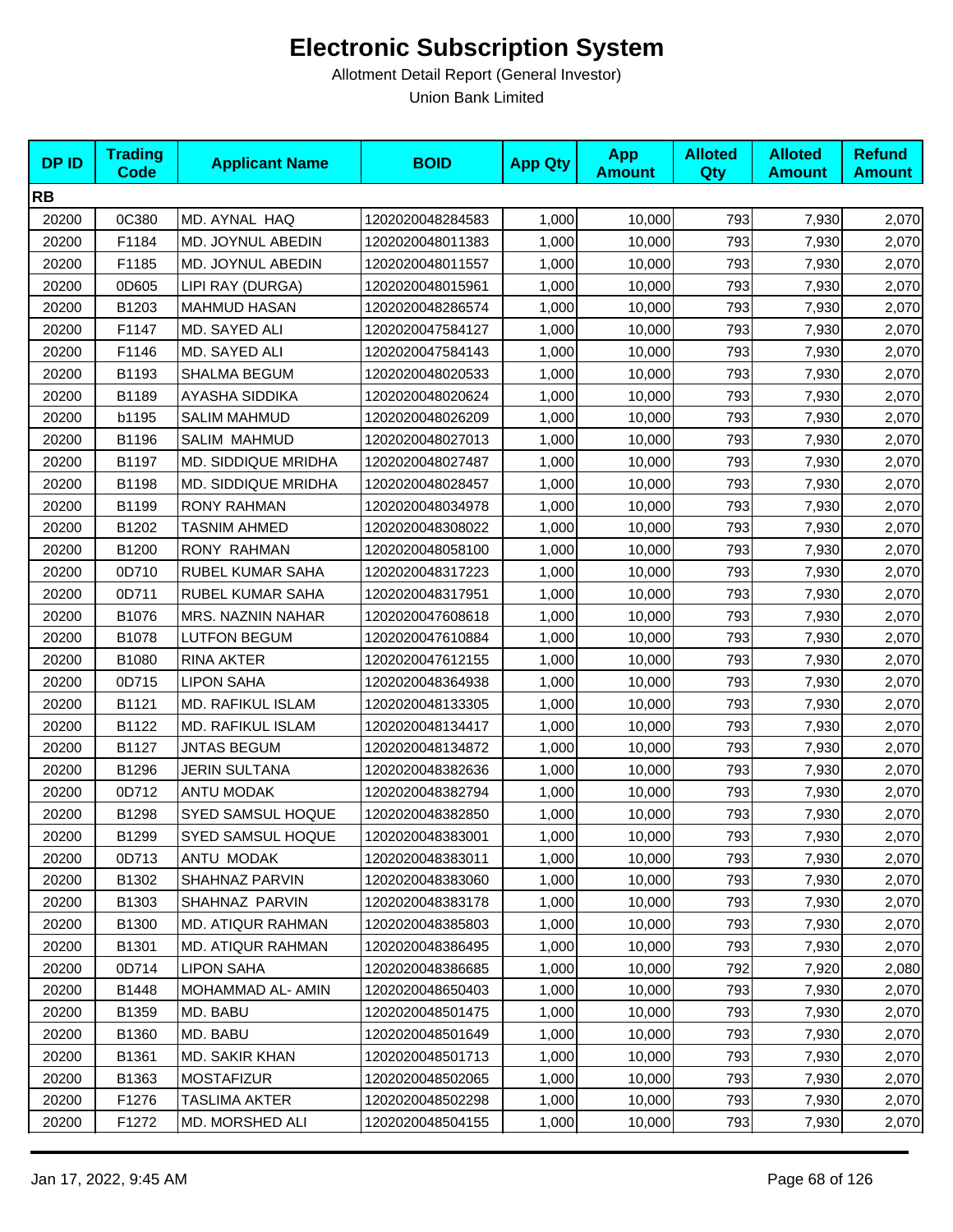| <b>DPID</b> | <b>Trading</b><br><b>Code</b> | <b>Applicant Name</b>       | <b>BOID</b>      | <b>App Qty</b> | <b>App</b><br><b>Amount</b> | <b>Alloted</b><br>Qty | <b>Alloted</b><br><b>Amount</b> | <b>Refund</b><br><b>Amount</b> |
|-------------|-------------------------------|-----------------------------|------------------|----------------|-----------------------------|-----------------------|---------------------------------|--------------------------------|
| <b>RB</b>   |                               |                             |                  |                |                             |                       |                                 |                                |
| 20200       | F1273                         | MD. MORSHED ALI             | 1202020048504329 | 1,000          | 10,000                      | 792                   | 7,920                           | 2,080                          |
| 20200       | F1274                         | <b>SAKERA SAYED</b>         | 1202020048504460 | 1,000          | 10,000                      | 793                   | 7,930                           | 2,070                          |
| 20200       | F1275                         | <b>SAKERA SAYED</b>         | 1202020048504717 | 1,000          | 10,000                      | 793                   | 7,930                           | 2,070                          |
| 20200       | B1357                         | <b>HANUFA AKTAR</b>         | 1202020048504808 | 1,000          | 10,000                      | 793                   | 7,930                           | 2,070                          |
| 20200       | B1362                         | <b>MD. SAKIR KHAN</b>       | 1202020048505109 | 1,000          | 10,000                      | 793                   | 7,930                           | 2,070                          |
| 20200       | B1365                         | RANA AHMED                  | 1202020048515588 | 1,000          | 10,000                      | 793                   | 7,930                           | 2,070                          |
| 20200       | F1292                         | MD. JAMSED                  | 1202020048537699 | 1,000          | 10,000                      | 793                   | 7,930                           | 2,070                          |
| 20200       | F1293                         | MD. JAMSED                  | 1202020048537854 | 1,000          | 10,000                      | 793                   | 7,930                           | 2,070                          |
| 20200       | 0D812                         | MINA HAFIZUR RAHMAN         | 1202020048712648 | 1,000          | 10,000                      | 793                   | 7,930                           | 2,070                          |
| 20200       | F1328                         | MD. DULALUR RAHMAN          | 1202020048560000 | 1,000          | 10,000                      | 793                   | 7,930                           | 2,070                          |
| 20200       | B1356                         | MD. MIJANUR RAHMAN          | 1202020048569649 | 1,000          | 10,000                      | 793                   | 7,930                           | 2,070                          |
| 20200       | B1396                         | MD. ABDUL JALIL             | 1202020048570222 | 1,000          | 10,000                      | 793                   | 7,930                           | 2,070                          |
| 20200       | B1397                         | MD. ABDUL JALIL             | 1202020048570511 | 1,000          | 10,000                      | 793                   | 7,930                           | 2,070                          |
| 20200       | B1400                         | <b>AZAD AHMED</b>           | 1202020048573416 | 1,000          | 10,000                      | 793                   | 7,930                           | 2,070                          |
| 20200       | 0D782                         | MRS. SHAHNAZ PARVIN         | 1202020048580990 | 1,000          | 10,000                      | 792                   | 7,920                           | 2,080                          |
| 20200       | B1404                         | <b>MOMINUR RAHMAN</b>       | 1202020048581430 | 1,000          | 10,000                      | 793                   | 7,930                           | 2,070                          |
| 20200       | 0D784                         | <b>SHAH ALAM</b>            | 1202020048581845 | 1,000          | 10,000                      | 793                   | 7,930                           | 2,070                          |
| 20200       | F1333                         | MD. MIZANUR RAHMAN          | 1202020048584196 | 1,000          | 10,000                      | 793                   | 7,930                           | 2,070                          |
| 20200       | f1342                         | <b>SHANTONU SHEEL</b>       | 1202020048741671 | 1,000          | 10,000                      | 793                   | 7,930                           | 2,070                          |
| 20200       | 0D839                         | SHAH ALAM                   | 1202020048884708 | 1,000          | 10,000                      | 793                   | 7,930                           | 2,070                          |
| 20200       | 0E574                         | <b>MD.HANIF</b>             | 1202020048620543 | 1,000          | 10,000                      | 793                   | 7,930                           | 2,070                          |
| 20200       | F1343                         | ANJAN KUMAR DEY             | 1202020048744475 | 1,000          | 10,000                      | 793                   | 7,930                           | 2,070                          |
| 20200       | F1344                         | EITIKA RANI PAUL            | 1202020048747561 | 1,000          | 10,000                      | 793                   | 7,930                           | 2,070                          |
| 20200       | F1345                         | PAROMITA DAS                | 1202020048750101 | 1,000          | 10,000                      | 793                   | 7,930                           | 2,070                          |
| 20200       | F1346                         | SHOVON KUMAR PAUL           | 1202020048750897 | 1,000          | 10,000                      | 793                   | 7,930                           | 2,070                          |
| 20200       | F1563                         | <b>MST. SHARUFA</b>         | 1202020049816914 | 1,000          | 10,000                      | 793                   | 7,930                           | 2,070                          |
| 20200       | F1564                         | <b>MST. SHARUFA</b>         | 1202020049817282 | 1,000          | 10,000                      | 793                   | 7,930                           | 2,070                          |
| 20200       | F1565                         | RUBEL AHMED                 | 1202020049817900 | 1,000          | 10,000                      | 793                   | 7,930                           | 2,070                          |
| 20200       | B1489                         | MD. CHAN MIAH               | 1202020049234671 | 1,000          | 10,000                      | 793                   | 7,930                           | 2,070                          |
| 20200       | 0D861                         | MD. BELAYET HOSSAIN         | 1202020049423715 | 1,000          | 10,000                      | 793                   | 7,930                           | 2,070                          |
| 20200       | 0D862                         | <b>MRS NURJAHAN BEGUM</b>   | 1202020049424141 | 1,000          | 10,000                      | 793                   | 7,930                           | 2,070                          |
| 20200       | B1610                         | MD. PARVEZ                  | 1202020049641113 | 1,000          | 10,000                      | 793                   | 7,930                           | 2,070                          |
| 20200       | B1617                         | MD. SHAHIDULLAH<br>KHISAR   | 1202020049645146 | 1,000          | 10,000                      | 793                   | 7,930                           | 2,070                          |
| 20200       | B1656                         | AL-AMIN SIKDER              | 1202020049647790 | 1,000          | 10,000                      | 793                   | 7,930                           | 2,070                          |
| 20200       | B1655                         | AL- AMIN SIKDER             | 1202020049648083 | 1,000          | 10,000                      | 793                   | 7,930                           | 2,070                          |
| 20200       | B1551                         | <b>MST. ANITA KHATUN</b>    | 1202020049239747 | 1,000          | 10,000                      | 793                   | 7,930                           | 2,070                          |
| 20200       | 0D863                         | MD. DELWAR HOSSAIN<br>SHEKH | 1202020049426272 | 1,000          | 10,000                      | 793                   | 7,930                           | 2,070                          |
| 20200       | 0D864                         | <b>MD. RIPON SHEIKH</b>     | 1202020049426644 | 1,000          | 10,000                      | 793                   | 7,930                           | 2,070                          |
| 20200       | 0D865                         | MR. BAKIBILLA KHAN          | 1202020049427392 | 1,000          | 10,000                      | 793                   | 7,930                           | 2,070                          |
| 20200       | 0D867                         | <b>MRS MASUDA BEGUM</b>     | 1202020049427903 | 1,000          | 10,000                      | 793                   | 7,930                           | 2,070                          |
| 20200       | 0D868                         | <b>MD EAKUB HOSSAIN</b>     | 1202020049428908 | 1,000          | 10,000                      | 793                   | 7,930                           | 2,070                          |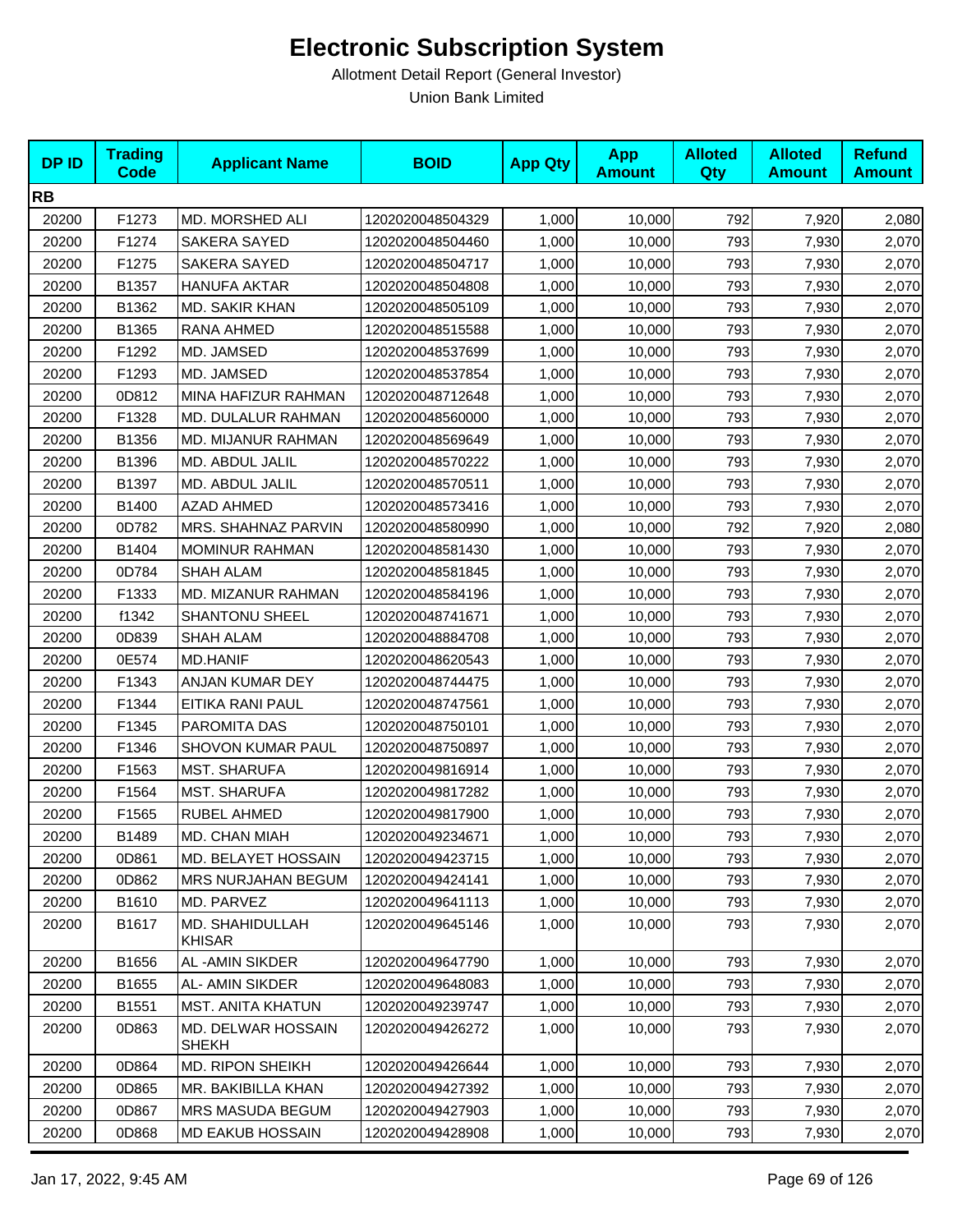| <b>DPID</b> | <b>Trading</b><br><b>Code</b> | <b>Applicant Name</b>      | <b>BOID</b>      | <b>App Qty</b> | <b>App</b><br><b>Amount</b> | <b>Alloted</b><br>Qty | <b>Alloted</b><br><b>Amount</b> | <b>Refund</b><br><b>Amount</b> |
|-------------|-------------------------------|----------------------------|------------------|----------------|-----------------------------|-----------------------|---------------------------------|--------------------------------|
| <b>RB</b>   |                               |                            |                  |                |                             |                       |                                 |                                |
| 20200       | 0D869                         | <b>MD KHABIR UDDIN</b>     | 1202020049429431 | 1,000          | 10,000                      | 793                   | 7,930                           | 2,070                          |
| 20200       | B1609                         | MD. PARVEZ                 | 1202020049655052 | 1,000          | 10,000                      | 793                   | 7,930                           | 2,070                          |
| 20200       | B1490                         | MD. CHAN MIA               | 1202020049245283 | 1,000          | 10,000                      | 793                   | 7,930                           | 2,070                          |
| 20200       | B1491                         | MD. ABUL KALAM AZAD        | 1202020049251828 | 1,000          | 10,000                      | 793                   | 7,930                           | 2,070                          |
| 20200       | F1566                         | RUBEL AHMED                | 1202020049844191 | 1,000          | 10,000                      | 792                   | 7,920                           | 2,080                          |
| 20200       | F1567                         | <b>MD. EMRAN HOSSAIN</b>   | 1202020049845127 | 1,000          | 10,000                      | 793                   | 7,930                           | 2,070                          |
| 20200       | F1568                         | MD. EMRAN HOSSAIN          | 1202020049845440 | 1,000          | 10,000                      | 793                   | 7,930                           | 2,070                          |
| 20200       | 0D852                         | MOST. SHAHIDA KHANAM       | 1202020049260234 | 1,000          | 10,000                      | 793                   | 7,930                           | 2,070                          |
| 20200       | B1559                         | MD. MOFIZ UDDIN            | 1202020049263048 | 1,000          | 10,000                      | 793                   | 7,930                           | 2,070                          |
| 20200       | B1563                         | MD. SHAFIUL AZAM           | 1202020049263104 | 1,000          | 10,000                      | 793                   | 7,930                           | 2,070                          |
| 20200       | B1460                         | <b>MANJU BEGUM</b>         | 1202020049456761 | 1,000          | 10,000                      | 793                   | 7,930                           | 2,070                          |
| 20200       | B1469                         | FATEMA AKTER NASRIN        | 1202020049456879 | 1,000          | 10,000                      | 793                   | 7,930                           | 2,070                          |
| 20200       | B1468                         | FATEMA AKTER NASRIN        | 1202020049458653 | 1,000          | 10,000                      | 793                   | 7,930                           | 2,070                          |
| 20200       | B1817                         | <b>MD. SOLAIMAN</b>        | 1202020049689201 | 1,000          | 10,000                      | 793                   | 7,930                           | 2,070                          |
| 20200       | G2112                         | Subra Paul                 | 1202020049691385 | 1,000          | 10,000                      | 793                   | 7,930                           | 2,070                          |
| 20200       | G2113                         | Subra Paul                 | 1202020049691393 | 1,000          | 10,000                      | 793                   | 7,930                           | 2,070                          |
| 20200       | F1569                         | <b>KALIPAD BISWAS</b>      | 1202020049850701 | 1,000          | 10,000                      | 792                   | 7,920                           | 2,080                          |
| 20200       | F1570                         | KALIPAD BISWAS             | 1202020049850734 | 1,000          | 10,000                      | 793                   | 7,930                           | 2,070                          |
| 20200       | B1766                         | <b>JOBAIDA AKTER</b>       | 1202020049850793 | 1,000          | 10,000                      | 793                   | 7,930                           | 2,070                          |
| 20200       | F1571                         | MD. SHAHABUDDIN            | 1202020049854395 | 1,000          | 10,000                      | 793                   | 7,930                           | 2,070                          |
| 20200       | F1426                         | <b>KHADIJA BEGUM</b>       | 1202020049468642 | 1,000          | 10,000                      | 793                   | 7,930                           | 2,070                          |
| 20200       | F1427                         | <b>KHADIJA BEGUM</b>       | 1202020049471118 | 1,000          | 10,000                      | 793                   | 7,930                           | 2,070                          |
| 20200       | F1428                         | <b>JUNIA SHAHED</b>        | 1202020049471755 | 1,000          | 10,000                      | 793                   | 7,930                           | 2,070                          |
| 20200       | F1429                         | <b>JUNIA SHAHED</b>        | 1202020049472203 | 1,000          | 10,000                      | 793                   | 7,930                           | 2,070                          |
| 20200       | F1430                         | <b>MD. ISMAIL HOSSAIN</b>  | 1202020049473307 | 1,000          | 10,000                      | 793                   | 7,930                           | 2,070                          |
| 20200       | B1728                         | ABDULLAH AL MAMUN          | 1202020049698526 | 1,000          | 10,000                      | 793                   | 7,930                           | 2,070                          |
| 20200       | B1727                         | ABDULLAH AL MAMUN          | 1202020049699116 | 1,000          | 10,000                      | 793                   | 7,930                           | 2,070                          |
| 20200       | 0D908                         | NIPA RANI DEY              | 1202020049861024 | 1,000          | 10,000                      | 793                   | 7,930                           | 2,070                          |
| 20200       | 0D909                         | MD. EANUS MIA              | 1202020049862029 | 1,000          | 10,000                      | 793                   | 7,930                           | 2,070                          |
| 20200       | F1497                         | <b>BISHAWJIT KUMAR ROY</b> | 1202020049516921 | 1,000          | 10,000                      | 793                   | 7,930                           | 2,070                          |
| 20200       | B1582                         | MD. MONIRUZZAMAN           | 1202020049142749 | 1,000          | 10,000                      | 793                   | 7,930                           | 2,070                          |
| 20200       | 0D866                         | <b>MD. MOAZZEN HOSSAIN</b> | 1202020049526035 | 1,000          | 10,000                      | 793                   | 7,930                           | 2,070                          |
| 20200       | F1498                         | <b>DEBABRATA SIL</b>       | 1202020049530284 | 1,000          | 10,000                      | 793                   | 7,930                           | 2,070                          |
| 20200       | 0D897                         | RAHIMA AKTER KEYA          | 1202020049750342 | 1,000          | 10,000                      | 793                   | 7,930                           | 2,070                          |
| 20200       | 0D896                         | <b>RUSHO AKTER</b>         | 1202020049750468 | 1,000          | 10,000                      | 793                   | 7,930                           | 2,070                          |
| 20200       | 0D895                         | HAFAZ MD RAKIB HASAN       | 1202020049750631 | 1,000          | 10,000                      | 793                   | 7,930                           | 2,070                          |
| 20200       | 0D898                         | <b>MD. ALAMGIR HOSSAIN</b> | 1202020049758084 | 1,000          | 10,000                      | 793                   | 7,930                           | 2,070                          |
| 20200       | 0H256                         | MRS. KULSUM AKHTAR         | 1202020049760001 | 1,000          | 10,000                      | 793                   | 7,930                           | 2,070                          |
| 20200       | 0H257                         | <b>MRS. KULSUM AKHTAR</b>  | 1202020049760077 | 1,000          | 10,000                      | 793                   | 7,930                           | 2,070                          |
| 20200       | B1590                         | MD. BILLAL HOSSAIN         | 1202020049165086 | 1,000          | 10,000                      | 793                   | 7,930                           | 2,070                          |
| 20200       | B1592                         | MST. JOBEDA KHATUN         | 1202020049171382 | 1,000          | 10,000                      | 793                   | 7,930                           | 2,070                          |
| 20200       | B1492                         | MD. ABUL KALAM AZAD        | 1202020049334705 | 1,000          | 10,000                      | 793                   | 7,930                           | 2,070                          |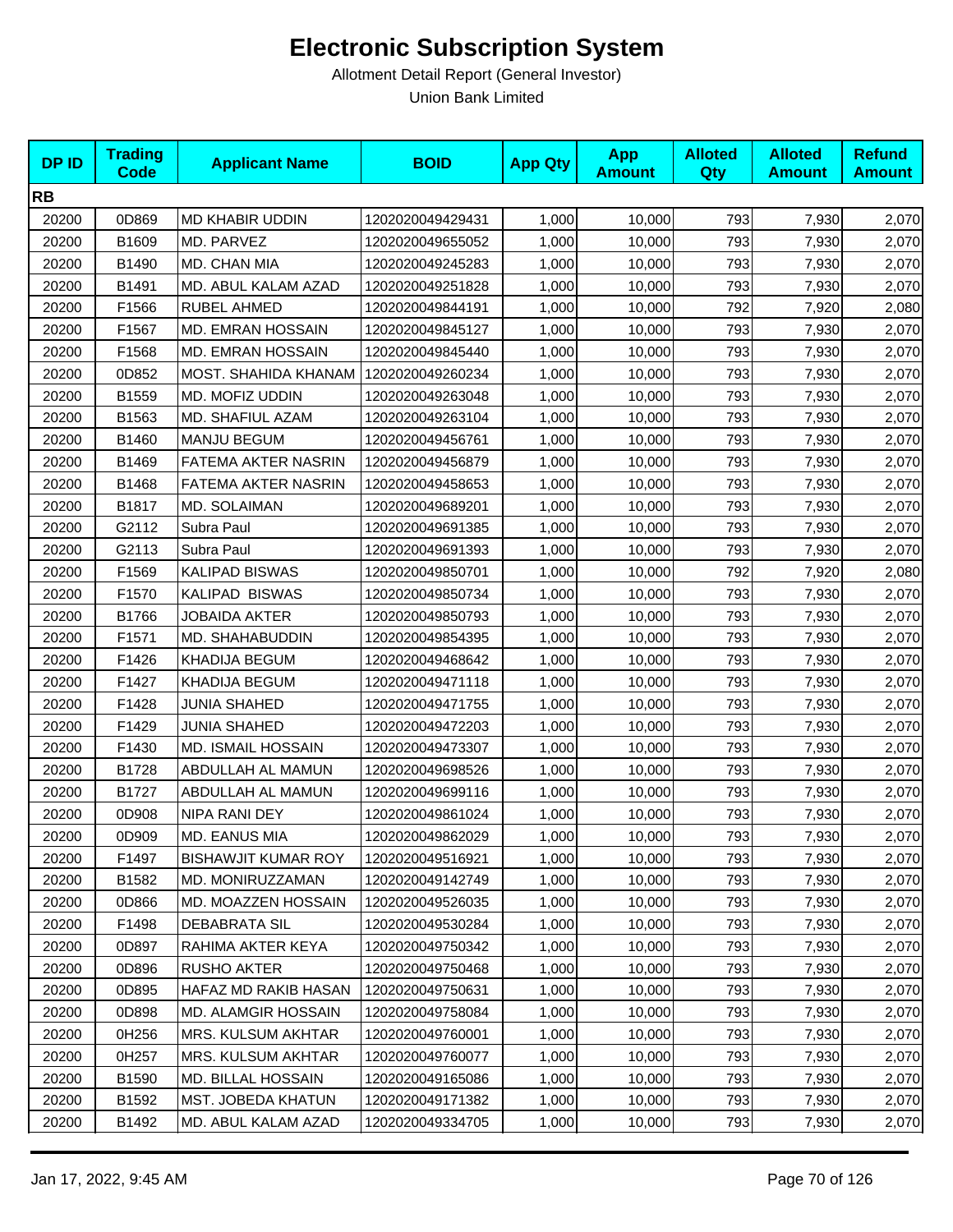| <b>DPID</b> | <b>Trading</b><br>Code | <b>Applicant Name</b>                   | <b>BOID</b>      | <b>App Qty</b> | <b>App</b><br><b>Amount</b> | <b>Alloted</b><br>Qty | <b>Alloted</b><br><b>Amount</b> | <b>Refund</b><br><b>Amount</b> |
|-------------|------------------------|-----------------------------------------|------------------|----------------|-----------------------------|-----------------------|---------------------------------|--------------------------------|
| <b>RB</b>   |                        |                                         |                  |                |                             |                       |                                 |                                |
| 20200       | 0G387                  | <b>MD. SOFIQUL</b>                      | 1202020049334855 | 1,000          | 10,000                      | 793                   | 7,930                           | 2,070                          |
| 20200       | 0D853                  | MOST. SHAHIDA KHANAM                    | 1202020049334903 | 1,000          | 10,000                      | 792                   | 7,920                           | 2,080                          |
| 20200       | B1501                  | <b>MD. HABIBUR RAHMAN</b>               | 1202020049345236 | 1,000          | 10,000                      | 793                   | 7,930                           | 2,070                          |
| 20200       | B1498                  | <b>MD. RAFIQUL ISLAM</b>                | 1202020049345386 | 1,000          | 10,000                      | 793                   | 7,930                           | 2,070                          |
| 20200       | B1591                  | <b>MST. JOBEDA KHATUN</b>               | 1202020049348743 | 1,000          | 10,000                      | 793                   | 7,930                           | 2,070                          |
| 20200       | B1659                  | MST. SALEMA BEGUM                       | 1202020049349309 | 1,000          | 10,000                      | 793                   | 7,930                           | 2,070                          |
| 20200       | F1431                  | <b>MD. ISMAIL HOSSAIN</b>               | 1202020049591761 | 1,000          | 10,000                      | 793                   | 7,930                           | 2,070                          |
| 20200       | F1432                  | <b>HALIMA BEGUM</b>                     | 1202020049595007 | 1,000          | 10,000                      | 793                   | 7,930                           | 2,070                          |
| 20200       | B1864                  | MD. ATAUR RAHAMAN                       | 1202020049799350 | 1,000          | 10,000                      | 793                   | 7,930                           | 2,070                          |
| 20200       | B1865                  | MD. ATAUR RAHAMAN                       | 1202020049799757 | 1,000          | 10,000                      | 793                   | 7,930                           | 2,070                          |
| 20200       | B1593                  | MD. AZIZUL HAQUE                        | 1202020049213132 | 1,000          | 10,000                      | 793                   | 7,930                           | 2,070                          |
| 20200       | B1594                  | MD. AZIZUL HAQUE                        | 1202020049213349 | 1,000          | 10,000                      | 793                   | 7,930                           | 2,070                          |
| 20200       | B1595                  | MD. WAZED ALI                           | 1202020049216144 | 1,000          | 10,000                      | 793                   | 7,930                           | 2,070                          |
| 20200       | B1596                  | MD. WAZED ALI                           | 1202020049217941 | 1,000          | 10,000                      | 793                   | 7,930                           | 2,070                          |
| 20200       | 0D880                  | MD. MONIRUZZAMAN<br><b>ZULHAS</b>       | 1202020049611336 | 1,000          | 10,000                      | 793                   | 7,930                           | 2,070                          |
| 20200       | 0D881                  | MD. MONIRUZZAMAN<br><b>ZULHAS</b>       | 1202020049612033 | 1,000          | 10,000                      | 793                   | 7,930                           | 2,070                          |
| 20200       | B1597                  | <b>MILON BARUA</b>                      | 1202020049220029 | 1,000          | 10,000                      | 793                   | 7,930                           | 2,070                          |
| 20200       | B1598                  | <b>MILON BARUA</b>                      | 1202020049222523 | 1,000          | 10,000                      | 793                   | 7,930                           | 2,070                          |
| 20200       | F1433                  | <b>HALIMA BEGUM</b>                     | 1202020049617630 | 1,000          | 10,000                      | 793                   | 7,930                           | 2,070                          |
| 20200       | B1599                  | MD. ABDUR RASHID<br><b>SARKAR</b>       | 1202020049224332 | 1,000          | 10,000                      | 792                   | 7,920                           | 2,080                          |
| 20200       | B1600                  | MD. ABDUR RASHID<br><b>SARKAR</b>       | 1202020049224953 | 1,000          | 10,000                      | 793                   | 7,930                           | 2,070                          |
| 20200       | 0D954                  | MR. KASHINATH<br><b>MAJUMDER</b>        | 1202020050383032 | 1,000          | 10,000                      | 793                   | 7,930                           | 2,070                          |
| 20200       | F1768                  | RIAZUR RAHMAN                           | 1202020050593053 | 1,000          | 10,000                      | 793                   | 7,930                           | 2,070                          |
| 20200       | 0c461                  | ANOWARA BEGUM                           | 1202020049991327 | 1,000          | 10,000                      | 793                   | 7,930                           | 2,070                          |
| 20200       | 0B596                  | MD. ABDUL MALEK                         | 1202020050413798 | 1,000          | 10,000                      | 793                   | 7,930                           | 2,070                          |
| 20200       | F1740                  | MISS. RUKHSANA BEGUM   1202020050430705 |                  | 1,000          | 10,000                      | 793                   | 7,930                           | 2,070                          |
| 20200       | F1748                  | <b>ABDUL MANNAN</b>                     | 1202020050442950 | 1,000          | 10,000                      | 793                   | 7,930                           | 2,070                          |
| 20200       | B2052                  | MD. JASIM UDDIN KHAN                    | 1202020050451988 | 1,000          | 10,000                      | 793                   | 7,930                           | 2,070                          |
| 20200       | F1572                  | MD. SHAHABUDDIN                         | 1202020049878968 | 1,000          | 10,000                      | 792                   | 7,920                           | 2,080                          |
| 20200       | 0D910                  | <b>DULAL MIAH</b>                       | 1202020049879087 | 1,000          | 10,000                      | 793                   | 7,930                           | 2,070                          |
| 20200       | B1889                  | <b>ALIF AHMED</b>                       | 1202020049879100 | 1,000          | 10,000                      | 793                   | 7,930                           | 2,070                          |
| 20200       | B1867                  | <b>GULSHAN ARA</b>                      | 1202020050270211 | 1,000          | 10,000                      | 793                   | 7,930                           | 2,070                          |
| 20200       | B1890                  | <b>ALIF AHMED</b>                       | 1202020049879622 | 1,000          | 10,000                      | 793                   | 7,930                           | 2,070                          |
| 20200       | 0D912                  | <b>BADAL CHANDRA DEY</b>                | 1202020049879630 | 1,000          | 10,000                      | 793                   | 7,930                           | 2,070                          |
| 20200       | 0D911                  | AMJAD HOSSAIN                           | 1202020049882122 | 1,000          | 10,000                      | 793                   | 7,930                           | 2,070                          |
| 20200       | B1866                  | <b>GULSHAN ARA</b>                      | 1202020050278473 | 1,000          | 10,000                      | 793                   | 7,930                           | 2,070                          |
| 20200       | F1580                  | <b>SHAMEEM AKHTER</b>                   | 1202020049891315 | 1,000          | 10,000                      | 792                   | 7,920                           | 2,080                          |
| 20200       | F1581                  | <b>SHAMEEM AKHTER</b>                   | 1202020049891647 | 1,000          | 10,000                      | 793                   | 7,930                           | 2,070                          |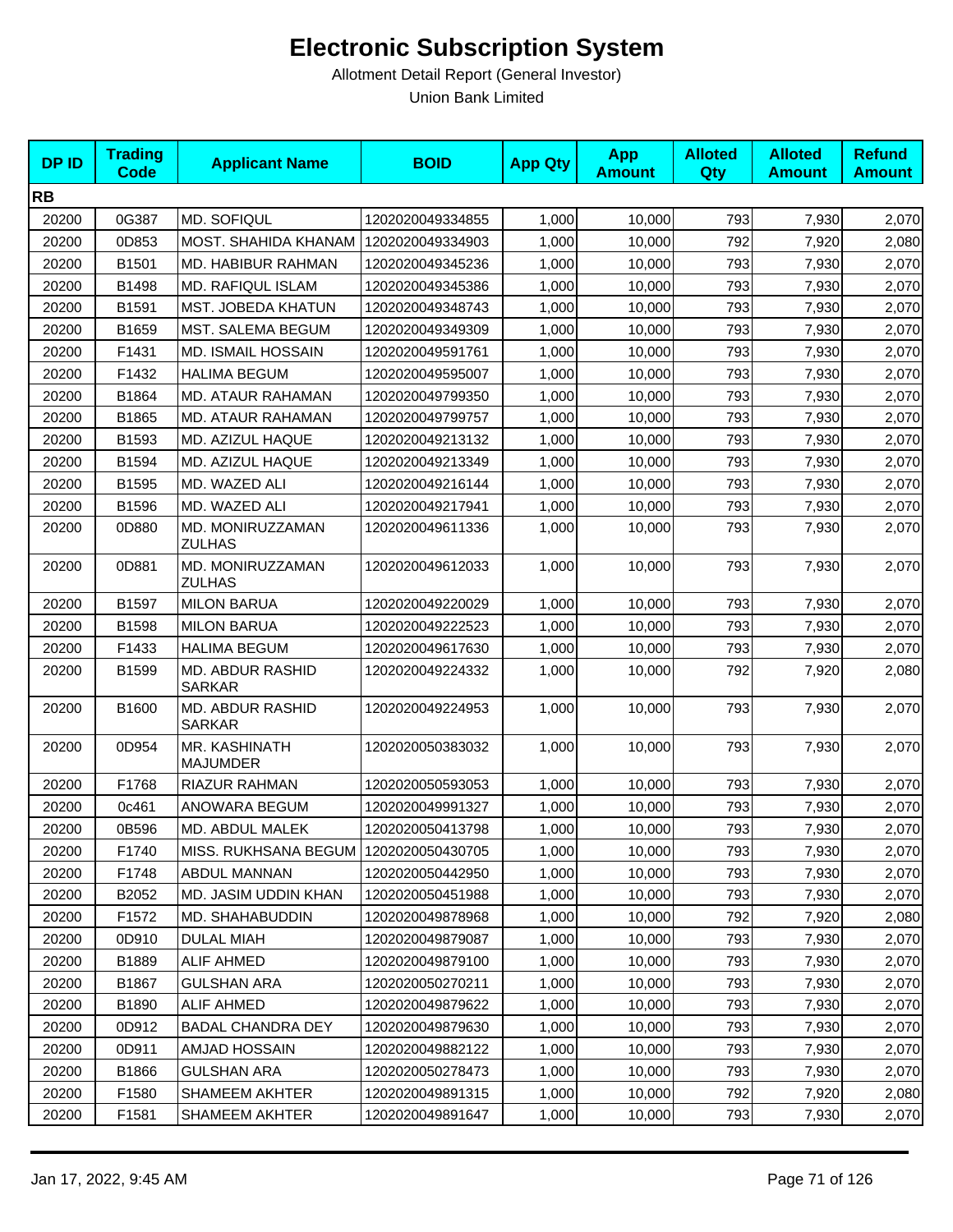| <b>DPID</b> | <b>Trading</b><br><b>Code</b> | <b>Applicant Name</b>                 | <b>BOID</b>      | <b>App Qty</b> | <b>App</b><br><b>Amount</b> | <b>Alloted</b><br>Qty | <b>Alloted</b><br><b>Amount</b> | <b>Refund</b><br><b>Amount</b> |
|-------------|-------------------------------|---------------------------------------|------------------|----------------|-----------------------------|-----------------------|---------------------------------|--------------------------------|
| <b>RB</b>   |                               |                                       |                  |                |                             |                       |                                 |                                |
| 20200       | F1582                         | MD MOHABBAT ALI<br>MONSUR AL HASA     | 1202020049892882 | 1,000          | 10,000                      | 793                   | 7,930                           | 2,070                          |
| 20200       | F1583                         | MD. MOHABBAT ALI<br>MONSUR AL HAS     | 1202020049893611 | 1,000          | 10,000                      | 792                   | 7,920                           | 2,080                          |
| 20200       | F1584                         | MST. RASIDA BEGUM                     | 1202020049896532 | 1,000          | 10,000                      | 793                   | 7,930                           | 2,070                          |
| 20200       | F1562                         | <b>MD. SADEQUR RAHMAN</b>             | 1202020049897320 | 1,000          | 10,000                      | 793                   | 7,930                           | 2,070                          |
| 20200       | F1585                         | <b>MST RASIDA BEGUM</b>               | 1202020049902791 | 1,000          | 10,000                      | 792                   | 7,920                           | 2,080                          |
| 20200       | 0D948                         | SANJIT KUMAR BARMAN                   | 1202020050118880 | 1,000          | 10,000                      | 793                   | 7,930                           | 2,070                          |
| 20200       | 0c462                         | ANOWARA BEGUM                         | 1202020050119925 | 1,000          | 10,000                      | 793                   | 7,930                           | 2,070                          |
| 20200       | B2102                         | MR. KAZI SHAMSUL HUDA                 | 1202020050318125 | 1,000          | 10,000                      | 793                   | 7,930                           | 2,070                          |
| 20200       | 0D924                         | MD. RUHUL AMIN                        | 1202020050323973 | 1,000          | 10,000                      | 793                   | 7,930                           | 2,070                          |
| 20200       | B2025                         | MD. ABDUR RASHID                      | 1202020050148202 | 1,000          | 10,000                      | 793                   | 7,930                           | 2,070                          |
| 20200       | 0D894                         | MST. AMINA BEGUM                      | 1202020050148890 | 1,000          | 10,000                      | 793                   | 7,930                           | 2,070                          |
| 20200       | F1654                         | MST. MOUSHOMI BEGUM                   | 1202020050152103 | 1,000          | 10,000                      | 793                   | 7,930                           | 2,070                          |
| 20200       | F1655                         | MST. MOUSHOMI BEGUM                   | 1202020050155356 | 1,000          | 10,000                      | 793                   | 7,930                           | 2,070                          |
| 20200       | F1656                         | MD. AZIM AKONDO                       | 1202020050157885 | 1,000          | 10,000                      | 793                   | 7,930                           | 2,070                          |
| 20200       | 0G409                         | MD. SHAMSUL ALAM                      | 1202020050158242 | 1,000          | 10,000                      | 793                   | 7,930                           | 2,070                          |
| 20200       | F1657                         | MD. AZIM AKONDO                       | 1202020050158731 | 1,000          | 10,000                      | 793                   | 7,930                           | 2,070                          |
| 20200       | F1658                         | ABDUL BASED                           | 1202020050159461 | 1,000          | 10,000                      | 793                   | 7,930                           | 2,070                          |
| 20200       | F1659                         | ABDUL BASED                           | 1202020050161529 | 1,000          | 10,000                      | 793                   | 7,930                           | 2,070                          |
| 20200       | F1660                         | ROJINA AKTER                          | 1202020050162011 | 1,000          | 10,000                      | 793                   | 7,930                           | 2,070                          |
| 20200       | F1661                         | ROJINA AKTER                          | 1202020050173659 | 1,000          | 10,000                      | 793                   | 7,930                           | 2,070                          |
| 20200       | F1662                         | <b>KRITTY DAS</b>                     | 1202020050174969 | 1,000          | 10,000                      | 793                   | 7,930                           | 2,070                          |
| 20200       | F1663                         | <b>KRITTY DAS</b>                     | 1202020050176031 | 1,000          | 10,000                      | 792                   | 7,920                           | 2,080                          |
| 20200       | B2217                         | MD. AMINUL ISLAM                      | 1202020050806060 | 1,000          | 10,000                      | 793                   | 7,930                           | 2,070                          |
| 20200       | 0B595                         | <b>MD. ABDUS SATTAR</b>               | 1202020050817707 | 1,000          | 10,000                      | 793                   | 7,930                           | 2,070                          |
| 20200       | d1011                         | SALAH UDDIN                           | 1202020051214240 | 1,000          | 10,000                      | 792                   | 7,920                           | 2,080                          |
| 20200       | B2583                         | <b>MISS: SAIKA AKTER</b>              | 1202020051403031 | 1,000          | 10,000                      | 793                   | 7,930                           | 2,070                          |
| 20200       | B2585                         | <b>IMTIAZ AHMED</b>                   | 1202020051403072 | 1,000          | 10,000                      | 793                   | 7,930                           | 2,070                          |
| 20200       | F1889                         | <b>MABIA BEGUM</b>                    | 1202020051406581 | 1,000          | 10,000                      | 793                   | 7,930                           | 2,070                          |
| 20200       | F1890                         | <b>MABIA BEGUM</b>                    | 1202020051406611 | 1,000          | 10,000                      | 793                   | 7,930                           | 2,070                          |
| 20200       | B2346                         | MRS. LUCKY BEGUM                      | 1202020051016938 | 1,000          | 10,000                      | 792                   | 7,920                           | 2,080                          |
| 20200       | F1783                         | <b>MASUDA ISLAM</b>                   | 1202020050841321 | 1,000          | 10,000                      | 793                   | 7,930                           | 2,070                          |
| 20200       | F1902                         | MD. JAMIL MIA                         | 1202020051423871 | 1,000          | 10,000                      | 793                   | 7,930                           | 2,070                          |
| 20200       | F1901                         | MD. JAMIL MIA                         | 1202020051430707 | 1,000          | 10,000                      | 793                   | 7,930                           | 2,070                          |
| 20200       | B2560                         | MR. MD. KHALED<br><b>HOSSAIN</b>      | 1202020051437578 | 1,000          | 10,000                      | 793                   | 7,930                           | 2,070                          |
| 20200       | 0H412                         | <b>TOFAYAL AHMED</b>                  | 1202020050882630 | 1,000          | 10,000                      | 793                   | 7,930                           | 2,070                          |
| 20200       | F1927                         | MOHAMMAD JALAL<br><b>UDDIN SARKER</b> | 1202020051275040 | 1,000          | 10,000                      | 793                   | 7,930                           | 2,070                          |
| 20200       | B2235                         | MD. AZAD AHMMED                       | 1202020050904429 | 1,000          | 10,000                      | 793                   | 7,930                           | 2,070                          |
| 20200       | B2236                         | MD. AZAD AHMMED                       | 1202020050904437 | 1,000          | 10,000                      | 793                   | 7,930                           | 2,070                          |
| 20200       | F1852                         | <b>DEBADAS SIKDER</b>                 | 1202020051096050 | 1,000          | 10,000                      | 793                   | 7,930                           | 2,070                          |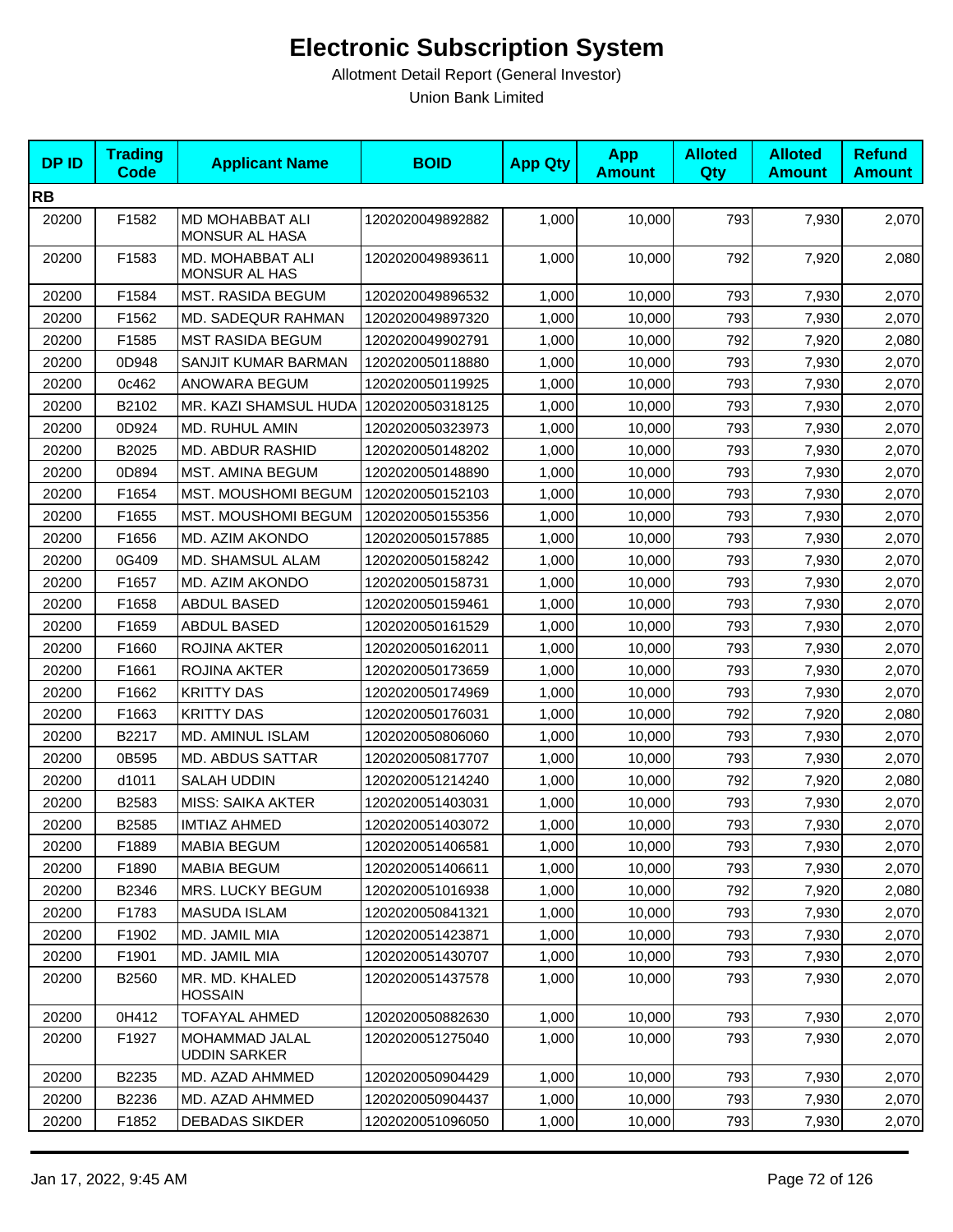| <b>DPID</b> | <b>Trading</b><br><b>Code</b> | <b>Applicant Name</b>              | <b>BOID</b>      | <b>App Qty</b> | <b>App</b><br><b>Amount</b> | <b>Alloted</b><br>Qty | <b>Alloted</b><br><b>Amount</b> | <b>Refund</b><br><b>Amount</b> |
|-------------|-------------------------------|------------------------------------|------------------|----------------|-----------------------------|-----------------------|---------------------------------|--------------------------------|
| <b>RB</b>   |                               |                                    |                  |                |                             |                       |                                 |                                |
| 20200       | F1893                         | MST. RENU BEGUM                    | 1202020051315503 | 1,000          | 10,000                      | 793                   | 7,930                           | 2,070                          |
| 20200       | F1894                         | <b>MST. RENU BEGUM</b>             | 1202020051315521 | 1,000          | 10,000                      | 793                   | 7,930                           | 2,070                          |
| 20200       | F1891                         | <b>DALIM BEGUM</b>                 | 1202020051315736 | 1,000          | 10,000                      | 792                   | 7,920                           | 2,080                          |
| 20200       | 0H435                         | MD. AMINUL ISLAM<br><b>BHUIYAN</b> | 1202020051315787 | 1,000          | 10,000                      | 793                   | 7,930                           | 2,070                          |
| 20200       | 0G427                         | MD. SHAMSUL ALAM                   | 1202020050923199 | 1,000          | 10,000                      | 793                   | 7,930                           | 2,070                          |
| 20200       | F1818                         | MD. RUBEL MIYA                     | 1202020051098499 | 1,000          | 10,000                      | 793                   | 7,930                           | 2,070                          |
| 20200       | F1853                         | <b>DEBADAS SIKDER</b>              | 1202020051106570 | 1,000          | 10,000                      | 793                   | 7,930                           | 2,070                          |
| 20200       | B2353                         | <b>MD. SAIFUDDIN</b>               | 1202020051110075 | 1,000          | 10,000                      | 793                   | 7,930                           | 2,070                          |
| 20200       | F1892                         | <b>DALIM BEGUM</b>                 | 1202020051316540 | 1,000          | 10,000                      | 793                   | 7,930                           | 2,070                          |
| 20200       | B1619                         | <b>BASUDAB MIRDHA</b>              | 1202020050734996 | 1,000          | 10,000                      | 793                   | 7,930                           | 2,070                          |
| 20200       | 0D982                         | BISHAWJIT SAHA SUJAN               | 1202020051122783 | 1,000          | 10,000                      | 792                   | 7,920                           | 2,080                          |
| 20200       | 0G431                         | MD. AL-AMIN                        | 1202020051125851 | 1,000          | 10,000                      | 793                   | 7,930                           | 2,070                          |
| 20200       | 0G432                         | <b>MST. SHULY AKTER</b>            | 1202020051129841 | 1,000          | 10,000                      | 793                   | 7,930                           | 2,070                          |
| 20200       | B2338                         | RUMANA ISLAM                       | 1202020050952849 | 1,000          | 10,000                      | 793                   | 7,930                           | 2,070                          |
| 20200       | B2339                         | UZZALA RANI SARKER                 | 1202020050952865 | 1,000          | 10,000                      | 793                   | 7,930                           | 2,070                          |
| 20200       | B2342                         | MD. SHAHJAHAN                      | 1202020050952873 | 1,000          | 10,000                      | 793                   | 7,930                           | 2,070                          |
| 20200       | 0D970                         | <b>JHORNA DAY</b>                  | 1202020050958557 | 1,000          | 10,000                      | 793                   | 7,930                           | 2,070                          |
| 20200       | F1817                         | MD. RUBEL MIYA                     | 1202020050963163 | 1,000          | 10,000                      | 793                   | 7,930                           | 2,070                          |
| 20200       | F1860                         | SAYMA ABEDIN                       | 1202020051148595 | 1,000          | 10,000                      | 793                   | 7,930                           | 2,070                          |
| 20200       | F1861                         | SAYMA ABEDIN                       | 1202020051148600 | 1,000          | 10,000                      | 793                   | 7,930                           | 2,070                          |
| 20200       | B2559                         | MD. KHALED HOSSAIN                 | 1202020051334511 | 1,000          | 10,000                      | 793                   | 7,930                           | 2,070                          |
| 20200       | 0H436                         | MD. AMINUL ISLAM<br><b>BHUIYAN</b> | 1202020051344768 | 1,000          | 10,000                      | 793                   | 7,930                           | 2,070                          |
| 20200       | B2401                         | ABDUL MANNAN                       | 1202020051154883 | 1,000          | 10,000                      | 793                   | 7,930                           | 2,070                          |
| 20200       | B2508                         | MD. ABDUL ALIM                     | 1202020051157084 | 1,000          | 10,000                      | 793                   | 7,930                           | 2,070                          |
| 20200       | B2495                         | <b>SHAYMOLI</b>                    | 1202020051159321 | 1,000          | 10,000                      | 793                   | 7,930                           | 2,070                          |
| 20200       | B2496                         | <b>SHAYMOLI</b>                    | 1202020051159348 | 1,000          | 10,000                      | 793                   | 7,930                           | 2,070                          |
| 20200       | 0G445                         | <b>MD. ROKON MAL</b>               | 1202020051162873 | 1,000          | 10,000                      | 793                   | 7,930                           | 2,070                          |
| 20200       | F1782                         | <b>MASUDA ISLAM</b>                | 1202020050772251 | 1,000          | 10,000                      | 793                   | 7,930                           | 2,070                          |
| 20200       | B2357                         | THAMINA FARHAD                     | 1202020050979449 | 1,000          | 10,000                      | 793                   | 7,930                           | 2,070                          |
| 20200       | B2359                         | ROMANA SARKAR                      | 1202020050979457 | 1,000          | 10,000                      | 793                   | 7,930                           | 2,070                          |
| 20200       | F1882                         | KAZI MD. AZIMUL HAQUE              | 1202020051176844 | 1,000          | 10,000                      | 793                   | 7,930                           | 2,070                          |
| 20200       | B <sub>2571</sub>             | AFSANA KHATUN                      | 1202020051361544 | 1,000          | 10,000                      | 792                   | 7,920                           | 2,080                          |
| 20200       | F1897                         | SHAHANAZ BEGUM                     | 1202020051361600 | 1,000          | 10,000                      | 793                   | 7,930                           | 2,070                          |
| 20200       | F1899                         | MD. AMIN                           | 1202020051363021 | 1,000          | 10,000                      | 793                   | 7,930                           | 2,070                          |
| 20200       | F1900                         | MD. AMIN                           | 1202020051365823 | 1,000          | 10,000                      | 793                   | 7,930                           | 2,070                          |
| 20200       | B2358                         | MD. RAJJAB SHAKH                   | 1202020050981000 | 1,000          | 10,000                      | 793                   | 7,930                           | 2,070                          |
| 20200       | B2360                         | ROMANA SARKAR                      | 1202020050981061 | 1,000          | 10,000                      | 793                   | 7,930                           | 2,070                          |
| 20200       | B2324                         | MD. RAJJAB SHAKH                   | 1202020050983896 | 1,000          | 10,000                      | 793                   | 7,930                           | 2,070                          |
| 20200       | B2323                         | THAMINA FARHAD                     | 1202020050983901 | 1,000          | 10,000                      | 793                   | 7,930                           | 2,070                          |
| 20200       | 0E673                         | MD. JAFRUL ISLAM                   | 1202020051192337 | 1,000          | 10,000                      | 793                   | 7,930                           | 2,070                          |
| 20200       | B2601                         | MD. NAZMUL HAQUE                   | 1202020051540328 | 1,000          | 10,000                      | 793                   | 7,930                           | 2,070                          |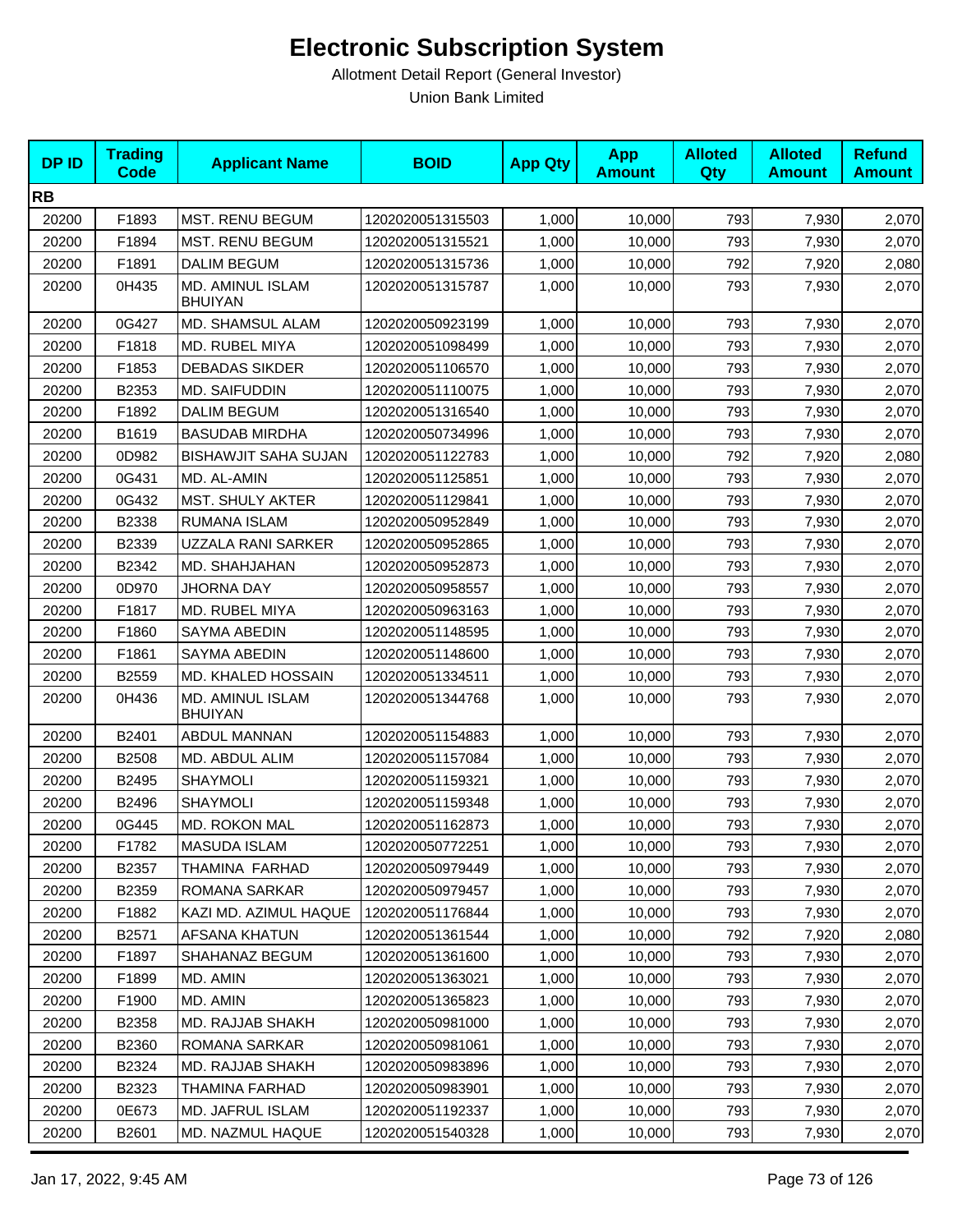| <b>DPID</b> | <b>Trading</b><br><b>Code</b> | <b>Applicant Name</b>                   | <b>BOID</b>      | <b>App Qty</b> | <b>App</b><br><b>Amount</b> | <b>Alloted</b><br>Qty | <b>Alloted</b><br><b>Amount</b> | <b>Refund</b><br><b>Amount</b> |
|-------------|-------------------------------|-----------------------------------------|------------------|----------------|-----------------------------|-----------------------|---------------------------------|--------------------------------|
| <b>RB</b>   |                               |                                         |                  |                |                             |                       |                                 |                                |
| 20200       | B2605                         | MD. SHAHAJAL MAGI                       | 1202020051540352 | 1,000          | 10,000                      | 793                   | 7,930                           | 2,070                          |
| 20200       | B2610                         | <b>MST. KULSUMA AKTER</b>               | 1202020051542343 | 1,000          | 10,000                      | 793                   | 7,930                           | 2,070                          |
| 20200       | B2611                         | OHIDUJJAMAN                             | 1202020051542378 | 1,000          | 10,000                      | 793                   | 7,930                           | 2,070                          |
| 20200       | B2613                         | OHIDUJJAMAN                             | 1202020051543795 | 1,000          | 10,000                      | 793                   | 7,930                           | 2,070                          |
| 20200       | B2827                         | <b>NASIR UDDIN</b>                      | 1202020052121100 | 1,000          | 10,000                      | 793                   | 7,930                           | 2,070                          |
| 20200       | B2828                         | <b>MONIR HOSSIN</b>                     | 1202020052121657 | 1,000          | 10,000                      | 793                   | 7,930                           | 2,070                          |
| 20200       | B2829                         | RASHIDA AKTER                           | 1202020052122105 | 1,000          | 10,000                      | 793                   | 7,930                           | 2,070                          |
| 20200       | B2830                         | <b>HASINA BEGUM</b>                     | 1202020052126451 | 1,000          | 10,000                      | 792                   | 7,920                           | 2,080                          |
| 20200       | F1930                         | MOHAMMAD JALAL<br><b>UDDIN SARKER</b>   | 1202020051558265 | 1,000          | 10,000                      | 793                   | 7,930                           | 2,070                          |
| 20200       | B2816                         | MD. RASEL GAZI                          | 1202020052132335 | 1,000          | 10,000                      | 793                   | 7,930                           | 2,070                          |
| 20200       | B2737                         | WASHIM UDDIN                            | 1202020052151161 | 1,000          | 10,000                      | 793                   | 7,930                           | 2,070                          |
| 20200       | B2817                         | MD. RASEL GAZI                          | 1202020052152123 | 1,000          | 10,000                      | 793                   | 7,930                           | 2,070                          |
| 20200       | B2629                         | MST. NURJAHAN KHATUN   1202020051587792 |                  | 1,000          | 10,000                      | 793                   | 7,930                           | 2,070                          |
| 20200       | B2630                         | <b>MST. NURJAHAN KHATUN</b>             | 1202020051587808 | 1,000          | 10,000                      | 793                   | 7,930                           | 2,070                          |
| 20200       | 0H484                         | ABU MD. JAKIR HOSSAIN                   | 1202020051769596 | 1,000          | 10,000                      | 793                   | 7,930                           | 2,070                          |
| 20200       | 00169                         | MD. SABUJ MIA                           | 1202020051970423 | 1,000          | 10,000                      | 793                   | 7,930                           | 2,070                          |
| 20200       | 00168                         | MD. SABUJ MIA                           | 1202020051970431 | 1,000          | 10,000                      | 793                   | 7,930                           | 2,070                          |
| 20200       | B2831                         | MR. MONIRUZZAMAN<br><b>MRIDHA</b>       | 1202020052170300 | 1,000          | 10,000                      | 793                   | 7,930                           | 2,070                          |
| 20200       | B2633                         | MD. AMINUL ISLAM                        | 1202020051590101 | 1,000          | 10,000                      | 793                   | 7,930                           | 2,070                          |
| 20200       | 0A510                         | MOHAMMAD AROJ MIA                       | 1202020051601675 | 1,000          | 10,000                      | 793                   | 7,930                           | 2,070                          |
| 20200       | B2356                         | MR. A.K.S KADER                         | 1202020051449962 | 1,000          | 10,000                      | 793                   | 7,930                           | 2,070                          |
| 20200       | 00160                         | <b>KAZI YEAKUB</b>                      | 1202020051795712 | 1,000          | 10,000                      | 793                   | 7,930                           | 2,070                          |
| 20200       | 0B804                         | MD. ABDUL MALEK                         | 1202020051627302 | 1,000          | 10,000                      | 793                   | 7,930                           | 2,070                          |
| 20200       | 00135                         | MD. ABDUL QUDDUS                        | 1202020051637749 | 1,000          | 10,000                      | 793                   | 7,930                           | 2,070                          |
| 20200       | 0A514                         | <b>SYED SHIHAB UDDIN</b>                | 1202020051808278 | 1,000          | 10,000                      | 793                   | 7,930                           | 2,070                          |
| 20200       | B2734                         | <b>KHADIJATUL KOBRA</b>                 | 1202020051812136 | 1,000          | 10,000                      | 793                   | 7,930                           | 2,070                          |
| 20200       | B2735                         | <b>KHADIJATUL KOBRA</b>                 | 1202020051816581 | 1,000          | 10,000                      | 793                   | 7,930                           | 2,070                          |
| 20200       | B2736                         | WASHIM UDDIN                            | 1202020051816605 | 1,000          | 10,000                      | 793                   | 7,930                           | 2,070                          |
| 20200       | B2792                         | MD. MOTALEB SHEIKH                      | 1202020052021447 | 1,000          | 10,000                      | 793                   | 7,930                           | 2,070                          |
| 20200       | B2793                         | <b>MD. MOTALEB SHEIKH</b>               | 1202020052021455 | 1,000          | 10,000                      | 793                   | 7,930                           | 2,070                          |
| 20200       | F1898                         | SHAHANAZ BEGUM                          | 1202020051467066 | 1,000          | 10,000                      | 793                   | 7,930                           | 2,070                          |
| 20200       | 00166                         | KAZI YEAKUB                             | 1202020051834255 | 1,000          | 10,000                      | 792                   | 7,920                           | 2,080                          |
| 20200       | 00167                         | MD. NIZAM UDDIN                         | 1202020051834281 | 1,000          | 10,000                      | 792                   | 7,920                           | 2,080                          |
| 20200       | 01135                         | MR. MIR KERAMAT ALI                     | 1202020052045169 | 1,000          | 10,000                      | 793                   | 7,930                           | 2,070                          |
| 20200       | F2005                         | <b>MD. MIZANUR RAHMAN</b>               | 1202020051850730 | 1,000          | 10,000                      | 793                   | 7,930                           | 2,070                          |
| 20200       | 0H452                         | FANA SIDDIKA NILIMA                     | 1202020051505404 | 1,000          | 10,000                      | 793                   | 7,930                           | 2,070                          |
| 20200       | 00179                         | MD. NIZAM UDDIN                         | 1202020052057248 | 1,000          | 10,000                      | 793                   | 7,930                           | 2,070                          |
| 20200       | B2710                         | MD. MUSTAFIJUR<br><b>RAHMAN</b>         | 1202020051865559 | 1,000          | 10,000                      | 793                   | 7,930                           | 2,070                          |
| 20200       | B2712                         | MD. MUSTAFIJUR<br>RAHMAN                | 1202020051866272 | 1,000          | 10,000                      | 793                   | 7,930                           | 2,070                          |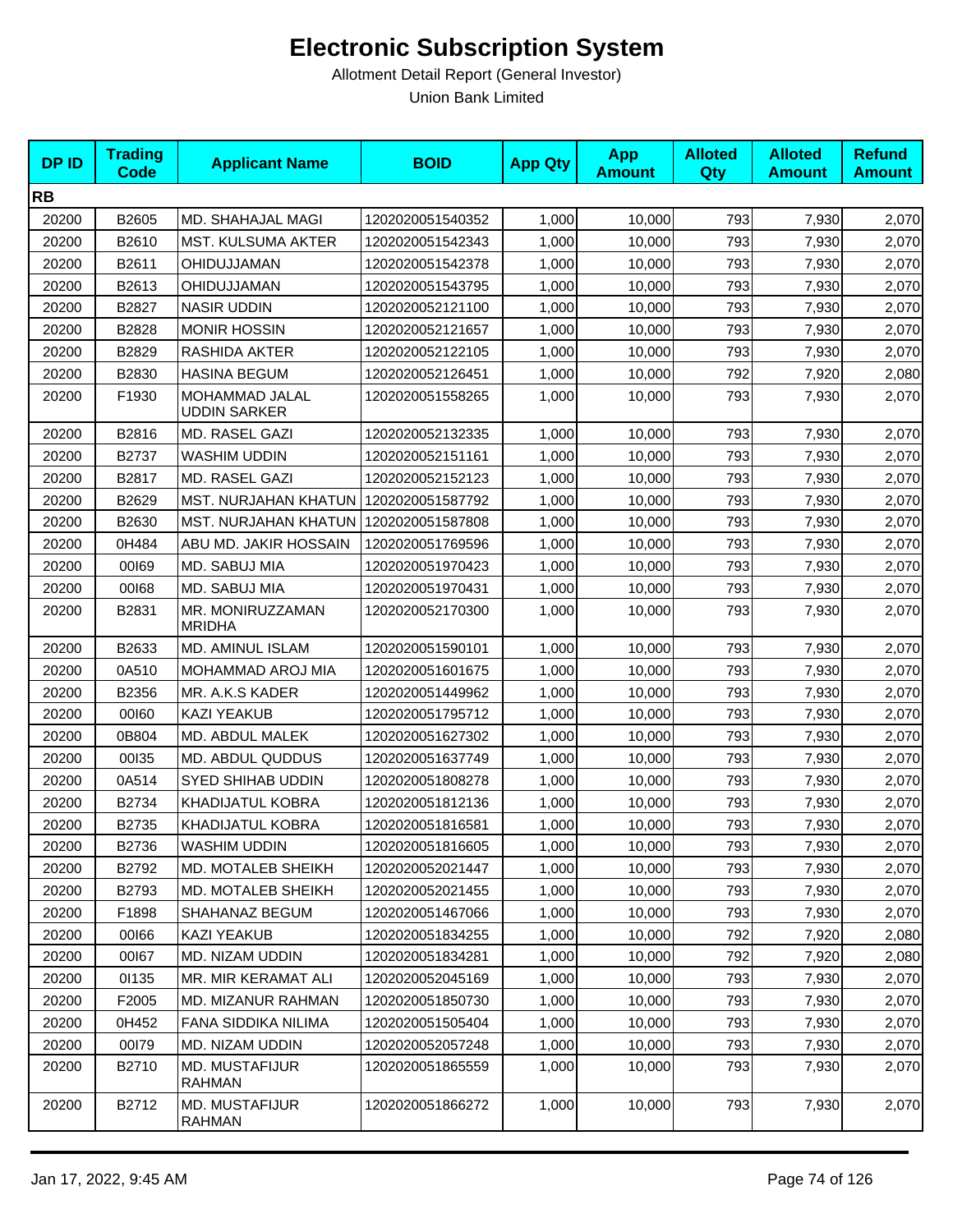| <b>DPID</b> | <b>Trading</b><br><b>Code</b> | <b>Applicant Name</b>                         | <b>BOID</b>      | <b>App Qty</b> | <b>App</b><br><b>Amount</b> | <b>Alloted</b><br><b>Qty</b> | <b>Alloted</b><br><b>Amount</b> | <b>Refund</b><br><b>Amount</b> |
|-------------|-------------------------------|-----------------------------------------------|------------------|----------------|-----------------------------|------------------------------|---------------------------------|--------------------------------|
| <b>RB</b>   |                               |                                               |                  |                |                             |                              |                                 |                                |
| 20200       | B2713                         | MD. SHAMIM                                    | 1202020051866299 | 1,000          | 10,000                      | 793                          | 7,930                           | 2,070                          |
| 20200       | B2715                         | MD. SHAMIM                                    | 1202020051868940 | 1,000          | 10,000                      | 793                          | 7,930                           | 2,070                          |
| 20200       | 00170                         | <b>NAZMUL HUSEN</b>                           | 1202020051874915 | 1,000          | 10,000                      | 793                          | 7,930                           | 2,070                          |
| 20200       | 0B858                         | MD. JAYDUL ISLAM                              | 1202020052288193 | 1,000          | 10,000                      | 793                          | 7,930                           | 2,070                          |
| 20200       | B2912                         | RIZWANUL ISLAM KHAN                           | 1202020052485767 | 1,000          | 10,000                      | 793                          | 7,930                           | 2,070                          |
| 20200       | B2913                         | RIZWANUL ISLAM KHAN                           | 1202020052485775 | 1,000          | 10,000                      | 793                          | 7,930                           | 2,070                          |
| 20200       | B2974                         | MD. ROKON MIA                                 | 1202020052493409 | 1,000          | 10,000                      | 793                          | 7,930                           | 2,070                          |
| 20200       | 01258                         | <b>SULTANA PARVIN</b>                         | 1202020052703091 | 1,000          | 10,000                      | 793                          | 7,930                           | 2,070                          |
| 20200       | B3253                         | MD. MONIR HOSSAIN                             | 1202020052887886 | 1,000          | 10,000                      | 792                          | 7,920                           | 2,080                          |
| 20200       | B3092                         | MD. RIAD HOSSAIN                              | 1202020052895389 | 1,000          | 10,000                      | 793                          | 7,930                           | 2,070                          |
| 20200       | B3093                         | <b>MD. RIAD HOSSAIN</b>                       | 1202020052895471 | 1,000          | 10,000                      | 793                          | 7,930                           | 2,070                          |
| 20200       | 0C577                         | RUMANA KHANDAKER                              | 1202020052901619 | 1,000          | 10,000                      | 793                          | 7,930                           | 2,070                          |
| 20200       | B2929                         | RAJLAKSHMI SAHA                               | 1202020052305508 | 1,000          | 10,000                      | 793                          | 7,930                           | 2,070                          |
| 20200       | B3046                         | <b>MST. ALEA KHATUN</b>                       | 1202020052531999 | 1,000          | 10,000                      | 793                          | 7,930                           | 2,070                          |
| 20200       | B3047                         | <b>ABUL KALAM</b>                             | 1202020052532008 | 1,000          | 10,000                      | 793                          | 7,930                           | 2,070                          |
| 20200       | F2263                         | MUHAMMAD AMIR<br>ABDULLAH                     | 1202020052928468 | 1,000          | 10,000                      | 793                          | 7,930                           | 2,070                          |
| 20200       | B2940                         | <b>RAHANA</b>                                 | 1202020052326384 | 1,000          | 10,000                      | 793                          | 7,930                           | 2,070                          |
| 20200       | 01221                         | MOHAMMAD BAYAZID<br><b>SIKDER</b>             | 1202020052332846 | 1,000          | 10,000                      | 793                          | 7,930                           | 2,070                          |
| 20200       | D1284                         | <b>JHOLEAKA AKTER</b>                         | 1202020052939197 | 1,000          | 10,000                      | 793                          | 7,930                           | 2,070                          |
| 20200       | D1313                         | JHOLEAKA AKTER                                | 1202020052941371 | 1,000          | 10,000                      | 793                          | 7,930                           | 2,070                          |
| 20200       | F2095                         | PAROMITA DAS                                  | 1202020052947425 | 1,000          | 10,000                      | 793                          | 7,930                           | 2,070                          |
| 20200       | B2907                         | MOKHLESUR RAHMAN                              | 1202020052178422 | 1,000          | 10,000                      | 793                          | 7,930                           | 2,070                          |
| 20200       | B2908                         | MOKHLESUR RAHMAN                              | 1202020052178430 | 1,000          | 10,000                      | 793                          | 7,930                           | 2,070                          |
| 20200       | B3001                         | RIMA RANI                                     | 1202020052359794 | 1,000          | 10,000                      | 793                          | 7,930                           | 2,070                          |
| 20200       | B3002                         | RIMA RANI                                     | 1202020052359801 | 1,000          | 10,000                      | 793                          | 7,930                           | 2,070                          |
| 20200       | D1167                         | <b>TAPUS SAHA</b>                             | 1202020052359826 | 1,000          | 10,000                      | 793                          | 7,930                           | 2,070                          |
| 20200       | 0A531                         | RUMANA BINTE NOMAN<br>KANTA                   | 1202020052363869 | 1,000          | 10,000                      | 793                          | 7,930                           | 2,070                          |
| 20200       | <b>B3000</b>                  | <b>BARUN CHANDRA</b><br>SAMADDER              | 1202020052374191 | 1,000          | 10,000                      | 793                          | 7,930                           | 2,070                          |
| 20200       | 01256                         | <b>MD. SHAMSUR RAHMAN</b><br><b>CHOWDHURY</b> | 1202020052592052 | 1,000          | 10,000                      | 793                          | 7,930                           | 2,070                          |
| 20200       | 01259                         | MD. ARIFUR RAHMAN                             | 1202020052592060 | 1,000          | 10,000                      | 793                          | 7,930                           | 2,070                          |
| 20200       | B2930                         | <b>GOURANGA CHANDRA</b><br><b>SAHA</b>        | 1202020052768336 | 1,000          | 10,000                      | 793                          | 7,930                           | 2,070                          |
| 20200       | 01332                         | MD. ISMAIL HOSSAIN                            | 1202020052778812 | 1,000          | 10,000                      | 793                          | 7,930                           | 2,070                          |
| 20200       | 01334                         | <b>MD. ISMAIL HOSSAIN</b>                     | 1202020052778820 | 1,000          | 10,000                      | 793                          | 7,930                           | 2,070                          |
| 20200       | B2941                         | RIAD HASAN                                    | 1202020052778871 | 1,000          | 10,000                      | 793                          | 7,930                           | 2,070                          |
| 20200       | F2142                         | <b>MEHEDI HASAN</b>                           | 1202020052808949 | 1,000          | 10,000                      | 793                          | 7,930                           | 2,070                          |
| 20200       | F2143                         | <b>MEHEDI HASAN</b>                           | 1202020052809282 | 1,000          | 10,000                      | 793                          | 7,930                           | 2,070                          |
| 20200       | B3221                         | TASLIMA BEGUM                                 | 1202020052812922 | 1,000          | 10,000                      | 793                          | 7,930                           | 2,070                          |
| 20200       | B2818                         | <b>RESMA</b>                                  | 1202020052254043 | 1,000          | 10,000                      | 793                          | 7,930                           | 2,070                          |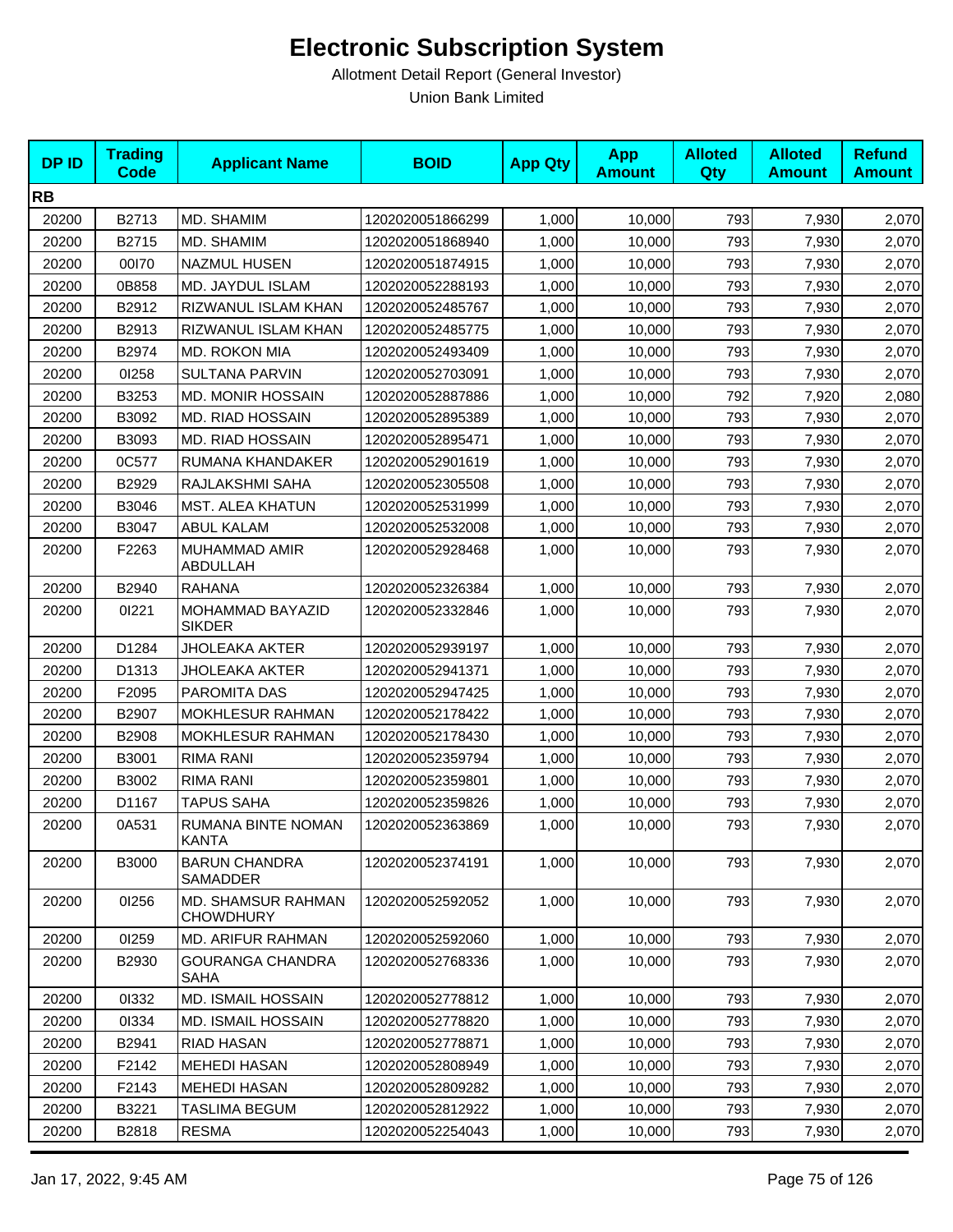| <b>DPID</b> | <b>Trading</b><br><b>Code</b> | <b>Applicant Name</b>                 | <b>BOID</b>      | <b>App Qty</b> | <b>App</b><br><b>Amount</b> | <b>Alloted</b><br>Qty | <b>Alloted</b><br><b>Amount</b> | <b>Refund</b><br><b>Amount</b> |
|-------------|-------------------------------|---------------------------------------|------------------|----------------|-----------------------------|-----------------------|---------------------------------|--------------------------------|
| <b>RB</b>   |                               |                                       |                  |                |                             |                       |                                 |                                |
| 20200       | B2819                         | <b>RESMA</b>                          | 1202020052254061 | 1,000          | 10,000                      | 793                   | 7,930                           | 2,070                          |
| 20200       | B2820                         | <b>MD. NURUL AMIN</b>                 | 1202020052254078 | 1,000          | 10,000                      | 793                   | 7,930                           | 2,070                          |
| 20200       | B2821                         | MD. NURUL AMIN                        | 1202020052254094 | 1,000          | 10,000                      | 793                   | 7,930                           | 2,070                          |
| 20200       | F2126                         | MD. SAMSUL HAQ HIRA                   | 1202020052646082 | 1,000          | 10,000                      | 793                   | 7,930                           | 2,070                          |
| 20200       | B3222                         | TASLIMA BEGUM                         | 1202020052814485 | 1,000          | 10,000                      | 793                   | 7,930                           | 2,070                          |
| 20200       | B3223                         | MD. BIDDUT KHAN                       | 1202020052814551 | 1,000          | 10,000                      | 793                   | 7,930                           | 2,070                          |
| 20200       | B3224                         | MD. BIDDUT KHAN                       | 1202020052814659 | 1,000          | 10,000                      | 793                   | 7,930                           | 2,070                          |
| 20200       | B3099                         | <b>ALAMGIR SHIKDER</b>                | 1202020052817031 | 1,000          | 10,000                      | 793                   | 7,930                           | 2,070                          |
| 20200       | B3096                         | MD. HASANAT                           | 1202020052817074 | 1,000          | 10,000                      | 793                   | 7,930                           | 2,070                          |
| 20200       | F2144                         | MD. SHARIF MIAH                       | 1202020052817090 | 1,000          | 10,000                      | 793                   | 7,930                           | 2,070                          |
| 20200       | B3097                         | MD. HASANAT                           | 1202020052819511 | 1,000          | 10,000                      | 793                   | 7,930                           | 2,070                          |
| 20200       | F2145                         | <b>MD. SHARIF MIAH</b>                | 1202020052819560 | 1,000          | 10,000                      | 793                   | 7,930                           | 2,070                          |
| 20200       | F2146                         | MD. MASIDUR RAHMAN                    | 1202020052819587 | 1,000          | 10,000                      | 793                   | 7,930                           | 2,070                          |
| 20200       | F2147                         | MD. MASIDUR RAHMAN                    | 1202020052820451 | 1,000          | 10,000                      | 793                   | 7,930                           | 2,070                          |
| 20200       | F2148                         | <b>KANCHON KUMER</b><br><b>SARKER</b> | 1202020052820476 | 1,000          | 10,000                      | 793                   | 7,930                           | 2,070                          |
| 20200       | F2149                         | <b>KANCHON KUMER</b><br><b>SARKER</b> | 1202020052820492 | 1,000          | 10,000                      | 793                   | 7,930                           | 2,070                          |
| 20200       | B2943                         | <b>TANJILA AKON</b>                   | 1202020052455278 | 1,000          | 10,000                      | 793                   | 7,930                           | 2,070                          |
| 20200       | B2944                         | <b>TANJILA AKON</b>                   | 1202020052455286 | 1,000          | 10,000                      | 792                   | 7,920                           | 2,080                          |
| 20200       | 0A558                         | A.K.M. ROIS UDDIN                     | 1202020052832464 | 1,000          | 10,000                      | 793                   | 7,930                           | 2,070                          |
| 20200       | B2871                         | <b>HASINA BEGUM</b>                   | 1202020052458991 | 1,000          | 10,000                      | 793                   | 7,930                           | 2,070                          |
| 20200       | B2872                         | RASHIDA AKTER                         | 1202020052459000 | 1,000          | 10,000                      | 793                   | 7,930                           | 2,070                          |
| 20200       | B2873                         | <b>NASIR UDDIN</b>                    | 1202020052459019 | 1,000          | 10,000                      | 793                   | 7,930                           | 2,070                          |
| 20200       | B2874                         | <b>MONIR HOSSAIN</b>                  | 1202020052459027 | 1,000          | 10,000                      | 793                   | 7,930                           | 2,070                          |
| 20200       | D1184                         | <b>ABUL HASHEM</b>                    | 1202020052474301 | 1,000          | 10,000                      | 793                   | 7,930                           | 2,070                          |
| 20200       | D1185                         | <b>ROHUL AMIN</b>                     | 1202020052474318 | 1,000          | 10,000                      | 793                   | 7,930                           | 2,070                          |
| 20200       | D1186                         | <b>NADIA AKTER POLY</b>               | 1202020052474326 | 1,000          | 10,000                      | 793                   | 7,930                           | 2,070                          |
| 20200       | D1189                         | MD. RAFIQUL ISLAM                     | 1202020052474334 | 1,000          | 10,000                      | 793                   | 7,930                           | 2,070                          |
| 20200       | F2467                         | <b>MST. ASMA AKTER</b>                | 1202020053454979 | 1,000          | 10,000                      | 793                   | 7,930                           | 2,070                          |
| 20200       | F2469                         | DURJOY NANDI                          | 1202020053455170 | 1,000          | 10,000                      | 793                   | 7,930                           | 2,070                          |
| 20200       | B3595                         | <b>NAZMA</b>                          | 1202020053296557 | 1,000          | 10,000                      | 793                   | 7,930                           | 2,070                          |
| 20200       | B3730                         | MD. SHAMIMUZZAMAN<br>AZAD             | 1202020053464687 | 1,000          | 10,000                      | 793                   | 7,930                           | 2,070                          |
| 20200       | B3729                         | MD. SHAMIMUZZAMAN<br>AZAD             | 1202020053464695 | 1,000          | 10,000                      | 793                   | 7,930                           | 2,070                          |
| 20200       | B3596                         | JAHANARA BEGUM KAJAL                  | 1202020053297594 | 1,000          | 10,000                      | 793                   | 7,930                           | 2,070                          |
| 20200       | B3600                         | <b>TAPOS SEN</b>                      | 1202020053300954 | 1,000          | 10,000                      | 793                   | 7,930                           | 2,070                          |
| 20200       | B3598                         | MD. IBRAHIM KHALIL                    | 1202020053301049 | 1,000          | 10,000                      | 793                   | 7,930                           | 2,070                          |
| 20200       | B3603                         | <b>ASKENDER MOLLA</b>                 | 1202020053302573 | 1,000          | 10,000                      | 793                   | 7,930                           | 2,070                          |
| 20200       | B3605                         | MD.NURUL ISLAM                        | 1202020053302648 | 1,000          | 10,000                      | 793                   | 7,930                           | 2,070                          |
| 20200       | B3607                         | RIPA BEGUM                            | 1202020053305245 | 1,000          | 10,000                      | 793                   | 7,930                           | 2,070                          |
| 20200       | <b>B3608</b>                  | JAFAR MOLLA                           | 1202020053305261 | 1,000          | 10,000                      | 793                   | 7,930                           | 2,070                          |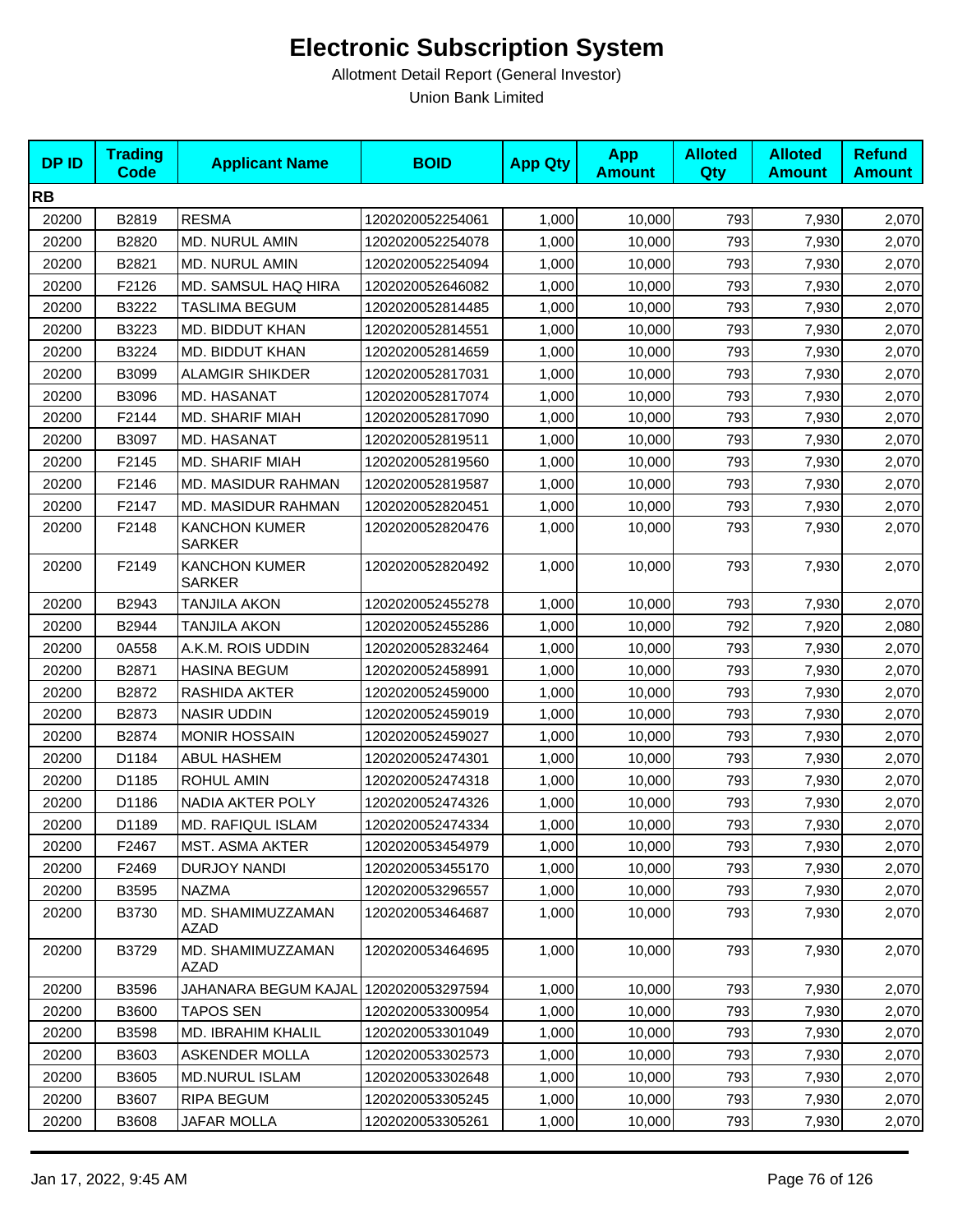| <b>DPID</b> | <b>Trading</b><br><b>Code</b> | <b>Applicant Name</b>                 | <b>BOID</b>      | <b>App Qty</b> | <b>App</b><br><b>Amount</b> | <b>Alloted</b><br><b>Qty</b> | <b>Alloted</b><br><b>Amount</b> | <b>Refund</b><br><b>Amount</b> |
|-------------|-------------------------------|---------------------------------------|------------------|----------------|-----------------------------|------------------------------|---------------------------------|--------------------------------|
| <b>RB</b>   |                               |                                       |                  |                |                             |                              |                                 |                                |
| 20200       | i3375                         | Md. Rashidul Hassan                   | 1202020053677460 | 1,000          | 10,000                      | 793                          | 7,930                           | 2,070                          |
| 20200       | F2351                         | <b>KHORSHIDA</b>                      | 1202020053320298 | 1,000          | 10,000                      | 793                          | 7,930                           | 2,070                          |
| 20200       | F2352                         | <b>KHORSHIDA</b>                      | 1202020053320686 | 1,000          | 10,000                      | 793                          | 7,930                           | 2,070                          |
| 20200       | F2353                         | MST. ASMA AKTER                       | 1202020053320694 | 1,000          | 10,000                      | 792                          | 7,920                           | 2,080                          |
| 20200       | F2354                         | MST. ASMA AKTER                       | 1202020053320726 | 1,000          | 10,000                      | 793                          | 7,930                           | 2,070                          |
| 20200       | F2355                         | MD. ABDUL QUDDUS MIA                  | 1202020053320769 | 1,000          | 10,000                      | 793                          | 7,930                           | 2,070                          |
| 20200       | F2536                         | MST. MAMOTA KHATUN                    | 1202020053490375 | 1,000          | 10,000                      | 792                          | 7,920                           | 2,080                          |
| 20200       | F2537                         | MST. MAMOTA KHATUN                    | 1202020053490407 | 1,000          | 10,000                      | 793                          | 7,930                           | 2,070                          |
| 20200       | F2356                         | MD. ABDUL QUDDUS MIA                  | 1202020053320777 | 1,000          | 10,000                      | 793                          | 7,930                           | 2,070                          |
| 20200       | F2357                         | MD. TAIZUDDIN                         | 1202020053322436 | 1,000          | 10,000                      | 793                          | 7,930                           | 2,070                          |
| 20200       | F2358                         | MD. TAIZUDDIN                         | 1202020053322500 | 1,000          | 10,000                      | 793                          | 7,930                           | 2,070                          |
| 20200       | F2359                         | <b>RAOSHONARA</b>                     | 1202020053322543 | 1,000          | 10,000                      | 793                          | 7,930                           | 2,070                          |
| 20200       | F2360                         | <b>RAOSHONARA</b>                     | 1202020053323093 | 1,000          | 10,000                      | 793                          | 7,930                           | 2,070                          |
| 20200       | F2361                         | KHADIZA KHANOM SHETU 1202020053323117 |                  | 1,000          | 10,000                      | 793                          | 7,930                           | 2,070                          |
| 20200       | F2362                         | KHADIZA KHANOM SHETU                  | 1202020053323125 | 1,000          | 10,000                      | 793                          | 7,930                           | 2,070                          |
| 20200       | B3736                         | <b>HANNAN MOLLA</b>                   | 1202020053491005 | 1,000          | 10,000                      | 793                          | 7,930                           | 2,070                          |
| 20200       | F2539                         | <b>MST. NARGIS</b>                    | 1202020053491203 | 1,000          | 10,000                      | 793                          | 7,930                           | 2,070                          |
| 20200       | B3737                         | <b>HANNAN MOLLA</b>                   | 1202020053491211 | 1,000          | 10,000                      | 793                          | 7,930                           | 2,070                          |
| 20200       | F2540                         | MD. REZWAN AHMED                      | 1202020053491221 | 1,000          | 10,000                      | 793                          | 7,930                           | 2,070                          |
| 20200       | D1468                         | NADIRA AKTER                          | 1202020053492681 | 1,000          | 10,000                      | 793                          | 7,930                           | 2,070                          |
| 20200       | D1467                         | NADIRA AKTER                          | 1202020053492698 | 1,000          | 10,000                      | 793                          | 7,930                           | 2,070                          |
| 20200       | B3726                         | TAPOS SEN                             | 1202020053494512 | 1,000          | 10,000                      | 793                          | 7,930                           | 2,070                          |
| 20200       | B3740                         | MD. NAZRUL ISLAM                      | 1202020053494563 | 1,000          | 10,000                      | 793                          | 7,930                           | 2,070                          |
| 20200       | F2558                         | MD. JOBAYER MIA                       | 1202020053495062 | 1,000          | 10,000                      | 793                          | 7,930                           | 2,070                          |
| 20200       | F2559                         | <b>MD. JOBAYER MIA</b>                | 1202020053495097 | 1,000          | 10,000                      | 793                          | 7,930                           | 2,070                          |
| 20200       | B2693                         | <b>JASHIM UDDIN</b>                   | 1202020053689764 | 1,000          | 10,000                      | 793                          | 7,930                           | 2,070                          |
| 20200       | D1357                         | <b>UPANANDA DAS</b>                   | 1202020053124130 | 1,000          | 10,000                      | 793                          | 7,930                           | 2,070                          |
| 20200       | 0A564                         | MD. AL AMIN KHAN                      | 1202020053137291 | 1,000          | 10,000                      | 793                          | 7,930                           | 2,070                          |
| 20200       | F2366                         | <b>MST. NASHIMA AKTER</b>             | 1202020053333700 | 1,000          | 10,000                      | 793                          | 7,930                           | 2,070                          |
| 20200       | F2367                         | RUZINA AKTER MOINA                    | 1202020053333719 | 1,000          | 10,000                      | 793                          | 7,930                           | 2,070                          |
| 20200       | F2368                         | RUZINA AKTER MOINA                    | 1202020053333727 | 1,000          | 10,000                      | 793                          | 7,930                           | 2,070                          |
| 20200       | F2369                         | <b>MAYA</b>                           | 1202020053333801 | 1,000          | 10,000                      | 793                          | 7,930                           | 2,070                          |
| 20200       | F2370                         | MAYA                                  | 1202020053333818 | 1,000          | 10,000                      | 793                          | 7,930                           | 2,070                          |
| 20200       | F2376                         | NAZIFA AKTER                          | 1202020053338291 | 1,000          | 10,000                      | 793                          | 7,930                           | 2,070                          |
| 20200       | F2365                         | MST. NASHIMA AKTER                    | 1202020053338323 | 1,000          | 10,000                      | 793                          | 7,930                           | 2,070                          |
| 20200       | F2371                         | REZWANUL HAQUE                        | 1202020053338390 | 1,000          | 10,000                      | 792                          | 7,920                           | 2,080                          |
| 20200       | F2377                         | <b>TANIA AKTHER</b>                   | 1202020053338414 | 1,000          | 10,000                      | 793                          | 7,930                           | 2,070                          |
| 20200       | D1476                         | SHAH REAR KABIR                       | 1202020053499657 | 1,000          | 10,000                      | 793                          | 7,930                           | 2,070                          |
| 20200       | F <sub>2562</sub>             | MD. A. KUDDUS MIA                     | 1202020053499673 | 1,000          | 10,000                      | 793                          | 7,930                           | 2,070                          |
| 20200       | F2563                         | MD. GANO MIA                          | 1202020053499681 | 1,000          | 10,000                      | 793                          | 7,930                           | 2,070                          |
| 20200       | B3748                         | <b>HAMIDA KHAN</b>                    | 1202020053506587 | 1,000          | 10,000                      | 793                          | 7,930                           | 2,070                          |
| 20200       | F2378                         | TANIA AKTHER                          | 1202020053338647 | 1,000          | 10,000                      | 793                          | 7,930                           | 2,070                          |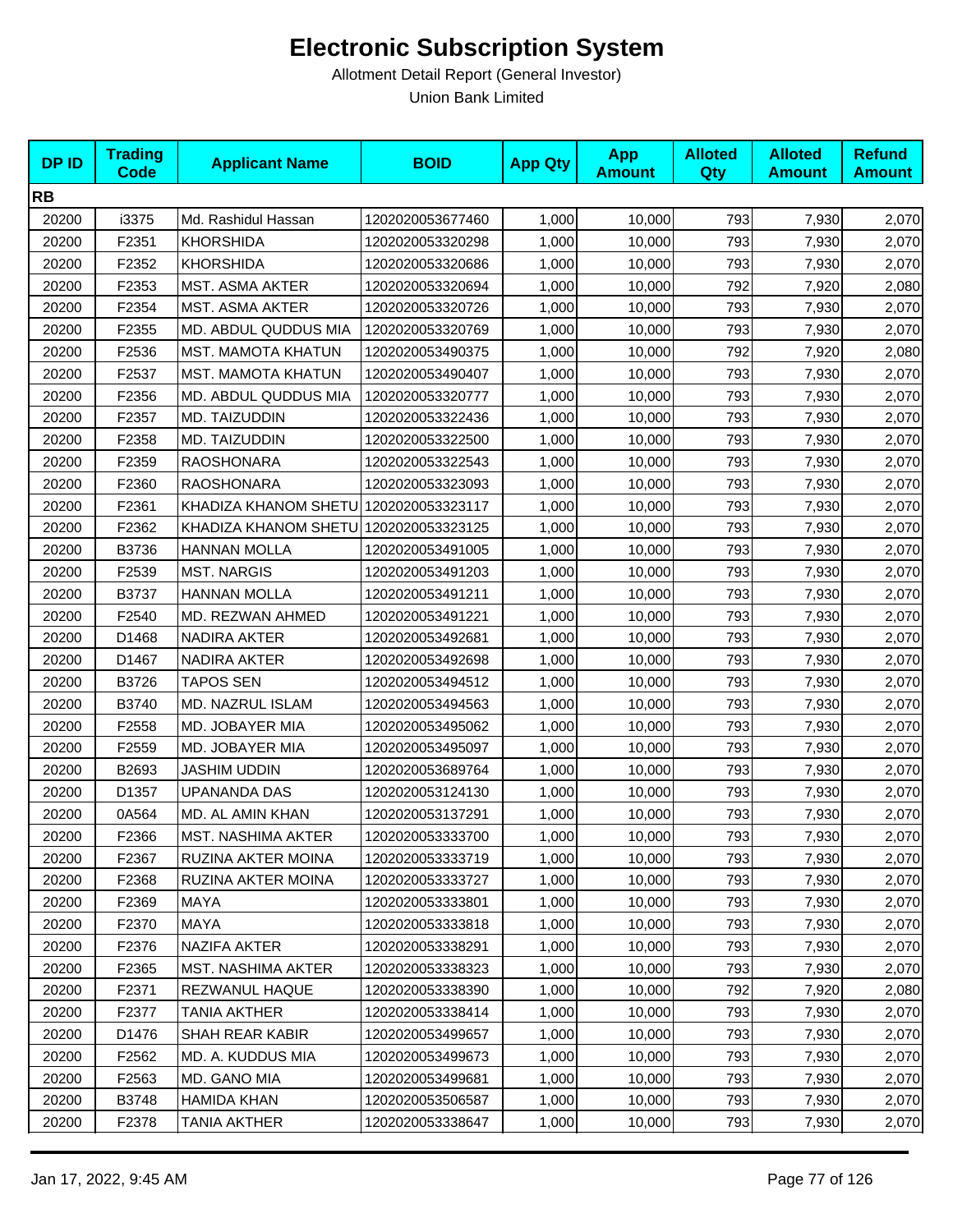| <b>DPID</b> | <b>Trading</b><br><b>Code</b> | <b>Applicant Name</b>             | <b>BOID</b>      | <b>App Qty</b> | <b>App</b><br><b>Amount</b> | <b>Alloted</b><br><b>Qty</b> | <b>Alloted</b><br><b>Amount</b> | <b>Refund</b><br><b>Amount</b> |
|-------------|-------------------------------|-----------------------------------|------------------|----------------|-----------------------------|------------------------------|---------------------------------|--------------------------------|
| <b>RB</b>   |                               |                                   |                  |                |                             |                              |                                 |                                |
| 20200       | F2375                         | NAZIFA AKTER                      | 1202020053338671 | 1,000          | 10,000                      | 793                          | 7,930                           | 2,070                          |
| 20200       | F2373                         | RAHIMA BEGUM                      | 1202020053338681 | 1,000          | 10,000                      | 793                          | 7,930                           | 2,070                          |
| 20200       | F2372                         | REZWANUL HAQUE                    | 1202020053338698 | 1,000          | 10,000                      | 793                          | 7,930                           | 2,070                          |
| 20200       | F2374                         | RAHIMA BEGUM                      | 1202020053338711 | 1,000          | 10,000                      | 793                          | 7,930                           | 2,070                          |
| 20200       | F2379                         | <b>MONI AKTHER</b>                | 1202020053338936 | 1,000          | 10,000                      | 793                          | 7,930                           | 2,070                          |
| 20200       | F2380                         | <b>MONI AKTHER</b>                | 1202020053339229 | 1,000          | 10,000                      | 793                          | 7,930                           | 2,070                          |
| 20200       | B3751                         | MD. NAZRUL ISLAM                  | 1202020053510239 | 1,000          | 10,000                      | 793                          | 7,930                           | 2,070                          |
| 20200       | D1471                         | SANDHA RANI SAHA                  | 1202020053515499 | 1,000          | 10,000                      | 793                          | 7,930                           | 2,070                          |
| 20200       | 01515                         | MD. ASIR KHA                      | 1202020053148341 | 1,000          | 10,000                      | 793                          | 7,930                           | 2,070                          |
| 20200       | 01516                         | MD. ASIR KHA                      | 1202020053149288 | 1,000          | 10,000                      | 793                          | 7,930                           | 2,070                          |
| 20200       | F2390                         | <b>SHOMPA KARMAKER</b>            | 1202020053352885 | 1,000          | 10,000                      | 793                          | 7,930                           | 2,070                          |
| 20200       | F2391                         | MD.REZWAN AHMED                   | 1202020053357176 | 1,000          | 10,000                      | 793                          | 7,930                           | 2,070                          |
| 20200       | F2392                         | <b>MD.HARUN OR RASHID</b>         | 1202020053357184 | 1,000          | 10,000                      | 793                          | 7,930                           | 2,070                          |
| 20200       | F2393                         | <b>BILKIS</b>                     | 1202020053357192 | 1,000          | 10,000                      | 792                          | 7,920                           | 2,080                          |
| 20200       | F2394                         | <b>MD.ALI AKBAR</b>               | 1202020053357208 | 1,000          | 10,000                      | 793                          | 7,930                           | 2,070                          |
| 20200       | F2395                         | <b>ABU TAHER</b>                  | 1202020053357224 | 1,000          | 10,000                      | 793                          | 7,930                           | 2,070                          |
| 20200       | F2396                         | <b>DURJOY NANDI</b>               | 1202020053357232 | 1,000          | 10,000                      | 793                          | 7,930                           | 2,070                          |
| 20200       | D1472                         | SHAHINA AKTER                     | 1202020053518666 | 1,000          | 10,000                      | 793                          | 7,930                           | 2,070                          |
| 20200       | D1473                         | SHAH REAR KABIR                   | 1202020053521521 | 1,000          | 10,000                      | 793                          | 7,930                           | 2,070                          |
| 20200       | D1474                         | MD MIZANUR RAHMAN                 | 1202020053521562 | 1,000          | 10,000                      | 792                          | 7,920                           | 2,080                          |
| 20200       | 0A567                         | <b>SULTANA AKHTER</b>             | 1202020053160554 | 1,000          | 10,000                      | 793                          | 7,930                           | 2,070                          |
| 20200       | D1406                         | <b>GETA SAHA</b>                  | 1202020053361663 | 1,000          | 10,000                      | 793                          | 7,930                           | 2,070                          |
| 20200       | 01586                         | <b>AHMED IMTIAZ</b>               | 1202020053373718 | 1,000          | 10,000                      | 793                          | 7,930                           | 2,070                          |
| 20200       | 0i599                         | MD. ARSHADUZZAMAN                 | 1202020053529858 | 1,000          | 10,000                      | 793                          | 7,930                           | 2,070                          |
| 20200       | F2271                         | MRS. MAHFUJA KHAN                 | 1202020052974889 | 1,000          | 10,000                      | 793                          | 7,930                           | 2,070                          |
| 20200       | 0C614                         | MIRZA ABDUL HAI                   | 1202020053176294 | 1,000          | 10,000                      | 793                          | 7,930                           | 2,070                          |
| 20200       | F2419                         | <b>MST.ASMA AKTER</b>             | 1202020053378290 | 1,000          | 10,000                      | 793                          | 7,930                           | 2,070                          |
| 20200       | B3759                         | <b>HAMIDA KHAN</b>                | 1202020053537981 | 1,000          | 10,000                      | 792                          | 7,920                           | 2,080                          |
| 20200       | B3753                         | MD. HABIBUR RAHMAN                | 1202020053538122 | 1,000          | 10,000                      | 793                          | 7,930                           | 2,070                          |
| 20200       | 0C724                         | SHIBANI RANI SAHA                 | 1202020053546495 | 1,000          | 10,000                      | 793                          | 7,930                           | 2,070                          |
| 20200       | B3757                         | MD. MINTO ALI                     | 1202020053549702 | 1,000          | 10,000                      | 793                          | 7,930                           | 2,070                          |
| 20200       | B3758                         | MD. MINTO ALI                     | 1202020053549935 | 1,000          | 10,000                      | 793                          | 7,930                           | 2,070                          |
| 20200       | B3754                         | MD. HABIBUR RAHMAN                | 1202020053551069 | 1,000          | 10,000                      | 793                          | 7,930                           | 2,070                          |
| 20200       | B3755                         | <b>TAZUL ISLAM</b>                | 1202020053551770 | 1,000          | 10,000                      | 793                          | 7,930                           | 2,070                          |
| 20200       | 01519                         | MST. ZOSNA BEGUM                  | 1202020053198536 | 1,000          | 10,000                      | 793                          | 7,930                           | 2,070                          |
| 20200       | 01520                         | MST. ZOSNA BEGUM                  | 1202020053199185 | 1,000          | 10,000                      | 793                          | 7,930                           | 2,070                          |
| 20200       | B3756                         | <b>TAZUL ISLAM</b>                | 1202020053552352 | 1,000          | 10,000                      | 793                          | 7,930                           | 2,070                          |
| 20200       | 01521                         | MD. AZIZUL HAQUE<br><b>SHOHAG</b> | 1202020053208245 | 1,000          | 10,000                      | 793                          | 7,930                           | 2,070                          |
| 20200       | 01522                         | MD. AZIZIUL HAQUE<br>SHOHAG       | 1202020053208692 | 1,000          | 10,000                      | 793                          | 7,930                           | 2,070                          |
| 20200       | F2414                         | ABU TAHER                         | 1202020053406377 | 1,000          | 10,000                      | 793                          | 7,930                           | 2,070                          |
| 20200       | F2420                         | <b>BILKIS</b>                     | 1202020053408691 | 1,000          | 10,000                      | 793                          | 7,930                           | 2,070                          |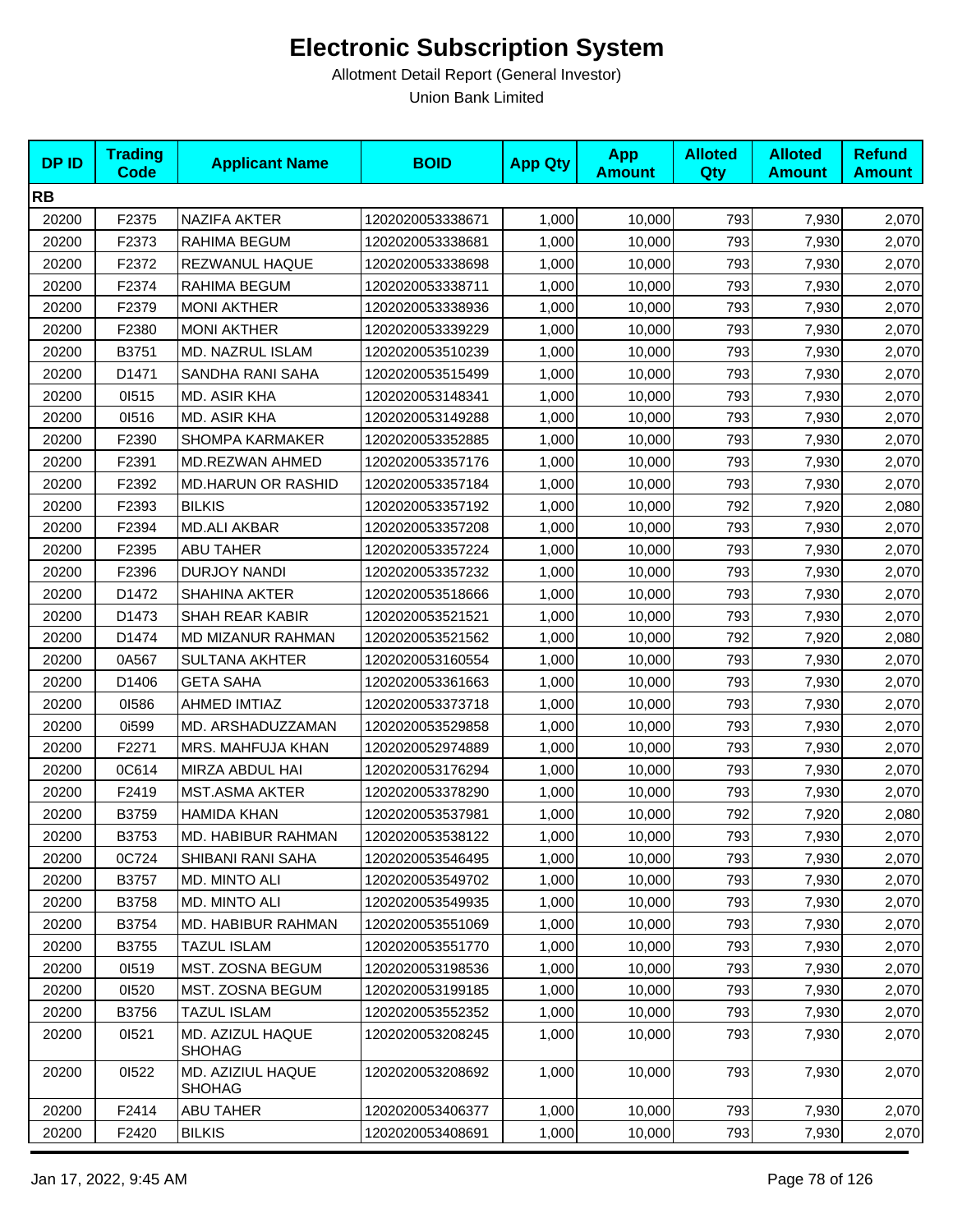| <b>DPID</b> | <b>Trading</b><br><b>Code</b> | <b>Applicant Name</b>                   | <b>BOID</b>      | <b>App Qty</b> | <b>App</b><br><b>Amount</b> | <b>Alloted</b><br>Qty | <b>Alloted</b><br><b>Amount</b> | <b>Refund</b><br><b>Amount</b> |
|-------------|-------------------------------|-----------------------------------------|------------------|----------------|-----------------------------|-----------------------|---------------------------------|--------------------------------|
| <b>RB</b>   |                               |                                         |                  |                |                             |                       |                                 |                                |
| 20200       | F2415                         | MD. ALI AKBAR                           | 1202020053408799 | 1,000          | 10,000                      | 793                   | 7,930                           | 2,070                          |
| 20200       | F2416                         | <b>SHOMPA KARMAKER</b>                  | 1202020053408847 | 1,000          | 10,000                      | 793                   | 7,930                           | 2,070                          |
| 20200       | F2417                         | <b>MD. HARUN OR RASHID</b>              | 1202020053409298 | 1,000          | 10,000                      | 793                   | 7,930                           | 2,070                          |
| 20200       | 01457                         | MD. SHOHAGH                             | 1202020053019041 | 1,000          | 10,000                      | 793                   | 7,930                           | 2,070                          |
| 20200       | 01458                         | MD. SHOHAGH                             | 1202020053019051 | 1,000          | 10,000                      | 793                   | 7,930                           | 2,070                          |
| 20200       | D1428                         | <b>MD. JAKIR HOSSAIN</b>                | 1202020053417494 | 1,000          | 10,000                      | 793                   | 7,930                           | 2,070                          |
| 20200       | D1429                         | <b>MD.JAKIR HOSSAIN</b>                 | 1202020053418033 | 1,000          | 10,000                      | 793                   | 7,930                           | 2,070                          |
| 20200       | D1430                         | AMAR BARDHAN                            | 1202020053419774 | 1,000          | 10,000                      | 793                   | 7,930                           | 2,070                          |
| 20200       | 01614                         | NURNNAHAR BEGUM                         | 1202020053430537 | 1,000          | 10,000                      | 793                   | 7,930                           | 2,070                          |
| 20200       | 01615                         | NURUNNAHAR BEGUM                        | 1202020053430545 | 1,000          | 10,000                      | 793                   | 7,930                           | 2,070                          |
| 20200       | F2157                         | MD. SHAMSUZZOHA                         | 1202020053612702 | 1,000          | 10,000                      | 793                   | 7,930                           | 2,070                          |
| 20200       | F2158                         | MD. SHAMSUZZOHA                         | 1202020053612927 | 1,000          | 10,000                      | 793                   | 7,930                           | 2,070                          |
| 20200       | F2465                         | <b>MST. NARGIS</b>                      | 1202020053441771 | 1,000          | 10,000                      | 793                   | 7,930                           | 2,070                          |
| 20200       | B3400                         | MD. TARIKUL ISLAM                       | 1202020053056189 | 1,000          | 10,000                      | 793                   | 7,930                           | 2,070                          |
| 20200       | B3401                         | <b>MD.TARIKUL ISLAM</b>                 | 1202020053056210 | 1,000          | 10,000                      | 793                   | 7,930                           | 2,070                          |
| 20200       | B3402                         | MD. ROKUNUZZAMAN<br><b>KHAN MILON</b>   | 1202020053056271 | 1,000          | 10,000                      | 792                   | 7,920                           | 2,080                          |
| 20200       | B3403                         | MD. ROKUNUZZAMAN<br>KHAN MILON          | 1202020053056400 | 1,000          | 10,000                      | 793                   | 7,930                           | 2,070                          |
| 20200       | 0A563                         | MOST. SHULY AKTER                       | 1202020053059455 | 1,000          | 10,000                      | 793                   | 7,930                           | 2,070                          |
| 20200       | D1393                         | <b>MD SHAH ALAM</b><br><b>MOJUMDER</b>  | 1202020053273029 | 1,000          | 10,000                      | 793                   | 7,930                           | 2,070                          |
| 20200       | D1394                         | <b>MD SHAHABUDDIN</b><br><b>PATOARY</b> | 1202020053274502 | 1,000          | 10,000                      | 793                   | 7,930                           | 2,070                          |
| 20200       | D1395                         | MD.KHORSHED ALAM                        | 1202020053275384 | 1,000          | 10,000                      | 793                   | 7,930                           | 2,070                          |
| 20200       | 01489                         | <b>IQRA BINTA ZAKIR</b>                 | 1202020053275507 | 1,000          | 10,000                      | 793                   | 7,930                           | 2,070                          |
| 20200       | D1396                         | <b>NARGIS BEGUM</b>                     | 1202020053275713 | 1,000          | 10,000                      | 793                   | 7,930                           | 2,070                          |
| 20200       | 01490                         | <b>IQRA BINTA ZAKIR</b>                 | 1202020053275970 | 1,000          | 10,000                      | 792                   | 7,920                           | 2,080                          |
| 20200       | D1397                         | <b>NARGIS BEGUM</b>                     | 1202020053278048 | 1,000          | 10,000                      | 793                   | 7,930                           | 2,070                          |
| 20200       | F2477                         | MD. GANO MIA                            | 1202020053449436 | 1,000          | 10,000                      | 793                   | 7,930                           | 2,070                          |
| 20200       | F2478                         | MD. A. KUDDUS MIA                       | 1202020053450194 | 1,000          | 10,000                      | 792                   | 7,920                           | 2,080                          |
| 20200       | D1520                         | AMENA AKTER                             | 1202020053633800 | 1,000          | 10,000                      | 793                   | 7,930                           | 2,070                          |
| 20200       | D1518                         | MD. DIDARUL ALAM                        | 1202020053633861 | 1,000          | 10,000                      | 793                   | 7,930                           | 2,070                          |
| 20200       | D1519                         | MD. DIDARUL ALAM                        | 1202020053633886 | 1,000          | 10,000                      | 793                   | 7,930                           | 2,070                          |
| 20200       | D1521                         | MRS. SALEHA BEGUM                       | 1202020053635679 | 1,000          | 10,000                      | 793                   | 7,930                           | 2,070                          |
| 20200       | D1522                         | MRS. SALEHA BEGUM                       | 1202020053635695 | 1,000          | 10,000                      | 792                   | 7,920                           | 2,080                          |
| 20200       | D1330                         | MD IMTIAZ AHAMED                        | 1202020053063083 | 1,000          | 10,000                      | 793                   | 7,930                           | 2,070                          |
| 20200       | D1332                         | AMIT KUMAR SAHA                         | 1202020053066135 | 1,000          | 10,000                      | 793                   | 7,930                           | 2,070                          |
| 20200       | 01483                         | MAHBUBA AKHTER TULI                     | 1202020053072565 | 1,000          | 10,000                      | 793                   | 7,930                           | 2,070                          |
| 20200       | F2839                         | <b>SALMA AKTER</b>                      | 1202020053823404 | 1,000          | 10,000                      | 793                   | 7,930                           | 2,070                          |
| 20200       | F2840                         | SALMA AKTER                             | 1202020053823447 | 1,000          | 10,000                      | 793                   | 7,930                           | 2,070                          |
| 20200       | F <sub>2843</sub>             | MST. SHAHANARA<br><b>KHATUN</b>         | 1202020053826582 | 1,000          | 10,000                      | 793                   | 7,930                           | 2,070                          |
| 20200       | B4074                         | AKBAR HOSSAIN                           | 1202020054154821 | 1,000          | 10,000                      | 793                   | 7,930                           | 2,070                          |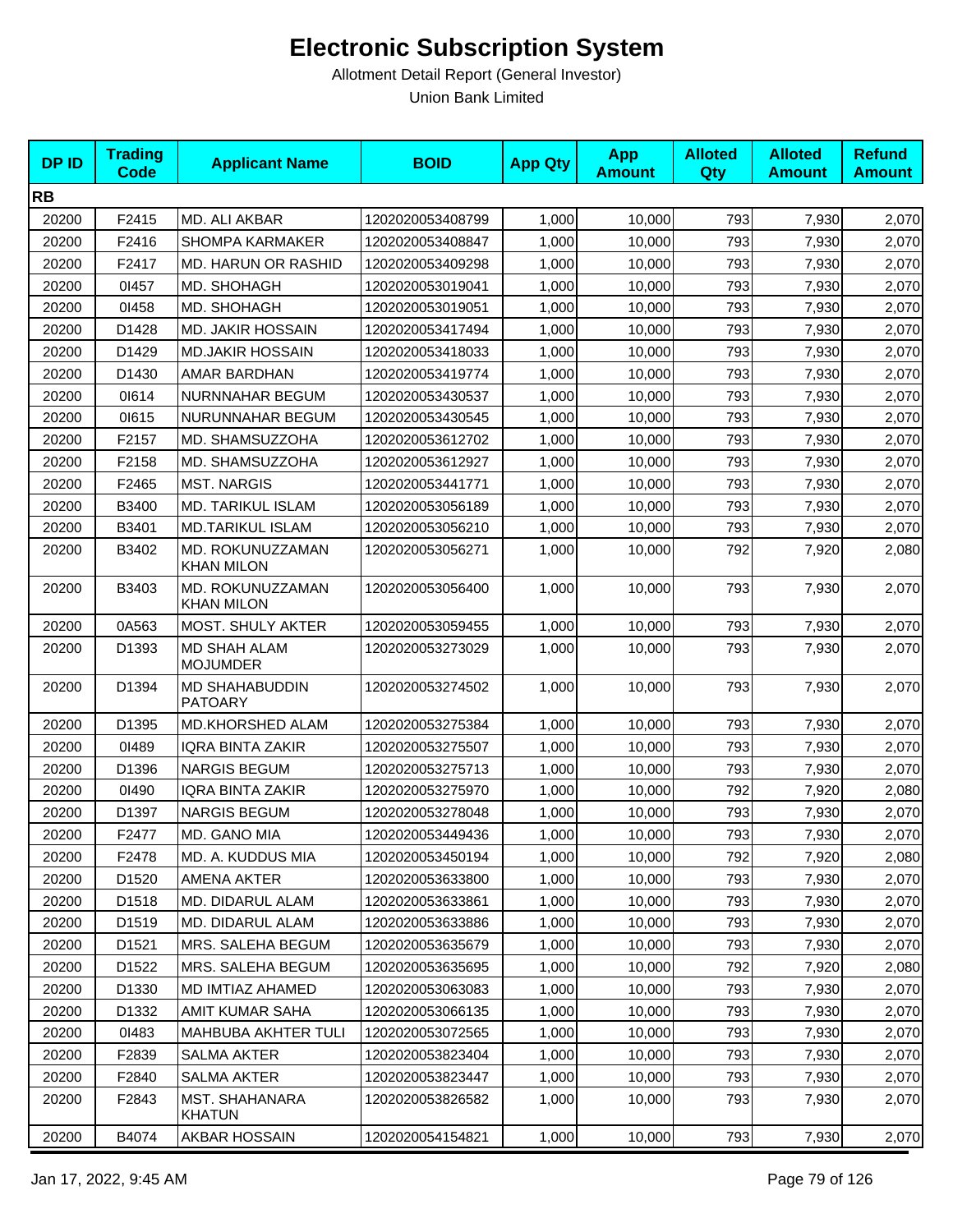| <b>DPID</b> | <b>Trading</b><br><b>Code</b> | <b>Applicant Name</b>                   | <b>BOID</b>      | <b>App Qty</b> | <b>App</b><br><b>Amount</b> | <b>Alloted</b><br><b>Qty</b> | <b>Alloted</b><br><b>Amount</b> | <b>Refund</b><br><b>Amount</b> |
|-------------|-------------------------------|-----------------------------------------|------------------|----------------|-----------------------------|------------------------------|---------------------------------|--------------------------------|
| <b>RB</b>   |                               |                                         |                  |                |                             |                              |                                 |                                |
| 20200       | B4075                         | <b>AKBAR HOSSAIN</b>                    | 1202020054155966 | 1,000          | 10,000                      | 793                          | 7,930                           | 2,070                          |
| 20200       | F2845                         | <b>SALMA YESMINE</b>                    | 1202020053835146 | 1,000          | 10,000                      | 793                          | 7,930                           | 2,070                          |
| 20200       | F2846                         | MD. HABIB                               | 1202020053835154 | 1,000          | 10,000                      | 792                          | 7,920                           | 2,080                          |
| 20200       | F2911                         | TAHMINA AKHTER                          | 1202020054162191 | 1,000          | 10,000                      | 793                          | 7,930                           | 2,070                          |
| 20200       | F2912                         | <b>TAHMINA AKHTER</b>                   | 1202020054162801 | 1,000          | 10,000                      | 793                          | 7,930                           | 2,070                          |
| 20200       | B4077                         | AHMED SHAKIB RAIHAN<br><b>CHOWDHURY</b> | 1202020054168030 | 1,000          | 10,000                      | 793                          | 7,930                           | 2,070                          |
| 20200       | B4082                         | MD. SHAFIQUL ISLAM<br>AKASH             | 1202020054168065 | 1,000          | 10,000                      | 793                          | 7,930                           | 2,070                          |
| 20200       | 0C843                         | <b>ATIQUR RAHMAN</b>                    | 1202020054317278 | 1,000          | 10,000                      | 793                          | 7,930                           | 2,070                          |
| 20200       | B4222                         | JOYA RANI SAHA                          | 1202020054334434 | 1,000          | 10,000                      | 793                          | 7,930                           | 2,070                          |
| 20200       | D1679                         | SHILPEE ROY                             | 1202020054193487 | 1,000          | 10,000                      | 793                          | 7,930                           | 2,070                          |
| 20200       | 01934                         | MD. FAZLUL HAQUE                        | 1202020054351518 | 1,000          | 10,000                      | 793                          | 7,930                           | 2,070                          |
| 20200       | 01935                         | <b>JULEKHA BEGUM</b>                    | 1202020054351882 | 1,000          | 10,000                      | 793                          | 7,930                           | 2,070                          |
| 20200       | 01933                         | MD. FAZLUL HAQUE                        | 1202020054352638 | 1,000          | 10,000                      | 793                          | 7,930                           | 2,070                          |
| 20200       | 01936                         | <b>JULEKHA BEGUM</b>                    | 1202020054352900 | 1,000          | 10,000                      | 793                          | 7,930                           | 2,070                          |
| 20200       | 0A626                         | MUHAMMAD SHAJEDUR<br><b>RAHMAN</b>      | 1202020053884445 | 1,000          | 10,000                      | 793                          | 7,930                           | 2,070                          |
| 20200       | A1150                         | <b>SOUMEN SAHA</b>                      | 1202020053888419 | 1,000          | 10,000                      | 793                          | 7,930                           | 2,070                          |
| 20200       | 0C772                         | <b>MAHMUDA AKTER</b>                    | 1202020053895404 | 1,000          | 10,000                      | 793                          | 7,930                           | 2,070                          |
| 20200       | 0C773                         | MAHBUBA SULTANA                         | 1202020053897438 | 1,000          | 10,000                      | 793                          | 7,930                           | 2,070                          |
| 20200       | 0C774                         | MAHBUBA SULTANA                         | 1202020053898044 | 1,000          | 10,000                      | 793                          | 7,930                           | 2,070                          |
| 20200       | 01872                         | <b>DULU AKTER</b>                       | 1202020054226201 | 1,000          | 10,000                      | 793                          | 7,930                           | 2,070                          |
| 20200       | F2865                         | <b>MAHMUDUL HAQ</b>                     | 1202020053909170 | 1,000          | 10,000                      | 793                          | 7,930                           | 2,070                          |
| 20200       | 01874                         | SHAMOLEE MURMU                          | 1202020054228043 | 1,000          | 10,000                      | 793                          | 7,930                           | 2,070                          |
| 20200       | 0C776                         | <b>MAHMUDA AKTER</b>                    | 1202020053925391 | 1,000          | 10,000                      | 793                          | 7,930                           | 2,070                          |
| 20200       | 01877                         | SHAMOLEE MURMU                          | 1202020054252329 | 1,000          | 10,000                      | 793                          | 7,930                           | 2,070                          |
| 20200       | B3865                         | <b>RUMA AKTER</b>                       | 1202020053784037 | 1,000          | 10,000                      | 793                          | 7,930                           | 2,070                          |
| 20200       | D1597                         | MD. LOCKMAN HOSSAIN                     | 1202020053940195 | 1,000          | 10,000                      | 793                          | 7,930                           | 2,070                          |
| 20200       | F2816                         | <b>DULARY</b>                           | 1202020053797873 | 1,000          | 10,000                      | 793                          | 7,930                           | 2,070                          |
| 20200       | F2817                         | <b>DULARY</b>                           | 1202020053797881 | 1,000          | 10,000                      | 793                          | 7,930                           | 2,070                          |
| 20200       | F2822                         | <b>MD. HIRON MIA</b>                    | 1202020053812619 | 1,000          | 10,000                      | 793                          | 7,930                           | 2,070                          |
| 20200       | F2823                         | MD. HIRON MIA                           | 1202020053812627 | 1,000          | 10,000                      | 793                          | 7,930                           | 2,070                          |
| 20200       | F2824                         | MD. HAFIZUL ISLAM                       | 1202020053812643 | 1,000          | 10,000                      | 793                          | 7,930                           | 2,070                          |
| 20200       | F <sub>2825</sub>             | MD. HAFIZUL ISLAM                       | 1202020053812661 | 1,000          | 10,000                      | 793                          | 7,930                           | 2,070                          |
| 20200       | F2828                         | MD. ASHRAF ALI                          | 1202020053812851 | 1,000          | 10,000                      | 793                          | 7,930                           | 2,070                          |
| 20200       | F2829                         | MD. ASHRAF ALI                          | 1202020053812876 | 1,000          | 10,000                      | 793                          | 7,930                           | 2,070                          |
| 20200       | F2830                         | <b>DILARA AKHTER</b>                    | 1202020053812884 | 1,000          | 10,000                      | 793                          | 7,930                           | 2,070                          |
| 20200       | F2826                         | MD. ABDUL HAQUE                         | 1202020053812908 | 1,000          | 10,000                      | 793                          | 7,930                           | 2,070                          |
| 20200       | F <sub>2827</sub>             | MD. ABDUL HAQUE                         | 1202020053812916 | 1,000          | 10,000                      | 793                          | 7,930                           | 2,070                          |
| 20200       | F2831                         | DILARA AKHTER                           | 1202020053813284 | 1,000          | 10,000                      | 793                          | 7,930                           | 2,070                          |
| 20200       | F2833                         | EATI                                    | 1202020053817084 | 1,000          | 10,000                      | 793                          | 7,930                           | 2,070                          |
| 20200       | F2834                         | EATI                                    | 1202020053817108 | 1,000          | 10,000                      | 793                          | 7,930                           | 2,070                          |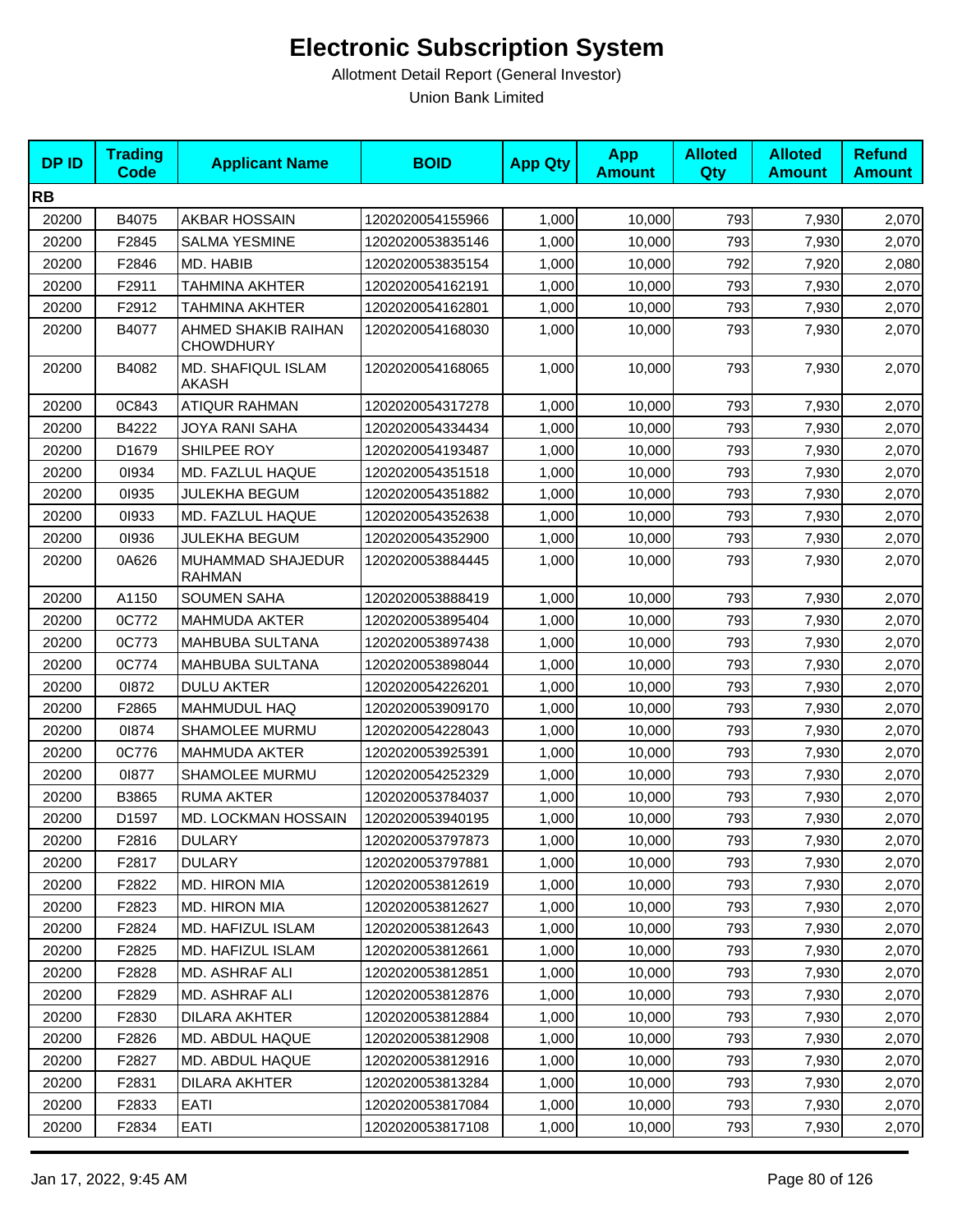| <b>DP ID</b> | <b>Trading</b><br><b>Code</b> | <b>Applicant Name</b>           | <b>BOID</b>      | <b>App Qty</b> | <b>App</b><br><b>Amount</b> | <b>Alloted</b><br>Qty | <b>Alloted</b><br><b>Amount</b> | <b>Refund</b><br><b>Amount</b> |
|--------------|-------------------------------|---------------------------------|------------------|----------------|-----------------------------|-----------------------|---------------------------------|--------------------------------|
| <b>RB</b>    |                               |                                 |                  |                |                             |                       |                                 |                                |
| 20200        | F2835                         | MD. AHSAN                       | 1202020053817132 | 1,000          | 10,000                      | 792                   | 7,920                           | 2,080                          |
| 20200        | F2836                         | MD. AHSAN                       | 1202020053817191 | 1,000          | 10,000                      | 793                   | 7,930                           | 2,070                          |
| 20200        | F2915                         | MD. MASUDUR RAHMAN              | 1202020054829007 | 1,000          | 10,000                      | 793                   | 7,930                           | 2,070                          |
| 20200        | F3164                         | ZANAT JAHAN BITHI               | 1202020054963433 | 1,000          | 10,000                      | 793                   | 7,930                           | 2,070                          |
| 20200        | F3167                         | MST. MIRANA BEGUM               | 1202020054964751 | 1,000          | 10,000                      | 793                   | 7,930                           | 2,070                          |
| 20200        | F3168                         | <b>MST. MIRANA BEGUM</b>        | 1202020054964933 | 1,000          | 10,000                      | 793                   | 7,930                           | 2,070                          |
| 20200        | F3169                         | ILIN JOBAYDA JHILIK             | 1202020054965341 | 1,000          | 10,000                      | 793                   | 7,930                           | 2,070                          |
| 20200        | F3141                         | <b>MST. ROZINA KHATUN</b>       | 1202020054965997 | 1,000          | 10,000                      | 792                   | 7,920                           | 2,080                          |
| 20200        | F3142                         | <b>MST. ROZINA KHATUN</b>       | 1202020054966014 | 1,000          | 10,000                      | 793                   | 7,930                           | 2,070                          |
| 20200        | F3143                         | NASRIN AHAMED                   | 1202020054966471 | 1,000          | 10,000                      | 793                   | 7,930                           | 2,070                          |
| 20200        | F3144                         | <b>NASRIN AHAMED</b>            | 1202020054966501 | 1,000          | 10,000                      | 793                   | 7,930                           | 2,070                          |
| 20200        | F3145                         | <b>FARUK ISLAM</b>              | 1202020054966587 | 1,000          | 10,000                      | 793                   | 7,930                           | 2,070                          |
| 20200        | F3146                         | <b>FARUK ISLAM</b>              | 1202020054966600 | 1,000          | 10,000                      | 793                   | 7,930                           | 2,070                          |
| 20200        | B4673                         | <b>HOSNE ARA</b>                | 1202020054842861 | 1,000          | 10,000                      | 793                   | 7,930                           | 2,070                          |
| 20200        | F3170                         | ILIN JOBAYDA JHILIK             | 1202020054966833 | 1,000          | 10,000                      | 793                   | 7,930                           | 2,070                          |
| 20200        | F3171                         | APLE MAHAMUD                    | 1202020054966975 | 1,000          | 10,000                      | 793                   | 7,930                           | 2,070                          |
| 20200        | F3172                         | APLE MAHAMUD                    | 1202020054967169 | 1,000          | 10,000                      | 793                   | 7,930                           | 2,070                          |
| 20200        | 0A680                         | MD. ASHADUZZAMAN<br><b>ARIF</b> | 1202020054482930 | 1,000          | 10,000                      | 793                   | 7,930                           | 2,070                          |
| 20200        | 01984                         | SIDAT AHMED KHAN                | 1202020054491529 | 1,000          | 10,000                      | 793                   | 7,930                           | 2,070                          |
| 20200        | 01985                         | <b>MST. MANOARA BEGUM</b>       | 1202020054492194 | 1,000          | 10,000                      | 793                   | 7,930                           | 2,070                          |
| 20200        | 01986                         | MST. MANOARA BEGUM              | 1202020054492614 | 1,000          | 10,000                      | 792                   | 7,920                           | 2,080                          |
| 20200        | 01983                         | SIDAT AHMED KHAN                | 1202020054494771 | 1,000          | 10,000                      | 793                   | 7,930                           | 2,070                          |
| 20200        | B4676                         | FAHIMA HAIDER PINU              | 1202020054843991 | 1,000          | 10,000                      | 793                   | 7,930                           | 2,070                          |
| 20200        | B4677                         | MD. JAHIR UDDIN JIBON           | 1202020054844108 | 1,000          | 10,000                      | 793                   | 7,930                           | 2,070                          |
| 20200        | 01987                         | MD. FAZLUL KARIM                | 1202020054496802 | 1,000          | 10,000                      | 793                   | 7,930                           | 2,070                          |
| 20200        | 0A686                         | MD. ASHADUZZAMAN<br><b>ARIF</b> | 1202020054501500 | 1,000          | 10,000                      | 793                   | 7,930                           | 2,070                          |
| 20200        | B4347                         | <b>MAMUN MOJUMDER</b>           | 1202020054502721 | 1,000          | 10,000                      | 793                   | 7,930                           | 2,070                          |
| 20200        | B4344                         | MD. GOLAM AZAM                  | 1202020054503098 | 1,000          | 10,000                      | 792                   | 7,920                           | 2,080                          |
| 20200        | B4348                         | <b>MASHI AHAMED BABAR</b>       | 1202020054503542 | 1,000          | 10,000                      | 793                   | 7,930                           | 2,070                          |
| 20200        | F3058                         | <b>MD. MASUM HOSSAIN</b>        | 1202020054679742 | 1,000          | 10,000                      | 793                   | 7,930                           | 2,070                          |
| 20200        | F3059                         | MD. MASUM HOSSAIN               | 1202020054681917 | 1,000          | 10,000                      | 793                   | 7,930                           | 2,070                          |
| 20200        | B4378                         | FAHIMA HAIDER PINU              | 1202020054687296 | 1,000          | 10,000                      | 793                   | 7,930                           | 2,070                          |
| 20200        | B4380                         | MD. DELWAR HOSSEN               | 1202020054688017 | 1,000          | 10,000                      | 793                   | 7,930                           | 2,070                          |
| 20200        | B4926                         | YEASMIN TAMANNA                 | 1202020054994598 | 1,000          | 10,000                      | 793                   | 7,930                           | 2,070                          |
| 20200        | B4927                         | YEASMIN TAMANNA                 | 1202020054995731 | 1,000          | 10,000                      | 793                   | 7,930                           | 2,070                          |
| 20200        | F3159                         | MD. BABUL HOSSEN                | 1202020054996439 | 1,000          | 10,000                      | 793                   | 7,930                           | 2,070                          |
| 20200        | B4349                         | MASHI AHAMED BABAR              | 1202020054506779 | 1,000          | 10,000                      | 793                   | 7,930                           | 2,070                          |
| 20200        | D1729                         | MST. AMINA BEGUM                | 1202020054509606 | 1,000          | 10,000                      | 793                   | 7,930                           | 2,070                          |
| 20200        | D1730                         | HAFAZ MD. RAKIB HASAN           | 1202020054509997 | 1,000          | 10,000                      | 793                   | 7,930                           | 2,070                          |
| 20200        | F3076                         | MST. LIZOO BEGUM                | 1202020054688745 | 1,000          | 10,000                      | 793                   | 7,930                           | 2,070                          |
| 20200        | F3077                         | MST. LIZOO BEGUM                | 1202020054688801 | 1,000          | 10,000                      | 793                   | 7,930                           | 2,070                          |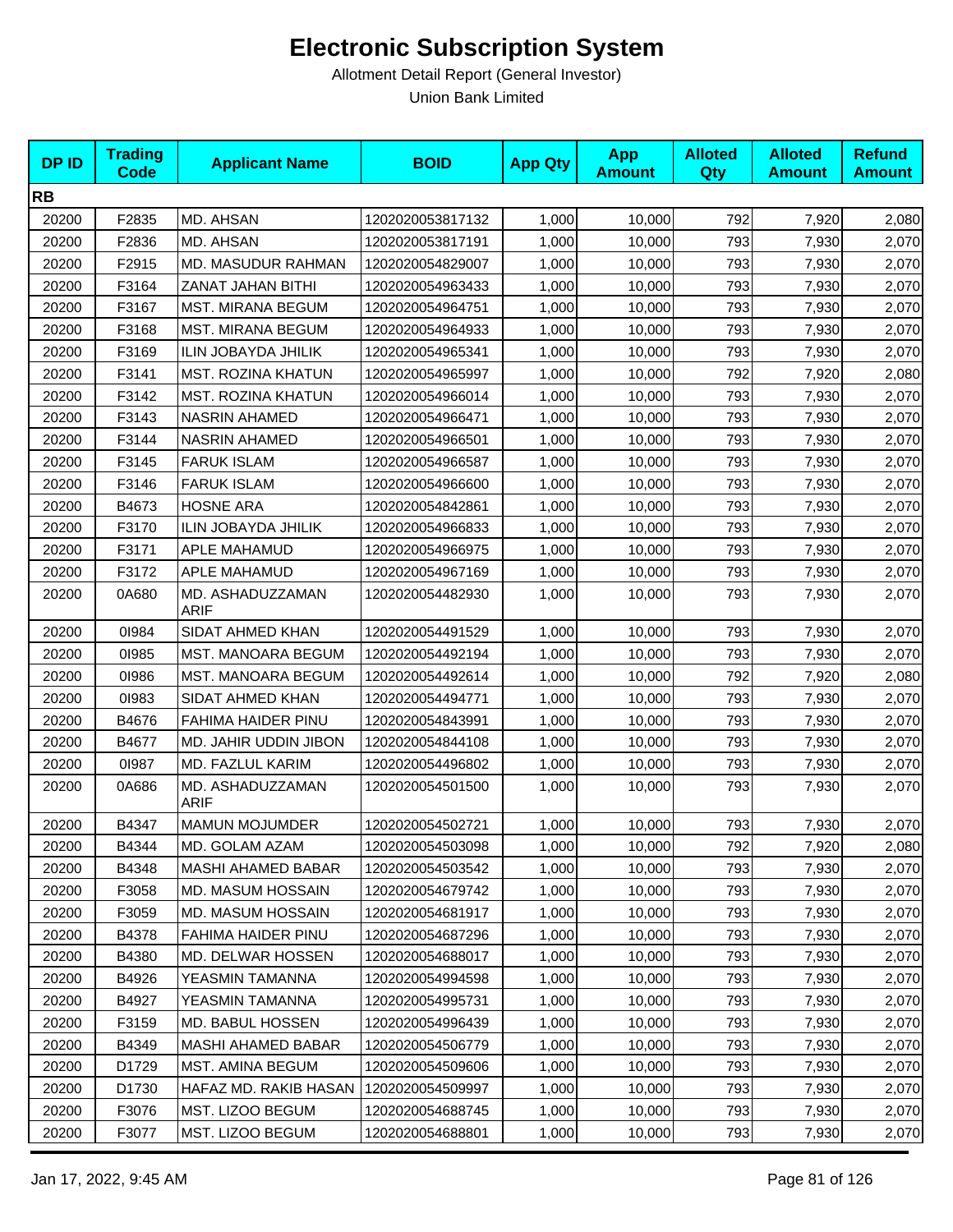| <b>DPID</b> | <b>Trading</b><br><b>Code</b> | <b>Applicant Name</b>                | <b>BOID</b>      | <b>App Qty</b> | <b>App</b><br><b>Amount</b> | <b>Alloted</b><br>Qty | <b>Alloted</b><br><b>Amount</b> | <b>Refund</b><br><b>Amount</b> |
|-------------|-------------------------------|--------------------------------------|------------------|----------------|-----------------------------|-----------------------|---------------------------------|--------------------------------|
| <b>RB</b>   |                               |                                      |                  |                |                             |                       |                                 |                                |
| 20200       | F3086                         | MD. NURA ALAM                        | 1202020054692076 | 1,000          | 10,000                      | 793                   | 7,930                           | 2,070                          |
| 20200       | F3087                         | <b>MD. NURA ALAM</b>                 | 1202020054693003 | 1,000          | 10,000                      | 793                   | 7,930                           | 2,070                          |
| 20200       | F3090                         | <b>DIPTI RANI</b>                    | 1202020054695334 | 1,000          | 10,000                      | 793                   | 7,930                           | 2,070                          |
| 20200       | 01991                         | <b>BASU DAB SING</b>                 | 1202020054525918 | 1,000          | 10,000                      | 793                   | 7,930                           | 2,070                          |
| 20200       | 01992                         | <b>BASU DAB SING</b>                 | 1202020054526998 | 1,000          | 10,000                      | 793                   | 7,930                           | 2,070                          |
| 20200       | 01994                         | ABDUL HANNAN SARDAR                  | 1202020054529121 | 1,000          | 10,000                      | 793                   | 7,930                           | 2,070                          |
| 20200       | 01995                         | <b>MD. ARIF SARDAR</b>               | 1202020054529410 | 1,000          | 10,000                      | 793                   | 7,930                           | 2,070                          |
| 20200       | 01996                         | MD. ARIF SARDAR                      | 1202020054529916 | 1,000          | 10,000                      | 793                   | 7,930                           | 2,070                          |
| 20200       | 11003                         | MD. ZAHIRUL ISLAM                    | 1202020054531909 | 1,000          | 10,000                      | 793                   | 7,930                           | 2,070                          |
| 20200       | 11004                         | MD. ZAHIRUL ISLAM                    | 1202020054532368 | 1,000          | 10,000                      | 793                   | 7,930                           | 2,070                          |
| 20200       | B4388                         | <b>BIJOY</b>                         | 1202020054532558 | 1,000          | 10,000                      | 793                   | 7,930                           | 2,070                          |
| 20200       | B4389                         | <b>BIJOY</b>                         | 1202020054533220 | 1,000          | 10,000                      | 793                   | 7,930                           | 2,070                          |
| 20200       | B4377                         | <b>KAWSER AHMMED</b>                 | 1202020054533587 | 1,000          | 10,000                      | 793                   | 7,930                           | 2,070                          |
| 20200       | F3091                         | <b>DIPTI RANI</b>                    | 1202020054703440 | 1,000          | 10,000                      | 793                   | 7,930                           | 2,070                          |
| 20200       | B4851                         | MD. AMINUL ISLAM                     | 1202020054884744 | 1,000          | 10,000                      | 793                   | 7,930                           | 2,070                          |
| 20200       | 01931                         | S.K. MAHFUJUR RAHMAN                 | 1202020054365663 | 1,000          | 10,000                      | 793                   | 7,930                           | 2,070                          |
| 20200       | 01932                         | <b>SK. MAHFUJUR RAHMAN</b>           | 1202020054366625 | 1,000          | 10,000                      | 793                   | 7,930                           | 2,070                          |
| 20200       | 11001                         | MD. BARREK KHAN                      | 1202020054567678 | 1,000          | 10,000                      | 792                   | 7,920                           | 2,080                          |
| 20200       | 11002                         | <b>MD. BARREK KHAN</b>               | 1202020054569072 | 1,000          | 10,000                      | 793                   | 7,930                           | 2,070                          |
| 20200       | F3070                         | <b>MST. SUME AKTER</b>               | 1202020054734894 | 1,000          | 10,000                      | 793                   | 7,930                           | 2,070                          |
| 20200       | F3071                         | <b>MST. SUME AKTER</b>               | 1202020054735010 | 1,000          | 10,000                      | 793                   | 7,930                           | 2,070                          |
| 20200       | F3072                         | MD. SHOHAG                           | 1202020054735227 | 1,000          | 10,000                      | 792                   | 7,920                           | 2,080                          |
| 20200       | F3073                         | MD. SHOHAG                           | 1202020054735342 | 1,000          | 10,000                      | 793                   | 7,930                           | 2,070                          |
| 20200       | 11066                         | S. M. NASIR UDDIN                    | 1202020054737285 | 1,000          | 10,000                      | 793                   | 7,930                           | 2,070                          |
| 20200       | 0A617                         | <b>HUMAYUN KABIR</b>                 | 1202020054377362 | 1,000          | 10,000                      | 793                   | 7,930                           | 2,070                          |
| 20200       | 0A673                         | SHAHANAJ PERVIN                      | 1202020054378870 | 1,000          | 10,000                      | 793                   | 7,930                           | 2,070                          |
| 20200       | 0A674                         | SHAHANAJ PERVIN                      | 1202020054378889 | 1,000          | 10,000                      | 793                   | 7,930                           | 2,070                          |
| 20200       | F2978                         | TAHMINA KHANAM<br><b>CHOWDURY</b>    | 1202020054382961 | 1,000          | 10,000                      | 792                   | 7,920                           | 2,080                          |
| 20200       | D1699                         | PROTIMA RANI BARDHAN<br><b>SHOME</b> | 1202020054383104 | 1,000          | 10,000                      | 793                   | 7,930                           | 2,070                          |
| 20200       | F2979                         | TAHMINA KHANAM<br><b>CHOWDURY</b>    | 1202020054383139 | 1,000          | 10,000                      | 793                   | 7,930                           | 2,070                          |
| 20200       | D1700                         | PROTIMA RANI BARDHAN<br><b>SHOME</b> | 1202020054383289 | 1,000          | 10,000                      | 793                   | 7,930                           | 2,070                          |
| 20200       | D1731                         | MD. EANUS MIA                        | 1202020054587811 | 1,000          | 10,000                      | 793                   | 7,930                           | 2,070                          |
| 20200       | D1732                         | RAHIMA AKTER KEYA                    | 1202020054588120 | 1,000          | 10,000                      | 793                   | 7,930                           | 2,070                          |
| 20200       | B4893                         | MOHAMMAD ABUL<br>KALAM AZAD          | 1202020054920240 | 1,000          | 10,000                      | 793                   | 7,930                           | 2,070                          |
| 20200       | 0A704                         | MD. SALAH UDDIN                      | 1202020054771434 | 1,000          | 10,000                      | 793                   | 7,930                           | 2,070                          |
| 20200       | 0C911                         | MD. MAHBUBUR RAHMAN                  | 1202020054779473 | 1,000          | 10,000                      | 793                   | 7,930                           | 2,070                          |
| 20200       | 0C912                         | MD. MAHBUBUR RAHMAN                  | 1202020054779663 | 1,000          | 10,000                      | 793                   | 7,930                           | 2,070                          |
| 20200       | 01960                         | SHIMA AKTER                          | 1202020054420515 | 1,000          | 10,000                      | 793                   | 7,930                           | 2,070                          |
| 20200       | 01961                         | SHIMA AKTER                          | 1202020054420606 | 1,000          | 10,000                      | 793                   | 7,930                           | 2,070                          |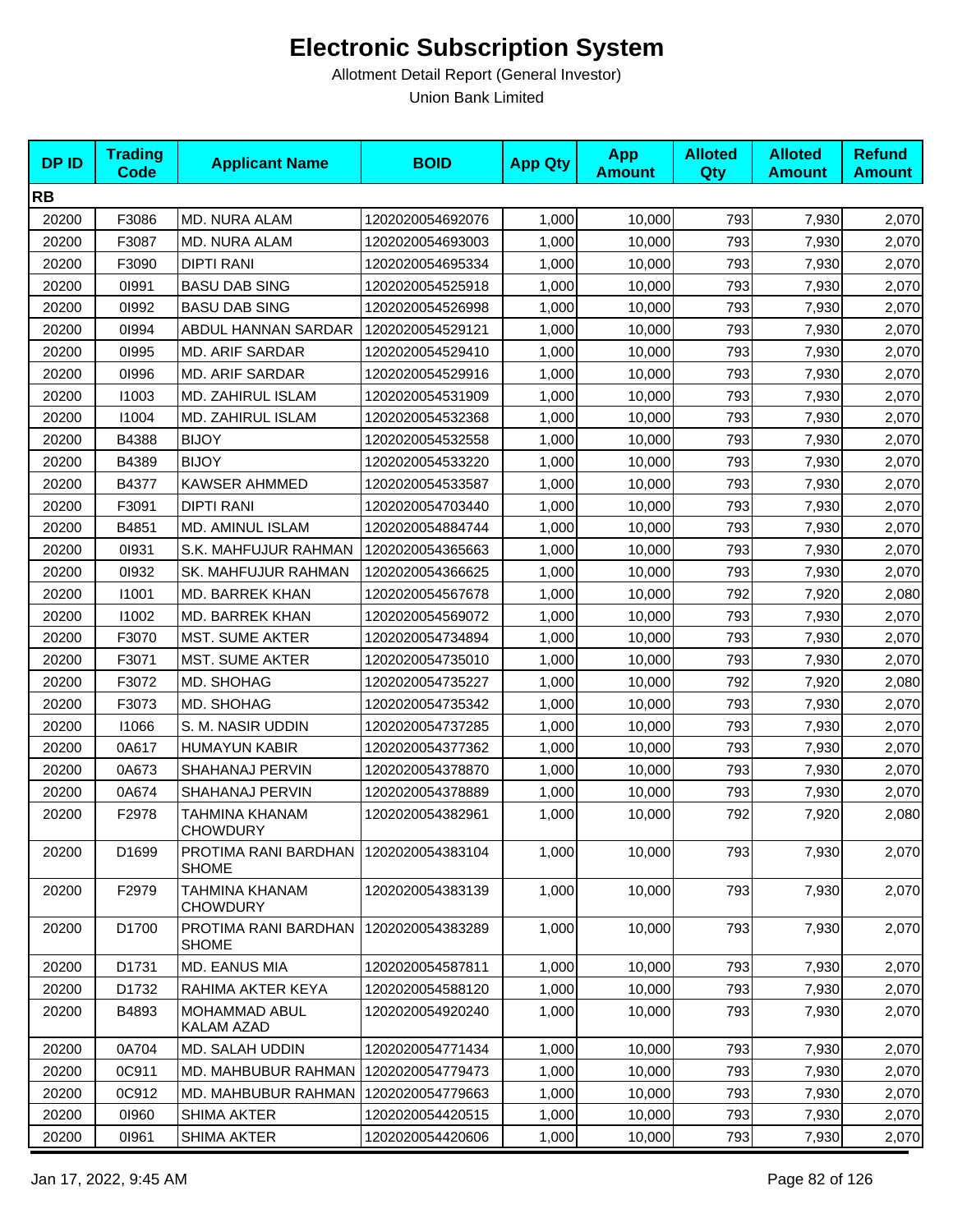| <b>DPID</b> | <b>Trading</b><br><b>Code</b> | <b>Applicant Name</b>                     | <b>BOID</b>      | <b>App Qty</b> | <b>App</b><br><b>Amount</b> | <b>Alloted</b><br>Qty | <b>Alloted</b><br><b>Amount</b> | <b>Refund</b><br><b>Amount</b> |
|-------------|-------------------------------|-------------------------------------------|------------------|----------------|-----------------------------|-----------------------|---------------------------------|--------------------------------|
| <b>RB</b>   |                               |                                           |                  |                |                             |                       |                                 |                                |
| 20200       | B4612                         | <b>ABUL KASAM</b>                         | 1202020054787380 | 1,000          | 10,000                      | 793                   | 7,930                           | 2,070                          |
| 20200       | 0A705                         | AHAMED ASHRAF SHARIF                      | 1202020054787399 | 1,000          | 10,000                      | 793                   | 7,930                           | 2,070                          |
| 20200       | B4615                         | MD. ANAET KARIM                           | 1202020054787498 | 1,000          | 10,000                      | 793                   | 7,930                           | 2,070                          |
| 20200       | 0i666                         | MD. MASUD RANA                            | 1202020054787538 | 1,000          | 10,000                      | 793                   | 7,930                           | 2,070                          |
| 20200       | B4316                         | TASLIMA AKHTER                            | 1202020054423586 | 1,000          | 10,000                      | 793                   | 7,930                           | 2,070                          |
| 20200       | B4627                         | <b>LUCKY SHARKAR</b>                      | 1202020054800036 | 1,000          | 10,000                      | 793                   | 7,930                           | 2,070                          |
| 20200       | 0A709                         | MD. JASIM UDDIN                           | 1202020054800432 | 1,000          | 10,000                      | 793                   | 7,930                           | 2,070                          |
| 20200       | B4686                         | MD. JASHIM UDDIN                          | 1202020054939404 | 1,000          | 10,000                      | 793                   | 7,930                           | 2,070                          |
| 20200       | D1825                         | <b>RUBEL SARKER</b>                       | 1202020054945355 | 1,000          | 10,000                      | 793                   | 7,930                           | 2,070                          |
| 20200       | B4915                         | <b>INDRAZID HALADER</b>                   | 1202020054945553 | 1,000          | 10,000                      | 793                   | 7,930                           | 2,070                          |
| 20200       | B4465                         | NURNAHER MUKTA<br><b>BEGUM</b>            | 1202020054633572 | 1,000          | 10,000                      | 793                   | 7,930                           | 2,070                          |
| 20200       | B4466                         | NURNAHER MUKTA<br><b>BEGUM</b>            | 1202020054633762 | 1,000          | 10,000                      | 793                   | 7,930                           | 2,070                          |
| 20200       | B4467                         | <b>MD. OBAIDUL ISLAM</b>                  | 1202020054635241 | 1,000          | 10,000                      | 793                   | 7,930                           | 2,070                          |
| 20200       | 0C917                         | JAHEDA BEGUM                              | 1202020054951022 | 1,000          | 10,000                      | 793                   | 7,930                           | 2,070                          |
| 20200       | 0C916                         | RAHELA BEGUM                              | 1202020054951643 | 1,000          | 10,000                      | 793                   | 7,930                           | 2,070                          |
| 20200       | F3157                         | MD. DALOUR HOSSAN                         | 1202020054951916 | 1,000          | 10,000                      | 793                   | 7,930                           | 2,070                          |
| 20200       | F3158                         | MD. DALOUR HOSSAN                         | 1202020054952251 | 1,000          | 10,000                      | 793                   | 7,930                           | 2,070                          |
| 20200       | F3161                         | SOHAILE SULTANA                           | 1202020054955379 | 1,000          | 10,000                      | 793                   | 7,930                           | 2,070                          |
| 20200       | F3162                         | SOHAILE SULTANA                           | 1202020054955641 | 1,000          | 10,000                      | 793                   | 7,930                           | 2,070                          |
| 20200       | 11006                         | MD. ABUL BASHAR<br><b>MOLLA</b>           | 1202020054641439 | 1,000          | 10,000                      | 793                   | 7,930                           | 2,070                          |
| 20200       | 11007                         | MD. ABUL BASHAR<br><b>MOLLA</b>           | 1202020054641901 | 1,000          | 10,000                      | 793                   | 7,930                           | 2,070                          |
| 20200       | 11008                         | <b>MST. SHAHINUR BEGUM</b>                | 1202020054642864 | 1,000          | 10,000                      | 793                   | 7,930                           | 2,070                          |
| 20200       | B4468                         | MD. OBAIDUL ISLAM                         | 1202020054643588 | 1,000          | 10,000                      | 793                   | 7,930                           | 2,070                          |
| 20200       | 11009                         | <b>MST. SHAHINUR BEGUM</b>                | 1202020054643644 | 1,000          | 10,000                      | 793                   | 7,930                           | 2,070                          |
| 20200       | B4470                         | <b>BAKUL MIA</b>                          | 1202020054645105 | 1,000          | 10,000                      | 793                   | 7,930                           | 2,070                          |
| 20200       | F3160                         | MD. BABUL HOSSEN                          | 1202020054956761 | 1,000          | 10,000                      | 792                   | 7,920                           | 2,080                          |
| 20200       | F3163                         | ZANAT JAHAN BITHI                         | 1202020054957153 | 1,000          | 10,000                      | 793                   | 7,930                           | 2,070                          |
| 20200       | B5351                         | <b>NUR NAHAR AKTER</b>                    | 1202020055567942 | 1,000          | 10,000                      | 792                   | 7,920                           | 2,080                          |
| 20200       | B5353                         | ASHRAFUN NASSA                            | 1202020055568658 | 1,000          | 10.000                      | 793                   | 7,930                           | 2,070                          |
| 20200       | D1913                         | JHORNA DAY                                | 1202020055104868 | 1,000          | 10,000                      | 793                   | 7,930                           | 2,070                          |
| 20200       | B5025                         | JOY HALDER                                | 1202020055270393 | 1,000          | 10,000                      | 793                   | 7,930                           | 2,070                          |
| 20200       | B5229                         | MD. MASUD AL FARUK                        | 1202020055435999 | 1,000          | 10,000                      | 793                   | 7,930                           | 2,070                          |
| 20200       | B5376                         | <b>MD. ISMAIL HOSSAIN</b><br><b>MOLLA</b> | 1202020055579716 | 1,000          | 10,000                      | 793                   | 7,930                           | 2,070                          |
| 20200       | i1215                         | <b>JASMINE AKTER</b>                      | 1202020055111556 | 1,000          | 10,000                      | 793                   | 7,930                           | 2,070                          |
| 20200       | B4902                         | <b>MOHAMMAD HOSSAIN</b>                   | 1202020055112197 | 1,000          | 10,000                      | 793                   | 7,930                           | 2,070                          |
| 20200       | i1592                         | MD. ABU TAHER ALI                         | 1202020055585675 | 1,000          | 10,000                      | 793                   | 7,930                           | 2,070                          |
| 20200       | i1593                         | MD. ABU TAHER ALI                         | 1202020055586926 | 1,000          | 10,000                      | 793                   | 7,930                           | 2,070                          |
| 20200       | D1916                         | ETI RANI SAHA                             | 1202020055123694 | 1,000          | 10,000                      | 793                   | 7,930                           | 2,070                          |
| 20200       | 0A812                         | NAZRUL ISLAM                              | 1202020055454386 | 1,000          | 10,000                      | 792                   | 7,920                           | 2,080                          |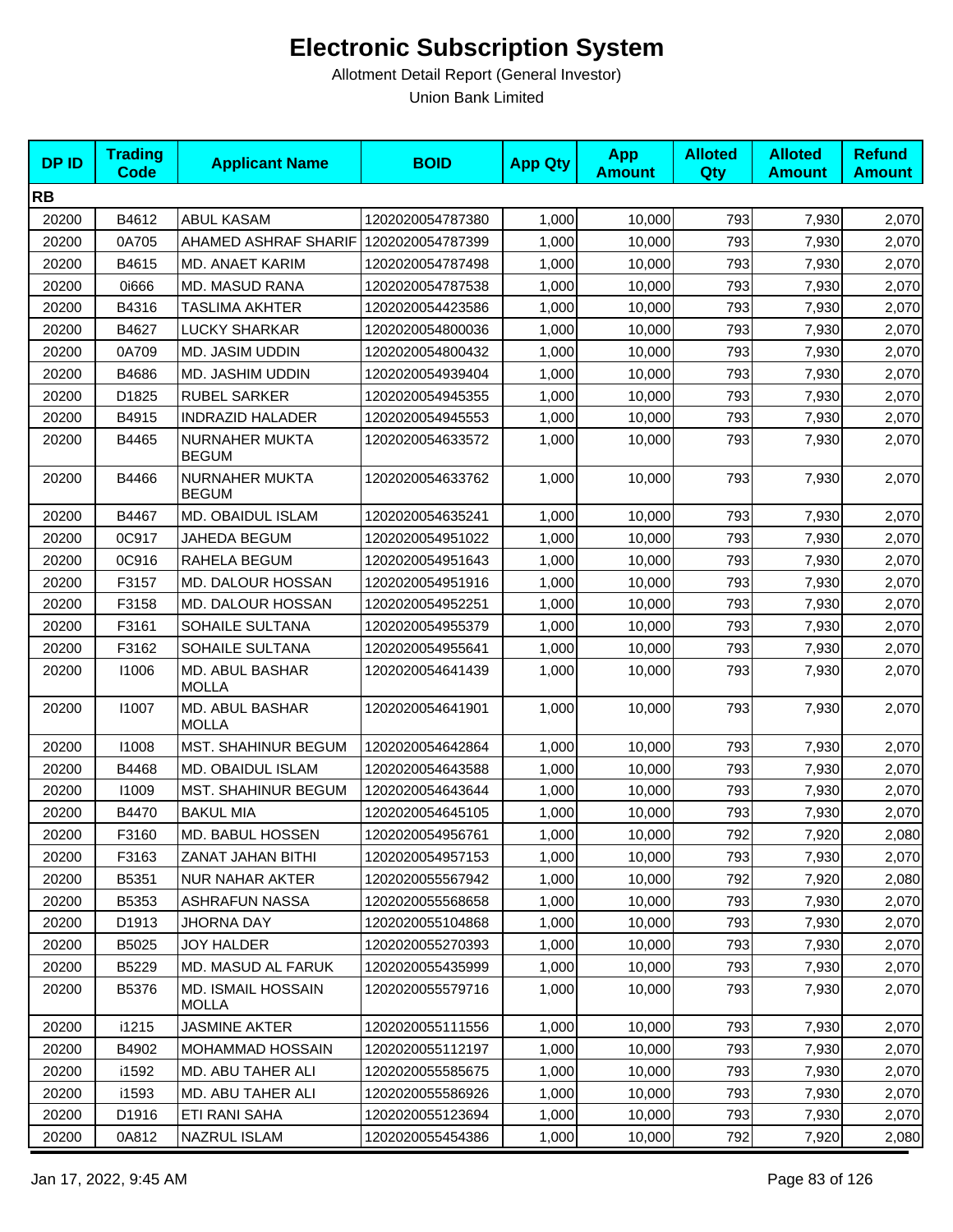| <b>DPID</b> | <b>Trading</b><br>Code | <b>Applicant Name</b>                   | <b>BOID</b>      | <b>App Qty</b> | <b>App</b><br><b>Amount</b> | <b>Alloted</b><br>Qty | <b>Alloted</b><br><b>Amount</b> | <b>Refund</b><br><b>Amount</b> |
|-------------|------------------------|-----------------------------------------|------------------|----------------|-----------------------------|-----------------------|---------------------------------|--------------------------------|
| <b>RB</b>   |                        |                                         |                  |                |                             |                       |                                 |                                |
| 20200       | 0C941                  | <b>MD. HAFIGUL ISLAM</b>                | 1202020055456385 | 1,000          | 10,000                      | 793                   | 7,930                           | 2,070                          |
| 20200       | 0C946                  | MD. SYFUL ISLAM                         | 1202020055458558 | 1,000          | 10,000                      | 793                   | 7,930                           | 2,070                          |
| 20200       | 0C947                  | ROKSANA RASHID                          | 1202020055459156 | 1,000          | 10,000                      | 793                   | 7,930                           | 2,070                          |
| 20200       | B5482                  | <b>SUMA AKTER</b>                       | 1202020055614095 | 1,000          | 10,000                      | 793                   | 7,930                           | 2,070                          |
| 20200       | 0C934                  | MD. SAHALAM                             | 1202020055311205 | 1,000          | 10,000                      | 793                   | 7,930                           | 2,070                          |
| 20200       | B5483                  | <b>SUMA AKTER</b>                       | 1202020055614946 | 1,000          | 10,000                      | 793                   | 7,930                           | 2,070                          |
| 20200       | B5478                  | MD. ZIAUL HASHAN                        | 1202020055615868 | 1,000          | 10,000                      | 793                   | 7,930                           | 2,070                          |
| 20200       | i1513                  | RUMA AKTER MUNA                         | 1202020055622639 | 1,000          | 10,000                      | 793                   | 7,930                           | 2,070                          |
| 20200       | i1514                  | RUMA AKTER MUNA                         | 1202020055622829 | 1,000          | 10,000                      | 793                   | 7,930                           | 2,070                          |
| 20200       | F3265                  | MD. MINHAZ                              | 1202020055155264 | 1,000          | 10,000                      | 793                   | 7,930                           | 2,070                          |
| 20200       | F3266                  | MD. MINHAZ                              | 1202020055155529 | 1,000          | 10,000                      | 793                   | 7,930                           | 2,070                          |
| 20200       | F2164                  | MD. ARIFUL ISLAM                        | 1202020055163717 | 1,000          | 10,000                      | 793                   | 7,930                           | 2,070                          |
| 20200       | F2165                  | MD. ARIFUL ISLAM                        | 1202020055163974 | 1,000          | 10,000                      | 792                   | 7,920                           | 2,080                          |
| 20200       | i1293                  | SHAPNA KHANOM                           | 1202020055313255 | 1,000          | 10,000                      | 793                   | 7,930                           | 2,070                          |
| 20200       | i1294                  | SHAPNA KHANOM                           | 1202020055313560 | 1,000          | 10,000                      | 793                   | 7,930                           | 2,070                          |
| 20200       | i1335                  | MD. JASHIM UDDIN                        | 1202020055315396 | 1,000          | 10,000                      | 793                   | 7,930                           | 2,070                          |
| 20200       | F3199                  | <b>SREE NONI CHANDRO</b>                | 1202020055014663 | 1,000          | 10,000                      | 793                   | 7,930                           | 2,070                          |
| 20200       | F3200                  | <b>SREE NONI CHANDRO</b>                | 1202020055014671 | 1,000          | 10,000                      | 793                   | 7,930                           | 2,070                          |
| 20200       | F3201                  | <b>SREE SUDEN CHONDRA</b><br><b>RAY</b> | 1202020055014829 | 1,000          | 10,000                      | 793                   | 7,930                           | 2,070                          |
| 20200       | F3202                  | SREE SUDEN CHONDRA<br><b>RAY</b>        | 1202020055014845 | 1,000          | 10,000                      | 793                   | 7,930                           | 2,070                          |
| 20200       | F3212                  | <b>MRS. NEERA NARGIS</b>                | 1202020055015585 | 1,000          | 10,000                      | 793                   | 7,930                           | 2,070                          |
| 20200       | F3203                  | A M M MUHAIMIN                          | 1202020055015767 | 1,000          | 10,000                      | 793                   | 7,930                           | 2,070                          |
| 20200       | F3213                  | MRS. NAZMA KABIR                        | 1202020055015823 | 1,000          | 10,000                      | 793                   | 7,930                           | 2,070                          |
| 20200       | F3204                  | A M M MUHAIMIN                          | 1202020055015831 | 1,000          | 10,000                      | 793                   | 7,930                           | 2,070                          |
| 20200       | F3214                  | MRS. NAZMA KABIR                        | 1202020055016421 | 1,000          | 10,000                      | 793                   | 7,930                           | 2,070                          |
| 20200       | F3209                  | MD. RAZIBUL ISLAM                       | 1202020055016801 | 1,000          | 10,000                      | 793                   | 7,930                           | 2,070                          |
| 20200       | F3207                  | MD. SHAKHWAT HOSSAIN                    | 1202020055016836 | 1,000          | 10,000                      | 793                   | 7,930                           | 2,070                          |
| 20200       | F3208                  | MD. SHAKHWAT HOSSAIN   1202020055016986 |                  | 1,000          | 10,000                      | 793                   | 7,930                           | 2,070                          |
| 20200       | F3210                  | MD. RAZIBUL ISLAM                       | 1202020055017062 | 1,000          | 10,000                      | 793                   | 7,930                           | 2,070                          |
| 20200       | F3211                  | MRS. NEERA NARGIS                       | 1202020055017426 | 1,000          | 10,000                      | 793                   | 7,930                           | 2,070                          |
| 20200       | F2166                  | MD. ASRAFUL ISLAM<br><b>SOBUZ</b>       | 1202020055166504 | 1,000          | 10,000                      | 793                   | 7,930                           | 2,070                          |
| 20200       | F2167                  | MD. ASRAFUL ISLAM<br><b>SOBUZ</b>       | 1202020055167021 | 1,000          | 10,000                      | 793                   | 7,930                           | 2,070                          |
| 20200       | F2170                  | MD. MEHEDI HASAN                        | 1202020055171806 | 1,000          | 10,000                      | 793                   | 7,930                           | 2,070                          |
| 20200       | D1915                  | <b>MUKTA RANI SHOME</b>                 | 1202020055172878 | 1,000          | 10,000                      | 793                   | 7,930                           | 2,070                          |
| 20200       | F2171                  | MD. MEHEDI HASAN                        | 1202020055172894 | 1,000          | 10,000                      | 793                   | 7,930                           | 2,070                          |
| 20200       | B5141                  | <b>JAMELA KHATUN</b>                    | 1202020055338211 | 1,000          | 10,000                      | 793                   | 7,930                           | 2,070                          |
| 20200       | B5093                  | MANOWERA BEGUM                          | 1202020055338707 | 1,000          | 10,000                      | 793                   | 7,930                           | 2,070                          |
| 20200       | i1172                  | <b>IRFAT ARA SHAPNA</b>                 | 1202020055026651 | 1,000          | 10,000                      | 793                   | 7,930                           | 2,070                          |
| 20200       | i1173                  | <b>IRFAT ARA SHAPNA</b>                 | 1202020055027781 | 1,000          | 10,000                      | 793                   | 7,930                           | 2,070                          |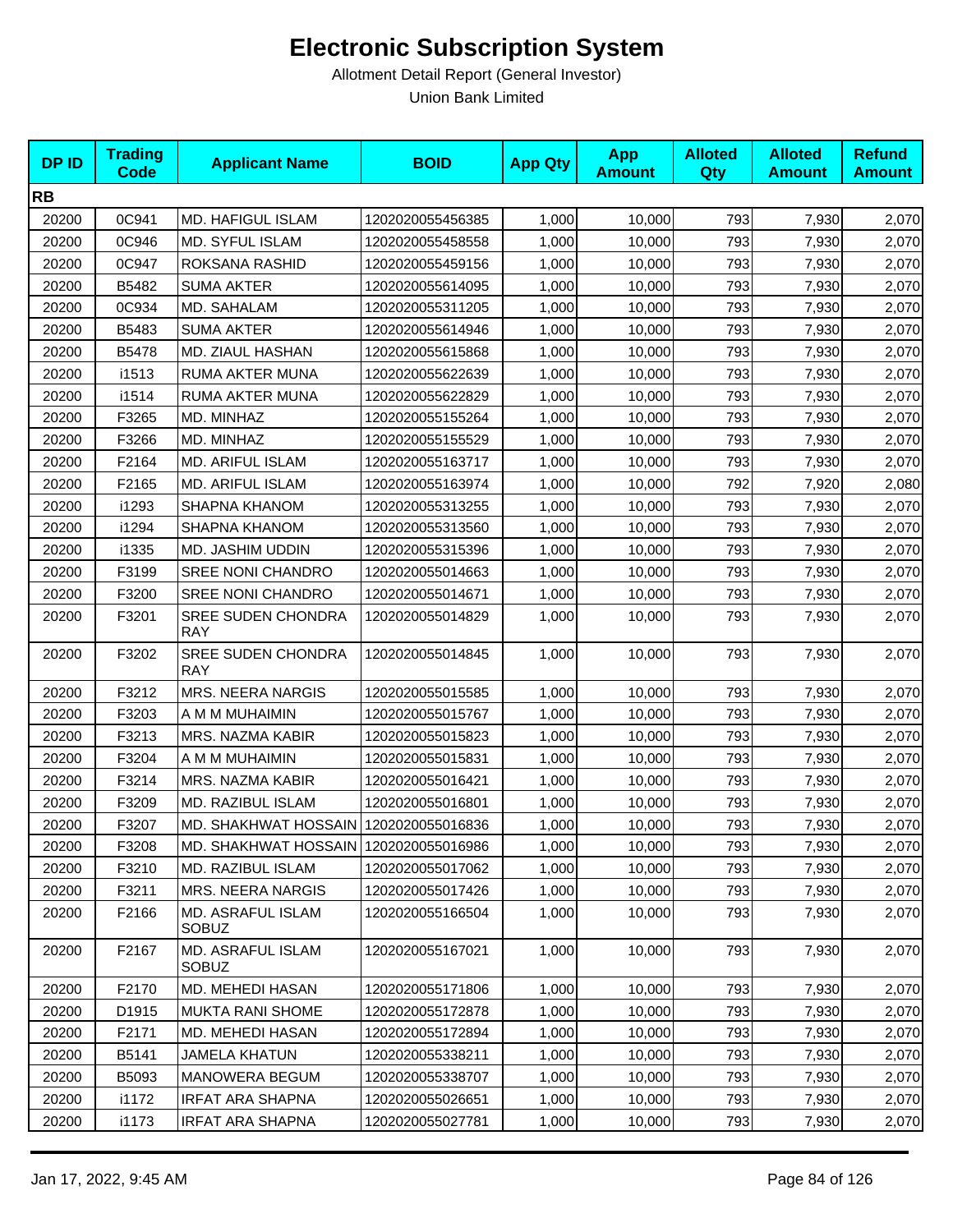| <b>DPID</b> | <b>Trading</b><br><b>Code</b> | <b>Applicant Name</b>           | <b>BOID</b>      | <b>App Qty</b> | <b>App</b><br><b>Amount</b> | <b>Alloted</b><br>Qty | <b>Alloted</b><br><b>Amount</b> | <b>Refund</b><br><b>Amount</b> |
|-------------|-------------------------------|---------------------------------|------------------|----------------|-----------------------------|-----------------------|---------------------------------|--------------------------------|
| <b>RB</b>   |                               |                                 |                  |                |                             |                       |                                 |                                |
| 20200       | F3223                         | MD. SAEED ANOWER                | 1202020055032211 | 1,000          | 10,000                      | 793                   | 7,930                           | 2,070                          |
| 20200       | B5142                         | <b>DALIA BEGUM</b>              | 1202020055339075 | 1,000          | 10,000                      | 793                   | 7,930                           | 2,070                          |
| 20200       | i1405                         | MST. MORTUZA ZAMAN              | 1202020055339787 | 1,000          | 10,000                      | 793                   | 7,930                           | 2,070                          |
| 20200       | i1406                         | MST. MORTUZZA ZAMAN             | 1202020055340121 | 1,000          | 10,000                      | 793                   | 7,930                           | 2,070                          |
| 20200       | B5100                         | <b>JAMELA KHATUN</b>            | 1202020055341167 | 1,000          | 10,000                      | 793                   | 7,930                           | 2,070                          |
| 20200       | i1519                         | MD. MAMNUR RASHID               | 1202020055488691 | 1,000          | 10,000                      | 793                   | 7,930                           | 2,070                          |
| 20200       | 0A749                         | MRS. HALIMA<br><b>KHANDAKER</b> | 1202020055040102 | 1,000          | 10,000                      | 793                   | 7,930                           | 2,070                          |
| 20200       | 0A740                         | <b>JOYNOB AKTER</b>             | 1202020055043489 | 1,000          | 10,000                      | 793                   | 7,930                           | 2,070                          |
| 20200       | i1259                         | MUNSHI MD. FAYSAL               | 1202020055186766 | 1,000          | 10,000                      | 793                   | 7,930                           | 2,070                          |
| 20200       | i1260                         | MUNSHI MD. FAYSAL               | 1202020055186814 | 1,000          | 10,000                      | 793                   | 7,930                           | 2,070                          |
| 20200       | i1265                         | MD. ZOHURUL ISLAM               | 1202020055186972 | 1,000          | 10,000                      | 793                   | 7,930                           | 2,070                          |
| 20200       | i1266                         | MD. ZOHURUL ISLAM               | 1202020055188326 | 1,000          | 10,000                      | 793                   | 7,930                           | 2,070                          |
| 20200       | i1268                         | SHILPE ISLAM                    | 1202020055190097 | 1,000          | 10,000                      | 793                   | 7,930                           | 2,070                          |
| 20200       | i1267                         | SHILPE ISLAM                    | 1202020055190171 | 1,000          | 10,000                      | 793                   | 7,930                           | 2,070                          |
| 20200       | i1269                         | MD. TORAB ALI                   | 1202020055190335 | 1,000          | 10,000                      | 793                   | 7,930                           | 2,070                          |
| 20200       | i1270                         | MD. TORAB ALI                   | 1202020055190525 | 1,000          | 10,000                      | 793                   | 7,930                           | 2,070                          |
| 20200       | i1261                         | MST. FIROZA BEGUM               | 1202020055190576 | 1,000          | 10,000                      | 793                   | 7,930                           | 2,070                          |
| 20200       | i1262                         | MST. FIROZA BEGUM               | 1202020055190972 | 1,000          | 10,000                      | 793                   | 7,930                           | 2,070                          |
| 20200       | i1181                         | MOHIT AZAM                      | 1202020055048267 | 1,000          | 10,000                      | 793                   | 7,930                           | 2,070                          |
| 20200       | i1182                         | <b>MOHIT AZAM</b>               | 1202020055048754 | 1,000          | 10,000                      | 793                   | 7,930                           | 2,070                          |
| 20200       | 0A756                         | PUSPA RANI BACHAR               | 1202020055194731 | 1,000          | 10,000                      | 793                   | 7,930                           | 2,070                          |
| 20200       | i1279                         | MD. YAKUB ALI                   | 1202020055211972 | 1,000          | 10,000                      | 793                   | 7,930                           | 2,070                          |
| 20200       | i1280                         | MD. YAKUB ALI                   | 1202020055212206 | 1,000          | 10,000                      | 793                   | 7,930                           | 2,070                          |
| 20200       | 0A800                         | SAHANAJ PAPIYA                  | 1202020055379529 | 1,000          | 10,000                      | 793                   | 7,930                           | 2,070                          |
| 20200       | 0A804                         | <b>NAZRUL ISLAM</b>             | 1202020055379976 | 1,000          | 10,000                      | 793                   | 7,930                           | 2,070                          |
| 20200       | B5300                         | MD. ALI HOSSAIN                 | 1202020055385940 | 1,000          | 10,000                      | 793                   | 7,930                           | 2,070                          |
| 20200       | 0A807                         | MD. WAZIHUR RAHMAN              | 1202020055386185 | 1,000          | 10,000                      | 793                   | 7,930                           | 2,070                          |
| 20200       | B5340                         | KOHINUR BEGUM                   | 1202020055522073 | 1,000          | 10,000                      | 793                   | 7,930                           | 2,070                          |
| 20200       | B5341                         | KOHINUR BEGUM                   | 1202020055522892 | 1,000          | 10,000                      | 793                   | 7,930                           | 2,070                          |
| 20200       | 0A743                         | <b>BARUN CHANDRA GOSE</b>       | 1202020055065094 | 1,000          | 10,000                      | 793                   | 7,930                           | 2,070                          |
| 20200       | 0A744                         | <b>BARUN CHANDRA GOSE</b>       | 1202020055066388 | 1,000          | 10,000                      | 793                   | 7,930                           | 2,070                          |
| 20200       | i1177                         | <b>MD. MILON MATUBBOR</b>       | 1202020055068301 | 1,000          | 10,000                      | 793                   | 7,930                           | 2,070                          |
| 20200       | 0A746                         | MD. AMJAD HOSSEN                | 1202020055069306 | 1,000          | 10,000                      | 793                   | 7,930                           | 2,070                          |
| 20200       | 0A747                         | <b>MD. MONIRUL ISLAM</b>        | 1202020055070618 | 1,000          | 10,000                      | 793                   | 7,930                           | 2,070                          |
| 20200       | 0A748                         | <b>MD. MONIRUL ISLAM</b>        | 1202020055071564 | 1,000          | 10,000                      | 793                   | 7,930                           | 2,070                          |
| 20200       | i1203                         | MD. NAJIM UDDIN                 | 1202020055071802 | 1,000          | 10,000                      | 793                   | 7,930                           | 2,070                          |
| 20200       | i1281                         | MST. LAKHI BEGUM                | 1202020055212861 | 1,000          | 10,000                      | 793                   | 7,930                           | 2,070                          |
| 20200       | i1282                         | <b>MST. LAKHI BEGUM</b>         | 1202020055213179 | 1,000          | 10,000                      | 793                   | 7,930                           | 2,070                          |
| 20200       | i1263                         | RESHMA KHANOM                   | 1202020055222776 | 1,000          | 10,000                      | 793                   | 7,930                           | 2,070                          |
| 20200       | i1264                         | RESHMA KHANOM                   | 1202020055223232 | 1,000          | 10,000                      | 793                   | 7,930                           | 2,070                          |
| 20200       | B5301                         | MD. ALI HOSSAIN                 | 1202020055386431 | 1,000          | 10,000                      | 792                   | 7,920                           | 2,080                          |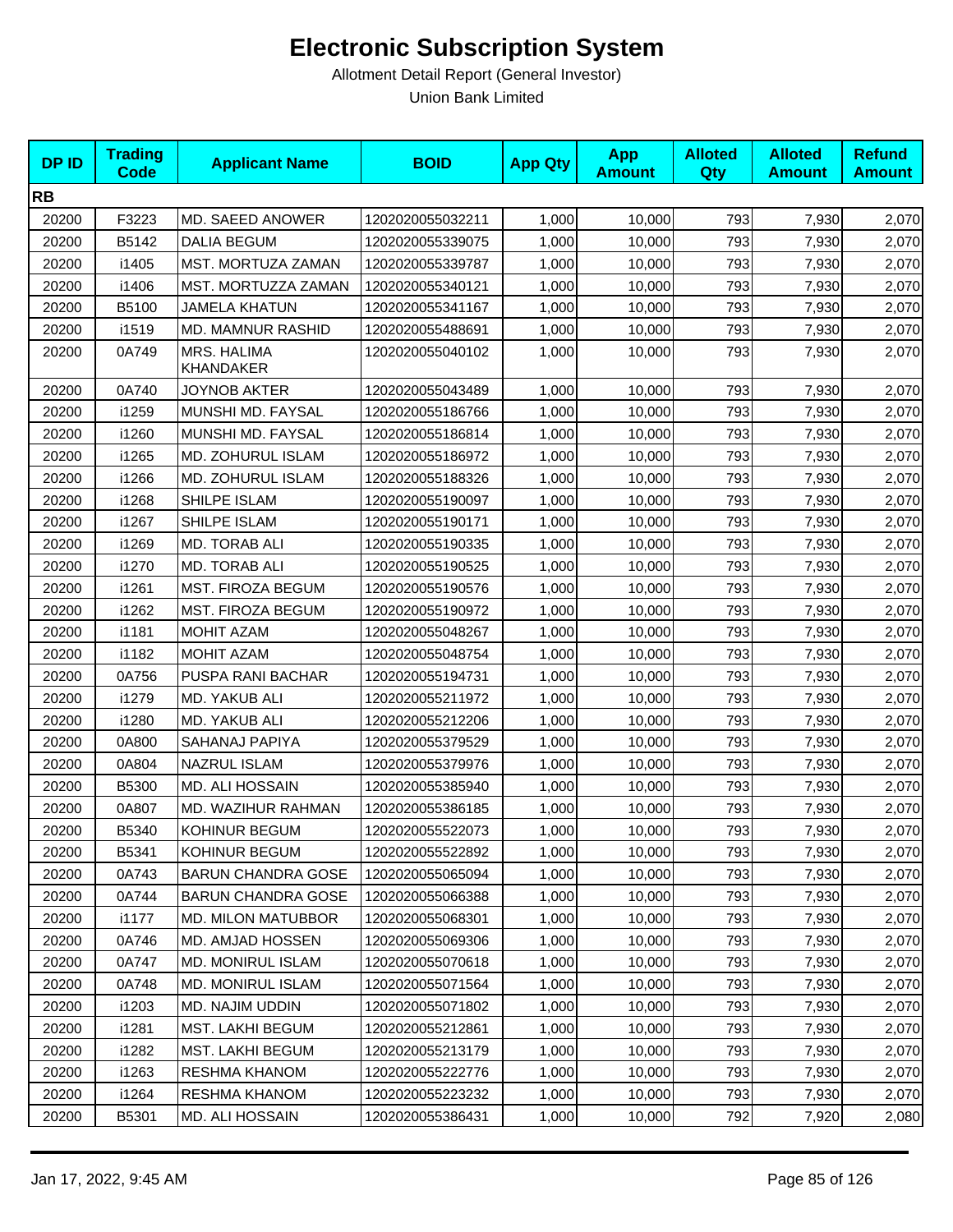| <b>DPID</b> | <b>Trading</b><br><b>Code</b> | <b>Applicant Name</b>                | <b>BOID</b>      | <b>App Qty</b> | <b>App</b><br><b>Amount</b> | <b>Alloted</b><br>Qty | <b>Alloted</b><br><b>Amount</b> | <b>Refund</b><br><b>Amount</b> |
|-------------|-------------------------------|--------------------------------------|------------------|----------------|-----------------------------|-----------------------|---------------------------------|--------------------------------|
| <b>RB</b>   |                               |                                      |                  |                |                             |                       |                                 |                                |
| 20200       | B2695                         | KAMRUN NAHAR HOQ                     | 1202020055534591 | 1,000          | 10,000                      | 793                   | 7,930                           | 2,070                          |
| 20200       | i1204                         | MD. NAJIM UDDIN                      | 1202020055072973 | 1,000          | 10.000                      | 793                   | 7,930                           | 2,070                          |
| 20200       | i1207                         | <b>SWAMPA</b>                        | 1202020055077205 | 1,000          | 10,000                      | 793                   | 7,930                           | 2,070                          |
| 20200       | i1285                         | MRS. SHOBHA BEGUM                    | 1202020055228880 | 1,000          | 10,000                      | 793                   | 7,930                           | 2,070                          |
| 20200       | i1286                         | MRS. SHOBHA BEGUM                    | 1202020055229231 | 1,000          | 10,000                      | 793                   | 7,930                           | 2,070                          |
| 20200       | i1289                         | <b>MAINA BEGUM</b>                   | 1202020055230913 | 1,000          | 10,000                      | 793                   | 7,930                           | 2,070                          |
| 20200       | i1290                         | <b>MAINA BEGUM</b>                   | 1202020055230921 | 1,000          | 10,000                      | 792                   | 7,920                           | 2,080                          |
| 20200       | B4666                         | PRASHENJIT DASH                      | 1202020055544457 | 1,000          | 10,000                      | 793                   | 7,930                           | 2,070                          |
| 20200       | i1208                         | <b>SWAMPA</b>                        | 1202020055077644 | 1,000          | 10,000                      | 793                   | 7,930                           | 2,070                          |
| 20200       | 0C938                         | MD. SAHALAM                          | 1202020055400480 | 1,000          | 10,000                      | 793                   | 7,930                           | 2,070                          |
| 20200       | 0C940                         | MD. HAFIGUL ISLAM                    | 1202020055400598 | 1,000          | 10,000                      | 793                   | 7,930                           | 2,070                          |
| 20200       | B5413                         | <b>MRS. HASINA AKTER</b>             | 1202020055552602 | 1,000          | 10,000                      | 793                   | 7,930                           | 2,070                          |
| 20200       | B5414                         | MRS. HASINA AKTER                    | 1202020055553045 | 1,000          | 10,000                      | 793                   | 7,930                           | 2,070                          |
| 20200       | B5344                         | MD. MUSTAFA HAIDER<br><b>MASUM</b>   | 1202020055556511 | 1,000          | 10,000                      | 793                   | 7,930                           | 2,070                          |
| 20200       | i1205                         | <b>SAMIM KHAN</b>                    | 1202020055090481 | 1,000          | 10,000                      | 793                   | 7,930                           | 2,070                          |
| 20200       | i1206                         | <b>SAMIM KHAN</b>                    | 1202020055090960 | 1,000          | 10,000                      | 793                   | 7,930                           | 2,070                          |
| 20200       | i1201                         | MD. HAFIJUR RAHAMAN                  | 1202020055093361 | 1,000          | 10,000                      | 793                   | 7,930                           | 2,070                          |
| 20200       | i1202                         | MD. HAFIJUR RAHAMAN                  | 1202020055093418 | 1,000          | 10,000                      | 793                   | 7,930                           | 2,070                          |
| 20200       | 0H639                         | DR. TARIQ AKHTAR KHAN                | 1202020055096992 | 1,000          | 10,000                      | 793                   | 7,930                           | 2,070                          |
| 20200       | B5023                         | MD. ABDUS SALAM                      | 1202020055267213 | 1,000          | 10,000                      | 793                   | 7,930                           | 2,070                          |
| 20200       | D1999                         | MOHAMMAD MONIRUL<br><b>ISLAM</b>     | 1202020055423489 | 1,000          | 10,000                      | 793                   | 7,930                           | 2,070                          |
| 20200       | D2149                         | MD. RAJIB                            | 1202020056161985 | 1,000          | 10,000                      | 793                   | 7,930                           | 2,070                          |
| 20200       | B5500                         | <b>MD. ARIF HOSSAIN</b>              | 1202020056023039 | 1,000          | 10,000                      | 793                   | 7,930                           | 2,070                          |
| 20200       | A2121                         | SHADIN MULTIPUR.<br>SOCIETY LTD.     | 1202020056168936 | 1,000          | 10,000                      | 793                   | 7,930                           | 2,070                          |
| 20200       | i1914                         | HASINA MOMTAZ SEMU                   | 1202020056171974 | 1,000          | 10,000                      | 793                   | 7,930                           | 2,070                          |
| 20200       | i1915                         | <b>GIAS UDDIN</b>                    | 1202020056172655 | 1,000          | 10,000                      | 793                   | 7,930                           | 2,070                          |
| 20200       | i1916                         | <b>GIAS UDDIN</b>                    | 1202020056175632 | 1,000          | 10,000                      | 793                   | 7,930                           | 2,070                          |
| 20200       | i1711                         | <b>MD.MASUD MATUBBER</b>             | 1202020055857242 | 1,000          | 10,000                      | 793                   | 7,930                           | 2,070                          |
| 20200       | i1712                         | <b>MD.MASUD MATUBBER</b>             | 1202020055857764 | 1,000          | 10,000                      | 793                   | 7,930                           | 2,070                          |
| 20200       | i1713                         | <b>MD.MAMNUR RASHID</b>              | 1202020055858726 | 1,000          | 10,000                      | 793                   | 7,930                           | 2,070                          |
| 20200       | 0C986                         | GUUSNA ARA BEGUM                     | 1202020055859340 | 1,000          | 10,000                      | 793                   | 7,930                           | 2,070                          |
| 20200       | 0C988                         | <b>GUUSNA ARA BEGUM</b>              | 1202020055860719 | 1,000          | 10,000                      | 793                   | 7,930                           | 2,070                          |
| 20200       | 11868                         | <b>MD.MOFAZZAL HOSSAIN</b>           | 1202020056026348 | 1,000          | 10,000                      | 793                   | 7,930                           | 2,070                          |
| 20200       | i1869                         | <b>MD.MOFAZZAL HOSSAIN</b>           | 1202020056029119 | 1,000          | 10,000                      | 793                   | 7,930                           | 2,070                          |
| 20200       | i1726                         | MD.SYFUL ISLAM                       | 1202020055873230 | 1,000          | 10,000                      | 793                   | 7,930                           | 2,070                          |
| 20200       | i1727                         | MD.SYFUL ISLAM                       | 1202020055874781 | 1,000          | 10,000                      | 793                   | 7,930                           | 2,070                          |
| 20200       | F3545                         | MD. SHAMIM AL MAHMUD<br><b>HASAN</b> | 1202020055917643 | 1,000          | 10,000                      | 793                   | 7,930                           | 2,070                          |
| 20200       | D2200                         | ELORA AFSIN MUNA                     | 1202020055920459 | 1,000          | 10,000                      | 793                   | 7,930                           | 2,070                          |
| 20200       | D2222                         | ELORA AFSIN MUNA                     | 1202020055920756 | 1,000          | 10,000                      | 793                   | 7,930                           | 2,070                          |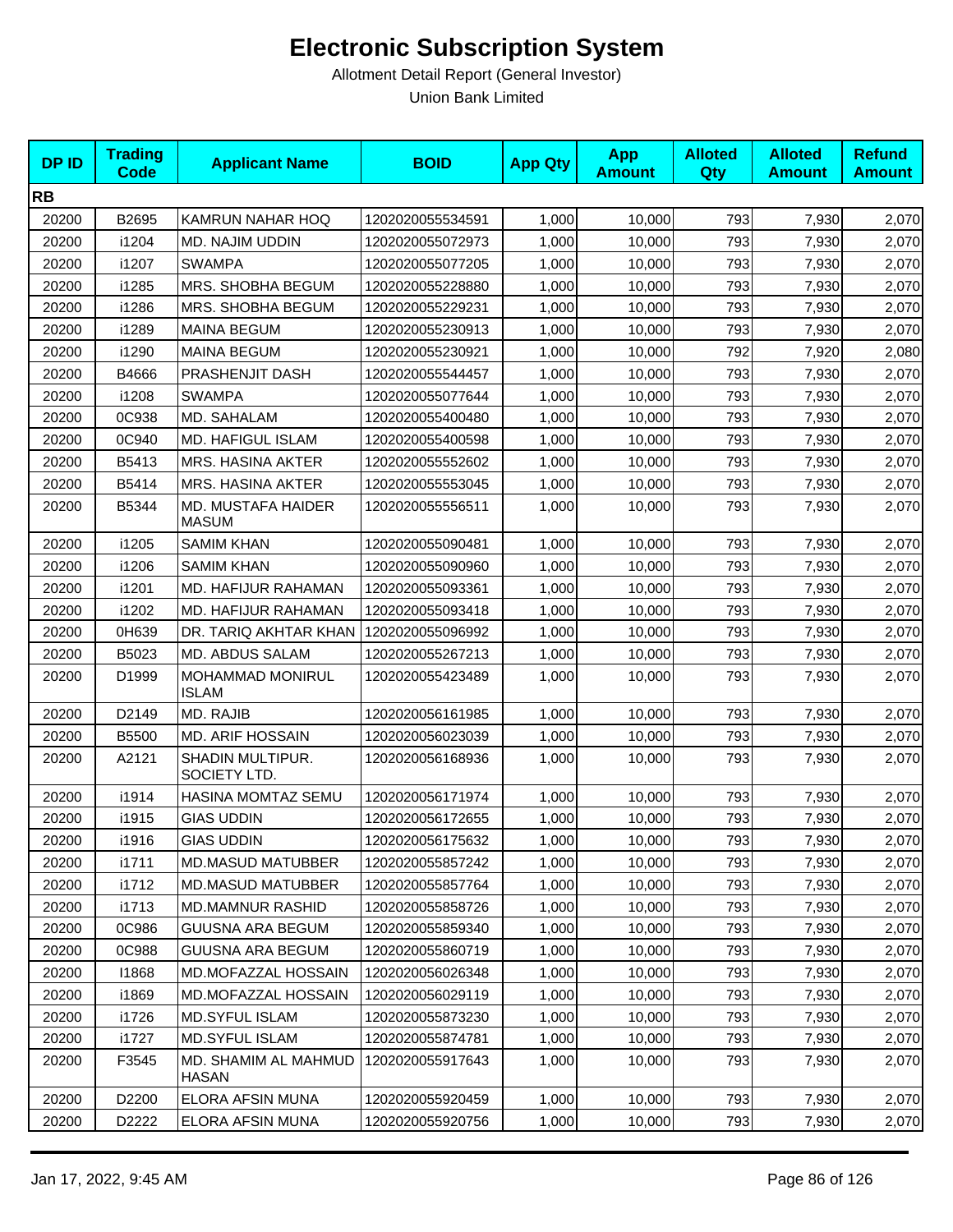| <b>DPID</b> | <b>Trading</b><br>Code | <b>Applicant Name</b>             | <b>BOID</b>      | <b>App Qty</b> | <b>App</b><br><b>Amount</b> | <b>Alloted</b><br><b>Qty</b> | <b>Alloted</b><br><b>Amount</b> | <b>Refund</b><br><b>Amount</b> |
|-------------|------------------------|-----------------------------------|------------------|----------------|-----------------------------|------------------------------|---------------------------------|--------------------------------|
| <b>RB</b>   |                        |                                   |                  |                |                             |                              |                                 |                                |
| 20200       | F3662                  | SHA JAMAN MONDOL                  | 1202020056068247 | 1,000          | 10,000                      | 793                          | 7,930                           | 2,070                          |
| 20200       | F3663                  | <b>SHA JAMAN MONDOL</b>           | 1202020056072156 | 1,000          | 10,000                      | 793                          | 7,930                           | 2,070                          |
| 20200       | F3665                  | <b>MAJADA BEGUM</b>               | 1202020056074297 | 1,000          | 10,000                      | 793                          | 7,930                           | 2,070                          |
| 20200       | F3666                  | <b>LUTFA</b>                      | 1202020056076071 | 1,000          | 10,000                      | 793                          | 7,930                           | 2,070                          |
| 20200       | 0A944                  | <b>MD ALAMGIR HOSSAIN</b>         | 1202020056076261 | 1,000          | 10,000                      | 793                          | 7,930                           | 2,070                          |
| 20200       | 0A946                  | SAHEDA BAGUM                      | 1202020056077009 | 1,000          | 10,000                      | 793                          | 7,930                           | 2,070                          |
| 20200       | 0A947                  | SAHEDA BAGUM                      | 1202020056077357 | 1,000          | 10,000                      | 793                          | 7,930                           | 2,070                          |
| 20200       | F3667                  | LUTFA                             | 1202020056078343 | 1,000          | 10,000                      | 793                          | 7,930                           | 2,070                          |
| 20200       | B5984                  | <b>MST. SHATHI KHATUN</b>         | 1202020056079083 | 1,000          | 10,000                      | 793                          | 7,930                           | 2,070                          |
| 20200       | 0A949                  | JAHANGIR ALAM                     | 1202020056079521 | 1,000          | 10,000                      | 793                          | 7,930                           | 2,070                          |
| 20200       | 0C992                  | MOHAMMAD SIRAJUL<br><b>ISLAM</b>  | 1202020055927153 | 1,000          | 10,000                      | 793                          | 7,930                           | 2,070                          |
| 20200       | 0C993                  | MOHAMMAD SIRAJUL<br><b>ISLAM</b>  | 1202020055927790 | 1,000          | 10,000                      | 793                          | 7,930                           | 2,070                          |
| 20200       | B6081                  | <b>MOKREMA KHATUN</b>             | 1202020056088134 | 1,000          | 10,000                      | 793                          | 7,930                           | 2,070                          |
| 20200       | B6082                  | <b>MOKREMA KHATUN</b>             | 1202020056088870 | 1,000          | 10,000                      | 793                          | 7,930                           | 2,070                          |
| 20200       | B6083                  | <b>MST. RUMISA BEGUM</b>          | 1202020056100232 | 1,000          | 10,000                      | 793                          | 7,930                           | 2,070                          |
| 20200       | B5359                  | MOHAMMAD KAMAL<br><b>UDDIN</b>    | 1202020055808979 | 1,000          | 10,000                      | 793                          | 7,930                           | 2,070                          |
| 20200       | i1697                  | SHEREN AKTER SWEETY               | 1202020055809724 | 1,000          | 10,000                      | 793                          | 7,930                           | 2,070                          |
| 20200       | i1698                  | SHEREN AKTER SWEETY               | 1202020055810870 | 1,000          | 10,000                      | 793                          | 7,930                           | 2,070                          |
| 20200       | B5049                  | MD. NASARUL HOQUE                 | 1202020055951032 | 1,000          | 10,000                      | 793                          | 7,930                           | 2,070                          |
| 20200       | B6087                  | <b>MST. SHIRNA BEGUM</b>          | 1202020056100721 | 1,000          | 10,000                      | 793                          | 7,930                           | 2,070                          |
| 20200       | 0C965                  | <b>SHAHIDA NASREEN</b>            | 1202020055669506 | 1,000          | 10,000                      | 793                          | 7,930                           | 2,070                          |
| 20200       | B5596                  | <b>URMILA DASH</b>                | 1202020055820918 | 1,000          | 10,000                      | 793                          | 7,930                           | 2,070                          |
| 20200       | B5654                  | MD. AINUL HOSSAIN                 | 1202020055825897 | 1,000          | 10,000                      | 793                          | 7,930                           | 2,070                          |
| 20200       | 0A823                  | MD. RAKIB HASSAN                  | 1202020055696140 | 1,000          | 10,000                      | 793                          | 7,930                           | 2,070                          |
| 20200       | i1678                  | MD. ANWAR HOSSAIN                 | 1202020055697517 | 1,000          | 10,000                      | 793                          | 7,930                           | 2,070                          |
| 20200       | 0A873                  | <b>BALLAL</b>                     | 1202020055986484 | 1,000          | 10,000                      | 793                          | 7,930                           | 2,070                          |
| 20200       | 0A874                  | MD. SELIM SHIKDER                 | 1202020055986730 | 1,000          | 10,000                      | 793                          | 7,930                           | 2,070                          |
| 20200       | 0A876                  | MD. SOHAG                         | 1202020055986920 | 1,000          | 10,000                      | 793                          | 7,930                           | 2,070                          |
| 20200       | C1006                  | ROMANA AKTER                      | 1202020056132126 | 1,000          | 10,000                      | 793                          | 7,930                           | 2,070                          |
| 20200       | A1167                  | SHAHIDUL ISLAM                    | 1202020055706679 | 1,000          | 10,000                      | 793                          | 7,930                           | 2,070                          |
| 20200       | B5496                  | <b>MOHAMMAD SALIM</b><br>ULLAH    | 1202020055848033 | 1,000          | 10,000                      | 793                          | 7,930                           | 2,070                          |
| 20200       | B5498                  | MD. KHALILUR RAHAMAN              | 1202020055848051 | 1,000          | 10,000                      | 793                          | 7,930                           | 2,070                          |
| 20200       | B5499                  | MD. RASEDUJJAMAN<br>RASHED        | 1202020055848068 | 1,000          | 10.000                      | 793                          | 7,930                           | 2,070                          |
| 20200       | B5492                  | TABIUL ISLAM                      | 1202020055848124 | 1,000          | 10,000                      | 792                          | 7,920                           | 2,080                          |
| 20200       | A1767                  | MOHAMMAD SHOHIDUL<br><b>ISLAM</b> | 1202020055991553 | 1,000          | 10,000                      | 792                          | 7,920                           | 2,080                          |
| 20200       | F3868                  | <b>MD. SAIFUL ISLAM</b>           | 1202020056646443 | 1,000          | 10,000                      | 793                          | 7,930                           | 2,070                          |
| 20200       | A3031                  | MD. ABDUL MALEK                   | 1202020056657916 | 1,000          | 10,000                      | 793                          | 7,930                           | 2,070                          |
| 20200       | A3032                  | MD. ABDUL MALEK                   | 1202020056658359 | 1,000          | 10,000                      | 793                          | 7,930                           | 2,070                          |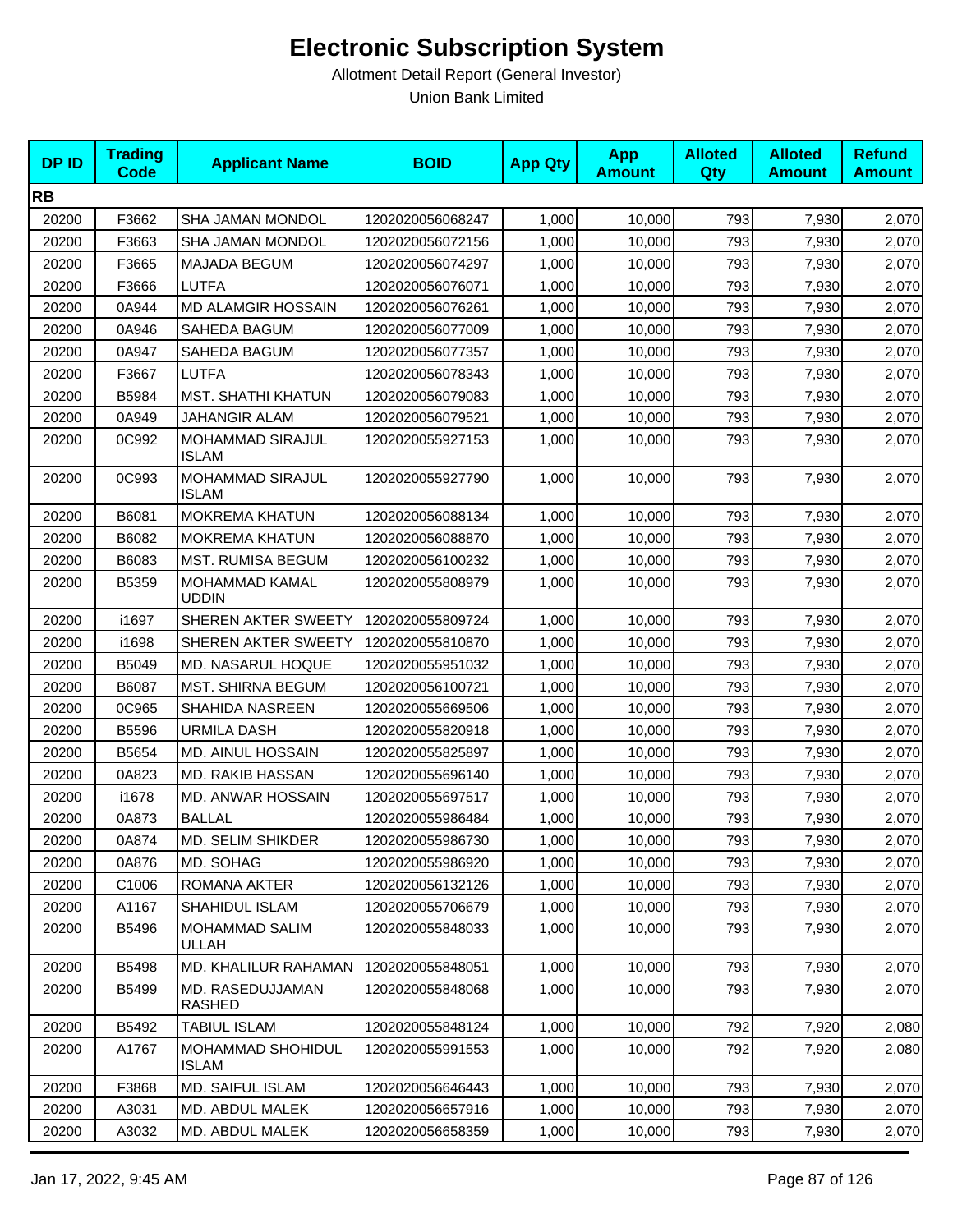| <b>DPID</b> | <b>Trading</b><br>Code | <b>Applicant Name</b>                    | <b>BOID</b>      | <b>App Qty</b> | <b>App</b><br><b>Amount</b> | <b>Alloted</b><br><b>Qty</b> | <b>Alloted</b><br><b>Amount</b> | <b>Refund</b><br><b>Amount</b> |
|-------------|------------------------|------------------------------------------|------------------|----------------|-----------------------------|------------------------------|---------------------------------|--------------------------------|
| <b>RB</b>   |                        |                                          |                  |                |                             |                              |                                 |                                |
| 20200       | A2061                  | <b>SUJIT KUMAR DAS</b>                   | 1202020056810749 | 1,000          | 10,000                      | 793                          | 7,930                           | 2,070                          |
| 20200       | A3033                  | MD. RABIUL                               | 1202020056659163 | 1,000          | 10,000                      | 793                          | 7,930                           | 2,070                          |
| 20200       | A3035                  | MD. JASHIM UDDIN                         | 1202020056663388 | 1,000          | 10,000                      | 793                          | 7,930                           | 2,070                          |
| 20200       | A3036                  | MD. JASHIM UDDIN                         | 1202020056664192 | 1,000          | 10,000                      | 793                          | 7,930                           | 2,070                          |
| 20200       | F3678                  | <b>SALMA YESMIN</b>                      | 1202020056664845 | 1,000          | 10,000                      | 793                          | 7,930                           | 2,070                          |
| 20200       | D2338                  | RATNA RANI DAS                           | 1202020056487292 | 1,000          | 10,000                      | 793                          | 7,930                           | 2,070                          |
| 20200       | B6128                  | S. M. SARIFUL ISLAM                      | 1202020056487308 | 1,000          | 10,000                      | 792                          | 7,920                           | 2,080                          |
| 20200       | D2339                  | NIRPAN CHANDRA DAS                       | 1202020056489018 | 1,000          | 10,000                      | 793                          | 7,930                           | 2,070                          |
| 20200       | B6507                  | MD. ABDUL MALEQUE                        | 1202020056492832 | 1,000          | 10,000                      | 793                          | 7,930                           | 2,070                          |
| 20200       | B6508                  | <b>ABDUL LATIF</b>                       | 1202020056494419 | 1,000          | 10,000                      | 793                          | 7,930                           | 2,070                          |
| 20200       | B6510                  | <b>MST. ROUSHANARA</b><br><b>BEGUM</b>   | 1202020056496517 | 1,000          | 10,000                      | 793                          | 7,930                           | 2,070                          |
| 20200       | B6511                  | <b>MST. SELINA AKTER</b><br><b>MIAZI</b> | 1202020056497886 | 1,000          | 10,000                      | 793                          | 7,930                           | 2,070                          |
| 20200       | B6512                  | <b>ANIS</b>                              | 1202020056498179 | 1,000          | 10,000                      | 793                          | 7,930                           | 2,070                          |
| 20200       | F3871                  | <b>SALIM</b>                             | 1202020056682181 | 1,000          | 10,000                      | 793                          | 7,930                           | 2,070                          |
| 20200       | B7006                  | PITU KAZI                                | 1202020056841349 | 1,000          | 10,000                      | 793                          | 7,930                           | 2,070                          |
| 20200       | B6529                  | <b>MILON DEY</b>                         | 1202020056501373 | 1,000          | 10,000                      | 793                          | 7,930                           | 2,070                          |
| 20200       | B6530                  | <b>MILON DEY</b>                         | 1202020056502211 | 1,000          | 10,000                      | 793                          | 7,930                           | 2,070                          |
| 20200       | i2122                  | ZAHEDA BEGUM                             | 1202020056685986 | 1,000          | 10,000                      | 793                          | 7,930                           | 2,070                          |
| 20200       | i2123                  | ZAHEDA BEGUM                             | 1202020056686011 | 1,000          | 10,000                      | 793                          | 7,930                           | 2,070                          |
| 20200       | F3872                  | <b>SALIM</b>                             | 1202020056686021 | 1,000          | 10,000                      | 793                          | 7,930                           | 2,070                          |
| 20200       | i2124                  | MD KHABIRUL ISLAM                        | 1202020056688002 | 1,000          | 10,000                      | 793                          | 7,930                           | 2,070                          |
| 20200       | i2125                  | MD KHABIRUL ISLAM                        | 1202020056688591 | 1,000          | 10,000                      | 793                          | 7,930                           | 2,070                          |
| 20200       | i2126                  | MD AMANAT ULLAH<br><b>PRODHAN</b>        | 1202020056689529 | 1,000          | 10,000                      | 793                          | 7,930                           | 2,070                          |
| 20200       | F3906                  | MD. MAHAMUDUL<br><b>HASSAN</b>           | 1202020056690525 | 1,000          | 10,000                      | 793                          | 7,930                           | 2,070                          |
| 20200       | F3904                  | DIPAK KUMAR PODDAR                       | 1202020056692369 | 1,000          | 10,000                      | 793                          | 7,930                           | 2,070                          |
| 20200       | B6531                  | SADHON CHANDRA DEY                       | 1202020056693157 | 1,000          | 10,000                      | 793                          | 7,930                           | 2,070                          |
| 20200       | F3903                  | DIPAK KUMAR PODDAR                       | 1202020056693687 | 1,000          | 10,000                      | 793                          | 7,930                           | 2,070                          |
| 20200       | F3877                  | MST.HOSNA ARA                            | 1202020056693826 | 1,000          | 10,000                      | 793                          | 7,930                           | 2,070                          |
| 20200       | B6532                  | SADHON CHANDRA DEY                       | 1202020056693842 | 1,000          | 10,000                      | 793                          | 7,930                           | 2,070                          |
| 20200       | F3905                  | MD. MAHAMUDUL<br><b>HASSAN</b>           | 1202020056694226 | 1,000          | 10,000                      | 793                          | 7,930                           | 2,070                          |
| 20200       | F3902                  | SHEBAN KUMAR NAHA                        | 1202020056697974 | 1,000          | 10,000                      | 793                          | 7,930                           | 2,070                          |
| 20200       | F3901                  | SHEBAN KUMAR NAHA                        | 1202020056698531 | 1,000          | 10,000                      | 792                          | 7,920                           | 2,080                          |
| 20200       | F3878                  | <b>MST.HOSNA ARA</b>                     | 1202020056699708 | 1,000          | 10,000                      | 793                          | 7,930                           | 2,070                          |
| 20200       | F3900                  | ASRAFAT AHAMED<br>RIYADH                 | 1202020056700325 | 1,000          | 10,000                      | 793                          | 7,930                           | 2,070                          |
| 20200       | B6468                  | MST. DELWARA BEGUM                       | 1202020056369946 | 1,000          | 10,000                      | 793                          | 7,930                           | 2,070                          |
| 20200       | B6469                  | RASEDA BEGUM                             | 1202020056370364 | 1,000          | 10,000                      | 793                          | 7,930                           | 2,070                          |
| 20200       | B6470                  | <b>MD. SHOHEL SARKER</b>                 | 1202020056370942 | 1,000          | 10,000                      | 793                          | 7,930                           | 2,070                          |
| 20200       | C1043                  | <b>TANBIR LAILA</b>                      | 1202020056522481 | 1,000          | 10,000                      | 793                          | 7,930                           | 2,070                          |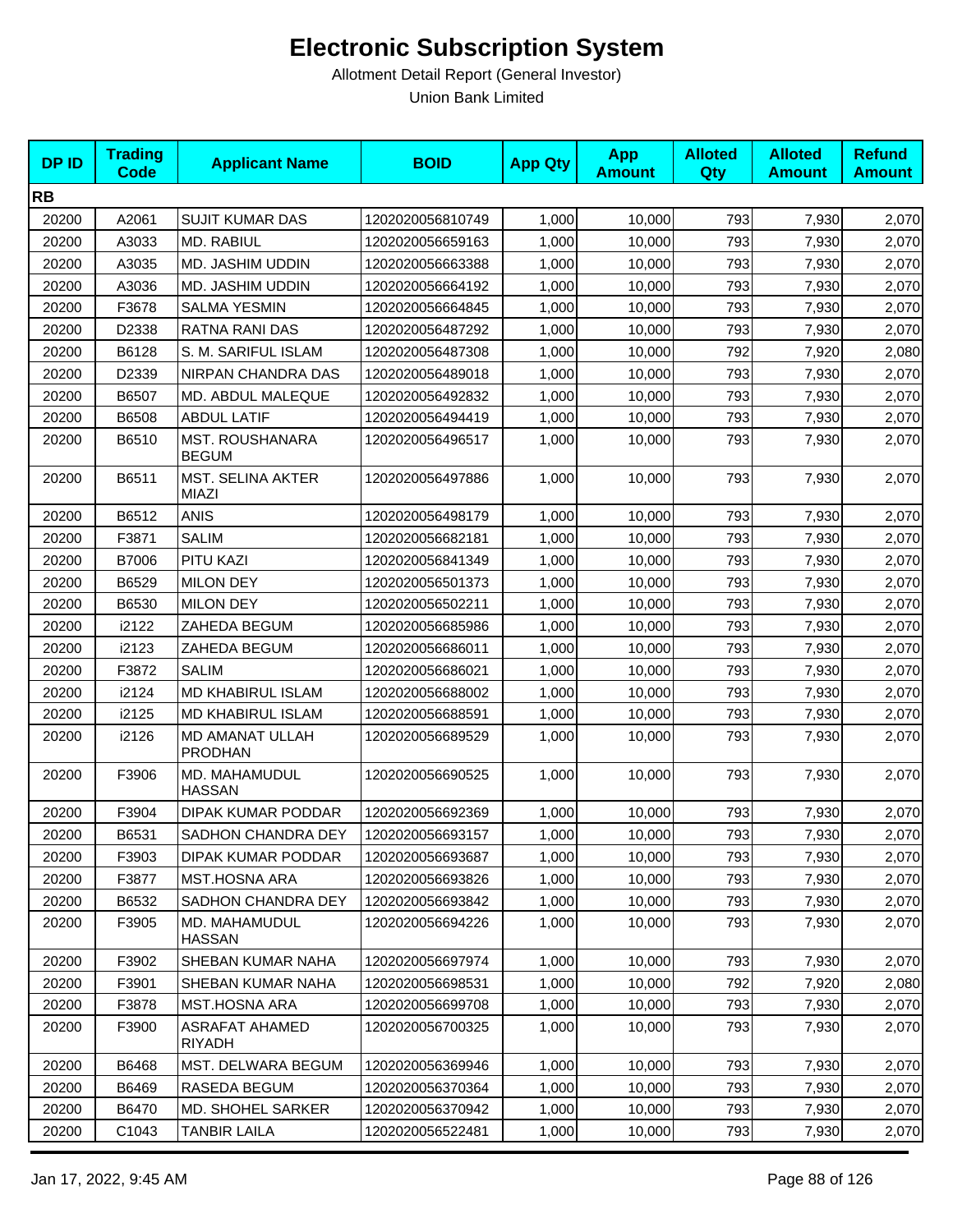| <b>DPID</b> | <b>Trading</b><br>Code | <b>Applicant Name</b>                  | <b>BOID</b>      | <b>App Qty</b> | <b>App</b><br><b>Amount</b> | <b>Alloted</b><br><b>Qty</b> | <b>Alloted</b><br><b>Amount</b> | <b>Refund</b><br><b>Amount</b> |
|-------------|------------------------|----------------------------------------|------------------|----------------|-----------------------------|------------------------------|---------------------------------|--------------------------------|
| <b>RB</b>   |                        |                                        |                  |                |                             |                              |                                 |                                |
| 20200       | F3912                  | SHAMIM AL MAMUN                        | 1202020056704861 | 1,000          | 10,000                      | 793                          | 7,930                           | 2,070                          |
| 20200       | F3911                  | SHAMIM AL MAMUN                        | 1202020056704928 | 1,000          | 10,000                      | 793                          | 7,930                           | 2,070                          |
| 20200       | F3910                  | SHAIFUL ISLAM                          | 1202020056705047 | 1,000          | 10,000                      | 792                          | 7,920                           | 2,080                          |
| 20200       | F3909                  | SHAIFUL ISLAM                          | 1202020056705288 | 1,000          | 10,000                      | 792                          | 7,920                           | 2,080                          |
| 20200       | F3908                  | <b>FAZLE ALAHI</b>                     | 1202020056705451 | 1,000          | 10,000                      | 793                          | 7,930                           | 2,070                          |
| 20200       | F3907                  | <b>FAZLE ALAHI</b>                     | 1202020056705542 | 1,000          | 10,000                      | 793                          | 7,930                           | 2,070                          |
| 20200       | F3895                  | <b>MST. RAJIYA KHATUN</b>              | 1202020056705914 | 1,000          | 10,000                      | 793                          | 7,930                           | 2,070                          |
| 20200       | F3894                  | FARJANA HADI                           | 1202020056706051 | 1,000          | 10,000                      | 792                          | 7,920                           | 2,080                          |
| 20200       | D2291                  | MD. LOCKMAN HOSSAIN                    | 1202020056383994 | 1,000          | 10,000                      | 793                          | 7,930                           | 2,070                          |
| 20200       | B6535                  | PINKY DEY                              | 1202020056535737 | 1,000          | 10,000                      | 793                          | 7,930                           | 2,070                          |
| 20200       | B6536                  | <b>UTTOM DEY</b>                       | 1202020056537356 | 1,000          | 10,000                      | 793                          | 7,930                           | 2,070                          |
| 20200       | F3893                  | <b>FARJANA HADI</b>                    | 1202020056706512 | 1,000          | 10,000                      | 793                          | 7,930                           | 2,070                          |
| 20200       | F3899                  | <b>ASRAFAT AHAMED</b><br><b>RIYADH</b> | 1202020056707576 | 1,000          | 10,000                      | 793                          | 7,930                           | 2,070                          |
| 20200       | F3898                  | <b>MIR SHOHEL</b>                      | 1202020056707608 | 1,000          | 10,000                      | 793                          | 7,930                           | 2,070                          |
| 20200       | F3897                  | <b>MIR SHOHEL</b>                      | 1202020056707667 | 1,000          | 10,000                      | 792                          | 7,920                           | 2,080                          |
| 20200       | F3896                  | <b>MST. RAJIYA KHATUN</b>              | 1202020056707814 | 1,000          | 10,000                      | 793                          | 7,930                           | 2,070                          |
| 20200       | F3675                  | MOFIZUL ISLAM SHAPON                   | 1202020056234236 | 1,000          | 10,000                      | 793                          | 7,930                           | 2,070                          |
| 20200       | B6664                  | <b>ANIS</b>                            | 1202020056713136 | 1,000          | 10,000                      | 793                          | 7,930                           | 2,070                          |
| 20200       | F3677                  | <b>MD SHAFIQUL ISLAM</b>               | 1202020056237058 | 1,000          | 10,000                      | 793                          | 7,930                           | 2,070                          |
| 20200       | i1934                  | RABEYA SULTANA                         | 1202020056243030 | 1,000          | 10,000                      | 793                          | 7,930                           | 2,070                          |
| 20200       | i1935                  | RABEYA SULTANA                         | 1202020056243528 | 1,000          | 10,000                      | 793                          | 7,930                           | 2,070                          |
| 20200       | i1939                  | <b>MD SHAHIDUL ISLAM</b>               | 1202020056259284 | 1,000          | 10,000                      | 793                          | 7,930                           | 2,070                          |
| 20200       | i1942                  | <b>MD.ANWAR HOSSAIN</b>                | 1202020056269800 | 1,000          | 10,000                      | 793                          | 7,930                           | 2,070                          |
| 20200       | i1943                  | <b>MD.ANWAR HOSSAIN</b>                | 1202020056270271 | 1,000          | 10,000                      | 793                          | 7,930                           | 2,070                          |
| 20200       | F3823                  | SHEFALI KHATUN                         | 1202020056581398 | 1,000          | 10,000                      | 793                          | 7,930                           | 2,070                          |
| 20200       | F3824                  | SHEFALI KHATUN                         | 1202020056583271 | 1,000          | 10,000                      | 793                          | 7,930                           | 2,070                          |
| 20200       | B6667                  | MST. SELINA AKTER<br>MIAZI             | 1202020056741329 | 1,000          | 10,000                      | 793                          | 7,930                           | 2,070                          |
| 20200       | B6668                  | MD. SHOHEL SARKER                      | 1202020056743098 | 1,000          | 10,000                      | 793                          | 7,930                           | 2,070                          |
| 20200       | C1044                  | MOHAMMAD IBNE AL<br>HAZEN KABIR        | 1202020056436944 | 1,000          | 10,000                      | 793                          | 7,930                           | 2,070                          |
| 20200       | C1045                  | <b>ASMA PARVIN</b>                     | 1202020056437991 | 1,000          | 10,000                      | 792                          | 7,920                           | 2,080                          |
| 20200       | B6686                  | <b>JAFOR IQBAL</b>                     | 1202020056757481 | 1,000          | 10,000                      | 793                          | 7,930                           | 2,070                          |
| 20200       | B6687                  | <b>ABU TALIB</b>                       | 1202020056757888 | 1,000          | 10,000                      | 793                          | 7,930                           | 2,070                          |
| 20200       | B6688                  | SHELU RANI DAS                         | 1202020056761548 | 1,000          | 10,000                      | 793                          | 7,930                           | 2,070                          |
| 20200       | C1030                  | MOLLAH AZIZUR RAHMAN                   | 1202020056289524 | 1,000          | 10,000                      | 793                          | 7,930                           | 2,070                          |
| 20200       | C1029                  | MOLLAH AZIZUR RAHMAN 1202020056289567  |                  | 1,000          | 10,000                      | 793                          | 7,930                           | 2,070                          |
| 20200       | F3690                  | MOHAMMED ROUF                          | 1202020056289575 | 1,000          | 10,000                      | 793                          | 7,930                           | 2,070                          |
| 20200       | C1033                  | MD. MEHEDI HASSAN<br>AYUB              | 1202020056289998 | 1,000          | 10,000                      | 793                          | 7,930                           | 2,070                          |
| 20200       | F3725                  | <b>JHANGIR ALAM</b>                    | 1202020056291972 | 1,000          | 10,000                      | 792                          | 7,920                           | 2,080                          |
| 20200       | F3726                  | JANNATUL FERDOUSI                      | 1202020056292141 | 1,000          | 10,000                      | 793                          | 7,930                           | 2,070                          |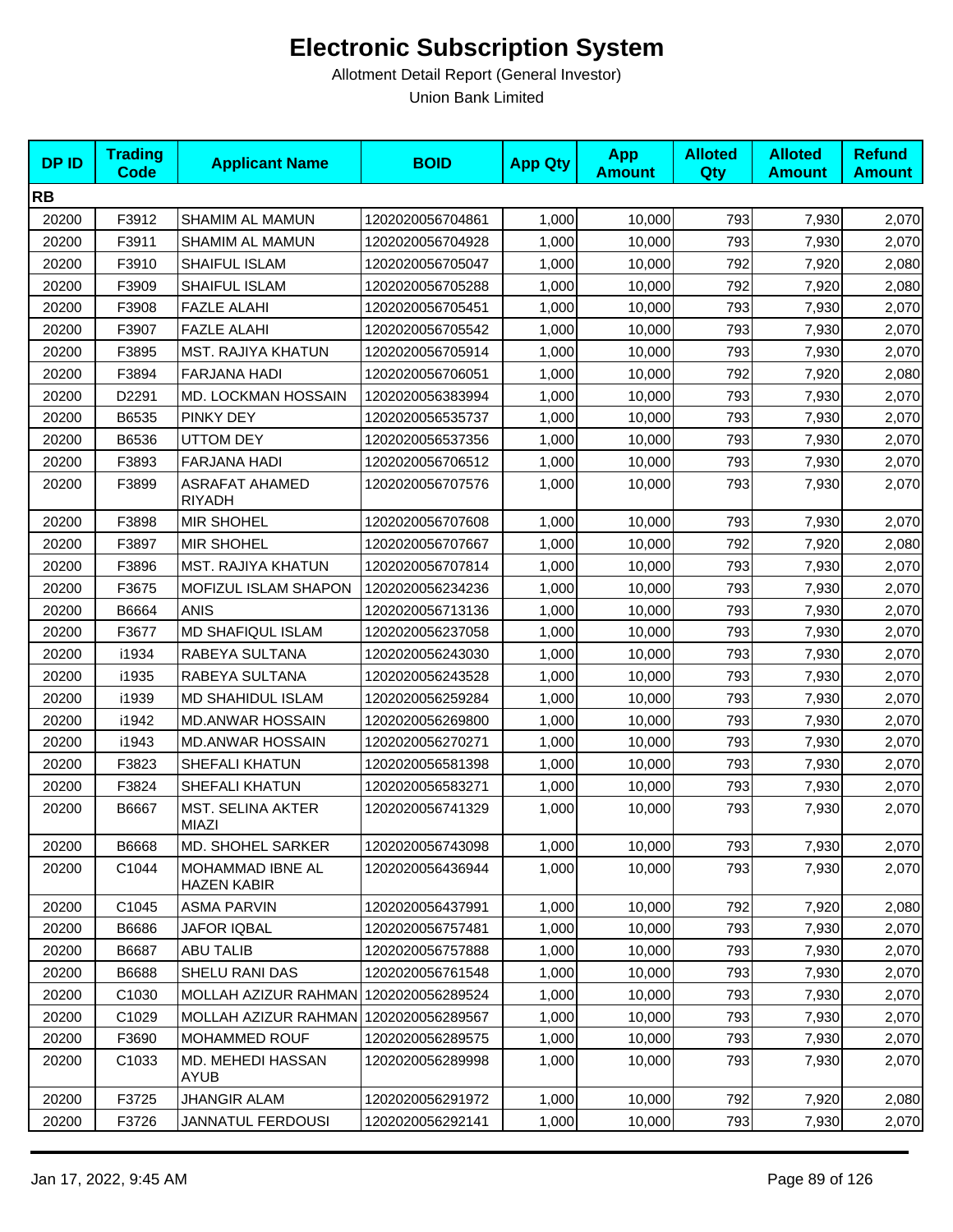| <b>DPID</b> | <b>Trading</b><br><b>Code</b> | <b>Applicant Name</b>                 | <b>BOID</b>      | <b>App Qty</b> | <b>App</b><br><b>Amount</b> | <b>Alloted</b><br>Qty | <b>Alloted</b><br><b>Amount</b> | <b>Refund</b><br><b>Amount</b> |
|-------------|-------------------------------|---------------------------------------|------------------|----------------|-----------------------------|-----------------------|---------------------------------|--------------------------------|
| <b>RB</b>   |                               |                                       |                  |                |                             |                       |                                 |                                |
| 20200       | F3727                         | <b>JANNATUL FERDOUSI</b>              | 1202020056292447 | 1,000          | 10,000                      | 793                   | 7,930                           | 2,070                          |
| 20200       | A3023                         | MD. MOTIUR RAHMAN                     | 1202020056617438 | 1,000          | 10,000                      | 793                   | 7,930                           | 2,070                          |
| 20200       | F3859                         | <b>TARIK ULLAH</b>                    | 1202020056617652 | 1,000          | 10,000                      | 793                   | 7,930                           | 2,070                          |
| 20200       | A3024                         | <b>MD.MOTIUR RAHMAN</b>               | 1202020056617719 | 1,000          | 10,000                      | 793                   | 7,930                           | 2,070                          |
| 20200       | B6751                         | MD. YOUNUS                            | 1202020056768898 | 1,000          | 10,000                      | 793                   | 7,930                           | 2,070                          |
| 20200       | B6752                         | <b>MD. YOUNUS</b>                     | 1202020056769362 | 1,000          | 10,000                      | 793                   | 7,930                           | 2,070                          |
| 20200       | F3950                         | MOMTAZ ALAM                           | 1202020056774514 | 1,000          | 10,000                      | 793                   | 7,930                           | 2,070                          |
| 20200       | C1027                         | MD. ABDUL MANNAN                      | 1202020056301135 | 1,000          | 10,000                      | 793                   | 7,930                           | 2,070                          |
| 20200       | C1026                         | SAMSUN NAHAR BEGUM                    | 1202020056301582 | 1,000          | 10,000                      | 793                   | 7,930                           | 2,070                          |
| 20200       | C1025                         | <b>SAMSUN NAHAR BEGUM</b>             | 1202020056301921 | 1,000          | 10,000                      | 793                   | 7,930                           | 2,070                          |
| 20200       | A3025                         | ALI AHAMMED                           | 1202020056618459 | 1,000          | 10,000                      | 793                   | 7,930                           | 2,070                          |
| 20200       | A3027                         | LILUFA AKTER                          | 1202020056618911 | 1,000          | 10,000                      | 793                   | 7,930                           | 2,070                          |
| 20200       | A3028                         | <b>LILUFA AKTER</b>                   | 1202020056619397 | 1,000          | 10,000                      | 793                   | 7,930                           | 2,070                          |
| 20200       | A3029                         | <b>MST. ASMA AKTER</b>                | 1202020056625923 | 1,000          | 10,000                      | 793                   | 7,930                           | 2,070                          |
| 20200       | D2542                         | NIRPAN CHANDRA DAS                    | 1202020056778697 | 1,000          | 10,000                      | 793                   | 7,930                           | 2,070                          |
| 20200       | F3941                         | TANIA FERDOUSI                        | 1202020056788511 | 1,000          | 10,000                      | 793                   | 7,930                           | 2,070                          |
| 20200       | F3659                         | MOHAMMED ROUF                         | 1202020056313040 | 1,000          | 10,000                      | 792                   | 7,920                           | 2,080                          |
| 20200       | 0A986                         | <b>MD. ARIF HOSSAIN</b>               | 1202020056316100 | 1,000          | 10,000                      | 793                   | 7,930                           | 2,070                          |
| 20200       | 0A985                         | <b>MD. ARIF HOSSAIN</b>               | 1202020056316201 | 1,000          | 10,000                      | 793                   | 7,930                           | 2,070                          |
| 20200       | F3718                         | SHABNAZ AKTER SUMI                    | 1202020056317940 | 1,000          | 10,000                      | 793                   | 7,930                           | 2,070                          |
| 20200       | F3944                         | MD.MASUM REZA                         | 1202020056791178 | 1,000          | 10,000                      | 793                   | 7,930                           | 2,070                          |
| 20200       | F3947                         | <b>MOHELA KHATUN</b>                  | 1202020056793565 | 1,000          | 10,000                      | 793                   | 7,930                           | 2,070                          |
| 20200       | F3719                         | SHABNAZ AKTER SUMI                    | 1202020056318648 | 1,000          | 10,000                      | 793                   | 7,930                           | 2,070                          |
| 20200       | F3766                         | KAZI MIZANUR RAHMAN                   | 1202020056321833 | 1,000          | 10,000                      | 793                   | 7,930                           | 2,070                          |
| 20200       | F3724                         | <b>JHANGIR ALAM</b>                   | 1202020056322704 | 1,000          | 10,000                      | 793                   | 7,930                           | 2,070                          |
| 20200       | B6371                         | MST. SHAMIMA AKTER                    | 1202020056322739 | 1,000          | 10,000                      | 793                   | 7,930                           | 2,070                          |
| 20200       | B6372                         | MST. HASINA AKTER                     | 1202020056323099 | 1,000          | 10,000                      | 793                   | 7,930                           | 2,070                          |
| 20200       | F3764                         | KAZI DALOWAR<br><b>HOSSSAIN</b>       | 1202020056324979 | 1,000          | 10,000                      | 793                   | 7,930                           | 2,070                          |
| 20200       | F3860                         | <b>TARIK ULLAH</b>                    | 1202020056641269 | 1,000          | 10,000                      | 793                   | 7,930                           | 2,070                          |
| 20200       | F3865                         | SHARIFF ULLAH                         | 1202020056644396 | 1,000          | 10,000                      | 793                   | 7,930                           | 2,070                          |
| 20200       | F3866                         | SHARIFF ULLAH                         | 1202020056645109 | 1,000          | 10,000                      | 793                   | 7,930                           | 2,070                          |
| 20200       | D2400                         | SHAMIMA AKTER LIPA                    | 1202020056645358 | 1,000          | 10,000                      | 793                   | 7,930                           | 2,070                          |
| 20200       | F3867                         | MD. SAIFUL ISLAM                      | 1202020056645789 | 1,000          | 10,000                      | 793                   | 7,930                           | 2,070                          |
| 20200       | B6282                         | JOLEKHA AKTER JULLY                   | 1202020057282002 | 1,000          | 10,000                      | 793                   | 7,930                           | 2,070                          |
| 20200       | B7713                         | <b>NAZRUL ISLAM</b>                   | 1202020057492122 | 1,000          | 10,000                      | 793                   | 7,930                           | 2,070                          |
| 20200       | B7715                         | JUBAIDA AKTER MITA                    | 1202020057493333 | 1,000          | 10,000                      | 793                   | 7,930                           | 2,070                          |
| 20200       | B7721                         | MD. MAZIBAR RAHMAN                    | 1202020057494694 | 1,000          | 10,000                      | 793                   | 7,930                           | 2,070                          |
| 20200       | B7720                         | MD. MAZIBAR RAHMAN<br><b>CHOWDURY</b> | 1202020057495217 | 1,000          | 10,000                      | 793                   | 7,930                           | 2,070                          |
| 20200       | B7722                         | RITA RANI BISWAS                      | 1202020057495332 | 1,000          | 10,000                      | 793                   | 7,930                           | 2,070                          |
| 20200       | i2255                         | MD. ABDUL WAHAB                       | 1202020057496353 | 1,000          | 10,000                      | 793                   | 7,930                           | 2,070                          |
| 20200       | B7069                         | MD. ABDUL MALEQUE                     | 1202020056986823 | 1,000          | 10,000                      | 793                   | 7,930                           | 2,070                          |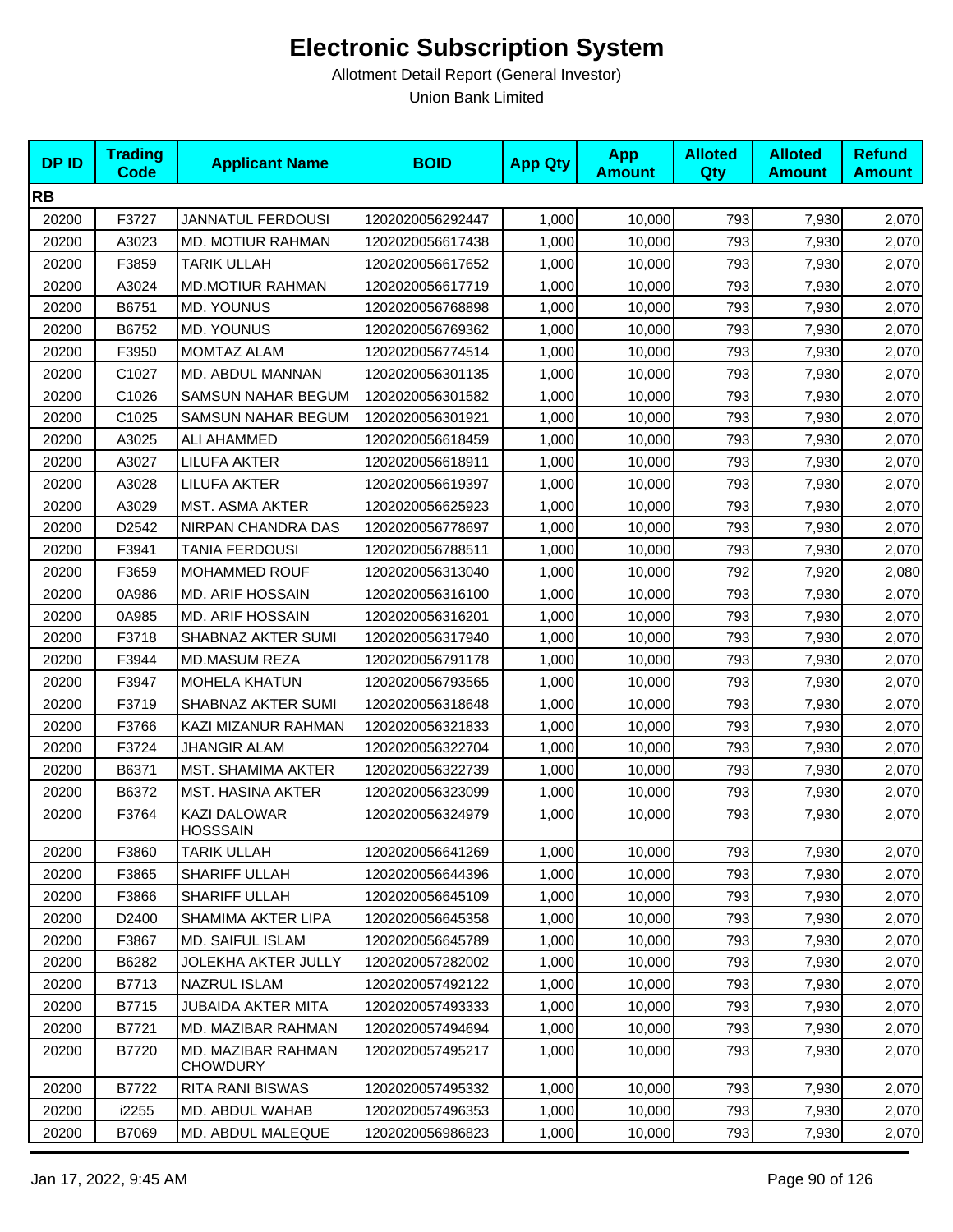| <b>DPID</b> | <b>Trading</b><br><b>Code</b> | <b>Applicant Name</b>               | <b>BOID</b>      | <b>App Qty</b> | <b>App</b><br><b>Amount</b> | <b>Alloted</b><br>Qty | <b>Alloted</b><br><b>Amount</b> | <b>Refund</b><br><b>Amount</b> |
|-------------|-------------------------------|-------------------------------------|------------------|----------------|-----------------------------|-----------------------|---------------------------------|--------------------------------|
| <b>RB</b>   |                               |                                     |                  |                |                             |                       |                                 |                                |
| 20200       | B7071                         | RASEDA BEGUM                        | 1202020056988145 | 1,000          | 10,000                      | 793                   | 7,930                           | 2,070                          |
| 20200       | B7073                         | <b>MST.HASINA AKTER</b>             | 1202020056990914 | 1,000          | 10,000                      | 793                   | 7,930                           | 2,070                          |
| 20200       | A1772                         | MD. MOKLASUR RAHMAN                 | 1202020056995381 | 1,000          | 10,000                      | 793                   | 7,930                           | 2,070                          |
| 20200       | A1774                         | <b>MD. RUHUL QUDDUS</b>             | 1202020056995446 | 1,000          | 10,000                      | 793                   | 7,930                           | 2,070                          |
| 20200       | A1775                         | MST. GULSHAN ARA                    | 1202020056995660 | 1,000          | 10,000                      | 793                   | 7,930                           | 2,070                          |
| 20200       | B6824                         | MST. NASIMA BEGUM                   | 1202020056998506 | 1,000          | 10,000                      | 793                   | 7,930                           | 2,070                          |
| 20200       | C1198                         | MD. SHAKIL JAFAR<br><b>SARKER</b>   | 1202020057319877 | 1,000          | 10,000                      | 793                   | 7,930                           | 2,070                          |
| 20200       | C1192                         | A K M RAFIQUL ISLAM<br><b>BOKUL</b> | 1202020057320054 | 1,000          | 10,000                      | 793                   | 7,930                           | 2,070                          |
| 20200       | C1199                         | MD. SHAKIL JAFAR<br><b>SARKER</b>   | 1202020057320252 | 1,000          | 10,000                      | 792                   | 7,920                           | 2,080                          |
| 20200       | C1193                         | A K M RAFIQUL ISLAM<br><b>BOKUL</b> | 1202020057320913 | 1,000          | 10,000                      | 793                   | 7,930                           | 2,070                          |
| 20200       | A1773                         | MD. MIZANUR RAHMAN<br><b>BOKUL</b>  | 1202020057003898 | 1,000          | 10,000                      | 793                   | 7,930                           | 2,070                          |
| 20200       | B8070                         | MD. BABUL MIA SARKER                | 1202020057158807 | 1,000          | 10,000                      | 793                   | 7,930                           | 2,070                          |
| 20200       | B8071                         | <b>MST. NADIRA BEGUM</b>            | 1202020057158866 | 1,000          | 10,000                      | 792                   | 7,920                           | 2,080                          |
| 20200       | B8072                         | MD. JAMAL MIA                       | 1202020057158882 | 1,000          | 10,000                      | 792                   | 7,920                           | 2,080                          |
| 20200       | B7161                         | MD.JAMAL MIA                        | 1202020057158922 | 1,000          | 10,000                      | 793                   | 7,930                           | 2,070                          |
| 20200       | B8068                         | <b>MST. NADIRA BEGUM</b>            | 1202020057158949 | 1,000          | 10,000                      | 793                   | 7,930                           | 2,070                          |
| 20200       | B8069                         | <b>MST. SALEHA BEGUM</b>            | 1202020057159108 | 1,000          | 10,000                      | 793                   | 7,930                           | 2,070                          |
| 20200       | B7162                         | MST. SALEHA BEGUM                   | 1202020057159116 | 1,000          | 10,000                      | 793                   | 7,930                           | 2,070                          |
| 20200       | B7075                         | MST.SHAMIMA AKTER                   | 1202020057013480 | 1,000          | 10,000                      | 793                   | 7,930                           | 2,070                          |
| 20200       | B7076                         | MIST. DELWARA BEGUM                 | 1202020057018416 | 1,000          | 10,000                      | 793                   | 7,930                           | 2,070                          |
| 20200       | B7600                         | KAZI NASIM ARA HAQUE                | 1202020057350875 | 1,000          | 10,000                      | 793                   | 7,930                           | 2,070                          |
| 20200       | B7074                         | MST. KOLSOM AKTER                   | 1202020057023303 | 1,000          | 10,000                      | 793                   | 7,930                           | 2,070                          |
| 20200       | B7601                         | KAZI NASIM ARA HAQUE                | 1202020057351232 | 1,000          | 10,000                      | 793                   | 7,930                           | 2,070                          |
| 20200       | C1131                         | MD. ROMJAN ALI                      | 1202020056874823 | 1,000          | 10,000                      | 793                   | 7,930                           | 2,070                          |
| 20200       | C1132                         | <b>MOURI TANIA</b>                  | 1202020056875373 | 1,000          | 10,000                      | 793                   | 7,930                           | 2,070                          |
| 20200       | B7000                         | TAHERA KHATUN                       | 1202020056876394 | 1,000          | 10,000                      | 793                   | 7,930                           | 2,070                          |
| 20200       | B7615                         | ABDULLAH KHAN GALIB                 | 1202020057363488 | 1,000          | 10,000                      | 793                   | 7,930                           | 2,070                          |
| 20200       | B7616                         | ABDULLAH KHAN GALIB                 | 1202020057363916 | 1,000          | 10,000                      | 793                   | 7,930                           | 2,070                          |
| 20200       | B7138                         | NIRMAL CHANDRA PAL                  | 1202020057197365 | 1,000          | 10,000                      | 793                   | 7,930                           | 2,070                          |
| 20200       | B7139                         | PADMA RANI GHOSH                    | 1202020057198394 | 1,000          | 10,000                      | 793                   | 7,930                           | 2,070                          |
| 20200       | B7140                         | CHAYA RANI PAUL                     | 1202020057199257 | 1,000          | 10,000                      | 793                   | 7,930                           | 2,070                          |
| 20200       | B7630                         | <b>MUKTER HOSSAIN</b>               | 1202020057380007 | 1,000          | 10,000                      | 793                   | 7,930                           | 2,070                          |
| 20200       | B7631                         | <b>MUKTER HOSSAIN</b>               | 1202020057382263 | 1,000          | 10,000                      | 793                   | 7,930                           | 2,070                          |
| 20200       | B7164                         | CHAINA RANI PAUL                    | 1202020057206417 | 1,000          | 10,000                      | 793                   | 7,930                           | 2,070                          |
| 20200       | B7167                         | <b>NEPAL PAUL</b>                   | 1202020057207761 | 1,000          | 10,000                      | 793                   | 7,930                           | 2,070                          |
| 20200       | C1357                         | MD. MONGURUL HAQUE                  | 1202020057208001 | 1,000          | 10,000                      | 793                   | 7,930                           | 2,070                          |
| 20200       | C1358                         | <b>MD. MONGURUL HAQUE</b>           | 1202020057212721 | 1,000          | 10,000                      | 793                   | 7,930                           | 2,070                          |
| 20200       | C1133                         | <b>MOURI TANIA</b>                  | 1202020056904256 | 1,000          | 10,000                      | 793                   | 7,930                           | 2,070                          |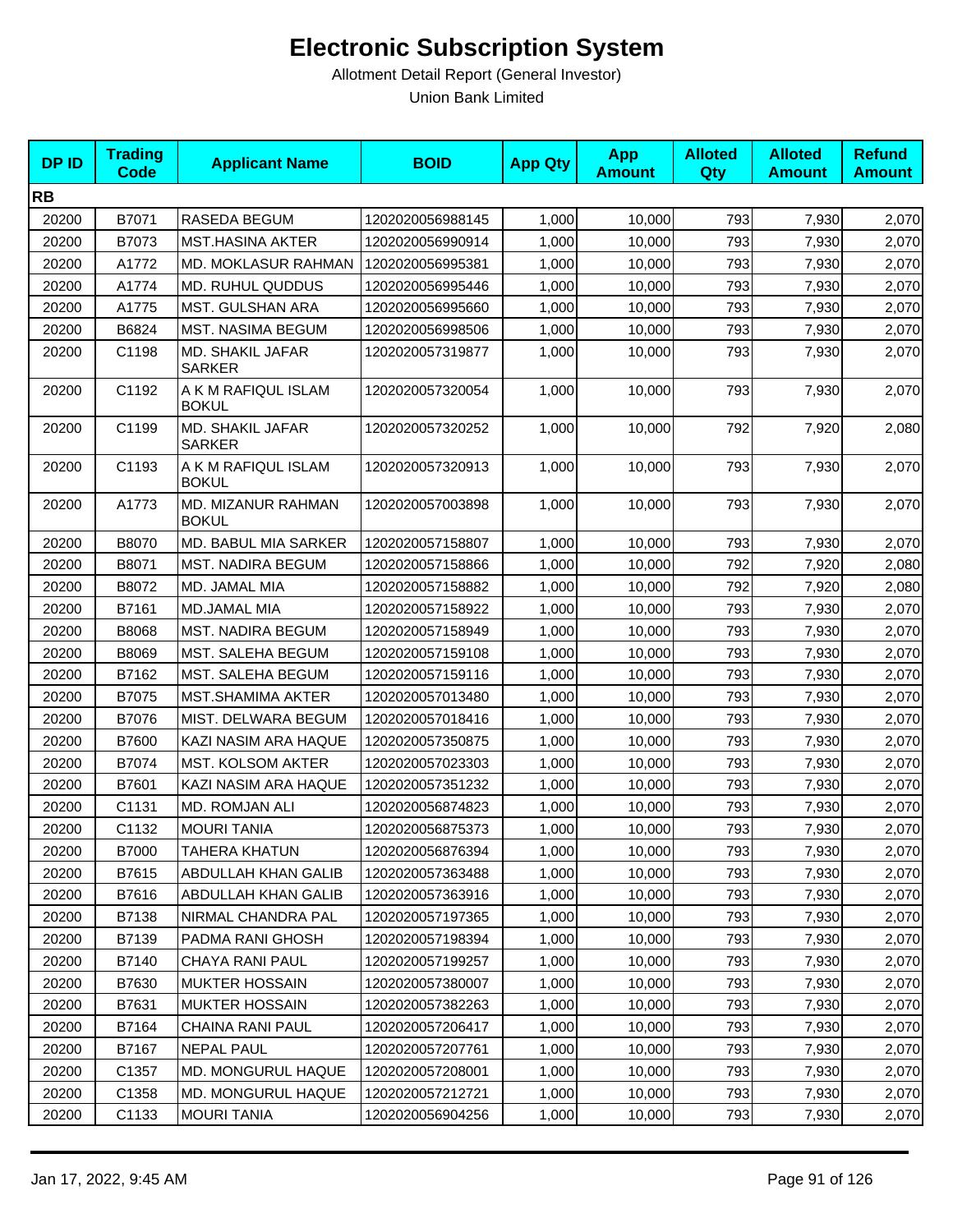| <b>DPID</b> | <b>Trading</b><br>Code | <b>Applicant Name</b>             | <b>BOID</b>      | <b>App Qty</b> | <b>App</b><br><b>Amount</b> | <b>Alloted</b><br>Qty | <b>Alloted</b><br><b>Amount</b> | <b>Refund</b><br><b>Amount</b> |
|-------------|------------------------|-----------------------------------|------------------|----------------|-----------------------------|-----------------------|---------------------------------|--------------------------------|
| <b>RB</b>   |                        |                                   |                  |                |                             |                       |                                 |                                |
| 20200       | i2297                  | MD. ABDUR RAHMAN<br><b>SHEIKH</b> | 1202020057214268 | 1,000          | 10,000                      | 793                   | 7,930                           | 2,070                          |
| 20200       | B7606                  | SHULI BEGUM                       | 1202020057407328 | 1,000          | 10,000                      | 793                   | 7,930                           | 2,070                          |
| 20200       | B7607                  | <b>SHULI BEGUM</b>                | 1202020057407400 | 1,000          | 10,000                      | 793                   | 7,930                           | 2,070                          |
| 20200       | B7608                  | KAZI KHURSHIDA HAQUE              | 1202020057407724 | 1,000          | 10,000                      | 793                   | 7,930                           | 2,070                          |
| 20200       | C1158                  | MD. AMIRUL HAQUE                  | 1202020056913620 | 1,000          | 10,000                      | 793                   | 7,930                           | 2,070                          |
| 20200       | B7165                  | CHAINA RANI PAUL                  | 1202020057226941 | 1,000          | 10,000                      | 793                   | 7,930                           | 2,070                          |
| 20200       | B7609                  | KAZI KHURSHIDA HAQUE              | 1202020057408009 | 1,000          | 10,000                      | 793                   | 7,930                           | 2,070                          |
| 20200       | i2654                  | MD. AMIR HOSSAIN                  | 1202020057416818 | 1,000          | 10,000                      | 793                   | 7,930                           | 2,070                          |
| 20200       | i2655                  | <b>MD. AMIR HOSSAIN</b>           | 1202020057417657 | 1,000          | 10,000                      | 793                   | 7,930                           | 2,070                          |
| 20200       | C1162                  | MD. ASLAM UDDIN                   | 1202020056922540 | 1,000          | 10,000                      | 793                   | 7,930                           | 2,070                          |
| 20200       | C1243                  | SHAIKH MD.ASAD ALI                | 1202020056923381 | 1,000          | 10,000                      | 793                   | 7,930                           | 2,070                          |
| 20200       | C1257                  | MST. CHISTIA RAHAMAN              | 1202020056931907 | 1,000          | 10,000                      | 793                   | 7,930                           | 2,070                          |
| 20200       | C1258                  | MD. UMMAT ALI                     | 1202020056932026 | 1,000          | 10,000                      | 793                   | 7,930                           | 2,070                          |
| 20200       | C1262                  | <b>MOHELA KHATUN</b>              | 1202020056932481 | 1,000          | 10,000                      | 793                   | 7,930                           | 2,070                          |
| 20200       | C1512                  | KAMRUN NAHAR                      | 1202020057258570 | 1,000          | 10,000                      | 793                   | 7,930                           | 2,070                          |
| 20200       | C1513                  | <b>KAMRUN NAHAR</b>               | 1202020057259029 | 1,000          | 10,000                      | 793                   | 7,930                           | 2,070                          |
| 20200       | B7662                  | MR. RAJESH DEBNATH                | 1202020057439923 | 1,000          | 10,000                      | 793                   | 7,930                           | 2,070                          |
| 20200       | B7664                  | MR. RAJESH DEBNATH                | 1202020057441833 | 1,000          | 10,000                      | 793                   | 7,930                           | 2,070                          |
| 20200       | C1250                  | K M TANVIR ALAM                   | 1202020056939855 | 1,000          | 10,000                      | 793                   | 7,930                           | 2,070                          |
| 20200       | C1246                  | <b>TANIA FERDOUSI</b>             | 1202020056941791 | 1,000          | 10,000                      | 793                   | 7,930                           | 2,070                          |
| 20200       | B7552                  | PADMA RANI GHOSH                  | 1202020057259278 | 1,000          | 10,000                      | 793                   | 7,930                           | 2,070                          |
| 20200       | B7553                  | <b>LIPI RANI PAL</b>              | 1202020057259540 | 1,000          | 10,000                      | 793                   | 7,930                           | 2,070                          |
| 20200       | B7515                  | SYEDA BOSRA                       | 1202020057262447 | 1,000          | 10,000                      | 793                   | 7,930                           | 2,070                          |
| 20200       | B7513                  | MD. KHAIRUL ISLAM                 | 1202020057263029 | 1,000          | 10,000                      | 793                   | 7,930                           | 2,070                          |
| 20200       | C1249                  | MD. UMMAT ALI                     | 1202020056943475 | 1,000          | 10,000                      | 793                   | 7,930                           | 2,070                          |
| 20200       | C1248                  | MD. MASUM REZA                    | 1202020056944841 | 1,000          | 10,000                      | 793                   | 7,930                           | 2,070                          |
| 20200       | B7704                  | MST. KOLSOM AKTER                 | 1202020057470097 | 1,000          | 10,000                      | 793                   | 7,930                           | 2,070                          |
| 20200       | i2201                  | <b>FARUK HOWLADER</b>             | 1202020056962541 | 1,000          | 10,000                      | 793                   | 7,930                           | 2,070                          |
| 20200       | B8131                  | SAYED ZAMAN BOKUL                 | 1202020058042032 | 1,000          | 10,000                      | 793                   | 7,930                           | 2,070                          |
| 20200       | B8471                  | TAPAN KUMAR CHANDA                | 1202020058043567 | 1,000          | 10,000                      | 793                   | 7,930                           | 2,070                          |
| 20200       | B8472                  | TAPAN KUMAR CHANDA                | 1202020058044173 | 1,000          | 10,000                      | 793                   | 7,930                           | 2,070                          |
| 20200       | B8473                  | <b>JAKIR HOSAIN</b>               | 1202020058045898 | 1,000          | 10,000                      | 793                   | 7,930                           | 2,070                          |
| 20200       | B8474                  | <b>JAKIR HOSAIN</b>               | 1202020058046255 | 1,000          | 10,000                      | 793                   | 7,930                           | 2,070                          |
| 20200       | B8475                  | <b>MD SARJAHAN</b>                | 1202020058046809 | 1,000          | 10,000                      | 793                   | 7,930                           | 2,070                          |
| 20200       | B8476                  | MD. SARJAHAN                      | 1202020058046991 | 1,000          | 10,000                      | 793                   | 7,930                           | 2,070                          |
| 20200       | C <sub>1853</sub>      | SYEDA SUBORNA<br>ANOWAR           | 1202020058236635 | 1,000          | 10.000                      | 793                   | 7,930                           | 2,070                          |
| 20200       | C1855                  | <b>EASIN ALI</b>                  | 1202020058236701 | 1,000          | 10,000                      | 793                   | 7,930                           | 2,070                          |
| 20200       | C1856                  | EASIN ALI                         | 1202020058236932 | 1,000          | 10,000                      | 793                   | 7,930                           | 2,070                          |
| 20200       | C1815                  | <b>SUSANTO SIKDER</b>             | 1202020058240471 | 1,000          | 10,000                      | 793                   | 7,930                           | 2,070                          |
| 20200       | C1822                  | SAMLAL MITRA                      | 1202020058242642 | 1,000          | 10,000                      | 793                   | 7,930                           | 2,070                          |
| 20200       | B8289                  | <b>MERAJUL ISLAM</b>              | 1202020057867160 | 1,000          | 10,000                      | 792                   | 7,920                           | 2,080                          |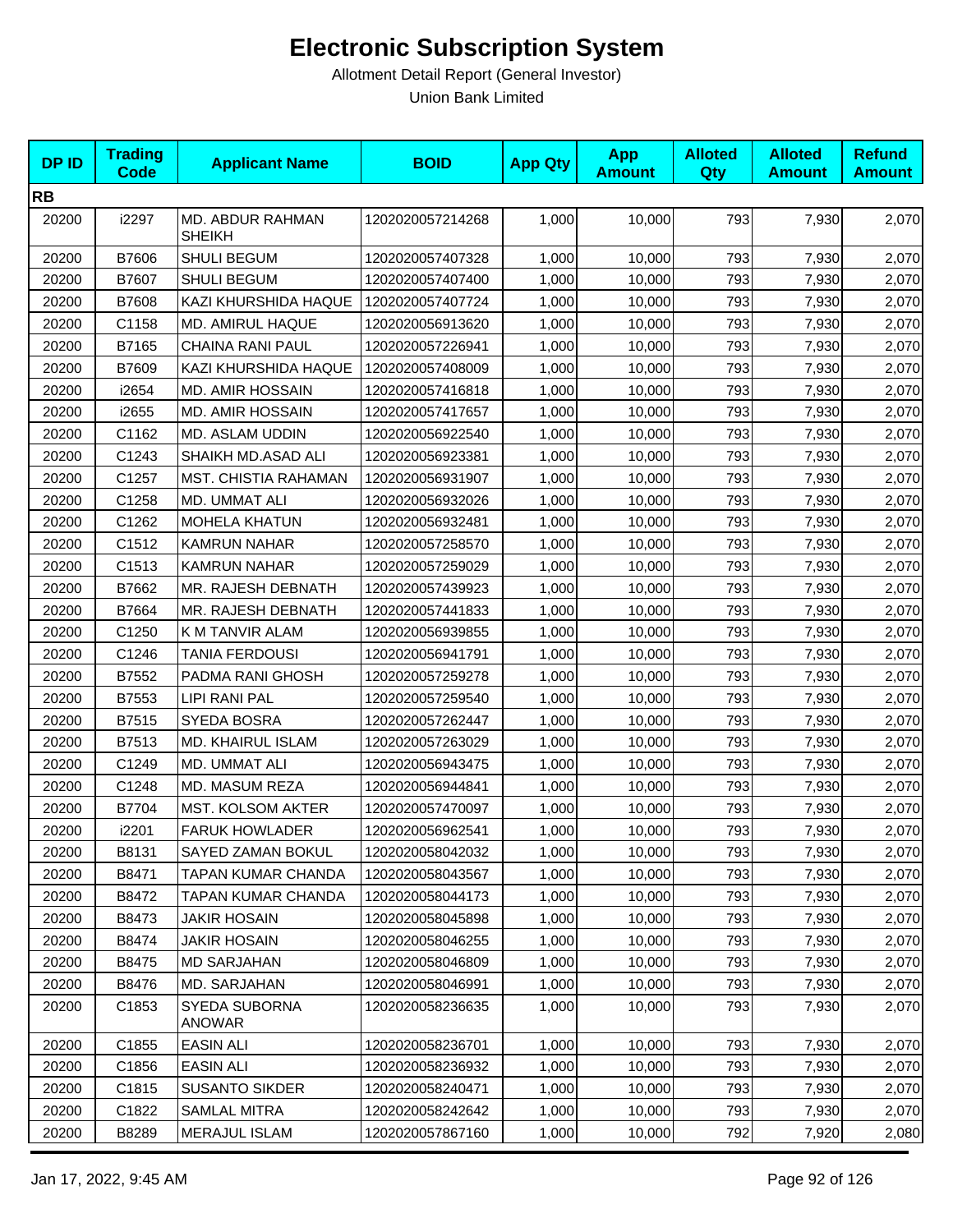| <b>DPID</b> | <b>Trading</b><br><b>Code</b> | <b>Applicant Name</b>         | <b>BOID</b>      | <b>App Qty</b> | <b>App</b><br><b>Amount</b> | <b>Alloted</b><br><b>Qty</b> | <b>Alloted</b><br><b>Amount</b> | <b>Refund</b><br><b>Amount</b> |
|-------------|-------------------------------|-------------------------------|------------------|----------------|-----------------------------|------------------------------|---------------------------------|--------------------------------|
| <b>RB</b>   |                               |                               |                  |                |                             |                              |                                 |                                |
| 20200       | A3180                         | <b>ASMA AKTER</b>             | 1202020058255678 | 1,000          | 10,000                      | 792                          | 7,920                           | 2,080                          |
| 20200       | A3182                         | TANIA SULTANA                 | 1202020058255809 | 1,000          | 10,000                      | 793                          | 7,930                           | 2,070                          |
| 20200       | A3186                         | <b>SUMA AKTER</b>             | 1202020058256268 | 1,000          | 10,000                      | 792                          | 7,920                           | 2,080                          |
| 20200       | A3181                         | <b>ASMA AKTER</b>             | 1202020058261618 | 1,000          | 10,000                      | 793                          | 7,930                           | 2,070                          |
| 20200       | A3183                         | TANIA SULTANA                 | 1202020058261733 | 1,000          | 10,000                      | 793                          | 7,930                           | 2,070                          |
| 20200       | A3187                         | <b>SUMA AKTER</b>             | 1202020058261982 | 1,000          | 10,000                      | 793                          | 7,930                           | 2,070                          |
| 20200       | A3188                         | SARDAR ABUL KASHEM<br>(MITHU) | 1202020058262291 | 1,000          | 10,000                      | 793                          | 7,930                           | 2,070                          |
| 20200       | A3189                         | NAZMOON NAHER                 | 1202020058262315 | 1,000          | 10,000                      | 793                          | 7,930                           | 2,070                          |
| 20200       | A2811                         | <b>ARIFUR RAHMAN</b>          | 1202020058264282 | 1,000          | 10,000                      | 793                          | 7,930                           | 2,070                          |
| 20200       | B8281                         | MD. EMAN HOSSAIN              | 1202020057894870 | 1,000          | 10,000                      | 793                          | 7,930                           | 2,070                          |
| 20200       | B8282                         | <b>MD. EMAN HOSSAIN</b>       | 1202020057895147 | 1,000          | 10,000                      | 793                          | 7,930                           | 2,070                          |
| 20200       | B8285                         | SAYED NAEEMUL HAQUE           | 1202020057895941 | 1,000          | 10,000                      | 792                          | 7,920                           | 2,080                          |
| 20200       | D3124                         | ABDUL KYUM MOLLA              | 1202020058111401 | 1,000          | 10,000                      | 793                          | 7,930                           | 2,070                          |
| 20200       | B8761                         | <b>MST. SHUKLA KHATUN</b>     | 1202020058281746 | 1,000          | 10,000                      | 793                          | 7,930                           | 2,070                          |
| 20200       | D3044                         | <b>GOPAL KRISHNA SHOME</b>    | 1202020057740010 | 1,000          | 10,000                      | 792                          | 7,920                           | 2,080                          |
| 20200       | D3045                         | <b>GOPAL KRISHNA SHOME</b>    | 1202020057740061 | 1,000          | 10,000                      | 793                          | 7,930                           | 2,070                          |
| 20200       | 0A935                         | NAZIA JABEEN                  | 1202020058146681 | 1,000          | 10,000                      | 793                          | 7,930                           | 2,070                          |
| 20200       | D3046                         | ARUNA RANI ROY                | 1202020057750406 | 1,000          | 10,000                      | 793                          | 7,930                           | 2,070                          |
| 20200       | D3047                         | ARUNA RANI ROY                | 1202020057750995 | 1,000          | 10,000                      | 793                          | 7,930                           | 2,070                          |
| 20200       | B8369                         | MD. JAHANGIR ALAM             | 1202020057938349 | 1,000          | 10,000                      | 793                          | 7,930                           | 2,070                          |
| 20200       | B8368                         | MD. JAHANGIR ALAM             | 1202020057938480 | 1,000          | 10,000                      | 793                          | 7,930                           | 2,070                          |
| 20200       | B8177                         | MST, AKLIMA AKTER             | 1202020057763383 | 1,000          | 10,000                      | 792                          | 7,920                           | 2,080                          |
| 20200       | B8179                         | MST. AKLIMA AKTER             | 1202020057763680 | 1,000          | 10,000                      | 793                          | 7,930                           | 2,070                          |
| 20200       | B8178                         | <b>AMANA</b>                  | 1202020057766823 | 1,000          | 10,000                      | 793                          | 7,930                           | 2,070                          |
| 20200       | B8180                         | AMANA                         | 1202020057767274 | 1,000          | 10,000                      | 793                          | 7,930                           | 2,070                          |
| 20200       | i3001                         | MONOARA NEWAJ                 | 1202020057779634 | 1,000          | 10,000                      | 793                          | 7,930                           | 2,070                          |
| 20200       | i3002                         | MONOARA NEWAJ                 | 1202020057780151 | 1,000          | 10,000                      | 793                          | 7,930                           | 2,070                          |
| 20200       | B8388                         | SABIT HOSSAIN                 | 1202020057965644 | 1,000          | 10,000                      | 793                          | 7,930                           | 2,070                          |
| 20200       | B8389                         | SABIT HOSSAIN                 | 1202020057965869 | 1,000          | 10,000                      | 793                          | 7,930                           | 2,070                          |
| 20200       | A2650                         | MD. JASHIM UDDIN              | 1202020057970351 | 1,000          | 10,000                      | 793                          | 7,930                           | 2,070                          |
| 20200       | B8220                         | <b>DIGON PAUL</b>             | 1202020057800470 | 1,000          | 10,000                      | 793                          | 7,930                           | 2,070                          |
| 20200       | B8231                         | TAPAN CHANDRA DAS             | 1202020057804337 | 1,000          | 10,000                      | 793                          | 7,930                           | 2,070                          |
| 20200       | B8232                         | TAPAN CHANDRA DAS             | 1202020057804601 | 1,000          | 10,000                      | 792                          | 7,920                           | 2,080                          |
| 20200       | B8387                         | SAZID HOSSAIN UPAM            | 1202020057992677 | 1,000          | 10,000                      | 793                          | 7,930                           | 2,070                          |
| 20200       | B8386                         | SAZID HOSSAIN UPAM            | 1202020057993141 | 1,000          | 10,000                      | 793                          | 7,930                           | 2,070                          |
| 20200       | D3132                         | <b>BIDYUT KUMAR DAS</b>       | 1202020058206301 | 1,000          | 10,000                      | 793                          | 7,930                           | 2,070                          |
| 20200       | B8411                         | MD. SHAHADAT HOSSAIN<br>SOBUJ | 1202020057997348 | 1,000          | 10,000                      | 793                          | 7,930                           | 2,070                          |
| 20200       | B8413                         | <b>MD. AMIR HOSSAIN</b>       | 1202020057997538 | 1,000          | 10,000                      | 793                          | 7,930                           | 2,070                          |
| 20200       | B8414                         | <b>MD. AMIR HOSSAIN</b>       | 1202020057997653 | 1,000          | 10,000                      | 793                          | 7,930                           | 2,070                          |
| 20200       | C1653                         | MD. HABIB                     | 1202020057644968 | 1,000          | 10,000                      | 793                          | 7,930                           | 2,070                          |
| 20200       | B8255                         | MST. JAMINA BEGUM             | 1202020057816847 | 1,000          | 10,000                      | 793                          | 7,930                           | 2,070                          |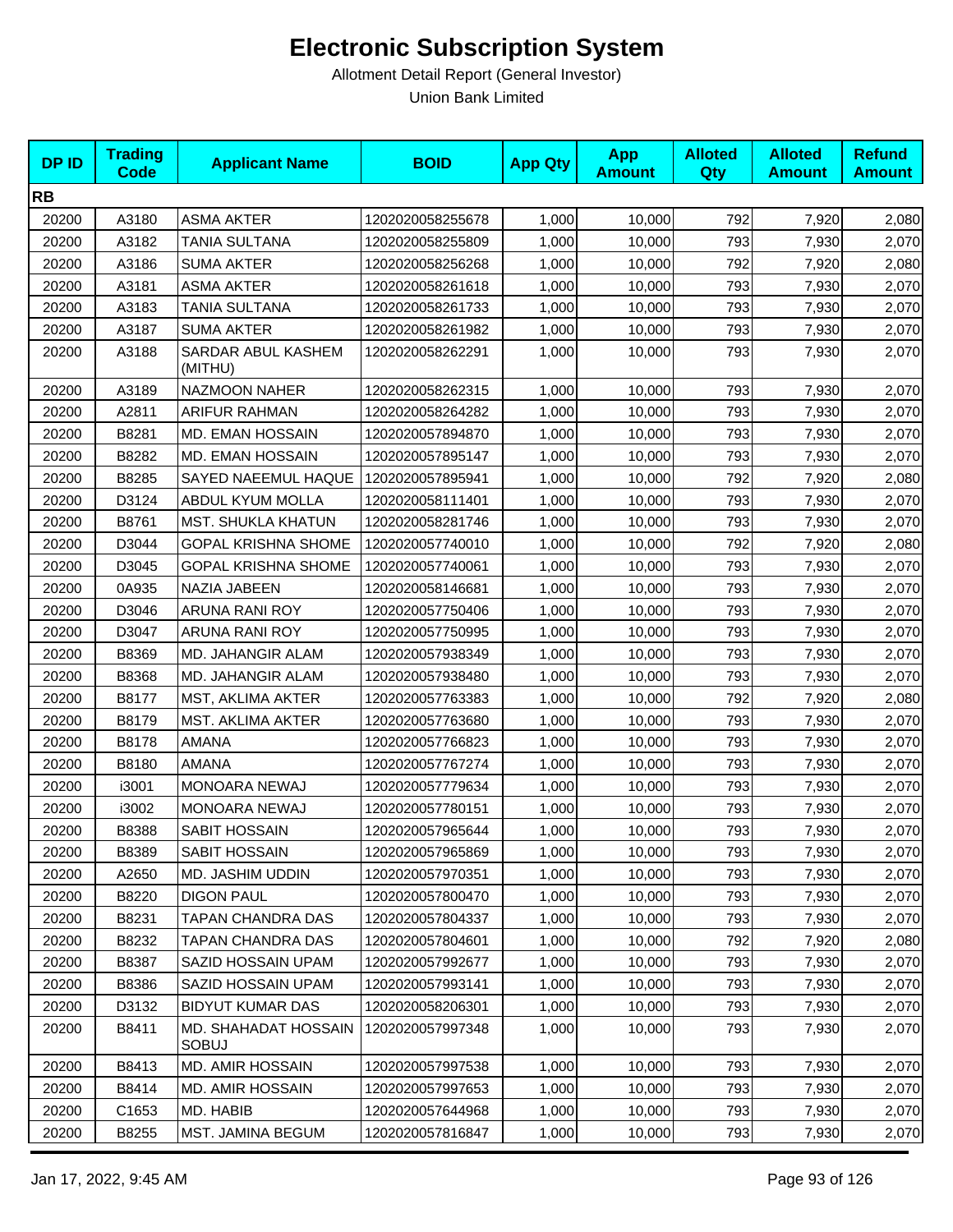| <b>DPID</b> | <b>Trading</b><br><b>Code</b> | <b>Applicant Name</b>                  | <b>BOID</b>      | <b>App Qty</b> | <b>App</b><br><b>Amount</b> | <b>Alloted</b><br>Qty | <b>Alloted</b><br><b>Amount</b> | <b>Refund</b><br><b>Amount</b> |
|-------------|-------------------------------|----------------------------------------|------------------|----------------|-----------------------------|-----------------------|---------------------------------|--------------------------------|
| <b>RB</b>   |                               |                                        |                  |                |                             |                       |                                 |                                |
| 20200       | B8256                         | MST. JAMINA BEGUM                      | 1202020057816946 | 1,000          | 10,000                      | 793                   | 7,930                           | 2,070                          |
| 20200       | A2068                         | ABU AHMAD BHUIYAN                      | 1202020057817627 | 1,000          | 10,000                      | 793                   | 7,930                           | 2,070                          |
| 20200       | A3142                         | <b>ANWAR HOSSAIN</b>                   | 1202020057827667 | 1,000          | 10,000                      | 793                   | 7,930                           | 2,070                          |
| 20200       | A3143                         | <b>ANWAR HOSSAIN</b>                   | 1202020057827675 | 1,000          | 10,000                      | 793                   | 7,930                           | 2,070                          |
| 20200       | B8407                         | MD. MASUD                              | 1202020058012579 | 1,000          | 10,000                      | 793                   | 7,930                           | 2,070                          |
| 20200       | B8408                         | <b>NUR ALAM</b>                        | 1202020058012777 | 1.000          | 10,000                      | 793                   | 7,930                           | 2,070                          |
| 20200       | A1711                         | MOHAMMAD ALAM                          | 1202020058019399 | 1,000          | 10,000                      | 793                   | 7,930                           | 2,070                          |
| 20200       | B8434                         | <b>DIZON PAUL</b>                      | 1202020058031298 | 1,000          | 10,000                      | 793                   | 7,930                           | 2,070                          |
| 20200       | A3169                         | <b>MD. AMINUL ISLAM</b>                | 1202020058226068 | 1,000          | 10,000                      | 793                   | 7,930                           | 2,070                          |
| 20200       | A3170                         | MD. AMINUL ISLAM                       | 1202020058226132 | 1,000          | 10,000                      | 793                   | 7,930                           | 2,070                          |
| 20200       | A3171                         | RASHIDA KHATUN                         | 1202020058226223 | 1,000          | 10,000                      | 793                   | 7,930                           | 2,070                          |
| 20200       | A3172                         | RASHIDA KHATUN                         | 1202020058226274 | 1,000          | 10,000                      | 793                   | 7,930                           | 2,070                          |
| 20200       | A3175                         | MD AZIZUR RAHAMAN                      | 1202020058226357 | 1,000          | 10,000                      | 793                   | 7,930                           | 2,070                          |
| 20200       | A3174                         | <b>TAZMOON NAHER</b>                   | 1202020058226555 | 1,000          | 10,000                      | 793                   | 7,930                           | 2,070                          |
| 20200       | C1933                         | <b>MAHUA RASHID</b>                    | 1202020058543506 | 1,000          | 10,000                      | 793                   | 7,930                           | 2,070                          |
| 20200       | B9037                         | ABUL KALAM AZAD                        | 1202020058672691 | 1,000          | 10,000                      | 793                   | 7,930                           | 2,070                          |
| 20200       | B9137                         | MOHAMMAD MASUDUR<br><b>RAHMAN</b>      | 1202020058781629 | 1,000          | 10,000                      | 792                   | 7,920                           | 2,080                          |
| 20200       | B9136                         | MOHAMMAD MASUDUR<br><b>RAHMAN</b>      | 1202020058781760 | 1,000          | 10,000                      | 793                   | 7,930                           | 2,070                          |
| 20200       | B9141                         | <b>MD. ARIF HOSSAIN</b>                | 1202020058782045 | 1,000          | 10,000                      | 793                   | 7,930                           | 2,070                          |
| 20200       | B9138                         | <b>MD. KABIR HOSSAIN</b>               | 1202020058782872 | 1,000          | 10,000                      | 793                   | 7,930                           | 2,070                          |
| 20200       | B9134                         | MOHAMMAD HASAN                         | 1202020058782920 | 1,000          | 10,000                      | 792                   | 7,920                           | 2,080                          |
| 20200       | B8165                         | MOHAMMAD SAIFUL<br><b>ISLAM</b>        | 1202020058784713 | 1,000          | 10,000                      | 793                   | 7,930                           | 2,070                          |
| 20200       | i3357                         | YESMIN HOSSAIN                         | 1202020058573468 | 1,000          | 10,000                      | 793                   | 7,930                           | 2,070                          |
| 20200       | B8898                         | <b>MUHAMMAD</b><br>MONIRUZZAMAN        | 1202020058431185 | 1,000          | 10,000                      | 793                   | 7,930                           | 2,070                          |
| 20200       | A3336                         | <b>SYED FERHAT ANWAR</b>               | 1202020058431284 | 1,000          | 10,000                      | 793                   | 7,930                           | 2,070                          |
| 20200       | D3361                         | RUMA RANI SAHA                         | 1202020058688701 | 1,000          | 10,000                      | 793                   | 7,930                           | 2,070                          |
| 20200       | A1718                         | MOHAMMED SHAHADAT<br><b>HOSSAIN</b>    | 1202020058441688 | 1,000          | 10,000                      | 793                   | 7,930                           | 2,070                          |
| 20200       | A3204                         | SARDAR ABU ZAFOR                       | 1202020058287801 | 1,000          | 10,000                      | 793                   | 7,930                           | 2,070                          |
| 20200       | A3205                         | SARDAR ABU ZAFOR                       | 1202020058288218 | 1,000          | 10,000                      | 793                   | 7,930                           | 2,070                          |
| 20200       | D3279                         | <b>MOLLIKA RANI</b><br><b>MAZUMAER</b> | 1202020058461904 | 1,000          | 10,000                      | 793                   | 7,930                           | 2,070                          |
| 20200       | D3320                         | RAHIMA BEGUM                           | 1202020058593588 | 1,000          | 10,000                      | 793                   | 7,930                           | 2,070                          |
| 20200       | D3321                         | RAHIMA BEGUM                           | 1202020058593778 | 1,000          | 10,000                      | 793                   | 7,930                           | 2,070                          |
| 20200       | D3322                         | MD. HABIJ UDDIN                        | 1202020058593893 | 1,000          | 10,000                      | 793                   | 7,930                           | 2,070                          |
| 20200       | C1945                         | MD. MOSTOFA KAMAL                      | 1202020058593941 | 1,000          | 10,000                      | 793                   | 7,930                           | 2,070                          |
| 20200       | D3323                         | MD. HABIJ UDDIN                        | 1202020058593976 | 1,000          | 10,000                      | 793                   | 7,930                           | 2,070                          |
| 20200       | C1944                         | MD. MASUM KAZI                         | 1202020058594119 | 1,000          | 10,000                      | 793                   | 7,930                           | 2,070                          |
| 20200       | C1942                         | RASHEDUL HASAN                         | 1202020058594317 | 1,000          | 10,000                      | 793                   | 7,930                           | 2,070                          |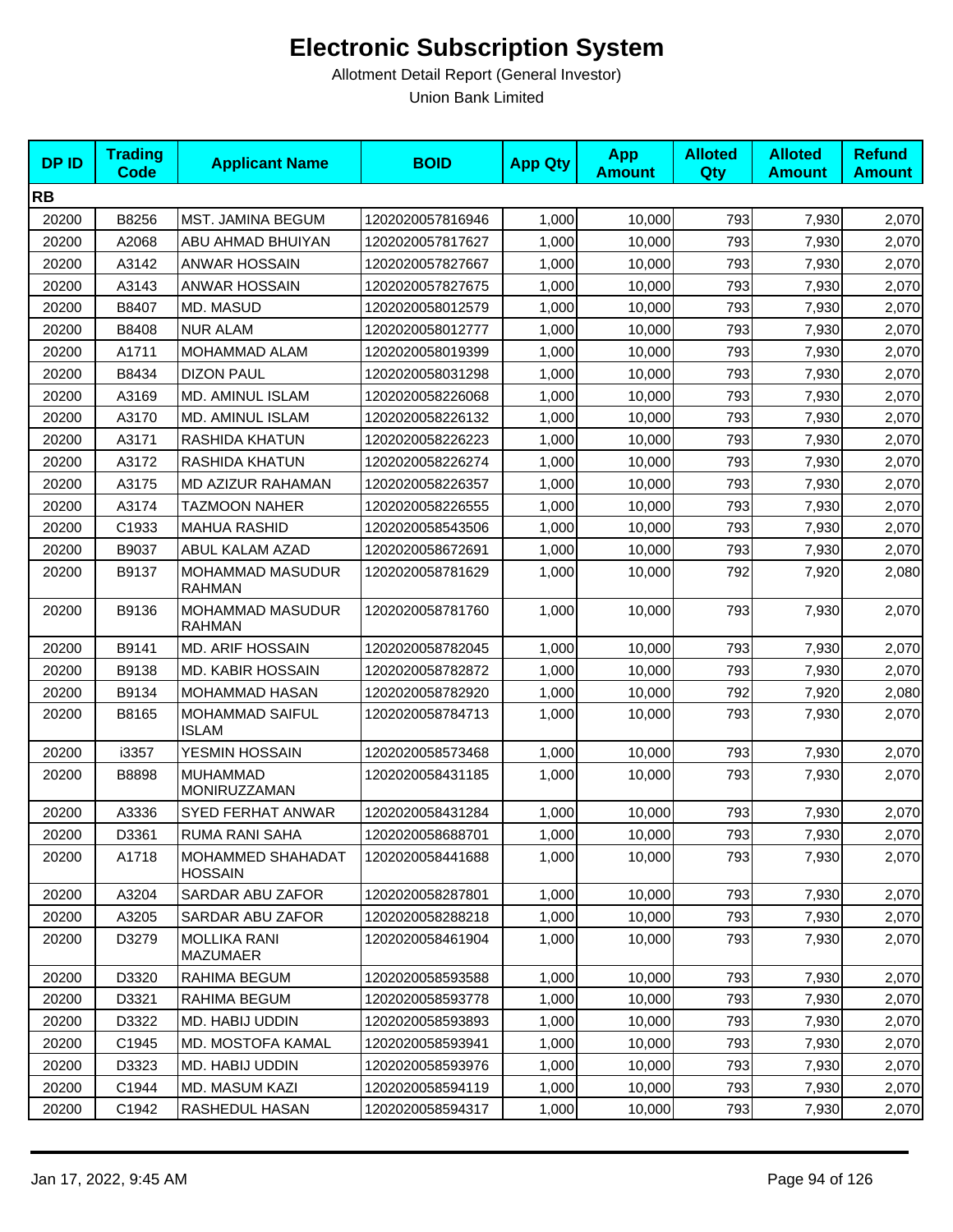| <b>DPID</b> | <b>Trading</b><br><b>Code</b> | <b>Applicant Name</b>                   | <b>BOID</b>      | <b>App Qty</b> | <b>App</b><br><b>Amount</b> | <b>Alloted</b><br><b>Qty</b> | <b>Alloted</b><br><b>Amount</b> | <b>Refund</b><br><b>Amount</b> |
|-------------|-------------------------------|-----------------------------------------|------------------|----------------|-----------------------------|------------------------------|---------------------------------|--------------------------------|
| <b>RB</b>   |                               |                                         |                  |                |                             |                              |                                 |                                |
| 20200       | D3326                         | <b>MOHAMMAD FARUK</b><br><b>HOSSAIN</b> | 1202020058594416 | 1,000          | 10,000                      | 793                          | 7,930                           | 2,070                          |
| 20200       | C1941                         | RASHEDUL HASAN                          | 1202020058594523 | 1,000          | 10,000                      | 793                          | 7,930                           | 2,070                          |
| 20200       | D3324                         | MD. MESBHAH UDDIN                       | 1202020058594649 | 1,000          | 10,000                      | 793                          | 7,930                           | 2,070                          |
| 20200       | D3325                         | MD. MESBHAH UDDIN                       | 1202020058594731 | 1,000          | 10,000                      | 793                          | 7,930                           | 2,070                          |
| 20200       | C1943                         | MD. MASUM KAZI                          | 1202020058595204 | 1,000          | 10,000                      | 793                          | 7,930                           | 2,070                          |
| 20200       | C1940                         | ABU BAKAR                               | 1202020058595281 | 1,000          | 10,000                      | 793                          | 7,930                           | 2,070                          |
| 20200       | D3330                         | RASHIDA BEGUM                           | 1202020058595311 | 1,000          | 10,000                      | 793                          | 7,930                           | 2,070                          |
| 20200       | C1939                         | <b>ABU BAKAR</b>                        | 1202020058595321 | 1,000          | 10,000                      | 793                          | 7,930                           | 2,070                          |
| 20200       | D3328                         | MD. ABUL HASAN                          | 1202020058595354 | 1,000          | 10,000                      | 793                          | 7,930                           | 2,070                          |
| 20200       | D3329                         | MD. ABUL HASAN                          | 1202020058595370 | 1,000          | 10,000                      | 793                          | 7,930                           | 2,070                          |
| 20200       | C1953                         | MD. ZAKARIA MOHIUDDIN                   | 1202020058595726 | 1,000          | 10,000                      | 793                          | 7,930                           | 2,070                          |
| 20200       | D3331                         | MALAKA BEGUM                            | 1202020058595785 | 1,000          | 10,000                      | 793                          | 7,930                           | 2,070                          |
| 20200       | C1954                         | MD. ZAKARIA MOHIUDDIN                   | 1202020058595908 | 1,000          | 10,000                      | 793                          | 7,930                           | 2,070                          |
| 20200       | C1951                         | <b>REAZ UDDIN</b>                       | 1202020058595959 | 1,000          | 10,000                      | 793                          | 7,930                           | 2,070                          |
| 20200       | C1946                         | MD. MOSTOFA KAMAL                       | 1202020058596209 | 1,000          | 10,000                      | 793                          | 7,930                           | 2,070                          |
| 20200       | i3440                         | MD. MASUM BILLAH                        | 1202020058700519 | 1,000          | 10,000                      | 793                          | 7,930                           | 2,070                          |
| 20200       | A3206                         | JAHANARA BEGUM                          | 1202020058288756 | 1,000          | 10,000                      | 793                          | 7,930                           | 2,070                          |
| 20200       | A3207                         | JAHANARA BEGUM                          | 1202020058288764 | 1,000          | 10,000                      | 793                          | 7,930                           | 2,070                          |
| 20200       | A3211                         | SK. SHOFI ULLAH                         | 1202020058289501 | 1,000          | 10,000                      | 793                          | 7,930                           | 2,070                          |
| 20200       | A3210                         | SK. SHOFI ULLAH                         | 1202020058289511 | 1,000          | 10,000                      | 793                          | 7,930                           | 2,070                          |
| 20200       | B8585                         | MST. SHAHANARA<br><b>BEGUM</b>          | 1202020058304539 | 1,000          | 10,000                      | 793                          | 7,930                           | 2,070                          |
| 20200       | C1961                         | RUMAIYA BINTE LATIF                     | 1202020058598283 | 1,000          | 10,000                      | 793                          | 7,930                           | 2,070                          |
| 20200       | C1960                         | MD. SIRAJUL ISLAM<br>SOJOL              | 1202020058598612 | 1,000          | 10,000                      | 793                          | 7,930                           | 2,070                          |
| 20200       | C1956                         | MD. SHAFIQUL ISLAM                      | 1202020058598829 | 1,000          | 10,000                      | 793                          | 7,930                           | 2,070                          |
| 20200       | C1959                         | <b>MD. SIRAJUL ISLAM</b><br>SOJOL       | 1202020058599004 | 1,000          | 10,000                      | 792                          | 7,920                           | 2,080                          |
| 20200       | C1948                         | SHAHALAM DEWAN                          | 1202020058599494 | 1,000          | 10,000                      | 793                          | 7,930                           | 2,070                          |
| 20200       | C1952                         | <b>REAZ UDDIN</b>                       | 1202020058599767 | 1,000          | 10,000                      | 792                          | 7,920                           | 2,080                          |
| 20200       | C1955                         | MD. SHAFIQUL ISLAM                      | 1202020058600178 | 1,000          | 10,000                      | 793                          | 7,930                           | 2,070                          |
| 20200       | C1947                         | SHAHALAM DEWAN                          | 1202020058600341 | 1,000          | 10,000                      | 793                          | 7,930                           | 2,070                          |
| 20200       | i3376                         | <b>ANAYET</b>                           | 1202020058600384 | 1,000          | 10,000                      | 793                          | 7,930                           | 2,070                          |
| 20200       | i3377                         | ANAYET                                  | 1202020058601199 | 1,000          | 10,000                      | 793                          | 7,930                           | 2,070                          |
| 20200       | i3380                         | MD. TULU MATUBBAR                       | 1202020058601825 | 1,000          | 10,000                      | 793                          | 7,930                           | 2,070                          |
| 20200       | i3381                         | <b>MD. TULU MATUBBAR</b>                | 1202020058602126 | 1,000          | 10,000                      | 793                          | 7,930                           | 2,070                          |
| 20200       | C1965                         | MD. SALIM MIA                           | 1202020058602458 | 1,000          | 10,000                      | 793                          | 7,930                           | 2,070                          |
| 20200       | C1966                         | MD. SALIM MIA                           | 1202020058602591 | 1,000          | 10,000                      | 793                          | 7,930                           | 2,070                          |
| 20200       | D3360                         | SHILPY DATO                             | 1202020058712376 | 1,000          | 10,000                      | 793                          | 7,930                           | 2,070                          |
| 20200       | D3359                         | SUNTU CHANDRA DATTA                     | 1202020058712839 | 1,000          | 10,000                      | 793                          | 7,930                           | 2,070                          |
| 20200       | A3253                         | ANAMUL HAQUE                            | 1202020058315557 | 1,000          | 10,000                      | 793                          | 7,930                           | 2,070                          |
| 20200       | A3255                         | SOBOJA BEGUM                            | 1202020058316080 | 1,000          | 10,000                      | 793                          | 7,930                           | 2,070                          |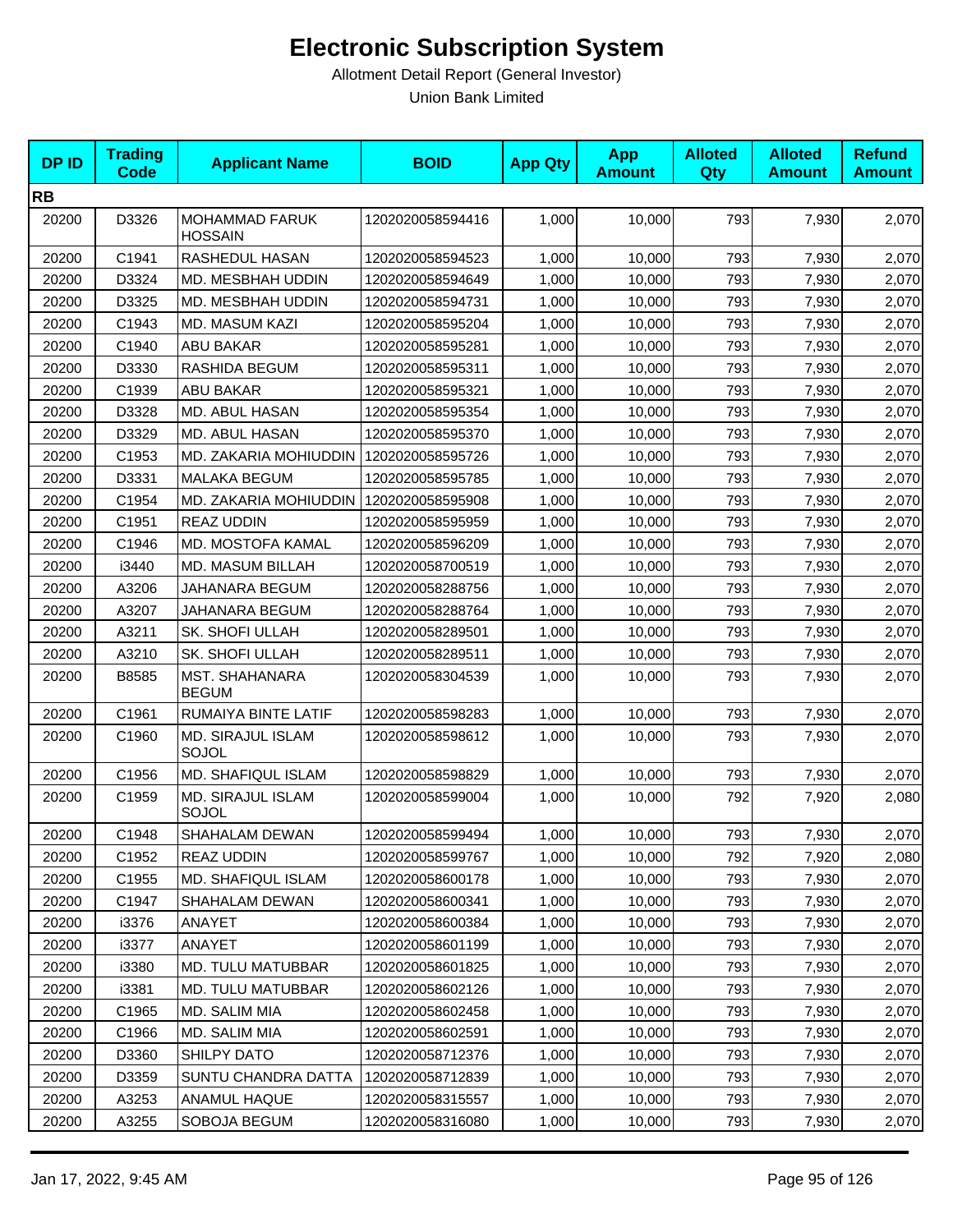| <b>DPID</b> | <b>Trading</b><br>Code | <b>Applicant Name</b>                   | <b>BOID</b>      | <b>App Qty</b> | <b>App</b><br><b>Amount</b> | <b>Alloted</b><br>Qty | <b>Alloted</b><br><b>Amount</b> | <b>Refund</b><br><b>Amount</b> |
|-------------|------------------------|-----------------------------------------|------------------|----------------|-----------------------------|-----------------------|---------------------------------|--------------------------------|
| <b>RB</b>   |                        |                                         |                  |                |                             |                       |                                 |                                |
| 20200       | A3256                  | <b>CHINO RANI BISWAS</b>                | 1202020058316733 | 1,000          | 10,000                      | 793                   | 7,930                           | 2,070                          |
| 20200       | D3332                  | RASHIDA BEGUM                           | 1202020058603452 | 1,000          | 10,000                      | 793                   | 7,930                           | 2,070                          |
| 20200       | C1963                  | <b>MST. SHANAZ PARVIN</b>               | 1202020058603717 | 1,000          | 10,000                      | 793                   | 7,930                           | 2,070                          |
| 20200       | D3334                  | <b>RUMA AKTER</b>                       | 1202020058604224 | 1,000          | 10,000                      | 793                   | 7,930                           | 2,070                          |
| 20200       | C1962                  | RUMAIYA BINTE LATIF                     | 1202020058604315 | 1,000          | 10,000                      | 793                   | 7,930                           | 2,070                          |
| 20200       | D3333                  | <b>RUMA AKTER</b>                       | 1202020058604406 | 1,000          | 10,000                      | 793                   | 7,930                           | 2,070                          |
| 20200       | C1964                  | MST. SHANAZ PARVIN                      | 1202020058604465 | 1,000          | 10,000                      | 793                   | 7,930                           | 2,070                          |
| 20200       | D3336                  | <b>OMAR FARUQ</b>                       | 1202020058604531 | 1,000          | 10,000                      | 793                   | 7,930                           | 2,070                          |
| 20200       | D3335                  | <b>OMAR FARUQ</b>                       | 1202020058604762 | 1,000          | 10,000                      | 793                   | 7,930                           | 2,070                          |
| 20200       | D3339                  | <b>MALAKA BEGUM</b>                     | 1202020058605202 | 1,000          | 10,000                      | 793                   | 7,930                           | 2,070                          |
| 20200       | D3338                  | MD. NURUL ISLAM                         | 1202020058605676 | 1,000          | 10,000                      | 792                   | 7,920                           | 2,080                          |
| 20200       | D3337                  | <b>MD. NURUL ISLAM</b>                  | 1202020058605841 | 1,000          | 10,000                      | 792                   | 7,920                           | 2,080                          |
| 20200       | i3384                  | <b>NAZRUL ISLAM</b>                     | 1202020058607814 | 1,000          | 10,000                      | 793                   | 7,930                           | 2,070                          |
| 20200       | i3388                  | <b>MD. MILON MATUBBOR</b>               | 1202020058609342 | 1,000          | 10,000                      | 793                   | 7,930                           | 2,070                          |
| 20200       | i3369                  | MD. FAZLUR RAHMAN                       | 1202020058610710 | 1,000          | 10,000                      | 793                   | 7,930                           | 2,070                          |
| 20200       | i3408                  | <b>HAMIDA BEGUM</b>                     | 1202020058617781 | 1,000          | 10,000                      | 793                   | 7,930                           | 2,070                          |
| 20200       | b8930                  | SHAMEEMA ISLAM                          | 1202020058498453 | 1,000          | 10,000                      | 793                   | 7,930                           | 2,070                          |
| 20200       | B8932                  | A.F.M NAZRUL ISLAM                      | 1202020058498595 | 1,000          | 10,000                      | 793                   | 7,930                           | 2,070                          |
| 20200       | C1904                  | MRS. HAZERA KHANAM                      | 1202020058506634 | 1,000          | 10,000                      | 793                   | 7,930                           | 2,070                          |
| 20200       | i3407                  | <b>HAMIDA BEGUM</b>                     | 1202020058618005 | 1,000          | 10,000                      | 792                   | 7,920                           | 2,080                          |
| 20200       | i3385                  | NAZRUL ISLAM                            | 1202020058619240 | 1,000          | 10,000                      | 793                   | 7,930                           | 2,070                          |
| 20200       | A3343                  | JASIM MOHAMMAD MIAH                     | 1202020058511133 | 1,000          | 10,000                      | 793                   | 7,930                           | 2,070                          |
| 20200       | C1983                  | MD. ABUL KALAM AZAD                     | 1202020058632706 | 1,000          | 10,000                      | 793                   | 7,930                           | 2,070                          |
| 20200       | C1984                  | MD. ROBIUL HOSSAIN                      | 1202020058632773 | 1,000          | 10,000                      | 793                   | 7,930                           | 2,070                          |
| 20200       | B9040                  | <b>MD. MONIR HOSSAIN</b>                | 1202020058728172 | 1,000          | 10,000                      | 793                   | 7,930                           | 2,070                          |
| 20200       | i3250                  | MD. ALAMGIR HOSSAIN                     | 1202020058343236 | 1,000          | 10,000                      | 792                   | 7,920                           | 2,080                          |
| 20200       | D3327                  | <b>MOHAMMAD FARUK</b><br><b>HOSSAIN</b> | 1202020058637535 | 1,000          | 10,000                      | 793                   | 7,930                           | 2,070                          |
| 20200       | B9008                  | SAIFUL HOSSAIN                          | 1202020058639379 | 1,000          | 10,000                      | 793                   | 7,930                           | 2,070                          |
| 20200       | A3332                  | <b>MD. AMIR HOSSAIN</b>                 | 1202020058525784 | 1,000          | 10,000                      | 793                   | 7,930                           | 2,070                          |
| 20200       | B8961                  | <b>SHARIF AHMED</b>                     | 1202020058529533 | 1,000          | 10,000                      | 793                   | 7,930                           | 2,070                          |
| 20200       | C1935                  | MD. SOHEL RANA                          | 1202020058533188 | 1,000          | 10,000                      | 793                   | 7,930                           | 2,070                          |
| 20200       | B9072                  | <b>DIPA SORKER</b>                      | 1202020058654429 | 1,000          | 10,000                      | 793                   | 7,930                           | 2,070                          |
| 20200       | B8619                  | S. M. MORSHED                           | 1202020058656238 | 1,000          | 10,000                      | 793                   | 7,930                           | 2,070                          |
| 20200       | B8856                  | RIPA RANI PAUL                          | 1202020058370218 | 1,000          | 10,000                      | 793                   | 7,930                           | 2,070                          |
| 20200       | B8862                  | DR. MD. ALAMGIR<br><b>HOSSAIN</b>       | 1202020058373337 | 1,000          | 10,000                      | 792                   | 7,920                           | 2,080                          |
| 20200       | B8864                  | MST. ARIFA PARVIN                       | 1202020058374034 | 1,000          | 10,000                      | 793                   | 7,930                           | 2,070                          |
| 20200       | C2301                  | MD. FIROZ                               | 1202020059225239 | 1,000          | 10,000                      | 793                   | 7,930                           | 2,070                          |
| 20200       | C <sub>2302</sub>      | MD. FIROZ                               | 1202020059225661 | 1,000          | 10,000                      | 793                   | 7,930                           | 2,070                          |
| 20200       | D3437                  | <b>MST. FORIDA BEGUM</b>                | 1202020058865270 | 1,000          | 10,000                      | 793                   | 7,930                           | 2,070                          |
| 20200       | D3438                  | <b>MST. FORIDA BEGUM</b>                | 1202020058865401 | 1,000          | 10,000                      | 793                   | 7,930                           | 2,070                          |
| 20200       | D3439                  | MD. BADSA MIA                           | 1202020058865669 | 1,000          | 10,000                      | 793                   | 7,930                           | 2,070                          |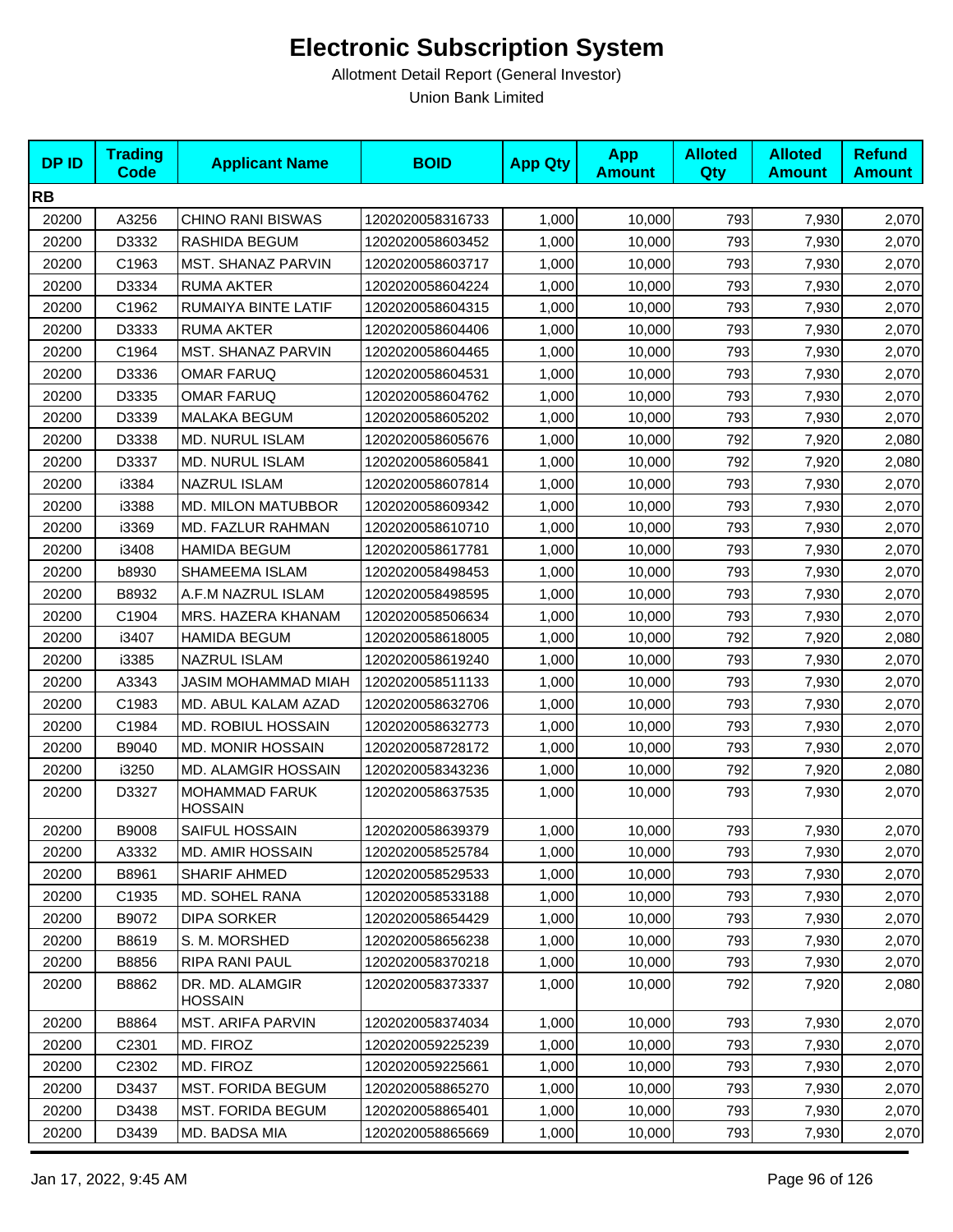| <b>DPID</b> | <b>Trading</b><br><b>Code</b> | <b>Applicant Name</b>                    | <b>BOID</b>      | <b>App Qty</b> | <b>App</b><br><b>Amount</b> | <b>Alloted</b><br>Qty | <b>Alloted</b><br><b>Amount</b> | <b>Refund</b><br><b>Amount</b> |
|-------------|-------------------------------|------------------------------------------|------------------|----------------|-----------------------------|-----------------------|---------------------------------|--------------------------------|
| <b>RB</b>   |                               |                                          |                  |                |                             |                       |                                 |                                |
| 20200       | D3440                         | MD. BADSA MIA                            | 1202020058865915 | 1,000          | 10,000                      | 793                   | 7,930                           | 2,070                          |
| 20200       | D3441                         | <b>MST. NILOFA BEGUM</b>                 | 1202020058866141 | 1,000          | 10,000                      | 793                   | 7,930                           | 2,070                          |
| 20200       | D3442                         | <b>MST. NILOFA BEGUM</b>                 | 1202020058866572 | 1,000          | 10,000                      | 793                   | 7,930                           | 2,070                          |
| 20200       | C2307                         | MST. KADIJA AKTER                        | 1202020059231031 | 1,000          | 10,000                      | 792                   | 7,920                           | 2,080                          |
| 20200       | B9671                         | <b>MD. NASIR UDDIN</b><br><b>PATWARY</b> | 1202020059234598 | 1,000          | 10,000                      | 793                   | 7,930                           | 2,070                          |
| 20200       | D3449                         | MD. AZIZ                                 | 1202020058870845 | 1,000          | 10,000                      | 793                   | 7,930                           | 2,070                          |
| 20200       | D3450                         | MD. AZIZ                                 | 1202020058871301 | 1,000          | 10,000                      | 793                   | 7,930                           | 2,070                          |
| 20200       | B9539                         | <b>MST. TASIRON BEGUM</b>                | 1202020058986779 | 1,000          | 10,000                      | 792                   | 7,920                           | 2,080                          |
| 20200       | B9537                         | MST. ZAMILA KHATUN                       | 1202020058987425 | 1,000          | 10,000                      | 793                   | 7,930                           | 2,070                          |
| 20200       | B9535                         | MD. ASHADUL HAQUE                        | 1202020058988130 | 1,000          | 10,000                      | 793                   | 7,930                           | 2,070                          |
| 20200       | C2134                         | SAHERA BEGUM                             | 1202020058988510 | 1,000          | 10,000                      | 793                   | 7,930                           | 2,070                          |
| 20200       | B9533                         | KOHINUR BEGUM                            | 1202020058988700 | 1,000          | 10,000                      | 792                   | 7,920                           | 2,080                          |
| 20200       | C2135                         | <b>SAHERA BEGUM</b>                      | 1202020058988794 | 1,000          | 10,000                      | 793                   | 7,930                           | 2,070                          |
| 20200       | C2136                         | <b>NASRIN BEGUM</b>                      | 1202020058990115 | 1,000          | 10,000                      | 793                   | 7,930                           | 2,070                          |
| 20200       | B8621                         | <b>GITA RANI PAUL</b>                    | 1202020059117055 | 1,000          | 10,000                      | 793                   | 7,930                           | 2,070                          |
| 20200       | B8622                         | <b>GITA RANI PAUL</b>                    | 1202020059117170 | 1,000          | 10,000                      | 793                   | 7,930                           | 2,070                          |
| 20200       | A3438                         | PUSPA RANI BACHAR                        | 1202020059119675 | 1,000          | 10,000                      | 793                   | 7,930                           | 2,070                          |
| 20200       | i3391                         | <b>MASUM FAKIR</b>                       | 1202020058880363 | 1,000          | 10,000                      | 793                   | 7,930                           | 2,070                          |
| 20200       | i3392                         | <b>MASUM FAKIR</b>                       | 1202020058880462 | 1,000          | 10,000                      | 793                   | 7,930                           | 2,070                          |
| 20200       | B9532                         | KOHINUR BEGUM                            | 1202020058991061 | 1,000          | 10,000                      | 793                   | 7,930                           | 2,070                          |
| 20200       | B9538                         | MST. ZAMILA KHATUN                       | 1202020059121427 | 1,000          | 10,000                      | 793                   | 7,930                           | 2,070                          |
| 20200       | B9536                         | MD. ASHADUL HAQUE                        | 1202020059121914 | 1,000          | 10,000                      | 793                   | 7,930                           | 2,070                          |
| 20200       | B9540                         | <b>MST. TASIRON BEGUM</b>                | 1202020059122258 | 1,000          | 10,000                      | 792                   | 7,920                           | 2,080                          |
| 20200       | B9544                         | MD. ABU HOSSAIN                          | 1202020059122852 | 1,000          | 10,000                      | 793                   | 7,930                           | 2,070                          |
| 20200       | D3527                         | MOHAMMAD KAMAL<br><b>HOSSEN</b>          | 1202020059243657 | 1,000          | 10,000                      | 792                   | 7,920                           | 2,080                          |
| 20200       | B9542                         | <b>MST.FULMOTI</b>                       | 1202020058998435 | 1,000          | 10,000                      | 793                   | 7,930                           | 2,070                          |
| 20200       | C2137                         | <b>NASRIN BEGUM</b>                      | 1202020059002284 | 1,000          | 10,000                      | 793                   | 7,930                           | 2,070                          |
| 20200       | B9543                         | MD. ABU HOSSAIN                          | 1202020059003345 | 1,000          | 10,000                      | 793                   | 7,930                           | 2,070                          |
| 20200       | C2138                         | <b>MST. LAL BANU</b>                     | 1202020059003401 | 1,000          | 10,000                      | 793                   | 7,930                           | 2,070                          |
| 20200       | C2139                         | MST. LAL BANU                            | 1202020059003891 | 1,000          | 10,000                      | 793                   | 7,930                           | 2,070                          |
| 20200       | C2140                         | <b>BANNA</b>                             | 1202020059006887 | 1,000          | 10,000                      | 793                   | 7,930                           | 2,070                          |
| 20200       | C2141                         | <b>BANNA</b>                             | 1202020059007236 | 1,000          | 10,000                      | 793                   | 7,930                           | 2,070                          |
| 20200       | C2143                         | <b>MD. SHORIFUL ISLAM</b>                | 1202020059007632 | 1,000          | 10,000                      | 793                   | 7,930                           | 2,070                          |
| 20200       | C2142                         | <b>MD. SHORIFUL ISLAM</b>                | 1202020059007921 | 1,000          | 10,000                      | 793                   | 7,930                           | 2,070                          |
| 20200       | C2144                         | S. M. TANVIR                             | 1202020059010421 | 1,000          | 10,000                      | 793                   | 7,930                           | 2,070                          |
| 20200       | C2145                         | S.M. TANVIR                              | 1202020059010796 | 1,000          | 10,000                      | 792                   | 7,920                           | 2,080                          |
| 20200       | C2146                         | <b>RINA</b>                              | 1202020059012305 | 1,000          | 10,000                      | 793                   | 7,930                           | 2,070                          |
| 20200       | C <sub>2</sub> 147            | <b>RINA</b>                              | 1202020059012364 | 1,000          | 10,000                      | 793                   | 7,930                           | 2,070                          |
| 20200       | B9652                         | PETER ADHIKARY                           | 1202020059257023 | 1,000          | 10,000                      | 793                   | 7,930                           | 2,070                          |
| 20200       | B9523                         | MD. JAHIDUL ISLAM                        | 1202020058906521 | 1,000          | 10,000                      | 793                   | 7,930                           | 2,070                          |
| 20200       | C2111                         | MST. SONIA SIDDIKA                       | 1202020059149064 | 1,000          | 10,000                      | 793                   | 7,930                           | 2,070                          |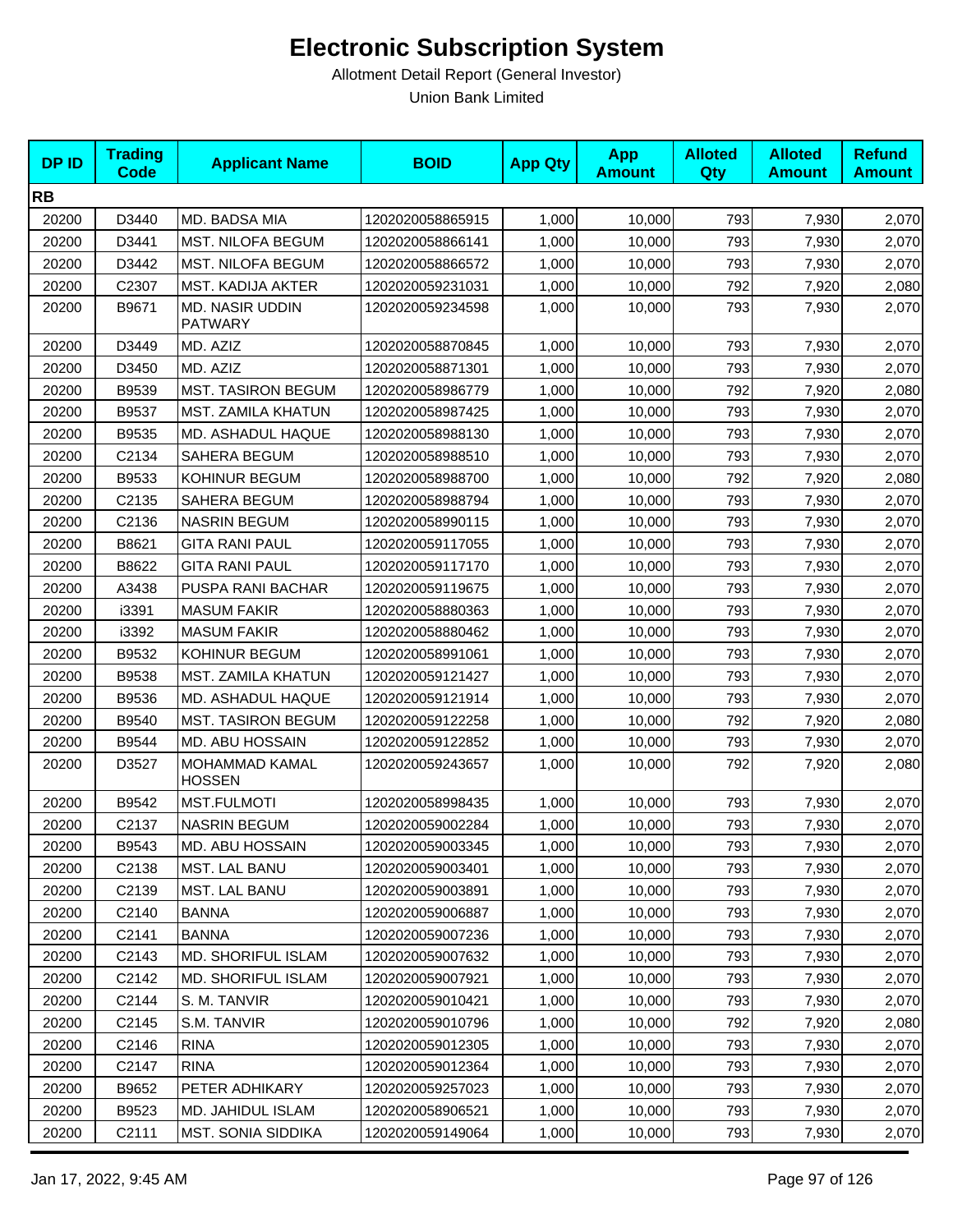| <b>DPID</b> | <b>Trading</b><br><b>Code</b> | <b>Applicant Name</b>                   | <b>BOID</b>      | <b>App Qty</b> | <b>App</b><br><b>Amount</b> | <b>Alloted</b><br><b>Qty</b> | <b>Alloted</b><br><b>Amount</b> | <b>Refund</b><br><b>Amount</b> |
|-------------|-------------------------------|-----------------------------------------|------------------|----------------|-----------------------------|------------------------------|---------------------------------|--------------------------------|
| <b>RB</b>   |                               |                                         |                  |                |                             |                              |                                 |                                |
| 20200       | C2112                         | <b>MST. SONIA SIDDIKA</b>               | 1202020059149072 | 1,000          | 10,000                      | 793                          | 7,930                           | 2,070                          |
| 20200       | C2113                         | <b>HASIBUL HASAN DIPU</b>               | 1202020059149479 | 1,000          | 10,000                      | 793                          | 7,930                           | 2,070                          |
| 20200       | C2114                         | <b>HASIBUL HASAN DIPU</b>               | 1202020059149859 | 1,000          | 10,000                      | 793                          | 7,930                           | 2,070                          |
| 20200       | C2148                         | MD. ANOWAR HOSSEN<br><b>MOLLA</b>       | 1202020059022875 | 1,000          | 10,000                      | 793                          | 7,930                           | 2,070                          |
| 20200       | D3415                         | FARZANA SULTANA                         | 1202020058813599 | 1,000          | 10,000                      | 793                          | 7,930                           | 2,070                          |
| 20200       | D3414                         | FARZANA SULTANA                         | 1202020058814486 | 1,000          | 10,000                      | 793                          | 7,930                           | 2,070                          |
| 20200       | C2149                         | MD. ANOWAR HOSSEN<br>MOLLA              | 1202020059024577 | 1,000          | 10,000                      | 792                          | 7,920                           | 2,080                          |
| 20200       | B9568                         | MD. ALI AKBAR                           | 1202020059043039 | 1,000          | 10,000                      | 793                          | 7,930                           | 2,070                          |
| 20200       | B9567                         | MD. ALI AKBAR                           | 1202020059043732 | 1,000          | 10,000                      | 793                          | 7,930                           | 2,070                          |
| 20200       | B9572                         | MOHAMMAD MOSHLEE<br><b>UDDIN SARKER</b> | 1202020059044520 | 1,000          | 10,000                      | 793                          | 7,930                           | 2,070                          |
| 20200       | C2119                         | <b>MST. SHARMIN AKTER</b>               | 1202020058932707 | 1.000          | 10,000                      | 793                          | 7,930                           | 2,070                          |
| 20200       | C2120                         | <b>MST. SHARMIN AKTER</b>               | 1202020058933744 | 1,000          | 10,000                      | 793                          | 7,930                           | 2,070                          |
| 20200       | B9573                         | MOHAMMED MOSHLEE<br><b>UDDIN SARKER</b> | 1202020059046083 | 1,000          | 10,000                      | 793                          | 7,930                           | 2,070                          |
| 20200       | A3419                         | <b>DINESH CHANDRA</b><br><b>DAKUA</b>   | 1202020058834771 | 1,000          | 10,000                      | 793                          | 7,930                           | 2,070                          |
| 20200       | C2045                         | ABUL HOSSAIN KHAN                       | 1202020058834895 | 1,000          | 10,000                      | 793                          | 7,930                           | 2,070                          |
| 20200       | A3420                         | <b>DINESH CHANDRA</b><br><b>DAKUA</b>   | 1202020058835137 | 1,000          | 10,000                      | 793                          | 7,930                           | 2,070                          |
| 20200       | C2121                         | MD. ARSHAD MIAH                         | 1202020058939444 | 1,000          | 10,000                      | 793                          | 7,930                           | 2,070                          |
| 20200       | C2122                         | MD. ARSHAD MIAH                         | 1202020058940036 | 1,000          | 10,000                      | 793                          | 7,930                           | 2,070                          |
| 20200       | i3541                         | <b>MD. RABIUL ISLAM</b>                 | 1202020058943254 | 1,000          | 10,000                      | 793                          | 7,930                           | 2,070                          |
| 20200       | i3542                         | MD. RABIUL ISLAM                        | 1202020058943345 | 1,000          | 10,000                      | 793                          | 7,930                           | 2,070                          |
| 20200       | i3586                         | MD. CHAND MIAH                          | 1202020059201426 | 1,000          | 10,000                      | 793                          | 7,930                           | 2,070                          |
| 20200       | i3587                         | MD. CHAND MIAH                          | 1202020059201683 | 1,000          | 10,000                      | 793                          | 7,930                           | 2,070                          |
| 20200       | D3519                         | <b>MUKTA AKTER</b>                      | 1202020059078017 | 1,000          | 10,000                      | 793                          | 7,930                           | 2,070                          |
| 20200       | D3520                         | <b>MUKTA AKTER</b>                      | 1202020059078306 | 1,000          | 10,000                      | 792                          | 7,920                           | 2,080                          |
| 20200       | B9582                         | MD. KHARUL ALAM                         | 1202020059203813 | 1,000          | 10,000                      | 793                          | 7,930                           | 2,070                          |
| 20200       | B9583                         | MD. KHARUL ALAM                         | 1202020059206967 | 1,000          | 10,000                      | 793                          | 7,930                           | 2,070                          |
| 20200       | B9679                         | MD. KAMAL HOSSAIN                       | 1202020059209341 | 1,000          | 10,000                      | 793                          | 7,930                           | 2,070                          |
| 20200       | B9680                         | MD. KAMAL HOSSAIN                       | 1202020059209810 | 1,000          | 10,000                      | 793                          | 7,930                           | 2,070                          |
| 20200       | B9199                         | MOMTAZ AKTER SONIYA                     | 1202020058857992 | 1,000          | 10,000                      | 793                          | 7,930                           | 2,070                          |
| 20200       | C <sub>2041</sub>             | <b>SHANTONU SHEEL</b>                   | 1202020058858408 | 1,000          | 10,000                      | 793                          | 7,930                           | 2,070                          |
| 20200       | C2042                         | SANKAR KUMAR BHAKTA                     | 1202020058858630 | 1,000          | 10,000                      | 793                          | 7,930                           | 2,070                          |
| 20200       | C2043                         | SANKAR KUMAR BHAKTA                     | 1202020058858713 | 1,000          | 10,000                      | 793                          | 7,930                           | 2,070                          |
| 20200       | D3430                         | MST. ROKEYA BEGUM                       | 1202020058859014 | 1,000          | 10,000                      | 793                          | 7,930                           | 2,070                          |
| 20200       | C <sub>2298</sub>             | MD. KHOKON MIAH                         | 1202020059213283 | 1,000          | 10,000                      | 793                          | 7,930                           | 2,070                          |
| 20200       | C <sub>2294</sub>             | JAHANARA BEGUM                          | 1202020059214039 | 1,000          | 10,000                      | 793                          | 7,930                           | 2,070                          |
| 20200       | C2295                         | KAMRUZZAMAN MONTU                       | 1202020059215108 | 1,000          | 10,000                      | 792                          | 7,920                           | 2,080                          |
| 20200       | C2296                         | KAMRUZZAMAN MONTU                       | 1202020059215796 | 1,000          | 10,000                      | 793                          | 7,930                           | 2,070                          |
| 20200       | C2297                         | MD. KHOKON MIAH                         | 1202020059216675 | 1,000          | 10,000                      | 793                          | 7,930                           | 2,070                          |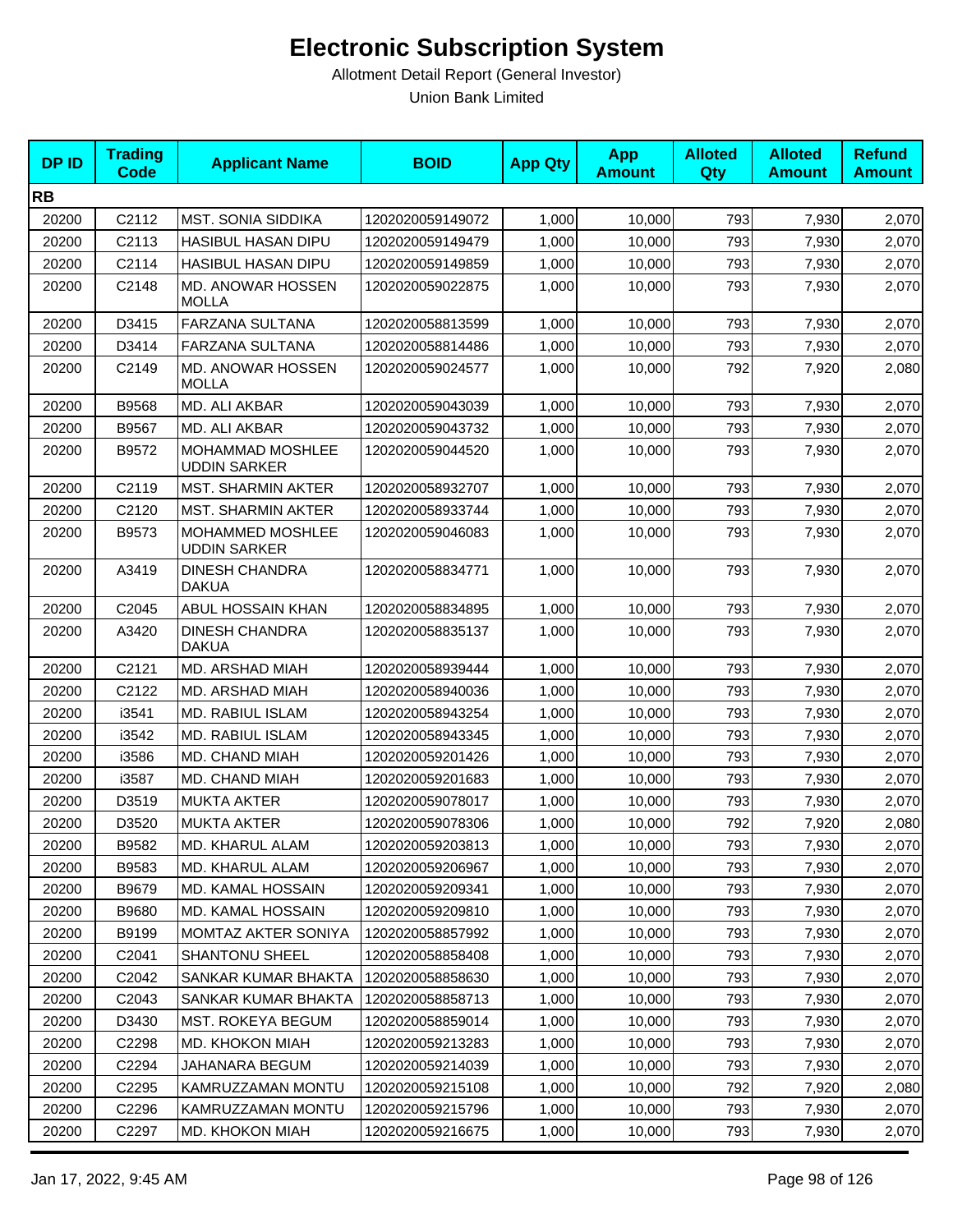| <b>DPID</b> | <b>Trading</b><br><b>Code</b> | <b>Applicant Name</b>      | <b>BOID</b>      | <b>App Qty</b> | <b>App</b><br><b>Amount</b> | <b>Alloted</b><br>Qty | <b>Alloted</b><br><b>Amount</b> | <b>Refund</b><br><b>Amount</b> |
|-------------|-------------------------------|----------------------------|------------------|----------------|-----------------------------|-----------------------|---------------------------------|--------------------------------|
| <b>RB</b>   |                               |                            |                  |                |                             |                       |                                 |                                |
| 20200       | C2293                         | JAHANARA BEGUM             | 1202020059218128 | 1,000          | 10,000                      | 793                   | 7,930                           | 2,070                          |
| 20200       | D3433                         | JESMIN AKTER SHATHI        | 1202020058859841 | 1,000          | 10,000                      | 793                   | 7,930                           | 2,070                          |
| 20200       | D3432                         | <b>JESMIN AKTER SHATHI</b> | 1202020058860508 | 1,000          | 10,000                      | 793                   | 7,930                           | 2,070                          |
| 20200       | D3431                         | <b>MST. ROKEYA BEGUM</b>   | 1202020058861371 | 1,000          | 10,000                      | 793                   | 7,930                           | 2,070                          |
| 20200       | D3429                         | RAJIA BEGUM                | 1202020058861968 | 1,000          | 10,000                      | 793                   | 7,930                           | 2,070                          |
| 20200       | D3428                         | RAJIA BEGUM                | 1202020058862277 | 1,000          | 10,000                      | 793                   | 7,930                           | 2,070                          |
| 20200       | D3425                         | ROKSANA BEGUM              | 1202020058862731 | 1,000          | 10,000                      | 793                   | 7,930                           | 2,070                          |
| 20200       | D3427                         | <b>ABDUR RAHMAN</b>        | 1202020058863073 | 1,000          | 10,000                      | 793                   | 7,930                           | 2,070                          |
| 20200       | D3426                         | ABDUR RAHMAN               | 1202020058863199 | 1,000          | 10,000                      | 793                   | 7,930                           | 2,070                          |
| 20200       | D3424                         | ROKSANA BEGUM              | 1202020058863496 | 1,000          | 10,000                      | 793                   | 7,930                           | 2,070                          |
| 20200       | B9733                         | <b>ABDUS SALAM</b>         | 1202020059489923 | 1,000          | 10,000                      | 793                   | 7,930                           | 2,070                          |
| 20200       | B9956                         | ZILLUR RAHMAN BACHAR       | 1202020059621468 | 1,000          | 10,000                      | 793                   | 7,930                           | 2,070                          |
| 20200       | B9957                         | ZILLUR RAHMAN BACHAR       | 1202020059622421 | 1,000          | 10,000                      | 793                   | 7,930                           | 2,070                          |
| 20200       | A1795                         | MST. GULSHAN ARA           | 1202020059752947 | 1,000          | 10,000                      | 793                   | 7,930                           | 2,070                          |
| 20200       | C2371                         | MST. KADIJA AKTAR          | 1202020059501708 | 1,000          | 10,000                      | 793                   | 7,930                           | 2,070                          |
| 20200       | B9944                         | <b>NILOY BANIK</b>         | 1202020059626677 | 1,000          | 10,000                      | 792                   | 7,920                           | 2,080                          |
| 20200       | B9945                         | NILOY BANIK                | 1202020059626966 | 1,000          | 10,000                      | 793                   | 7,930                           | 2,070                          |
| 20200       | B9954                         | <b>DIREN BARIK</b>         | 1202020059631928 | 1,000          | 10,000                      | 793                   | 7,930                           | 2,070                          |
| 20200       | C2365                         | <b>NASIMA AKTER</b>        | 1202020059380441 | 1,000          | 10,000                      | 793                   | 7,930                           | 2,070                          |
| 20200       | B9516                         | MD. MAHABUR MOLLAH         | 1202020059508263 | 1,000          | 10,000                      | 793                   | 7,930                           | 2,070                          |
| 20200       | B9913                         | ALEYA BEGUM                | 1202020059508785 | 1,000          | 10,000                      | 793                   | 7,930                           | 2,070                          |
| 20200       | B9914                         | MRS. HAOWA BEGUM           | 1202020059509101 | 1,000          | 10,000                      | 793                   | 7,930                           | 2,070                          |
| 20200       | B9978                         | MD. JUYEL SARKER           | 1202020059647668 | 1,000          | 10,000                      | 793                   | 7,930                           | 2,070                          |
| 20200       | B9980                         | MD. JUYEL SARKER           | 1202020059653741 | 1,000          | 10,000                      | 793                   | 7,930                           | 2,070                          |
| 20200       | D3529                         | ADHIR CHANDRA              | 1202020059399431 | 1,000          | 10,000                      | 793                   | 7,930                           | 2,070                          |
| 20200       | D3530                         | ADHIR CHANDRA              | 1202020059400073 | 1,000          | 10,000                      | 793                   | 7,930                           | 2,070                          |
| 20200       | C2367                         | <b>MAMUN HOSSEN</b>        | 1202020059534888 | 1,000          | 10,000                      | 793                   | 7,930                           | 2,070                          |
| 20200       | C2366                         | <b>MAMUN HOSSEN</b>        | 1202020059534936 | 1,000          | 10,000                      | 793                   | 7,930                           | 2,070                          |
| 20200       | i3749                         | ABEDA BEGUM                | 1202020059684176 | 1,000          | 10,000                      | 793                   | 7,930                           | 2,070                          |
| 20200       | B9746                         | MD. AL AMIN                | 1202020059414036 | 1,000          | 10,000                      | 793                   | 7,930                           | 2,070                          |
| 20200       | i3748                         | ABEDA BEGUM                | 1202020059684564 | 1,000          | 10,000                      | 793                   | 7,930                           | 2,070                          |
| 20200       | B9734                         | <b>ABDUS SHAHID</b>        | 1202020059299618 | 1,000          | 10,000                      | 793                   | 7,930                           | 2,070                          |
| 20200       | A3483                         | <b>MOHAMMAD HANIF</b>      | 1202020059567626 | 1,000          | 10,000                      | 793                   | 7,930                           | 2,070                          |
| 20200       | B9732                         | ABDUS SALAM                | 1202020059299784 | 1,000          | 10,000                      | 793                   | 7,930                           | 2,070                          |
| 20200       | B9857                         | MD. JAHANGIR ALAM          | 1202020059423146 | 1,000          | 10,000                      | 793                   | 7,930                           | 2,070                          |
| 20200       | B9858                         | MD. JAHANGIR ALAM          | 1202020059423311 | 1,000          | 10,000                      | 793                   | 7,930                           | 2,070                          |
| 20200       | B9860                         | <b>UMME KULSUMA</b>        | 1202020059427417 | 1,000          | 10,000                      | 793                   | 7,930                           | 2,070                          |
| 20200       | D3531                         | <b>NASRIN SULTANA</b>      | 1202020059428727 | 1,000          | 10,000                      | 793                   | 7,930                           | 2,070                          |
| 20200       | A1798                         | ASMA BEGUM                 | 1202020059432818 | 1,000          | 10,000                      | 793                   | 7,930                           | 2,070                          |
| 20200       | D3532                         | NASRIN SULTANA             | 1202020059442914 | 1,000          | 10,000                      | 793                   | 7,930                           | 2,070                          |
| 20200       | i3735                         | SERAJUL ISLAM              | 1202020059455601 | 1,000          | 10,000                      | 793                   | 7,930                           | 2,070                          |
| 20200       | i3736                         | SERAJUL ISLAM              | 1202020059456473 | 1,000          | 10,000                      | 793                   | 7,930                           | 2,070                          |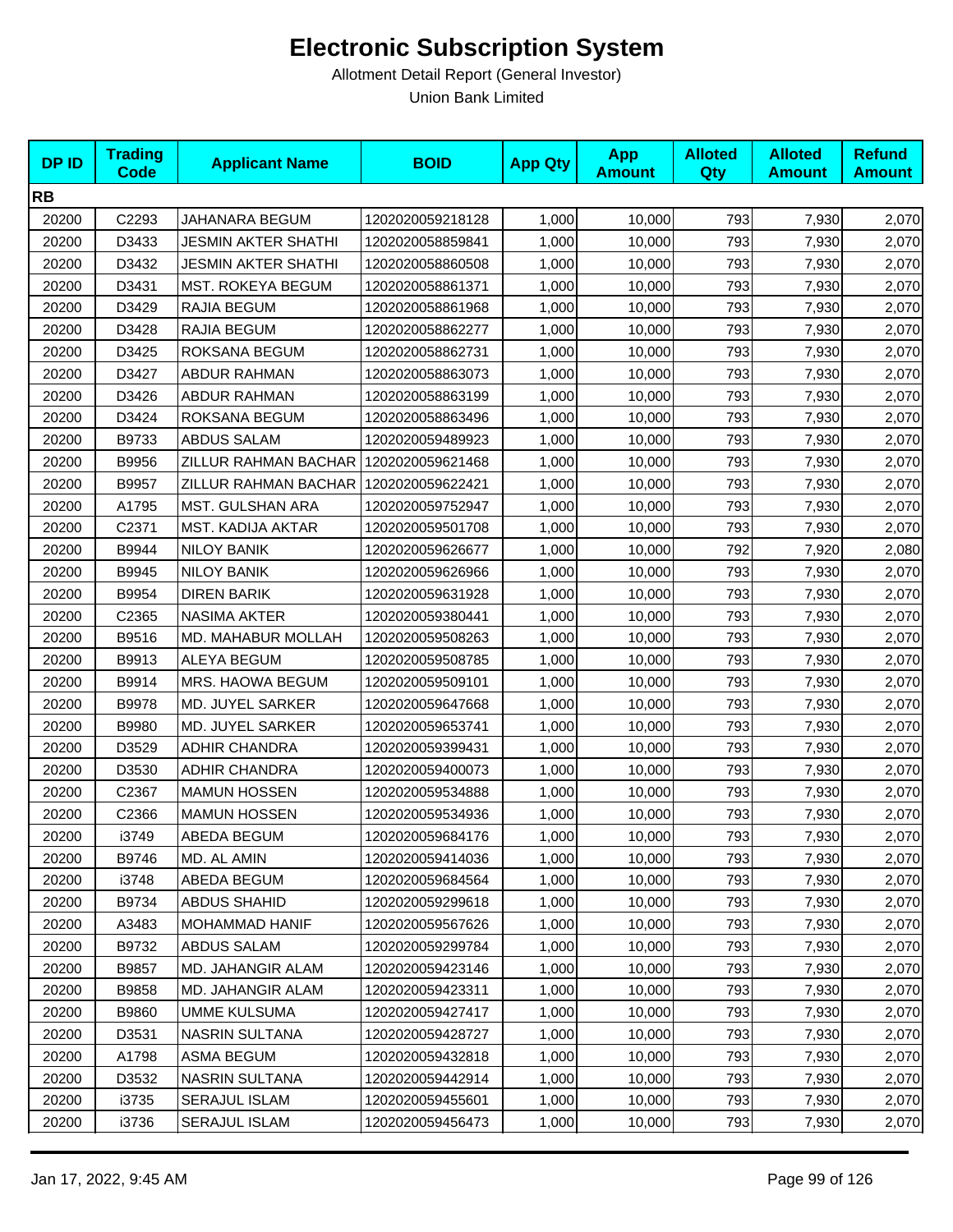| <b>DPID</b> | <b>Trading</b><br><b>Code</b> | <b>Applicant Name</b>                     | <b>BOID</b>      | <b>App Qty</b> | <b>App</b><br><b>Amount</b> | <b>Alloted</b><br><b>Qty</b> | <b>Alloted</b><br><b>Amount</b> | <b>Refund</b><br><b>Amount</b> |
|-------------|-------------------------------|-------------------------------------------|------------------|----------------|-----------------------------|------------------------------|---------------------------------|--------------------------------|
| <b>RB</b>   |                               |                                           |                  |                |                             |                              |                                 |                                |
| 20200       | B6952                         | MD. LOKMAN HOSSAIN                        | 1202020060090881 | 1,000          | 10,000                      | 793                          | 7,930                           | 2,070                          |
| 20200       | A3428                         | MD. SHARIF UL ALAM                        | 1202020059976765 | 1,000          | 10,000                      | 793                          | 7,930                           | 2,070                          |
| 20200       | i3797                         | <b>NASRIN JAHAN</b>                       | 1202020059884727 | 1,000          | 10,000                      | 793                          | 7,930                           | 2,070                          |
| 20200       | i3840                         | YESMIN HOSSAIN                            | 1202020060132897 | 1,000          | 10,000                      | 793                          | 7,930                           | 2,070                          |
| 20200       | A3434                         | <b>APEX ENTERPRISES</b><br><b>LIMITED</b> | 1202020059896054 | 1,000          | 10,000                      | 793                          | 7,930                           | 2,070                          |
| 20200       | B8637                         | <b>LAILY BEGUM</b>                        | 1202020059897901 | 1,000          | 10,000                      | 793                          | 7,930                           | 2,070                          |
| 20200       | B8634                         | <b>SHIMA AKTERY</b>                       | 1202020059898451 | 1,000          | 10,000                      | 793                          | 7,930                           | 2,070                          |
| 20200       | C <sub>2575</sub>             | <b>MAJEDA AKTER</b>                       | 1202020060023154 | 1,000          | 10,000                      | 793                          | 7,930                           | 2,070                          |
| 20200       | C2576                         | <b>MAJEDA AKTER</b>                       | 1202020060023400 | 1,000          | 10,000                      | 793                          | 7,930                           | 2,070                          |
| 20200       | C2578                         | NISHADUL ISLAM                            | 1202020060139706 | 1,000          | 10,000                      | 793                          | 7,930                           | 2,070                          |
| 20200       | C2577                         | NISHADUL ISLAM                            | 1202020060140076 | 1,000          | 10,000                      | 793                          | 7,930                           | 2,070                          |
| 20200       | B6830                         | <b>JABUN NESA</b>                         | 1202020059904251 | 1,000          | 10,000                      | 793                          | 7,930                           | 2,070                          |
| 20200       | B6829                         | <b>JABUN NESA</b>                         | 1202020059905058 | 1,000          | 10,000                      | 793                          | 7,930                           | 2,070                          |
| 20200       | B6101                         | MST. ARIJNA BEGUM                         | 1202020059787191 | 1,000          | 10,000                      | 793                          | 7,930                           | 2,070                          |
| 20200       | B6102                         | MST. ARIJNA BEGUM                         | 1202020059787205 | 1,000          | 10,000                      | 793                          | 7,930                           | 2,070                          |
| 20200       | B6103                         | MST. JAHANARA BEGUM                       | 1202020059788250 | 1,000          | 10,000                      | 793                          | 7,930                           | 2,070                          |
| 20200       | B6104                         | MST. JAHANARA BEGUM                       | 1202020059788285 | 1,000          | 10,000                      | 793                          | 7,930                           | 2,070                          |
| 20200       | B6105                         | <b>MST. NASIMA KHATUN</b>                 | 1202020059788317 | 1,000          | 10,000                      | 793                          | 7,930                           | 2,070                          |
| 20200       | B6106                         | <b>MST. NASIMA KHATUN</b>                 | 1202020059788325 | 1,000          | 10,000                      | 793                          | 7,930                           | 2,070                          |
| 20200       | B6107                         | <b>MST. PARINA BEGUM</b>                  | 1202020059788376 | 1,000          | 10,000                      | 793                          | 7,930                           | 2,070                          |
| 20200       | B6108                         | <b>MST. PARINA BEGUM</b>                  | 1202020059788691 | 1,000          | 10,000                      | 793                          | 7,930                           | 2,070                          |
| 20200       | B6109                         | MST. SUNDARI BEGUM                        | 1202020059788705 | 1,000          | 10,000                      | 793                          | 7,930                           | 2,070                          |
| 20200       | B6110                         | <b>MST. SUNDARI BEGUM</b>                 | 1202020059788839 | 1,000          | 10,000                      | 793                          | 7,930                           | 2,070                          |
| 20200       | B6833                         | MD. FAISAL AHMMED<br>FARAJI               | 1202020059909056 | 1,000          | 10,000                      | 792                          | 7,920                           | 2,080                          |
| 20200       | B6834                         | MD. FAISAL AHMMED<br><b>FARAJI</b>        | 1202020059909677 | 1,000          | 10,000                      | 793                          | 7,930                           | 2,070                          |
| 20200       | B6835                         | NAZRUL ISLAM                              | 1202020059909883 | 1,000          | 10,000                      | 793                          | 7,930                           | 2,070                          |
| 20200       | B6836                         | NAZRUL ISLAM                              | 1202020059910087 | 1,000          | 10,000                      | 793                          | 7,930                           | 2,070                          |
| 20200       | B6837                         | <b>MD. SHORIFUL ISLAM</b>                 | 1202020059910863 | 1,000          | 10,000                      | 793                          | 7,930                           | 2,070                          |
| 20200       | B6838                         | MD. SHORIFUL ISLAM                        | 1202020059911022 | 1,000          | 10,000                      | 793                          | 7,930                           | 2,070                          |
| 20200       | B6996                         | RAM PRASHAD<br><b>SUTRADHAR</b>           | 1202020060151292 | 1,000          | 10,000                      | 792                          | 7,920                           | 2,080                          |
| 20200       | B6995                         | RAMPRASHAD<br><b>SUTRADHAR</b>            | 1202020060151648 | 1,000          | 10,000                      | 793                          | 7,930                           | 2,070                          |
| 20200       | B6992                         | <b>CHUMPA RANI</b>                        | 1202020060153275 | 1,000          | 10,000                      | 793                          | 7,930                           | 2,070                          |
| 20200       | B6991                         | <b>CHAUMPA RANI</b>                       | 1202020060154063 | 1,000          | 10,000                      | 793                          | 7,930                           | 2,070                          |
| 20200       | B6984                         | NARAYAN CHANDHAR<br><b>SUTRADHAR</b>      | 1202020060156295 | 1.000          | 10,000                      | 792                          | 7,920                           | 2,080                          |
| 20200       | D3658                         | SAFIUDDIN AHAMED                          | 1202020059793769 | 1,000          | 10,000                      | 793                          | 7,930                           | 2,070                          |
| 20200       | A3426                         | MD. SHARIF UL ALAM                        | 1202020059918141 | 1,000          | 10,000                      | 793                          | 7,930                           | 2,070                          |
| 20200       | B6983                         | NARAYAN CHANDHAR<br><b>SUTRADHAR</b>      | 1202020060156999 | 1,000          | 10,000                      | 793                          | 7,930                           | 2,070                          |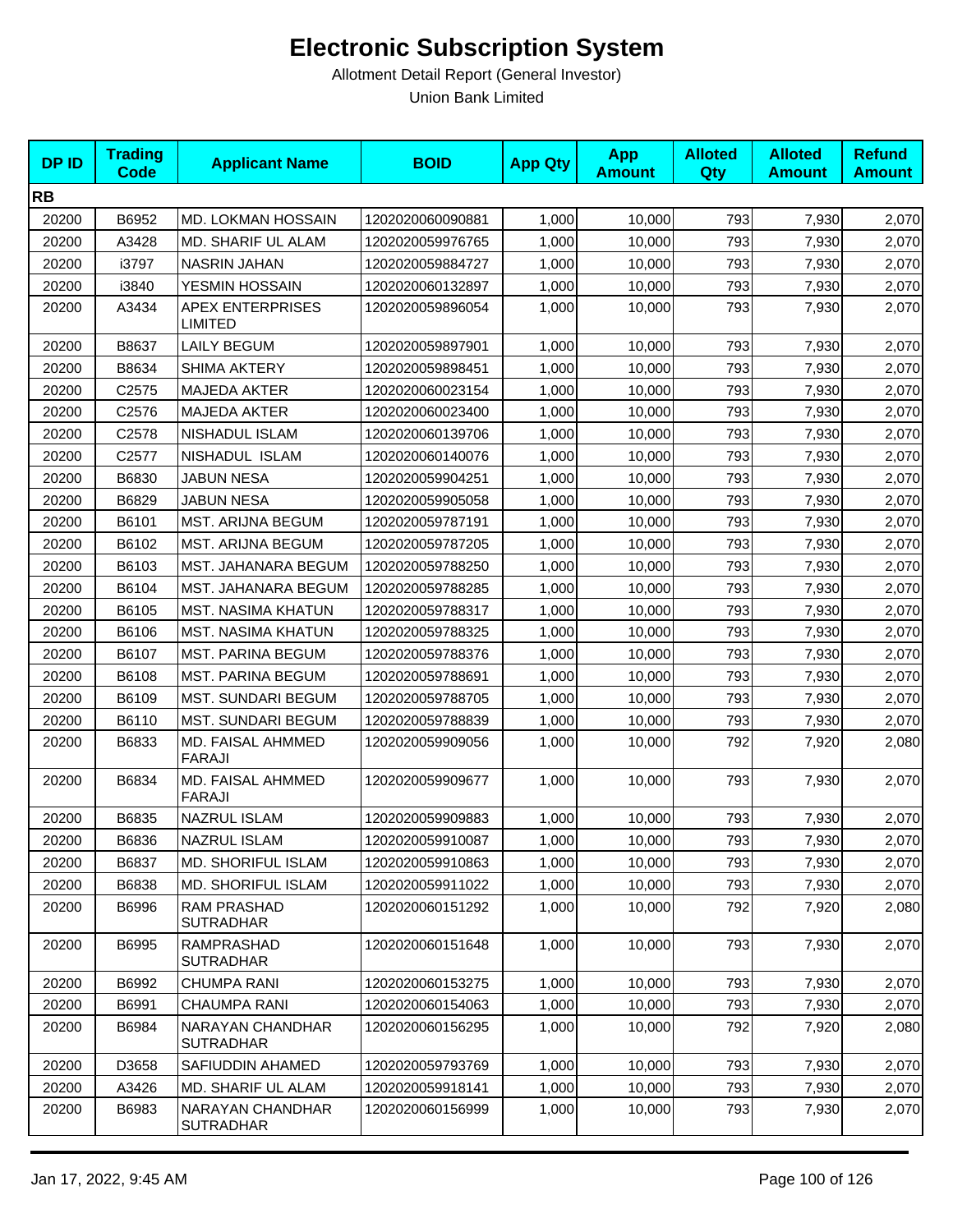| <b>DPID</b> | <b>Trading</b><br><b>Code</b> | <b>Applicant Name</b>                    | <b>BOID</b>      | <b>App Qty</b> | <b>App</b><br><b>Amount</b> | <b>Alloted</b><br><b>Qty</b> | <b>Alloted</b><br><b>Amount</b> | <b>Refund</b><br><b>Amount</b> |
|-------------|-------------------------------|------------------------------------------|------------------|----------------|-----------------------------|------------------------------|---------------------------------|--------------------------------|
| <b>RB</b>   |                               |                                          |                  |                |                             |                              |                                 |                                |
| 20200       | B6981                         | ANOWARA AKTER<br><b>CHOWDHURY</b>        | 1202020060157249 | 1,000          | 10,000                      | 793                          | 7,930                           | 2,070                          |
| 20200       | B6988                         | <b>MAMTA RANI</b>                        | 1202020060159031 | 1,000          | 10,000                      | 793                          | 7,930                           | 2,070                          |
| 20200       | B6987                         | <b>MAMTA RANI</b>                        | 1202020060159304 | 1,000          | 10,000                      | 793                          | 7,930                           | 2,070                          |
| 20200       | A3427                         | <b>MOMTAJ BEGUM</b>                      | 1202020059810075 | 1,000          | 10,000                      | 793                          | 7,930                           | 2,070                          |
| 20200       | B6914                         | <b>TIPU SULTAN</b>                       | 1202020060057055 | 1,000          | 10,000                      | 793                          | 7,930                           | 2,070                          |
| 20200       | B6918                         | MD. MOHIN ULLA                           | 1202020060061344 | 1,000          | 10,000                      | 793                          | 7,930                           | 2,070                          |
| 20200       | B6919                         | MD. MOHIN ULLA                           | 1202020060061451 | 1,000          | 10,000                      | 793                          | 7,930                           | 2,070                          |
| 20200       | B6920                         | <b>HARUN</b>                             | 1202020060061641 | 1,000          | 10,000                      | 793                          | 7,930                           | 2,070                          |
| 20200       | B6921                         | <b>HARUN</b>                             | 1202020060061882 | 1,000          | 10,000                      | 793                          | 7,930                           | 2,070                          |
| 20200       | B8629                         | <b>JILANI SHIKDER</b>                    | 1202020059827074 | 1,000          | 10,000                      | 793                          | 7,930                           | 2,070                          |
| 20200       | B8627                         | <b>RUMA BEGUM</b>                        | 1202020059827312 | 1,000          | 10,000                      | 793                          | 7,930                           | 2,070                          |
| 20200       | A3425                         | RAZIA SULTANA                            | 1202020059827339 | 1,000          | 10,000                      | 793                          | 7,930                           | 2,070                          |
| 20200       | B8628                         | <b>RUMA BEGUM</b>                        | 1202020059827347 | 1,000          | 10,000                      | 793                          | 7,930                           | 2,070                          |
| 20200       | B8635                         | <b>LABONI AKTER</b>                      | 1202020059827660 | 1,000          | 10,000                      | 793                          | 7,930                           | 2,070                          |
| 20200       | B8639                         | MD. MAHABUR MRIDHA                       | 1202020059828309 | 1,000          | 10,000                      | 793                          | 7,930                           | 2,070                          |
| 20200       | B8642                         | <b>SELIMA BEGUM</b>                      | 1202020059829164 | 1,000          | 10,000                      | 793                          | 7,930                           | 2,070                          |
| 20200       | B8633                         | <b>SHIMA AKTERY</b>                      | 1202020059829777 | 1,000          | 10,000                      | 793                          | 7,930                           | 2,070                          |
| 20200       | B8649                         | <b>SUFIA BEGUM</b>                       | 1202020059830301 | 1,000          | 10,000                      | 793                          | 7,930                           | 2,070                          |
| 20200       | B8632                         | SOFELA BEGUM                             | 1202020059830516 | 1,000          | 10,000                      | 793                          | 7,930                           | 2,070                          |
| 20200       | B8630                         | <b>JILANI SHIKDER</b>                    | 1202020059830623 | 1,000          | 10,000                      | 793                          | 7,930                           | 2,070                          |
| 20200       | B8631                         | SOFELA BEGUM                             | 1202020059830682 | 1,000          | 10,000                      | 793                          | 7,930                           | 2,070                          |
| 20200       | D3765                         | SAFIUDDIN AHAMED                         | 1202020059948406 | 1,000          | 10,000                      | 793                          | 7,930                           | 2,070                          |
| 20200       | B6942                         | MD. WALI ULLAH JUNAED                    | 1202020060066660 | 1,000          | 10,000                      | 793                          | 7,930                           | 2,070                          |
| 20200       | B8651                         | SHAHRIAR RAHMAN                          | 1202020059831066 | 1,000          | 10,000                      | 793                          | 7,930                           | 2,070                          |
| 20200       | B8652                         | SHAHRAR RAHMAN                           | 1202020059831213 | 1,000          | 10,000                      | 793                          | 7,930                           | 2,070                          |
| 20200       | B6889                         | <b>MOHAMMAD ANISUR</b><br>RAHMAN PATOARY | 1202020059954223 | 1,000          | 10,000                      | 793                          | 7,930                           | 2,070                          |
| 20200       | B6888                         | <b>NUR NOBI</b>                          | 1202020059954322 | 1,000          | 10,000                      | 793                          | 7,930                           | 2,070                          |
| 20200       | B6887                         | NUR NOBI                                 | 1202020059954464 | 1,000          | 10,000                      | 793                          | 7,930                           | 2,070                          |
| 20200       | B6881                         | <b>MONIRA PARVIN</b>                     | 1202020059955881 | 1,000          | 10,000                      | 793                          | 7,930                           | 2,070                          |
| 20200       | B6882                         | <b>MONIRA PARVIN</b>                     | 1202020059956629 | 1,000          | 10,000                      | 793                          | 7,930                           | 2,070                          |
| 20200       | B6934                         | SHAHIN KHAN                              | 1202020060069367 | 1,000          | 10,000                      | 793                          | 7,930                           | 2,070                          |
| 20200       | B6939                         | MD. JUWEL KHAN                           | 1202020060071541 | 1,000          | 10,000                      | 792                          | 7,920                           | 2,080                          |
| 20200       | A3518                         | <b>MD ANWAR HOSSAIN</b>                  | 1202020060072199 | 1,000          | 10,000                      | 792                          | 7,920                           | 2,080                          |
| 20200       | B6883                         | <b>MAFRUHA KHATUN</b>                    | 1202020059957326 | 1,000          | 10,000                      | 793                          | 7,930                           | 2,070                          |
| 20200       | B6884                         | <b>MAFRUHA KHATUN</b>                    | 1202020059957848 | 1,000          | 10,000                      | 793                          | 7,930                           | 2,070                          |
| 20200       | B9584                         | MD. KAMRUL HASAN                         | 1202020059959052 | 1,000          | 10,000                      | 793                          | 7,930                           | 2,070                          |
| 20200       | B9585                         | MD. KAMRUL HASAN                         | 1202020059959317 | 1,000          | 10,000                      | 793                          | 7,930                           | 2,070                          |
| 20200       | B6885                         | <b>MOON MOON AKHTER</b>                  | 1202020059959748 | 1,000          | 10,000                      | 793                          | 7,930                           | 2,070                          |
| 20200       | B6886                         | <b>MOON MOON AKHTER</b>                  | 1202020059960404 | 1,000          | 10,000                      | 793                          | 7,930                           | 2,070                          |
| 20200       | B6890                         | <b>MOHAMMAD ANISUR</b><br>RAHMAN PATOARY | 1202020059961096 | 1,000          | 10,000                      | 793                          | 7,930                           | 2,070                          |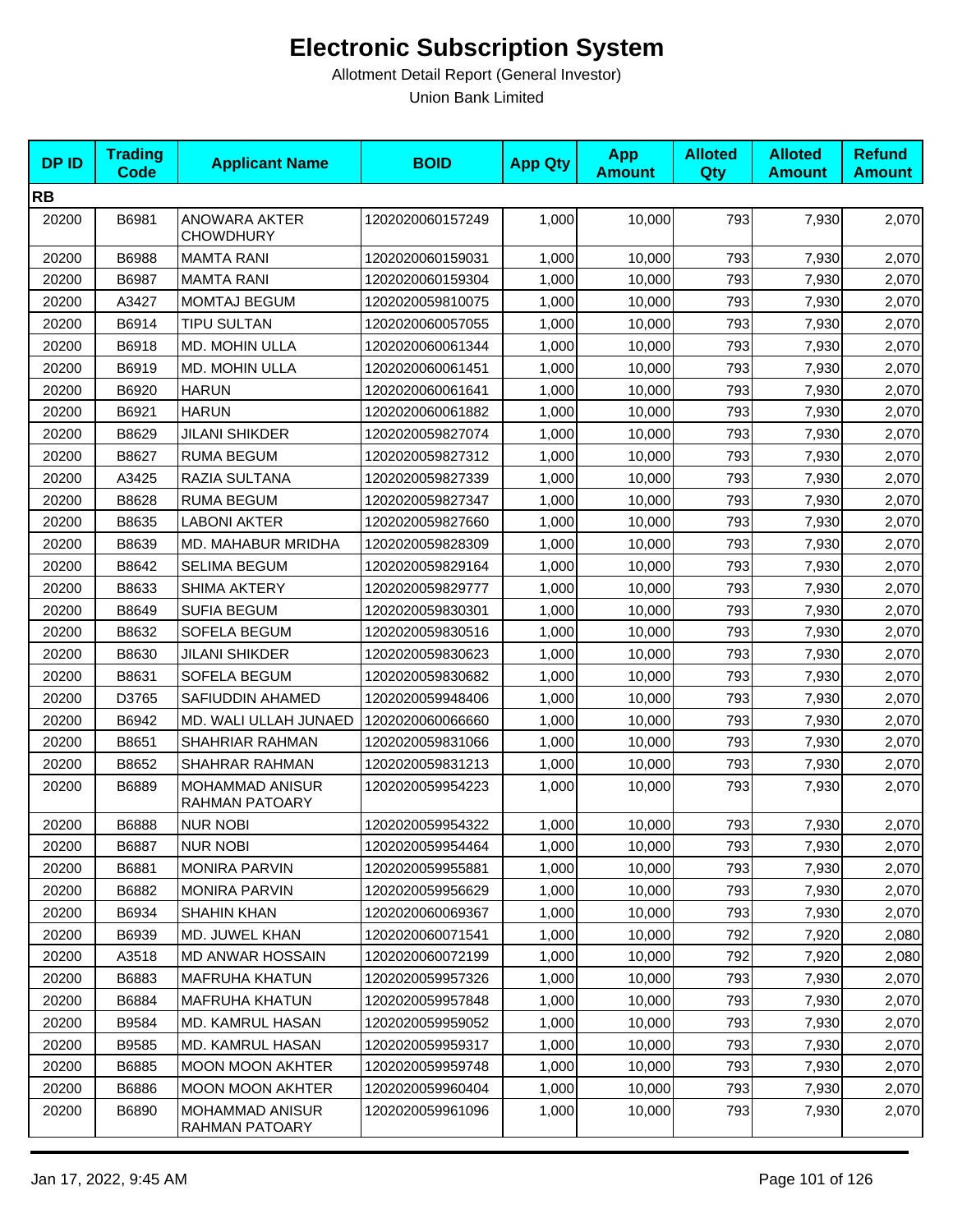| <b>DPID</b> | <b>Trading</b><br><b>Code</b> | <b>Applicant Name</b>                      | <b>BOID</b>      | <b>App Qty</b> | <b>App</b><br><b>Amount</b> | <b>Alloted</b><br>Qty | <b>Alloted</b><br><b>Amount</b> | <b>Refund</b><br><b>Amount</b> |
|-------------|-------------------------------|--------------------------------------------|------------------|----------------|-----------------------------|-----------------------|---------------------------------|--------------------------------|
| <b>RB</b>   |                               |                                            |                  |                |                             |                       |                                 |                                |
| 20200       | 0G535                         | SHIRINA BEGUM                              | 1202020060774631 | 1,000          | 10,000                      | 793                   | 7,930                           | 2,070                          |
| 20200       | 0G534                         | <b>MST. RIKTA BEGUM</b>                    | 1202020060775021 | 1,000          | 10,000                      | 793                   | 7,930                           | 2,070                          |
| 20200       | C2809                         | SYEDA SUBORNA<br><b>ANOWAR</b>             | 1202020060354341 | 1,000          | 10,000                      | 793                   | 7,930                           | 2,070                          |
| 20200       | i4020                         | ATAUR RAHAMAN MITUL<br><b>KHAN</b>         | 1202020060658284 | 1,000          | 10,000                      | 793                   | 7,930                           | 2,070                          |
| 20200       | 0G551                         | MD. TUKU                                   | 1202020060790687 | 1.000          | 10,000                      | 793                   | 7,930                           | 2,070                          |
| 20200       | 0G552                         | MD. TUKU                                   | 1202020060790917 | 1,000          | 10,000                      | 793                   | 7,930                           | 2,070                          |
| 20200       | i3958                         | <b>MST. SELINA KHAN</b>                    | 1202020060545338 | 1,000          | 10,000                      | 793                   | 7,930                           | 2,070                          |
| 20200       | C2733                         | MST. NAZMA KHATUN                          | 1202020060547104 | 1,000          | 10,000                      | 793                   | 7,930                           | 2,070                          |
| 20200       | D4027                         | MST. SHAHANAJ AKTAR                        | 1202020060557714 | 1,000          | 10,000                      | 793                   | 7,930                           | 2,070                          |
| 20200       | D4028                         | MST. SHAHANAJ AKTAR                        | 1202020060557749 | 1,000          | 10,000                      | 793                   | 7,930                           | 2,070                          |
| 20200       | B2452                         | MD. FARID KHAN                             | 1202020060693411 | 1,000          | 10,000                      | 793                   | 7,930                           | 2,070                          |
| 20200       | D4182                         | AFJAL HAMID                                | 1202020060710978 | 1,000          | 10,000                      | 793                   | 7,930                           | 2,070                          |
| 20200       | D4181                         | <b>AFJAL HAMID</b>                         | 1202020060711003 | 1,000          | 10,000                      | 793                   | 7,930                           | 2,070                          |
| 20200       | B2453                         | MD. FARID KHAN                             | 1202020060711493 | 1,000          | 10,000                      | 793                   | 7,930                           | 2,070                          |
| 20200       | B4770                         | <b>ASRAF MIAH</b>                          | 1202020060714761 | 1,000          | 10,000                      | 793                   | 7,930                           | 2,070                          |
| 20200       | B4782                         | <b>SOPNA BEGUM</b>                         | 1202020060714778 | 1,000          | 10,000                      | 793                   | 7,930                           | 2,070                          |
| 20200       | B4783                         | SOPNA BEGUM                                | 1202020060714826 | 1,000          | 10,000                      | 793                   | 7,930                           | 2,070                          |
| 20200       | B4784                         | FEROZA BEGUM                               | 1202020060714893 | 1,000          | 10,000                      | 793                   | 7,930                           | 2,070                          |
| 20200       | B4769                         | <b>MISSES PARVEEN</b><br><b>AKTER MITU</b> | 1202020060714909 | 1,000          | 10,000                      | 793                   | 7,930                           | 2,070                          |
| 20200       | B4771                         | <b>ASRAF MIAH</b>                          | 1202020060714917 | 1,000          | 10,000                      | 793                   | 7,930                           | 2,070                          |
| 20200       | B4785                         | FEROZA BEGUM                               | 1202020060714933 | 1,000          | 10,000                      | 793                   | 7,930                           | 2,070                          |
| 20200       | B4768                         | <b>MD KASHEM KHAN</b>                      | 1202020060714984 | 1,000          | 10,000                      | 793                   | 7,930                           | 2,070                          |
| 20200       | B4775                         | <b>MD. ROFIQUL ISLAM</b><br><b>KHAN</b>    | 1202020060716057 | 1,000          | 10,000                      | 793                   | 7,930                           | 2,070                          |
| 20200       | B4774                         | <b>MD. ROFIQUL ISLAM</b><br><b>KHAN</b>    | 1202020060716164 | 1,000          | 10,000                      | 793                   | 7,930                           | 2,070                          |
| 20200       | A3532                         | MD. JASHIM UDDIN                           | 1202020060434324 | 1,000          | 10,000                      | 793                   | 7,930                           | 2,070                          |
| 20200       | A3531                         | MD. JASHIM UDDIN                           | 1202020060434490 | 1,000          | 10,000                      | 792                   | 7,920                           | 2,080                          |
| 20200       | A3557                         | MD. KAMRUL ISLAM                           | 1202020060434846 | 1,000          | 10,000                      | 793                   | 7,930                           | 2,070                          |
| 20200       | B6117                         | SOHIDUL ISLAM UZZAL<br><b>MRIDHA</b>       | 1202020060586382 | 1,000          | 10,000                      | 793                   | 7,930                           | 2,070                          |
| 20200       | b6118                         | ROMANA AKTER                               | 1202020060586481 | 1,000          | 10,000                      | 793                   | 7,930                           | 2,070                          |
| 20200       | B7284                         | MD. BILLAL HOSSAIN                         | 1202020060446984 | 1,000          | 10,000                      | 793                   | 7,930                           | 2,070                          |
| 20200       | B7285                         | MD. BILLAL HOSSAIN                         | 1202020060447351 | 1,000          | 10,000                      | 793                   | 7,930                           | 2,070                          |
| 20200       | B9824                         | MST. ZINZIRA BEGUM                         | 1202020060604734 | 1,000          | 10,000                      | 793                   | 7,930                           | 2,070                          |
| 20200       | B9825                         | MST. ZINZIRA BEGUM                         | 1202020060604769 | 1,000          | 10,000                      | 793                   | 7,930                           | 2,070                          |
| 20200       | A3575                         | MOHAMMAD FORHAD<br><b>HOSSAIN</b>          | 1202020060605209 | 1,000          | 10,000                      | 793                   | 7,930                           | 2,070                          |
| 20200       | i3977                         | MOST. FARZANA TUJ<br>JOHORA                | 1202020060607681 | 1,000          | 10,000                      | 793                   | 7,930                           | 2,070                          |
| 20200       | i3974                         | MD TAREKUL ISLAM                           | 1202020060607837 | 1,000          | 10,000                      | 793                   | 7,930                           | 2,070                          |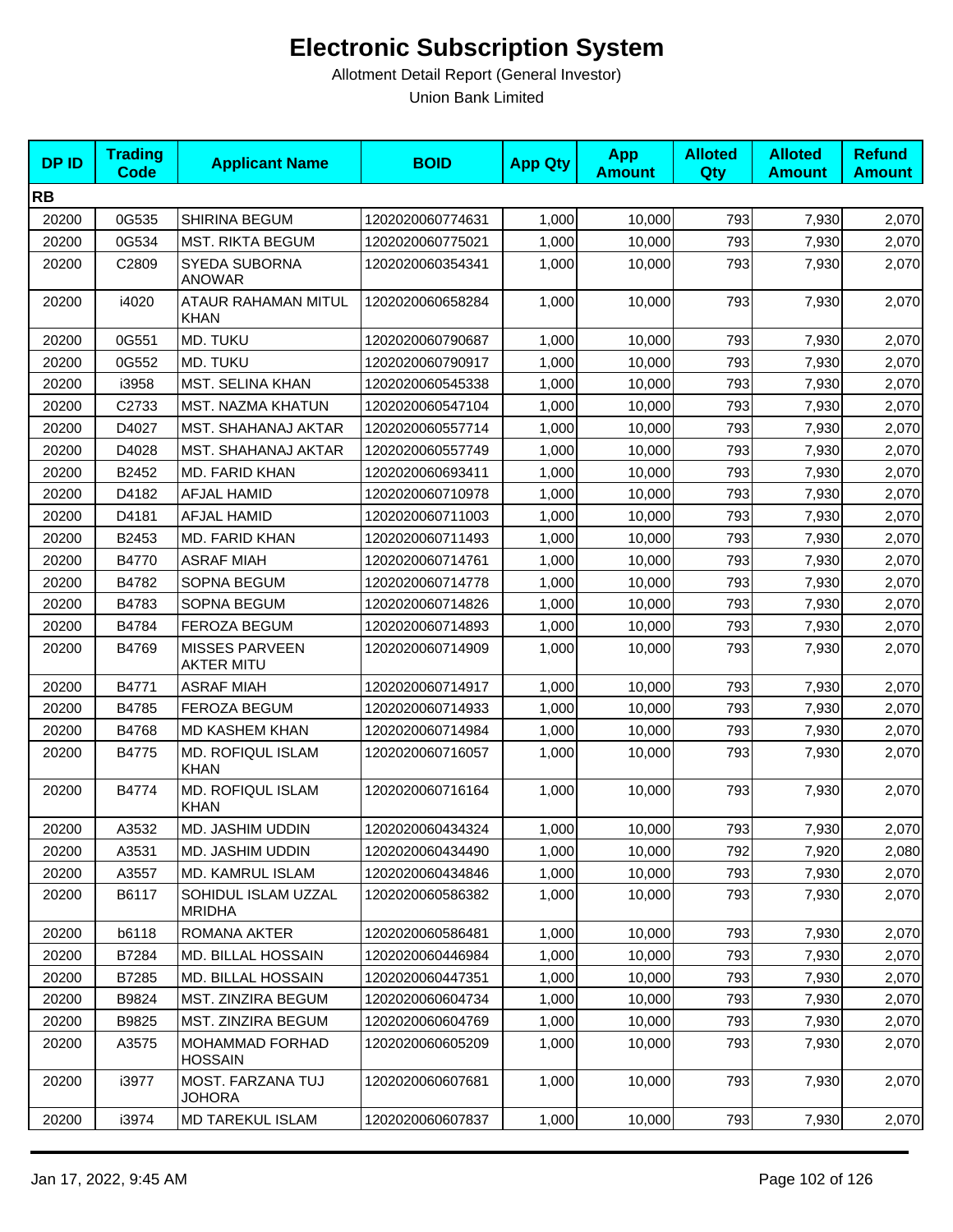| <b>DPID</b> | <b>Trading</b><br>Code | <b>Applicant Name</b>                       | <b>BOID</b>      | <b>App Qty</b> | <b>App</b><br><b>Amount</b> | <b>Alloted</b><br>Qty | <b>Alloted</b><br><b>Amount</b> | <b>Refund</b><br><b>Amount</b> |
|-------------|------------------------|---------------------------------------------|------------------|----------------|-----------------------------|-----------------------|---------------------------------|--------------------------------|
| <b>RB</b>   |                        |                                             |                  |                |                             |                       |                                 |                                |
| 20200       | i3975                  | <b>MD TAREKUL ISLAM</b>                     | 1202020060607944 | 1,000          | 10,000                      | 793                   | 7,930                           | 2,070                          |
| 20200       | i3976                  | MOST FARJANA TUJ<br><b>JOHORA</b>           | 1202020060607979 | 1,000          | 10,000                      | 793                   | 7,930                           | 2,070                          |
| 20200       | A3430                  | KAZI ABDUL HAKIM                            | 1202020060298974 | 1,000          | 10,000                      | 793                   | 7,930                           | 2,070                          |
| 20200       | A3533                  | MD. MORE ALAM                               | 1202020060299042 | 1,000          | 10,000                      | 793                   | 7,930                           | 2,070                          |
| 20200       | A3534                  | MD. MORE ALAM                               | 1202020060299117 | 1,000          | 10,000                      | 793                   | 7,930                           | 2,070                          |
| 20200       | D3949                  | SHANAZ                                      | 1202020060299168 | 1,000          | 10,000                      | 793                   | 7,930                           | 2,070                          |
| 20200       | D3948                  | MD. JONY                                    | 1202020060299184 | 1,000          | 10,000                      | 793                   | 7,930                           | 2,070                          |
| 20200       | D3946                  | MD. SHAHADAT HOSSAIN                        | 1202020060299224 | 1,000          | 10,000                      | 793                   | 7,930                           | 2,070                          |
| 20200       | D3947                  | MD. JONY                                    | 1202020060299307 | 1,000          | 10,000                      | 793                   | 7,930                           | 2,070                          |
| 20200       | A3536                  | <b>MOMTAJ BEGUM</b>                         | 1202020060299655 | 1,000          | 10,000                      | 793                   | 7,930                           | 2,070                          |
| 20200       | D3945                  | MD. SHAHADAT HOSSAIN                        | 1202020060299837 | 1,000          | 10,000                      | 792                   | 7,920                           | 2,080                          |
| 20200       | A3537                  | KAZI HABIBUR RAHMAN                         | 1202020060300510 | 1,000          | 10,000                      | 793                   | 7,930                           | 2,070                          |
| 20200       | D3952                  | <b>SULTANA</b>                              | 1202020060304816 | 1,000          | 10,000                      | 793                   | 7,930                           | 2,070                          |
| 20200       | D3954                  | KAZI SHERAJUL HAQUE                         | 1202020060305513 | 1,000          | 10,000                      | 792                   | 7,920                           | 2,080                          |
| 20200       | D3951                  | <b>SULTANA</b>                              | 1202020060305556 | 1,000          | 10,000                      | 793                   | 7,930                           | 2,070                          |
| 20200       | D3953                  | KAZI SHERAJUL HAQUE                         | 1202020060306229 | 1,000          | 10,000                      | 793                   | 7,930                           | 2,070                          |
| 20200       | D3950                  | <b>SHANAZ</b>                               | 1202020060306732 | 1,000          | 10,000                      | 793                   | 7,930                           | 2,070                          |
| 20200       | i3867                  | MD. ABU HANIF MIA                           | 1202020060313985 | 1,000          | 10,000                      | 793                   | 7,930                           | 2,070                          |
| 20200       | i3866                  | MD. ABU HANIF MIA                           | 1202020060314540 | 1,000          | 10,000                      | 793                   | 7,930                           | 2,070                          |
| 20200       | 0G512                  | <b>BASODEB CHANDRA</b><br><b>MONDOL</b>     | 1202020060749194 | 1,000          | 10,000                      | 793                   | 7,930                           | 2,070                          |
| 20200       | 0G511                  | <b>BASODEB CHANDRA</b><br><b>MONDOL</b>     | 1202020060750521 | 1,000          | 10,000                      | 793                   | 7,930                           | 2,070                          |
| 20200       | B7362                  | <b>OMA RANI PAUL</b>                        | 1202020060487268 | 1,000          | 10,000                      | 793                   | 7,930                           | 2,070                          |
| 20200       | B7363                  | OMA RANI PAUL                               | 1202020060487522 | 1,000          | 10,000                      | 793                   | 7,930                           | 2,070                          |
| 20200       | B7367                  | <b>MD. MUSTAFIZUR</b><br><b>RAHMAN MIAH</b> | 1202020060488741 | 1,000          | 10,000                      | 793                   | 7,930                           | 2,070                          |
| 20200       | C2877                  | NAZMUL ALAM RIPON                           | 1202020060632092 | 1,000          | 10,000                      | 793                   | 7,930                           | 2,070                          |
| 20200       | A3558                  | MD. KAMRUL ISLAM                            | 1202020060503878 | 1,000          | 10,000                      | 793                   | 7,930                           | 2,070                          |
| 20200       | A3581                  | SAROAR KHA                                  | 1202020060643870 | 1,000          | 10,000                      | 793                   | 7,930                           | 2,070                          |
| 20200       | A3580                  | SAROAR KHA                                  | 1202020060643897 | 1,000          | 10,000                      | 793                   | 7,930                           | 2,070                          |
| 20200       | A3544                  | RAZIA SULTANA                               | 1202020060342353 | 1,000          | 10,000                      | 793                   | 7,930                           | 2,070                          |
| 20200       | C3131                  | MD. SOHEL RANA                              | 1202020061002280 | 1,000          | 10,000                      | 793                   | 7,930                           | 2,070                          |
| 20200       | D4230                  | MD. SAHADATE HOSSAN                         | 1202020061152165 | 1,000          | 10,000                      | 793                   | 7,930                           | 2,070                          |
| 20200       | A3596                  | ANUP DATTA                                  | 1202020061007491 | 1,000          | 10,000                      | 793                   | 7,930                           | 2,070                          |
| 20200       | i4292                  | MD ZAHIDUL ISLAM                            | 1202020061155514 | 1,000          | 10,000                      | 792                   | 7,920                           | 2,080                          |
| 20200       | i4291                  | <b>MD SALIM UDDIN</b>                       | 1202020061155631 | 1,000          | 10,000                      | 793                   | 7,930                           | 2,070                          |
| 20200       | 0G653                  | <b>KAMRUN NAHAR</b>                         | 1202020061017421 | 1,000          | 10,000                      | 793                   | 7,930                           | 2,070                          |
| 20200       | 0G654                  | <b>FARID AHMED</b>                          | 1202020061017537 | 1,000          | 10,000                      | 793                   | 7,930                           | 2,070                          |
| 20200       | 0G655                  | SHAMIMA AKHTER                              | 1202020061017700 | 1,000          | 10,000                      | 793                   | 7,930                           | 2,070                          |
| 20200       | 0G647                  | RAJU PAUL                                   | 1202020061019006 | 1,000          | 10,000                      | 793                   | 7,930                           | 2,070                          |
| 20200       | D4231                  | DIPA RANI SAHA                              | 1202020061166484 | 1,000          | 10,000                      | 793                   | 7,930                           | 2,070                          |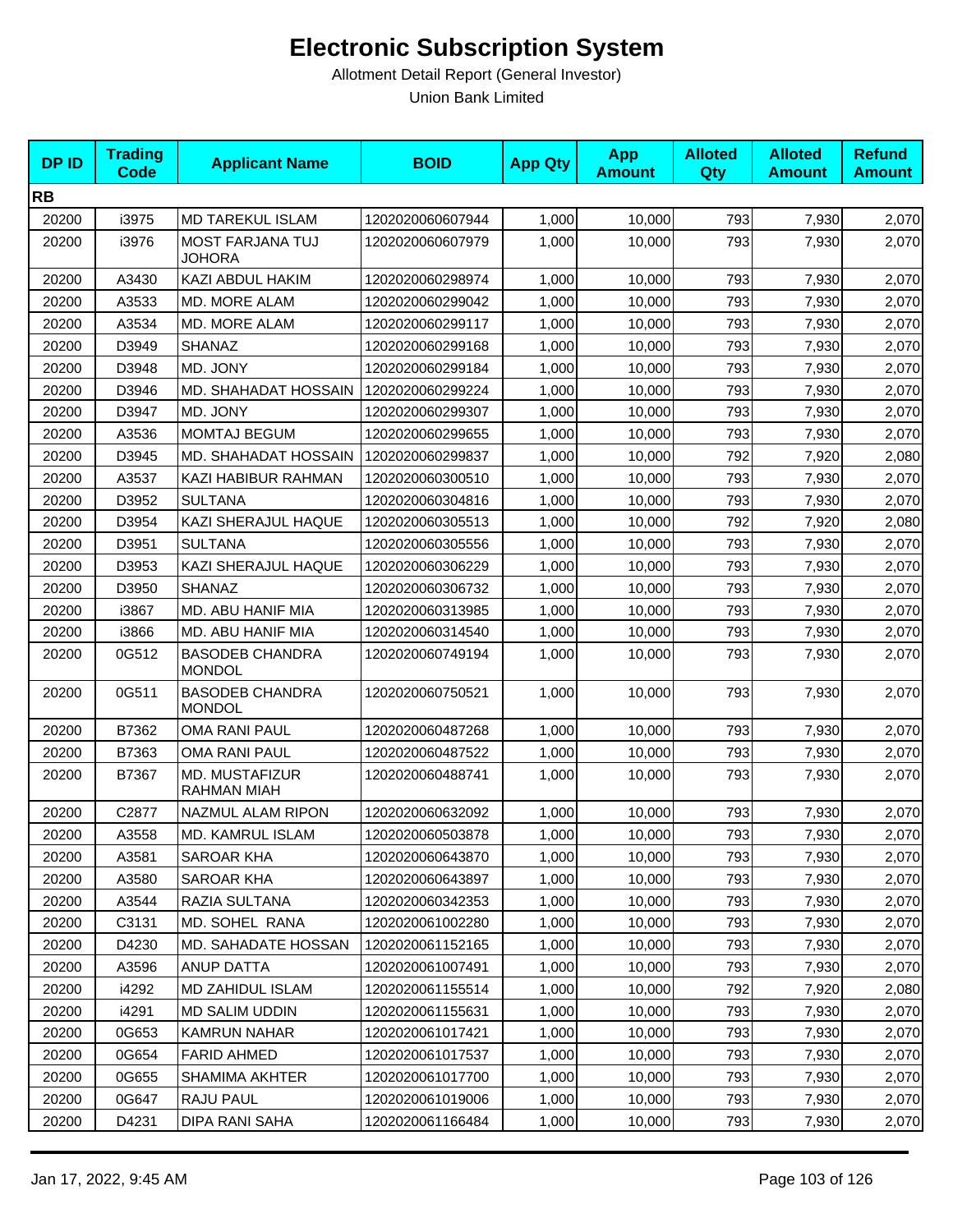| <b>DPID</b> | <b>Trading</b><br>Code | <b>Applicant Name</b>                      | <b>BOID</b>      | <b>App Qty</b> | <b>App</b><br><b>Amount</b> | <b>Alloted</b><br>Qty | <b>Alloted</b><br><b>Amount</b> | <b>Refund</b><br><b>Amount</b> |
|-------------|------------------------|--------------------------------------------|------------------|----------------|-----------------------------|-----------------------|---------------------------------|--------------------------------|
| <b>RB</b>   |                        |                                            |                  |                |                             |                       |                                 |                                |
| 20200       | D4232                  | DIPA RANI SAHA                             | 1202020061166524 | 1,000          | 10,000                      | 793                   | 7,930                           | 2,070                          |
| 20200       | 0H859                  | MD. QUDDUS MRIDHA                          | 1202020061172691 | 1,000          | 10,000                      | 793                   | 7,930                           | 2,070                          |
| 20200       | 0G580                  | <b>FEROZA YASMIN</b>                       | 1202020060828298 | 1,000          | 10,000                      | 793                   | 7,930                           | 2,070                          |
| 20200       | 0G579                  | FEROZA YASMIN                              | 1202020060829061 | 1,000          | 10,000                      | 793                   | 7,930                           | 2,070                          |
| 20200       | 0G663                  | KAZI SHAMIMA NASRIN                        | 1202020061063345 | 1,000          | 10,000                      | 793                   | 7,930                           | 2,070                          |
| 20200       | 0G664                  | KAZI SHAMIMA NASRIN                        | 1202020061063361 | 1,000          | 10,000                      | 793                   | 7,930                           | 2,070                          |
| 20200       | 0G661                  | MD. SOMUN BHUIYAN                          | 1202020061063396 | 1,000          | 10,000                      | 793                   | 7,930                           | 2,070                          |
| 20200       | 0G662                  | MD. SOMUN BHUIYAN                          | 1202020061063411 | 1,000          | 10,000                      | 793                   | 7,930                           | 2,070                          |
| 20200       | 0G585                  | MD KASHEM KHAN                             | 1202020060830561 | 1,000          | 10,000                      | 793                   | 7,930                           | 2,070                          |
| 20200       | 0G584                  | <b>MISSES PARVEEN</b><br><b>AKTER MITU</b> | 1202020060831325 | 1,000          | 10,000                      | 793                   | 7,930                           | 2,070                          |
| 20200       | D3958                  | MD. ZAMIR                                  | 1202020060851587 | 1,000          | 10,000                      | 792                   | 7,920                           | 2,080                          |
| 20200       | D3957                  | MD. ZAMIR                                  | 1202020060851694 | 1,000          | 10,000                      | 793                   | 7,930                           | 2,070                          |
| 20200       | D3956                  | <b>ABDUL MALEK</b>                         | 1202020060852549 | 1,000          | 10,000                      | 793                   | 7,930                           | 2,070                          |
| 20200       | D3955                  | <b>ABDUL MALEK</b>                         | 1202020060852747 | 1,000          | 10.000                      | 793                   | 7,930                           | 2,070                          |
| 20200       | i4265                  | <b>MD. ZAHANGIR HOSSAIN</b>                | 1202020060976023 | 1,000          | 10,000                      | 793                   | 7,930                           | 2,070                          |
| 20200       | C2580                  | MOUSUMEE SULTANA                           | 1202020061092971 | 1,000          | 10,000                      | 793                   | 7,930                           | 2,070                          |
| 20200       | C2579                  | MOUSUMEE SULTANA                           | 1202020061093130 | 1,000          | 10,000                      | 793                   | 7,930                           | 2,070                          |
| 20200       | D4201                  | <b>BINKU BISWAS</b>                        | 1202020060995165 | 1,000          | 10,000                      | 793                   | 7,930                           | 2,070                          |
| 20200       | 0G806                  | LUTFAR RAHAMAN                             | 1202020061655571 | 1,000          | 10,000                      | 793                   | 7,930                           | 2,070                          |
| 20200       | 0G807                  | LUTFAR RAHAMAN                             | 1202020061655689 | 1,000          | 10,000                      | 792                   | 7,920                           | 2,080                          |
| 20200       | 0G808                  | MONOYARA BEGUM                             | 1202020061655986 | 1,000          | 10,000                      | 793                   | 7,930                           | 2,070                          |
| 20200       | A3641                  | MD. HELAL UDDIN                            | 1202020061657420 | 1,000          | 10,000                      | 793                   | 7,930                           | 2,070                          |
| 20200       | A3642                  | MD. HELAL UDDIN                            | 1202020061657455 | 1,000          | 10,000                      | 793                   | 7,930                           | 2,070                          |
| 20200       | C3196                  | <b>HASAN MOLLA</b>                         | 1202020061496982 | 1,000          | 10,000                      | 793                   | 7,930                           | 2,070                          |
| 20200       | C3193                  | MAJOR MD. HASMAT<br><b>ULLAH KHAN</b>      | 1202020061496990 | 1,000          | 10,000                      | 792                   | 7,920                           | 2,080                          |
| 20200       | C3194                  | MD. ROMJAN ALI                             | 1202020061497026 | 1,000          | 10,000                      | 793                   | 7,930                           | 2,070                          |
| 20200       | 0G810                  | MOHAMMAD HANIF KHAN                        | 1202020061665742 | 1,000          | 10,000                      | 793                   | 7,930                           | 2,070                          |
| 20200       | C3188                  | KUHINUR BEGUM                              | 1202020061500204 | 1,000          | 10,000                      | 793                   | 7,930                           | 2,070                          |
| 20200       | C3187                  | KUHINUR BEGUM                              | 1202020061500643 | 1,000          | 10,000                      | 792                   | 7,920                           | 2,080                          |
| 20200       | C3189                  | MD. EBRAHIM SARDER                         | 1202020061500975 | 1,000          | 10,000                      | 793                   | 7,930                           | 2,070                          |
| 20200       | C3190                  | MD. EBRAHIM SARDER                         | 1202020061501027 | 1,000          | 10,000                      | 792                   | 7,920                           | 2,080                          |
| 20200       | A3638                  | TAMANNA JAHAN TULI                         | 1202020061506260 | 1,000          | 10,000                      | 793                   | 7,930                           | 2,070                          |
| 20200       | 0G754                  | <b>HASINA AKTER</b>                        | 1202020061510418 | 1,000          | 10,000                      | 793                   | 7,930                           | 2,070                          |
| 20200       | D4257                  | A.K.M. MOINUL ISLAM<br><b>MUNNA</b>        | 1202020061519435 | 1,000          | 10,000                      | 793                   | 7,930                           | 2,070                          |
| 20200       | 0G759                  | SAHANAJ                                    | 1202020061600473 | 1,000          | 10,000                      | 793                   | 7,930                           | 2,070                          |
| 20200       | i4364                  | <b>RIPAN MATUBBER</b>                      | 1202020061702666 | 1,000          | 10,000                      | 793                   | 7,930                           | 2,070                          |
| 20200       | C3191                  | HUMAYUN KABIR KHAN                         | 1202020061540238 | 1,000          | 10,000                      | 793                   | 7,930                           | 2,070                          |
| 20200       | C3192                  | HUMAYUN KABIR KHAN                         | 1202020061540594 | 1,000          | 10,000                      | 793                   | 7,930                           | 2,070                          |
| 20200       | 0G752                  | <b>MD. ANWAR HOSSAIN</b>                   | 1202020061548384 | 1,000          | 10,000                      | 793                   | 7,930                           | 2,070                          |
| 20200       | D4258                  | MD. MOFAZZAL KABIR                         | 1202020061549030 | 1,000          | 10,000                      | 793                   | 7,930                           | 2,070                          |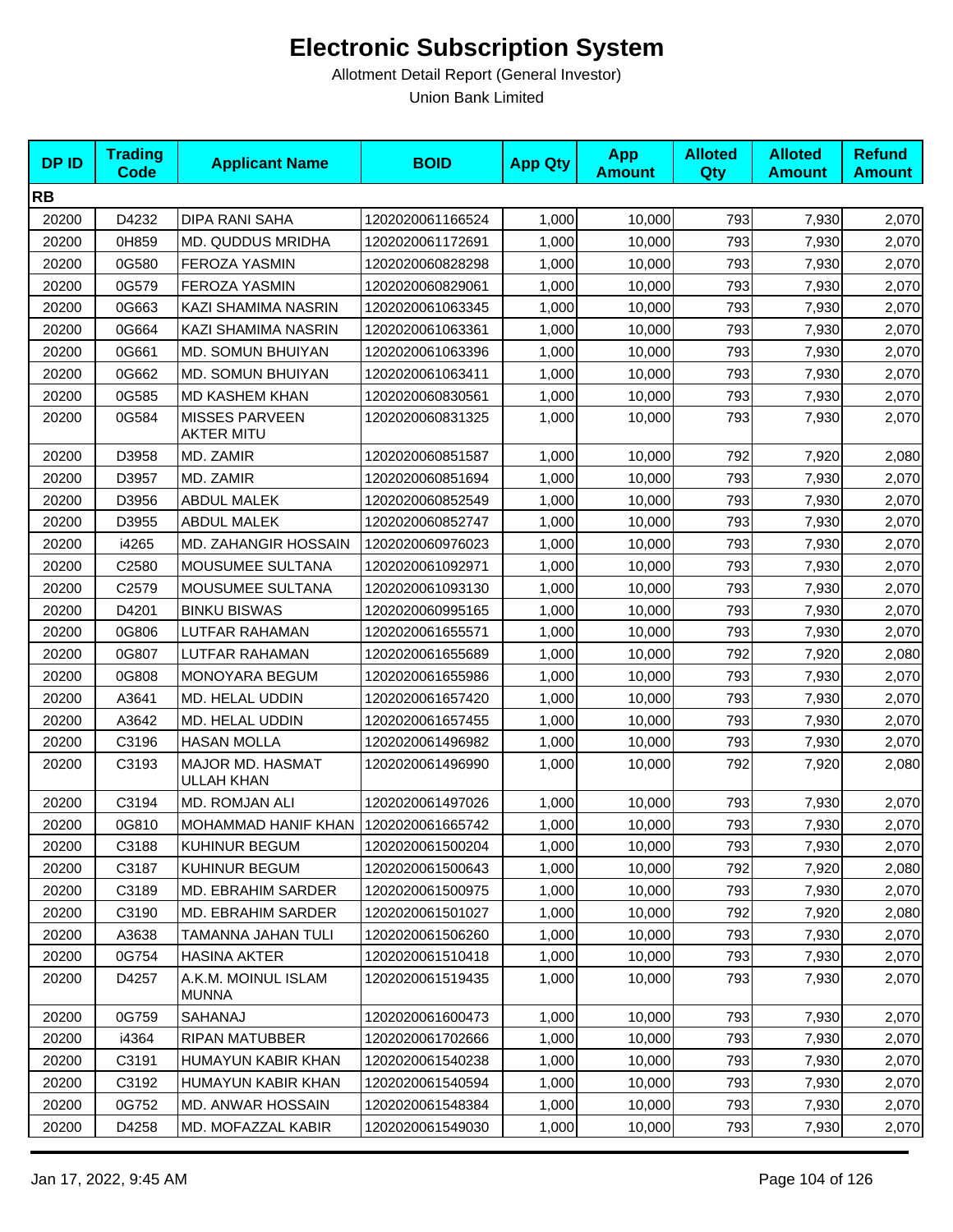| <b>DPID</b> | <b>Trading</b><br><b>Code</b> | <b>Applicant Name</b>                   | <b>BOID</b>      | <b>App Qty</b> | <b>App</b><br><b>Amount</b> | <b>Alloted</b><br>Qty | <b>Alloted</b><br><b>Amount</b> | <b>Refund</b><br><b>Amount</b> |
|-------------|-------------------------------|-----------------------------------------|------------------|----------------|-----------------------------|-----------------------|---------------------------------|--------------------------------|
| <b>RB</b>   |                               |                                         |                  |                |                             |                       |                                 |                                |
| 20200       | 0G753                         | MD. ANWAR HOSSAIN                       | 1202020061549595 | 1,000          | 10,000                      | 793                   | 7,930                           | 2,070                          |
| 20200       | 0G755                         | <b>HASINA AKTER</b>                     | 1202020061549908 | 1,000          | 10,000                      | 793                   | 7,930                           | 2,070                          |
| 20200       | C3132                         | MD. MONZURUL ISLAM                      | 1202020061620461 | 1,000          | 10,000                      | 792                   | 7,920                           | 2,080                          |
| 20200       | C3133                         | MD. MONZURUL ISLAM                      | 1202020061620534 | 1,000          | 10,000                      | 793                   | 7,930                           | 2,070                          |
| 20200       | C3138                         | MD. JAHID HASAN                         | 1202020061620807 | 1,000          | 10,000                      | 793                   | 7,930                           | 2,070                          |
| 20200       | C3139                         | MD. JAHID HASAN                         | 1202020061620957 | 1,000          | 10,000                      | 793                   | 7,930                           | 2,070                          |
| 20200       | i4310                         | MD. ABDUL JALIL<br><b>BHUIYAN</b>       | 1202020061417044 | 1,000          | 10,000                      | 793                   | 7,930                           | 2,070                          |
| 20200       | D4263                         | A.K.M. NOYON MAHMUD                     | 1202020061736187 | 1,000          | 10,000                      | 793                   | 7,930                           | 2,070                          |
| 20200       | A5105                         | MD. SABBIR ALI                          | 1202020061557708 | 1,000          | 10,000                      | 793                   | 7,930                           | 2,070                          |
| 20200       | C3125                         | MONIRUZZAMAN KHAN                       | 1202020061459069 | 1,000          | 10,000                      | 793                   | 7,930                           | 2,070                          |
| 20200       | i4320                         | MD. SIDDIQUL KABIR                      | 1202020061464501 | 1,000          | 10,000                      | 793                   | 7,930                           | 2,070                          |
| 20200       | 14344                         | RABIA BEGUM                             | 1202020061566695 | 1,000          | 10,000                      | 793                   | 7,930                           | 2,070                          |
| 20200       | 0G802                         | <b>SK. MONIRUL ISLAM</b>                | 1202020061652677 | 1,000          | 10,000                      | 793                   | 7,930                           | 2,070                          |
| 20200       | 0G803                         | <b>SK. MONIRUL ISLAM</b>                | 1202020061652915 | 1,000          | 10,000                      | 793                   | 7,930                           | 2,070                          |
| 20200       | i4398                         | <b>MD. NASIR UDDIN</b>                  | 1202020062100485 | 1,000          | 10,000                      | 793                   | 7,930                           | 2,070                          |
| 20200       | a3657                         | <b>MD. LIAKAT HOSSAIN</b>               | 1202020061994922 | 1,000          | 10,000                      | 793                   | 7,930                           | 2,070                          |
| 20200       | A2093                         | <b>ALAK KUMER DEY</b>                   | 1202020062117773 | 1,000          | 10,000                      | 792                   | 7,920                           | 2,080                          |
| 20200       | 0G869                         | MD. EKHTEAR UDDIN                       | 1202020062124389 | 1,000          | 10,000                      | 793                   | 7,930                           | 2,070                          |
| 20200       | A2982                         | MOHAMMAD SHOHIDUL<br><b>ISLAM</b>       | 1202020062132692 | 1,000          | 10,000                      | 793                   | 7,930                           | 2,070                          |
| 20200       | C3283                         | MD. ABDUL JALIL                         | 1202020062132708 | 1,000          | 10,000                      | 793                   | 7,930                           | 2,070                          |
| 20200       | A2984                         | <b>SHAHNAJ KHATUN</b>                   | 1202020062132716 | 1,000          | 10,000                      | 793                   | 7,930                           | 2,070                          |
| 20200       | C3284                         | MD. ABDUL JALIL                         | 1202020062132724 | 1,000          | 10,000                      | 793                   | 7,930                           | 2,070                          |
| 20200       | A2983                         | <b>SHAHNAJ KHATUN</b>                   | 1202020062132732 | 1,000          | 10,000                      | 793                   | 7,930                           | 2,070                          |
| 20200       | 0G870                         | <b>MOHAMMAD RAKIB</b><br><b>HOSSAIN</b> | 1202020062144514 | 1,000          | 10,000                      | 793                   | 7,930                           | 2,070                          |
| 20200       | A3670                         | <b>MD. TAHIR HOSSAIN</b>                | 1202020062146703 | 1,000          | 10,000                      | 793                   | 7,930                           | 2,070                          |
| 20200       | i4396                         | MOHD. MAINUL HAQUE<br><b>GHAZI</b>      | 1202020062041236 | 1,000          | 10,000                      | 792                   | 7,920                           | 2,080                          |
| 20200       | 0G852                         | <b>MD. MEHEDI HASAN</b>                 | 1202020062044893 | 1,000          | 10,000                      | 792                   | 7,920                           | 2,080                          |
| 20200       | A3660                         | MD. RASEL                               | 1202020062047945 | 1,000          | 10,000                      | 793                   | 7,930                           | 2,070                          |
| 20200       | 0G872                         | ABDULLAH AL MAMUN                       | 1202020062151831 | 1,000          | 10,000                      | 793                   | 7,930                           | 2,070                          |
| 20200       | 14409                         | <b>MST. ANJUMAN ARA</b>                 | 1202020062151866 | 1,000          | 10,000                      | 793                   | 7,930                           | 2,070                          |
| 20200       | B6459                         | MD. FARUK BHUIYAN                       | 1202020062162726 | 1,000          | 10,000                      | 793                   | 7,930                           | 2,070                          |
| 20200       | B6999                         | <b>ASIFUR RAHMAN</b>                    | 1202020062164353 | 1,000          | 10,000                      | 792                   | 7,920                           | 2,080                          |
| 20200       | C3286                         | ASMA AKTER                              | 1202020062164586 | 1,000          | 10,000                      | 793                   | 7,930                           | 2,070                          |
| 20200       | D4268                         | SANGITA DEBNATH                         | 1202020061839580 | 1,000          | 10.000                      | 793                   | 7,930                           | 2,070                          |
| 20200       | D4278                         | DULAL DEBNATH                           | 1202020061841225 | 1,000          | 10,000                      | 793                   | 7,930                           | 2,070                          |
| 20200       | 14413                         | MIRZA MD. AMIR KHASRU                   | 1202020062185451 | 1,000          | 10,000                      | 793                   | 7,930                           | 2,070                          |
| 20200       | 0G842                         | MD. YEAHIA JONY                         | 1202020061970721 | 1,000          | 10,000                      | 793                   | 7,930                           | 2,070                          |
| 20200       | A5377                         | MD. AZIZUR RAHMAN                       | 1202020062480101 | 1,000          | 10,000                      | 793                   | 7,930                           | 2,070                          |
| 20200       | 0G928                         | ANISUR RAHMAN                           | 1202020062481941 | 1,000          | 10,000                      | 793                   | 7,930                           | 2,070                          |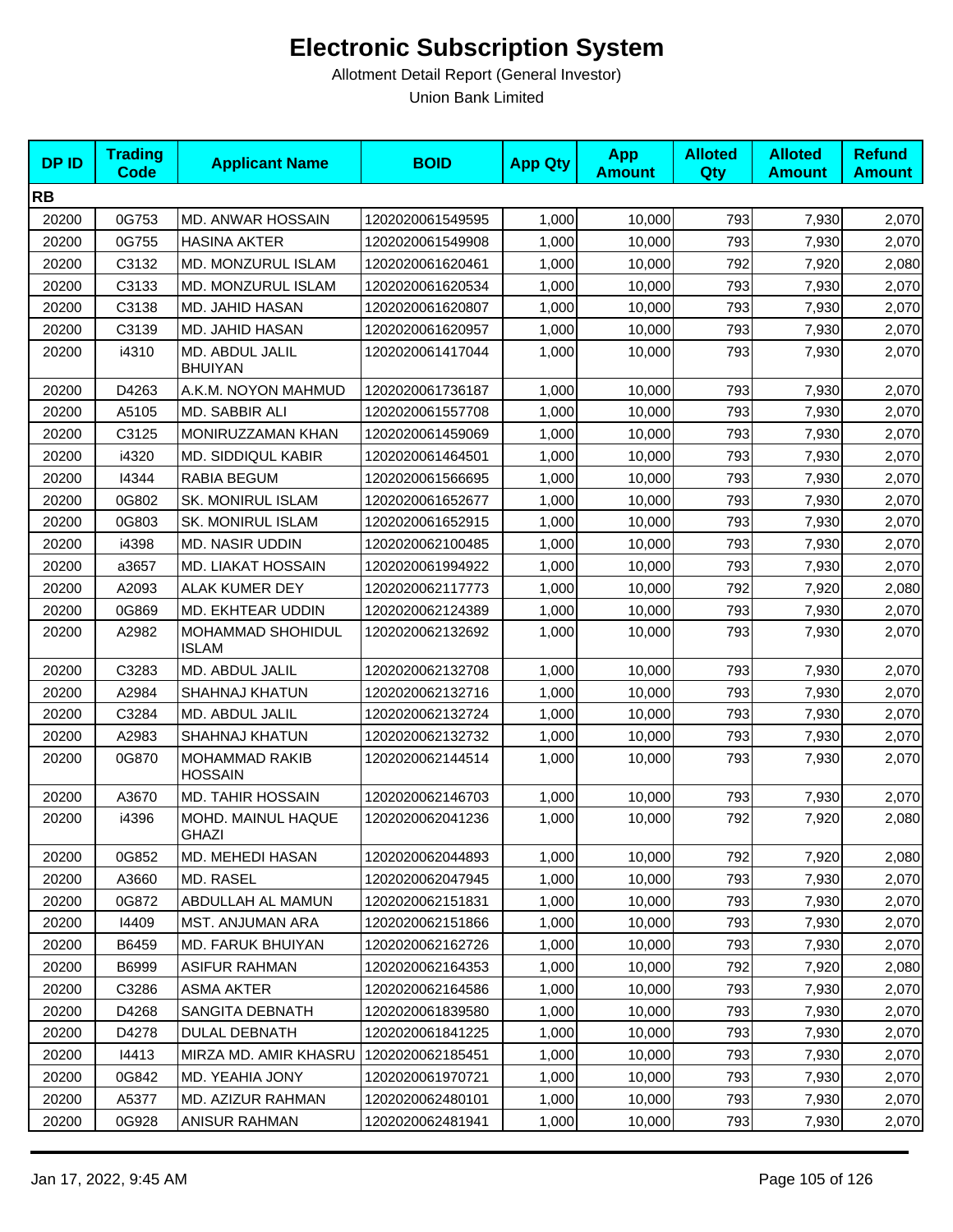| <b>DPID</b> | <b>Trading</b><br><b>Code</b> | <b>Applicant Name</b>                   | <b>BOID</b>      | <b>App Qty</b> | <b>App</b><br><b>Amount</b> | <b>Alloted</b><br><b>Qty</b> | <b>Alloted</b><br><b>Amount</b> | <b>Refund</b><br><b>Amount</b> |
|-------------|-------------------------------|-----------------------------------------|------------------|----------------|-----------------------------|------------------------------|---------------------------------|--------------------------------|
| <b>RB</b>   |                               |                                         |                  |                |                             |                              |                                 |                                |
| 20200       | 0G960                         | <b>FAISAL AHMED</b>                     | 1202020062571931 | 1,000          | 10,000                      | 793                          | 7,930                           | 2,070                          |
| 20200       | A2702                         | MD. ABDUR RASHID                        | 1202020062571972 | 1,000          | 10,000                      | 792                          | 7,920                           | 2,080                          |
| 20200       | 0G902                         | RAHIMA BEGUM                            | 1202020062376183 | 1,000          | 10,000                      | 793                          | 7,930                           | 2,070                          |
| 20200       | C3297                         | <b>SHACHINDRA NATH</b><br>MONDAL        | 1202020062383912 | 1,000          | 10,000                      | 793                          | 7,930                           | 2,070                          |
| 20200       | D4325                         | <b>UDAY KUMAR SAHA</b>                  | 1202020062682330 | 1,000          | 10,000                      | 793                          | 7,930                           | 2,070                          |
| 20200       | i4551                         | <b>MD KAMRUL HASSAN</b>                 | 1202020062490746 | 1,000          | 10,000                      | 792                          | 7,920                           | 2,080                          |
| 20200       | A2725                         | <b>MD. ARIF TALUKDER</b>                | 1202020062579639 | 1,000          | 10,000                      | 793                          | 7,930                           | 2,070                          |
| 20200       | C3361                         | <b>EKRAMUL KABIR</b>                    | 1202020062690438 | 1,000          | 10,000                      | 792                          | 7,920                           | 2,080                          |
| 20200       | D4326                         | <b>SANJIB KUMAR</b><br><b>CHOWDHURY</b> | 1202020062690719 | 1,000          | 10,000                      | 792                          | 7,920                           | 2,080                          |
| 20200       | A2272                         | MD. HABIBUR RAHMAN                      | 1202020062598505 | 1,000          | 10,000                      | 793                          | 7,930                           | 2,070                          |
| 20200       | 0G970                         | SAIFUL ISLAM                            | 1202020062611632 | 1,000          | 10,000                      | 793                          | 7,930                           | 2,070                          |
| 20200       | 0G971                         | MD. MUKUL HOSSAIN                       | 1202020062611659 | 1,000          | 10,000                      | 793                          | 7,930                           | 2,070                          |
| 20200       | C3280                         | <b>CHAMPA AKTER</b>                     | 1202020062429797 | 1,000          | 10,000                      | 793                          | 7,930                           | 2,070                          |
| 20200       | 0G977                         | <b>MOHAMMAD SARIF</b><br><b>SARKER</b>  | 1202020062642481 | 1,000          | 10,000                      | 793                          | 7,930                           | 2,070                          |
| 20200       | 0G887                         | <b>MD SAIFUL ISLAM</b>                  | 1202020062302754 | 1,000          | 10,000                      | 793                          | 7,930                           | 2,070                          |
| 20200       | 14561                         | NUSRAT JAHAN                            | 1202020062540679 | 1,000          | 10,000                      | 793                          | 7,930                           | 2,070                          |
| 20200       | A3725                         | <b>AHMED KABIR</b>                      | 1202020063007891 | 1,000          | 10,000                      | 793                          | 7,930                           | 2,070                          |
| 20200       | G1019                         | <b>MST. MOMOTAJ PARVIN</b>              | 1202020063014462 | 1,000          | 10,000                      | 793                          | 7,930                           | 2,070                          |
| 20200       | A3726                         | <b>BUSHRA BINTA ISLAM</b>               | 1202020063019599 | 1,000          | 10,000                      | 793                          | 7,930                           | 2,070                          |
| 20200       | A3727                         | <b>BUSHRA BINTA ISLAM</b>               | 1202020063020694 | 1,000          | 10,000                      | 793                          | 7,930                           | 2,070                          |
| 20200       | G1001                         | <b>IMTIAZ HOSSAIN</b>                   | 1202020062949096 | 1,000          | 10,000                      | 793                          | 7,930                           | 2,070                          |
| 20200       | D4360                         | ANOWARA BEGUM                           | 1202020063103801 | 1,000          | 10,000                      | 793                          | 7,930                           | 2,070                          |
| 20200       | C3374                         | MD. AMINUL HAQUE                        | 1202020062822342 | 1,000          | 10,000                      | 793                          | 7,930                           | 2,070                          |
| 20200       | D4354                         | <b>BIKASH CHANDRA SAHA</b>              | 1202020062956686 | 1,000          | 10,000                      | 793                          | 7,930                           | 2,070                          |
| 20200       | A3734                         | <b>NAZRIN RAHMAN</b>                    | 1202020063193427 | 1,000          | 10,000                      | 793                          | 7,930                           | 2,070                          |
| 20200       | A3713                         | MD. RAFIQUL ISLAM                       | 1202020062830292 | 1,000          | 10,000                      | 793                          | 7,930                           | 2,070                          |
| 20200       | C3391                         | ARIFA BANU                              | 1202020063036581 | 1,000          | 10,000                      | 793                          | 7,930                           | 2,070                          |
| 20200       | i4598                         | <b>MD. HUMAYUN KABIR</b>                | 1202020062845185 | 1,000          | 10,000                      | 792                          | 7,920                           | 2,080                          |
| 20200       | G1100                         | <b>SWAPAN MIA</b>                       | 1202020062966351 | 1,000          | 10,000                      | 793                          | 7,930                           | 2,070                          |
| 20200       | D4357                         | NAHID MAHMUD                            | 1202020063046511 | 1,000          | 10,000                      | 793                          | 7,930                           | 2,070                          |
| 20200       | D4358                         | <b>NAHID MAHMUD</b>                     | 1202020063046736 | 1,000          | 10,000                      | 793                          | 7,930                           | 2,070                          |
| 20200       | C3363                         | MD. MAHBUBUR RAHMAN                     | 1202020062707398 | 1,000          | 10,000                      | 793                          | 7,930                           | 2,070                          |
| 20200       | C3279                         | <b>CHAMPA AKTER</b>                     | 1202020062852858 | 1,000          | 10,000                      | 793                          | 7,930                           | 2,070                          |
| 20200       | G1025                         | MUHAMMAD ASHRAFUL<br><b>ISLAM</b>       | 1202020063055407 | 1,000          | 10,000                      | 793                          | 7,930                           | 2,070                          |
| 20200       | A3708                         | <b>MD.ATIQUR RAHMAN</b>                 | 1202020062719913 | 1,000          | 10,000                      | 793                          | 7,930                           | 2,070                          |
| 20200       | D4348                         | <b>PRASHANTA</b><br><b>CHOWDHURY</b>    | 1202020062868215 | 1,000          | 10,000                      | 793                          | 7,930                           | 2,070                          |
| 20200       | i4605                         | M/S SAJEDUL<br><b>ENTERPRISE</b>        | 1202020062879134 | 1,000          | 10,000                      | 793                          | 7,930                           | 2,070                          |
| 20200       | G1029                         | MST. BELY                               | 1202020063128686 | 1,000          | 10,000                      | 793                          | 7,930                           | 2,070                          |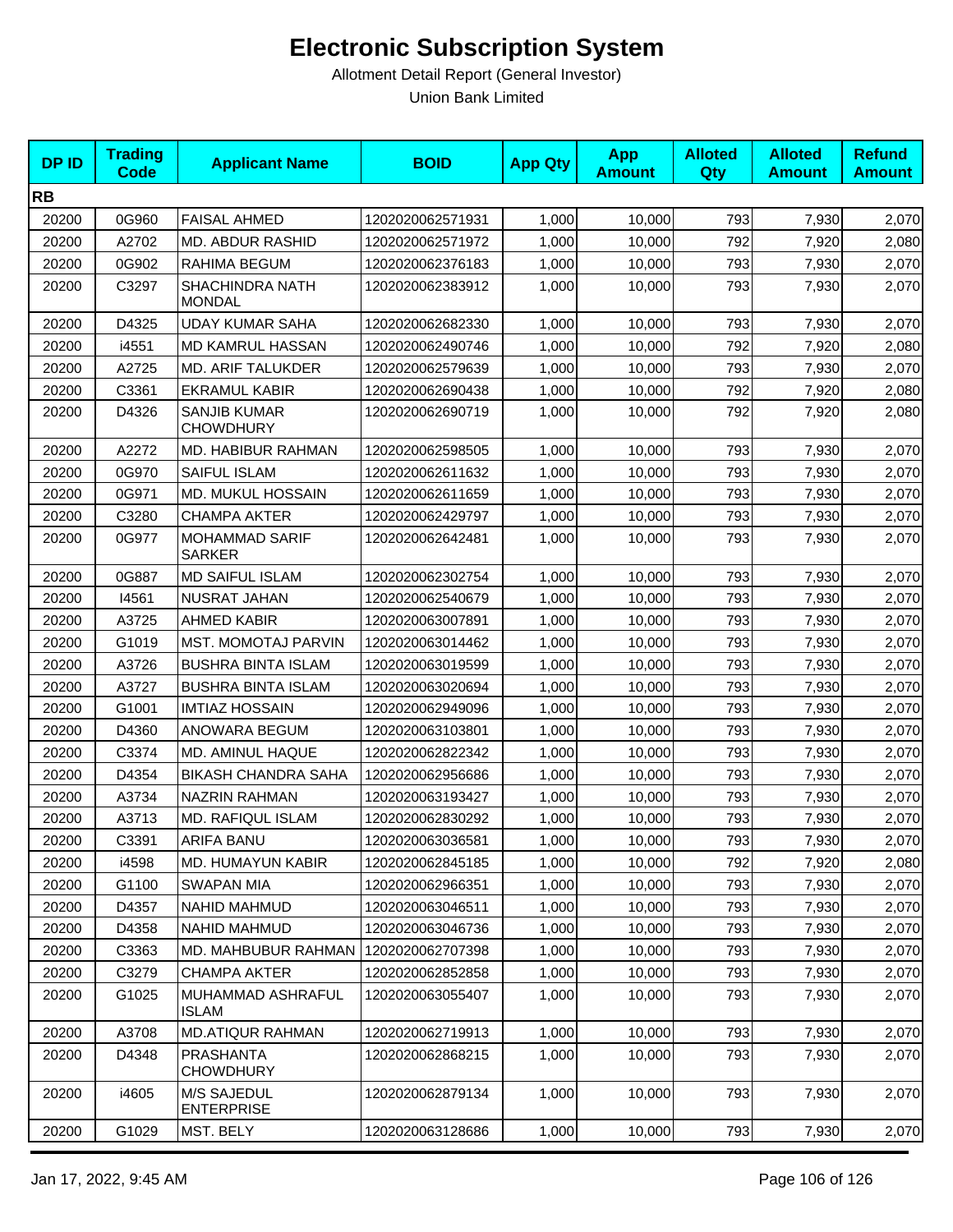| <b>DPID</b> | <b>Trading</b><br>Code | <b>Applicant Name</b>                   | <b>BOID</b>      | <b>App Qty</b> | <b>App</b><br><b>Amount</b> | <b>Alloted</b><br>Qty | <b>Alloted</b><br><b>Amount</b> | <b>Refund</b><br><b>Amount</b> |
|-------------|------------------------|-----------------------------------------|------------------|----------------|-----------------------------|-----------------------|---------------------------------|--------------------------------|
| <b>RB</b>   |                        |                                         |                  |                |                             |                       |                                 |                                |
| 20200       | G1030                  | MST. BELY                               | 1202020063128777 | 1,000          | 10,000                      | 793                   | 7,930                           | 2,070                          |
| 20200       | 14620                  | MD. SHAMSUDDIN                          | 1202020063200132 | 1,000          | 10,000                      | 793                   | 7,930                           | 2,070                          |
| 20200       | A3832                  | <b>CONTINENTAL</b><br>GARMENTS IND.PVT. | 1202020063403125 | 1,000          | 10,000                      | 793                   | 7,930                           | 2,070                          |
| 20200       | G1027                  | <b>KHANDOKER SALMA</b><br>JAHAN         | 1202020063119691 | 1,000          | 10,000                      | 793                   | 7,930                           | 2,070                          |
| 20200       | 14622                  | DEWAN MAHMUDUL<br><b>HAQUE</b>          | 1202020063228698 | 1,000          | 10,000                      | 793                   | 7,930                           | 2,070                          |
| 20200       | 14623                  | MD. ABU SAYED                           | 1202020063260872 | 1,000          | 10,000                      | 793                   | 7,930                           | 2,070                          |
| 20200       | 14624                  | MD. ABU SAYED                           | 1202020063261320 | 1,000          | 10,000                      | 793                   | 7,930                           | 2,070                          |
| 20200       | D4363                  | <b>FARHAD KHAN</b>                      | 1202020063341389 | 1,000          | 10,000                      | 793                   | 7,930                           | 2,070                          |
| 20200       | 14621                  | DEWAN MAHMUDUL<br>HAQUE                 | 1202020063200961 | 1,000          | 10,000                      | 793                   | 7,930                           | 2,070                          |
| 20200       | 14619                  | <b>MD. SHAMSUDDIN</b>                   | 1202020063199622 | 1,000          | 10,000                      | 793                   | 7,930                           | 2,070                          |
| 20200       | A2275                  | K.M. SHAHID HAQUE                       | 1202020063143364 | 1,000          | 10,000                      | 793                   | 7,930                           | 2,070                          |
| 20200       | G1080                  | <b>JANNATUL FARDOUS</b>                 | 1202020063799038 | 1,000          | 10,000                      | 793                   | 7,930                           | 2,070                          |
| 20200       | C3446                  | <b>ERSHADUR RAHMAN</b>                  | 1202020063782906 | 1,000          | 10,000                      | 793                   | 7,930                           | 2,070                          |
| 20200       | G1071                  | <b>KHANDOKER SALMA</b><br><b>JAHAN</b>  | 1202020063621575 | 1,000          | 10,000                      | 792                   | 7,920                           | 2,080                          |
| 20200       | C3444                  | <b>MAHFUJA KHAN</b>                     | 1202020063765418 | 1,000          | 10,000                      | 793                   | 7,930                           | 2,070                          |
| 20200       | C3448                  | <b>SONIA MIR</b>                        | 1202020063783051 | 1,000          | 10,000                      | 792                   | 7,920                           | 2,080                          |
| 20200       | C3440                  | MOHD. NURUZZAMAN<br><b>SHEIKH</b>       | 1202020063700438 | 1,000          | 10,000                      | 792                   | 7,920                           | 2,080                          |
| 20200       | 14641                  | MD. SANOWAR HOSSEN                      | 1202020063513755 | 1,000          | 10,000                      | 793                   | 7,930                           | 2,070                          |
| 20200       | D4369                  | ANOWARA BEGUM                           | 1202020063497551 | 1,000          | 10,000                      | 793                   | 7,930                           | 2,070                          |
| 20200       | C3441                  | MOHD. NURUZZAMAN<br><b>SHEIKH</b>       | 1202020063700743 | 1,000          | 10,000                      | 793                   | 7,930                           | 2,070                          |
| 20200       | 14625                  | MD. MIZANUR RAHMAN                      | 1202020063423534 | 1,000          | 10,000                      | 793                   | 7,930                           | 2,070                          |
| 20200       | G1079                  | <b>NUPUR RANI BHADRA</b>                | 1202020063794720 | 1,000          | 10,000                      | 793                   | 7,930                           | 2,070                          |
| 20200       | D4378                  | <b>MD. OMUR FARUK</b>                   | 1202020063805830 | 1,000          | 10,000                      | 793                   | 7,930                           | 2,070                          |
| 20200       | A3787                  | RANJAN KANTI PANDIT                     | 1202020063825107 | 1,000          | 10,000                      | 793                   | 7,930                           | 2,070                          |
| 20200       | G1074                  | ABDUL HAQUE SIKDER                      | 1202020063735293 | 1,000          | 10,000                      | 793                   | 7,930                           | 2,070                          |
| 20200       | D4372                  | <b>MITHU KUMAR SAHA</b>                 | 1202020063642475 | 1,000          | 10,000                      | 793                   | 7,930                           | 2,070                          |
| 20200       | G1111                  | MD. ASHRAF UDDIN                        | 1202020064283468 | 1,000          | 10,000                      | 793                   | 7,930                           | 2,070                          |
| 20200       | A3860                  | SAWPNA GHOSH                            | 1202020064608250 | 1,000          | 10,000                      | 793                   | 7,930                           | 2,070                          |
| 20200       | 14668                  | <b>MD. FAZLUR RAHMAN</b>                | 1202020064523358 | 1,000          | 10,000                      | 793                   | 7,930                           | 2,070                          |
| 20200       | D4443                  | <b>MOKSHED HOSSAIN</b>                  | 1202020064052520 | 1,000          | 10,000                      | 793                   | 7,930                           | 2,070                          |
| 20200       | A3843                  | RUPALI RANI                             | 1202020064774008 | 1,000          | 10,000                      | 793                   | 7,930                           | 2,070                          |
| 20200       | A3844                  | <b>RUPALI RANI</b>                      | 1202020064774059 | 1,000          | 10,000                      | 793                   | 7,930                           | 2,070                          |
| 20200       | G1171                  | <b>AJIT LAL PODDER</b>                  | 1202020064748063 | 1,000          | 10,000                      | 793                   | 7,930                           | 2,070                          |
| 20200       | G1089                  | MITU RANI SAHA                          | 1202020063925881 | 1,000          | 10,000                      | 793                   | 7,930                           | 2,070                          |
| 20200       | G1110                  | MD. ASHRAF UDDIN                        | 1202020064283096 | 1,000          | 10,000                      | 793                   | 7,930                           | 2,070                          |
| 20200       | A3846                  | MD. LIAKAT HOSSAIN                      | 1202020064396850 | 1,000          | 10,000                      | 793                   | 7,930                           | 2,070                          |
| 20200       | A3849                  | <b>MD. NURUL HUDA</b>                   | 1202020064418705 | 1,000          | 10,000                      | 793                   | 7,930                           | 2,070                          |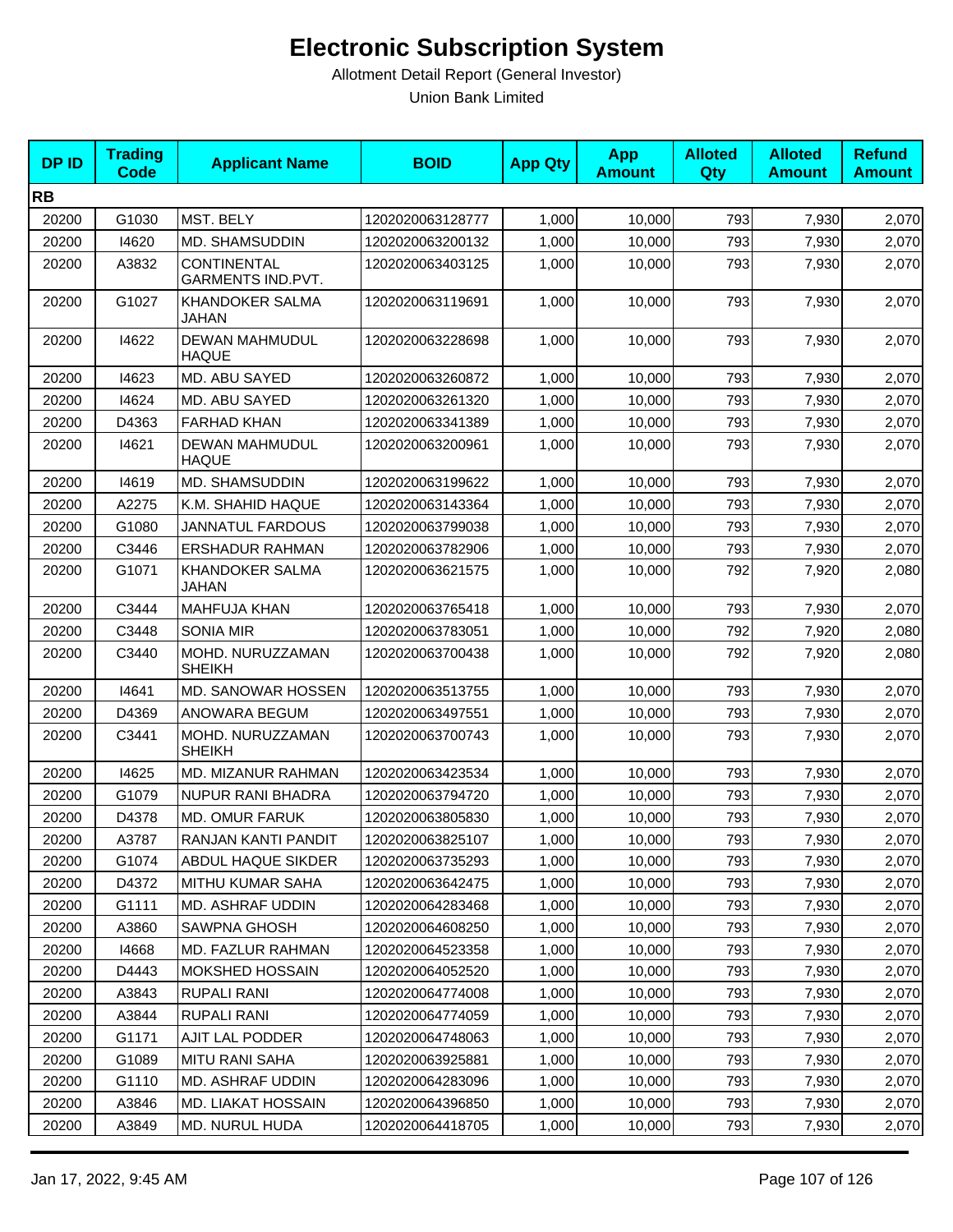| <b>DPID</b> | <b>Trading</b><br><b>Code</b> | <b>Applicant Name</b>                    | <b>BOID</b>      | <b>App Qty</b> | <b>App</b><br><b>Amount</b> | <b>Alloted</b><br><b>Qty</b> | <b>Alloted</b><br><b>Amount</b> | <b>Refund</b><br><b>Amount</b> |
|-------------|-------------------------------|------------------------------------------|------------------|----------------|-----------------------------|------------------------------|---------------------------------|--------------------------------|
| <b>RB</b>   |                               |                                          |                  |                |                             |                              |                                 |                                |
| 20200       | D4554                         | KHOKAN KUNDU                             | 1202020064539882 | 1,000          | 10,000                      | 793                          | 7,930                           | 2,070                          |
| 20200       | C3452                         | MOHAMMAD AMINUL<br><b>ISLAM RUBEL</b>    | 1202020064415701 | 1,000          | 10,000                      | 793                          | 7,930                           | 2,070                          |
| 20200       | D4484                         | <b>SHAHIDA KHATUN</b>                    | 1202020064186516 | 1,000          | 10,000                      | 793                          | 7,930                           | 2,070                          |
| 20200       | D4521                         | MD. HOSSAINU ZAMAN<br><b>BHUYAN MAMU</b> | 1202020064425337 | 1,000          | 10,000                      | 793                          | 7,930                           | 2,070                          |
| 20200       | A3838                         | <b>ANONTO KUMAR GHOSE</b>                | 1202020064322273 | 1,000          | 10,000                      | 793                          | 7,930                           | 2,070                          |
| 20200       | A3855                         | FARZANA RAHMAN                           | 1202020064439324 | 1,000          | 10,000                      | 793                          | 7,930                           | 2,070                          |
| 20200       | C3537                         | SHAHEDA AKTER                            | 1202020065370066 | 1,000          | 10,000                      | 793                          | 7,930                           | 2,070                          |
| 20200       | 14696                         | MAHMUD KAISER NAFFEE                     | 1202020065392308 | 1,000          | 10,000                      | 793                          | 7,930                           | 2,070                          |
| 20200       | A3909                         | MD. HANNAN MIA                           | 1202020065085362 | 1,000          | 10,000                      | 793                          | 7,930                           | 2,070                          |
| 20200       | A3910                         | MD. HANNAN MIA                           | 1202020065085643 | 1,000          | 10,000                      | 793                          | 7,930                           | 2,070                          |
| 20200       | C3553                         | <b>SUJOY KUMAR SAHA</b>                  | 1202020065925056 | 1,000          | 10,000                      | 793                          | 7,930                           | 2,070                          |
| 20200       | A3912                         | SANOWAER HOSSAN                          | 1202020065086251 | 1,000          | 10,000                      | 793                          | 7,930                           | 2,070                          |
| 20200       | A3894                         | SREE SANJIBON GOSH                       | 1202020065021138 | 1,000          | 10,000                      | 793                          | 7,930                           | 2,070                          |
| 20200       | A3859                         | <b>SAWPNA GHOSH</b>                      | 1202020064608001 | 1,000          | 10,000                      | 793                          | 7,930                           | 2,070                          |
| 20200       | D4555                         | KHOKAN KUNDU                             | 1202020064540019 | 1,000          | 10,000                      | 793                          | 7,930                           | 2,070                          |
| 20200       | G1298                         | MD. AMZAD HOSSAIN                        | 1202020066433173 | 1,000          | 10.000                      | 793                          | 7,930                           | 2,070                          |
| 20200       | A3906                         | MOST. RAJIA BEGUM                        | 1202020065078749 | 1,000          | 10,000                      | 793                          | 7,930                           | 2,070                          |
| 20200       | G1223                         | AZIZA FATEMA                             | 1202020065230740 | 1,000          | 10,000                      | 793                          | 7,930                           | 2,070                          |
| 20200       | D4560                         | PARNA PAUL                               | 1202020065370347 | 1,000          | 10,000                      | 793                          | 7,930                           | 2,070                          |
| 20200       | A3893                         | SREE SANJIBON GOSH                       | 1202020065021103 | 1,000          | 10,000                      | 793                          | 7,930                           | 2,070                          |
| 20200       | G1299                         | NILUFA YEASMIN                           | 1202020066433933 | 1,000          | 10,000                      | 793                          | 7,930                           | 2,070                          |
| 20200       | D4576                         | MUHAMAD ANOWAUL<br><b>HOUE</b>           | 1202020065202962 | 1,000          | 10,000                      | 793                          | 7,930                           | 2,070                          |
| 20200       | C3530                         | MD. ABDUL HAI                            | 1202020065378378 | 1,000          | 10,000                      | 793                          | 7,930                           | 2,070                          |
| 20200       | A3913                         | MD. JAMAL MIA                            | 1202020065077827 | 1,000          | 10,000                      | 793                          | 7,930                           | 2,070                          |
| 20200       | G1231                         | RANJIT KUMAR DAS                         | 1202020065268111 | 1,000          | 10,000                      | 793                          | 7,930                           | 2,070                          |
| 20200       | D4570                         | <b>FARZANA AKHTER</b>                    | 1202020065179846 | 1,000          | 10,000                      | 793                          | 7,930                           | 2,070                          |
| 20200       | A3903                         | MD. MASUM                                | 1202020065078393 | 1,000          | 10,000                      | 793                          | 7,930                           | 2,070                          |
| 20200       | D4562                         | MD. ASADUZZAMAN                          | 1202020065179889 | 1,000          | 10,000                      | 793                          | 7,930                           | 2,070                          |
| 20200       | <b>DSI01</b>                  | Apex Investments Ltd.-St.<br>Inv.        | 1202020066883511 | 1,000          | 10,000                      | 793                          | 7,930                           | 2,070                          |
| 20200       | A3914                         | MD. JAMAL MIA                            | 1202020065078152 | 1,000          | 10,000                      | 793                          | 7,930                           | 2,070                          |
| 20200       | A3904                         | MD. MASUM                                | 1202020065078484 | 1,000          | 10,000                      | 793                          | 7,930                           | 2,070                          |
| 20200       | i4730                         | MAHFUZA AKTHER LIPI                      | 1202020066052690 | 1,000          | 10,000                      | 793                          | 7,930                           | 2,070                          |
| 20200       | 14737                         | AFRUZA BEGUM                             | 1202020066589866 | 1,000          | 10,000                      | 793                          | 7,930                           | 2,070                          |
| 20200       | 14741                         | AMBIYA KHATUN                            | 1202020066596481 | 1,000          | 10,000                      | 793                          | 7,930                           | 2,070                          |
| 20200       | G1282                         | <b>JANNATUL FERDOUS</b>                  | 1202020066053106 | 1,000          | 10,000                      | 793                          | 7,930                           | 2,070                          |
| 20200       | A3905                         | <b>MOST. RAJIA BEGUM</b>                 | 1202020065078682 | 1,000          | 10,000                      | 793                          | 7,930                           | 2,070                          |
| 20200       | A3907                         | MD. MAHAFUJ                              | 1202020065079205 | 1,000          | 10,000                      | 793                          | 7,930                           | 2,070                          |
| 20200       | C3531                         | MD. ABDUL HAI                            | 1202020065321353 | 1,000          | 10,000                      | 793                          | 7,930                           | 2,070                          |
| 20200       | D4561                         | MD. ASADUZZAMAN                          | 1202020065179241 | 1,000          | 10,000                      | 793                          | 7,930                           | 2,070                          |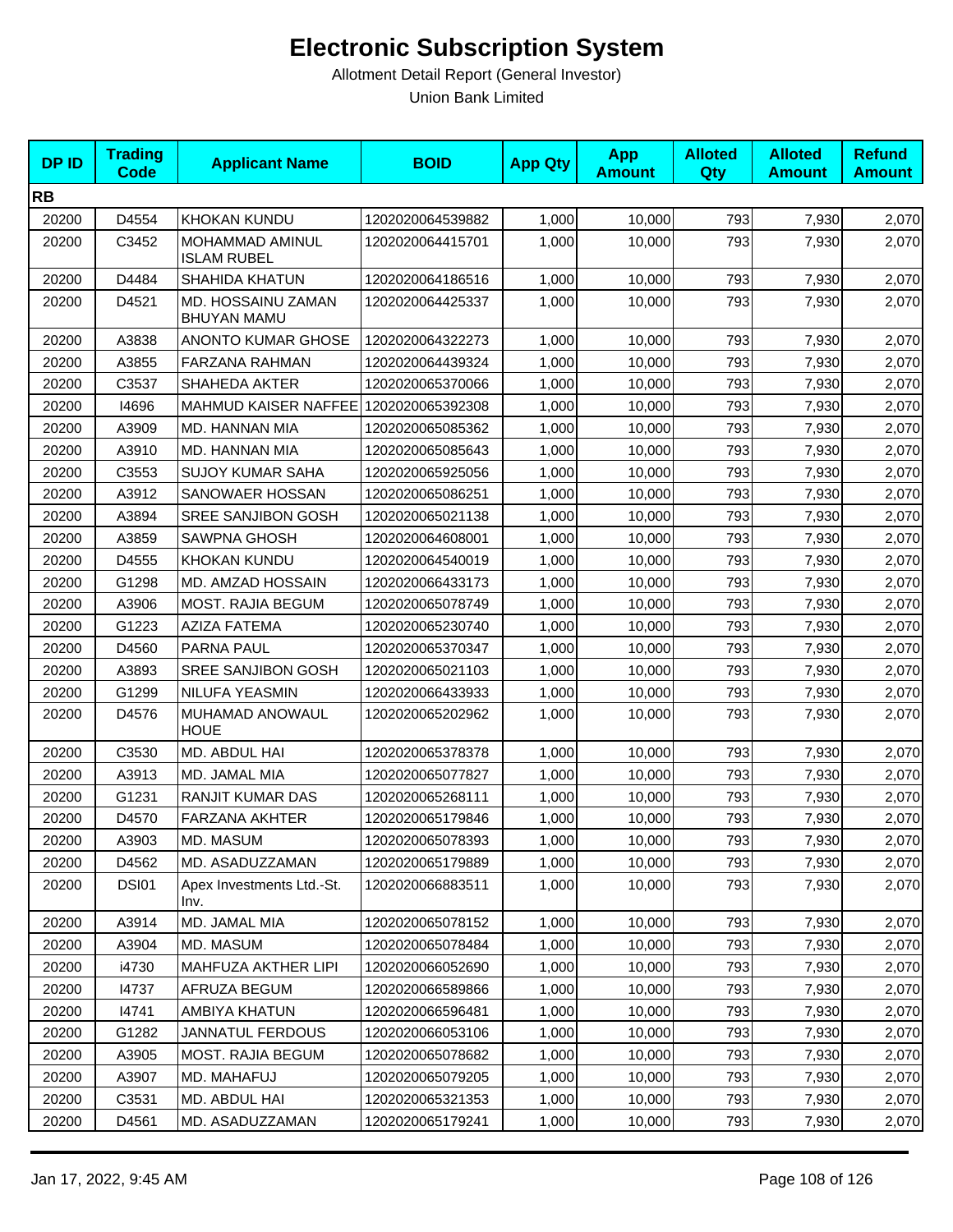| <b>DPID</b> | <b>Trading</b><br>Code | <b>Applicant Name</b>                    | <b>BOID</b>      | <b>App Qty</b> | <b>App</b><br><b>Amount</b> | <b>Alloted</b><br><b>Qty</b> | <b>Alloted</b><br><b>Amount</b> | <b>Refund</b><br><b>Amount</b> |
|-------------|------------------------|------------------------------------------|------------------|----------------|-----------------------------|------------------------------|---------------------------------|--------------------------------|
| <b>RB</b>   |                        |                                          |                  |                |                             |                              |                                 |                                |
| 20200       | C3529                  | <b>MAHMUDA SULTANA</b>                   | 1202020065320672 | 1,000          | 10,000                      | 793                          | 7,930                           | 2,070                          |
| 20200       | D5000                  | MOHAMMAD SHAMIM<br><b>SARWAR</b>         | 1202020065433021 | 1,000          | 10,000                      | 793                          | 7,930                           | 2,070                          |
| 20200       | G1191                  | MD. HAFIZUR RAHMAN                       | 1202020064974751 | 1,000          | 10,000                      | 793                          | 7,930                           | 2,070                          |
| 20200       | A3901                  | MD. BELAYET TALUKDER                     | 1202020065078219 | 1,000          | 10.000                      | 793                          | 7,930                           | 2,070                          |
| 20200       | A3902                  | MD. BELAYET TALUKDER                     | 1202020065078318 | 1,000          | 10,000                      | 793                          | 7,930                           | 2,070                          |
| 20200       | G1216                  | MD. IBNUL HOSSAIN                        | 1202020065061252 | 1,000          | 10,000                      | 793                          | 7,930                           | 2,070                          |
| 20200       | G1222                  | <b>AZIZA FATEMA</b>                      | 1202020065229985 | 1,000          | 10,000                      | 793                          | 7,930                           | 2,070                          |
| 20200       | D4660                  | MD. HOSSAINU ZAMAN<br><b>BHUYAN MAMU</b> | 1202020065766079 | 1,000          | 10,000                      | 792                          | 7,920                           | 2,080                          |
| 20200       | C3536                  | SHAHEDA AKTER                            | 1202020065369233 | 1,000          | 10,000                      | 793                          | 7,930                           | 2,070                          |
| 20200       | D4569                  | <b>FARZANA AKHTER</b>                    | 1202020065180545 | 1,000          | 10,000                      | 792                          | 7,920                           | 2,080                          |
| 20200       | D4701                  | MD. NAZMUL HAQUE                         | 1202020066436251 | 1,000          | 10,000                      | 793                          | 7,930                           | 2,070                          |
| 20200       | D4702                  | MD. NAZMUL HAQUE                         | 1202020066436383 | 1,000          | 10,000                      | 792                          | 7,920                           | 2,080                          |
| 20200       | A4567                  | MD. AHSAN KABIR                          | 1202020065243361 | 1,000          | 10,000                      | 793                          | 7,930                           | 2,070                          |
| 20200       | A3911                  | SANOWAER HOSSAN                          | 1202020065085825 | 1,000          | 10,000                      | 793                          | 7,930                           | 2,070                          |
| 20200       | C3528                  | <b>MAHMUDA SULTANA</b>                   | 1202020065321112 | 1,000          | 10,000                      | 793                          | 7,930                           | 2,070                          |
| 20200       | C3511                  | A.F.M. NAZRUL ISLAM                      | 1202020064987105 | 1,000          | 10.000                      | 793                          | 7,930                           | 2,070                          |
| 20200       | A3908                  | MD. MAHAFUJ                              | 1202020065080054 | 1,000          | 10,000                      | 793                          | 7,930                           | 2,070                          |
| 20200       | A3897                  | <b>RIFFAT HASAN</b>                      | 1202020065123553 | 1,000          | 10,000                      | 792                          | 7,920                           | 2,080                          |
| 20200       | 14740                  | AMBIYA KHATUN                            | 1202020066595822 | 1,000          | 10,000                      | 793                          | 7,930                           | 2,070                          |
| 20200       | C3603                  | MD. MAHBUBUR<br>RAHAMAN MAZUMDER         | 1202020067451427 | 1,000          | 10,000                      | 793                          | 7,930                           | 2,070                          |
| 20200       | G1374                  | KISHORE KUMAR SAHA                       | 1202020067185624 | 1,000          | 10,000                      | 793                          | 7,930                           | 2,070                          |
| 20200       | D4575                  | MUHAMAD ANOWAUL<br><b>HOUE</b>           | 1202020065202748 | 1,000          | 10,000                      | 793                          | 7,930                           | 2,070                          |
| 20200       | i4690                  | MD. ATIQUR RAHMAN                        | 1202020065103912 | 1,000          | 10,000                      | 793                          | 7,930                           | 2,070                          |
| 20200       | 14695                  | MAHMUD KAISER NAFFEE                     | 1202020065392209 | 1,000          | 10,000                      | 793                          | 7,930                           | 2,070                          |
| 20200       | D4740                  | <b>ARIF MAZY</b>                         | 1202020067423962 | 1,000          | 10,000                      | 793                          | 7,930                           | 2,070                          |
| 20200       | C3560                  | A.K.M. MORSHED ALAM                      | 1202020066216373 | 1,000          | 10,000                      | 793                          | 7,930                           | 2,070                          |
| 20200       | C3559                  | A.K.M. MORSHED ALAM                      | 1202020066216729 | 1,000          | 10,000                      | 793                          | 7,930                           | 2,070                          |
| 20200       | G1316                  | MD. RASEL                                | 1202020066751640 | 1,000          | 10,000                      | 793                          | 7,930                           | 2,070                          |
| 20200       | G1361                  | <b>HASAN MAHMUD</b>                      | 1202020067091025 | 1,000          | 10.000                      | 793                          | 7,930                           | 2,070                          |
| 20200       | G1484                  | <b>HABIBA HOSSAIN</b>                    | 1202020067322624 | 1,000          | 10,000                      | 793                          | 7,930                           | 2,070                          |
| 20200       | G1317                  | MD. RASEL                                | 1202020066752602 | 1,000          | 10,000                      | 793                          | 7,930                           | 2,070                          |
| 20200       | G1291                  | DEBABRATA DAS                            | 1202020066145451 | 1,000          | 10,000                      | 793                          | 7,930                           | 2,070                          |
| 20200       | G1303                  | MD. SALIM AHMED                          | 1202020066404521 | 1,000          | 10,000                      | 793                          | 7,930                           | 2,070                          |
| 20200       | i4736                  | AFRUZA BEGUM                             | 1202020066589651 | 1,000          | 10,000                      | 793                          | 7,930                           | 2,070                          |
| 20200       | 14742                  | MUHAMMAD SAJIBUL<br><b>ISLAM</b>         | 1202020066641326 | 1,000          | 10,000                      | 793                          | 7,930                           | 2,070                          |
| 20200       | C3563                  | MD. MIZANUR RAHAMAN                      | 1202020066214681 | 1,000          | 10,000                      | 793                          | 7,930                           | 2,070                          |
| 20200       | G1304                  | <b>MOHAMMAD ILLIAS</b>                   | 1202020066406009 | 1,000          | 10,000                      | 793                          | 7,930                           | 2,070                          |
| 20200       | G1314                  | MST. AMINA KHATUN                        | 1202020066738664 | 1,000          | 10,000                      | 792                          | 7,920                           | 2,080                          |
| 20200       | D4706                  | JHULAN RANI SAHA                         | 1202020066576715 | 1,000          | 10,000                      | 793                          | 7,930                           | 2,070                          |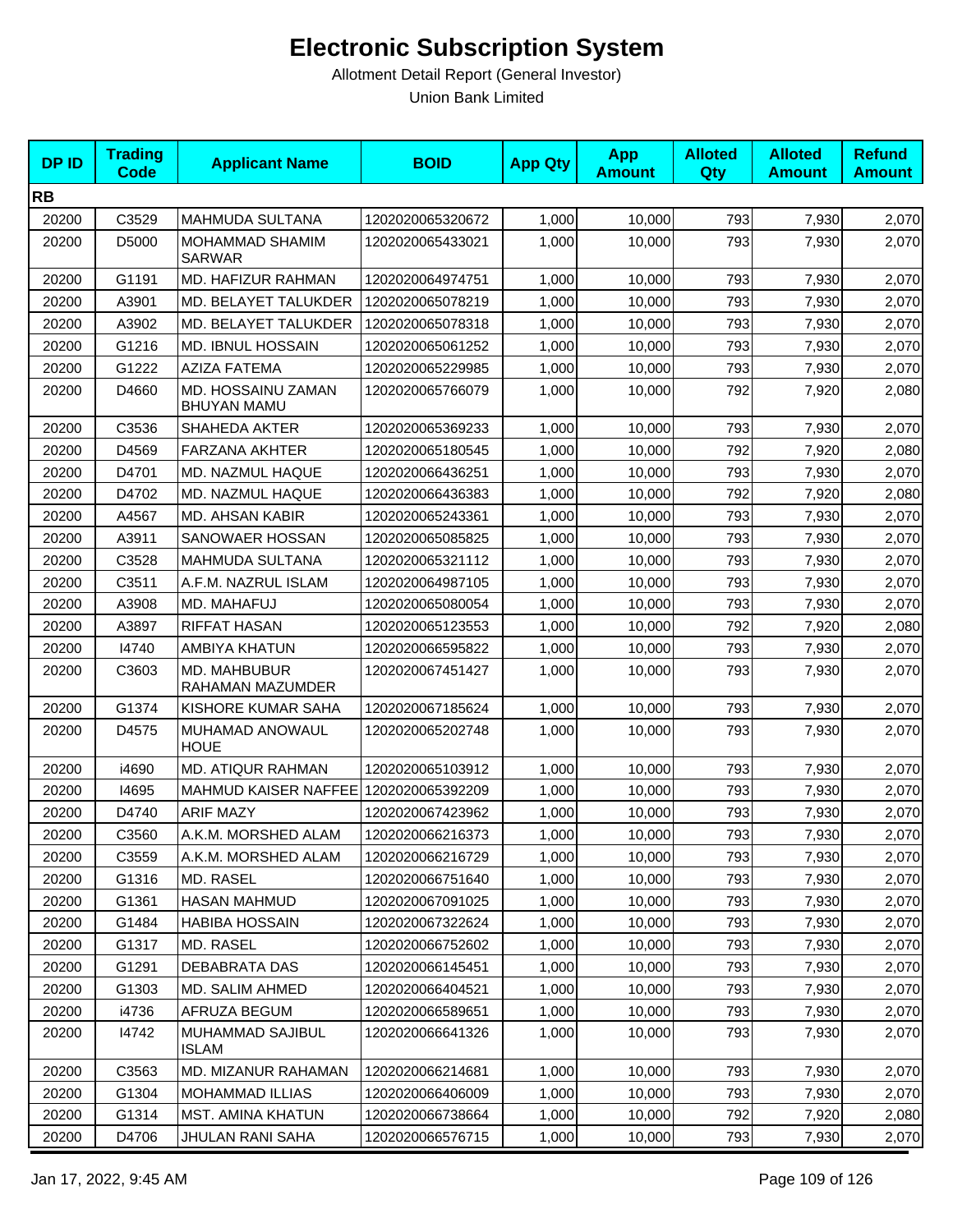| <b>DPID</b> | <b>Trading</b><br>Code | <b>Applicant Name</b>            | <b>BOID</b>      | <b>App Qty</b> | <b>App</b><br><b>Amount</b> | <b>Alloted</b><br><b>Qty</b> | <b>Alloted</b><br><b>Amount</b> | <b>Refund</b><br><b>Amount</b> |
|-------------|------------------------|----------------------------------|------------------|----------------|-----------------------------|------------------------------|---------------------------------|--------------------------------|
| <b>RB</b>   |                        |                                  |                  |                |                             |                              |                                 |                                |
| 20200       | D4707                  | JHULAN RANI SAHA                 | 1202020066577059 | 1,000          | 10,000                      | 793                          | 7,930                           | 2,070                          |
| 20200       | D4708                  | SAMBU CHANDRA SAHA               | 1202020066787200 | 1,000          | 10,000                      | 793                          | 7,930                           | 2,070                          |
| 20200       | 14758                  | MUHAMMAD GOLAM<br><b>KIBRIA</b>  | 1202020067236859 | 1,000          | 10,000                      | 793                          | 7,930                           | 2,070                          |
| 20200       | A3944                  | <b>MANIK GHOSH</b>               | 1202020066262173 | 1,000          | 10,000                      | 793                          | 7,930                           | 2,070                          |
| 20200       | D4709                  | SAMBU CHANDRA SAHA               | 1202020066787730 | 1,000          | 10,000                      | 793                          | 7,930                           | 2,070                          |
| 20200       | i4744                  | MD. MOBARAK HOSSAIN              | 1202020066608436 | 1,000          | 10,000                      | 793                          | 7,930                           | 2,070                          |
| 20200       | 14738                  | MOHAMMAD SHAFIQUL<br>ALAM        | 1202020066640671 | 1,000          | 10,000                      | 793                          | 7,930                           | 2,070                          |
| 20200       | G1301                  | MD. BASHIR UDDIN                 | 1202020066404168 | 1,000          | 10,000                      | 793                          | 7,930                           | 2,070                          |
| 20200       | A4009                  | <b>SUJIT KUMAR PAUL</b>          | 1202020066579909 | 1,000          | 10,000                      | 793                          | 7,930                           | 2,070                          |
| 20200       | D4685                  | <b>SUJAN KUMAR SAHA</b>          | 1202020066281917 | 1,000          | 10,000                      | 793                          | 7,930                           | 2,070                          |
| 20200       | D4686                  | <b>AMIT ROY</b>                  | 1202020066282368 | 1,000          | 10,000                      | 793                          | 7,930                           | 2,070                          |
| 20200       | A4010                  | <b>SUJIT KUMAR PAUL</b>          | 1202020066580129 | 1,000          | 10,000                      | 793                          | 7,930                           | 2,070                          |
| 20200       | 14739                  | MOHAMMAD SHAFIQUL<br>ALAM        | 1202020066640851 | 1,000          | 10,000                      | 793                          | 7,930                           | 2,070                          |
| 20200       | 14743                  | MUHAMMAD SAJIBUL<br><b>ISLAM</b> | 1202020066641476 | 1,000          | 10,000                      | 793                          | 7,930                           | 2,070                          |
| 20200       | C3599                  | <b>MD. NAZRUL ISLAM</b>          | 1202020067371776 | 1,000          | 10,000                      | 793                          | 7,930                           | 2,070                          |
| 20200       | D4712                  | SHEDIR CHANDRA SHIL              | 1202020066791425 | 1,000          | 10,000                      | 793                          | 7,930                           | 2,070                          |
| 20200       | G1362                  | <b>HASAN MAHMUD</b>              | 1202020067091183 | 1,000          | 10,000                      | 793                          | 7,930                           | 2,070                          |
| 20200       | D4710                  | <b>BEAUTY RANI SAHA</b>          | 1202020066797711 | 1,000          | 10,000                      | 793                          | 7,930                           | 2,070                          |
| 20200       | G1302                  | MD. FARID UDDIN                  | 1202020066404291 | 1,000          | 10,000                      | 793                          | 7,930                           | 2,070                          |
| 20200       | G1297                  | ZAHRAH TASNIA AHMED              | 1202020066364331 | 1,000          | 10,000                      | 792                          | 7,920                           | 2,080                          |
| 20200       | A3945                  | <b>MANIK GHOSH</b>               | 1202020066262363 | 1,000          | 10,000                      | 793                          | 7,930                           | 2,070                          |
| 20200       | G1607                  | <b>GIAS UDDIN</b>                | 1202020068401936 | 1,000          | 10,000                      | 792                          | 7,920                           | 2,080                          |
| 20200       | 14732                  | TANVIR ACCESSORIES               | 1202020066129817 | 1,000          | 10,000                      | 793                          | 7,930                           | 2,070                          |
| 20200       | C3562                  | ABDULLAH AL OMAR                 | 1202020066215569 | 1,000          | 10,000                      | 793                          | 7,930                           | 2,070                          |
| 20200       | 14826                  | SANKAR KUMAR MONDOL              | 1202020068121541 | 1,000          | 10,000                      | 793                          | 7,930                           | 2,070                          |
| 20200       | 14824                  | <b>HAPPY</b>                     | 1202020068122032 | 1,000          | 10,000                      | 793                          | 7,930                           | 2,070                          |
| 20200       | C3625                  | MUHAMMAD ASHRAF<br>UZZAMAN KHAN  | 1202020068195963 | 1,000          | 10,000                      | 793                          | 7,930                           | 2,070                          |
| 20200       | A4305                  | SHUKLA RANI DABE                 | 1202020068447131 | 1,000          | 10,000                      | 793                          | 7,930                           | 2,070                          |
| 20200       | G1610                  | <b>HENA BEGUM</b>                | 1202020068402930 | 1,000          | 10,000                      | 793                          | 7,930                           | 2,070                          |
| 20200       | C3635                  | <b>NASIMA AKTER</b>              | 1202020068522096 | 1,000          | 10.000                      | 793                          | 7,930                           | 2,070                          |
| 20200       | A4039                  | <b>TAPASI RANI ROY</b>           | 1202020067918396 | 1,000          | 10,000                      | 793                          | 7,930                           | 2,070                          |
| 20200       | G1490                  | AMBIA KHANAM                     | 1202020067394426 | 1,000          | 10,000                      | 793                          | 7,930                           | 2,070                          |
| 20200       | G1489                  | AMBIA KHANAM                     | 1202020067394335 | 1,000          | 10,000                      | 793                          | 7,930                           | 2,070                          |
| 20200       | G1503                  | KANCHAN MALA                     | 1202020067497699 | 1,000          | 10,000                      | 793                          | 7,930                           | 2,070                          |
| 20200       | G1319                  | <b>MOHAMMAD RUBEL</b>            | 1202020066737511 | 1,000          | 10,000                      | 793                          | 7,930                           | 2,070                          |
| 20200       | G1318                  | MOHAMMAD RUBEL                   | 1202020066737247 | 1,000          | 10,000                      | 793                          | 7,930                           | 2,070                          |
| 20200       | i4731                  | TANVIR INTERNATIONAL             | 1202020066101171 | 1,000          | 10,000                      | 793                          | 7,930                           | 2,070                          |
| 20200       | G1485                  | <b>MD. AKHTER HOSSAIN</b>        | 1202020067322667 | 1,000          | 10,000                      | 793                          | 7,930                           | 2,070                          |
| 20200       | 14770                  | ROKSANA AKTER                    | 1202020067425094 | 1,000          | 10,000                      | 793                          | 7,930                           | 2,070                          |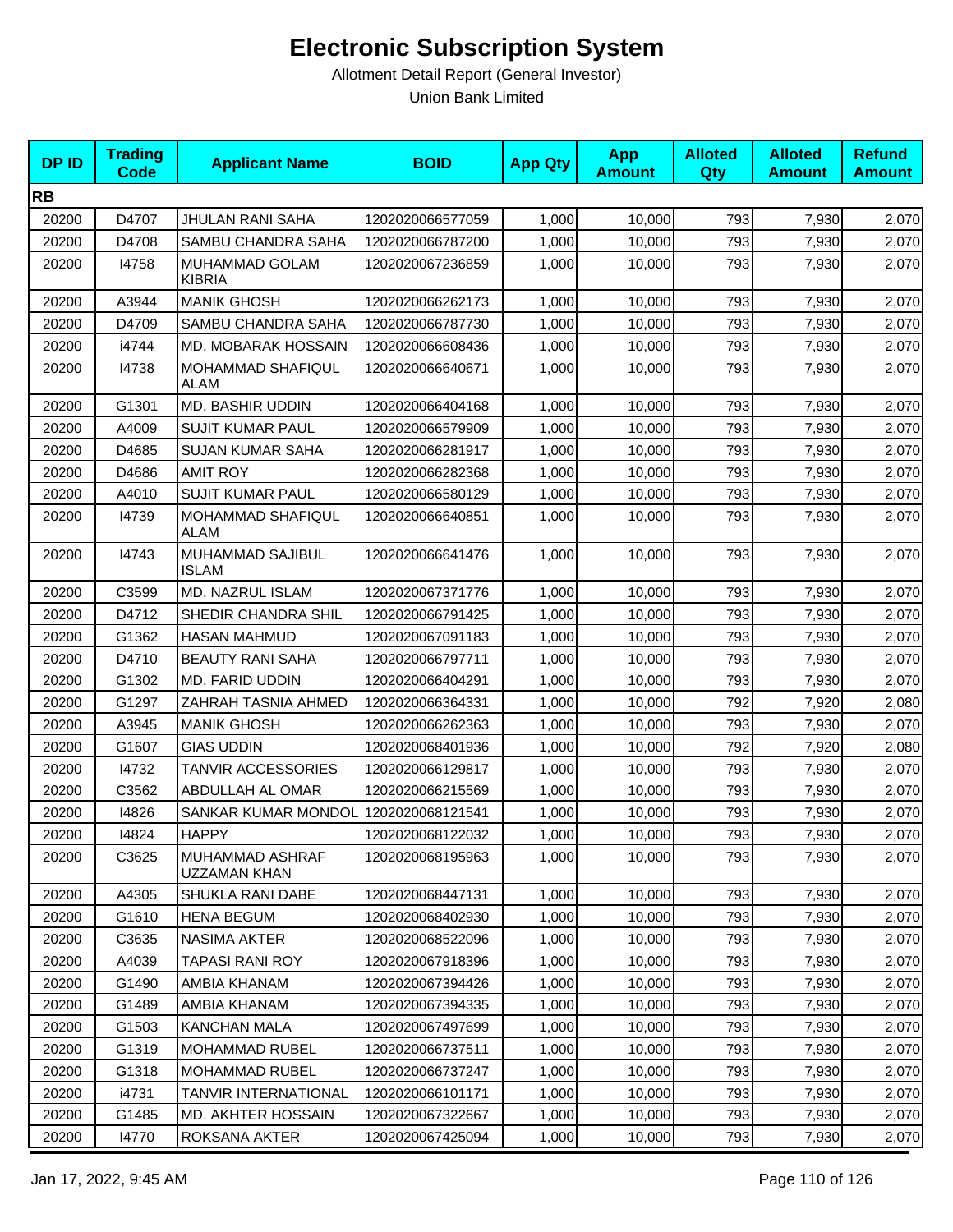| <b>DPID</b> | <b>Trading</b><br><b>Code</b> | <b>Applicant Name</b>                       | <b>BOID</b>      | <b>App Qty</b> | <b>App</b><br><b>Amount</b> | <b>Alloted</b><br>Qty | <b>Alloted</b><br><b>Amount</b> | <b>Refund</b><br><b>Amount</b> |
|-------------|-------------------------------|---------------------------------------------|------------------|----------------|-----------------------------|-----------------------|---------------------------------|--------------------------------|
| <b>RB</b>   |                               |                                             |                  |                |                             |                       |                                 |                                |
| 20200       | G1315                         | <b>MST AMINA KHATUN</b>                     | 1202020066738902 | 1,000          | 10,000                      | 792                   | 7,920                           | 2,080                          |
| 20200       | A4037                         | <b>SURANJIT SIKDER</b>                      | 1202020067918211 | 1,000          | 10,000                      | 793                   | 7,930                           | 2,070                          |
| 20200       | A4038                         | <b>TAPASI RANI ROY</b>                      | 1202020067918388 | 1,000          | 10,000                      | 793                   | 7,930                           | 2,070                          |
| 20200       | C3615                         | <b>MAKSUD ALAM</b>                          | 1202020068166302 | 1,000          | 10,000                      | 793                   | 7,930                           | 2,070                          |
| 20200       | 14815                         | <b>MST. MONIRA AKTHER</b>                   | 1202020068032812 | 1,000          | 10,000                      | 793                   | 7,930                           | 2,070                          |
| 20200       | 14825                         | <b>HAPPY</b>                                | 1202020068122016 | 1,000          | 10,000                      | 792                   | 7,920                           | 2,080                          |
| 20200       | D4777                         | <b>SUSHIL CHANDRA SAHA</b>                  | 1202020068311097 | 1,000          | 10,000                      | 793                   | 7,930                           | 2,070                          |
| 20200       | D4757                         | <b>GOUTAM MONDOL</b>                        | 1202020067752960 | 1,000          | 10,000                      | 793                   | 7,930                           | 2,070                          |
| 20200       | G1514                         | <b>BEAUTY SOTRADHOR</b>                     | 1202020067775399 | 1,000          | 10,000                      | 793                   | 7,930                           | 2,070                          |
| 20200       | G1516                         | <b>BASANTI RANI</b><br><b>SUTRADAR</b>      | 1202020067775861 | 1,000          | 10,000                      | 793                   | 7,930                           | 2,070                          |
| 20200       | G1531                         | <b>SAJOL KANTI</b><br><b>SUTRADHAR</b>      | 1202020067792330 | 1,000          | 10,000                      | 793                   | 7,930                           | 2,070                          |
| 20200       | G1517                         | <b>NAYAN SUTRADHAR</b>                      | 1202020067776451 | 1,000          | 10,000                      | 793                   | 7,930                           | 2,070                          |
| 20200       | 14823                         | RONDHIR DAS                                 | 1202020068120788 | 1,000          | 10,000                      | 793                   | 7,930                           | 2,070                          |
| 20200       | G1522                         | SABITA RANI                                 | 1202020067777165 | 1,000          | 10,000                      | 793                   | 7,930                           | 2,070                          |
| 20200       | G1525                         | KANAI SUTRADHAR                             | 1202020067777256 | 1,000          | 10.000                      | 793                   | 7,930                           | 2,070                          |
| 20200       | G1521                         | KANAI SUTRADHAR                             | 1202020067777264 | 1,000          | 10,000                      | 793                   | 7,930                           | 2,070                          |
| 20200       | G1611                         | <b>HENA BEGUM</b>                           | 1202020068402922 | 1,000          | 10,000                      | 793                   | 7,930                           | 2,070                          |
| 20200       | D4754                         | <b>MD. SHAHIN SIKDER</b>                    | 1202020067748612 | 1,000          | 10,000                      | 793                   | 7,930                           | 2,070                          |
| 20200       | G1612                         | MD. BADAL MIA                               | 1202020068406912 | 1,000          | 10,000                      | 793                   | 7,930                           | 2,070                          |
| 20200       | G1613                         | MD. BADAL MIA                               | 1202020068406856 | 1,000          | 10,000                      | 793                   | 7,930                           | 2,070                          |
| 20200       | D4756                         | <b>AFSANA AKTER</b>                         | 1202020067748853 | 1,000          | 10,000                      | 793                   | 7,930                           | 2,070                          |
| 20200       | C3634                         | MD. SHUHAS MUJAHID                          | 1202020068484079 | 1,000          | 10,000                      | 793                   | 7,930                           | 2,070                          |
| 20200       | G1527                         | <b>KAMOL SUTRADHAR</b>                      | 1202020067781438 | 1,000          | 10,000                      | 793                   | 7,930                           | 2,070                          |
| 20200       | 14827                         | SANKAR KUMAR MONDOL                         | 1202020068121517 | 1,000          | 10,000                      | 793                   | 7,930                           | 2,070                          |
| 20200       | G1523                         | <b>BISHWAJIT CHANDRA</b><br><b>SUTRADAR</b> | 1202020067780377 | 1,000          | 10,000                      | 793                   | 7,930                           | 2,070                          |
| 20200       | G1620                         | <b>AHAMMED RIAZ</b>                         | 1202020068524780 | 1,000          | 10,000                      | 793                   | 7,930                           | 2,070                          |
| 20200       | D4755                         | AFSANA AKTER                                | 1202020067748861 | 1,000          | 10,000                      | 793                   | 7,930                           | 2,070                          |
| 20200       | D4751                         | LUCKY AKTER                                 | 1202020067610380 | 1,000          | 10,000                      | 793                   | 7,930                           | 2,070                          |
| 20200       | D4765                         | PRONOB KUMAR ROY                            | 1202020068010671 | 1,000          | 10,000                      | 793                   | 7,930                           | 2,070                          |
| 20200       | D4753                         | <b>MD. SHAHIN SIKDER</b>                    | 1202020067748639 | 1,000          | 10,000                      | 793                   | 7,930                           | 2,070                          |
| 20200       | A4036                         | SURANJIT SIKDER                             | 1202020067918221 | 1,000          | 10,000                      | 793                   | 7,930                           | 2,070                          |
| 20200       | C3604                         | SYED MD. MASFAQUL<br><b>ANOWAR</b>          | 1202020067726247 | 1,000          | 10,000                      | 793                   | 7,930                           | 2,070                          |
| 20200       | D4758                         | <b>GOUTAM MONDOL</b>                        | 1202020067752936 | 1,000          | 10,000                      | 793                   | 7,930                           | 2,070                          |
| 20200       | AIF01                         | APEX INVESTMENTS LTD-<br><b>ICB FUND</b>    | 1202020068180904 | 1,000          | 10,000                      | 793                   | 7,930                           | 2,070                          |
| 20200       | G1619                         | <b>MUBARAK HUSSAIN</b>                      | 1202020068454374 | 1,000          | 10,000                      | 793                   | 7,930                           | 2,070                          |
| 20200       | G1579                         | DR. MD. NURUL ISLAM<br><b>CHOWDHURY</b>     | 1202020068163871 | 1,000          | 10,000                      | 793                   | 7,930                           | 2,070                          |
| 20200       | A4055                         | MD. MAHDI HASAN                             | 1202020068212328 | 1,000          | 10,000                      | 793                   | 7,930                           | 2,070                          |
| 20200       | G1526                         | <b>KAMOL SUTRADHAR</b>                      | 1202020067781403 | 1,000          | 10,000                      | 793                   | 7,930                           | 2,070                          |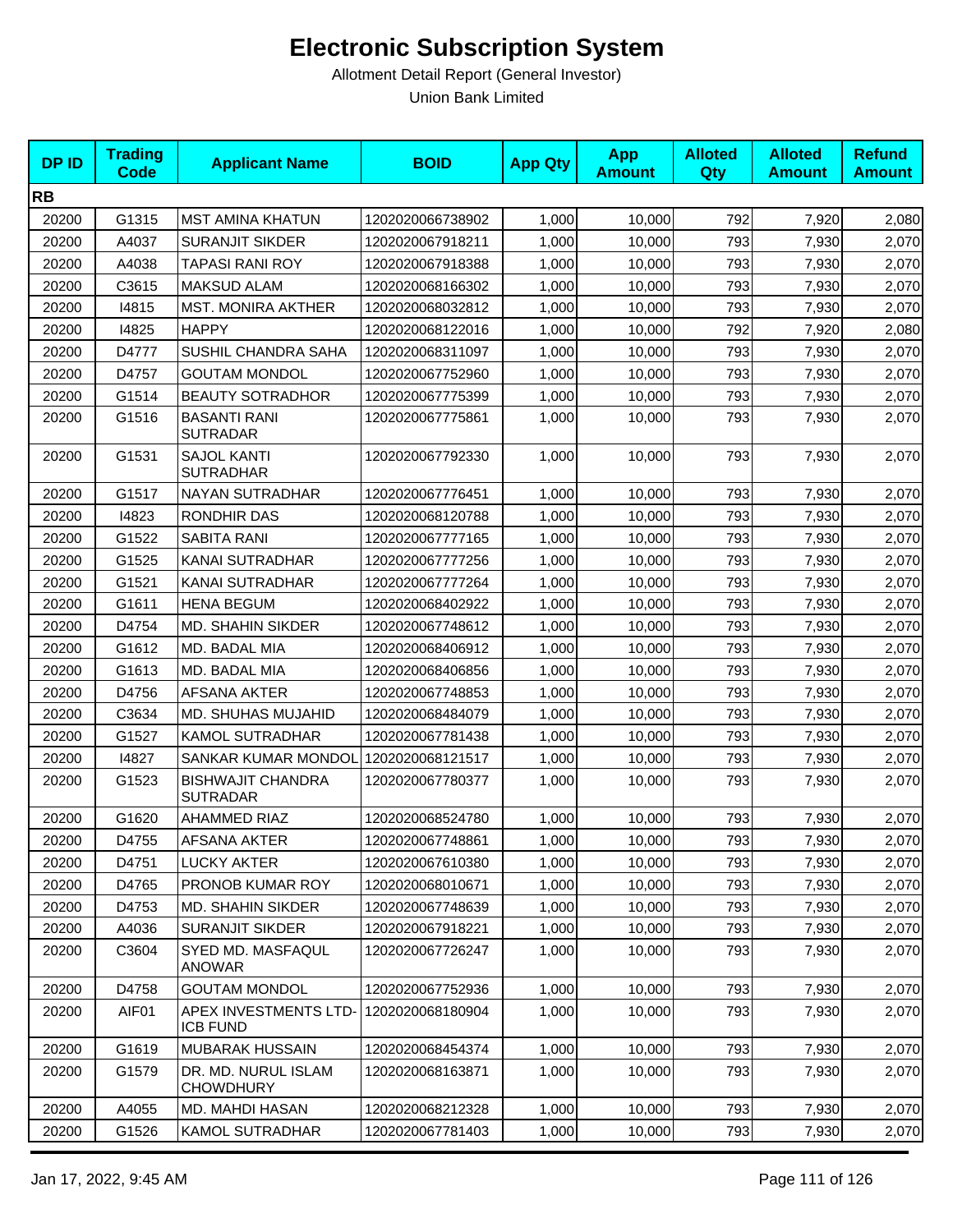| <b>DPID</b> | <b>Trading</b><br>Code | <b>Applicant Name</b>                   | <b>BOID</b>      | <b>App Qty</b> | <b>App</b><br><b>Amount</b> | <b>Alloted</b><br><b>Qty</b> | <b>Alloted</b><br><b>Amount</b> | <b>Refund</b><br><b>Amount</b> |
|-------------|------------------------|-----------------------------------------|------------------|----------------|-----------------------------|------------------------------|---------------------------------|--------------------------------|
| <b>RB</b>   |                        |                                         |                  |                |                             |                              |                                 |                                |
| 20200       | G1533                  | SOUMEN SUTRADHAR                        | 1202020067793551 | 1,000          | 10,000                      | 793                          | 7,930                           | 2,070                          |
| 20200       | C3633                  | MD. SHUHAS MUJAHID                      | 1202020068484143 | 1,000          | 10,000                      | 793                          | 7,930                           | 2,070                          |
| 20200       | G1534                  | <b>SHAPAN KUMAR</b><br><b>SUTRADHAR</b> | 1202020067794313 | 1,000          | 10,000                      | 793                          | 7,930                           | 2,070                          |
| 20200       | C3624                  | JANNTE MAHBUBA JARIN                    | 1202020068203044 | 1,000          | 10,000                      | 793                          | 7,930                           | 2,070                          |
| 20200       | c3641                  | NAZMUL ALAM RIPON                       | 1202020068580371 | 1,000          | 10,000                      | 793                          | 7,930                           | 2,070                          |
| 20200       | 15337                  | SHARIF ABUL KALAM<br><b>AZAD</b>        | 1202020068164022 | 1,000          | 10.000                      | 793                          | 7,930                           | 2,070                          |
| 20200       | D4759                  | SADIA SULTANA MITUL                     | 1202020067753981 | 1,000          | 10,000                      | 793                          | 7,930                           | 2,070                          |
| 20200       | D4776                  | SUSHIL CHANDRA SAHA                     | 1202020068311062 | 1,000          | 10,000                      | 792                          | 7,920                           | 2,080                          |
| 20200       | A4304                  | SHUKLA RANI DABE                        | 1202020068446938 | 1,000          | 10,000                      | 793                          | 7,930                           | 2,070                          |
| 20200       | 14905                  | <b>MST. SHAHEN AKTER</b>                | 1202020069706262 | 1,000          | 10,000                      | 793                          | 7,930                           | 2,070                          |
| 20200       | G1617                  | <b>KOHINUR</b>                          | 1202020068408226 | 1,000          | 10,000                      | 793                          | 7,930                           | 2,070                          |
| 20200       | 14884                  | MD. ZANE ALAM                           | 1202020069426025 | 1,000          | 10,000                      | 793                          | 7,930                           | 2,070                          |
| 20200       | A4071                  | <b>GOLAM AZAD</b>                       | 1202020068829974 | 1,000          | 10.000                      | 793                          | 7,930                           | 2,070                          |
| 20200       | G1767                  | MD. HASAN                               | 1202020069438883 | 1,000          | 10,000                      | 793                          | 7,930                           | 2,070                          |
| 20200       | G1768                  | MD. HASAN                               | 1202020069438923 | 1,000          | 10,000                      | 793                          | 7,930                           | 2,070                          |
| 20200       | G1606                  | <b>GIAS UDDIN</b>                       | 1202020068401944 | 1,000          | 10,000                      | 793                          | 7,930                           | 2,070                          |
| 20200       | C3646                  | SHANJIDA KHANOM                         | 1202020068687037 | 1,000          | 10,000                      | 793                          | 7,930                           | 2,070                          |
| 20200       | G1770                  | MD. SARIFUL ISLAM                       | 1202020069446640 | 1,000          | 10,000                      | 793                          | 7,930                           | 2,070                          |
| 20200       | G1616                  | <b>KOHINUR</b>                          | 1202020068408194 | 1,000          | 10,000                      | 793                          | 7,930                           | 2,070                          |
| 20200       | D4761                  | SADIA SULTANA MITUL                     | 1202020067753930 | 1,000          | 10,000                      | 793                          | 7,930                           | 2,070                          |
| 20200       | A4063                  | <b>HOSSEN EMAM</b>                      | 1202020068611759 | 1,000          | 10,000                      | 793                          | 7,930                           | 2,070                          |
| 20200       | A4064                  | MOHAMMAD ARIFUR<br><b>RAHMAN</b>        | 1202020068668567 | 1,000          | 10,000                      | 793                          | 7,930                           | 2,070                          |
| 20200       | G1753                  | PROKASH CHANDRA<br><b>SARKER</b>        | 1202020069188996 | 1,000          | 10,000                      | 793                          | 7,930                           | 2,070                          |
| 20200       | C3626                  | MD MAHBUBUR RAHMAN                      | 1202020068173140 | 1,000          | 10,000                      | 792                          | 7,920                           | 2,080                          |
| 20200       | 14889                  | <b>TANVIR WAHAB</b>                     | 1202020069466752 | 1,000          | 10,000                      | 793                          | 7,930                           | 2,070                          |
| 20200       | G1774                  | <b>MD. SAIDUL HAQUE</b>                 | 1202020069453909 | 1,000          | 10,000                      | 792                          | 7,920                           | 2,080                          |
| 20200       | A4077                  | MOHAMMAD NAZRUL<br><b>ISLAM</b>         | 1202020068904151 | 1,000          | 10,000                      | 793                          | 7,930                           | 2,070                          |
| 20200       | C3667                  | MST. KOHINOOR BEGUM                     | 1202020069238610 | 1,000          | 10,000                      | 793                          | 7,930                           | 2,070                          |
| 20200       | G1781                  | MD. TOFAZZAL HOSSIN                     | 1202020069229302 | 1,000          | 10,000                      | 793                          | 7,930                           | 2,070                          |
| 20200       | 14891                  | <b>MD. ABDUL MANNAN</b>                 | 1202020069510291 | 1,000          | 10,000                      | 793                          | 7,930                           | 2,070                          |
| 20200       | G1809                  | <b>KAZI ADIBA</b>                       | 1202020069501535 | 1,000          | 10,000                      | 793                          | 7,930                           | 2,070                          |
| 20200       | 14909                  | <b>MD. MANIR HOSSAIN</b>                | 1202020069762051 | 1,000          | 10,000                      | 793                          | 7,930                           | 2,070                          |
| 20200       | A4111                  | D M ABDUL AHAD LITON                    | 1202020069168156 | 1,000          | 10,000                      | 792                          | 7,920                           | 2,080                          |
| 20200       | C3671                  | MD. HARUN AR RASHID                     | 1202020069366724 | 1,000          | 10,000                      | 793                          | 7,930                           | 2,070                          |
| 20200       | A4090                  | MD. NASIR UDDIN                         | 1202020069044366 | 1,000          | 10,000                      | 793                          | 7,930                           | 2,070                          |
| 20200       | 14888                  | TANVIR WAHAB                            | 1202020069439521 | 1,000          | 10,000                      | 793                          | 7,930                           | 2,070                          |
| 20200       | 14916                  | MD. ROBEL MIA                           | 1202020069912756 | 1,000          | 10,000                      | 793                          | 7,930                           | 2,070                          |
| 20200       | 14917                  | MD. ROBEL MIA                           | 1202020069912839 | 1,000          | 10,000                      | 793                          | 7,930                           | 2,070                          |
| 20200       | 14879                  | MST. UMMEHANI AKTER                     | 1202020069248709 | 1,000          | 10,000                      | 793                          | 7,930                           | 2,070                          |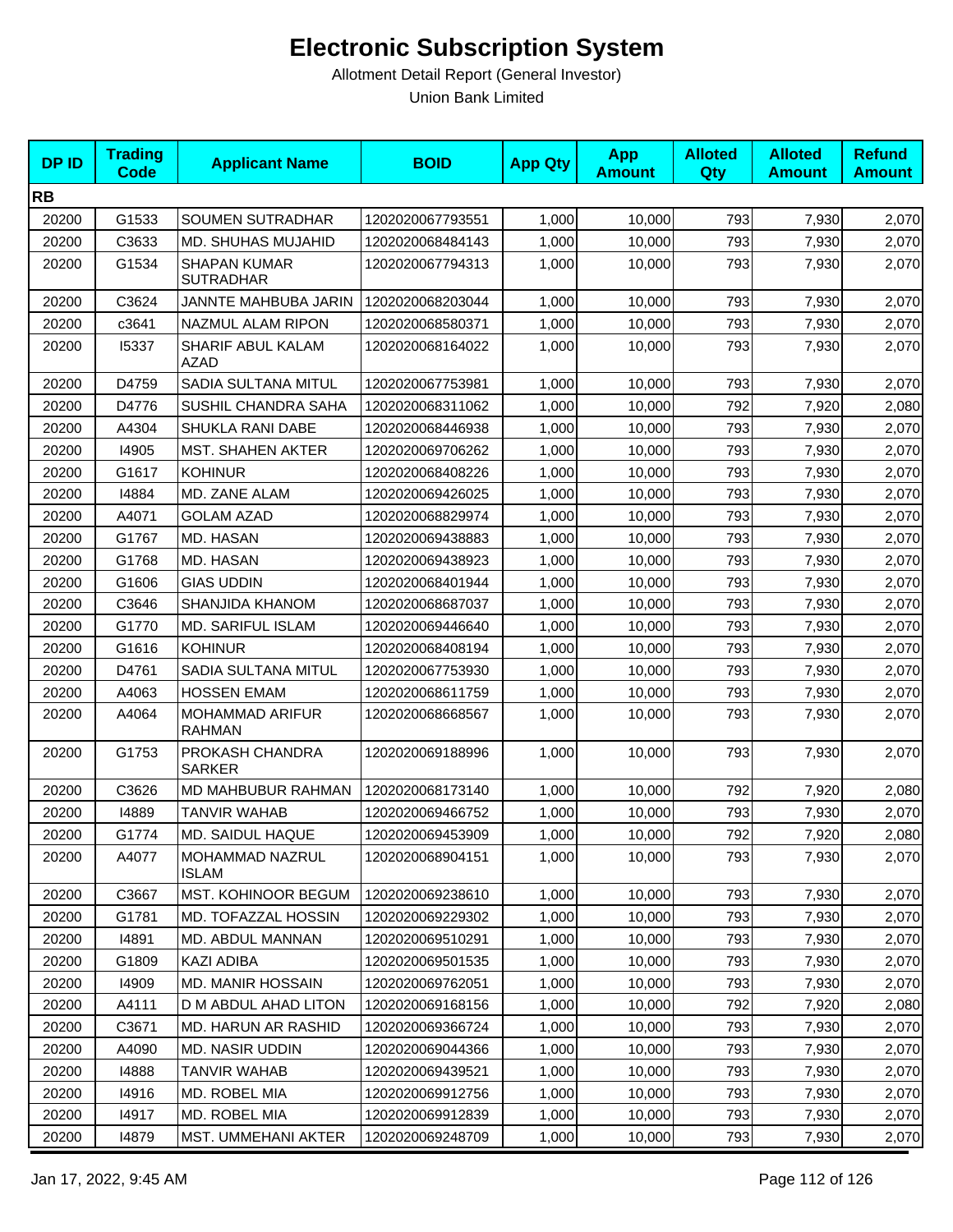| <b>DPID</b> | <b>Trading</b><br><b>Code</b> | <b>Applicant Name</b>                        | <b>BOID</b>      | <b>App Qty</b> | <b>App</b><br><b>Amount</b> | <b>Alloted</b><br>Qty | <b>Alloted</b><br><b>Amount</b> | <b>Refund</b><br><b>Amount</b> |
|-------------|-------------------------------|----------------------------------------------|------------------|----------------|-----------------------------|-----------------------|---------------------------------|--------------------------------|
| <b>RB</b>   |                               |                                              |                  |                |                             |                       |                                 |                                |
| 20200       | 14896                         | MD. SANOWAR HOSSEN                           | 1202020069554064 | 1,000          | 10,000                      | 793                   | 7,930                           | 2,070                          |
| 20200       | A4089                         | MD. MOHIUDDIN MERAZ                          | 1202020069047999 | 1,000          | 10,000                      | 793                   | 7,930                           | 2,070                          |
| 20200       | 14906                         | <b>SHOMONA AKTER</b>                         | 1202020069713116 | 1,000          | 10,000                      | 793                   | 7,930                           | 2,070                          |
| 20200       | C3665                         | <b>MOMINUR NAHAR</b>                         | 1202020069238503 | 1,000          | 10,000                      | 793                   | 7,930                           | 2,070                          |
| 20200       | 14914                         | <b>MOHAMMAD SANJID</b><br><b>KABIR ORIAN</b> | 1202020069908100 | 1,000          | 10,000                      | 793                   | 7,930                           | 2,070                          |
| 20200       | D4787                         | MOHAMMAD ASHRAFUL<br><b>HAQ</b>              | 1202020068706822 | 1,000          | 10,000                      | 793                   | 7,930                           | 2,070                          |
| 20200       | C3670                         | MD. HARUN AR RASHID                          | 1202020069366708 | 1,000          | 10,000                      | 793                   | 7,930                           | 2,070                          |
| 20200       | C3675                         | MOHAMMAD LUTFE<br>SALIM                      | 1202020069321939 | 1,000          | 10,000                      | 793                   | 7,930                           | 2,070                          |
| 20200       | G1734                         | <b>SOURAV PODDER</b>                         | 1202020069060389 | 1,000          | 10,000                      | 792                   | 7,920                           | 2,080                          |
| 20200       | A5619                         | MD. SHOWKAT OSMAN                            | 1202020069524891 | 1,000          | 10.000                      | 793                   | 7,930                           | 2,070                          |
| 20200       | G1775                         | MD. AL AMIN                                  | 1202020069454440 | 1,000          | 10,000                      | 793                   | 7,930                           | 2,070                          |
| 20200       | G1673                         | MRS.JOBAIDA AKTER                            | 1202020069002721 | 1,000          | 10,000                      | 792                   | 7,920                           | 2,080                          |
| 20200       | G1763                         | NAZMUL HOSSAN                                | 1202020069445811 | 1,000          | 10,000                      | 793                   | 7,930                           | 2,070                          |
| 20200       | 14876                         | NAFIZA YEASMIN                               | 1202020069001221 | 1.000          | 10,000                      | 793                   | 7,930                           | 2,070                          |
| 20200       | 14907                         | <b>SHOMONA AKTER</b>                         | 1202020069713108 | 1,000          | 10,000                      | 793                   | 7,930                           | 2,070                          |
| 20200       | G1771                         | <b>MD. MAHSIN BWAIN</b>                      | 1202020069447851 | 1,000          | 10,000                      | 793                   | 7,930                           | 2,070                          |
| 20200       | G1765                         | <b>MST. HASINA AKTER</b>                     | 1202020069437902 | 1,000          | 10,000                      | 793                   | 7,930                           | 2,070                          |
| 20200       | 14885                         | MD. ZANE ALAM                                | 1202020069426009 | 1,000          | 10,000                      | 793                   | 7,930                           | 2,070                          |
| 20200       | 14882                         | <b>MAHMUDA AKTER</b>                         | 1202020069426638 | 1,000          | 10,000                      | 793                   | 7,930                           | 2,070                          |
| 20200       | D4999                         | MD. SAHIDUL ISLAM                            | 1202020068926479 | 1,000          | 10,000                      | 793                   | 7,930                           | 2,070                          |
| 20200       | C3668                         | MST. KOHINOOR BEGUM                          | 1202020069238629 | 1,000          | 10,000                      | 793                   | 7,930                           | 2,070                          |
| 20200       | 14910                         | TAHMINA AKTER<br>CHOWDHURANI                 | 1202020069779564 | 1,000          | 10,000                      | 793                   | 7,930                           | 2,070                          |
| 20200       | G1649                         | <b>MAMUNUL ISLAM</b>                         | 1202020068887987 | 1,000          | 10,000                      | 793                   | 7,930                           | 2,070                          |
| 20200       | 14862                         | <b>TANVEER AHMED</b>                         | 1202020068845954 | 1,000          | 10,000                      | 793                   | 7,930                           | 2,070                          |
| 20200       | G1772                         | <b>MST. ROUSHANARA</b><br><b>BEGUM</b>       | 1202020069448607 | 1,000          | 10,000                      | 792                   | 7,920                           | 2,080                          |
| 20200       | 14911                         | ZAHIRUL ALAM                                 | 1202020069779513 | 1,000          | 10,000                      | 793                   | 7,930                           | 2,070                          |
| 20200       | 14883                         | <b>MAHMUDA AKTER</b>                         | 1202020069426654 | 1,000          | 10,000                      | 793                   | 7,930                           | 2,070                          |
| 20200       | G1764                         | NAZMUL HOSSAN                                | 1202020069445771 | 1,000          | 10,000                      | 793                   | 7,930                           | 2,070                          |
| 20200       | G1769                         | MD. SARIFUL ISLAM                            | 1202020069446675 | 1,000          | 10,000                      | 793                   | 7,930                           | 2,070                          |
| 20200       | 14873                         | <b>MD. NAZMUL HOQUE</b>                      | 1202020068938989 | 1,000          | 10,000                      | 793                   | 7,930                           | 2,070                          |
| 20200       | G1776                         | SAHANAJ                                      | 1202020069435036 | 1,000          | 10,000                      | 793                   | 7,930                           | 2,070                          |
| 20200       | C3666                         | <b>MOMINUR NAHAR</b>                         | 1202020069238498 | 1,000          | 10,000                      | 793                   | 7,930                           | 2,070                          |
| 20200       | C3672                         | <b>MAHMUDUL HAQ</b>                          | 1202020069303679 | 1,000          | 10,000                      | 793                   | 7,930                           | 2,070                          |
| 20200       | C3660                         | MOHAMMAD ALEK MIAH                           | 1202020068848891 | 1,000          | 10,000                      | 793                   | 7,930                           | 2,070                          |
| 20200       | C3673                         | MOHMMAD ALI SARKER                           | 1202020069403798 | 1,000          | 10,000                      | 793                   | 7,930                           | 2,070                          |
| 20200       | G1766                         | <b>MST. HASINA AKTER</b>                     | 1202020069437889 | 1,000          | 10,000                      | 793                   | 7,930                           | 2,070                          |
| 20200       | A4117                         | <b>ABAID MONSUR</b><br><b>CONSTRUCTIONS</b>  | 1202020069547799 | 1,000          | 10,000                      | 793                   | 7,930                           | 2,070                          |
| 20200       | C3658                         | MD. OMAR FARUK                               | 1202020069164602 | 1,000          | 10,000                      | 793                   | 7,930                           | 2,070                          |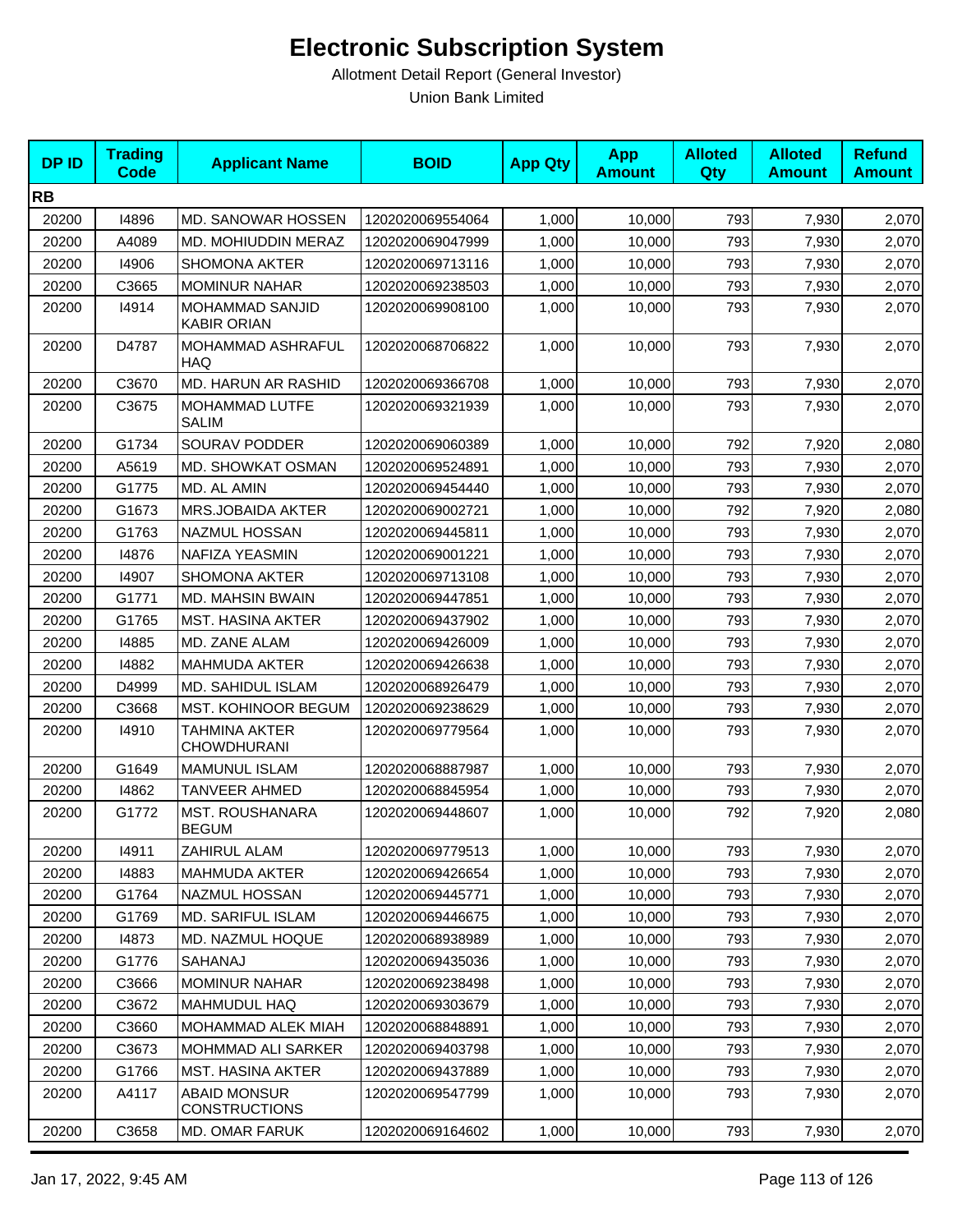| <b>DPID</b> | <b>Trading</b><br><b>Code</b> | <b>Applicant Name</b>                 | <b>BOID</b>      | <b>App Qty</b> | <b>App</b><br><b>Amount</b> | <b>Alloted</b><br><b>Qty</b> | <b>Alloted</b><br><b>Amount</b> | <b>Refund</b><br><b>Amount</b> |
|-------------|-------------------------------|---------------------------------------|------------------|----------------|-----------------------------|------------------------------|---------------------------------|--------------------------------|
| <b>RB</b>   |                               |                                       |                  |                |                             |                              |                                 |                                |
| 20200       | 14987                         | <b>KAMRUN NAHAR</b>                   | 1202020071175410 | 1,000          | 10,000                      | 793                          | 7,930                           | 2,070                          |
| 20200       | 14976                         | <b>DULU AKTER</b>                     | 1202020071013738 | 1,000          | 10,000                      | 793                          | 7,930                           | 2,070                          |
| 20200       | 14969                         | MD. ROBIUL AWAL                       | 1202020070801821 | 1,000          | 10,000                      | 793                          | 7,930                           | 2,070                          |
| 20200       | a4066                         | <b>AYESHA HOQUE</b>                   | 1202020068751205 | 1,000          | 10,000                      | 793                          | 7,930                           | 2,070                          |
| 20200       | 14954                         | <b>RIPAN MATUBBER</b>                 | 1202020070472060 | 1,000          | 10,000                      | 793                          | 7,930                           | 2,070                          |
| 20200       | G1773                         | MD. LATIF                             | 1202020069450865 | 1,000          | 10,000                      | 793                          | 7,930                           | 2,070                          |
| 20200       | A4107                         | MD. AL AMIN                           | 1202020070217972 | 1,000          | 10,000                      | 792                          | 7,920                           | 2,080                          |
| 20200       | G1825                         | MD. SALAM KHAN                        | 1202020070020011 | 1,000          | 10,000                      | 793                          | 7,930                           | 2,070                          |
| 20200       | G1867                         | MRS. SUSHMITA<br>SHARMIN PRIYA        | 1202020071163473 | 1,000          | 10,000                      | 793                          | 7,930                           | 2,070                          |
| 20200       | G1863                         | <b>AZMAIN AHNAF</b>                   | 1202020071160627 | 1,000          | 10,000                      | 792                          | 7,920                           | 2,080                          |
| 20200       | G1871                         | <b>REMA BEGUM</b>                     | 1202020071169320 | 1,000          | 10,000                      | 793                          | 7,930                           | 2,070                          |
| 20200       | C3686                         | MD. SHADMAN SAKIB                     | 1202020070168664 | 1,000          | 10,000                      | 793                          | 7,930                           | 2,070                          |
| 20200       | D4859                         | PIYAL SAHA                            | 1202020070638058 | 1,000          | 10,000                      | 793                          | 7,930                           | 2,070                          |
| 20200       | D4860                         | PIYAL SAHA                            | 1202020070638074 | 1,000          | 10,000                      | 793                          | 7,930                           | 2,070                          |
| 20200       | G1860                         | <b>NILUFA BEGUM</b>                   | 1202020071319498 | 1,000          | 10,000                      | 793                          | 7,930                           | 2,070                          |
| 20200       | G1826                         | MD. SALAM KHAN                        | 1202020070019990 | 1,000          | 10,000                      | 792                          | 7,920                           | 2,080                          |
| 20200       | D4861                         | <b>SMRITY RANI DEBNATH</b>            | 1202020070635766 | 1,000          | 10,000                      | 793                          | 7,930                           | 2,070                          |
| 20200       | G1857                         | AIYESHA SIDDIQUEA                     | 1202020071320311 | 1,000          | 10,000                      | 793                          | 7,930                           | 2,070                          |
| 20200       | 14962                         | KAMRUN NAHAR NISAT                    | 1202020070715326 | 1,000          | 10,000                      | 793                          | 7,930                           | 2,070                          |
| 20200       | 14956                         | MD. BHURHAN UDDIN                     | 1202020070560431 | 1,000          | 10,000                      | 793                          | 7,930                           | 2,070                          |
| 20200       | C3698                         | MD. MARAJUL ISLAM                     | 1202020070081085 | 1,000          | 10,000                      | 793                          | 7,930                           | 2,070                          |
| 20200       | D4869                         | FAIZA TASNIM TAMA                     | 1202020071208805 | 1,000          | 10,000                      | 792                          | 7,920                           | 2,080                          |
| 20200       | 14968                         | <b>TASLIMA AKTHER</b>                 | 1202020070800932 | 1,000          | 10,000                      | 793                          | 7,930                           | 2,070                          |
| 20200       | A4131                         | <b>HOSSEN EMAM</b>                    | 1202020071324037 | 1,000          | 10,000                      | 793                          | 7,930                           | 2,070                          |
| 20200       | 15026                         | MST. SELINA BEGUM                     | 1202020071329289 | 1,000          | 10,000                      | 793                          | 7,930                           | 2,070                          |
| 20200       | G1866                         | <b>MEHEDI HALIM</b>                   | 1202020071161664 | 1,000          | 10,000                      | 793                          | 7,930                           | 2,070                          |
| 20200       | G1865                         | <b>MEHEDI HALIM</b>                   | 1202020071161739 | 1,000          | 10,000                      | 793                          | 7,930                           | 2,070                          |
| 20200       | G1843                         | <b>RASMA AKTER</b>                    | 1202020070640447 | 1,000          | 10,000                      | 793                          | 7,930                           | 2,070                          |
| 20200       | D4887                         | <b>HASNAT KHANDAKER</b>               | 1202020071373724 | 1,000          | 10,000                      | 793                          | 7,930                           | 2,070                          |
| 20200       | 14964                         | <b>MASUM BILLAL</b>                   | 1202020070717970 | 1,000          | 10,000                      | 793                          | 7,930                           | 2,070                          |
| 20200       | G1885                         | FAUZIA NISHAT LIN                     | 1202020071316138 | 1,000          | 10,000                      | 793                          | 7,930                           | 2,070                          |
| 20200       | A4126                         | MD. FAZLUR RAHMAN                     | 1202020071185450 | 1,000          | 10,000                      | 793                          | 7,930                           | 2,070                          |
| 20200       | G1864                         | <b>AZMAIN AHNAF</b>                   | 1202020071160769 | 1,000          | 10,000                      | 793                          | 7,930                           | 2,070                          |
| 20200       | D4868                         | <b>SHAMIMA AKTER</b>                  | 1202020071207661 | 1,000          | 10,000                      | 793                          | 7,930                           | 2,070                          |
| 20200       | C3729                         | MD. RANA SARKER                       | 1202020070732632 | 1,000          | 10,000                      | 793                          | 7,930                           | 2,070                          |
| 20200       | 14986                         | MST. NURJAHAN BEGUM                   | 1202020071174946 | 1,000          | 10,000                      | 793                          | 7,930                           | 2,070                          |
| 20200       | 14919                         | <b>TOMALIKA</b>                       | 1202020070063991 | 1,000          | 10,000                      | 793                          | 7,930                           | 2,070                          |
| 20200       | G1886                         | <b>MOHAMMAD NASIR</b><br><b>UDDIN</b> | 1202020071315117 | 1,000          | 10,000                      | 793                          | 7,930                           | 2,070                          |
| 20200       | A4120                         | RAJIB DAKUA                           | 1202020070150421 | 1,000          | 10,000                      | 793                          | 7,930                           | 2,070                          |
| 20200       | 15025                         | MD. RAJU HOSSEN                       | 1202020071330384 | 1,000          | 10,000                      | 793                          | 7,930                           | 2,070                          |
| 20200       | D4900                         | MD. SAHIDUL ISLAM                     | 1202020071378191 | 1,000          | 10,000                      | 793                          | 7,930                           | 2,070                          |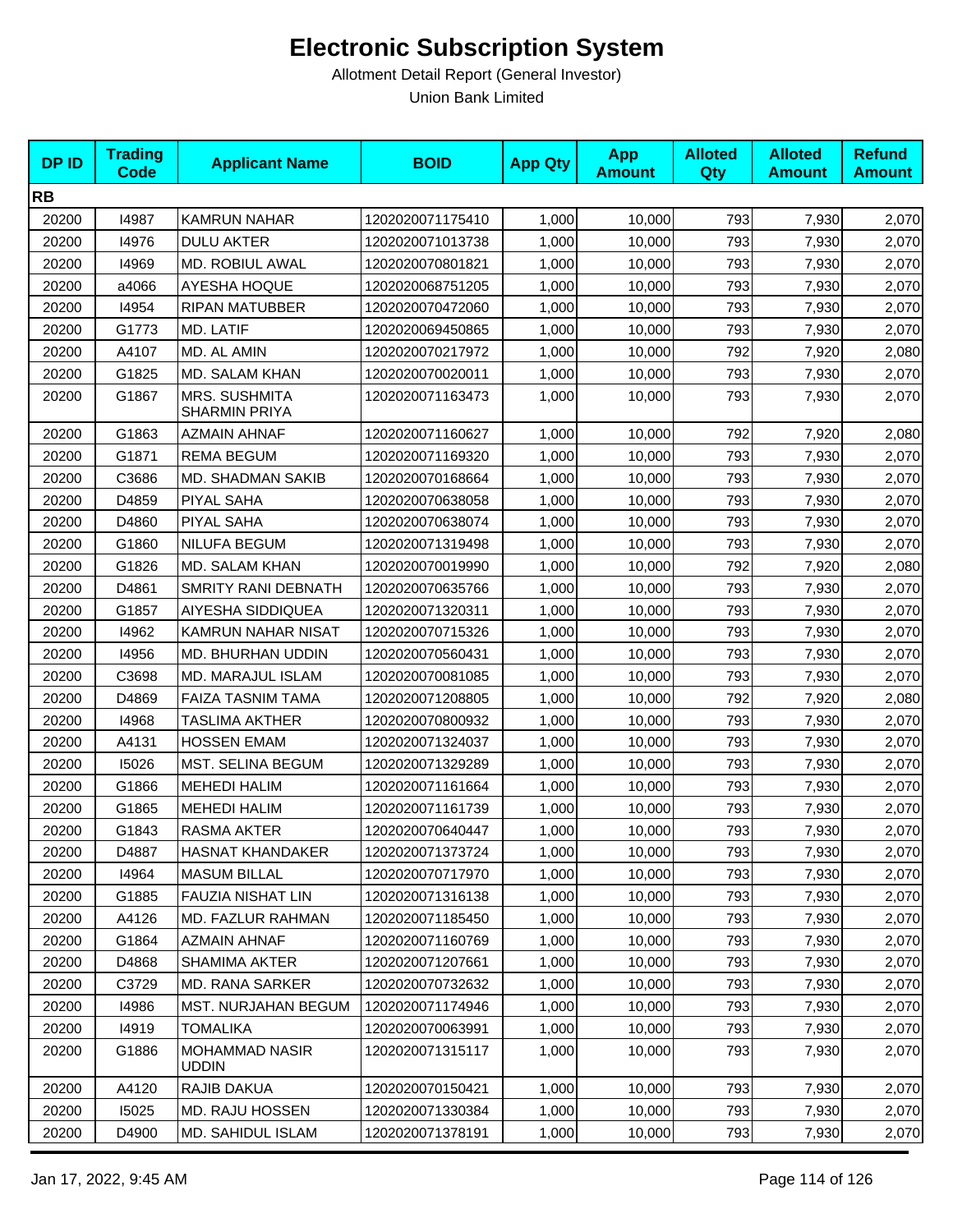| <b>DPID</b> | <b>Trading</b><br><b>Code</b> | <b>Applicant Name</b>                        | <b>BOID</b>      | <b>App Qty</b> | <b>App</b><br><b>Amount</b> | <b>Alloted</b><br><b>Qty</b> | <b>Alloted</b><br><b>Amount</b> | <b>Refund</b><br><b>Amount</b> |
|-------------|-------------------------------|----------------------------------------------|------------------|----------------|-----------------------------|------------------------------|---------------------------------|--------------------------------|
| <b>RB</b>   |                               |                                              |                  |                |                             |                              |                                 |                                |
| 20200       | 14927                         | <b>ABDUL BATEN</b>                           | 1202020070153000 | 1,000          | 10,000                      | 793                          | 7,930                           | 2,070                          |
| 20200       | 14967                         | <b>TASLIMA AKTHER</b>                        | 1202020070800694 | 1,000          | 10,000                      | 792                          | 7,920                           | 2,080                          |
| 20200       | G1868                         | <b>MRS. SUSHMITA</b><br><b>SHARMIN PRIYA</b> | 1202020071163414 | 1,000          | 10,000                      | 793                          | 7,930                           | 2,070                          |
| 20200       | G1862                         | <b>MAHAMUDA AKTER</b>                        | 1202020071317520 | 1,000          | 10,000                      | 793                          | 7,930                           | 2,070                          |
| 20200       | D4867                         | SYEAM AL ANAN                                | 1202020071206980 | 1,000          | 10,000                      | 793                          | 7,930                           | 2,070                          |
| 20200       | 14955                         | <b>SAYERA KHATUN</b>                         | 1202020070496534 | 1,000          | 10,000                      | 793                          | 7,930                           | 2,070                          |
| 20200       | 14923                         | MD. NIZAMUDDIN                               | 1202020070039580 | 1,000          | 10,000                      | 793                          | 7,930                           | 2,070                          |
| 20200       | G1884                         | FAUZIA NISHAT LIN                            | 1202020071316301 | 1,000          | 10,000                      | 793                          | 7,930                           | 2,070                          |
| 20200       | G1858                         | AIYESHA SIDDIQUEA                            | 1202020071320210 | 1,000          | 10,000                      | 793                          | 7,930                           | 2,070                          |
| 20200       | 15006                         | MD. TOFAZZOL HOSSAIN                         | 1202020071292415 | 1,000          | 10,000                      | 793                          | 7,930                           | 2,070                          |
| 20200       | 14925                         | <b>NAFIS AL GANI</b>                         | 1202020070166060 | 1,000          | 10,000                      | 793                          | 7,930                           | 2,070                          |
| 20200       | 14922                         | MD. NIZAMUDDIN                               | 1202020070039491 | 1,000          | 10,000                      | 793                          | 7,930                           | 2,070                          |
| 20200       | 15024                         | <b>MD. RAJU HOSSEN</b>                       | 1202020071330459 | 1,000          | 10,000                      | 793                          | 7,930                           | 2,070                          |
| 20200       | G1823                         | <b>UMME JAMILA</b>                           | 1202020070019353 | 1,000          | 10,000                      | 793                          | 7,930                           | 2,070                          |
| 20200       | 14972                         | <b>KAMRUN NAHAR NISAT</b>                    | 1202020070715451 | 1,000          | 10,000                      | 793                          | 7,930                           | 2,070                          |
| 20200       | D4866                         | RAFIKUL ISLAM                                | 1202020071206244 | 1,000          | 10,000                      | 793                          | 7,930                           | 2,070                          |
| 20200       | G1824                         | <b>UMME JAMILA</b>                           | 1202020070019371 | 1,000          | 10,000                      | 793                          | 7,930                           | 2,070                          |
| 20200       | 14963                         | <b>MASUM BILLAL</b>                          | 1202020070717938 | 1,000          | 10,000                      | 793                          | 7,930                           | 2,070                          |
| 20200       | G1859                         | <b>NILUFA BEGUM</b>                          | 1202020071319546 | 1,000          | 10,000                      | 793                          | 7,930                           | 2,070                          |
| 20200       | G1887                         | <b>MOHAMMAD NASIR</b><br><b>UDDIN</b>        | 1202020071314941 | 1,000          | 10,000                      | 793                          | 7,930                           | 2,070                          |
| 20200       | G1861                         | <b>MAHAMUDA AKTER</b>                        | 1202020071317670 | 1,000          | 10,000                      | 793                          | 7,930                           | 2,070                          |
| 20200       | C3687                         | MD. ADNAN AL RIAD<br><b>KHAN</b>             | 1202020070080634 | 1,000          | 10,000                      | 793                          | 7,930                           | 2,070                          |
| 20200       | C3688                         | MD. ADNAN AL RIAD<br><b>KHAN</b>             | 1202020070080768 | 1,000          | 10,000                      | 793                          | 7,930                           | 2,070                          |
| 20200       | G1845                         | MD. JAHIDUR RAHMAN                           | 1202020070640851 | 1,000          | 10,000                      | 793                          | 7,930                           | 2,070                          |
| 20200       | 14918                         | <b>TOMALIKA</b>                              | 1202020070064017 | 1,000          | 10,000                      | 793                          | 7,930                           | 2,070                          |
| 20200       | A4119                         | RAJIB DAKUA                                  | 1202020070150735 | 1,000          | 10,000                      | 793                          | 7,930                           | 2,070                          |
| 20200       | C3685                         | <b>MD. SHADMAN SAKIB</b>                     | 1202020070168680 | 1,000          | 10,000                      | 793                          | 7,930                           | 2,070                          |
| 20200       | 14949                         | RABIA BEGUM                                  | 1202020070450610 | 1,000          | 10,000                      | 793                          | 7,930                           | 2,070                          |
| 20200       | D4858                         | ARPITA SAHA                                  | 1202020070639135 | 1,000          | 10,000                      | 793                          | 7,930                           | 2,070                          |
| 20200       | G1844                         | RASMA AKTER                                  | 1202020070640455 | 1,000          | 10,000                      | 793                          | 7,930                           | 2,070                          |
| 20200       | G2066                         | TUSHER CHANDRA DEB                           | 1202020072746451 | 1,000          | 10,000                      | 793                          | 7,930                           | 2,070                          |
| 20200       | A4144                         | JULHAS HOSSAN SOHAN                          | 1202020072223579 | 1,000          | 10,000                      | 793                          | 7,930                           | 2,070                          |
| 20200       | C3788                         | SARMIN SULTANA                               | 1202020072369785 | 1,000          | 10,000                      | 793                          | 7,930                           | 2,070                          |
| 20200       | 15078                         | NURUNNABI KHAN                               | 1202020072064111 | 1,000          | 10,000                      | 793                          | 7,930                           | 2,070                          |
| 20200       | 15079                         | MD. AHIDUL ISLAM                             | 1202020072062814 | 1,000          | 10,000                      | 793                          | 7,930                           | 2,070                          |
| 20200       | 15085                         | HASAN MUHAMMAD                               | 1202020072074746 | 1,000          | 10,000                      | 793                          | 7,930                           | 2,070                          |
| 20200       | i5149                         | HABIBA RASHID                                | 1202020072756473 | 1,000          | 10,000                      | 792                          | 7,920                           | 2,080                          |
| 20200       | i5102                         | MOSTAFA MAHMUD                               | 1202020072223247 | 1,000          | 10,000                      | 793                          | 7,930                           | 2,070                          |
| 20200       | A4502                         | <b>MOUSUMI</b><br>CHATTAPADHAYA              | 1202020072323331 | 1,000          | 10,000                      | 793                          | 7,930                           | 2,070                          |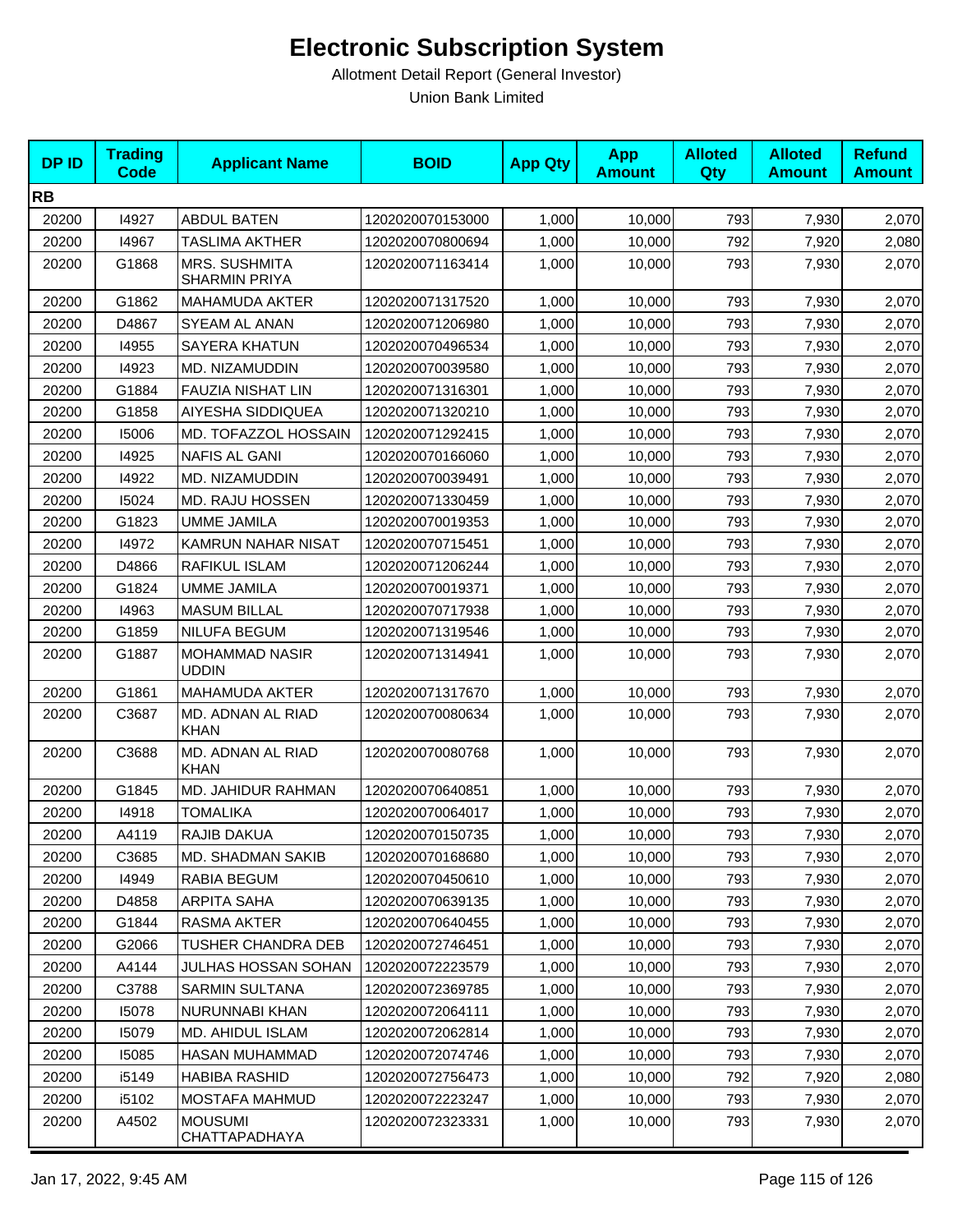| <b>DPID</b> | <b>Trading</b><br><b>Code</b> | <b>Applicant Name</b>                 | <b>BOID</b>      | <b>App Qty</b> | <b>App</b><br><b>Amount</b> | <b>Alloted</b><br>Qty | <b>Alloted</b><br><b>Amount</b> | <b>Refund</b><br><b>Amount</b> |
|-------------|-------------------------------|---------------------------------------|------------------|----------------|-----------------------------|-----------------------|---------------------------------|--------------------------------|
| <b>RB</b>   |                               |                                       |                  |                |                             |                       |                                 |                                |
| 20200       | D4942                         | SHAMOL CHANDRA<br><b>DATTA</b>        | 1202020072491915 | 1,000          | 10,000                      | 793                   | 7,930                           | 2,070                          |
| 20200       | 15056                         | JAHANARA BEGUM                        | 1202020071680373 | 1,000          | 10,000                      | 793                   | 7,930                           | 2,070                          |
| 20200       | G2039                         | MD. ABDUR RAZZAK                      | 1202020072500431 | 1,000          | 10,000                      | 793                   | 7,930                           | 2,070                          |
| 20200       | C3787                         | <b>SARMIN SULTANA</b>                 | 1202020072369734 | 1,000          | 10,000                      | 793                   | 7,930                           | 2,070                          |
| 20200       | 15014                         | <b>SOHAG MIA</b>                      | 1202020071567591 | 1,000          | 10,000                      | 793                   | 7,930                           | 2,070                          |
| 20200       | G1938                         | <b>JANNATUL FERTHOUS</b>              | 1202020071970631 | 1,000          | 10,000                      | 793                   | 7,930                           | 2,070                          |
| 20200       | A2317                         | AHSAN KARIM JINNAH                    | 1202020072535477 | 1,000          | 10,000                      | 793                   | 7,930                           | 2,070                          |
| 20200       | G2057                         | <b>AFSANA MILY</b>                    | 1202020072544701 | 1,000          | 10,000                      | 793                   | 7,930                           | 2,070                          |
| 20200       | C3774                         | AHASAN UDDIN<br>AHAMMED               | 1202020072250518 | 1,000          | 10,000                      | 793                   | 7,930                           | 2,070                          |
| 20200       | C3889                         | MD. MURTUZA ZAMAN                     | 1202020072109072 | 1,000          | 10,000                      | 793                   | 7,930                           | 2,070                          |
| 20200       | C3884                         | <b>SHAMIA AFRIN</b>                   | 1202020072109586 | 1,000          | 10,000                      | 793                   | 7,930                           | 2,070                          |
| 20200       | G2082                         | SHAHIDUL ISLAM                        | 1202020072766636 | 1,000          | 10,000                      | 793                   | 7,930                           | 2,070                          |
| 20200       | D4905                         | MOHAMMED ABDUL<br><b>HALIM</b>        | 1202020072034798 | 1,000          | 10,000                      | 793                   | 7,930                           | 2,070                          |
| 20200       | D4921                         | MAKSUDA PARVIN                        | 1202020072388471 | 1,000          | 10,000                      | 793                   | 7,930                           | 2,070                          |
| 20200       | C3267                         | <b>TAMIMA ISHRAT</b>                  | 1202020072507391 | 1,000          | 10,000                      | 793                   | 7,930                           | 2,070                          |
| 20200       | 15059                         | RAJIA BEGUM                           | 1202020071671600 | 1,000          | 10,000                      | 793                   | 7,930                           | 2,070                          |
| 20200       | 15083                         | MD. MOTAHAR                           | 1202020072061796 | 1,000          | 10,000                      | 793                   | 7,930                           | 2,070                          |
| 20200       | A2330                         | MAJADA BEGUM                          | 1202020072752820 | 1,000          | 10,000                      | 793                   | 7,930                           | 2,070                          |
| 20200       | D4959                         | SHAHARIAR HOSSAIN                     | 1202020072706584 | 1,000          | 10,000                      | 792                   | 7,920                           | 2,080                          |
| 20200       | 15053                         | ABU HANIF MOLLA                       | 1202020071652661 | 1,000          | 10,000                      | 793                   | 7,930                           | 2,070                          |
| 20200       | C3800                         | <b>NAFISA HABIB</b>                   | 1202020072707602 | 1,000          | 10,000                      | 793                   | 7,930                           | 2,070                          |
| 20200       | G2067                         | AYESHA AKTER                          | 1202020072699771 | 1,000          | 10,000                      | 793                   | 7,930                           | 2,070                          |
| 20200       | G1922                         | <b>TRINA BHUIYA</b>                   | 1202020071883521 | 1,000          | 10,000                      | 793                   | 7,930                           | 2,070                          |
| 20200       | D4908                         | <b>KHADIJA KHATUN</b>                 | 1202020072045714 | 1,000          | 10,000                      | 793                   | 7,930                           | 2,070                          |
| 20200       | G1900                         | MD. RAHMAT ULLAH                      | 1202020071624541 | 1,000          | 10,000                      | 793                   | 7,930                           | 2,070                          |
| 20200       | 15057                         | MD. OHAB ALI MOLLA                    | 1202020071678222 | 1,000          | 10,000                      | 793                   | 7,930                           | 2,070                          |
| 20200       | C3887                         | MD. RASHEDUZZAMAN                     | 1202020072107536 | 1,000          | 10,000                      | 793                   | 7,930                           | 2,070                          |
| 20200       | 15047                         | <b>BILAL MIA</b>                      | 1202020071646679 | 1,000          | 10,000                      | 792                   | 7,920                           | 2,080                          |
| 20200       | G2065                         | <b>TUSHER CHANDRA DEB</b>             | 1202020072746468 | 1,000          | 10,000                      | 793                   | 7,930                           | 2,070                          |
| 20200       | 15082                         | MD. MOTAHAR                           | 1202020072061836 | 1,000          | 10,000                      | 793                   | 7,930                           | 2,070                          |
| 20200       | i5138                         | MD. ARSHADUZZAMAN                     | 1202020072572175 | 1,000          | 10,000                      | 792                   | 7,920                           | 2,080                          |
| 20200       | D4949                         | <b>PRABIR KUMAR SAHA</b>              | 1202020072564870 | 1,000          | 10,000                      | 793                   | 7,930                           | 2,070                          |
| 20200       | A2332                         | MD. MOSHARAF HOSSAIN 1202020072773367 |                  | 1,000          | 10,000                      | 793                   | 7,930                           | 2,070                          |
| 20200       | G2054                         | <b>SUBASH KUMAR MONDAL</b>            | 1202020072546527 | 1,000          | 10,000                      | 793                   | 7,930                           | 2,070                          |
| 20200       | G2053                         | <b>BIPLOB MANDAL</b>                  | 1202020072547050 | 1,000          | 10,000                      | 793                   | 7,930                           | 2,070                          |
| 20200       | G2070                         | JAHIR UDDIN BABAR                     | 1202020072699041 | 1,000          | 10,000                      | 793                   | 7,930                           | 2,070                          |
| 20200       | 15054                         | <b>ASIA AKTER</b>                     | 1202020071653838 | 1,000          | 10,000                      | 793                   | 7,930                           | 2,070                          |
| 20200       | 15030                         | <b>BILKIS BEGUM</b>                   | 1202020071593204 | 1,000          | 10,000                      | 793                   | 7,930                           | 2,070                          |
| 20200       | C3794                         | AGA AMIRUL ISLAM<br><b>CHOWDHURY</b>  | 1202020072572670 | 1,000          | 10,000                      | 793                   | 7,930                           | 2,070                          |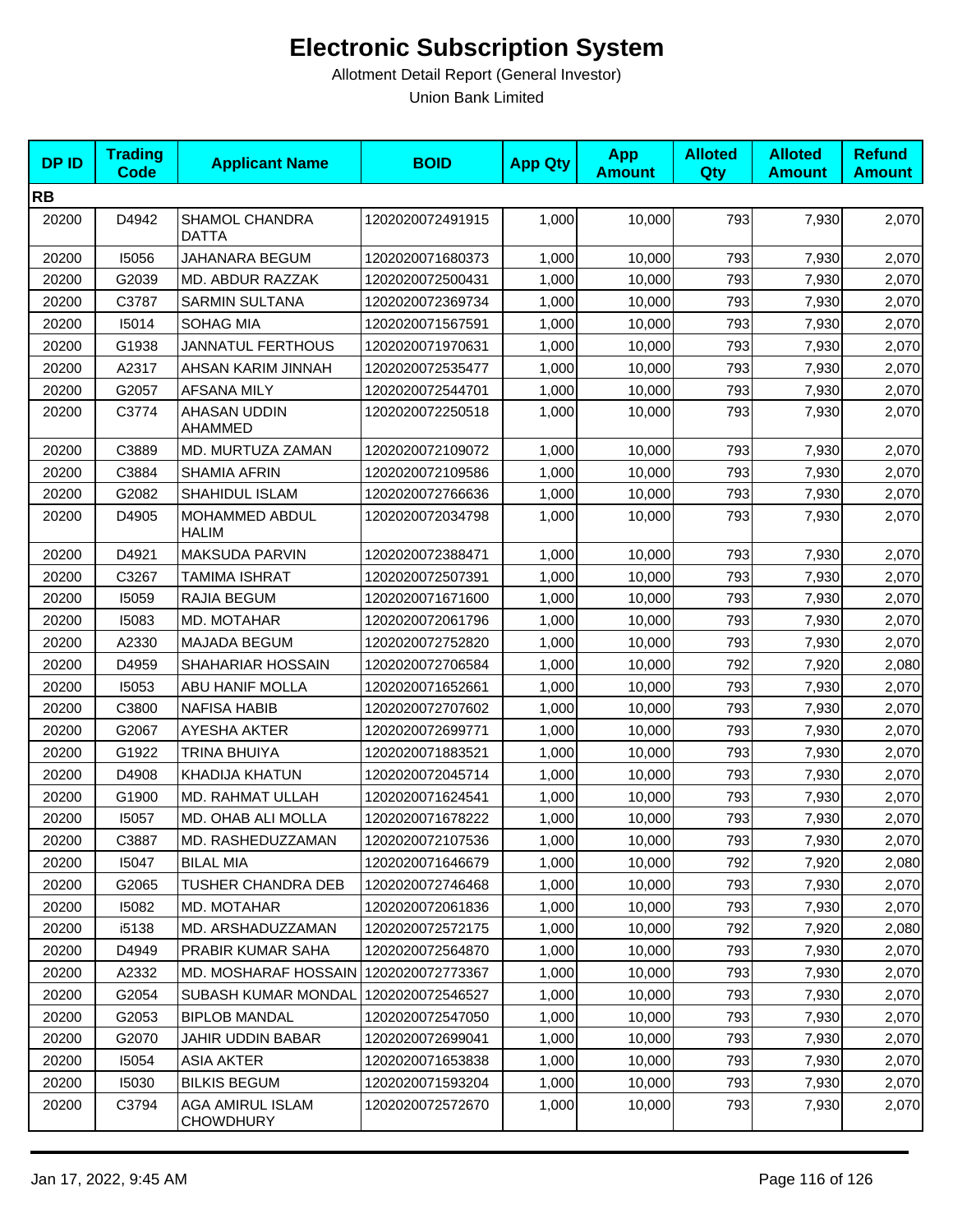| <b>DPID</b> | <b>Trading</b><br>Code | <b>Applicant Name</b>                    | <b>BOID</b>      | <b>App Qty</b> | <b>App</b><br><b>Amount</b> | <b>Alloted</b><br><b>Qty</b> | <b>Alloted</b><br><b>Amount</b> | <b>Refund</b><br><b>Amount</b> |
|-------------|------------------------|------------------------------------------|------------------|----------------|-----------------------------|------------------------------|---------------------------------|--------------------------------|
| <b>RB</b>   |                        |                                          |                  |                |                             |                              |                                 |                                |
| 20200       | 15060                  | <b>FARIYA TABASSUM</b>                   | 1202020071668474 | 1,000          | 10,000                      | 793                          | 7,930                           | 2,070                          |
| 20200       | 15051                  | <b>RIKTAMANI</b>                         | 1202020071650925 | 1,000          | 10,000                      | 793                          | 7,930                           | 2,070                          |
| 20200       | 15052                  | ABU HANIF MOLLA                          | 1202020071652785 | 1,000          | 10,000                      | 793                          | 7,930                           | 2,070                          |
| 20200       | i5117                  | MST. KOHINOOR AKTER                      | 1202020072375221 | 1,000          | 10,000                      | 792                          | 7,920                           | 2,080                          |
| 20200       | G1954                  | MINU PODDER                              | 1202020072039386 | 1,000          | 10,000                      | 793                          | 7,930                           | 2,070                          |
| 20200       | i5074                  | <b>FAIRUZ HOSSAIN</b>                    | 1202020071992471 | 1,000          | 10,000                      | 793                          | 7,930                           | 2,070                          |
| 20200       | G2068                  | <b>AYESHA AKTER</b>                      | 1202020072699828 | 1,000          | 10,000                      | 793                          | 7,930                           | 2,070                          |
| 20200       | D4960                  | <b>SHANGKOR MONDAL</b>                   | 1202020072712128 | 1,000          | 10,000                      | 793                          | 7,930                           | 2,070                          |
| 20200       | C3882                  | NANJIBA ZAHIN                            | 1202020072110622 | 1,000          | 10,000                      | 793                          | 7,930                           | 2,070                          |
| 20200       | A4565                  | MST. LUTFUNNAHER                         | 1202020072455831 | 1,000          | 10,000                      | 792                          | 7,920                           | 2,080                          |
| 20200       | 15081                  | <b>MST. NURUNNAHAR</b><br><b>KALPONA</b> | 1202020072062319 | 1,000          | 10,000                      | 793                          | 7,930                           | 2,070                          |
| 20200       | G1894                  | MD. ASFUZZAMAN<br><b>SHIMUL</b>          | 1202020071542578 | 1,000          | 10,000                      | 793                          | 7,930                           | 2,070                          |
| 20200       | C3747                  | MD. ALI AKBER ASIF                       | 1202020071613079 | 1,000          | 10,000                      | 792                          | 7,920                           | 2,080                          |
| 20200       | 15061                  | ABDULLAH AL MUGNI                        | 1202020071667851 | 1,000          | 10,000                      | 793                          | 7,930                           | 2,070                          |
| 20200       | G2056                  | <b>AFSANA MILY</b>                       | 1202020072545101 | 1,000          | 10,000                      | 793                          | 7,930                           | 2,070                          |
| 20200       | 15031                  | <b>BILKIS BEGUM</b>                      | 1202020071593220 | 1,000          | 10,000                      | 793                          | 7,930                           | 2,070                          |
| 20200       | 15048                  | MD. KAMAL HOSSAIN                        | 1202020071648742 | 1,000          | 10,000                      | 793                          | 7,930                           | 2,070                          |
| 20200       | A5490                  | <b>MANIK CHANDRA DAS</b>                 | 1202020072201813 | 1,000          | 10,000                      | 793                          | 7,930                           | 2,070                          |
| 20200       | D4906                  | MOHAMMAD HASAN<br><b>SAROWAR</b>         | 1202020072044348 | 1,000          | 10,000                      | 792                          | 7,920                           | 2,080                          |
| 20200       | G1936                  | MD. ENAMUL HOQUE                         | 1202020071966532 | 1,000          | 10,000                      | 793                          | 7,930                           | 2,070                          |
| 20200       | 15073                  | <b>NARGIS AKTER</b>                      | 1202020071984249 | 1,000          | 10,000                      | 792                          | 7,920                           | 2,080                          |
| 20200       | 15050                  | <b>RIKTAMANI</b>                         | 1202020071650893 | 1,000          | 10,000                      | 793                          | 7,930                           | 2,070                          |
| 20200       | C3803                  | RAJIA KHATUN                             | 1202020072722315 | 1,000          | 10,000                      | 793                          | 7,930                           | 2,070                          |
| 20200       | A2331                  | MD. MOSHARAF HOSSAIN 1202020072773324    |                  | 1,000          | 10,000                      | 793                          | 7,930                           | 2,070                          |
| 20200       | G2036                  | <b>FARHA NAZ</b>                         | 1202020072502787 | 1,000          | 10,000                      | 793                          | 7,930                           | 2,070                          |
| 20200       | D4943                  | SHREE NONDRA DULAL<br>CHAKRABOTY         | 1202020072491816 | 1,000          | 10,000                      | 793                          | 7,930                           | 2,070                          |
| 20200       | C3775                  | AHASAN UDDIN<br><b>AHAMMED</b>           | 1202020072250526 | 1,000          | 10,000                      | 793                          | 7,930                           | 2,070                          |
| 20200       | 15062                  | ABDULLAH AL MUGNI                        | 1202020071667552 | 1,000          | 10,000                      | 793                          | 7,930                           | 2,070                          |
| 20200       | 15145                  | <b>MD. MASUDUL KABIR</b>                 | 1202020072638241 | 1,000          | 10,000                      | 793                          | 7,930                           | 2,070                          |
| 20200       | D4954                  | KONIKA CHAKRABORTI                       | 1202020072654497 | 1,000          | 10,000                      | 793                          | 7,930                           | 2,070                          |
| 20200       | D4955                  | RAKESH CHAKRABARTY                       | 1202020072655135 | 1,000          | 10,000                      | 793                          | 7,930                           | 2,070                          |
| 20200       | G1962                  | <b>SOURAV PODDER</b>                     | 1202020072041858 | 1,000          | 10,000                      | 793                          | 7,930                           | 2,070                          |
| 20200       | C3886                  | MD. RASHEDUZZAMAN                        | 1202020072106161 | 1,000          | 10,000                      | 793                          | 7,930                           | 2,070                          |
| 20200       | 15058                  | MD. OHAB ALI MOLLA                       | 1202020071677110 | 1,000          | 10,000                      | 793                          | 7,930                           | 2,070                          |
| 20200       | G1939                  | <b>JANNATUL FERTHOUS</b>                 | 1202020071970690 | 1,000          | 10,000                      | 793                          | 7,930                           | 2,070                          |
| 20200       | D4907                  | MOHAMMAD HASAN<br><b>SAROWAR</b>         | 1202020072044321 | 1,000          | 10,000                      | 793                          | 7,930                           | 2,070                          |
| 20200       | D4917                  | NAGERA AKTER MOLLIKA                     | 1202020072344391 | 1,000          | 10,000                      | 793                          | 7,930                           | 2,070                          |
| 20200       | i5136                  | <b>IQBAL HOSSAIN</b>                     | 1202020072574249 | 1,000          | 10,000                      | 793                          | 7,930                           | 2,070                          |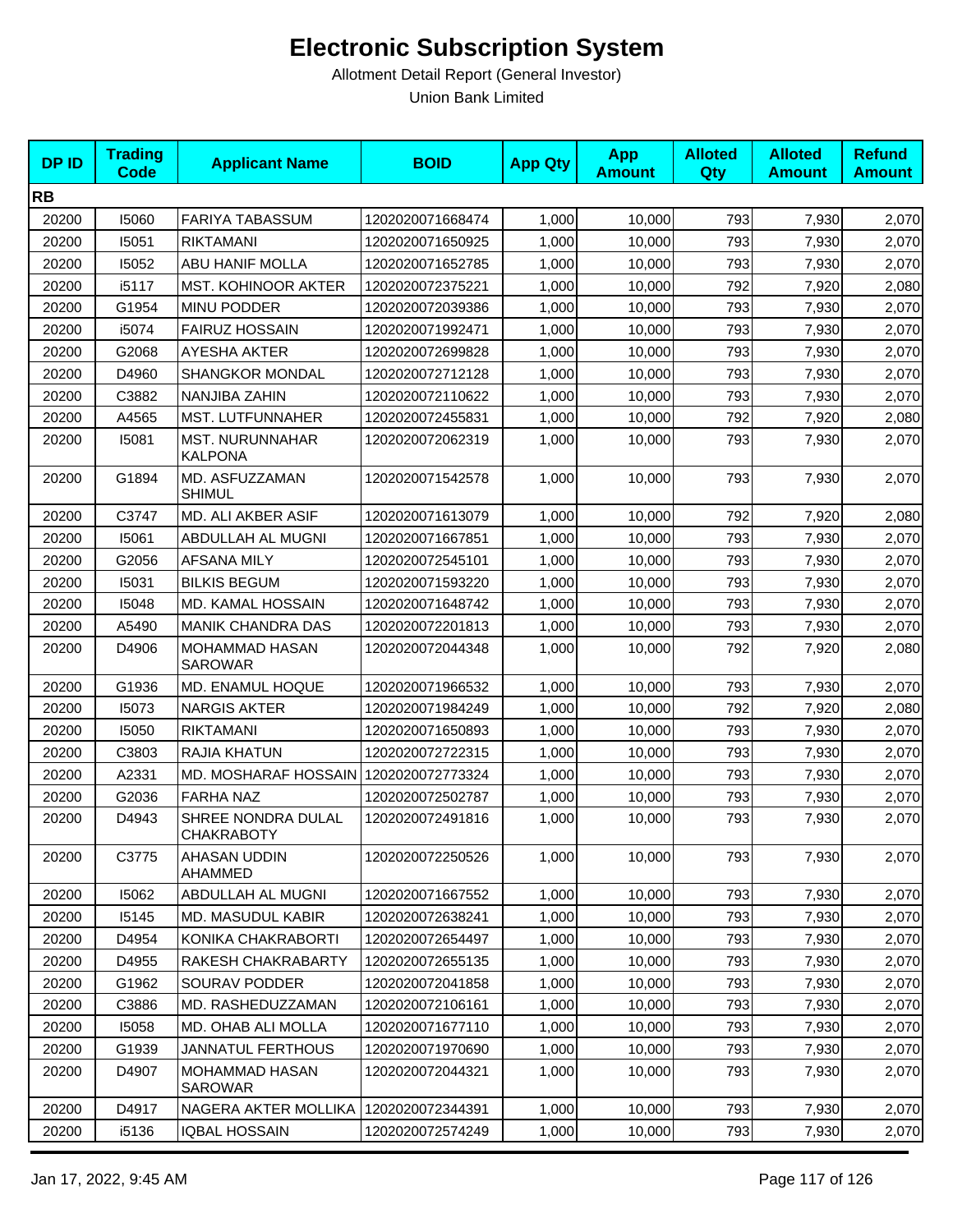| <b>DPID</b> | <b>Trading</b><br><b>Code</b> | <b>Applicant Name</b>      | <b>BOID</b>      | <b>App Qty</b> | <b>App</b><br><b>Amount</b> | <b>Alloted</b><br><b>Qty</b> | <b>Alloted</b><br><b>Amount</b> | <b>Refund</b><br><b>Amount</b> |
|-------------|-------------------------------|----------------------------|------------------|----------------|-----------------------------|------------------------------|---------------------------------|--------------------------------|
| <b>RB</b>   |                               |                            |                  |                |                             |                              |                                 |                                |
| 20200       | A4501                         | <b>DILIP KAJURI</b>        | 1202020072323366 | 1,000          | 10,000                      | 793                          | 7,930                           | 2,070                          |
| 20200       | G2011                         | <b>MST. MOMOTAJ PARVIN</b> | 1202020072353269 | 1,000          | 10,000                      | 793                          | 7,930                           | 2,070                          |
| 20200       | 15008                         | <b>MST. FIROJA BEGUM</b>   | 1202020071560720 | 1,000          | 10,000                      | 793                          | 7,930                           | 2,070                          |
| 20200       | A4200                         | MD. ANISUR RAHMAN          | 1202020071814252 | 1,000          | 10,000                      | 792                          | 7,920                           | 2,080                          |
| 20200       | 15055                         | JAHANARA BEGUM             | 1202020071655291 | 1,000          | 10,000                      | 793                          | 7,930                           | 2,070                          |
| 20200       | i5122                         | A.T.M. SHAMIM KABIR        | 1202020072420845 | 1,000          | 10,000                      | 793                          | 7,930                           | 2,070                          |
| 20200       | G2013                         | <b>MD. ABDUS SATTAR</b>    | 1202020072350894 | 1,000          | 10,000                      | 793                          | 7,930                           | 2,070                          |
| 20200       | G2010                         | MD. JASIM MIA              | 1202020072354172 | 1,000          | 10,000                      | 793                          | 7,930                           | 2,070                          |
| 20200       | A4202                         | MST. EVANA AKTER           | 1202020071817561 | 1,000          | 10,000                      | 793                          | 7,930                           | 2,070                          |
| 20200       | C3789                         | ASIF BIN SABBIR            | 1202020072415163 | 1,000          | 10,000                      | 793                          | 7,930                           | 2,070                          |
| 20200       | 15118                         | MOHAMMAD KURBAN ALI        | 1202020072372847 | 1,000          | 10,000                      | 792                          | 7,920                           | 2,080                          |
| 20200       | G1920                         | <b>ANIK BHUIYA</b>         | 1202020071883572 | 1,000          | 10,000                      | 793                          | 7,930                           | 2,070                          |
| 20200       | D4913                         | JOYANTI RANI GOSH          | 1202020072272115 | 1,000          | 10,000                      | 793                          | 7,930                           | 2,070                          |
| 20200       | C3748                         | MD. ALI AKBER ASIF         | 1202020071613317 | 1,000          | 10,000                      | 793                          | 7,930                           | 2,070                          |
| 20200       | G1928                         | ANINDA CHAKRABORTY         | 1202020071919366 | 1,000          | 10,000                      | 793                          | 7,930                           | 2,070                          |
| 20200       | D4944                         | PROBIR CHANDRA PAUL        | 1202020072491578 | 1,000          | 10,000                      | 793                          | 7,930                           | 2,070                          |
| 20200       | D4951                         | HASNARA BEGUM              | 1202020072579763 | 1,000          | 10,000                      | 793                          | 7,930                           | 2,070                          |
| 20200       | 15119                         | <b>MST. KOHINOOR AKTER</b> | 1202020072375238 | 1,000          | 10,000                      | 793                          | 7,930                           | 2,070                          |
| 20200       | 15049                         | MD. KAMAL HOSSAIN          | 1202020071648528 | 1,000          | 10,000                      | 793                          | 7,930                           | 2,070                          |
| 20200       | i5114                         | MD. JAMAL UDDIN            | 1202020072304711 | 1,000          | 10,000                      | 793                          | 7,930                           | 2,070                          |
| 20200       | C3888                         | MD. MURTUZA ZAMAN          | 1202020072108268 | 1,000          | 10,000                      | 793                          | 7,930                           | 2,070                          |
| 20200       | G1972                         | <b>GAUTAM CHANDRA SEN</b>  | 1202020072188207 | 1,000          | 10,000                      | 793                          | 7,930                           | 2,070                          |
| 20200       | 15080                         | MD. AHIDUL ISLAM           | 1202020072062881 | 1,000          | 10,000                      | 793                          | 7,930                           | 2,070                          |
| 20200       | D4903                         | RIMI AKTER MEEM            | 1202020072032847 | 1,000          | 10,000                      | 793                          | 7,930                           | 2,070                          |
| 20200       | A4201                         | MST. EVANA AKTER           | 1202020071817571 | 1,000          | 10,000                      | 793                          | 7,930                           | 2,070                          |
| 20200       | C3802                         | <b>MISS ISMAT ARA</b>      | 1202020072722681 | 1,000          | 10,000                      | 793                          | 7,930                           | 2,070                          |
| 20200       | G1983                         | SWAPNA RANI BISWAS         | 1202020072206181 | 1,000          | 10,000                      | 793                          | 7,930                           | 2,070                          |
| 20200       | A5488                         | NIPA RANI KUNDU            | 1202020072716631 | 1,000          | 10,000                      | 793                          | 7,930                           | 2,070                          |
| 20200       | C3885                         | SHAMIA AFRIN               | 1202020072109941 | 1,000          | 10,000                      | 793                          | 7,930                           | 2,070                          |
| 20200       | i5101                         | <b>MOSTAFA MAHMUD</b>      | 1202020072223212 | 1,000          | 10,000                      | 793                          | 7,930                           | 2,070                          |
| 20200       | D4912                         | DIPA SAHA                  | 1202020072271865 | 1,000          | 10,000                      | 793                          | 7,930                           | 2,070                          |
| 20200       | 15046                         | <b>BILAL MIA</b>           | 1202020071781510 | 1,000          | 10,000                      | 793                          | 7,930                           | 2,070                          |
| 20200       | 15064                         | <b>SYED GOLAM MUKTADIR</b> | 1202020071781951 | 1,000          | 10,000                      | 793                          | 7,930                           | 2,070                          |
| 20200       | C3883                         | <b>NANJIBA ZAHIN</b>       | 1202020072110938 | 1,000          | 10,000                      | 793                          | 7,930                           | 2,070                          |
| 20200       | G2135                         | LOKENATH BASAK             | 1202020073048498 | 1,000          | 10,000                      | 793                          | 7,930                           | 2,070                          |
| 20200       | G2237                         | <b>SRETTEE AKTER</b>       | 1202020073656538 | 1,000          | 10,000                      | 793                          | 7,930                           | 2,070                          |
| 20200       | G2083                         | SHAHIDUL ISLAM             | 1202020072766687 | 1,000          | 10,000                      | 793                          | 7,930                           | 2,070                          |
| 20200       | A4204                         | <b>FARHANA YEASMIN</b>     | 1202020073622380 | 1,000          | 10,000                      | 793                          | 7,930                           | 2,070                          |
| 20200       | A5799                         | MAHIA MAHZABIN             | 1202020073772158 | 1,000          | 10,000                      | 793                          | 7,930                           | 2,070                          |
| 20200       | D4937                         | MD. ANISUR RAHMAN          | 1202020072498122 | 1,000          | 10,000                      | 793                          | 7,930                           | 2,070                          |
| 20200       | A4137                         | MD. SHAMIM SORKAR          | 1202020072041461 | 1,000          | 10,000                      | 793                          | 7,930                           | 2,070                          |
| 20200       | C3860                         | AKLIMA RAHMAN MITUL        | 1202020073894966 | 1,000          | 10,000                      | 793                          | 7,930                           | 2,070                          |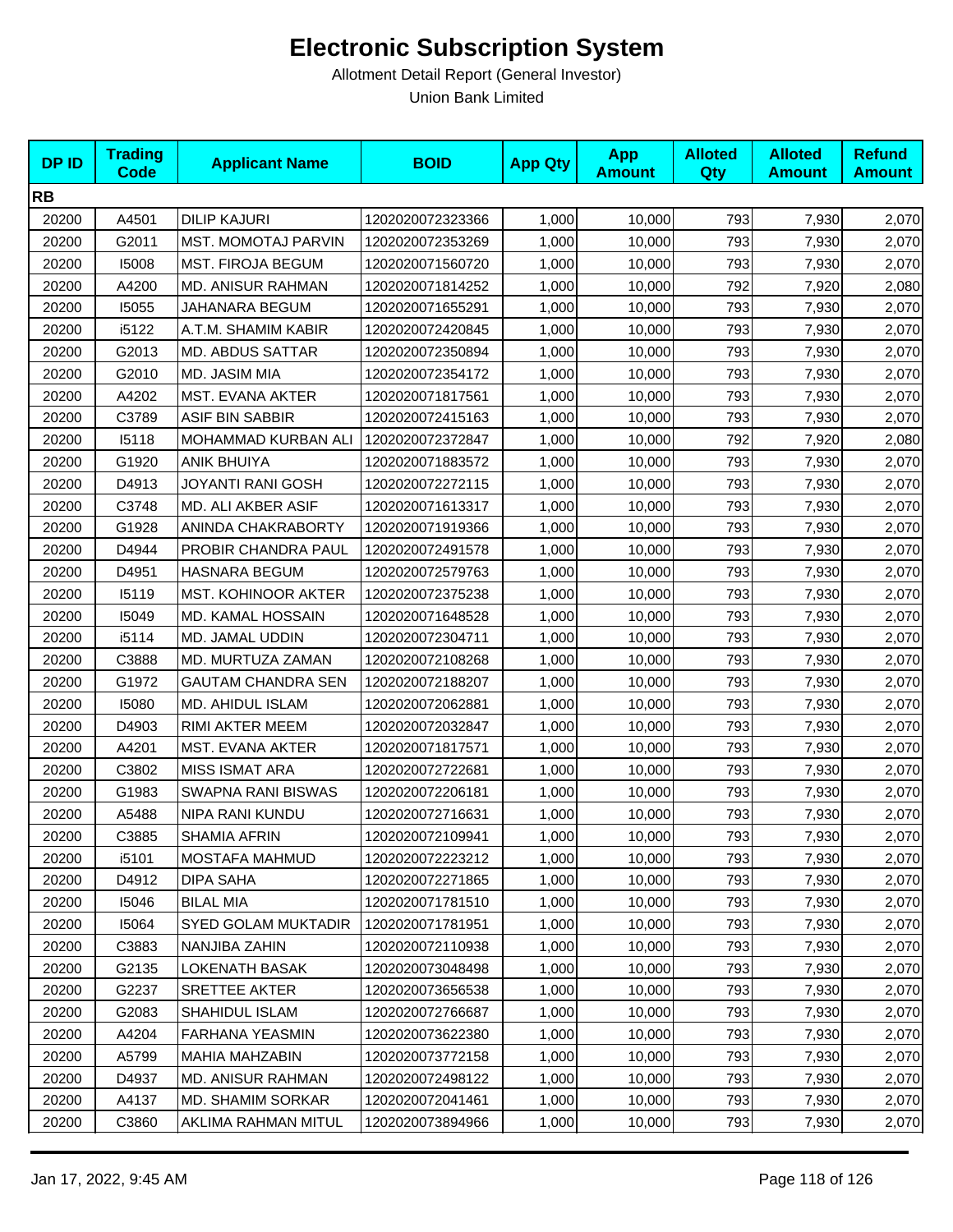| <b>DPID</b> | <b>Trading</b><br><b>Code</b> | <b>Applicant Name</b>             | <b>BOID</b>      | <b>App Qty</b> | <b>App</b><br><b>Amount</b> | <b>Alloted</b><br>Qty | <b>Alloted</b><br><b>Amount</b> | <b>Refund</b><br><b>Amount</b> |
|-------------|-------------------------------|-----------------------------------|------------------|----------------|-----------------------------|-----------------------|---------------------------------|--------------------------------|
| <b>RB</b>   |                               |                                   |                  |                |                             |                       |                                 |                                |
| 20200       | 15077                         | NURUNNABI KHAN                    | 1202020072064037 | 1,000          | 10,000                      | 793                   | 7,930                           | 2,070                          |
| 20200       | G1937                         | <b>MD. ZAHIRUL HAQUE</b>          | 1202020071967023 | 1,000          | 10,000                      | 793                   | 7,930                           | 2,070                          |
| 20200       | 15015                         | SOHAG MIA                         | 1202020071567516 | 1,000          | 10,000                      | 793                   | 7,930                           | 2,070                          |
| 20200       | G2205                         | <b>SURIYA AKTER</b>               | 1202020073515441 | 1,000          | 10,000                      | 793                   | 7,930                           | 2,070                          |
| 20200       | G2285                         | KAZI SHAMSUL HAQUE                | 1202020073785520 | 1,000          | 10,000                      | 793                   | 7,930                           | 2,070                          |
| 20200       | A4136                         | KAZI MAFUZA BEGUM                 | 1202020071940664 | 1,000          | 10,000                      | 793                   | 7,930                           | 2,070                          |
| 20200       | 15115                         | MONOWARA BEGUM                    | 1202020072304548 | 1,000          | 10,000                      | 793                   | 7,930                           | 2,070                          |
| 20200       | 15093                         | <b>FAIRUZ HOSSAIN</b>             | 1202020072178764 | 1,000          | 10,000                      | 793                   | 7,930                           | 2,070                          |
| 20200       | A4503                         | <b>IPSHITA KAJURI</b>             | 1202020072323323 | 1,000          | 10,000                      | 793                   | 7,930                           | 2,070                          |
| 20200       | G2069                         | JAHIR UDDIN BABAR                 | 1202020072699009 | 1,000          | 10,000                      | 793                   | 7,930                           | 2,070                          |
| 20200       | C3801                         | MD. MIZANUR RAHMAN                | 1202020072726016 | 1,000          | 10,000                      | 793                   | 7,930                           | 2,070                          |
| 20200       | G2337                         | <b>BISHONATH PAL</b>              | 1202020073953594 | 1,000          | 10,000                      | 793                   | 7,930                           | 2,070                          |
| 20200       | i5146                         | MD. MASUDUL KABIR                 | 1202020072638276 | 1,000          | 10,000                      | 793                   | 7,930                           | 2,070                          |
| 20200       | C3804                         | RAJIA KHATUN                      | 1202020072728149 | 1,000          | 10,000                      | 793                   | 7,930                           | 2,070                          |
| 20200       | 15010                         | <b>MD. FAISAL HOSSAIN</b>         | 1202020071552053 | 1,000          | 10,000                      | 793                   | 7,930                           | 2,070                          |
| 20200       | D4909                         | KHADIJA KHATUN                    | 1202020072045749 | 1,000          | 10,000                      | 793                   | 7,930                           | 2,070                          |
| 20200       | C3786                         | MD. HAFIZUR RAHMAN                | 1202020072369496 | 1,000          | 10,000                      | 793                   | 7,930                           | 2,070                          |
| 20200       | G2099                         | SNIGHDA RANI BISWAS               | 1202020072858179 | 1,000          | 10,000                      | 793                   | 7,930                           | 2,070                          |
| 20200       | A5492                         | <b>ARCHANA DAS</b>                | 1202020073490831 | 1,000          | 10,000                      | 793                   | 7,930                           | 2,070                          |
| 20200       | C3838                         | MD. JAMSHED IQBAL                 | 1202020073564492 | 1,000          | 10,000                      | 792                   | 7,920                           | 2,080                          |
| 20200       | G2199                         | MOHOSINA AKHTER                   | 1202020073461883 | 1,000          | 10,000                      | 793                   | 7,930                           | 2,070                          |
| 20200       | G2193                         | <b>MEHEDY HASAN</b>               | 1202020073427070 | 1,000          | 10,000                      | 793                   | 7,930                           | 2,070                          |
| 20200       | D5076                         | KAZI NAZIR AHAMED                 | 1202020073906813 | 1,000          | 10,000                      | 793                   | 7,930                           | 2,070                          |
| 20200       | A5495                         | <b>AMIRUL ISLAM</b>               | 1202020073716179 | 1,000          | 10,000                      | 793                   | 7,930                           | 2,070                          |
| 20200       | D5061                         | KAZI NAZIR AHAMED                 | 1202020073816346 | 1,000          | 10,000                      | 793                   | 7,930                           | 2,070                          |
| 20200       | A4310                         | MD. ABDUR RAZZAQUE<br><b>KHAN</b> | 1202020073963971 | 1,000          | 10,000                      | 793                   | 7,930                           | 2,070                          |
| 20200       | G2098                         | SNIGHDA RANI BISWAS               | 1202020072858152 | 1,000          | 10,000                      | 793                   | 7,930                           | 2,070                          |
| 20200       | 15193                         | <b>SAJIB AHMED</b>                | 1202020073395938 | 1,000          | 10,000                      | 793                   | 7,930                           | 2,070                          |
| 20200       | 15180                         | YEAMINAR RASHID                   | 1202020073305255 | 1,000          | 10,000                      | 793                   | 7,930                           | 2,070                          |
| 20200       | C3814                         | MD. MUJAHIDUL ISLAM               | 1202020073190614 | 1,000          | 10,000                      | 793                   | 7,930                           | 2,070                          |
| 20200       | D4981                         | MAKSUDA PARVIN                    | 1202020072894279 | 1,000          | 10,000                      | 793                   | 7,930                           | 2,070                          |
| 20200       | C3863                         | <b>BIJOY CHANDRA SHIL</b>         | 1202020073926727 | 1,000          | 10,000                      | 793                   | 7,930                           | 2,070                          |
| 20200       | 15257                         | TANIA YEASMIN SHAMPA              | 1202020073926951 | 1,000          | 10,000                      | 793                   | 7,930                           | 2,070                          |
| 20200       | C3834                         | MD. AZIZUR RAHMAN                 | 1202020073464241 | 1,000          | 10,000                      | 793                   | 7,930                           | 2,070                          |
| 20200       | A4229                         | SADIKUR RAHMAN                    | 1202020073939380 | 1,000          | 10,000                      | 792                   | 7,920                           | 2,080                          |
| 20200       | A4228                         | SADIKUR RAHMAN                    | 1202020073939399 | 1,000          | 10,000                      | 793                   | 7,930                           | 2,070                          |
| 20200       | 15198                         | <b>MILONI HALDER</b>              | 1202020073430852 | 1,000          | 10,000                      | 793                   | 7,930                           | 2,070                          |
| 20200       | C3826                         | MD. TOWHIDUR RAHMAN               | 1202020073336369 | 1,000          | 10,000                      | 793                   | 7,930                           | 2,070                          |
| 20200       | G2212                         | GAUTOM CHANDRA SAHA               | 1202020073555960 | 1,000          | 10,000                      | 793                   | 7,930                           | 2,070                          |
| 20200       | D5555                         | MOUSUMI SAHA                      | 1202020073079831 | 1,000          | 10,000                      | 793                   | 7,930                           | 2,070                          |
| 20200       | i5246                         | MEHERUNNESA.                      | 1202020073834079 | 1,000          | 10,000                      | 793                   | 7,930                           | 2,070                          |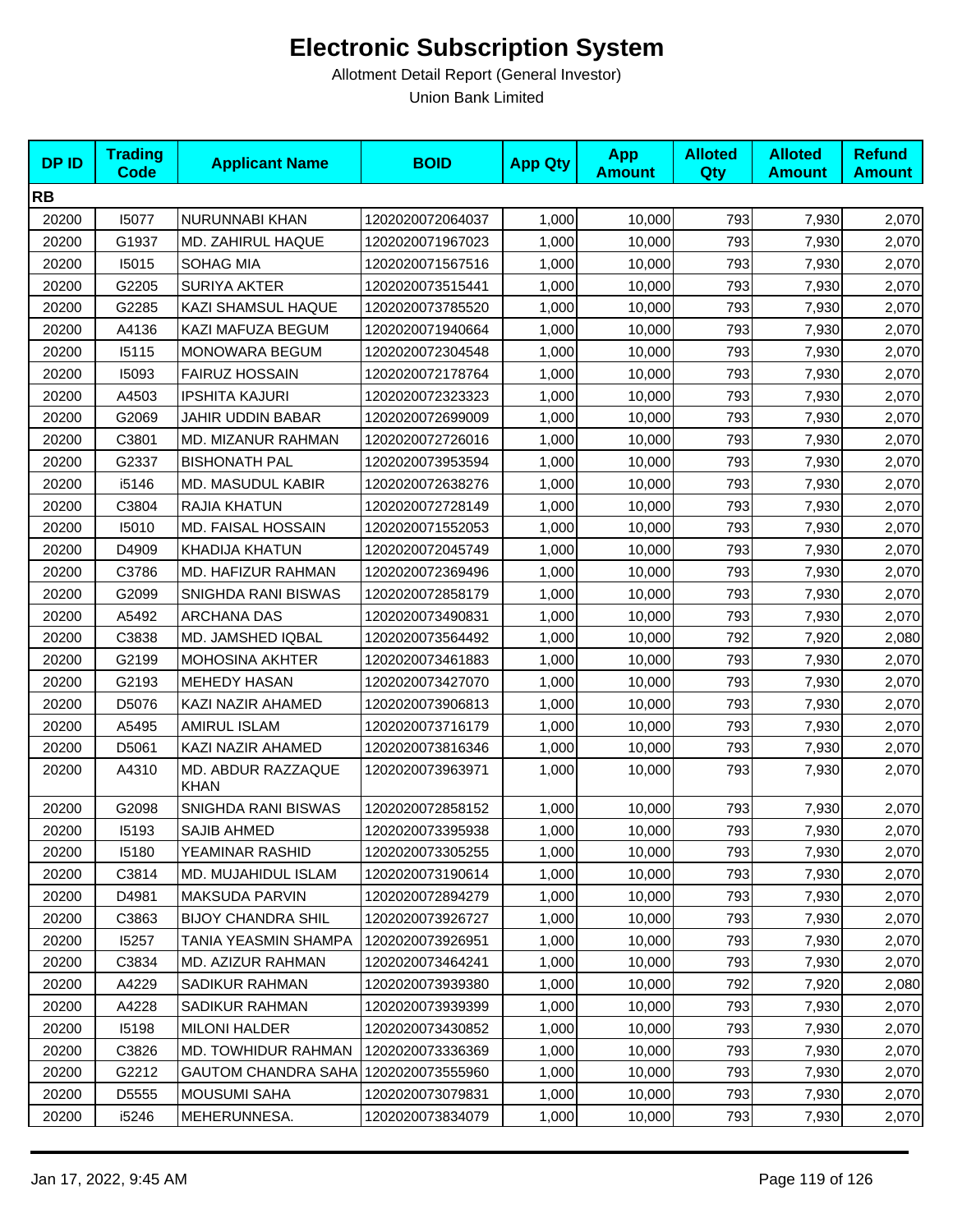| <b>DPID</b> | <b>Trading</b><br><b>Code</b> | <b>Applicant Name</b>                   | <b>BOID</b>      | <b>App Qty</b> | <b>App</b><br><b>Amount</b> | <b>Alloted</b><br><b>Qty</b> | <b>Alloted</b><br><b>Amount</b> | <b>Refund</b><br><b>Amount</b> |
|-------------|-------------------------------|-----------------------------------------|------------------|----------------|-----------------------------|------------------------------|---------------------------------|--------------------------------|
| <b>RB</b>   |                               |                                         |                  |                |                             |                              |                                 |                                |
| 20200       | G2156                         | SONIA AKTER                             | 1202020073313991 | 1,000          | 10,000                      | 793                          | 7,930                           | 2,070                          |
| 20200       | G2150                         | H.N. ASHIQUR RAHMAN                     | 1202020073301174 | 1,000          | 10,000                      | 793                          | 7,930                           | 2,070                          |
| 20200       | G2232                         | <b>CHADNI AKTER</b>                     | 1202020073628238 | 1,000          | 10,000                      | 793                          | 7,930                           | 2,070                          |
| 20200       | D5050                         | <b>SUMON DHAM</b>                       | 1202020073547467 | 1,000          | 10,000                      | 793                          | 7,930                           | 2,070                          |
| 20200       | G2294                         | <b>ANAMIKA PATHOR</b>                   | 1202020073831091 | 1,000          | 10,000                      | 793                          | 7,930                           | 2,070                          |
| 20200       | 15194                         | <b>SAJIB AHMED</b>                      | 1202020073395946 | 1,000          | 10,000                      | 793                          | 7,930                           | 2,070                          |
| 20200       | 15199                         | <b>MILONI HALDER</b>                    | 1202020073430860 | 1,000          | 10,000                      | 793                          | 7,930                           | 2,070                          |
| 20200       | C3866                         | <b>EKRAMUL KABIR</b>                    | 1202020073952530 | 1,000          | 10,000                      | 793                          | 7,930                           | 2,070                          |
| 20200       | D4980                         | <b>MOKSHED HOSSAIN</b>                  | 1202020072885150 | 1,000          | 10,000                      | 793                          | 7,930                           | 2,070                          |
| 20200       | G2317                         | <b>CHAMPA ROY</b>                       | 1202020073913560 | 1,000          | 10,000                      | 793                          | 7,930                           | 2,070                          |
| 20200       | G2283                         | SUNONDA DATTA                           | 1202020073784419 | 1,000          | 10,000                      | 793                          | 7,930                           | 2,070                          |
| 20200       | a1028                         | MD. WAZIR ALI                           | 1202020073991915 | 1,000          | 10,000                      | 792                          | 7,920                           | 2,080                          |
| 20200       | G2227                         | RABEYA BOSRI                            | 1202020073622894 | 1,000          | 10,000                      | 793                          | 7,930                           | 2,070                          |
| 20200       | D5057                         | MD. JAHID HASAN                         | 1202020073731617 | 1,000          | 10,000                      | 793                          | 7,930                           | 2,070                          |
| 20200       | 15201                         | NIRMAL ROY                              | 1202020073431153 | 1,000          | 10,000                      | 793                          | 7,930                           | 2,070                          |
| 20200       | A2345                         | AMINA SULTANA                           | 1202020073205002 | 1,000          | 10,000                      | 793                          | 7,930                           | 2,070                          |
| 20200       | i5189                         | MD. ABDUR RAHMAN<br><b>SHEIKH</b>       | 1202020073527041 | 1,000          | 10,000                      | 793                          | 7,930                           | 2,070                          |
| 20200       | G2288                         | KAZI SUMAIYA SHAMS                      | 1202020073792409 | 1,000          | 10,000                      | 793                          | 7,930                           | 2,070                          |
| 20200       | D5084                         | <b>MAHMUDUL HOSSAIN</b><br><b>MAHIM</b> | 1202020073920192 | 1,000          | 10,000                      | 793                          | 7,930                           | 2,070                          |
| 20200       | i5256                         | <b>MASHFIKA HOSSAIN</b>                 | 1202020073927087 | 1,000          | 10,000                      | 793                          | 7,930                           | 2,070                          |
| 20200       | G2235                         | <b>NAUSHIN MAMUN</b>                    | 1202020073645528 | 1,000          | 10,000                      | 793                          | 7,930                           | 2,070                          |
| 20200       | G2272                         | <b>MEHARUN NECA</b>                     | 1202020073769160 | 1,000          | 10,000                      | 793                          | 7,930                           | 2,070                          |
| 20200       | C3867                         | PARVINA KHATUN                          | 1202020073980418 | 1,000          | 10,000                      | 793                          | 7,930                           | 2,070                          |
| 20200       | C3868                         | PARVINA KHATUN                          | 1202020073980426 | 1,000          | 10,000                      | 793                          | 7,930                           | 2,070                          |
| 20200       | G2301                         | MD. ABDUL BATEN<br><b>FARUKI</b>        | 1202020073839494 | 1,000          | 10,000                      | 793                          | 7,930                           | 2,070                          |
| 20200       | A4300                         | SABRIN NAHAR                            | 1202020073876473 | 1,000          | 10,000                      | 793                          | 7,930                           | 2,070                          |
| 20200       | 15204                         | MD. MAZIDUL HAQUE                       | 1202020073434636 | 1,000          | 10,000                      | 793                          | 7,930                           | 2,070                          |
| 20200       | G2198                         | <b>MOHOSINA AKHTER</b>                  | 1202020073461875 | 1,000          | 10,000                      | 793                          | 7,930                           | 2,070                          |
| 20200       | C3269                         | <b>MD. MUFAKKARUL ISLAM</b>             | 1202020073909298 | 1,000          | 10,000                      | 793                          | 7,930                           | 2,070                          |
| 20200       | G2297                         | PARESH CHANDRA<br><b>PATHAR</b>         | 1202020073828955 | 1,000          | 10,000                      | 793                          | 7,930                           | 2,070                          |
| 20200       | C3818                         | MAKSUDA HAQUE                           | 1202020073200275 | 1,000          | 10,000                      | 793                          | 7,930                           | 2,070                          |
| 20200       | G2203                         | MUKUL RAHMAN                            | 1202020073505244 | 1,000          | 10,000                      | 793                          | 7,930                           | 2,070                          |
| 20200       | C3850                         | <b>JAKIYA SULTANA</b>                   | 1202020073675861 | 1,000          | 10,000                      | 793                          | 7,930                           | 2,070                          |
| 20200       | 15188                         | <b>MD. ZAHANGIR HOSSAIN</b>             | 1202020073337280 | 1,000          | 10,000                      | 793                          | 7,930                           | 2,070                          |
| 20200       | C3827                         | MD. TOWHIDUR RAHMAN                     | 1202020073336385 | 1,000          | 10,000                      | 793                          | 7,930                           | 2,070                          |
| 20200       | i5233                         | MD. NAZMUL HOQUE                        | 1202020073767956 | 1,000          | 10,000                      | 793                          | 7,930                           | 2,070                          |
| 20200       | G2282                         | <b>AMITAVA ROY</b><br><b>CHOWDHURY</b>  | 1202020073784138 | 1,000          | 10,000                      | 793                          | 7,930                           | 2,070                          |
| 20200       | 15200                         | NIRMAL ROY                              | 1202020073431129 | 1,000          | 10,000                      | 792                          | 7,920                           | 2,080                          |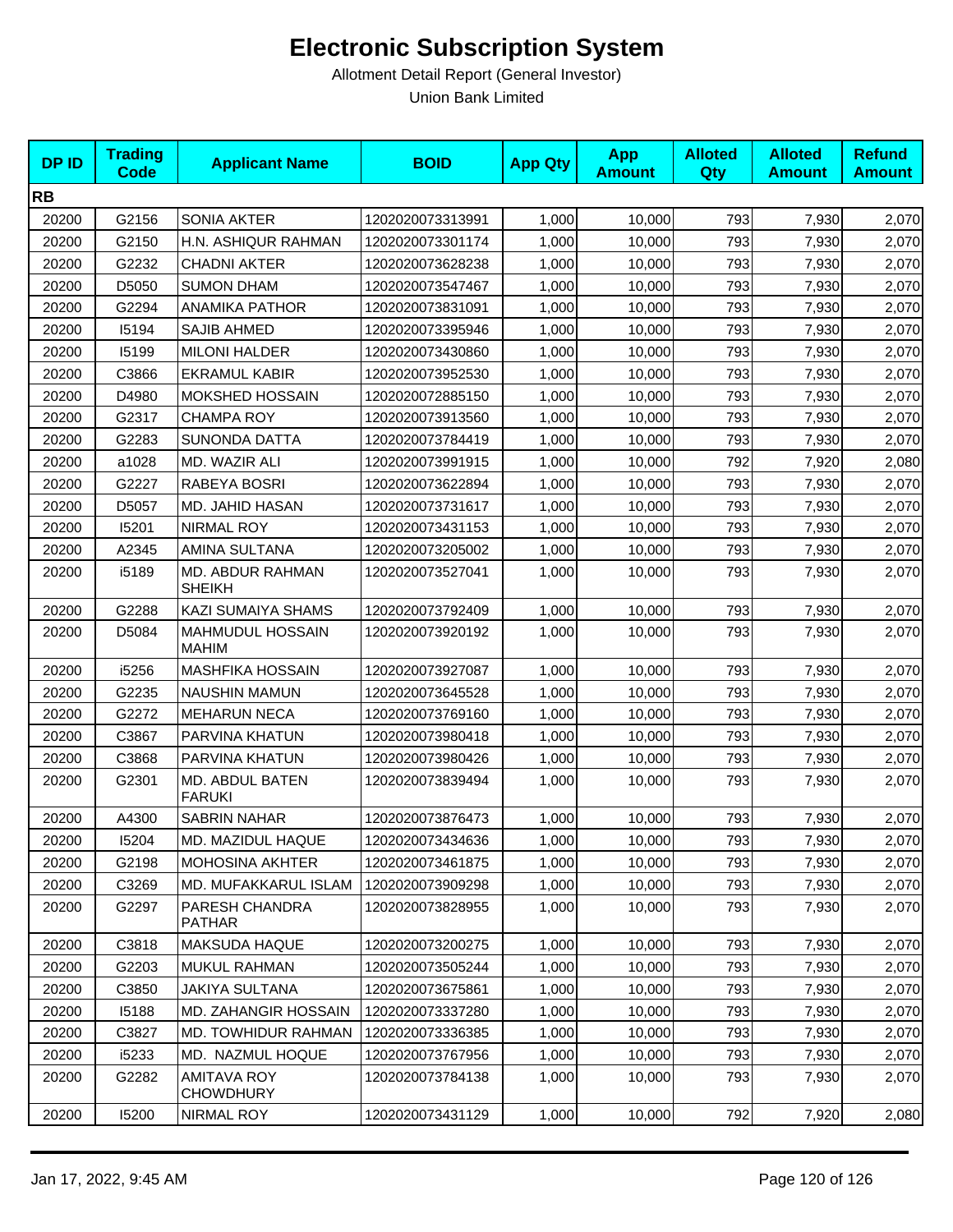| <b>DPID</b> | <b>Trading</b><br><b>Code</b> | <b>Applicant Name</b>                    | <b>BOID</b>      | <b>App Qty</b> | <b>App</b><br><b>Amount</b> | <b>Alloted</b><br>Qty | <b>Alloted</b><br><b>Amount</b> | <b>Refund</b><br><b>Amount</b> |
|-------------|-------------------------------|------------------------------------------|------------------|----------------|-----------------------------|-----------------------|---------------------------------|--------------------------------|
| <b>RB</b>   |                               |                                          |                  |                |                             |                       |                                 |                                |
| 20200       | C3851                         | MOHAMMAD SAZZAD<br><b>HOSSAIN CHOWDH</b> | 1202020073758680 | 1,000          | 10,000                      | 793                   | 7,930                           | 2,070                          |
| 20200       | G2314                         | <b>GOPINATH DEY</b>                      | 1202020073907312 | 1,000          | 10,000                      | 793                   | 7,930                           | 2,070                          |
| 20200       | G2320                         | <b>SHAMPA DEY</b>                        | 1202020073913255 | 1,000          | 10,000                      | 793                   | 7,930                           | 2,070                          |
| 20200       | G2279                         | MST. MOMENA BEGUM                        | 1202020073785365 | 1,000          | 10,000                      | 793                   | 7,930                           | 2,070                          |
| 20200       | G2174                         | <b>MAYA AKTER</b>                        | 1202020073587118 | 1,000          | 10,000                      | 793                   | 7,930                           | 2,070                          |
| 20200       | G2287                         | KAZI HUMAYRA SHAMS                       | 1202020073792195 | 1,000          | 10,000                      | 793                   | 7,930                           | 2,070                          |
| 20200       | G2286                         | KAZI HUMAYRA SHAMS                       | 1202020073792227 | 1,000          | 10,000                      | 793                   | 7,930                           | 2,070                          |
| 20200       | G2304                         | DEWAN MONIRUZZAMAN                       | 1202020073846886 | 1,000          | 10,000                      | 793                   | 7,930                           | 2,070                          |
| 20200       | G2331                         | <b>TAMANNA AKHTER</b>                    | 1202020073942881 | 1,000          | 10,000                      | 793                   | 7,930                           | 2,070                          |
| 20200       | G2160                         | <b>JOY PAUL</b>                          | 1202020073315153 | 1,000          | 10,000                      | 793                   | 7,930                           | 2,070                          |
| 20200       | C3815                         | <b>FERDOUSE BEGUM</b>                    | 1202020073198969 | 1,000          | 10,000                      | 793                   | 7,930                           | 2,070                          |
| 20200       | D5008                         | QAZI MUSFIQUR RAHMAN   1202020073496141  |                  | 1,000          | 10,000                      | 793                   | 7,930                           | 2,070                          |
| 20200       | D5060                         | <b>ZUTHIKA RANI DAS</b>                  | 1202020073749546 | 1,000          | 10,000                      | 793                   | 7,930                           | 2,070                          |
| 20200       | D5005                         | MOHAMMED KHAIRUL<br><b>BASHAR</b>        | 1202020073435309 | 1,000          | 10,000                      | 793                   | 7,930                           | 2,070                          |
| 20200       | D5070                         | MD. ABDUL BATEN                          | 1202020073869049 | 1,000          | 10,000                      | 793                   | 7,930                           | 2,070                          |
| 20200       | A4301                         | <b>MD. AL AMIN SHUBHA</b>                | 1202020073876374 | 1,000          | 10,000                      | 793                   | 7,930                           | 2,070                          |
| 20200       | i5157                         | A.T.M. SHAMIM KABIR                      | 1202020073068294 | 1,000          | 10,000                      | 793                   | 7,930                           | 2,070                          |
| 20200       | G2221                         | NAZMA AKTER                              | 1202020073586627 | 1,000          | 10,000                      | 793                   | 7,930                           | 2,070                          |
| 20200       | G2218                         | <b>SIRIN AKTER</b>                       | 1202020073586742 | 1,000          | 10,000                      | 792                   | 7,920                           | 2,080                          |
| 20200       | G2225                         | <b>NUR NAHAR</b>                         | 1202020073622671 | 1,000          | 10,000                      | 793                   | 7,930                           | 2,070                          |
| 20200       | D5058                         | <b>GOWTOM CHANDRA</b><br><b>MOZUMDER</b> | 1202020073740700 | 1,000          | 10,000                      | 793                   | 7,930                           | 2,070                          |
| 20200       | C3862                         | <b>BIJOY CHANDRA SHIL</b>                | 1202020073926751 | 1,000          | 10,000                      | 793                   | 7,930                           | 2,070                          |
| 20200       | G2236                         | ASIA KHAN SHOMA                          | 1202020073645488 | 1,000          | 10,000                      | 793                   | 7,930                           | 2,070                          |
| 20200       | D5054                         | PRAN KRISHNA DAS                         | 1202020073699217 | 1,000          | 10,000                      | 793                   | 7,930                           | 2,070                          |
| 20200       | A5796                         | <b>MOHAMMAD MOTIOUR</b><br><b>RAHMAN</b> | 1202020073704825 | 1,000          | 10,000                      | 793                   | 7,930                           | 2,070                          |
| 20200       | G2134                         | PURABI BASAK                             | 1202020073048752 | 1,000          | 10,000                      | 792                   | 7,920                           | 2,080                          |
| 20200       | D5077                         | MST. SAJEDA BEGUM                        | 1202020073907041 | 1,000          | 10,000                      | 793                   | 7,930                           | 2,070                          |
| 20200       | A4227                         | MD. SHAHIDUR RAHMAN                      | 1202020073939265 | 1,000          | 10,000                      | 792                   | 7,920                           | 2,080                          |
| 20200       | G2173                         | SAIBAL RANJAN PAUL                       | 1202020073383535 | 1,000          | 10,000                      | 793                   | 7,930                           | 2,070                          |
| 20200       | G2202                         | <b>SYED MASUMUR</b><br>RAHAMAN           | 1202020073481513 | 1,000          | 10,000                      | 793                   | 7,930                           | 2,070                          |
| 20200       | G2226                         | RABEYA BOSRI                             | 1202020073622901 | 1,000          | 10,000                      | 793                   | 7,930                           | 2,070                          |
| 20200       | D5063                         | KAZI SHATIL AHOMMED                      | 1202020073816156 | 1,000          | 10,000                      | 793                   | 7,930                           | 2,070                          |
| 20200       | G2158                         | SHAYAMA RANI PAUL                        | 1202020073314710 | 1,000          | 10,000                      | 793                   | 7,930                           | 2,070                          |
| 20200       | G2159                         | <b>JOY PAUL</b>                          | 1202020073315171 | 1,000          | 10,000                      | 793                   | 7,930                           | 2,070                          |
| 20200       | D5066                         | POPY RANI SAHA                           | 1202020073762971 | 1,000          | 10,000                      | 793                   | 7,930                           | 2,070                          |
| 20200       | G2274                         | ABU NASER                                | 1202020073772249 | 1,000          | 10,000                      | 793                   | 7,930                           | 2,070                          |
| 20200       | G2280                         | MST. MOMENA BEGUM                        | 1202020073785373 | 1,000          | 10,000                      | 793                   | 7,930                           | 2,070                          |
| 20200       | G2299                         | JOSNA RANY DAS                           | 1202020073828666 | 1,000          | 10,000                      | 793                   | 7,930                           | 2,070                          |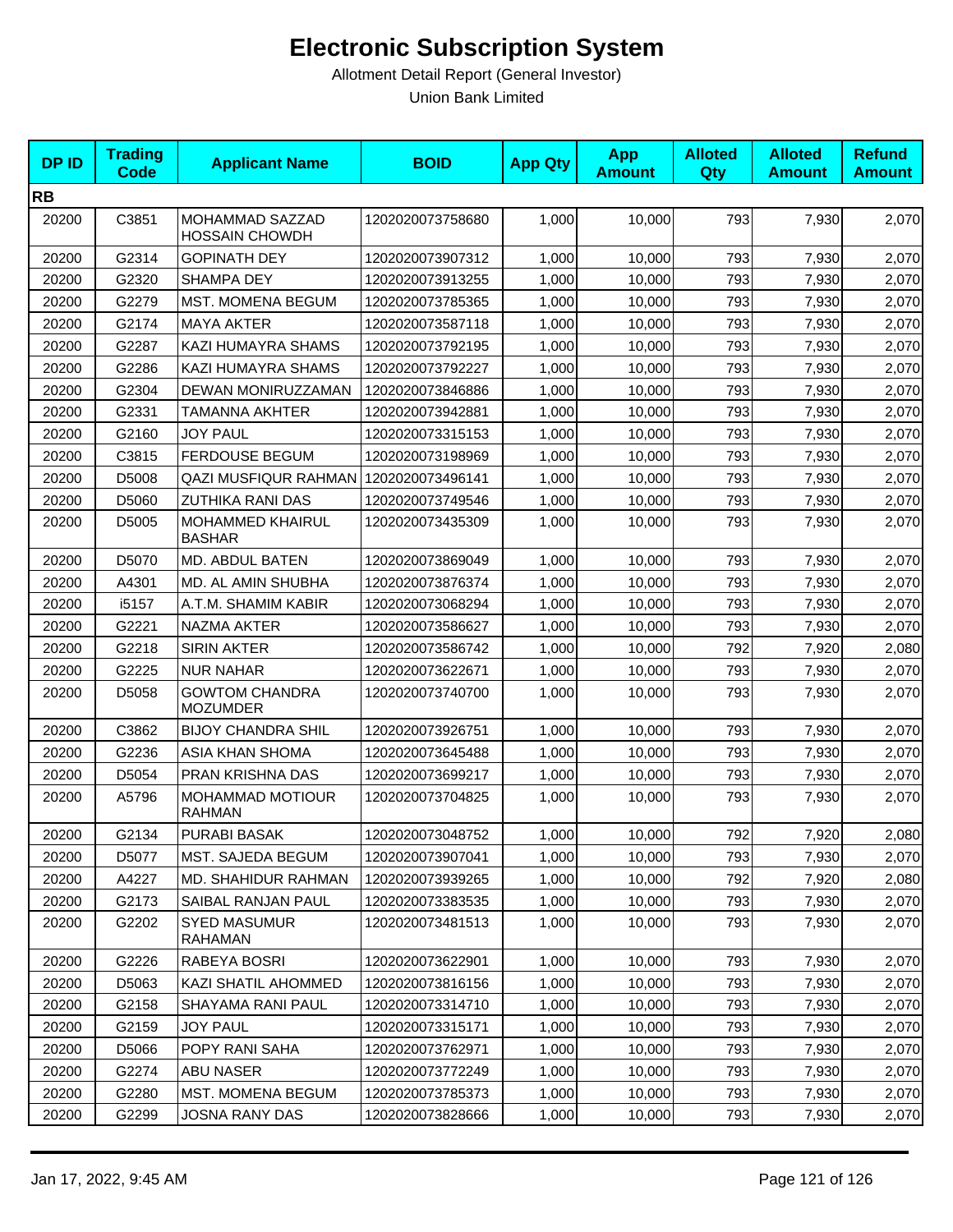| <b>DPID</b> | <b>Trading</b><br><b>Code</b> | <b>Applicant Name</b>                  | <b>BOID</b>      | <b>App Qty</b> | <b>App</b><br><b>Amount</b> | <b>Alloted</b><br>Qty | <b>Alloted</b><br><b>Amount</b> | <b>Refund</b><br><b>Amount</b> |
|-------------|-------------------------------|----------------------------------------|------------------|----------------|-----------------------------|-----------------------|---------------------------------|--------------------------------|
| <b>RB</b>   |                               |                                        |                  |                |                             |                       |                                 |                                |
| 20200       | G2296                         | PARESH CHANDRA<br><b>PATHAR</b>        | 1202020073828947 | 1,000          | 10,000                      | 793                   | 7,930                           | 2,070                          |
| 20200       | A2344                         | AMINA SULTANA                          | 1202020073205152 | 1,000          | 10,000                      | 793                   | 7,930                           | 2,070                          |
| 20200       | G2185                         | <b>MILTON KUMAR PATHAR</b>             | 1202020073429294 | 1,000          | 10,000                      | 792                   | 7,920                           | 2,080                          |
| 20200       | C3859                         | <b>MST. FATEMA KHATUN</b>              | 1202020073873940 | 1,000          | 10,000                      | 793                   | 7,930                           | 2,070                          |
| 20200       | i5224                         | <b>SAROJ KUMAR DAS</b>                 | 1202020073720111 | 1,000          | 10,000                      | 793                   | 7,930                           | 2,070                          |
| 20200       | 15225                         | <b>SAROJ KUMAR DAS</b>                 | 1202020073720128 | 1,000          | 10,000                      | 793                   | 7,930                           | 2,070                          |
| 20200       | G2219                         | <b>SIRIN AKTER</b>                     | 1202020073586734 | 1,000          | 10,000                      | 793                   | 7,930                           | 2,070                          |
| 20200       | G2186                         | <b>MONDIRA RANI MALO</b>               | 1202020073430290 | 1,000          | 10,000                      | 793                   | 7,930                           | 2,070                          |
| 20200       | 15239                         | <b>KAZI AYESHA</b>                     | 1202020073793700 | 1,000          | 10,000                      | 793                   | 7,930                           | 2,070                          |
| 20200       | 15212                         | SANZIDA SHARMIN                        | 1202020073793794 | 1,000          | 10,000                      | 793                   | 7,930                           | 2,070                          |
| 20200       | D5069                         | MD. ABDUL BATEN                        | 1202020073869255 | 1,000          | 10,000                      | 793                   | 7,930                           | 2,070                          |
| 20200       | G2187                         | <b>MONDIRA RANI MALO</b>               | 1202020073430306 | 1,000          | 10,000                      | 793                   | 7,930                           | 2,070                          |
| 20200       | G2326                         | MOHAMMAD RAQIBUL<br>ALAM               | 1202020073912871 | 1,000          | 10,000                      | 793                   | 7,930                           | 2,070                          |
| 20200       | G2319                         | <b>SHAMPA DEY</b>                      | 1202020073913220 | 1,000          | 10,000                      | 793                   | 7,930                           | 2,070                          |
| 20200       | G2206                         | <b>SURIYA AKTER</b>                    | 1202020073515407 | 1,000          | 10,000                      | 793                   | 7,930                           | 2,070                          |
| 20200       | 15248                         | SHAHIDA SULTANA                        | 1202020073833933 | 1,000          | 10,000                      | 793                   | 7,930                           | 2,070                          |
| 20200       | 15245                         | MD. MOZAMMEL HOQUE                     | 1202020073834135 | 1,000          | 10,000                      | 793                   | 7,930                           | 2,070                          |
| 20200       | C3813                         | MD. MUJAHIDUL ISLAM                    | 1202020073190649 | 1,000          | 10,000                      | 793                   | 7,930                           | 2,070                          |
| 20200       | A2341                         | MD. SURUZZAMMAN<br><b>SURUZ</b>        | 1202020072932352 | 1,000          | 10,000                      | 793                   | 7,930                           | 2,070                          |
| 20200       | G2268                         | SWAPNA RANI BISWAS                     | 1202020073760095 | 1,000          | 10,000                      | 793                   | 7,930                           | 2,070                          |
| 20200       | G2281                         | <b>AMITAVA ROY</b><br><b>CHOWDHURY</b> | 1202020073784146 | 1,000          | 10,000                      | 793                   | 7,930                           | 2,070                          |
| 20200       | A4302                         | MD. MEHEDI HASAN                       | 1202020073893870 | 1,000          | 10,000                      | 793                   | 7,930                           | 2,070                          |
| 20200       | D5078                         | KAZI SHATIL AHUMMED                    | 1202020073907114 | 1,000          | 10,000                      | 793                   | 7,930                           | 2,070                          |
| 20200       | G2318                         | <b>CHAMPA ROY</b>                      | 1202020073913595 | 1,000          | 10,000                      | 793                   | 7,930                           | 2,070                          |
| 20200       | G2322                         | PARIMAL DEY                            | 1202020073913983 | 1,000          | 10,000                      | 793                   | 7,930                           | 2,070                          |
| 20200       | G2321                         | PARIMAL DEY                            | 1202020073913991 | 1,000          | 10,000                      | 793                   | 7,930                           | 2,070                          |
| 20200       | A2342                         | MD. SURUZZAMMAN<br><b>SURUZ</b>        | 1202020072932344 | 1,000          | 10,000                      | 793                   | 7,930                           | 2,070                          |
| 20200       | G2214                         | NAZMUN NAHAR                           | 1202020073582661 | 1,000          | 10,000                      | 792                   | 7,920                           | 2,080                          |
| 20200       | C3832                         | MD. GOLAM KIBRIA                       | 1202020073435135 | 1,000          | 10,000                      | 793                   | 7,930                           | 2,070                          |
| 20200       | D5083                         | MAHMUDUL HOSSAIN<br>MAHIM              | 1202020073919905 | 1,000          | 10,000                      | 793                   | 7,930                           | 2,070                          |
| 20200       | i5154                         | MD. ANWAR HOSSAIN                      | 1202020072860089 | 1,000          | 10,000                      | 793                   | 7,930                           | 2,070                          |
| 20200       | C3831                         | <b>MD. GOLAM KIBRIA</b>                | 1202020073435143 | 1,000          | 10,000                      | 793                   | 7,930                           | 2,070                          |
| 20200       | G2289                         | <b>KAZI SUMAIYA SHAMS</b>              | 1202020073792393 | 1,000          | 10,000                      | 793                   | 7,930                           | 2,070                          |
| 20200       | G2315                         | KALPANA DEY                            | 1202020073907561 | 1,000          | 10,000                      | 793                   | 7,930                           | 2,070                          |
| 20200       | D4976                         | KHALED HASAN                           | 1202020072937933 | 1,000          | 10,000                      | 792                   | 7,920                           | 2,080                          |
| 20200       | A5794                         | MD. MOTALEB HOSSAIN                    | 1202020073426322 | 1,000          | 10,000                      | 793                   | 7,930                           | 2,070                          |
| 20200       | G2308                         | <b>MOUSHUMI AKTAR</b>                  | 1202020073869868 | 1,000          | 10,000                      | 793                   | 7,930                           | 2,070                          |
| 20200       | G2309                         | <b>MOUSHUMI AKTAR</b>                  | 1202020073869876 | 1,000          | 10,000                      | 793                   | 7,930                           | 2,070                          |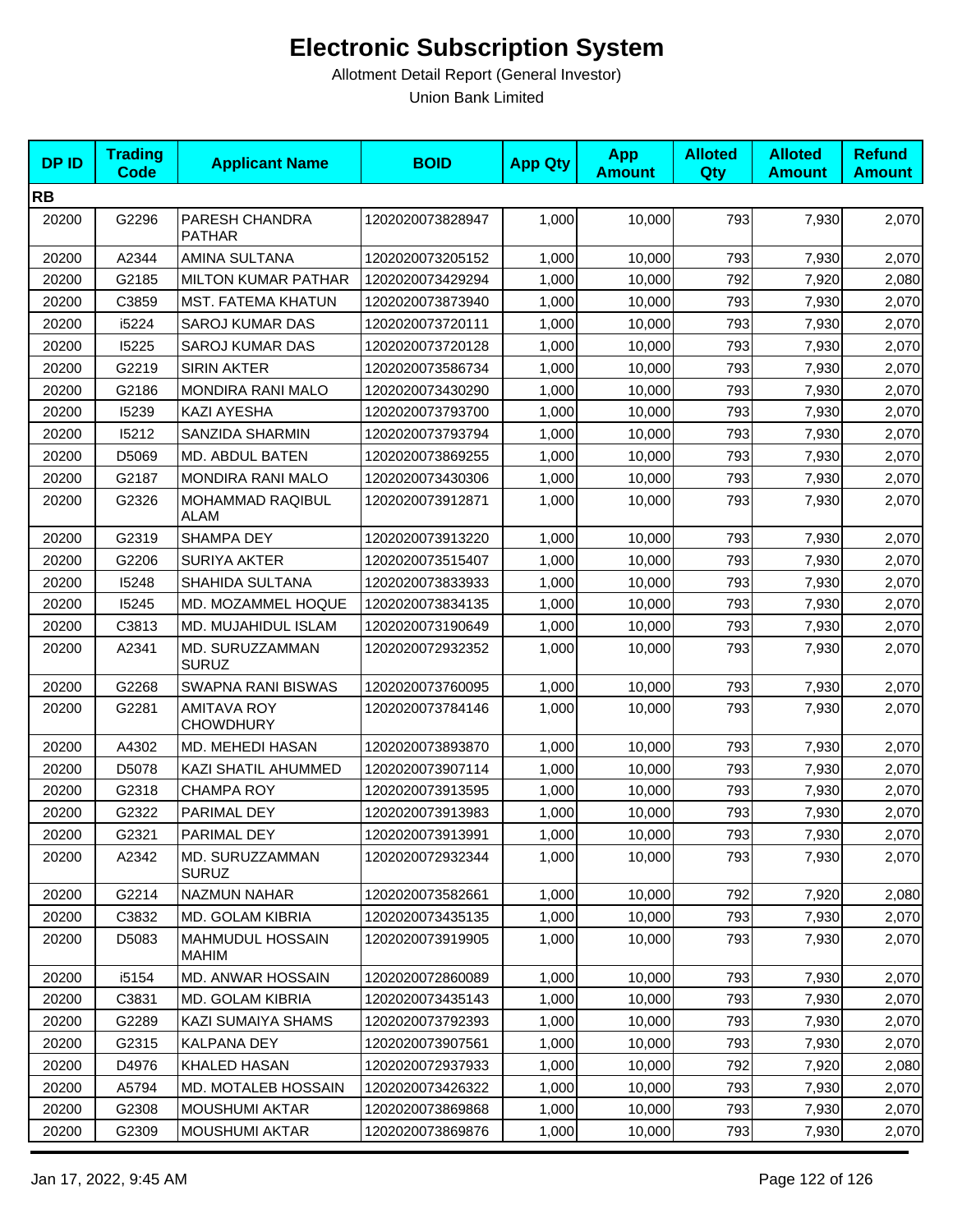| <b>DPID</b> | <b>Trading</b><br><b>Code</b> | <b>Applicant Name</b>            | <b>BOID</b>      | <b>App Qty</b> | <b>App</b><br><b>Amount</b> | <b>Alloted</b><br>Qty | <b>Alloted</b><br><b>Amount</b> | <b>Refund</b><br><b>Amount</b> |
|-------------|-------------------------------|----------------------------------|------------------|----------------|-----------------------------|-----------------------|---------------------------------|--------------------------------|
| <b>RB</b>   |                               |                                  |                  |                |                             |                       |                                 |                                |
| 20200       | G2295                         | <b>ANAMIKA PATHOR</b>            | 1202020073831131 | 1,000          | 10,000                      | 793                   | 7,930                           | 2,070                          |
| 20200       | G2324                         | <b>SUMON CHANDRA DEY</b>         | 1202020073906227 | 1,000          | 10,000                      | 793                   | 7,930                           | 2,070                          |
| 20200       | G2313                         | <b>GOPINATH DEY</b>              | 1202020073907339 | 1,000          | 10,000                      | 793                   | 7,930                           | 2,070                          |
| 20200       | G2316                         | KALPANA DEY                      | 1202020073907571 | 1,000          | 10,000                      | 793                   | 7,930                           | 2,070                          |
| 20200       | G2157                         | SHAYAMA RANI PAUL                | 1202020073314729 | 1,000          | 10,000                      | 793                   | 7,930                           | 2,070                          |
| 20200       | 15153                         | MD. ANWAR HOSSAIN                | 1202020072860054 | 1,000          | 10,000                      | 793                   | 7,930                           | 2,070                          |
| 20200       | G2224                         | <b>NUR NAHAR</b>                 | 1202020073622653 | 1,000          | 10,000                      | 793                   | 7,930                           | 2,070                          |
| 20200       | G2275                         | MD. SHAMIM HOSSAIN               | 1202020073772008 | 1,000          | 10,000                      | 793                   | 7,930                           | 2,070                          |
| 20200       | D5062                         | SAJEDA BEGUM                     | 1202020073816247 | 1,000          | 10,000                      | 793                   | 7,930                           | 2,070                          |
| 20200       | G2300                         | MD. ABDUL BATEN<br><b>FARUKI</b> | 1202020073839501 | 1,000          | 10,000                      | 793                   | 7,930                           | 2,070                          |
| 20200       | G2306                         | TANJINA AKTER RIPA               | 1202020073852213 | 1,000          | 10,000                      | 793                   | 7,930                           | 2,070                          |
| 20200       | G2231                         | <b>CHADNI AKTER</b>              | 1202020073628211 | 1,000          | 10,000                      | 792                   | 7,920                           | 2,080                          |
| 20200       | C3817                         | <b>MAKSUDA HAQUE</b>             | 1202020073120177 | 1,000          | 10,000                      | 793                   | 7,930                           | 2,070                          |
| 20200       | G2263                         | MOHAMMAD SHABIB<br><b>FAIYAB</b> | 1202020073726184 | 1,000          | 10,000                      | 793                   | 7,930                           | 2,070                          |
| 20200       | G2298                         | <b>JOSNA RANY DAS</b>            | 1202020073828714 | 1,000          | 10,000                      | 793                   | 7,930                           | 2,070                          |
| 20200       | G2151                         | SHAMIMA NASRIN                   | 1202020073301321 | 1,000          | 10,000                      | 793                   | 7,930                           | 2,070                          |
| 20200       | D4979                         | SHAMIMA AKTER LIPA               | 1202020072882561 | 1,000          | 10,000                      | 793                   | 7,930                           | 2,070                          |
| 20200       | G2310                         | DEWAN MONIRUZZAMAN               | 1202020073889407 | 1,000          | 10,000                      | 793                   | 7,930                           | 2,070                          |
| 20200       | 15159                         | <b>HABIBA RASHID</b>             | 1202020073053912 | 1,000          | 10,000                      | 792                   | 7,920                           | 2,080                          |
| 20200       | C3816                         | <b>FERDOUSE BEGUM</b>            | 1202020073199061 | 1,000          | 10,000                      | 793                   | 7,930                           | 2,070                          |
| 20200       | i5191                         | MD. TAZUL ISLAM                  | 1202020073384406 | 1,000          | 10,000                      | 793                   | 7,930                           | 2,070                          |
| 20200       | G2273                         | <b>FAISAL AHMED</b>              | 1202020073769152 | 1,000          | 10,000                      | 793                   | 7,930                           | 2,070                          |
| 20200       | G2284                         | TAHERA KHATUN                    | 1202020073785504 | 1,000          | 10,000                      | 792                   | 7,920                           | 2,080                          |
| 20200       | G2220                         | NAZMA AKTER                      | 1202020073586619 | 1,000          | 10,000                      | 793                   | 7,930                           | 2,070                          |
| 20200       | G2216                         | <b>NAZMUN NAHAR</b>              | 1202020073586809 | 1,000          | 10,000                      | 793                   | 7,930                           | 2,070                          |
| 20200       | G2171                         | <b>MAYA AKTER</b>                | 1202020073587101 | 1,000          | 10,000                      | 793                   | 7,930                           | 2,070                          |
| 20200       | A5797                         | MD. HELLAL                       | 1202020073734158 | 1,000          | 10,000                      | 793                   | 7,930                           | 2,070                          |
| 20200       | A5798                         | MD. HELLAL                       | 1202020073734166 | 1,000          | 10,000                      | 793                   | 7,930                           | 2,070                          |
| 20200       | G2184                         | <b>MILTON KUMAR PATHAR</b>       | 1202020073429286 | 1,000          | 10,000                      | 793                   | 7,930                           | 2,070                          |
| 20200       | 15247                         | SHAHIDA SULTANA                  | 1202020073833925 | 1,000          | 10,000                      | 793                   | 7,930                           | 2,070                          |
| 20200       | D5056                         | MD. JAHID HASAN                  | 1202020073731609 | 1,000          | 10,000                      | 793                   | 7,930                           | 2,070                          |
| 20200       | A5804                         | SALEH IMRAN HEMAL                | 1202020074319386 | 1,000          | 10,000                      | 793                   | 7,930                           | 2,070                          |
| 20200       | i5277                         | SHAHRIAR HOQUE                   | 1202020074088581 | 1,000          | 10,000                      | 793                   | 7,930                           | 2,070                          |
| 20200       | C3870                         | ARCHONA MONDAL                   | 1202020074004492 | 1,000          | 10,000                      | 793                   | 7,930                           | 2,070                          |
| 20200       | A4236                         | KISHOR KUMAR PAUL                | 1202020074722485 | 1,000          | 10,000                      | 793                   | 7,930                           | 2,070                          |
| 20200       | A2699                         | MR. MUZAMMEL HAQUE               | 1202020074223267 | 1,000          | 10,000                      | 793                   | 7,930                           | 2,070                          |
| 20200       | G2417                         | HAFIZA AKTER                     | 1202020074436455 | 1,000          | 10,000                      | 793                   | 7,930                           | 2,070                          |
| 20200       | C3933                         | SAKINA YESMIN                    | 1202020074550978 | 1,000          | 10,000                      | 793                   | 7,930                           | 2,070                          |
| 20200       | 15348                         | MAHMUDUL HASAN                   | 1202020074554909 | 1,000          | 10,000                      | 793                   | 7,930                           | 2,070                          |
| 20200       | D5116                         | <b>NAZNIN SULTANA</b>            | 1202020074416814 | 1,000          | 10,000                      | 793                   | 7,930                           | 2,070                          |
| 20200       | D5115                         | MST. RIPA KHATUN                 | 1202020074416873 | 1,000          | 10,000                      | 793                   | 7,930                           | 2,070                          |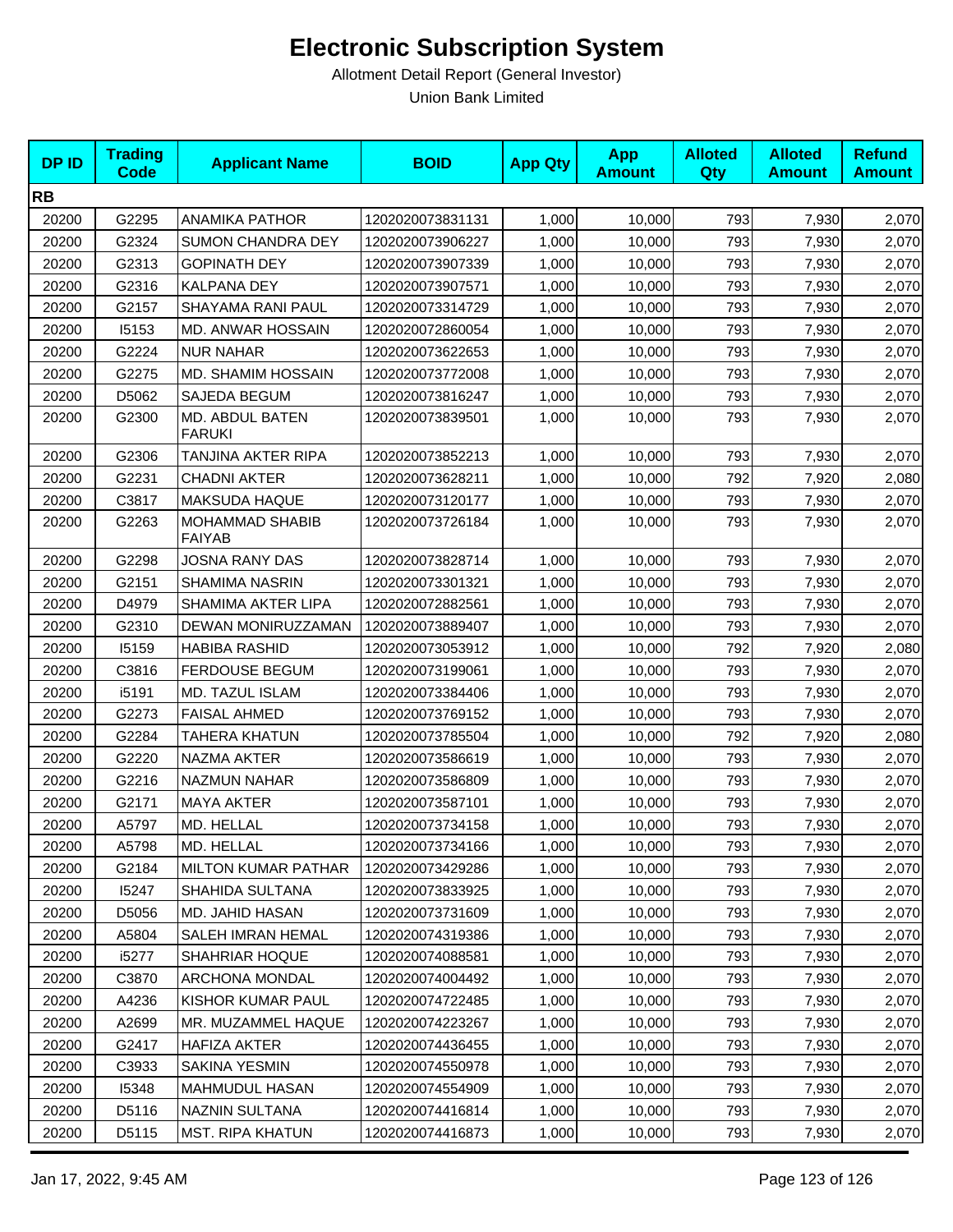| <b>DPID</b> | <b>Trading</b><br>Code | <b>Applicant Name</b>                    | <b>BOID</b>      | <b>App Qty</b> | <b>App</b><br><b>Amount</b> | <b>Alloted</b><br>Qty | <b>Alloted</b><br><b>Amount</b> | <b>Refund</b><br><b>Amount</b> |
|-------------|------------------------|------------------------------------------|------------------|----------------|-----------------------------|-----------------------|---------------------------------|--------------------------------|
| <b>RB</b>   |                        |                                          |                  |                |                             |                       |                                 |                                |
| 20200       | 15334                  | <b>SHAFALI HALDER</b>                    | 1202020074528632 | 1,000          | 10,000                      | 792                   | 7,920                           | 2,080                          |
| 20200       | i5283                  | <b>MD. JAHANGIR ALAM</b>                 | 1202020074134182 | 1,000          | 10,000                      | 793                   | 7,930                           | 2,070                          |
| 20200       | i5268                  | <b>TANIA AKTER</b>                       | 1202020074050035 | 1,000          | 10,000                      | 793                   | 7,930                           | 2,070                          |
| 20200       | D5107                  | MD. MOSTAFA KAMAL                        | 1202020074185175 | 1,000          | 10,000                      | 793                   | 7,930                           | 2,070                          |
| 20200       | a5556                  | MD. HASAN MEYA                           | 1202020074238746 | 1,000          | 10,000                      | 793                   | 7,930                           | 2,070                          |
| 20200       | i5296                  | <b>RASIK HALDER</b>                      | 1202020074223754 | 1,000          | 10,000                      | 793                   | 7,930                           | 2,070                          |
| 20200       | 15336                  | <b>SUPARNA BISWAS</b>                    | 1202020074529795 | 1,000          | 10,000                      | 793                   | 7,930                           | 2,070                          |
| 20200       | C3904                  | SAZID BIN SABBIR                         | 1202020074092365 | 1,000          | 10,000                      | 793                   | 7,930                           | 2,070                          |
| 20200       | D5103                  | FARHANA UMMA HONY<br><b>SHANTI</b>       | 1202020074197693 | 1,000          | 10,000                      | 793                   | 7,930                           | 2,070                          |
| 20200       | 15291                  | MD. ABUL HALIM                           | 1202020074230418 | 1,000          | 10,000                      | 793                   | 7,930                           | 2,070                          |
| 20200       | i5354                  | MD. SHAMIM AHMED                         | 1202020074652459 | 1,000          | 10,000                      | 793                   | 7,930                           | 2,070                          |
| 20200       | i5317                  | <b>SELINA AKTER</b>                      | 1202020074366338 | 1,000          | 10,000                      | 793                   | 7,930                           | 2,070                          |
| 20200       | C3912                  | FARZANA SULTANA<br><b>SONIYA</b>         | 1202020074269271 | 1,000          | 10,000                      | 792                   | 7,920                           | 2,080                          |
| 20200       | i5363                  | <b>ANKUR BISWAS</b>                      | 1202020074697790 | 1,000          | 10,000                      | 793                   | 7,930                           | 2,070                          |
| 20200       | C3903                  | <b>MONIRA JAHAN</b>                      | 1202020074094182 | 1,000          | 10,000                      | 793                   | 7,930                           | 2,070                          |
| 20200       | i5281                  | MST. SUFIA BEGUM                         | 1202020074132852 | 1,000          | 10,000                      | 793                   | 7,930                           | 2,070                          |
| 20200       | D5101                  | MOHAMMAD MONIRUL<br><b>ISLAM</b>         | 1202020074109124 | 1,000          | 10,000                      | 793                   | 7,930                           | 2,070                          |
| 20200       | G2390                  | SANJOY KUMER BISWAS                      | 1202020074356801 | 1,000          | 10,000                      | 793                   | 7,930                           | 2,070                          |
| 20200       | 15322                  | SHAHADAT HOSSAIN                         | 1202020074412535 | 1,000          | 10,000                      | 793                   | 7,930                           | 2,070                          |
| 20200       | G2358                  | <b>SHUVO DEY</b>                         | 1202020074090861 | 1,000          | 10,000                      | 793                   | 7,930                           | 2,070                          |
| 20200       | i5272                  | SANCHITA BISWAS                          | 1202020074070428 | 1,000          | 10,000                      | 793                   | 7,930                           | 2,070                          |
| 20200       | D5095                  | <b>GOLAM HOSSAIN</b>                     | 1202020074043231 | 1,000          | 10,000                      | 793                   | 7,930                           | 2,070                          |
| 20200       | G2391                  | SANJOY KUMER BISWAS                      | 1202020074356753 | 1,000          | 10,000                      | 793                   | 7,930                           | 2,070                          |
| 20200       | A4191                  | KISHORE KUMAR ROY                        | 1202020074267553 | 1,000          | 10,000                      | 793                   | 7,930                           | 2,070                          |
| 20200       | C3925                  | JIHADUL ISLAM                            | 1202020074424269 | 1,000          | 10,000                      | 793                   | 7,930                           | 2,070                          |
| 20200       | A4318                  | A. M. M. WASHI UDDIN                     | 1202020074194989 | 1,000          | 10,000                      | 793                   | 7,930                           | 2,070                          |
| 20200       | A4193                  | <b>HOSSAIN MOHAMMAD</b><br><b>YOUSUF</b> | 1202020074267489 | 1,000          | 10,000                      | 793                   | 7,930                           | 2,070                          |
| 20200       | C3902                  | ABDUL KUDDUS KHAN                        | 1202020074084889 | 1,000          | 10,000                      | 793                   | 7,930                           | 2,070                          |
| 20200       | A5806                  | SALEH IMRAN HEMAL                        | 1202020074319361 | 1,000          | 10,000                      | 793                   | 7,930                           | 2,070                          |
| 20200       | A4231                  | MD. SHAKHAWAT<br><b>HOSSAIN</b>          | 1202020073996123 | 1,000          | 10,000                      | 792                   | 7,920                           | 2,080                          |
| 20200       | A4323                  | S M ABDULLA AL<br><b>JOBAYERE</b>        | 1202020074513640 | 1,000          | 10,000                      | 793                   | 7,930                           | 2,070                          |
| 20200       | 15368                  | <b>MOHAMMAD KURBAN ALI</b>               | 1202020074718386 | 1,000          | 10,000                      | 793                   | 7,930                           | 2,070                          |
| 20200       | 15309                  | ZAKIYA HAFEEZ                            | 1202020074339404 | 1,000          | 10,000                      | 793                   | 7,930                           | 2,070                          |
| 20200       | A6007                  | MD. JOBAYER ALAM                         | 1202020074540277 | 1,000          | 10,000                      | 793                   | 7,930                           | 2,070                          |
| 20200       | 15352                  | <b>MAHMUDUL HASAN</b>                    | 1202020074636741 | 1,000          | 10,000                      | 793                   | 7,930                           | 2,070                          |
| 20200       | C3906                  | DEWAN ASIFUR RAHMAN                      | 1202020074177118 | 1,000          | 10,000                      | 793                   | 7,930                           | 2,070                          |
| 20200       | G2424                  | <b>SUBRATA SARKER</b>                    | 1202020074384036 | 1,000          | 10,000                      | 793                   | 7,930                           | 2,070                          |
| 20200       | 15295                  | RASIK HALDER                             | 1202020074223746 | 1,000          | 10,000                      | 793                   | 7,930                           | 2,070                          |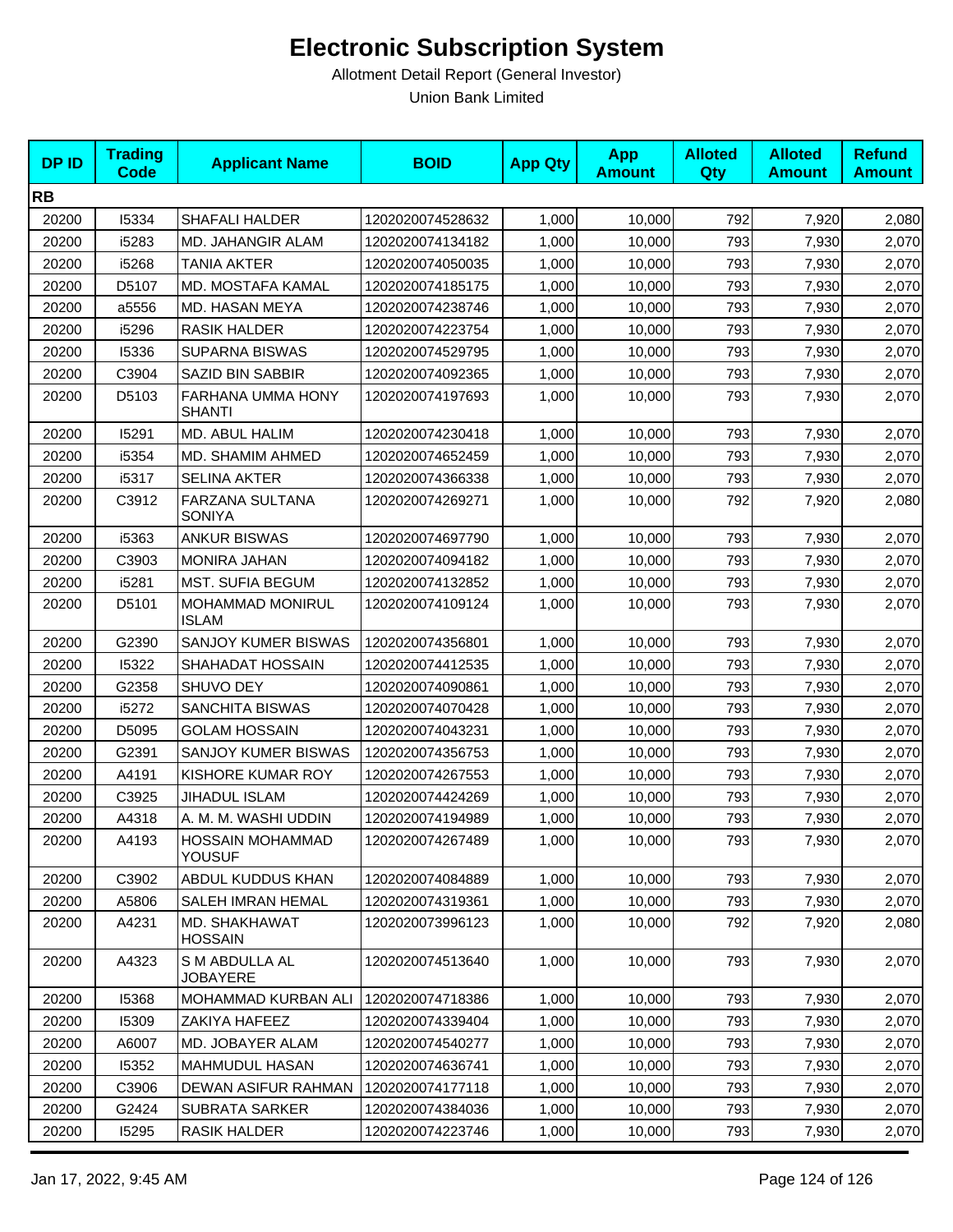| <b>DPID</b> | <b>Trading</b><br><b>Code</b> | <b>Applicant Name</b>                    | <b>BOID</b>      | <b>App Qty</b> | <b>App</b><br><b>Amount</b> | <b>Alloted</b><br>Qty | <b>Alloted</b><br><b>Amount</b> | <b>Refund</b><br><b>Amount</b> |
|-------------|-------------------------------|------------------------------------------|------------------|----------------|-----------------------------|-----------------------|---------------------------------|--------------------------------|
| <b>RB</b>   |                               |                                          |                  |                |                             |                       |                                 |                                |
| 20200       | i5266                         | MD. AFJAL ALI RATAN                      | 1202020074052888 | 1,000          | 10,000                      | 793                   | 7,930                           | 2,070                          |
| 20200       | D5113                         | MD. PALASH MOLLA                         | 1202020074417257 | 1,000          | 10,000                      | 793                   | 7,930                           | 2,070                          |
| 20200       | i5313                         | MD. MOSHARRAF<br><b>HOSSAIN SHAHEEN</b>  | 1202020074318290 | 1,000          | 10,000                      | 793                   | 7,930                           | 2,070                          |
| 20200       | G2377                         | MD. AHSAN HABIB                          | 1202020074224882 | 1,000          | 10,000                      | 793                   | 7,930                           | 2,070                          |
| 20200       | G2375                         | <b>SAIFUL</b>                            | 1202020074193165 | 1,000          | 10,000                      | 793                   | 7,930                           | 2,070                          |
| 20200       | C3872                         | <b>SUJOY KUMAR SAHA</b>                  | 1202020074020413 | 1,000          | 10,000                      | 793                   | 7,930                           | 2,070                          |
| 20200       | 15301                         | MAHABUBUR RAHMAN                         | 1202020074243360 | 1,000          | 10,000                      | 793                   | 7,930                           | 2,070                          |
| 20200       | C3871                         | ASHISH KUMAR BAIRAGI                     | 1202020074000930 | 1,000          | 10,000                      | 793                   | 7,930                           | 2,070                          |
| 20200       | 15292                         | SHEIKA MD. SHAJAHAN                      | 1202020074231412 | 1,000          | 10,000                      | 793                   | 7,930                           | 2,070                          |
| 20200       | C3926                         | JIHADUL ISLAM                            | 1202020074424250 | 1,000          | 10,000                      | 793                   | 7,930                           | 2,070                          |
| 20200       | A4235                         | KAZI NURUL ISLAM                         | 1202020074540812 | 1,000          | 10,000                      | 793                   | 7,930                           | 2,070                          |
| 20200       | D5122                         | MD. MOSHARAF HOSSAIN                     | 1202020074578531 | 1,000          | 10,000                      | 793                   | 7,930                           | 2,070                          |
| 20200       | C3935                         | FHAMIDA PARVIN                           | 1202020074588968 | 1,000          | 10,000                      | 793                   | 7,930                           | 2,070                          |
| 20200       | G2438                         | MD. SHAMSUL ISLAM                        | 1202020074730119 | 1,000          | 10,000                      | 793                   | 7,930                           | 2,070                          |
| 20200       | C3907                         | <b>SALMA AKTER</b>                       | 1202020074177332 | 1,000          | 10,000                      | 793                   | 7,930                           | 2,070                          |
| 20200       | 15282                         | <b>MST. SUFIA BEGUM</b>                  | 1202020074132836 | 1,000          | 10,000                      | 793                   | 7,930                           | 2,070                          |
| 20200       | D5106                         | <b>MST. SARMIN AKTER</b><br><b>MUNNI</b> | 1202020074197270 | 1,000          | 10,000                      | 793                   | 7,930                           | 2,070                          |
| 20200       | i5300                         | MAHABUBUR RAHMAN                         | 1202020074243311 | 1,000          | 10,000                      | 793                   | 7,930                           | 2,070                          |
| 20200       | G2353                         | <b>SALIM</b>                             | 1202020074038261 | 1,000          | 10,000                      | 793                   | 7,930                           | 2,070                          |
| 20200       | C3917                         | DEWAN ANISUR RAHMAN                      | 1202020074332022 | 1,000          | 10,000                      | 792                   | 7,920                           | 2,080                          |
| 20200       | 15299                         | TOFAZZAL HOSSAIN                         | 1202020074337919 | 1,000          | 10,000                      | 793                   | 7,930                           | 2,070                          |
| 20200       | G2408                         | <b>LIMA AKTER</b>                        | 1202020074409896 | 1,000          | 10,000                      | 793                   | 7,930                           | 2,070                          |
| 20200       | i5307                         | MD. SHAFIQUL ISLAM                       | 1202020074254437 | 1,000          | 10,000                      | 793                   | 7,930                           | 2,070                          |
| 20200       | i5308                         | RUKHSANA FERDOUSY                        | 1202020074260005 | 1,000          | 10,000                      | 792                   | 7,920                           | 2,080                          |
| 20200       | D5091                         | MD. MOSTAFA KAMAL                        | 1202020074001373 | 1,000          | 10,000                      | 793                   | 7,930                           | 2,070                          |
| 20200       | 15275                         | MRS. MORSHEDA BANU                       | 1202020074221094 | 1,000          | 10,000                      | 793                   | 7,930                           | 2,070                          |
| 20200       | G2416                         | <b>HAFIZA AKTER</b>                      | 1202020074436372 | 1,000          | 10,000                      | 793                   | 7,930                           | 2,070                          |
| 20200       | A4317                         | A. M. M. WASHI UDDIN                     | 1202020074175376 | 1,000          | 10,000                      | 792                   | 7,920                           | 2,080                          |
| 20200       | D5105                         | <b>MST. SARMIN AKTER</b><br><b>MUNNI</b> | 1202020074197246 | 1,000          | 10,000                      | 793                   | 7,930                           | 2,070                          |
| 20200       | 15303                         | MIR AMIR HOSSAIN RAJIB 1202020074233149  |                  | 1,000          | 10,000                      | 793                   | 7,930                           | 2,070                          |
| 20200       | i5321                         | SHAHADAT HOSSAIN                         | 1202020074412551 | 1,000          | 10,000                      | 793                   | 7,930                           | 2,070                          |
| 20200       | i5242                         | <b>SHUKLA SUR</b><br><b>CHOWDHURY</b>    | 1202020074572658 | 1,000          | 10,000                      | 793                   | 7,930                           | 2,070                          |
| 20200       | 15353                         | S M ABU TAYEB                            | 1202020074637513 | 1,000          | 10,000                      | 793                   | 7,930                           | 2,070                          |
| 20200       | C3914                         | <b>SHILA</b>                             | 1202020074269833 | 1,000          | 10,000                      | 793                   | 7,930                           | 2,070                          |
| 20200       | A4223                         | <b>CHAN MIA</b>                          | 1202020074516700 | 1,000          | 10,000                      | 793                   | 7,930                           | 2,070                          |
| 20200       | 15287                         | MD. HASHEM ALI                           | 1202020074155157 | 1,000          | 10,000                      | 793                   | 7,930                           | 2,070                          |
| 20200       | 15290                         | SHAMIMA AKTER                            | 1202020074230667 | 1,000          | 10,000                      | 793                   | 7,930                           | 2,070                          |
| 20200       | A4316                         | MD. SHAHEDUL ALAM                        | 1202020074133252 | 1,000          | 10,000                      | 793                   | 7,930                           | 2,070                          |
| 20200       | C3916                         | DEWAN ASIFUR RAHMAN                      | 1202020074331855 | 1,000          | 10,000                      | 793                   | 7,930                           | 2,070                          |